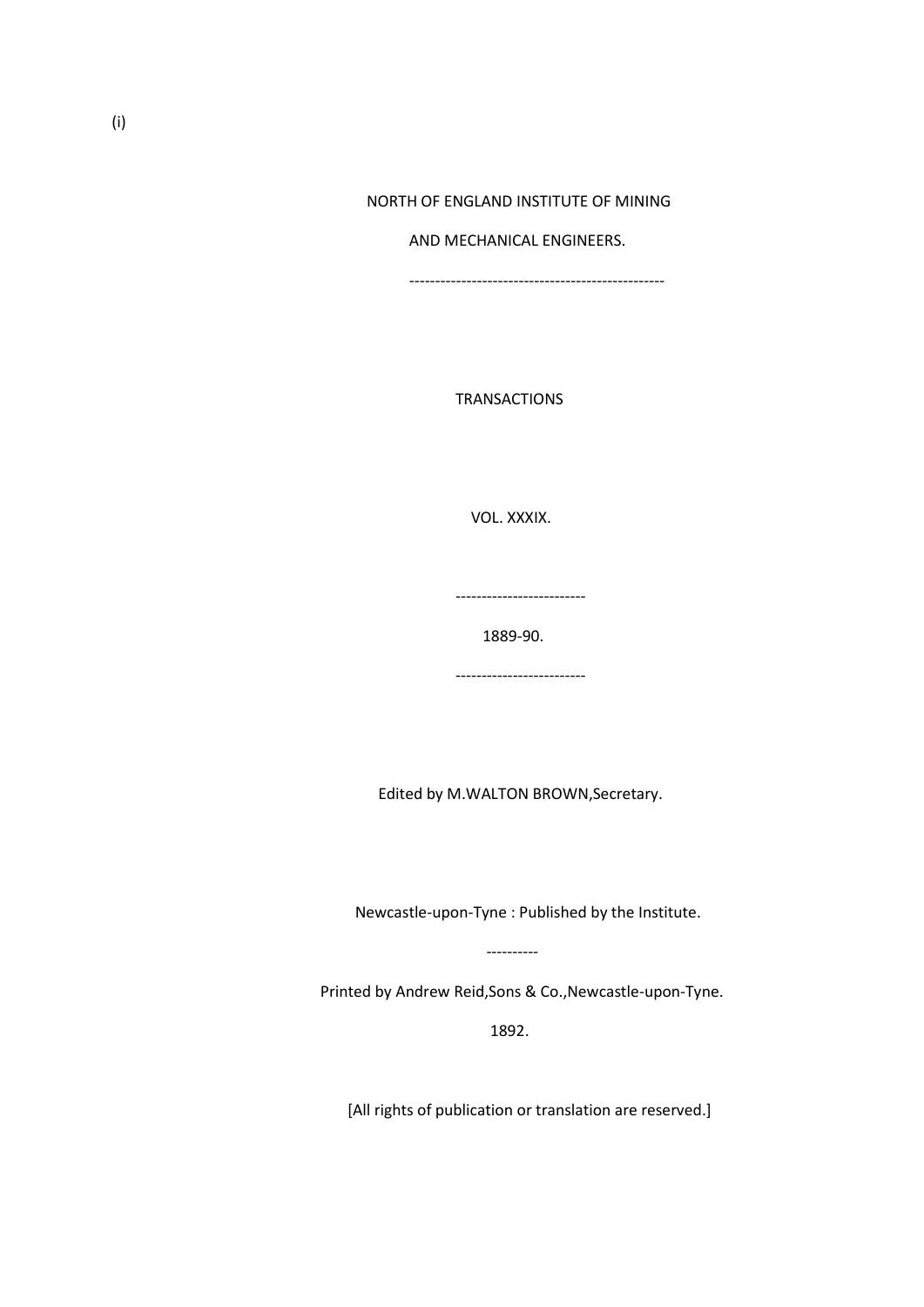## ADVERTIZEMENT.

----------

 The Institute is not responsible,as a body,for the statements,facts,and opinions advanced in any of its publications.

(iii)

# CONTENTS OF VOL.XXXIX.

-----------------

Page. Advertizement ... ... ... ... ... ... ... ... ... ii. Contents ... ... ... ... ... ... ... ... ... ... iii. ----------------- GENERAL MEETINGS. 1889. Page. Oct. 12. - General Meeting ... ... ... ... ... ... ... ... ... 1 The Federated Institution of Mining Engineers ... ... ... ... 1 "Winding,Banking Out,and Screening Plant at East Hetton Colliery."By Mr.S.Tate ... ... ... ... ... ... ... ... 3 Discussed ... ... ... ... ... ... ... ... 6 Discussion on Mr.T.O.Robson's "Notes on the Variations in the Faulting of Coal observed on the Section of the same Series of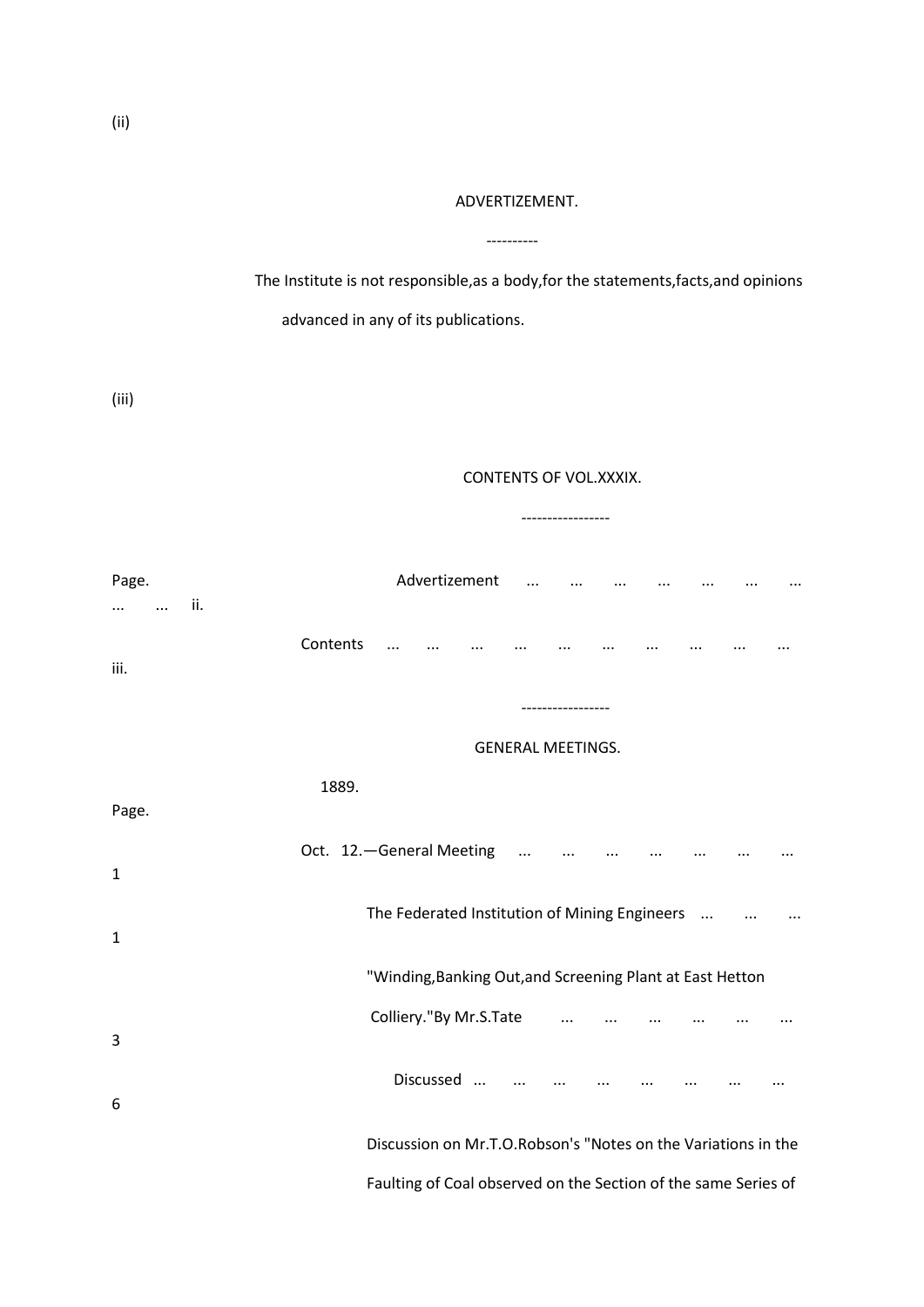| 9  | Faults in Three Seams, at Redheugh Colliery"                |
|----|-------------------------------------------------------------|
| 10 | Pitkin Electric Safety-lamp<br>$\ldots$                     |
| 11 | Dec. 14. - General Meeting                                  |
| 11 | The Federated Institution of Mining Engineers               |
| 12 | "Memoir of Edward Fenwick Boyd."By his Son, Mr. H. F. Boyd  |
|    | "Obituary Notice of the late M. Theophile Guibal." By Mr.W. |
| 14 | Cochrane                                                    |
| 15 | Discussed                                                   |
|    | "Improved Coal Screening and Cleaning." By Messrs.T.E.      |
| 17 | Forster and H.Ayton                                         |
| 30 | Discussed                                                   |
|    | "A New Mechanical Device for the Rapid Fixing of Surveying  |
| 32 | Instruments." By Dr.F.Colet Larkin                          |
|    | 1890.                                                       |
| 33 | Feb. 8. - General Meeting<br>$\ldots$                       |
|    | "The Hauraki Gold Mining District (Northern Section), Auck- |
| 34 | land, New Zealand." By Mr.D.H. Bayldon                      |
| 38 | Discussed                                                   |
|    | Discussion on Mr.C.Z.Bunning's Paper on "Coal Mining at     |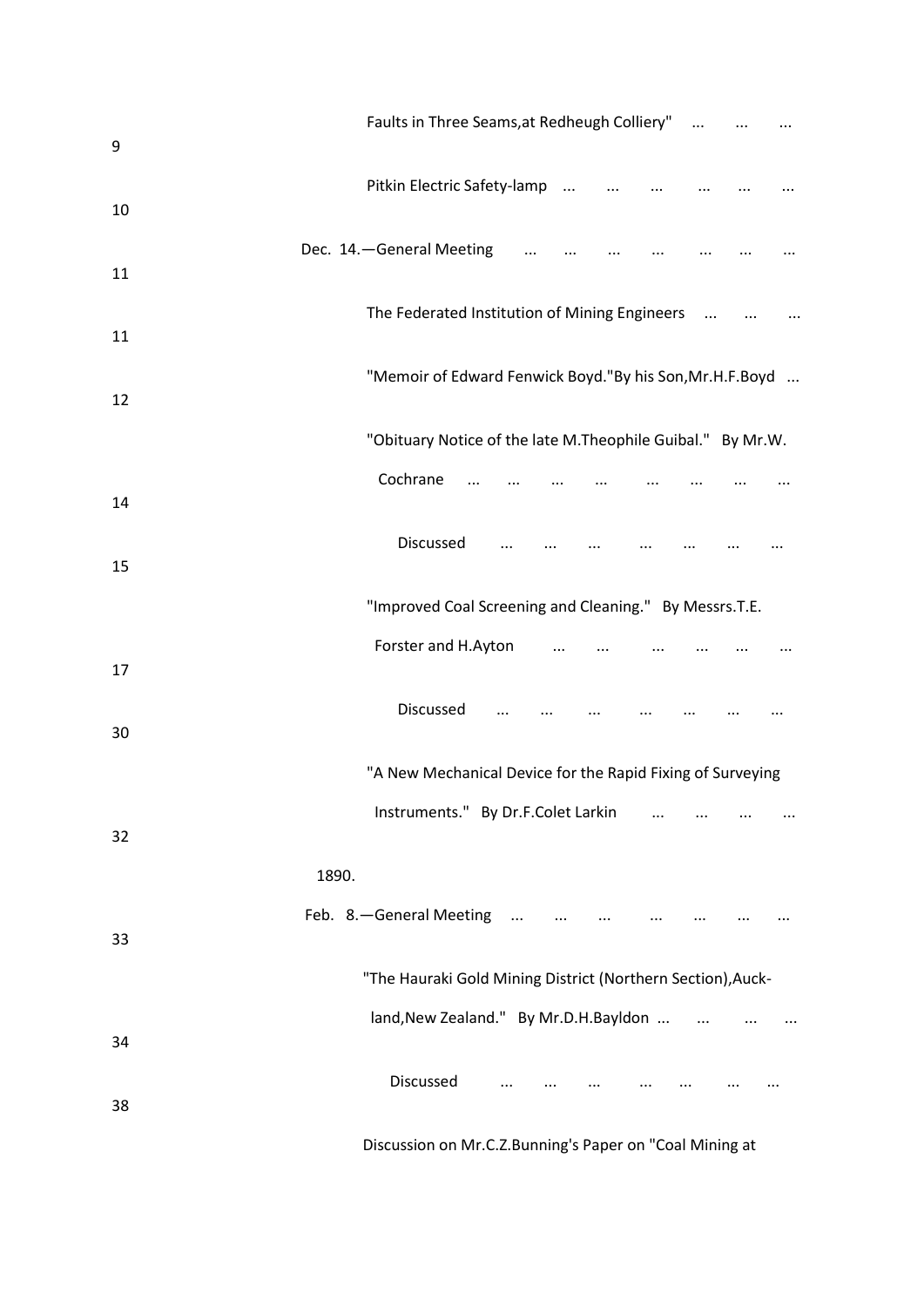| 38 | Warora, Central Provinces, East India"                        |  |
|----|---------------------------------------------------------------|--|
|    | Discussion on Mr.S.Tate's Paper on the "Winding, Banking Out, |  |
| 39 | and Screening Plant at East Hetton Colliery"                  |  |
| 42 | The Federated Institution of Mining Engineers                 |  |
| 43 | April 12. - General Meeting                                   |  |
|    | "Ramsay's Patent Improved Levelling Staff for use in Mines."  |  |
| 44 | By Mr.W.Ramsay                                                |  |
| 44 | Discussed                                                     |  |
|    | "On the Value of Photography to Mining Engineers." By Mr.     |  |
| 46 | A.L.Steavenson                                                |  |
| 47 | Discussed                                                     |  |
| 48 | The Flameless Explosives Committee                            |  |
| 51 | June 14. - General Meeting                                    |  |
|    | "Ancient 'Washes' in the Coal-measures." By Professor G.A.    |  |
| 51 | Lebour<br>$\cdots$                                            |  |
| 52 | Discussed<br>$\cdots$                                         |  |
|    | Discussion on Messrs.T.E.Forster and H.Ayton's Paper on       |  |
| 55 | "Improved Coal Screening and Cleaning"<br>$\sim$ 100 $\sim$   |  |
|    | Discussion on Mr.Arnold Lupton's "Notes on the 'Medium        |  |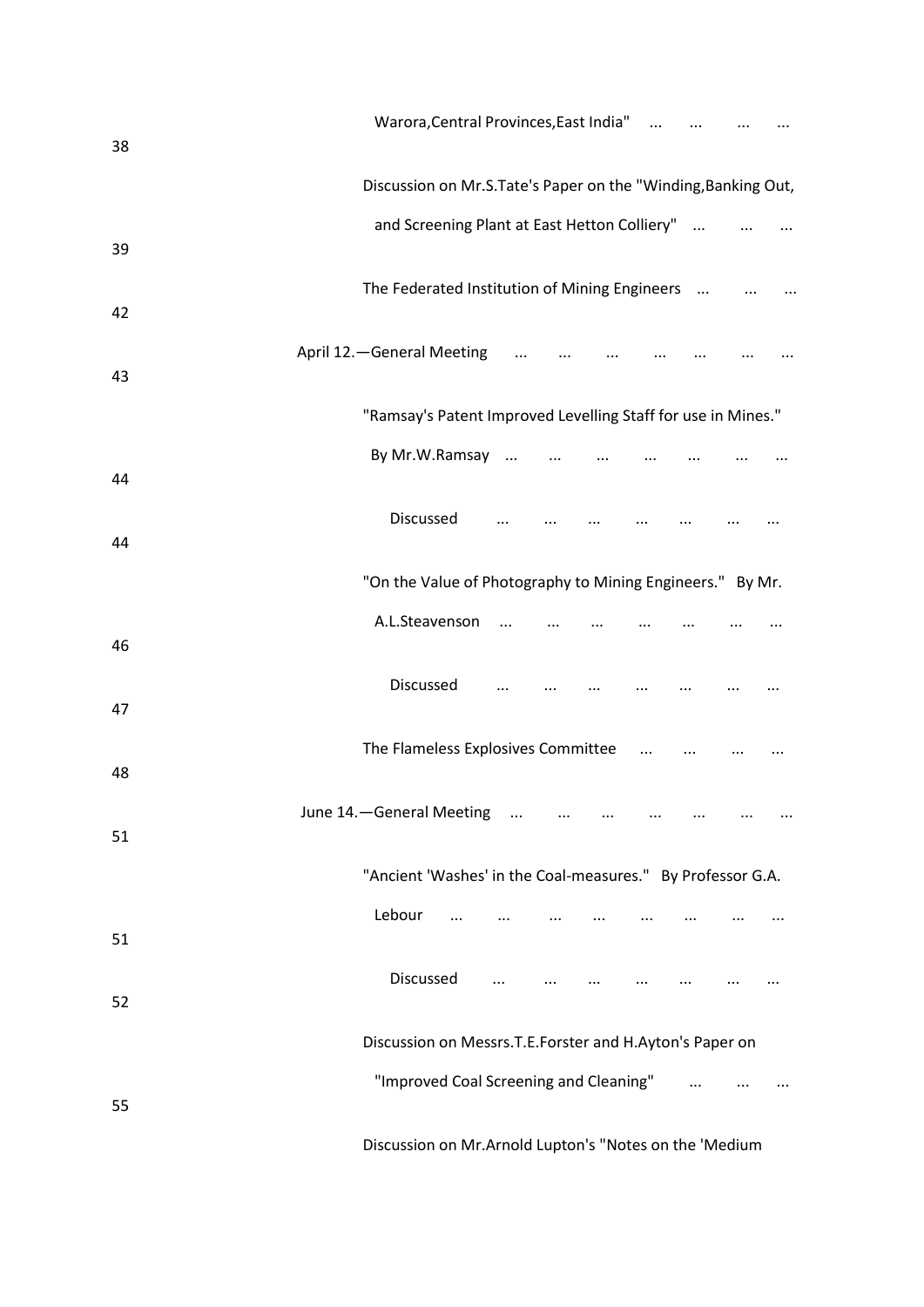| 56    |      | Fan'"                                                                |           |           |            |            |          |           |  |
|-------|------|----------------------------------------------------------------------|-----------|-----------|------------|------------|----------|-----------|--|
| 59    |      | July 24 .--- General Meeting (Edinburgh)                             |           |           |            | $\cdots$   |          |           |  |
| (iv)  |      |                                                                      |           |           |            |            |          |           |  |
| Page. | 1890 |                                                                      |           |           |            |            |          |           |  |
|       |      | July 24.-"The Economical Working of Steam Boilers at Collieries." By |           |           |            |            |          |           |  |
| 60    |      | Messrs.W.Armstrong,Jun.,and W.J.Bird                                 |           |           |            |            |          | $\ddotsc$ |  |
| 76    |      | Discussed                                                            |           |           |            |            |          |           |  |
| 79    |      | The Edison Phonograph                                                |           |           |            |            |          |           |  |
| 81    |      | August 2. - Annual General Meeting                                   |           |           | $\cdots$   |            |          |           |  |
| 83    |      | The Council's Annual Report                                          |           |           |            | $\dddotsc$ |          | $\cdots$  |  |
| 84    |      | <b>Finance Report</b>                                                |           | $\cdots$  | $\cdots$   |            |          |           |  |
| 85    |      | Accounts                                                             | $\ddotsc$ |           |            |            |          |           |  |
|       |      | "On the Cleveland and South Durham Salt Industry." By Mr.            |           |           |            |            |          |           |  |
| 91    |      | John Marley                                                          |           | $\ddotsc$ |            |            |          |           |  |
| 125   |      | Discussed                                                            |           | $\cdots$  | $\ldots$   | $\cdots$   | $\cdots$ |           |  |
| 125   |      | Election of Officers                                                 |           |           | $\dddotsc$ |            |          |           |  |
| 127   |      | Lecture Theatre                                                      |           | $\cdots$  |            |            |          |           |  |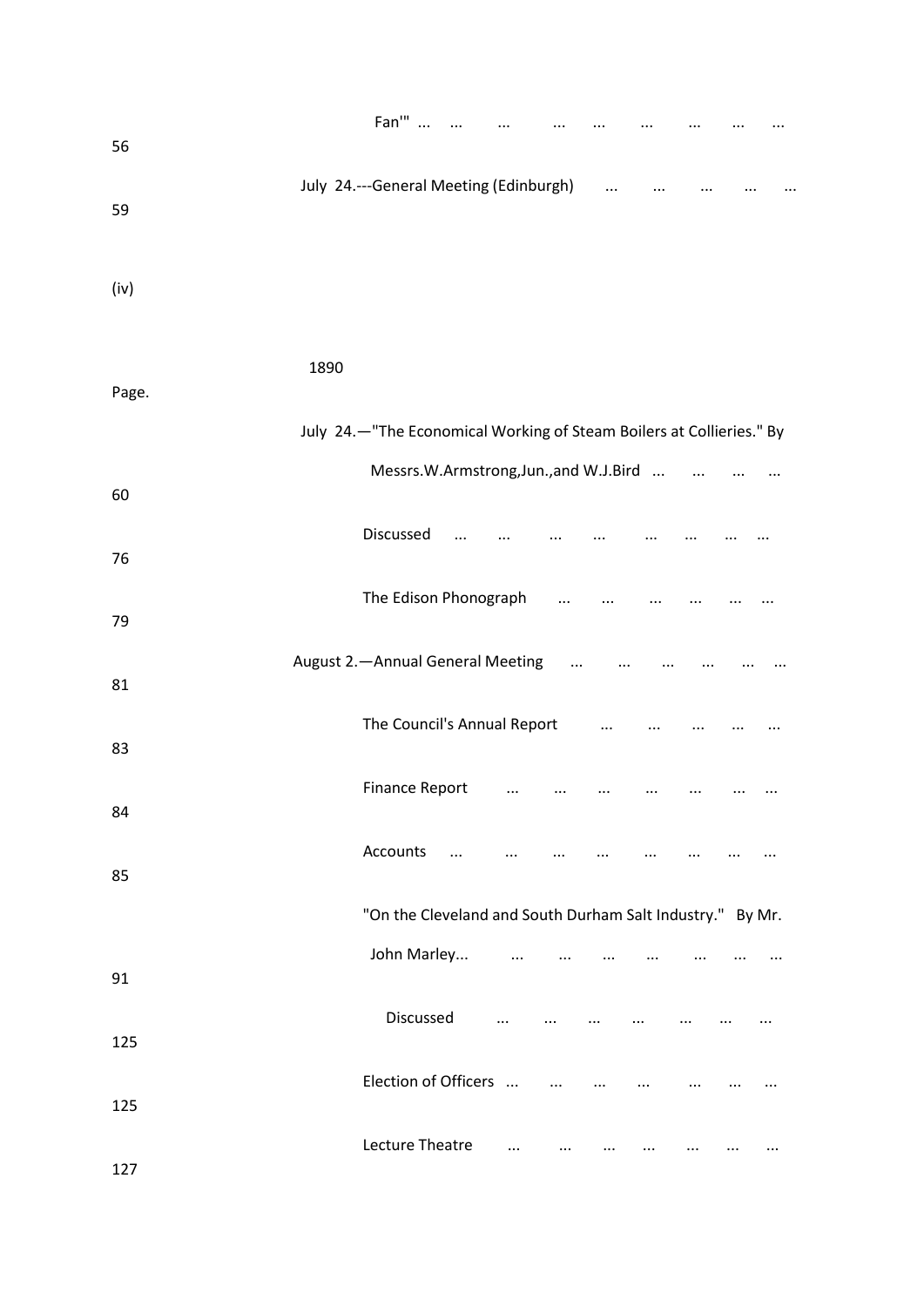-----------------

# APPENDICES.

|     | I. - Barometer, Thermometer, etc., Readings, for the Year 1889. By Mr.    |
|-----|---------------------------------------------------------------------------|
| 128 | M.Walton Brown                                                            |
|     | II. - Notes of Papers on the Working of Mines, Metallurgy, etc., from the |
| 135 | Transactions of Foreign Societies and Foreign Publications                |
| 135 | "A Hand Diamond Rock-boring Machine." By E.Gad                            |
| 135 | "The Conditions of Formation of Lignite." By F.Seeland                    |
| 135 | "The Origin of Coal." By A.Cocheteux                                      |
|     | "The Coal Deposits in the Indwe Basin and Stormberg Range of              |
| 136 | Mountains (Cape of Good Hope)." By W.Galloway                             |
| 136 | "The Adams Bee-hive Oven." By Frank M.McKelvey                            |
| 136 | "The Adams Improved Bee-hive Oven." By John Fulton                        |
| 137 | "Copper Mining in Spain (Huelva)." By L.De Launay                         |
| 137 | "A Cylindrical Dam "                                                      |
| 138 | "Permeability of Cements." By G.W.Hyde and W.J.Smith                      |
| 138 | "Grisoutite." By E.Larmoyeux                                              |
|     | "The Chalon-Guerin Gelatinized Water-stemming." By V.                     |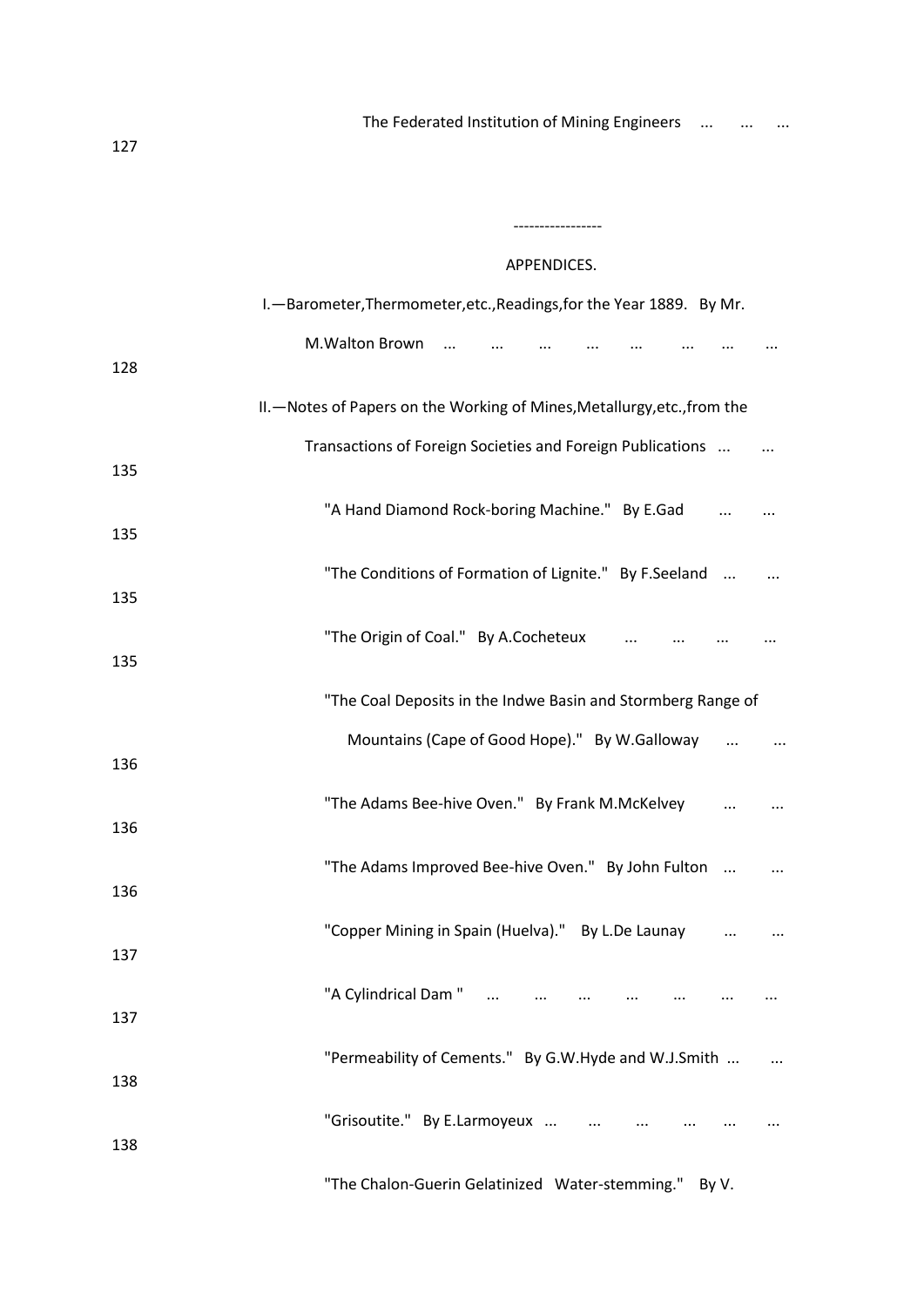| 139 | Watteyne and E.Larmoyeux<br>$\ldots$                          |  |
|-----|---------------------------------------------------------------|--|
| 141 | "Dynamite and Grisoutite." By E.Braive                        |  |
| 141 | "Notes on Petragite." By Dr.Muck                              |  |
| 142 | "The Boilers Explosion at Friedenshutte." By - Olroy          |  |
| 142 | "The Verpilleux Colliery Explosion (St.Etienne)." By A.Evrard |  |
| 143 | "The Carboniferous Conglomerate of Mons." By J.Faly.          |  |
|     | "Notes on the Topography and Geology of the Cerro de Pasco,   |  |
| 143 | Peru." By A.D.Hodges, Jun.                                    |  |
|     | "Notes on the Geology of the De Kaap Transvaal Gold-fields."  |  |
| 145 | By W.H.Furlongs                                               |  |
| 146 | "The Gold-Mines of Ouro Preto (Brazil)." By Paul Ferrand      |  |
| 146 | "Gold-Washing and Dredging in New Zealand"                    |  |
| 147 | "The Amber Industry in East Prussia." By Dr. Richard Klebs    |  |
| 148 | "Fireless Mine Locomotive." By Camille Holland                |  |
| 149 | "Transmission of Power Through a Borehole." By Wm.Hall        |  |
| 149 | "Iron in Mexico." By Richard E.Chism                          |  |
| 150 | "Rules for Valuation of Iron Ores." By S.B.Patterson          |  |
| 150 | "Lateral Effects of Falls in Mines." By - Villot              |  |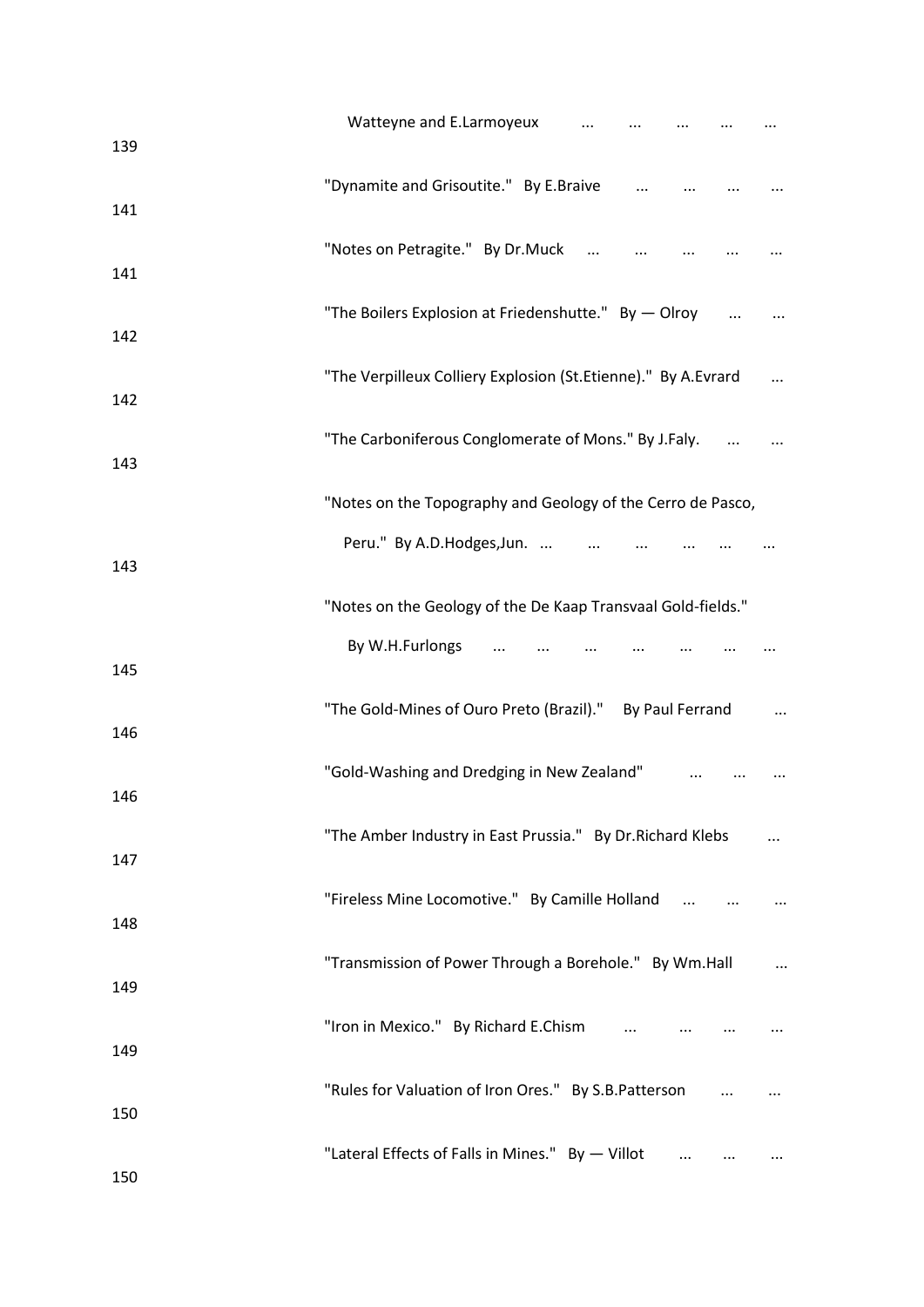1

#### PROCEEDINGS.

### ---------------------

### NORTH OF ENGLAND INSTITUTE OF MINING AND MECHANICAL

#### ENGINEERS.

GENERAL MEETING,Saturday,October 12th,1889.

---------------------

Mr.John Marley,President,in the Chair.

---------------------

The Secretary read the minutes of the previous meeting,which were confirmed.

---------------------

---------------------

 The Secretary reported the proceedings of the Council of this Institute,also of the first meeting of the Council of the New Federated Institution of Mining Engineers,embodying the election of representatives from this district as follows:—

Sir Lowthian Bell,Bart. ; and Messrs.W.Armstrong,Jun. ; M.Walton Brown ; W.Cochrane ; J.Daglish ; T.Douglas ; G.B.Forster ; G.C.Greenwell ; J.Marley ; G.May ; J.B.Simpson ; A.L.Steavenson ; J.Willis ; and L.Wood.

 Among the members co-optated by the new Council were Messrs.W.Armstrong,Sen.; T.J.Bewick ; R.F.Boyd ; and D.Dale.

 Mr.Cochrane asked the meaning of the word "co-optate,"and whether the "co-optated" members had a seat at the Council ? He confessed his ignorance as to the precise meaning of the term.

 The President—One of our Past-Presidents has asked the same question. Perhaps the Secretary will explain.

 Professor Lebour said he learned from Webster's dictionary that to "co-optate" meant to choose together,and when a committee had power to add to its members,then they "co-optated" or "together chose" such other members as they agreed to have on the committee. "Co-optated" members of any council were those not elected by the general body of constituents,but appointed by the council themselves. They "together chose."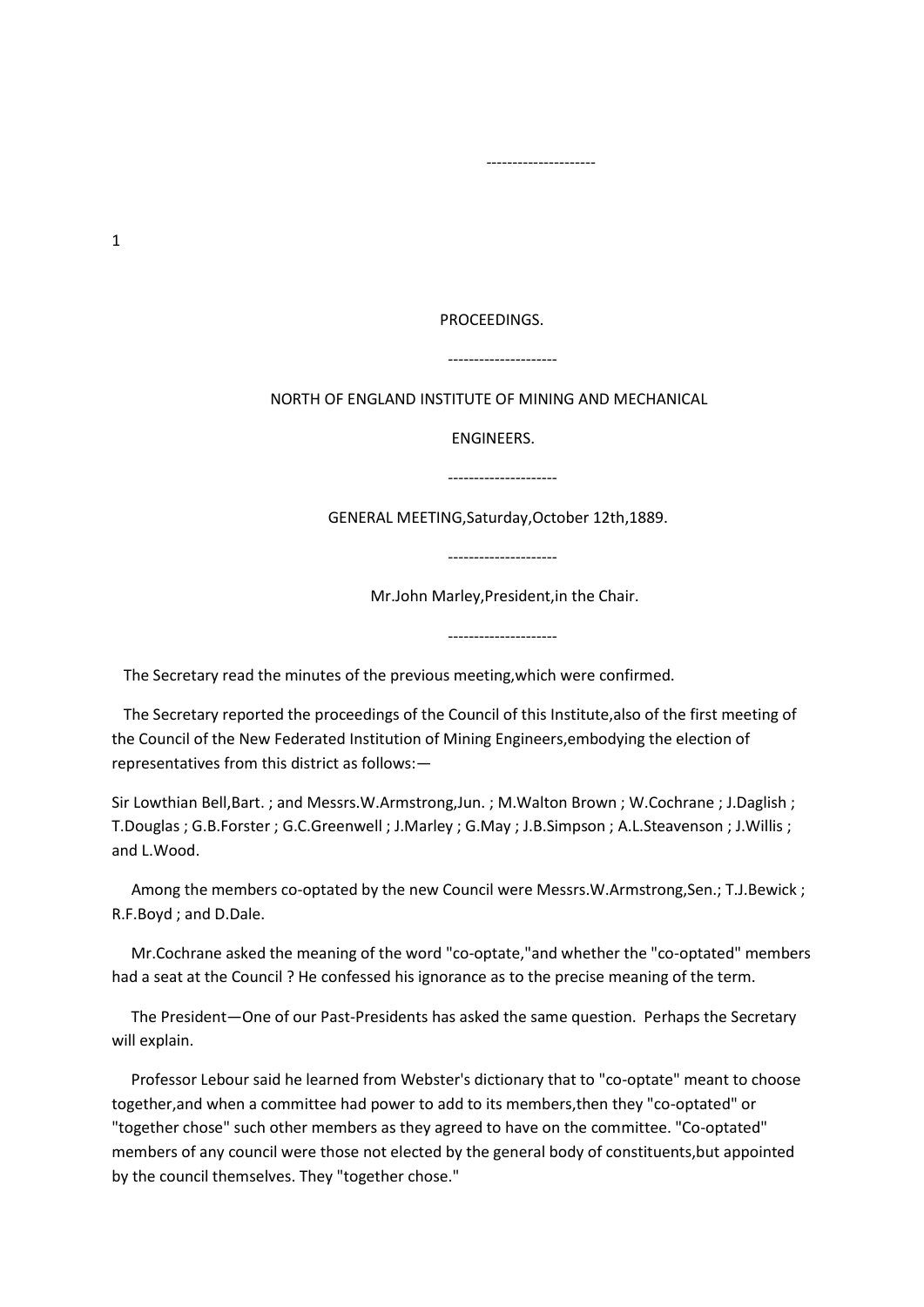Mr.Cochrane—Do they always sit ?

Professor Lebour—Yes.

Mr.Cochrane—They may do so by right ?

The President—Yes.

Professor Lebour—They become part of the whole body.

Mr.Cochrane—I presume "elected by the council" would have a similar meaning ?

Professor Lebour—Precisely.

 The President The Secretary having been referred to Webster's dictionary by one of the Past-Presidents is able to answer the question.

----------------------

2

Proceedings.

The following gentlemen were elected,having been previously nominated:—

Ordinary Member—

Mr.Thomas Robert Maddison (Associate Member),Mining Engineer,Wakefield.

Associate Members---

Mr.Frederick Gosman,Mining Institute,Newcastle-on-Tyne.

Mr.John Hodgson,Mining Engineer,Edmondsley Colliery.

Mr.Edward Hopkins,Mining Engineer,Weardale Place,St.John's Chapel.

Mr.R.Norman Redmayne,Chemical Manufacturer,26,Grey Street,Newcastle-on-Tyne.

Mr.W.Topley,F.R.S.,F.G.S.,of H.M.Geological Survey,28,Jermyn Street,London,S.W.

Students—

Mr.Walter Bell,Mining Engineer,23,Windsor Crescent,Newcastle-on-Tyne.

Mr.Percy Octavius Weightman,Mining Student,Barrow Colliery,Barnsley.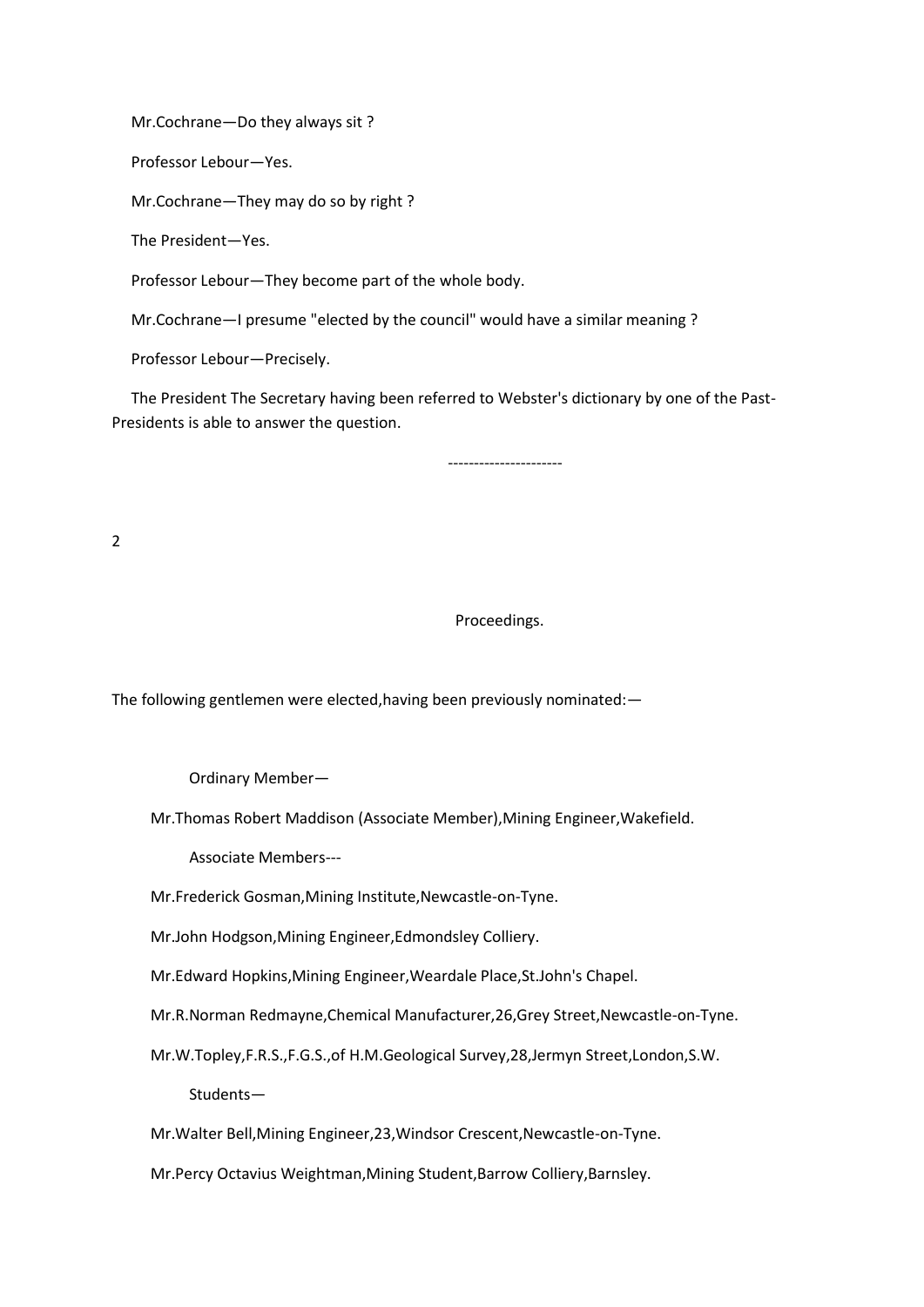Members—

Mr.T.Colquhoun,Mining Engineer,West Stanley Colliery.

Captain William Charles Chitty Erskine,Inspector of Mines.Kimberley,South Africa.

 Mr.William Tasker Hallimond,Mining Engineer,Manager of Van Ryn Gold Mining Company,Limited,Boksburg,Johannesburg,Transvaal.

Mr.Jethro Longridge,Colliery Manager,Burradon Colliery,Newcastle-on-Tyne.

Mr.Thomas Lowden,Colliery Manager,Hamsteels,near Durham.

Associates—

Mr.William Draper,Assistant Under Manager,New Seaham Colliery,Sunderland.

 Mr.John William Forster,Assistant (Certificated Manager,under Act),Silksworth Colliery,Sunderland.

Mr.John Charles Hall,Surveyor,Trimdon Grange Colliery,Co.Durham.

Mr.Francis Burdett Johnson,Mechanical Engineer,1,Charles Street,Marsden Colliery.

Mr.John Riddell,Under Manager,Shilbottle Colliery,Lesbury,R.S.O.

Mr.John Southern,Master Wasteman.Heworth Colliery,Newcastle-on-Tyne.

Mr.Matthew Walton,Assistant Manager,Dearham Colliery.

---------------------------

Mr.Simon Tate read the following paper:—

3

Winding,Banking out,and Screening plant.

WINDING,BANKING OUT,AND SCREENING PLANT AT EAST

HETTON COLLIERY.

By S.Tate.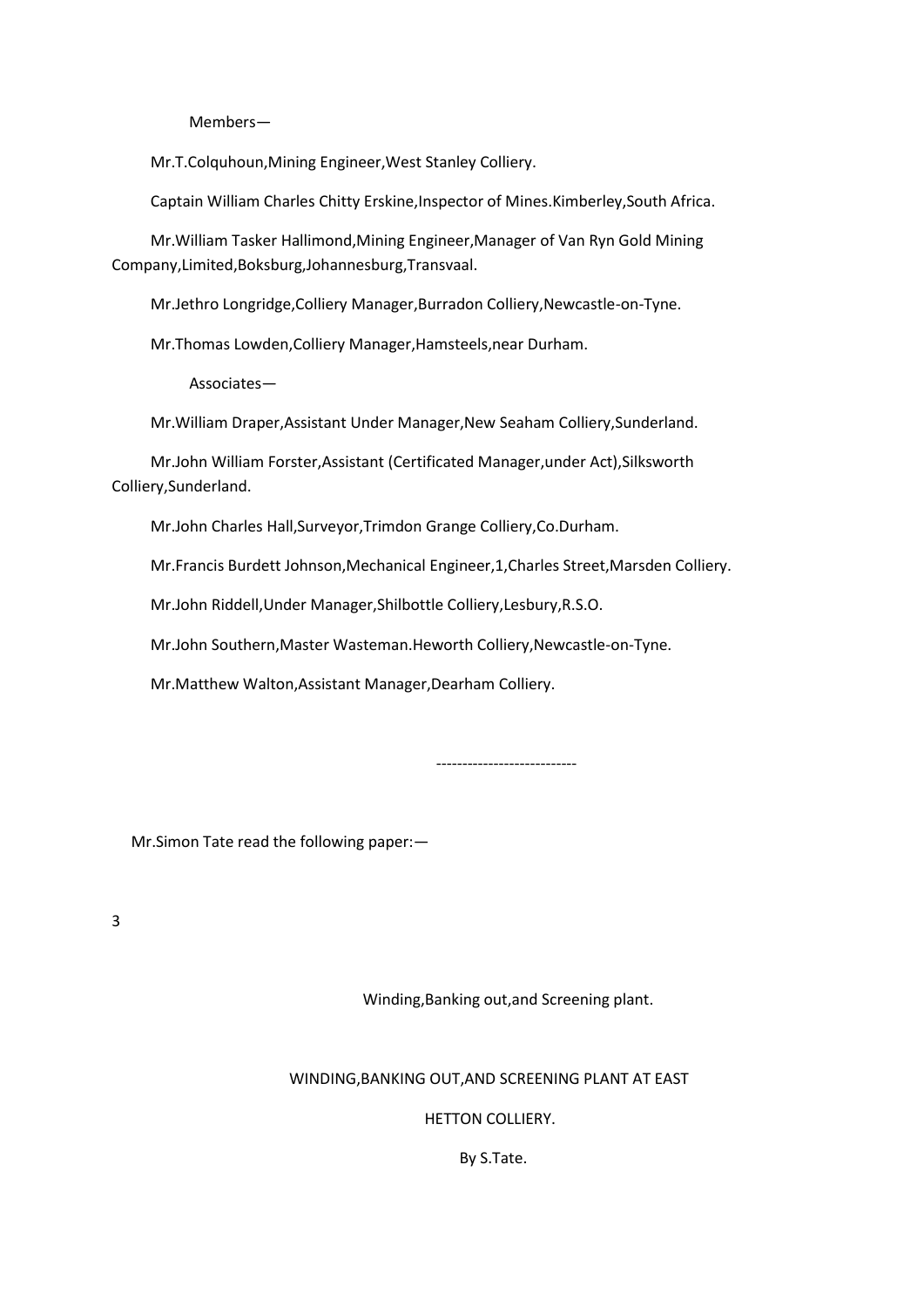It having been found necessary to fit up the upcast shaft at East Hetton Colliery for drawing coals and to erect new screening plant,the writer attached great importance to the plant being so constructed as to require the least possible amount of adult manual labour in its working. Banking out in particular is costly owing to the heavy character of the work,and none but the strongest men can perform it in the manner usually performed. To diminish the labour cost and to improve the condition of the merchantable coal were the objects which the writer had in view.

 The shaft is 10 feet 6 inches in diameter,and 131 fathoms deep,and has been fitted with iron wire rope guides,the only peculiarity of which is the exceptional manner in which the weights are attached at the bottom. Owing to the small size of the shaft it was found inconvenient to have a separate set of "weights" on each rope,and instead of this a "swinging tree"was attached (see Plate I.) to each pair of ropes,and one set of weights was attached to it.

 The advantage of this method is apparent as it allows sufficient shaft room in the centre of the shaft for persons to pass. This is especially useful when the weights are hung midway down the shaft,as it is then somewhat awkward to get past them. The only other remark that need be made concerning these guides is their proximity to each other at "meetings,"the intermediate distance being only 6 inches. It would have been preferable to have had them 10 or 12 inches apart,but in practice we have had no trouble with them.

 At the shaft bottom the hanging on is fitted up on the same principle as is the No.3 shaft at Seaham Colliery,from which in fact it is copied (see Plate II.) at the hanging on,each cage road is made as near the size of the cage as possible,with a strong wooden frame carrying sliding doors. When the cage enters this is completely filled,and in its descent it strikes a spanner which is connected with a series of levers,etc.,which lifts up the sliding doors on each side of the casing and allows a clear road through the cage for changing the tubs,etc. By the use of these sliding doors the disadvantage of having separation doors on the engine planes or shaft sidings is avoided.

 At the shaft top a strong circular walling of brick and stone is built up a sufficient height to support the pulleys,guide ropes,etc.,and to carry off the smoke and fumes ascending the pit.

 The winding engine is an ordinary vertical single cylinder,40 inches diameter,of the lever type,and was formerly used with flat ropes. The drum,etc.,has been altered and round ropes substituted.

Pit Head and Heapstead.

 Plate III. shows the pit head,from which it will be seen that the tubs are moved by gravitation and by engine-power.

 The whole of the power required for driving the cleaning belts,tub haulage belts,and the jigger screen is obtained from a single cylinder engine,14 inches diameter and 2 feet stroke,running 90 revolutions per minute,with an average boiler pressure of 35 lbs.per square inch.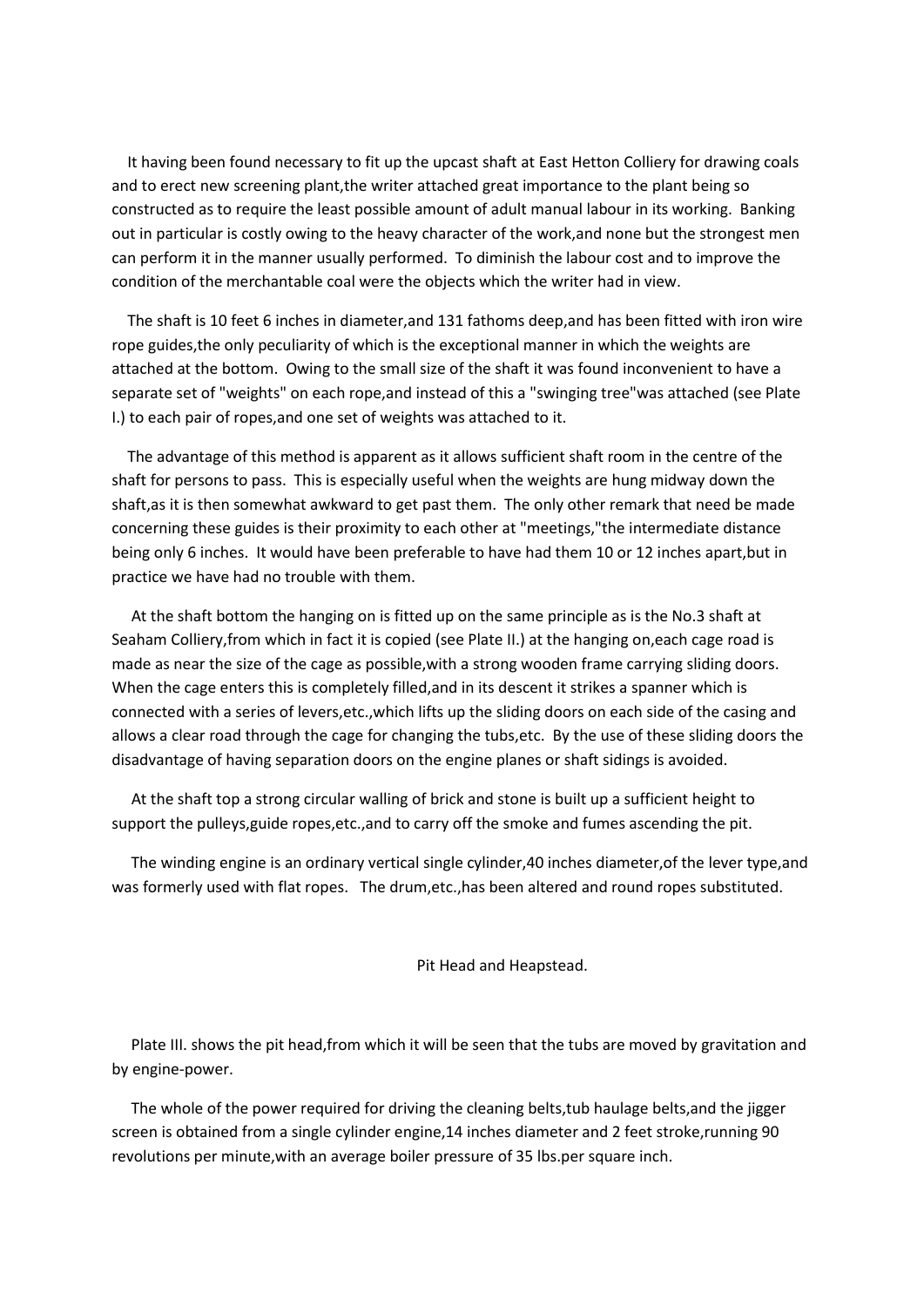Winding,Banking out,and Screening plant.

When the cage is at rest upon the keps the inclination of the tub way in the cage is 1 in 48,and as soon as they are struck by the empties entering the full tubs leave the cage and run on to the full roads,which here continue at the inclination of 1in 48.

 They then pass singly (or in pairs as arranged at one colliery) into an improved self-righting patent kick-up,working automatically (see Plate IV.),and so constructed as to enable the emptied tub or corve to be propelled through by the next full tub following in to be emptied. The automatic action is obtained by applying to the bottom of the kick-up a vessel containing liquid,so that after the tub is emptied the weight of the liquid causes it to right itself. Attached to the tippler is a self-indicating weighing machine (see Plate V.), and as soon as the tub enters the tippler the weight is registered,and almost simultaneously the tippler turns over,empties the coals from the tub,and returns to its original position. The empty tub is then weighed,and by this means every tub is weighed both full and empty,and only actual coals passed into the screens are paid for. To enable the weighman to ascertain the hewer and putter of each tub of coals the tokens are hung through a hole in the ends of the tub,and as soon as the tub enters the tippler the attendant calls out the number of the token for both hewer and putter.

 The empty tub remains in the tippler until the boy allows another full tub to follow in,which propels the empty one through and on to the line at the point A ; it then runs round the semicircular line to the point B,where the rising gradient begins. An endless belt driven by the screen engine and having projections attached is here kept constantly running. The projections catch the tub axles and draw them up the gradient of 1 in 9 to a point C whence the tub runs down an incline of 1in 15. At this part the tubs pass over an india-rubber greaser,and then reach the point E when the token boy attends to the switches and sends the cage load of four empties into the proper sidings ready for the arrival of the cage at bank. (See Plate III.)

The whole of the banking out is done by four boys paid as follows:—

|  |                               | 1 Boy at Cage Snecks  1s. 8d. per day. |  |  |  |
|--|-------------------------------|----------------------------------------|--|--|--|
|  | 1, Tippler   2s.0d.,          |                                        |  |  |  |
|  | 1, Shover in   1s.6d.         |                                        |  |  |  |
|  | 1 , Token Boy  1s. 0d.        |                                        |  |  |  |
|  |                               |                                        |  |  |  |
|  | Total cost   6s. 2d. per day. |                                        |  |  |  |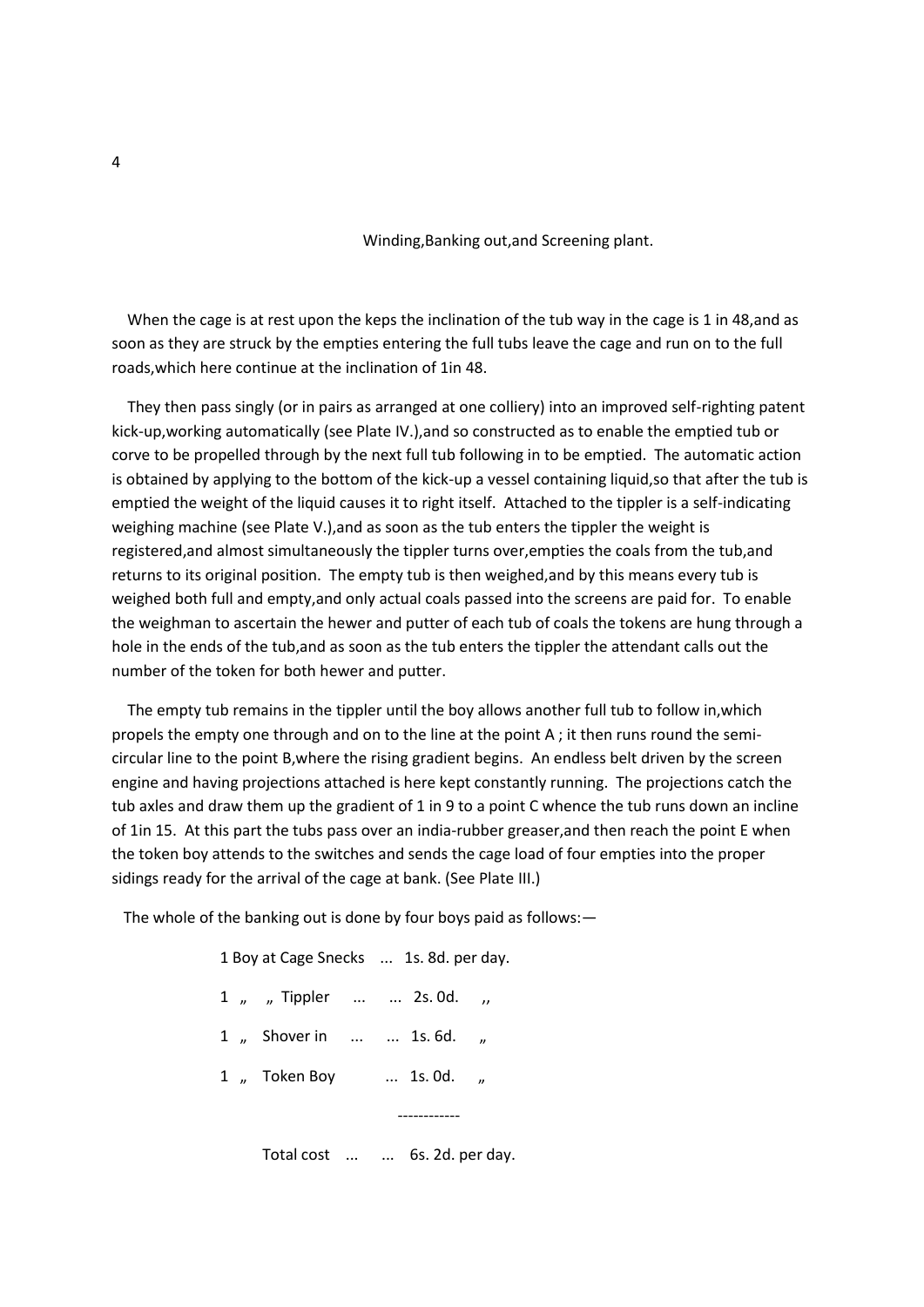Under the old method four banksmen were employed and paid by the score (these men being allowed houses and coals),and their average wage (including value of houses and coals) was 5s. 3d. per day,besides which there was a man to take the tubs on to the weigh,and he was paid at the rate of 3s. 10d. per day,making the total cost £1 4s.10d. per day,being 18s.8d. per day,or 3.5 times nearly more cost than the cost on the new method.

 The total amount of cost and saving per ton for one year,gained by the adoption of the new system of banking out,is as follows:—

------------

|                                            | Days   | Tons  | No of | Total                                                 |      |
|--------------------------------------------|--------|-------|-------|-------------------------------------------------------|------|
|                                            | Worked | Drawn |       | Men or Wages Wage Cost                                | Cost |
|                                            |        |       |       | per Year. Annually. Boys. per Day. per Year. per Ton. |      |
|                                            |        |       |       |                                                       |      |
|                                            |        |       |       |                                                       | d.   |
| Old System   280 172,000 5 1 4 10 347 13 4 |        |       |       |                                                       | 0.48 |
| New System   280 172,000 4 0 6 2 86 6 8    |        |       |       |                                                       | 0.12 |
|                                            |        |       |       |                                                       |      |
| Saving     1 018 8 261 6 8                 |        |       |       |                                                       | 0.36 |
|                                            |        |       |       |                                                       |      |

5

Winding,Banking out,and Screening plant.

Screening Arrangements.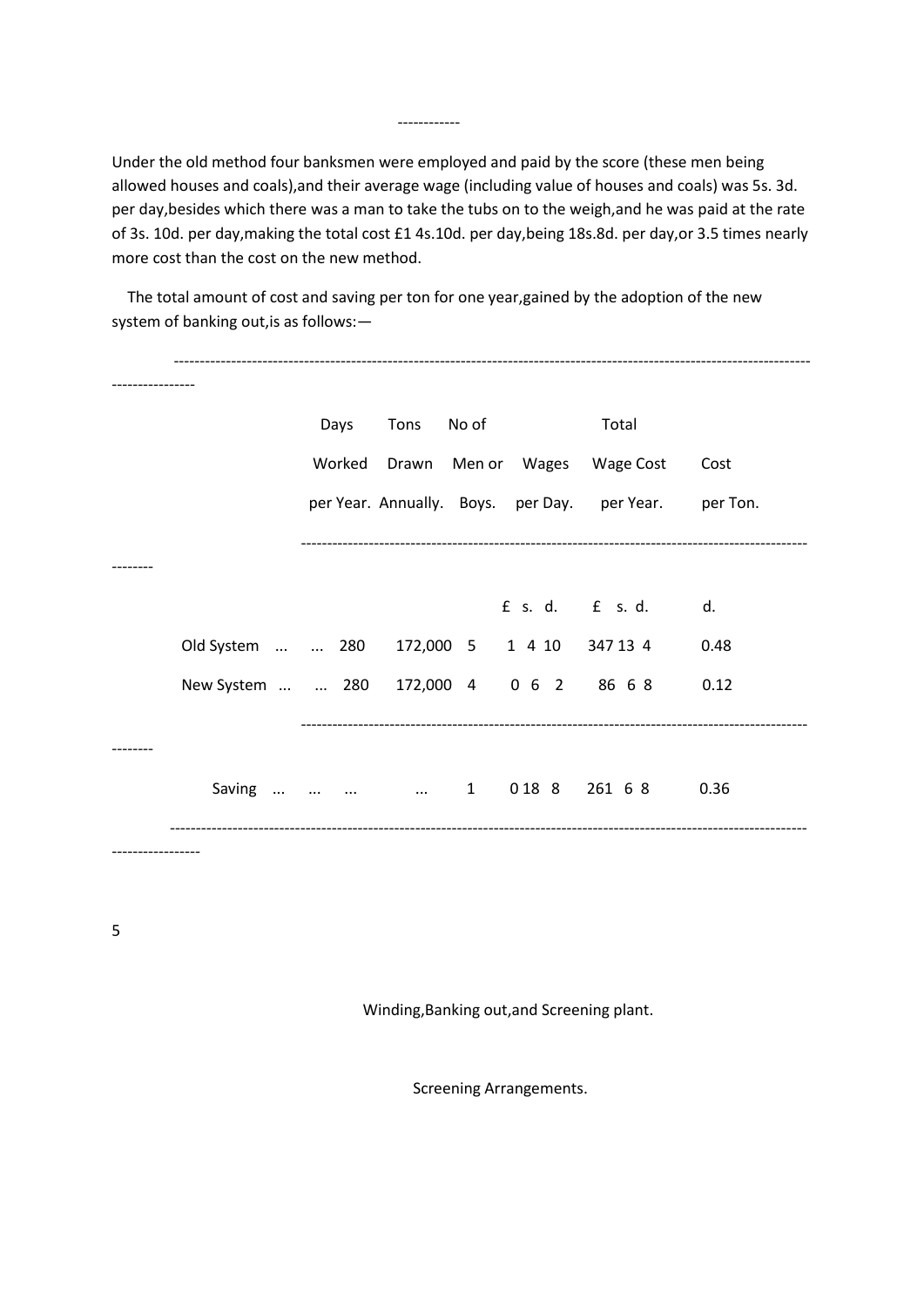When the coals leave the tippler they fall down a spout into a jigging screen (see Plate VI.), where they are assorted into three kinds—viz.,bests,nuts,and peas and duff. The best coals are carried along a cleaning belt,56 feet long and

4 feet wide,where they are cleaned by boys placed along each side of it. The nut coals are delivered out at the side of the jigger on to a belt 33.5 feet long by 3 feet wide,parallel with the first-belt,but at a different angle,and in travelling the stones are picked out,and the coals cleaned are delivered over a set of screen bars or gauzes,by which the trebles and doubles are separated into their respective wagons. The peas and duff coals drop out at the bottom of the jigger on to a smaller belt,31 feet long by 2.5 feet wide,running in a direction contrary to the other belts, and which carries the coal to an ordinary "beeswing" elevator.

 The whole of the cleaning of the coals is done by boys with one man as overlooker or "keeker." The coals are now much better cleaned than they used to be,and at a very much less cost. The comparative wage cost per day is shown in the following table:—

| Description                                                        |                      | Old Method.               | New Method.                 |            |  |  |
|--------------------------------------------------------------------|----------------------|---------------------------|-----------------------------|------------|--|--|
|                                                                    | No. Rate             |                           | No. Rate.                   |            |  |  |
|                                                                    |                      |                           | s. d. f s. d. s. d. f s. d. |            |  |  |
| Underkeeper    1 4 0 0 4 0 1 4 0                                   |                      |                           |                             | $4\quad 0$ |  |  |
| Screenmen, including Houses                                        |                      |                           |                             |            |  |  |
| and Coals to same   12 3 3 1 19 0                                  |                      |                           | $\cdots$                    | $\cdots$   |  |  |
| Attending Wagons   1 2 10 0 2 10                                   |                      |                           | $\mathbf{1}$<br>1 8         | $0$ 1 8    |  |  |
| Best Spout<br>$\prime$                                             | $\cdots$<br>$\cdots$ | $\sim 100$ km s $^{-1}$ . | 1 0<br>1                    | $0$ 1 0    |  |  |
| Nut<br>$\ldots$<br>$\overline{u}$<br>$\sim$ $\sim$<br>$\mathbf{r}$ | 1 2 10               |                           | 0 2 10 1 1 4                | $0$ 1 4    |  |  |
| $\cdots$<br>$\boldsymbol{\mu}$<br>$\overline{u}$<br>$\prime$       | 1 2 0                | $0$ 2 $0$                 | $\cdots$<br>$\cdots$        | $\cdots$   |  |  |
| Treble ,   2 1 6<br>$\overline{U}$                                 |                      | $0\quad 3\quad 0$         | $\ddotsc$<br>$\cdots$       | $\cdots$   |  |  |
| Apparatus<br>and the company of the company of the                 | 116                  | $0$ 1 6                   | $1\quad1\quad2$             | $0$ 1 2    |  |  |
| Small Runner                                                       | 2 2 11               |                           | $0 5 10$                    | $\cdots$   |  |  |
| $\cdots$<br>$\cdots$<br>$\cdots$<br>$^{\prime}$                    | 1 1 10               | $\mathbf 0$<br>1 10       | $\cdots$<br>$\cdots$        | $\cdots$   |  |  |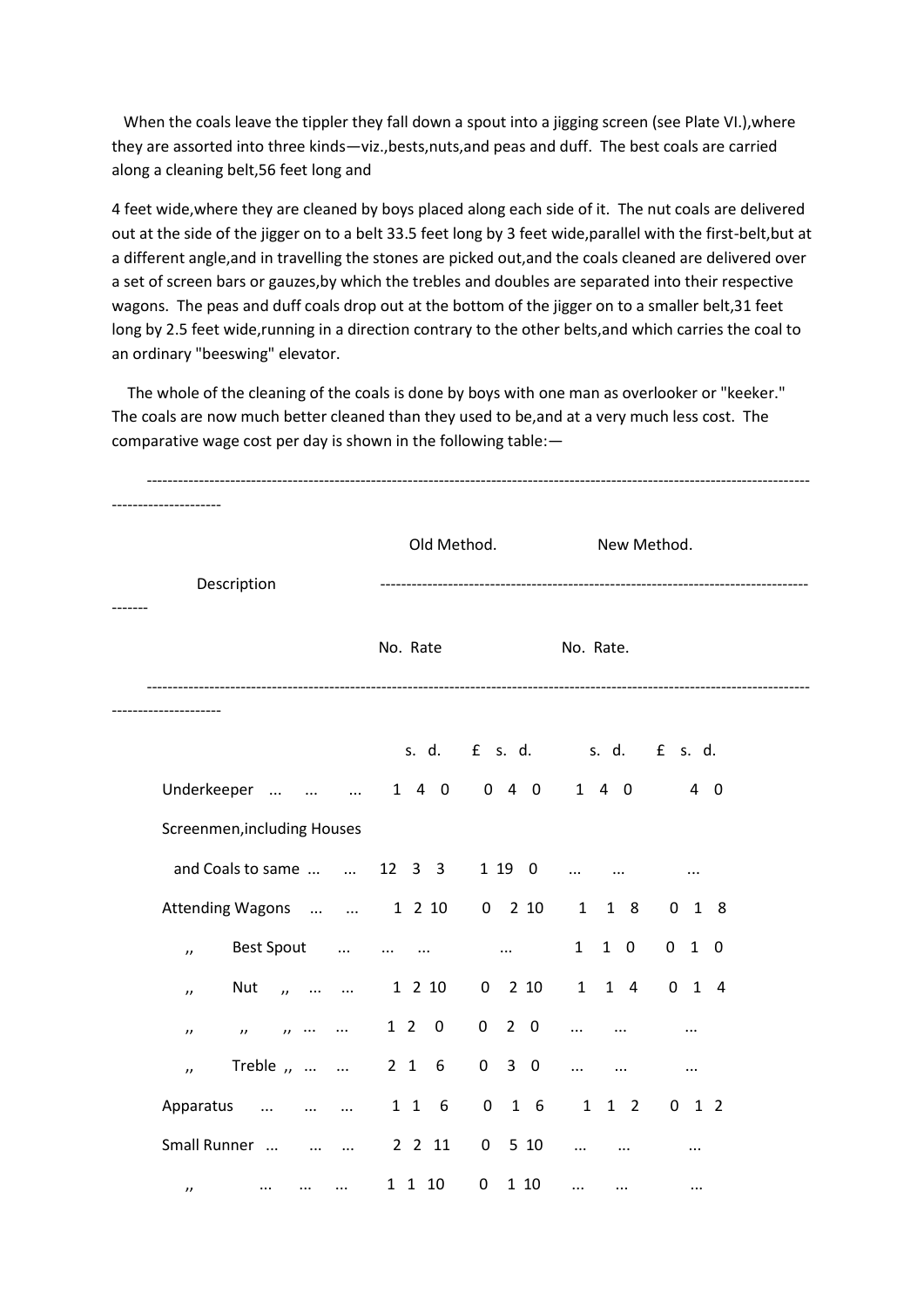| Jigger Trap and Handle |               |                          |               | $\cdots$ |  | 1 0 10 0 0 10  |
|------------------------|---------------|--------------------------|---------------|----------|--|----------------|
| Picking out Stones     |               |                          | $\sim$ $\sim$ | $\cdots$ |  | 20 0 10 0 16 8 |
|                        |               |                          |               |          |  |                |
| Total<br>$\ldots$      | $\sim$ $\sim$ | المنافس المنافس والمنافس |               |          |  | 3 2 10   1 6 8 |
|                        |               |                          |               |          |  |                |
|                        |               |                          |               |          |  |                |

 This shows a saving of £1 16s. 2d. per day or £506 6s. 8d. per annum. The total annual saving on banking out and screening is thus £767 13s. 4d. or 1.07d. per ton.

 In this comparison allowance ought to be made in favour of the new method,inasmuch as we now pick out the stones from the double and treble nuts,whereas formerly we only picked out a few stones from the trebles,but never attempted to pick any from the double nuts.

 The advantages derived from this system of banking out and screening may be summarised as follows:—

(1.) Cheapness of labour cost,consequent on the utilisation of steam instead of manual power.

(2.) Cheaper class of labour employed.

(3.) Only coals actually delivered on the screens are paid for.

(4.) Coals are better cleaned and with less breakage.

------------------------------

6

Discussion—Winding,Banking out,and Screening plant.

 Mr.G.B.Forster said there were three kinds of coal referred to in the paper : best,nuts,and peas and duff ; did Mr.Tate mean that peas and duff were one kind ?

Mr.Tate—There are three kinds of coal : best,treble nuts,and best nuts,then peas and duff.

Mr.Forster—There are only three sorts by the one operation.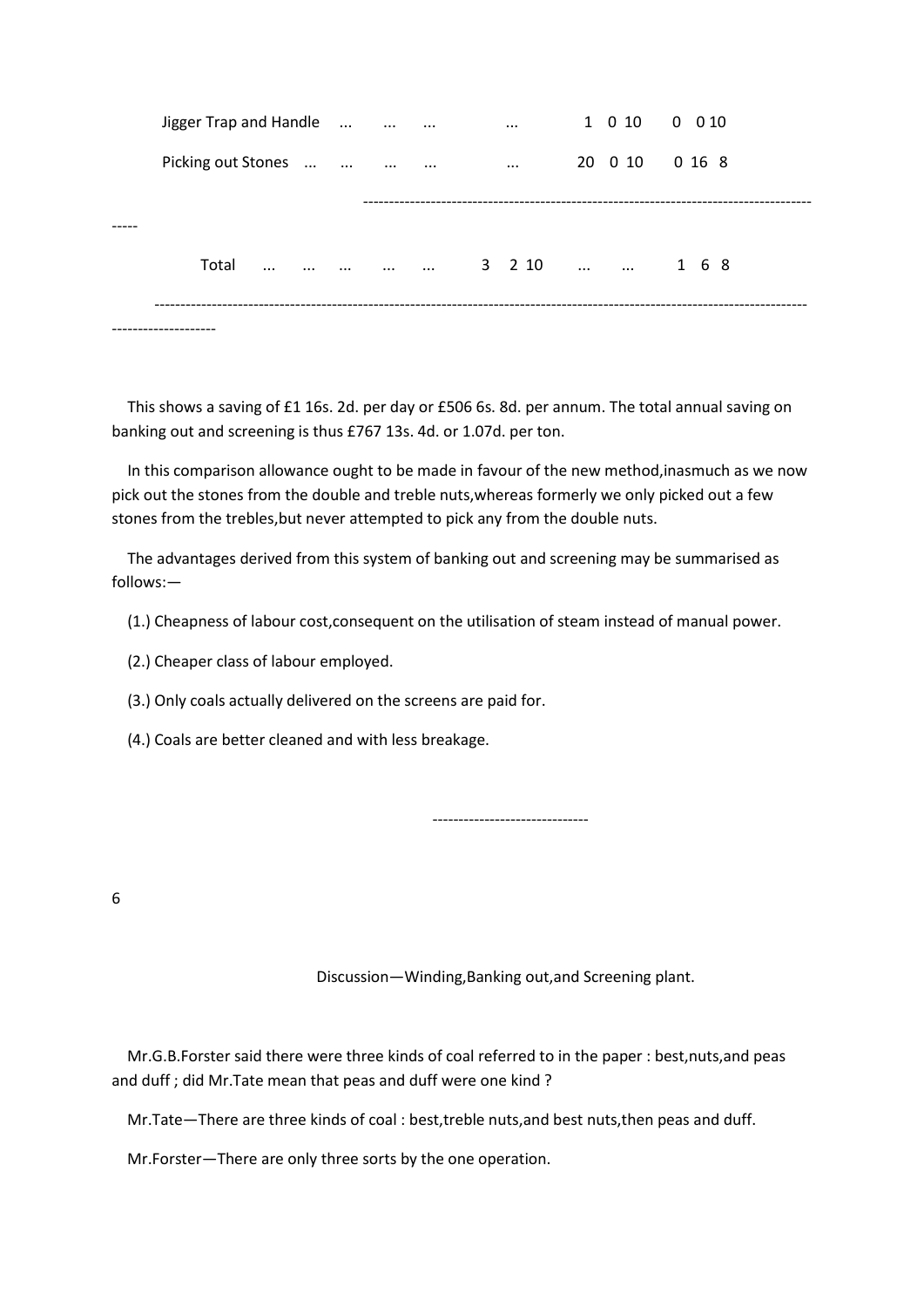Mr.Tate—After the nuts are taken out they are screened by another operation.

 Mr.Forster said it was not an uncommon thing to get three kinds. He had found the revolving screen better for making nuts than the jigging screen.

Mr.Tate said they were under the impression that the revolving screen broke the nuts.

 Mr.Forster—Perhaps your coal was very soft,and ours very hard. We had to abandon jigging and put up a revolving screen which makes better nuts.

Mr.Tate—We have now no complaints and we used to have a large number.

 The President said this might seem a very short paper,and a subject the details of which it was at one time considered unnecessary to give so much attention to,but he was sure that where they could put an increased value of one shilling a ton on some classes of their coal it was a matter of great importance. Mr.Daglish,through whose personal kindness he had an opportunity of visiting one of his screens,was present,and that gentleman might perhaps give them some information or make some remarks on the subject.

 Mr.Daglish said this was a subject of great importance,as they all recognised,and was becoming so much so that all new plant was arranged upon some system of the kind indicated. The first place he saw it tried was,he thought,at Mr.Walker's ironstone mines ; there the tub ran right round and the system was very effective. This system had been put in at Marsden,but was not in full operation yet. In Wales at several collieries they had elevators,not creepers,which ran the tub round. He did not know whether in Mr.Tate's arrangement the bottom of cage lifts.

Mr.Tate—No,it was found inconvenient.

 Mr.Daglish said with regard to the kick-up he had not seen one of that kind before,but usually the kick-ups revolved entirely ; some ingenious arrangements were made to accomplish this. He thought there was an arrangement of the kind at Heworth,Mr.May had also put one at Boldon,and they had another at Marsden,all effective he believed,but all done in different ways. The kick-up was turned over by machinery,either by friction wheels or surging belts,but it was so little that it could be stopped at the right moment for the tub to be taken out and a fresh one put on. There was no doubt Mr.Tate had taken advantage of all that was known on the subject and had succeeded in arranging a very nice plant. With regard to the jiggers,other jiggers separated the coals in the manner described,they took out best,nuts,and peas and duff.

Mr.Tate—Not at the sides,I think.

 Mr.Daglish—Yes ; Marsden was at the side,and cleaned by a belt. He did not know whether Mr.Tate's belt was arranged the same as that he (Mr.Daglish) first saw at Heworth and adopted at Marsden,namely,with a separation in the middle of the belt to put the stones on.

Mr.Tate—Ours has not got that.

 Mr.Daglish—It is an extremely clever arrangement,and very important ; and where they had to take out another kind of coal,as they had to do at Marsden,it would be very troublesome to have to sort them out behind.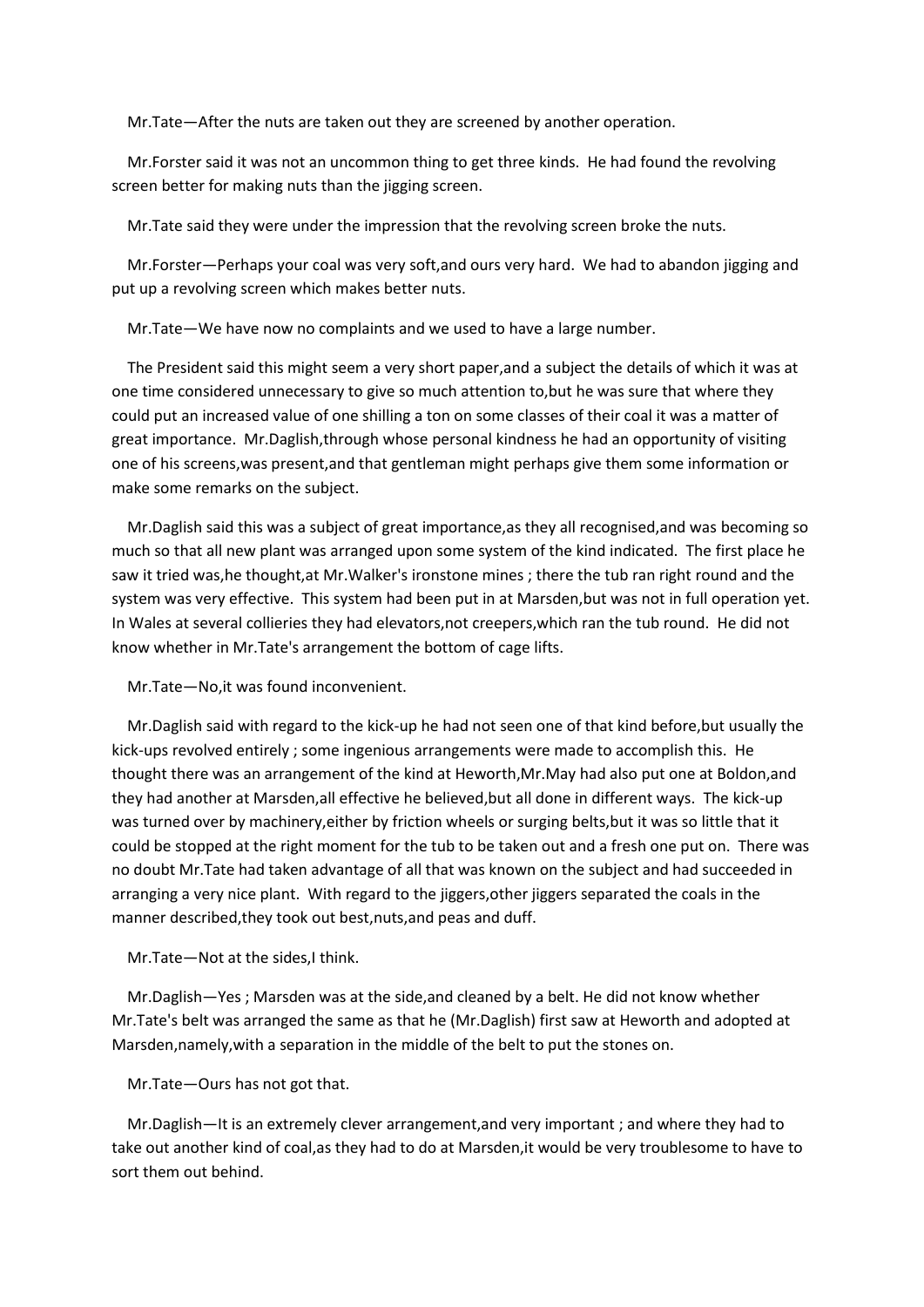The President—Mr.May,I think,is not here to-day,or he would have been able to give us more information.

 Mr.Forster said he did not quite agree with Mr.Daglish as to the second belt. If they had a second belt on the top for stones--

7

Discussion—Winding,Banking out,and Screening plant.

Mr.Daglish—It is not a second belt,it is a division.

 Mr.Forster—It is the same thing. It complicated matters,and added great extra weight to the belt. The way he had done was to put coarse coal on one side and stone on the other,and after work was done run them over the belt.

 Mr.Tate said he had considered this point ; but in his case it was unnecessary to take them further down than the level of the stone heap.

Mr.Thos.Bell—Mr.Corbett had it at one of his Rainton pits. I think he took it off.

 Mr.W.C.Blackett said he had had an opportunity of seeing Mr.Tate's arrangement,and could testify to its economy. To him the most striking feature was the kick-up ; as regards novelty it was the feature of the whole arrangement. He had seen all the arrangements Mr.Daglish had mentioned,and for simplicity he thought Mr Tate's beat them all. Nearly all he had seen,if they went right round,had to be assisted by machinery. Mr.Tate's could go right round as easily as part way,and it did so of its own gravitation. As regards the centre belt for stones,in many case it was not adopted, because boys were paid by the piece. The owners of his colliery decided some time ago to put in belts for the purpose of cleaning unscreened gas coal ; this had not been previously done in many cases for unscreened. All their boys were paid by the number of boxes of stone,etc.,picked out. One belt they had was 90 feet long and 4 feet wide ; another 70 feet long and 5 feet wide ; and very great economy had been found in simply cleaning the coal for gas purposes. He believed in the coal going over the belt ; they saved nearly a farthing a ton,without considering greater efficiency,and they were picking out almost double the quantity of stones.

 Mr.W.J.Bird said he,like Mr.Blackett,had had the pleasure of seeing Mr.Tate's arrangement,and he agreed that the kick-up was the most striking feature. Another point he was struck with was the belt bringing the empty tub to the requisite height to run by gravitation to the shaft. He had seen arrangements somewhat similar in Wales,where the necessary elevation was obtained by an elevator,a man attending to it ; and although there was an attendant available and plenty of power to carry the tubs the necessary distance Mr.Tate's had the advantage : instead of using the whole of his steam power he used only a portion of it,and dispensed with the services of an attendant.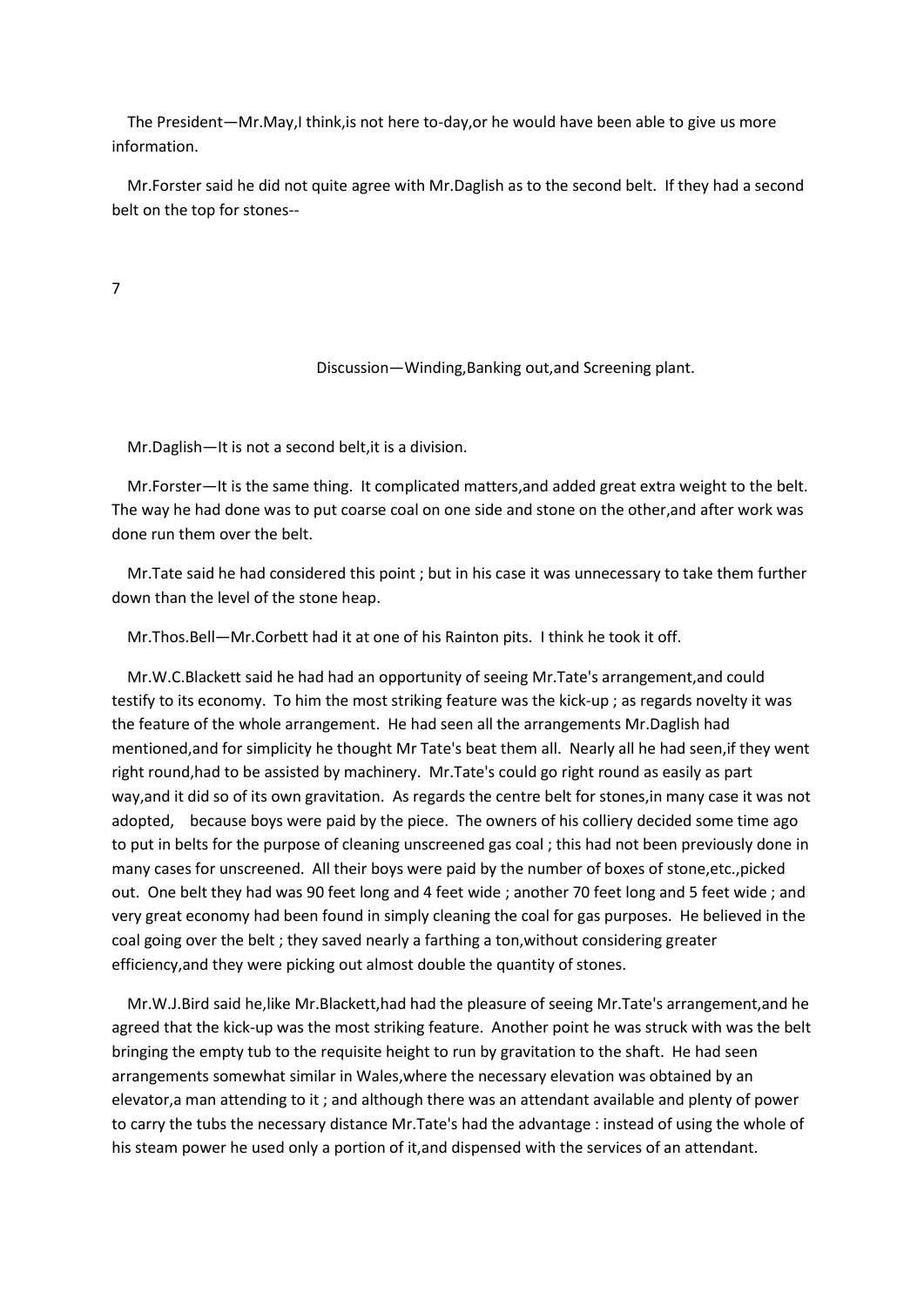Professor Merivale said he was not quite clear as to the kick-up. He gathered that it was not quite automatic ; had a boy to start it,or did the the weight of the tub set it going ? He saw that it came back automatically.

 Mr.Tate said it could be hung so as to go itself. As they had it,a boy just give it a touch,but it would without.

 Professor Merivale said he would like to hear an opinion expressed as to the width of the belt. There appeared to be a great difference of opinion on this point. Some approved of 5 feet and upwards ; others said that was too much,and made their belts as narrow as 3 feet. In the belts he had put in he had tried to hit the happy medium,and made them 4 feet 6 inches. The wider belts were an advantage if the lads could really reach.

 Mr.G.B.Forster---I find I must apologise,Mr.Tate. I thought you meant a screen underneath the other jigger.

Mr.Tate---No,sir.

Mr.Forster---I was wrong in saying I had used it before.

Mr.Daglish---It has two gauzes on the jigger, I suppose ?

Mr.Tate—Yes.

Mr.Daglish---That is the way we have it at Marsden.

#### 8

#### Discussion--Winding,Banking out,and Screening Plant.

 Mr.T.E. Forster said in the Midlands they would see as many as four kinds of coal seperated. The belts of 40 to 50

feet were generally made in halves---one half going forward,the other backward,but to the same shaft. He would like to

ask one thing about the nuts. Were there many wet coals? In Northumberland they had found the revolving screens

the best on account of the wet coals ; they could only use the jigging screens for dry coal. As regards the width of the

belts,he thought they would find nearly every colliery was in favour of about 4 feet. Some had 5 feet,but if boys were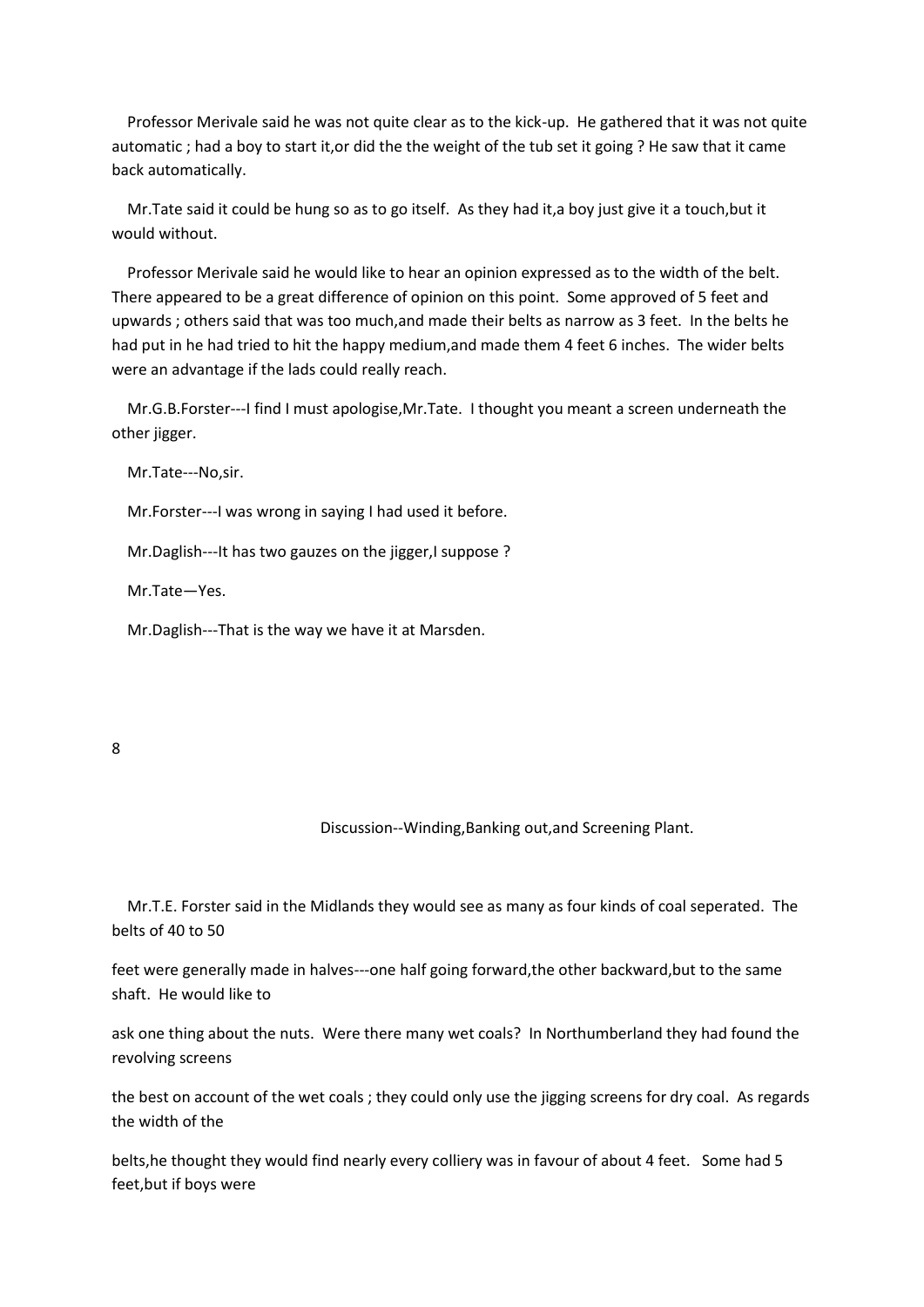wholly employed that was too wide ; 2 feet 6 inches was too far for a boy to reach for stones. With a middle partition

a much wider belt was required ; in some cases 6 feet. A middle partition was good where one class of coal was picked out,but where there were two or three classes it was rather confusing,as they could only put one kind in the

middle. He was not present when the first part of the paper was read,and had not heard what percentage of coal was

picked out. As regards paying the boys,he thought it would be best to fix a certain price---say,for picking out stones, and pay them all the same average,for,of course,the boys standing nearest the shoot would have the best chance of

picking out most stones,and the lads furthest away the least chance.

 Mr.Blackett said they found no difficulty in paying every boy for his own work. It would be a mistake to pay a general

average,because there was a great differance in boys. Some would earn twice as much as others,not for the reason

that one had one end of the belt and the other the other,for they were moved every day. They were never in the same

position on the belt two days running

Mr. Tate said as regards wet coal they had not much. If the coal was very wet it might be difficult ; but at Castle Eden they had a jigging screen,and he thought they screened a considerable quantity of wet coal.

Mr.T.E.Forster---Making nuts?

Mr.S.Tate---Yes.

Mr.T.E.Forster---I thought their screen was a jigging screen.

 The President said,although there would be further opportunity for discussion,he thought it was a subject they were

all familiar with,and as they were all more or less aquainted with new arrangements he would be glad to hear any further

questions or observations.

 Mr.Thos.Bell thought it was a mistake to have the belts too wide where they had boys to clean the coal. The boy who had to reach a long way got very tired before night,and would go to sleep half the day if he had the chance. With a 4 feet belt they would get the coal better cleaned than with one 5 feet. He had another reason,too,for saying belts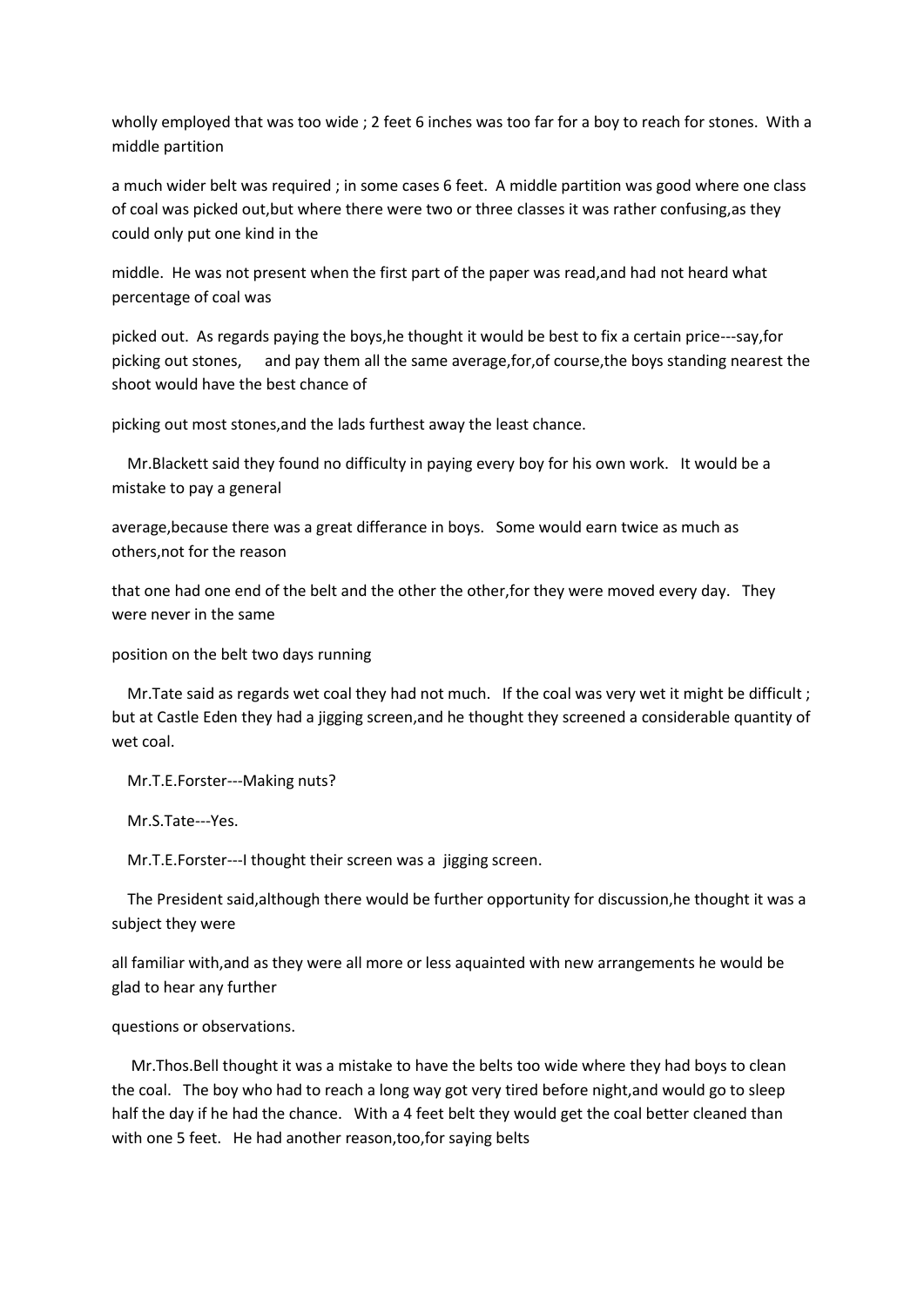should be narrower. He thought they made a mistake in having boys for this work. If they had women the coal would

be better cleaned,and with more peace and satisfaction than with boys. He would advise them to get women to clean

the coals ; it was a great mistake not to have them.

 Professor Lebour---At the collieries we visited last month in Belgium nearly all the work of this kind was done by women.

 Mr.Bell---Yes ; but nearer home than that. Go into Lancashire,Derbyshire,Staffordshire,or North Wales.

The President---The Inspection Act is just passed.

Mr.Bell---Inspection has nothing to do with it.

 Mr.Blackett apologised for speaking again. He had tried to employ women,and had done everything in his power to

do so ; he had put out notices asking the men to let their daughters come,and had even offered rewards if one or two

would come as a start ; but there was a prejudice against it in this county.

The President---Against their acting as screeners,you mean?

See library for image.

Blank page.

To illustrate Mr S.Tate's paper "on the Winding,Banking out and Screening Plant at East Hetton Colliery."

Vol.I.Plate II.

See library for image.

Blank page.

To illustrate Mr S.Tate's paper "on the Winding,Banking out and Screening Plant at East Heaton Colliery."

Vol.I.Plate III.

See library for image.

Blank page.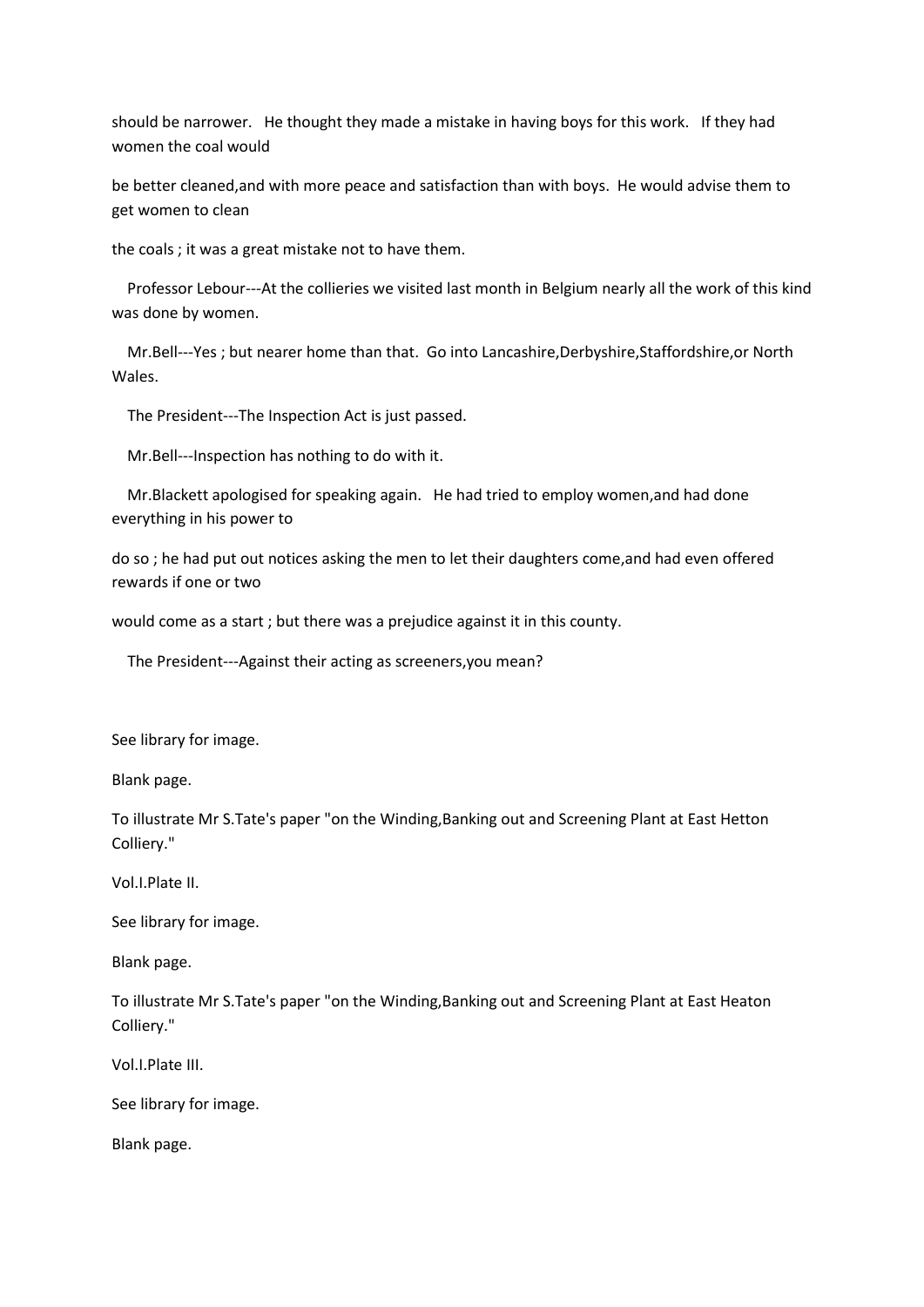To illustrate Mr S.Tate's paper "on the Winding,Banking out and Screening Plant at East Hetton Colliery."

Vol.I.Plate IV.

See library for image.

Blank page.

To illustrate Mr S.Tate's paper "on the Winding,Banking out and Screening Plant at East Hetton Colliery."

Vol.I.Plate V.

See library for image.

Blank page.

To illustrate Mr S.Tate's paper "on the Winding,Banking out and Screening Plant at East Hetton Colliery."

Vol.I.Plate VI.

See library for image.

Blank page.

9

Discussion—Faults at Redheugh Colliery.

 Mr.Blackett—Quite so ; but he did not think they would be able to get them. Even if they could get the women to act as screeners they would have to contend with the union officials.

The President asked if Mr.Logan had anything to say on the subject of the paper ?

 Mr.Logan said he put in two belts lately,and he was of opinion that they could not draw a hard and fast line, and say that 4 feet, 4 feet 3 inches, 4 feet 6 inches, or even 5 feet was the proper width. Every colliery-manager knew his own circumstances best,and could best decide on what would suit him both as regards width of the belt,and whether or not he should have a centre compartment. He thought,however,they should not expect a boy to stretch more than about

2 feet 3 inches. He thought cleaning coal from the belt was the most efficient system yet adopted.

 The President said,as there were no other remarks offered,it was his pleasing duty to propose a vote of thanks to Mr.Tate. In the first place that gentleman had given him,some time ago,the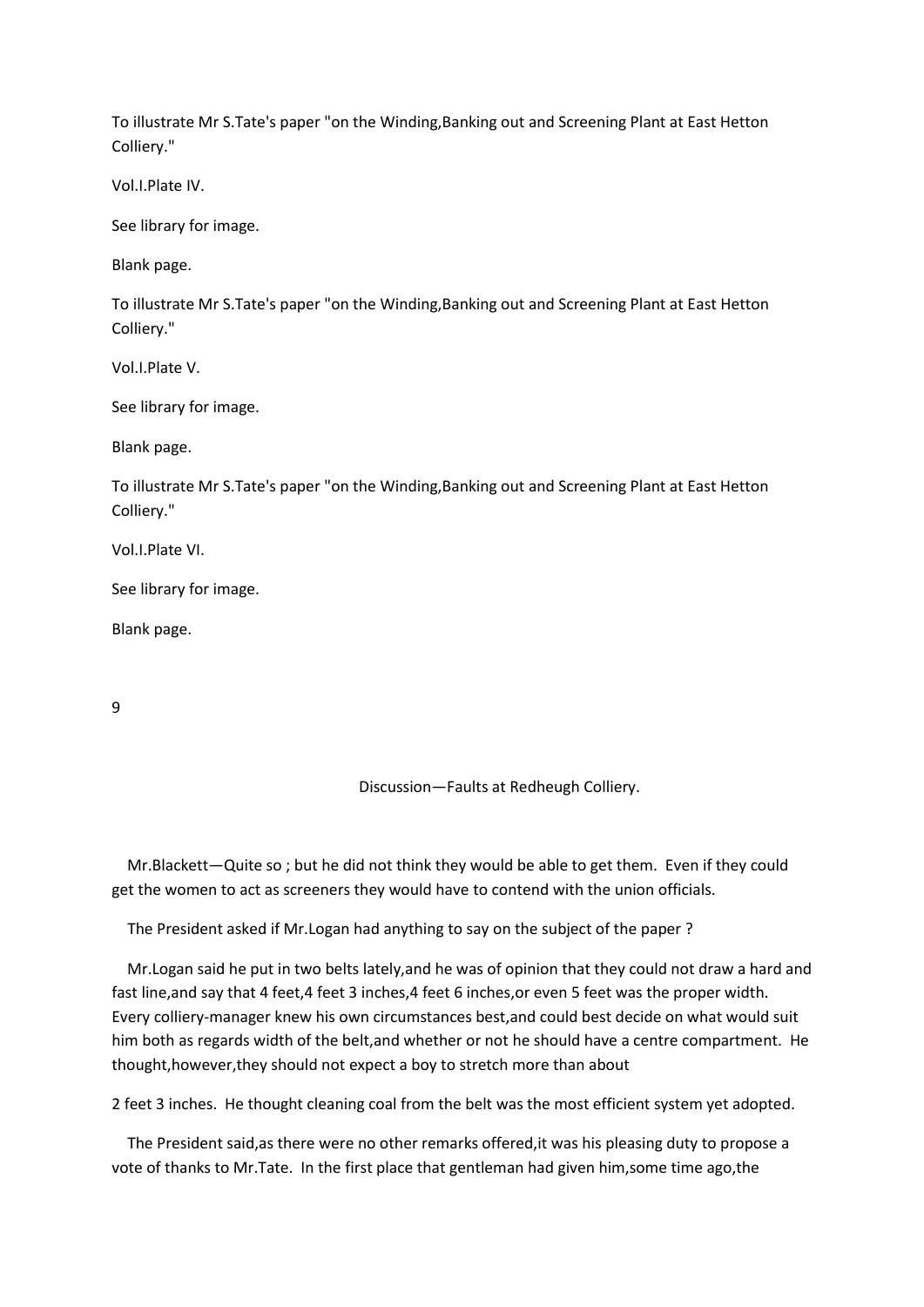opportunity of examining the jigger screens and belts,as had also Mr.Daglish and Mr.May. He regretted the last named gentleman was not present to-day,as he would no doubt have been able to give them a good deal of information as to the systems in use at Boldon and St.Hilda. These jigger screens were all the creations or improvements of the last six years ; they had been put in in place of old machinery,and they were therefore not at all free agents as to the width of belts,etc. When the paper was open again for discussion each member would no doubt be prepared to discuss it in a practical way,and he hoped they would have the pleasure of Mr.May's and Mr.Lawrence's presence,and that they would all hear of something more suitable for their own particular requirements than what they had had hitherto. He had pleasure in moving a vote of thanks to Mr.Tate for bringing this interesting subject forward.

Mr Tate acknowledged the compliment,

-------------------------------------------------------------

Mr.T.O.Robson's paper on "Faults at Redheugh Colliery,"was opened for discussion.

The President—Have you anything new to add,Mr.Robson ?

 Mr.Robson said he had another section (which he proceeded to draw on the blackboard) which went still further to show the inconsistency between the faults described in the previous sections. The one now drawn on the board was proved,since the paper was read,in the Brockwell seam,and represented the same fault at a point 180 yards further west than that shown on the Plate XYZ. Following the seam again for 32 yards they had a dip fault,the extent of which, however,he could not say,as it had not been proved,but from levellings made at both sides,he took it that the dip fault on the one side would be pretty nearly equal to the rise fault on the other. Instead of having a practically level seam at 180 yards further west they had a distinct riser and dipper. It showed that these faults were altogether abnormal and probably,as Professor Lebour had suggested,they were abnormal for the reason that they were a series of conglomerations of faults proved at different depths and showing different characteristics at each point where they were proved. Whether there was any correlation or not he did not know—it was difficult to prove—but he should think not.

Referring to the sketch on the blackboard,the President asked if there was a hading as shown ?

10

Discussion—New Electric Safety-Lamps.

 Mr.Robson said there was little or no hade ; the sketch was a very rough one and not quite accurate.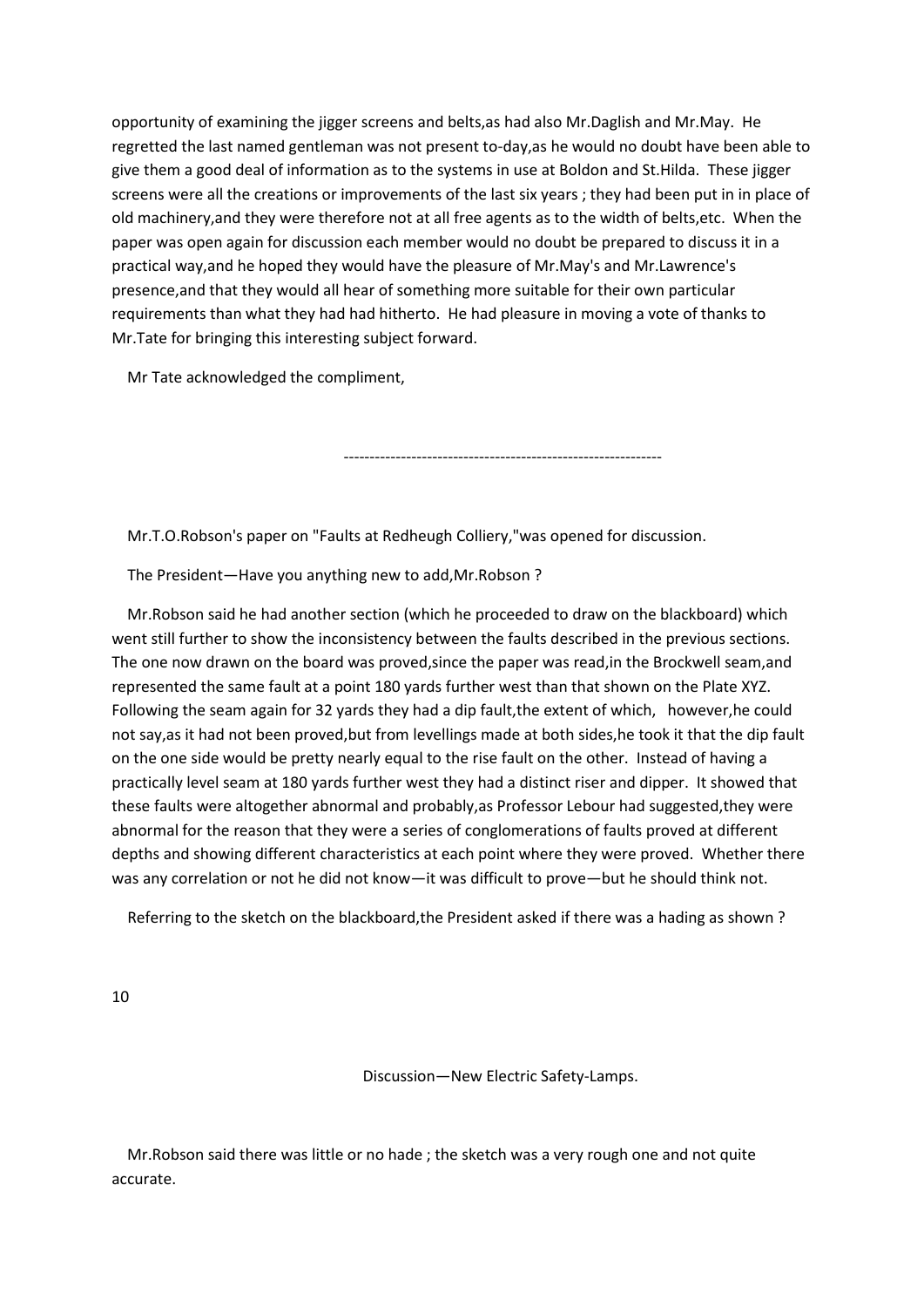The President—You have no doubt about it being a dipper ?

 Mr.Robson—No,sir,not the least ; we have the seam on the other side. In printing the Transactions the sections had unfortunately been reversed,the sections on Plate I. should have been on Plate II. and vice versa.

The President suggested that the error might be corrected by an errata slip in the next part.

-----------------------------------------------------------------

 In the absence of Mr.Pitkin,the Secretary exhibited two of that gentleman's new electric safetylamps. The older and larger lamp weighed about 8.5 lbs. (not quite),cost £2 10s.,would burn from 20 to 30 hours,and give a light of about three candle-power. This lamp,however,the maker had abandoned in favour of the smaller one,weighing 6 lbs.5.5ozs., costing £2,and giving the same light as the other lamp,for from 10 to 12 hours. It was said there was no danger whatever of breakage,and the lamp could be shaken about a good deal without hurt,but it could not be turned upside down. The principle of the lamp was the secondary battery,the large containing four cells,the smaller one three.

 The Secretary then read a further communication from Mr.Pitkin and said he had also a note stating that the lamps had been in use at the Waltham gunpowder factory for two and a half years ; also at a colliery in Glamorganshire.

Mr.Tate asked if Professor Lebour could say how long it took to recharge the lamps ?

Professor Lebour—No,I have no further particulars.

 Mr.M.Walton Brown said there was one point Professor Lebour had not mentioned. There was a resistance coil in the lamp which enabled it to be burned at two different powers. (This was demonstrated with one of the lamps.) With regard to recharging of secondary batteries,in most cases,except where an exciting fluid was used,it took somewhat longer to recharge the lamp than it would afterwards burn. A lamp burning eight hours would probably take ten hours to recharge.

This concluded the business,and the meeting terminated.

11

Proceedings.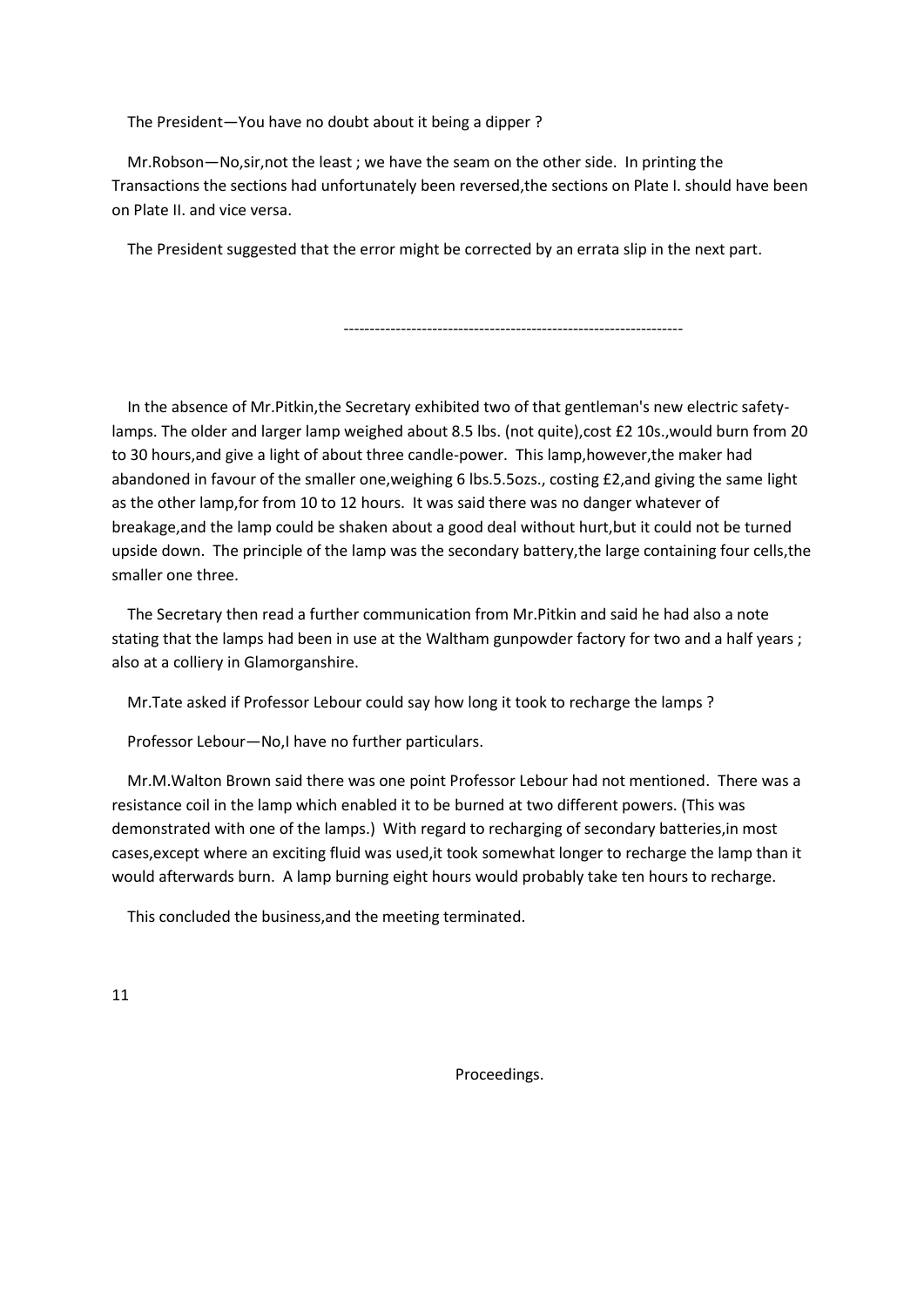#### NORTH OF ENGLAND INSTITUTE OF MINING AND MECHANICAL

ENGINEERS.

--------------------

GENERAL MEETING,Saturday,December 14th,1889.

--------------------

Mr.John Marley,President,in the Chair.

---------------------

 The Secretary read the minutes of the previous meeting,and in reporting the proceedings of the Council said there was not much new to tell except with reference to the Federated Institution of Mining Engineers. Since the last general meeting the Council had met at York,and it had been decided that the first general meeting of the members of the different Institutes should take place at Sheffield on the 22nd and 23rd of January. A full programme for those days would be issued as soon as the necessary details were obtained from the officials of the Midland Institute,who had most of the arrangements in hand. But,in a general way,he was already in a position to explain that the first day would be taken up by the reading of papers,visits to a few works in the immediate neighbourhood,a dinner,etc. The next day would be given up entirely to visits to works and collieries,especially such collieries as had any specialities worthy of notice. As soon as the programme was ready,it would be sent to all members ; and as Secretary he would like them to let him know as early as possible whether they were going or not,as a good many of the arrangements depended on the number of members going,and it was only fair to those who had taken the trouble for them that they should have some idea of the number likely to attend.

 Mr.Cochrane asked if the arrangements for the Sheffield meeting would be such as to allow of members leaving Newcastle on the morning of the 22nd,or must they be there the previous day ?

 The President said he had visited Mr.Rhodes,the President of the Midland Institute,the previous week,with a view to making some arrangements for the meeting,and amongst other things it had been arranged that any one who had a special wish to see coal-cutting and electrical appliances in connection with coal mining,would not only have an opportunity of seeing these things the day after the meeting on which papers would be read ; but special arrangements would be made by which they could see them in the morning prior to the meeting,and by that means members could make their arrangements to suit their own convenience. Those who liked could go on the Tuesday night,and time tables and other particulars would be given in a few days. Inasmuch as the Midland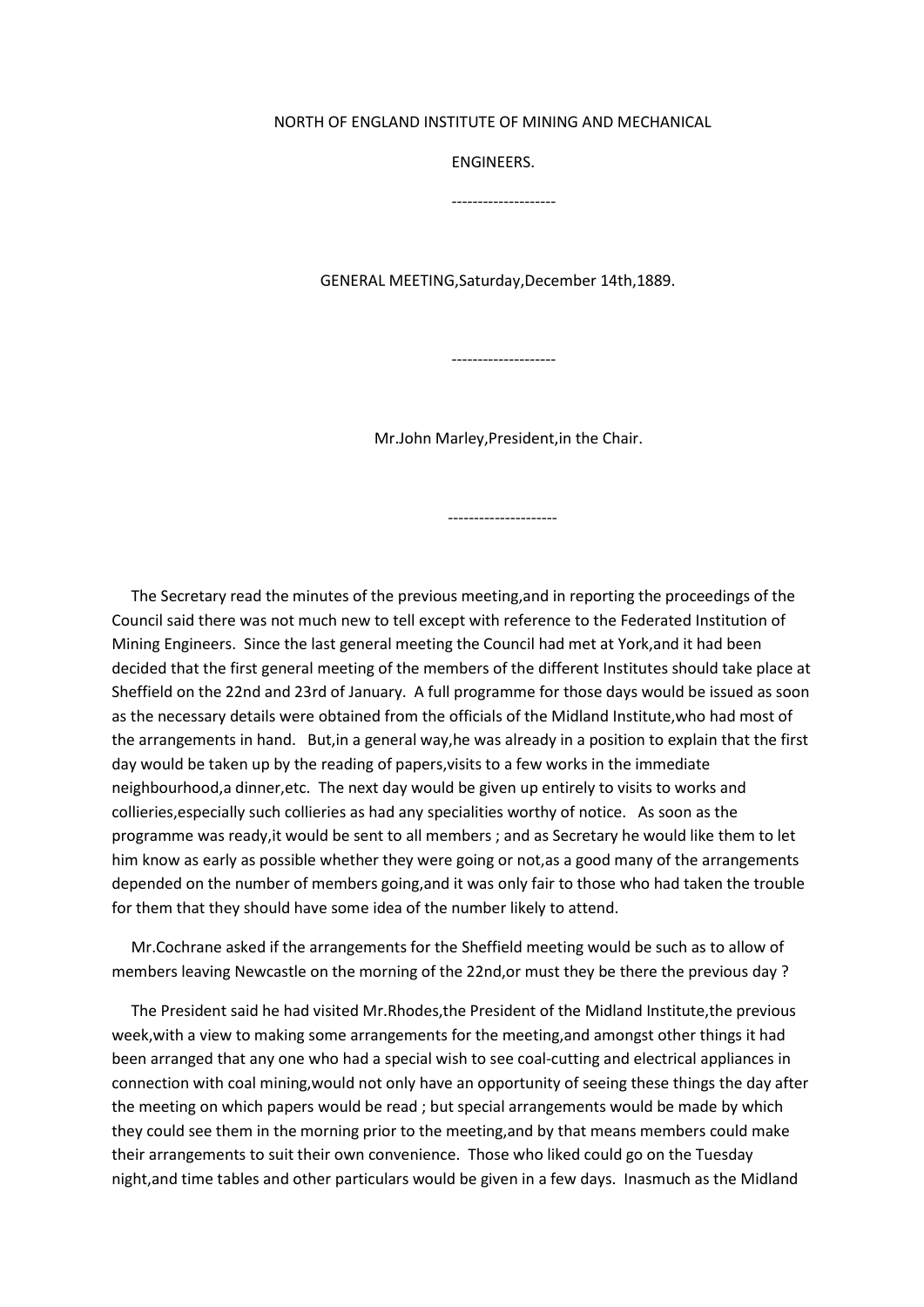people thought they had something to show both as regards coal-cutting by machinery and the application of electricity to various acts of mining,the transmission of power,and so on the privilege had given of seeing these various machines before the discussion as well as afterwards. Those whom it would suit best could go on the Tuesday night,others could go on Wednesday morning.

12

# Proceedings.

The following gentlemen were elected,having been previously nominated:—

### Members—

Mr.T.Colquhoun,Mining Engineer,West Stanley Colliery.

Captain William Charles Chitty Erskine,Inspector of Mines,Kimberley,South Africa.

Mr.William Tasker Hallimond,Mining Engineer,Manager of Van Ryn Gold

Mining Company,Limited,Boksburg,Johannesburg Transvaal.

Mr.Jethro Longridge,Colliery Manager,Burradon Colliery,Newcastle-on-Tyne.

Mr.Thomas Lowden,Colliery Manager,Hamsteels,near Durham.

Associates—

Mr. William Draper,Assistant Under Manager,New Seaham Colliery,Sunderland.

Mr.John William Forster,Assistant (Certificated Manager,under Act),

Silksworth Colliery,Sunderland.

Mr.John Charles Hall,Surveyor,Trimdon Grange Colliery,Co.Durham.

 Mr.Francis Burdett Johnson,Mechanical Engineer,1,Charles Street,Marsden Colliery.

Mr.John Riddell,Under Manager,Shilbottle Colliery,Lesbury,R.S.O.

Mr.John Southern,Master Wasteman,Heworth Colliery,Newcastle-on-Tyne.

Mr.Matthew Walton,Assistant Manager,Dearham Colliery.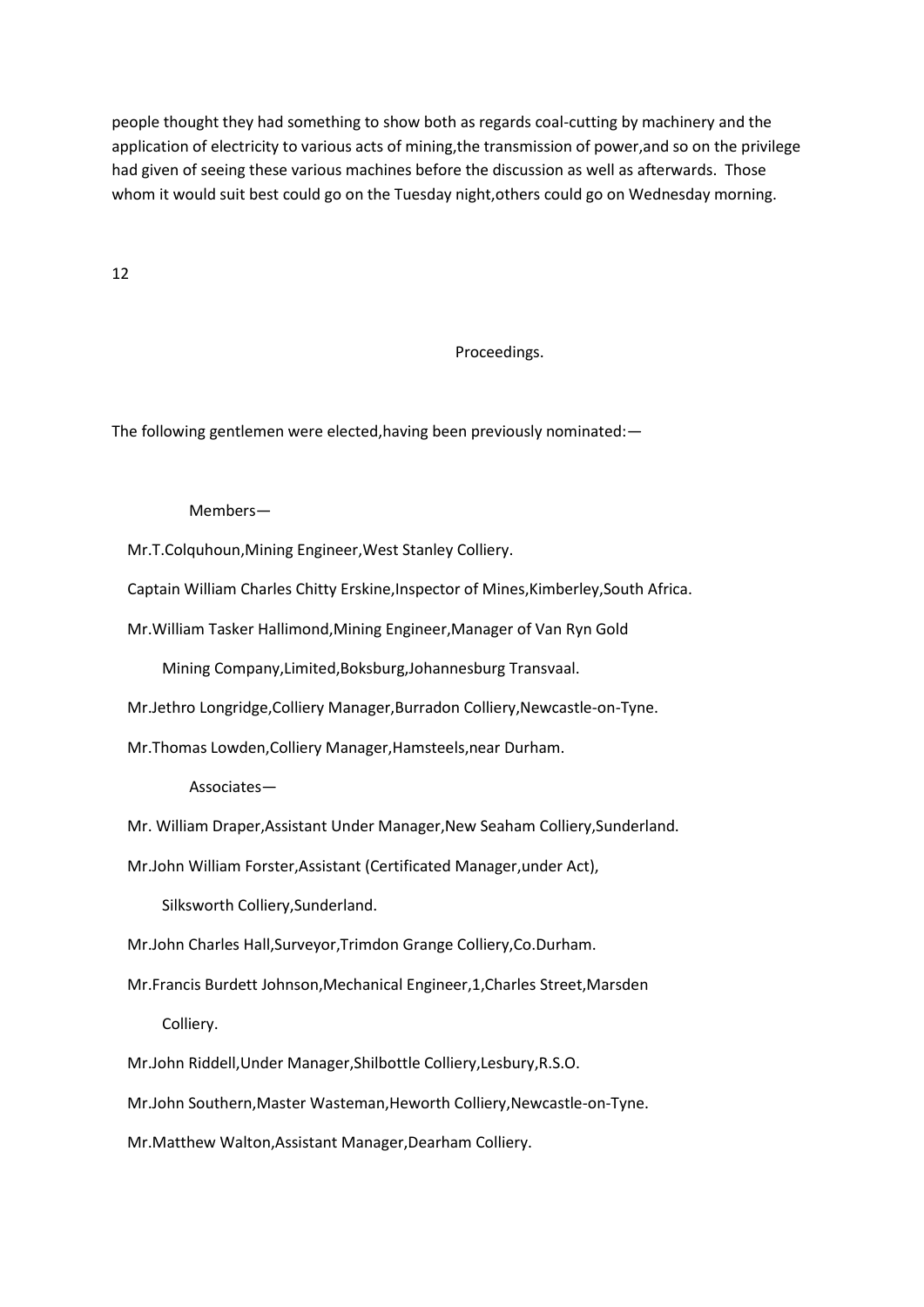The following gentlemen were nominated for election :—

### Member—

Mr.Daniel Henry Bayldon,Mining Engineer,Thames Gold-Field,New

Zealand ; and 3,Drapers'Gardens,London,E.C.

Associates—

Mr.Sidney Bates,Surveyor,etc.,The Grange,Prudhoe-on-Tyne.

Mr.John Bell,Under Manager,Wardley Colliery,Newcastle-on-Tyne.

Mr.Thomas Hepburn,Under Manager,South Street,Langley Park,Durham.

Mr.Robert Richardson,Under Manager,Throckley Colliery.

Mr.George D.Ridley,Colliery Surveyor,Tudhoe Colliery,Spennymoor.

Mr.Andrew Watson,Colliery Engineer,New Seaham Colliery,Sunderland.

Mr.Thos.Bell,H.M.Inspector,referring to the list of members for election,

asked what part of the Mines Act provided for an "assistant manager" ?

The Secretary—I don't know.

Mr.Bell—Nor I. I see there is also ''assistant under manager"; I don't know

that official either.

Mr.G.B. Forster—I don't think he comes under the Act.

The President—I suppose the particulars are copied from the nomination paper

as it comes to us.

Professor Lebour—That is so.

-------------------------------------

 Mr.R.F.Boyd read a memoir of the late Mr.E.F.Boyd,F.G.S.,which is published separately with a portrait in pamphlet form,an abstract of which,containing the particulars of his professional career in connection with the coal trade,will be given in the next part of the Proceedings.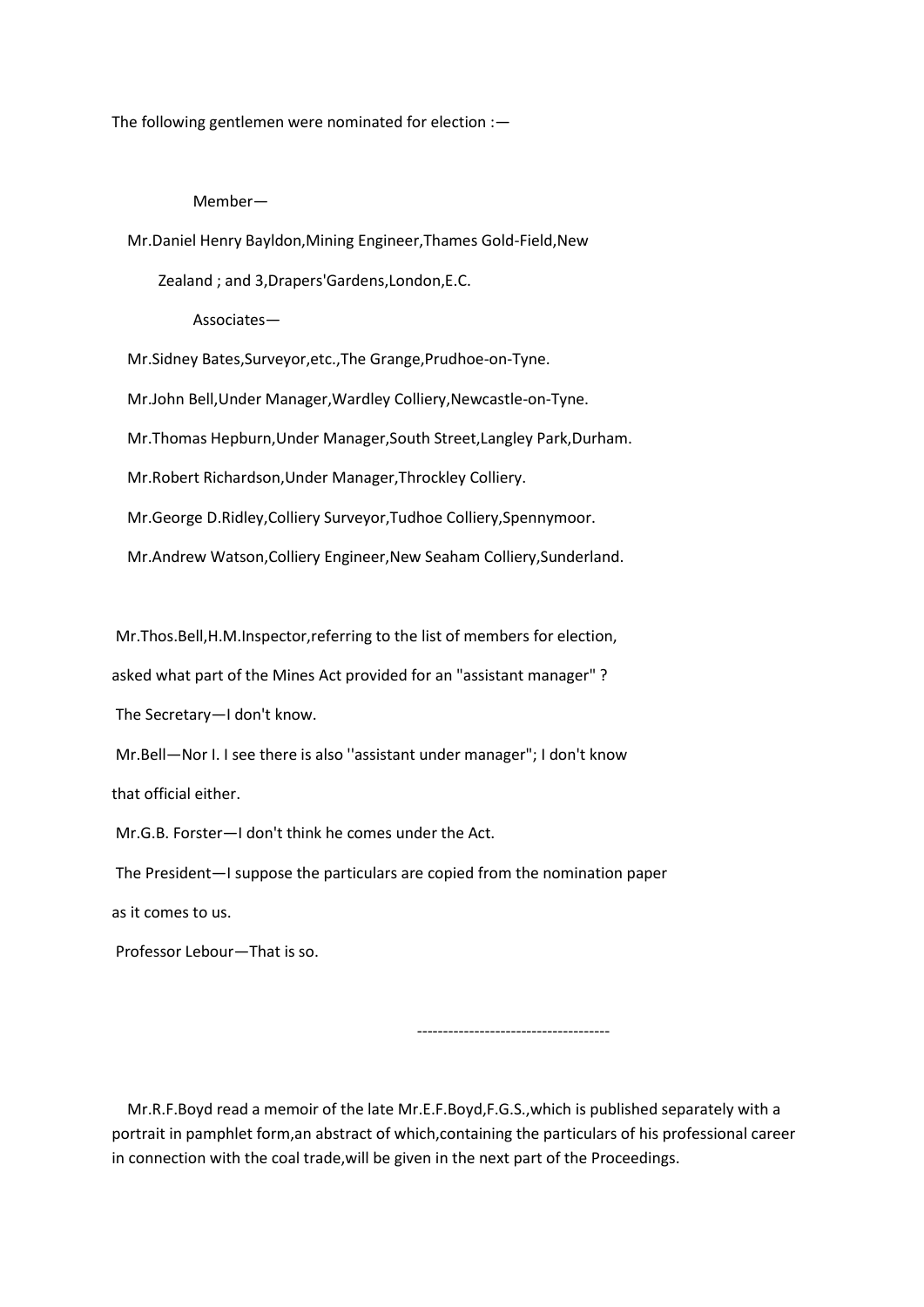Proceedings.

 The President said it fell to his lot to perform a pleasing duty,and yet a feeling one. They had heard a memoir of one who,twenty years ago,was President of the Institute,and therefore one of his predecessors. He (Mr.Marley) also appeared in another capacity as a pupil of Mr.Boyd,so that he felt it was especially his duty,as President,to move that they pass in silence a vote of thanks to their Past President's son,Mr.Hugh F.Boyd,for his kindness in contributing,and to Mr.Robert F.Boyd for reading,this memoir. With these few words he would do his duty best by simply putting the motion,after it had been seconded,for the meeting to pass in silence with a full show of hands.

 Mr.G.B.Forster said he was privileged in being allowed to second the vote of thanks. He was sure, of all people in the district, the Mining Institute owed perhaps more to Mr. Boyd than anyone else ; and,whether they considered his connection with this Institute and with the College of Science,his efforts to advance the education of both professional men,and,as his memoir said,of those under him,or his integrity and worth,his diligence and skill in his professional,or geniality and amiability in his private character,he thought they might well say they would be a long time before they would look upon another like him.

 The President—Gentlemen,you will kindly show,by holding up your hands, that this vote is fully and unanimously acquiesced in.

The vote of thanks was carried in silence.

------------------------------------------

Mr.Wm.Cochrane submitted the following "Obituary Notice of the late M.Theophile Guibal":---

14

OBITUARY NOTICE OF THE LATE PROFESSOR GUIBAL.

OBITUARY NOTICE OF THE LATE M.THEOPHILE GUIBAL.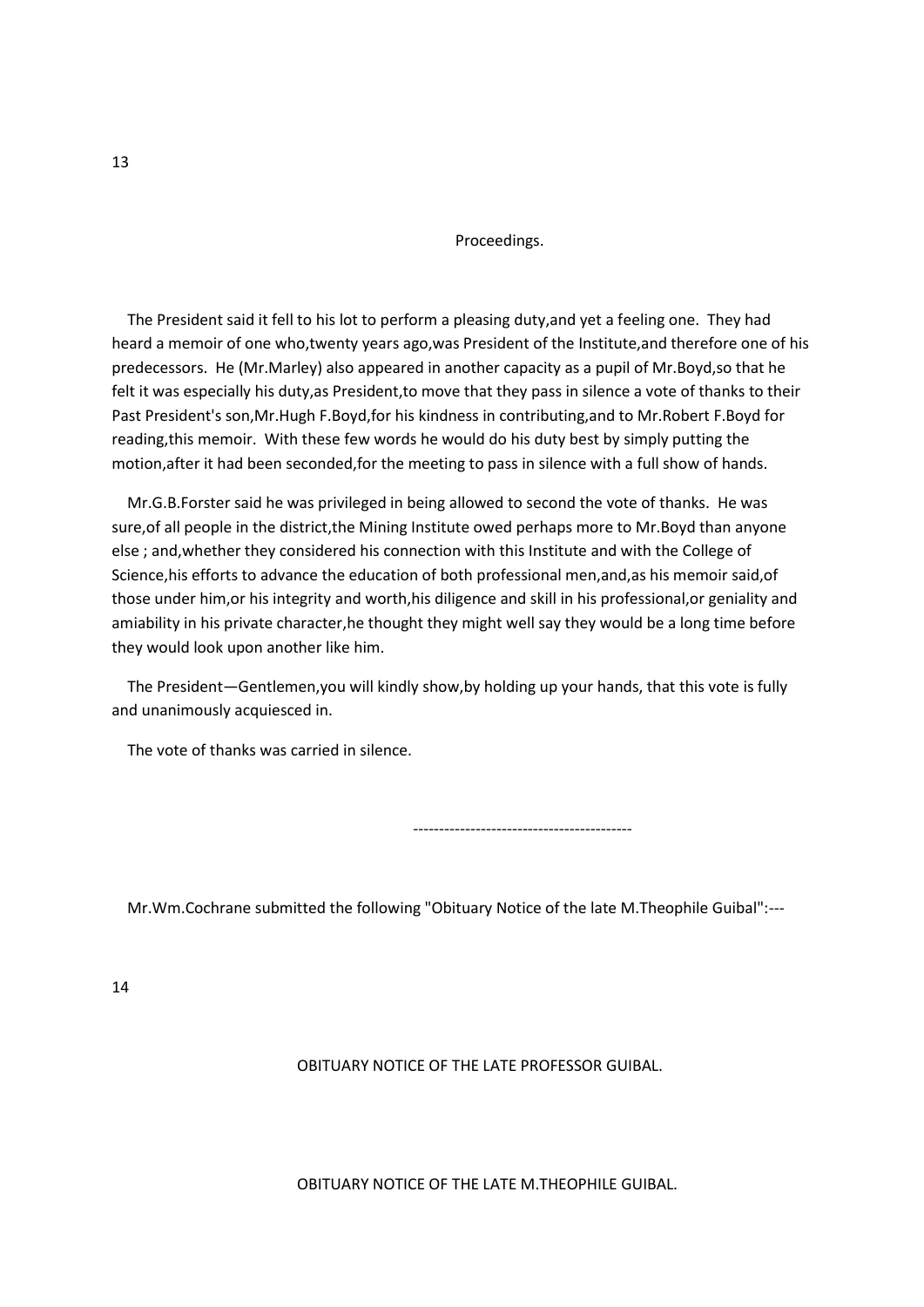#### By W.Cochrane.

 Theophile Guibal was born at Toulouse on the 31st May,1814. At 19 years of age,after private tuition,he was attracted by the reputation of the Ecole Centrale des Arts et Manufactures de Paris to resort to it for the purpose of a scientific education. He entered in October,1833,and passed the three years'course with considerable distinction, developing his inventive genius,even at this early age,in a remarkable degree,his principal bent being towards mechanical appliances for mining purposes. As an illustration may be mentioned the study which gained for him his diploma of mechanical engineer. In this he worked out the use of two long spear rods,like the so-called "manengines"of the Cornish mines,for the delivery of coal up a shaft,baskets which were in use at that date being automatically attached and detached at the end of each stroke of the engine,similarly to the progress of a miner up or down,with the result of delivering a full bucket at the top and an empty one at the bottom for each stroke.

 His first practical work was in the service of Eugene Flachat,a leading French mining engineer,under whom he assisted to carry out various mechanical engineering works.

 In October,1837,the project of a School of Mines in the province du Hainaut,Belgium,was started,the chief professorial chair of which seemed to M.Guibal to satisfy his ambition to have a large field of study in every department relating to the working of mines. His application for the post,backed by the reputation he had acquired,was successful, and he settled at Mons to carry out the duties he had undertaken. His teachings and his investigations covered the whole range of mining experience. He had a marvellous facility for imparting information,as is gratefully acknowledged by those who were in his classes,and is known to some of the members of this Institute,who had the privilege in later years of knowing him and deriving the benefit of his varied knowledge. His original works for the improvement of mining science are also of world-wide reputation. Among these was the sinking through water-bearing strata at a great depth where pumping power was inapplicable. An interesting description of this will be found in a biographical notice in the "Publications de la Societe des Ingenieurs du Hainaut,"a copy of which is in the library of this Institute. It will be seen with what fertile resource and determination he met the many difficulties which were encountered.

 Another,perhaps the most important,of his works to which much of his life was devoted,was the improvement of machinery for the ventilation of mines. His system of ventilation is so well known to this Institute,and is so fully discussed in the Transactions,that it need only be referred to. The introduction of it into this country,about 1863,gave an impetus to the investigation of mechanical ventilation,which it may be said has led to the adoption of machine ventilators in almost all important collieries.

 Prior to 1863,the earliest reference to mechanical ventilators in the Transactions is in Vol.III.,by J.J.Atkinson,in the year 1854-5,and the earliest application recorded in your Transactions in this country was by the same author in Vol. XI.,that of Elsecar and Tursdale Colliery,on the "Biram"principle. The useful effect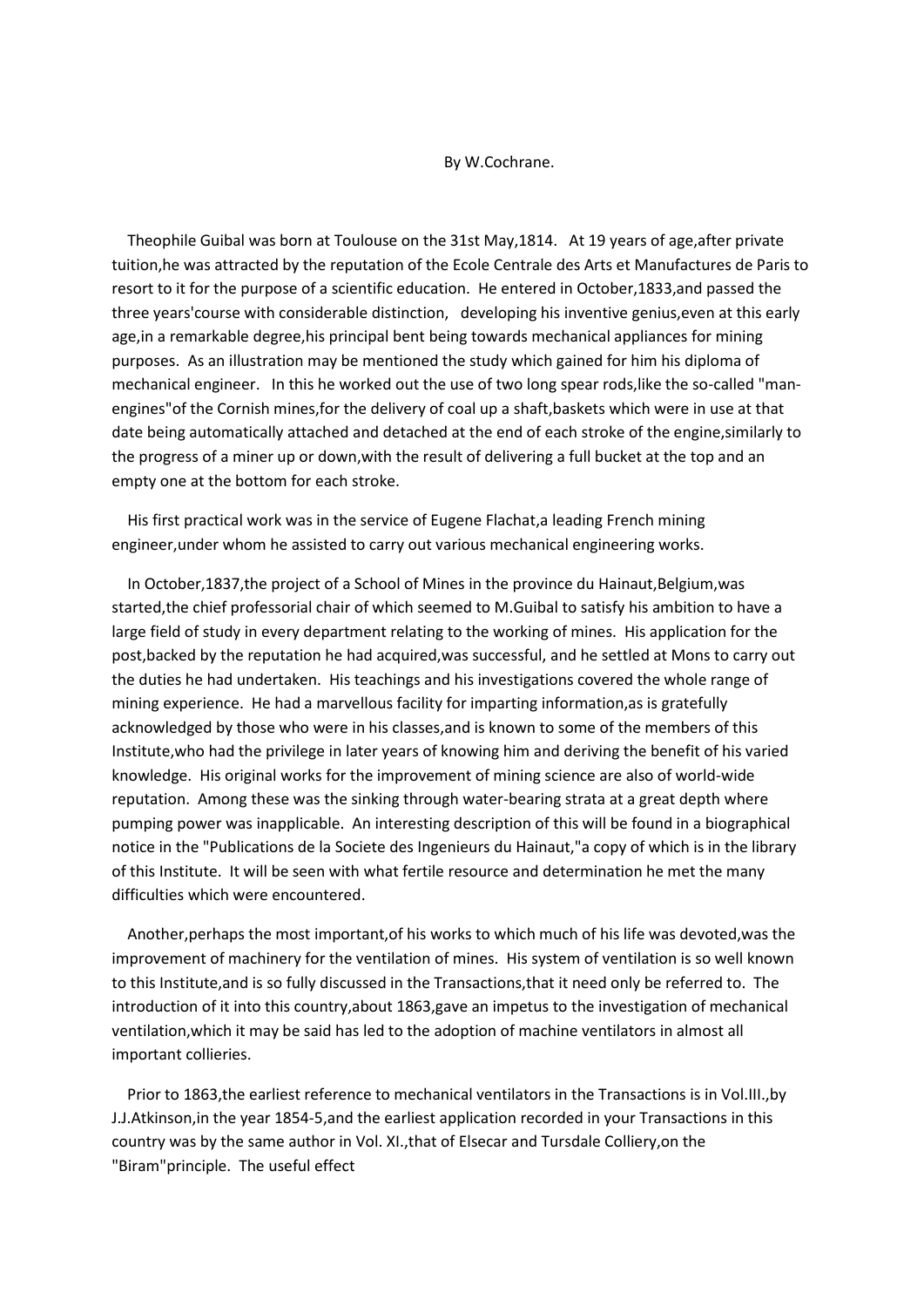Obituary Notice of the late Professor Guibal.

was given as 12.69 per cent. The Guibal form was first adapted to the Tursdale Fan in 1863,and subsequently in its entirety at Elswick Colliery. The results are embodied in Vol. XIV.,in the year 1864--5.

 So decided an advance was established in the useful effect of centrifugal action ventilators that,since then,it has been largely adopted,and it may,without fear of challenge,be asserted that it has established the supremacy of centrifugal action against all others for the purpose of mine ventilation. It was in view of this important invention that you elected M.Guibal an honorary member of this Institute in April,1870. The Academie Francaise awarded him for the same work the prize for the most important invention of his time for the health of miners. He died 16th September, 1888.

 The School of Mines in Hainaut has decided to erect some monument to his memory and in lasting recognition of his life's work,which they consider has so largely benefited the mining world. This opinion is already confirmed by other countries than Belgium,which was only the country of his adoption,and you are invited to support this object,which will only be a confirmation of the honour to the Institute of having such a man enrolled upon your list of honorary members.

---------------------------------

 Mr.Cochrane said,he had not had time to give all the details,but there was a complete French memoir in the library which any member could refer to who wanted to know the particulars of the very difficult works that,as a young man entering his profession,Mons.Guibal encountered.

The School of Mines at Hainaut had decided to erect some monument to him.

The Council of this Institute had considered the matter,and he understood the members would be asked to-day to confirm a contribution from the fund of the Institute to assist in raising that monument,which was to be considered international. M.Guibal was not a Belgian,though that was the country of his adoption,and France,where he was born,Germany,and Belgium itself were combining to put their names on such a monument as would be raised to his memory,that it might be shown that the work he did was universally approved,and that he was in his time a most important contributor of mechanical appliances to the development of the mining industry.

The President—The Secretary will read the minute of the Council.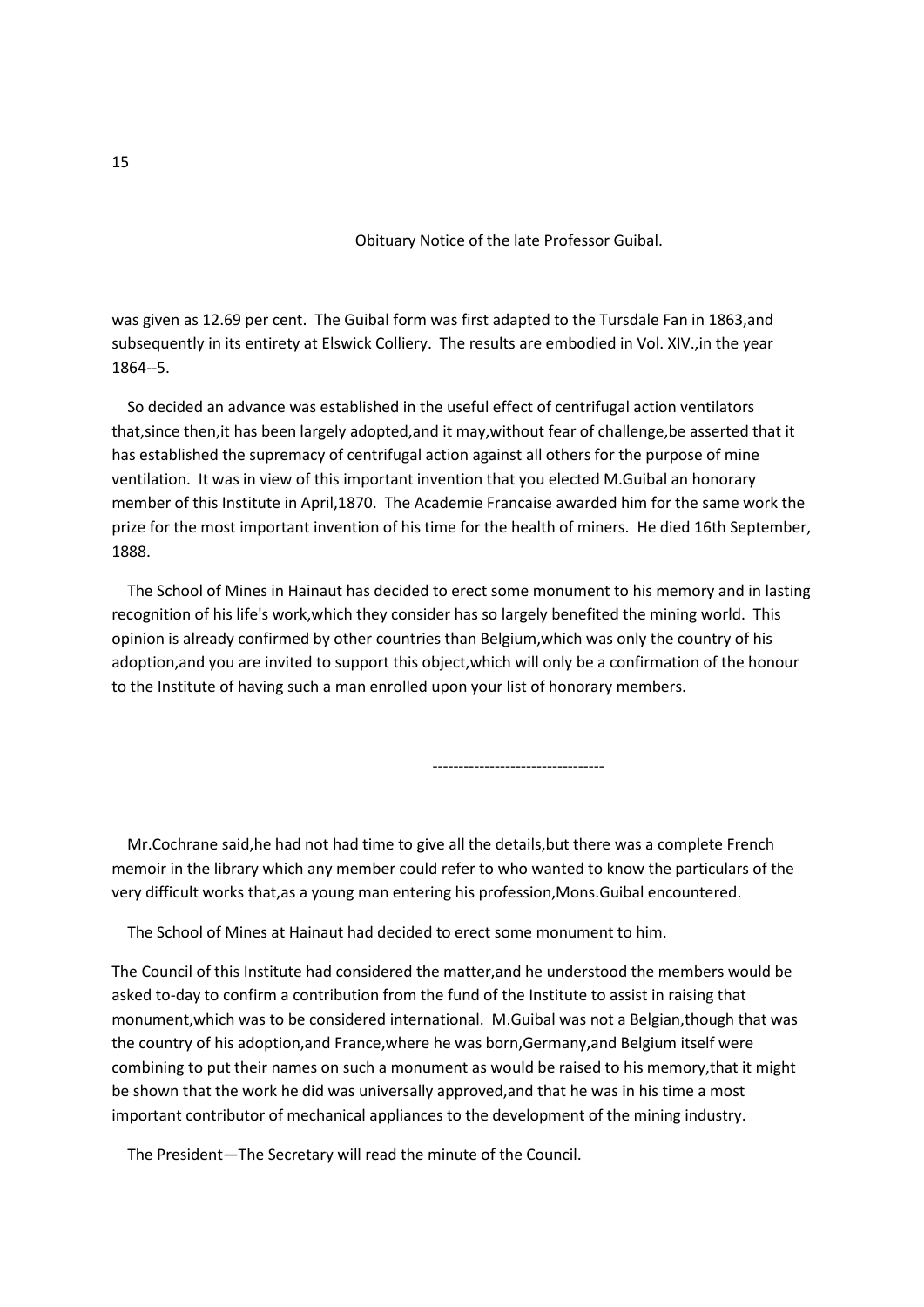Professor Lebour read the following:—

 Memorial to the late Professor Guibal.---On the motion of Mr.Douglas,seconded by Mr.W.Armstrong,Jun.,that the sum of £25 be subscribed to the Guibal Memorial Fund now being formed in Belgium ; and Mr.Cochrane undertook the correspondence on this subject with the manager of this fund.—Minute of Council,30th November,1889.

 Mr.A.L.Steavenson regretted that he had not been able to hear the paper read but from his knowledge of the fan invented by M.Guibal and his different works as an engineer,he (Mr.Steavenson) was sure that whatever Mr.Cochrane had said was well deserved. He was a man belonging to no nation,but to every country,and his discoveries were invaluable to the whole world. He (Mr.Steavenson) had pleasure in proposing a vote of thanks to Mr.Cochrane for writing the memoir.

Mr.M.Walton Brown seconded.

16

Discussion—Obituary Notice of the late Professor Guibal.

 The President said he cordially agreed with Mr.Steavenson's remarks,and put the motion to the meeting. It was unanimously adopted.

 Mr.Cochrane,in thanking the meeting for the vote of thanks,said he was glad to find that what little he had written was corroborated by Mr.Steavenson's remarks. What M.Guibal did in his life was of world-wide importance. He hoped he would have the pleasure of communicating to Mons.Briart the confirmation of the Council's recommendation.

 The Chairman put the recommendation of the Council to the meeting,and it was unanimously confirmed.

 Mr.Cochrane said he would communicate to Mons.Briart the vote of the Institute,and also their reception of the memoir.

--------------------------------------------------------------------------------------------

 The President stated that,owing to the absence of Mr.Bayldon,that gentleman's paper on "The Hauraki Mining District (Northern Section),Auckland,New Zealand,"would be read at the next meeting.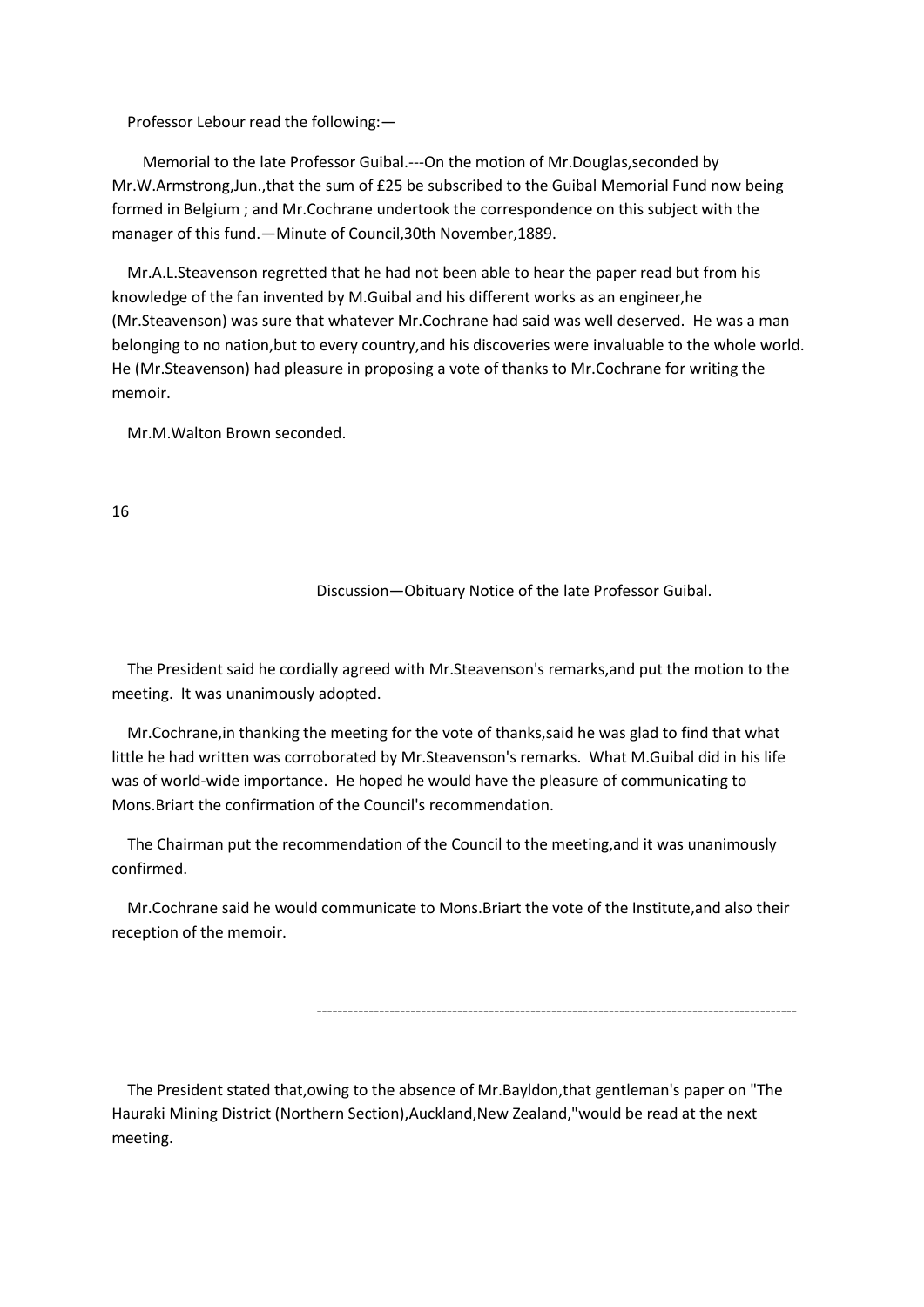The following paper by Messrs.T.E.Forster and H.Ayton on "Improved Coal Screening and Cleaning"was read :—

---------------------------------------------------------------------------------------------

17

Improved Coal Screening and Cleaning.

## IMPROVED COAL SCREENING AND CLEANING.

By T.E.Forster and H.Ayton.

 Perhaps in no department of above-ground colliery plant has a greater change taken place during the past few years than in that which appertains to the treatment of the coal after reaching the surface.

 The introduction of mechanical means for screening and cleaning coal is now taken place on so extensive a scale, and has been proved to be so economical and efficient,that the old-fashioned fixed screens,with their heavy charges for the labour required for screening,cleaning,and banking out,with in many cases comparatively unsatisfactory results, are being rapidly superseded in most parts of the country by the introduction of machinery to do their work.

 Although various systems of mechanically treating coal have been applied for a considerable number of years,they appear only to have been utilised in isolated cases until the evolution of the travelling picking table or belt,generally in

combination with the vibrating screen,drew attention to the economy and advantages to be gained by the application of this particular system.

 Its success is,no doubt,due to the very much greater ease and economy with which coal,and more especially that from either mixed seams or those which contain a very high proportion of refuse or inferior coal,can be treated as well as to the reduction in the amount of breakage which takes place,and the consequently improved state of the coal when ready for market. In addition to this,it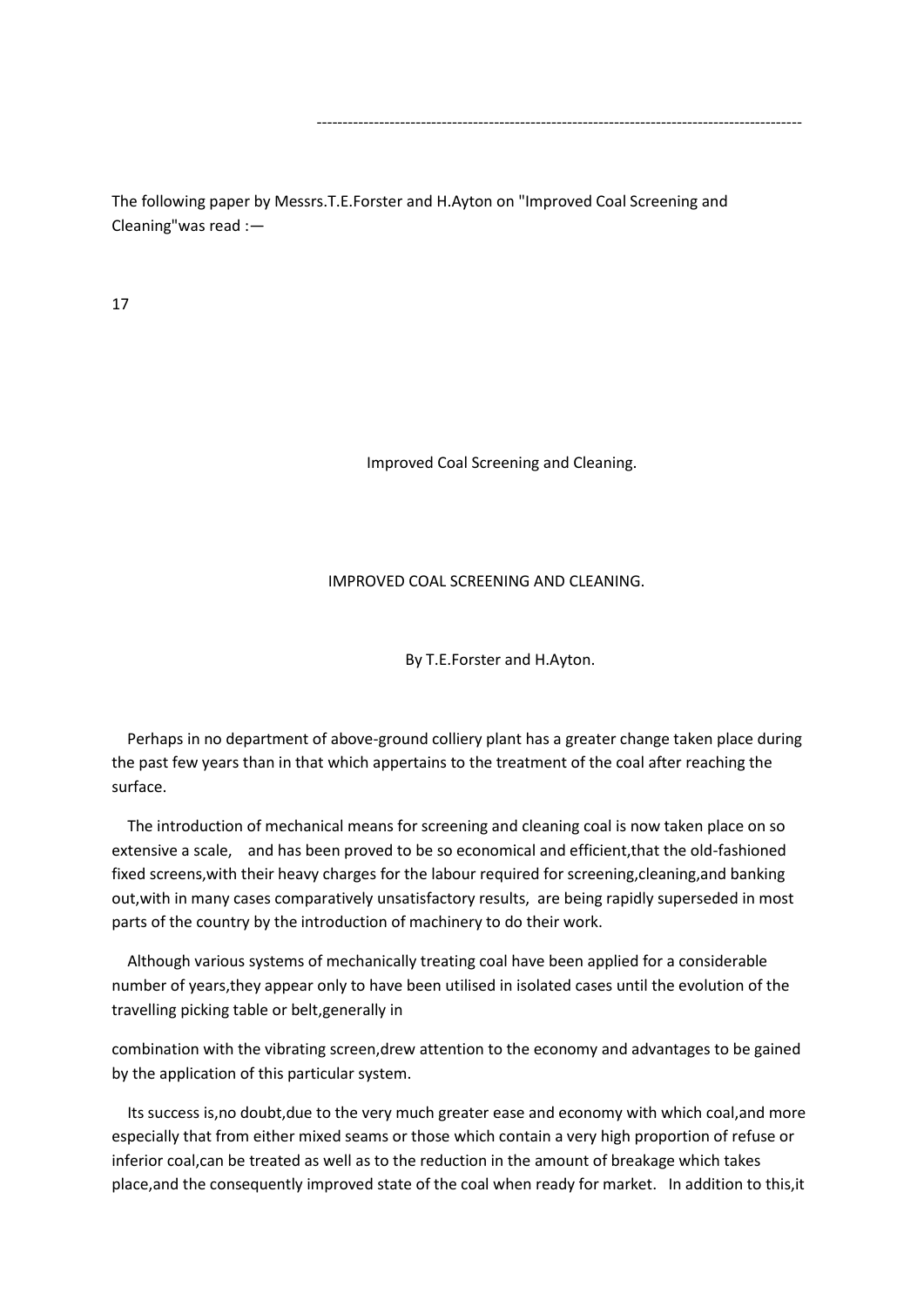may,perhaps,to a certain extent be accounted for by the,comparatively speaking,low cost of installation,and the ready adaptability of the system to existing heapsteads,and to places where it is impossible to make any great alteration in the structural arrangements and general disposition of affairs.

 There is also,no doubt,a considerable advantage to be derived from the ease with which the banking-out operations can be performed,especially in the case of large outputs and the saving which may in consequence be effected under this head,not to mention the greater facility with which the small coal can be collected for further manipulation where it is so required.

 The general arrangement of a screening and cleaning plant of the above nature varies to so great an extent with the quantity to be treated,the nature and amount of the refuse to be separated,and the specific purpose for which the coal is to be subsequently marketed,in addition to the local requirements of each individual colliery,that it may perhaps be more expedient to describe certain details and arrangements,suitable for general purposes,before offering any remarks as to the main principles and points to be taken into consideration in laying out a plant for any definite purpose.

Motive Power.

 The position of the engines used to drive an apparatus is frequently a matter of some consideration. It is,of course, advisable to place the engine as near as possible to its work,and to complicate the gearing to as small a degree as possible. At one time it was considered to be a great advantage to drive the belts from the leading end,but except, perhaps,in the case of very long and heavily loaded belts (where a separate engine is frequently employed),it is now more usual to find the driving power applied at the back end,owing to the fact that it ; is usually the most convenient point and being close to the screens,allows a large amount of shafting to be dispensed with.

18

Improved Coal Screening and Cleaning.

 In cases where there is very little variation in the nature and class of the coal produced,and the amount of separation which is required,it is generally found sufficient to drive both belts and screens from the same engine,as under such

circumstances it is highly improbable that any variation between the ratio of the screen and belt speeds will be required.

 In some instances,however,it may happen to be necessary to alter the relative speeds,either frequently or at intervals,and it is therefore preferable to employ an independent engine to actuate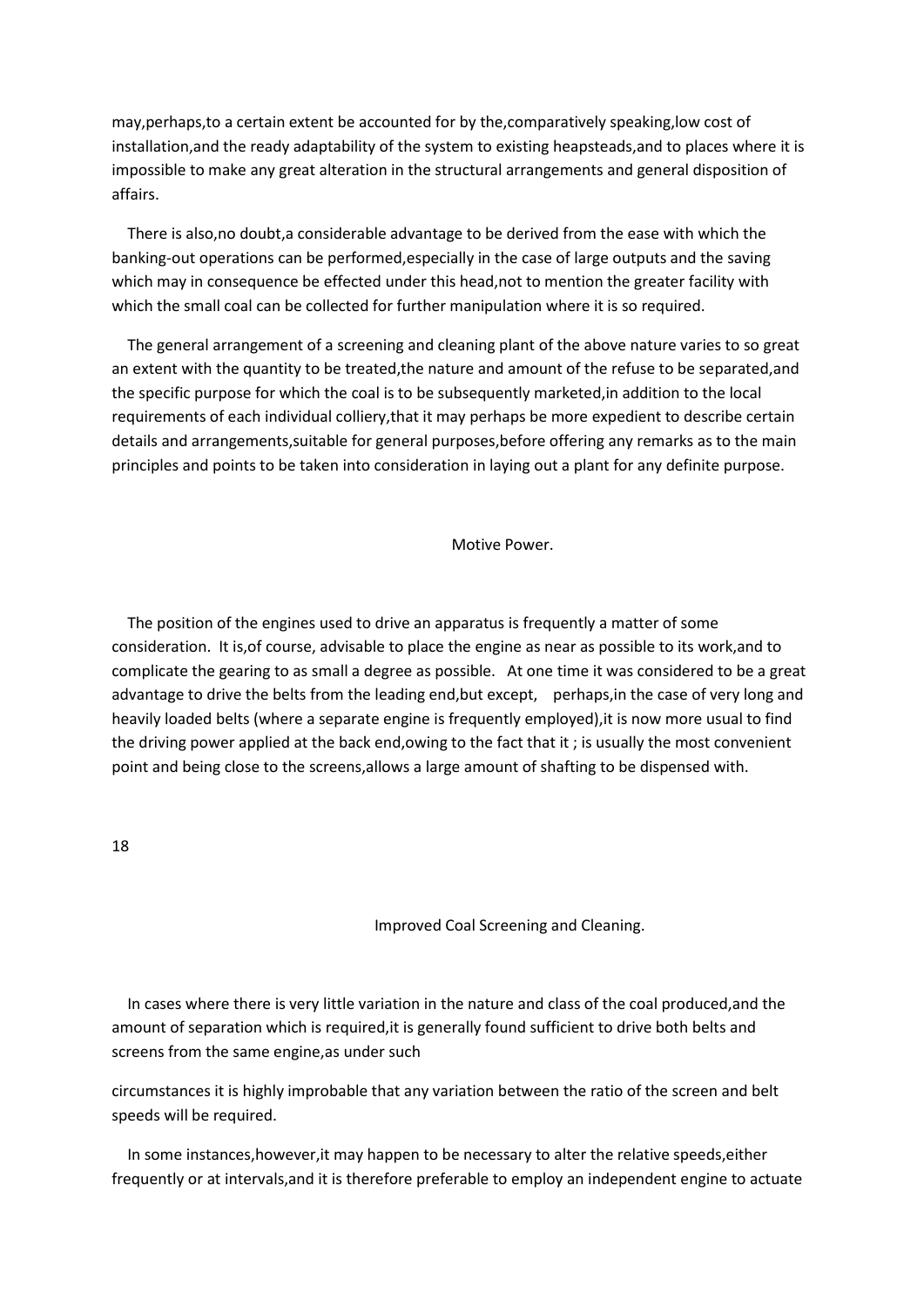the screens. Cases such as these may occur where there is a great variation in the nature of the produce of different parts or seams of a colliery,in the relative proportions of coal which is to be passed over the belt at any time,as,for instance,in the case of a plant making unscreened coal at frequent and irregular intervals when the belt speed requires to be increased to thin the coals down to a proper degree for easy picking,and the screens,if fitted with dumb plates,require to be slowed down.

 It is,furthermore,at times a matter of great difficulty to estimate the correct speeds in the case of unopened seams or collieries,although such difficulties may be to some extent guarded against by arrangements for regulating the feed and length of stroke of screens.

 Fig.1,Plate II.,represents an arrangement which was applied to an apparatus sent to the New South Wales coal-field,with the view of enabling the engines either to be run as a pair working the entire plant or to be disconnected and used independently. The left-hand engine can be employed to drive the belts and the righthand one the screens, or the two can be coupled by means of a coupling between the cranks. Each cylinder also is made sufficiently large to drive the whole plant in case of accident to the other so as to avoid any long stoppage.

 It is also a matter of some consequence where engines and machinery are placed on a heapstead,as frequently occurs,to pay some regard to the general construction and balancing of the machinery,so as,to minimise,as far as possible,the vibration which is often unavoidable without having to employ an unnecessary amount of material on the erection which carries it.

Screens.

 These may be divided into two classes,viz.,the mains screens,on to which the whole produce of the colliery is passed,and secondary screens for the treatment of the smaller classes of coal.

 Main screens. The amount of fall required on a vibrating screen varies,of course,with the nature of the coal,and also to a smaller degree with that of the screen itself and its speed and throw. Approximately speaking,a fall of about 3 to 3.25 inches per foot,or an angle of 14-15 degs.,will be found suitable for most classes of coal in this district,the necessary angle (other things being equal) being slightly less for bars or locket-work screens than for square wire gauze or "sectional" locketwork.

 The simplest form of screen is a tray containing the gauze suspended on short vibrating arms carried from the fixed sides of the screen frame. (Fig.6a,Plate III.) In some instances a dumb tray is added underneath for the collection of the small,where it is required for further treatment,and where a hopper cannot advantageously be placed. (SeeA,Fig.15, PlateIV.) In other cases the whole body of the screen is slung from above and subjected to the jigging motion,the screening surface being fixed inside it,with a flat hopper underneath to deliver the small at one point. (Fig.2,Plate I.) This entails the movement of an extra amount of weight,and is consequently only suitable for screens of ordinary dimensions ; but,on the other hand,it is possible to arrange a screen of this description so that the angle may be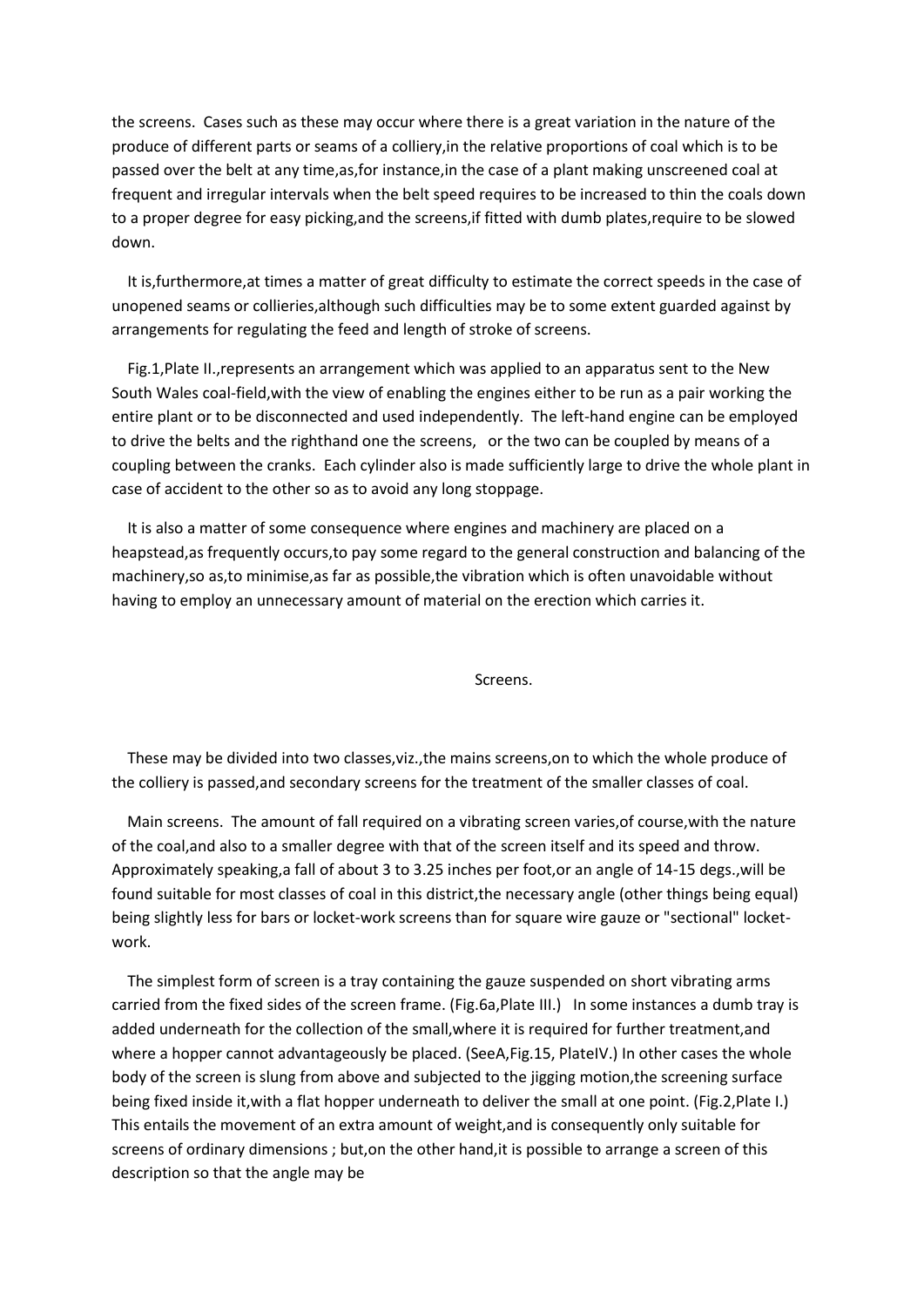Improved Coal Screening and Cleaning.

varied without much difficulty or delay. Where two or more screens are in use,and worked from the same shaft,the eccentrics are set so that a balance is effected by the simultaneous opposite movements of the screens ; and where unusually long screens are required,it is better to cut them so as to form two consecutive screens,each driven by its

#### eccentrics and balanced as above. (Fig,21,Plate VIII.)

 Provision is also desirable,where screens are in duplicate,for throwing either out of gear,and for varying the length of throw,which is usually done by variable eccentrics (Fig.16,PlateII.) or otherwise.

 The width and length of the screening surface depends on the quantity of small to be extracted,the condition of the coals,and,where the screen is not fed by a regulator,on the size of tub which is used.

 The general width is from 4 to 5 feet or more,and in most cases a gauze of 8 to 10 feet in length is found sufficient.

 The most important point to be watched is the passage of the coals on to the screening gauze in a regular and even layer,so that the whole of the small may be eliminated. Where coals are allowed to rush forward on to the gauze in a heap a longer gauze is required,and perfect separation becomes a matter of difficulty or chance. This may,however, be ensured by the employment of a fixed shoot at the head of the screen,on to which the coals are tipped,passing gently forwards on to the gauze,which is in consequence preserved from undue wear and tear. The addition of a regulating trap above the gauze is further,and more especially for rapid teaming,a great advantage ; and where the space at disposal does not allow of a sufficient length of shoot a "spreader" (B,Fig.15,Plate IV.),consisting of a plate slightly hollowed in the middle so as to prevent the coals sliding forward in a mass,and fixed immediately above the gauze,with which it vibrates,is perhaps as efficient,and requires no attention.

The material of which the screening surface is composed is usually either—

 1. Steel bars,made as light and as deep as is possible in order to ensure the clearance of the small,and occasionally

plates with openings arranged on different plans.

These are,however,somewhat heavy,and the actual amount of surface open for the passage of small is less in comparison than with steel or wire gauzes,which are commonly preferred.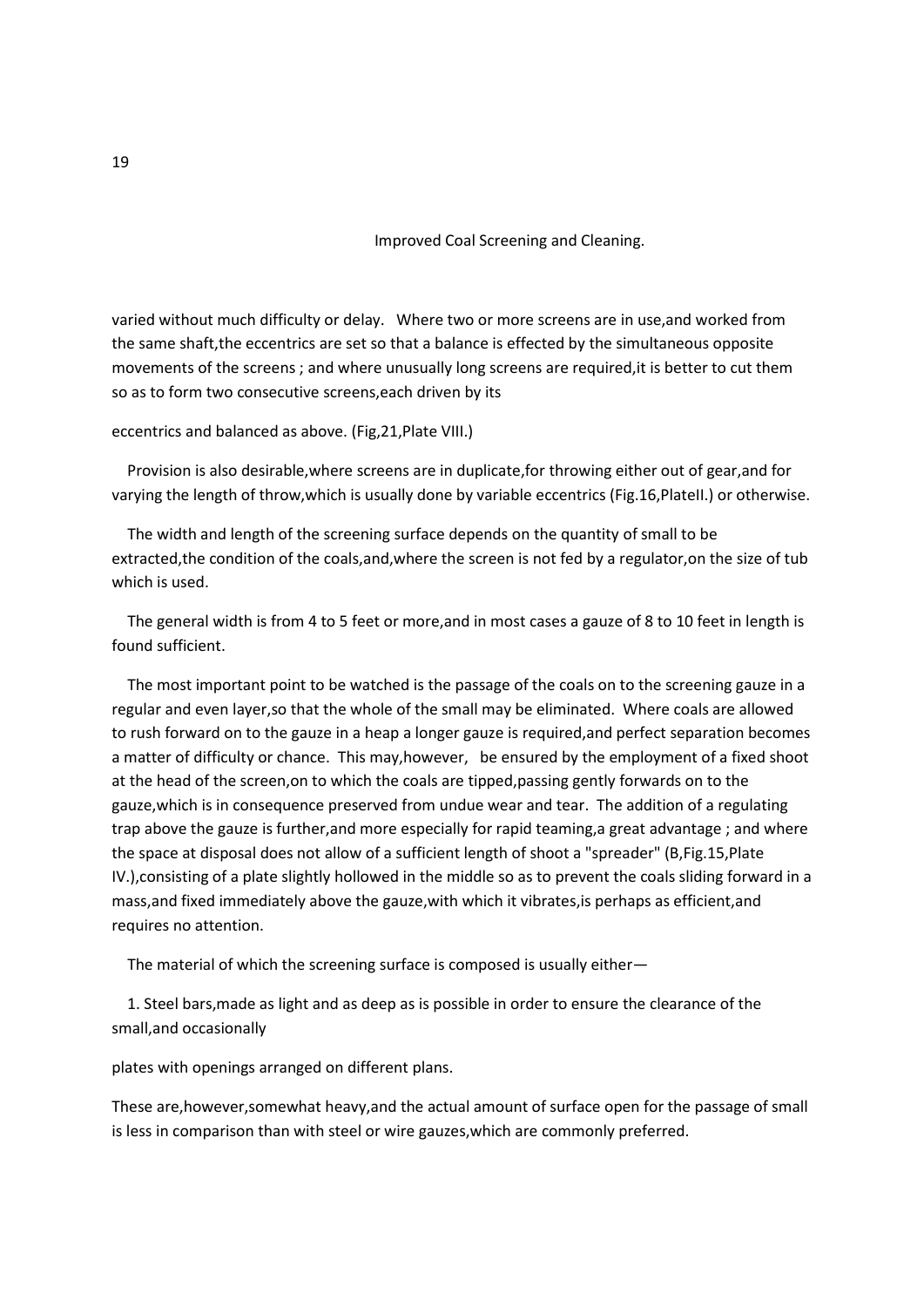2. Square wire gauze. (Fig.3,Plate II.) This has the advantage of lightness and cheap first cost,and appears to be most commonly employed. Where the coal contains long thin or "shivy" pieces,they can be passed over without dropping into the small,as sometimes happens with bars or locket-work. This is frequently of importance where stones of the above nature are present,and the small coal receives no further treatment.

 With large and heavy coals there is sometimes a tendency for the cross wires to spread,which can,however,be to some extent obviated by using a double crimped wire gauze,or by increasing the gauge of the wires.

 3. Locket-work. (Fig.4,Plate II.) This is formed of continuous wires running the full length of the gauze,and turned at intervals (generally of 4.5 to 5 inches) over round iron bars. It presents a smoother surface,and is self-supporting,

requiring no stretching-frame,as in the case of square wire gauze. The first cost is higher than the latter ; but it is sometimes preferred as showing little or no tendency to lose its gauge. The thickness of the wire used is dependent to some extent on the gauge of the screen,a certain number of turns on the bar having to fit with the open spaces between the wires.

 4. Sectional locket-work. (Fig.5,Plate II.) This form of locket-work has been introduced with the object of facilitating any repairs which may be required. It is constructed so that the section between every two bars is formed of an independent

20

## Improved Coal Screening and Cleaning.

wire,and can be removed and replaced by a fresh section. The wire is twisted round the two bars,alternately passing from the bottom of one to the top of the other,and vice versa,as shown. This destroys the smooth surface,and forms a number of lodgments in which small pieces of coal are apt to catch,and so tends to destroy the efficiency of the screen.

 The relative duration of the different forms of wire gauzes is a subject on which it is difficult to obtain reliable information,but as far as can be gathered the cost of repairs and renewals to the screening surface is less than in the case of fixed screen bars.

 The following shows the different gauges of the wires which are usually employed for screen gauzes,with the approximate cost per square foot.

 ------------------------------------------------------------------------------------------------------------------------ ----------------- Square Gauze. The Cooket-Work ------------------------------------------------------------------------------------------------------------------------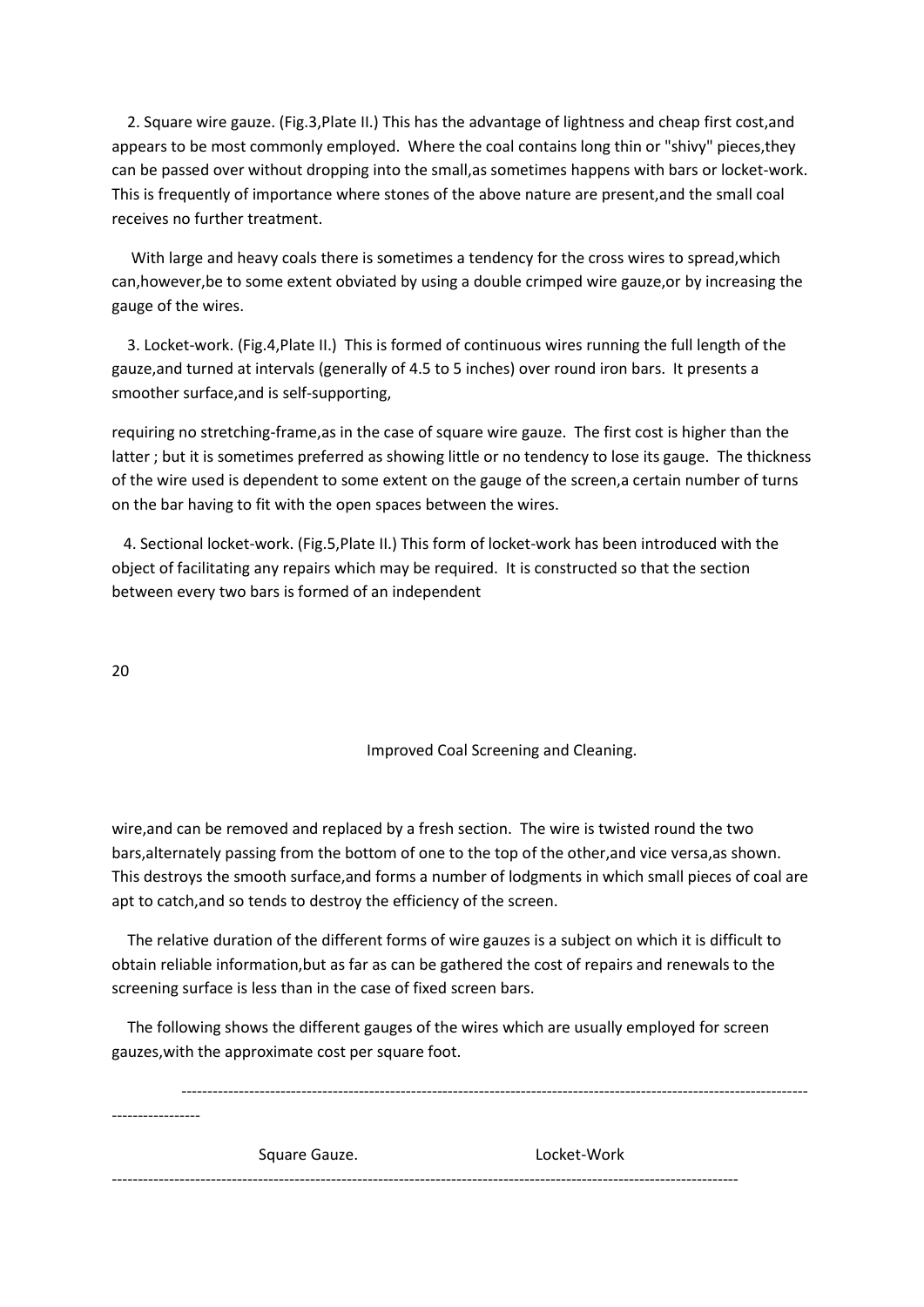| Size of         |                         |                | Approximate      |                       | No. of         | Approximate                        |
|-----------------|-------------------------|----------------|------------------|-----------------------|----------------|------------------------------------|
| Mesh.           | B.W.G.                  |                | Cost per         | <b>B.W.G.</b>         | Turns on Bar   | Cost per                           |
|                 | of Wire.                |                |                  | Square Foot. of Wire. | between Wires. | Square Foot.                       |
|                 |                         |                |                  |                       |                |                                    |
|                 |                         |                |                  |                       |                |                                    |
| Inch.           | No.                     | S.             | d.               | No.                   | No.            | s. d.                              |
| .1875           | 13                      | $1\,$          | $\boldsymbol{6}$ | $\cdots$              | $\cdots$       |                                    |
| .25             | 11                      | $\mathbf 1$    | 9                | $\cdots$              | $\cdots$       |                                    |
| .3125           | $11\,$                  | $1\,$          | 6                | $\cdots$              | $\cdots$       |                                    |
| .375            | $\boldsymbol{9}$        | $\overline{2}$ | $\boldsymbol{0}$ | $\cdots$              | $\cdots$       | $\cdots$                           |
| $.5\phantom{0}$ | 9                       | $\mathbf{1}$   | 9                | 3                     | $\overline{2}$ | 3<br>6                             |
| .5625           | $\cdots$                | $\ddotsc$      |                  | $\overline{2}$        | $\overline{2}$ | $\overline{4}$<br>$\mathbf 0$      |
| .625            | 9                       | $\mathbf{1}$   | 6                | $\mathbf{1}$          | $\overline{2}$ | 4<br>$\mathbf 0$                   |
| .75             | $\overline{\mathbf{4}}$ | $\mathbf{1}$   | $\boldsymbol{9}$ | $00\,$                | $\overline{2}$ | 5<br>$\mathbf 0$                   |
| $1.0\,$         | $\mathbf{3}$            | $\mathbf{1}$   | $9\,$            | $\pmb{0}$             | 3              | $\overline{4}$<br>$\boldsymbol{6}$ |
| 1.125           | $\pmb{4}$               | $\mathbf{1}$   | 6                | $00\,$                | 3              | 5<br>$\pmb{0}$                     |
| 1.25            | $\mathbf 1$             | $\mathbf{1}$   | $\boldsymbol{6}$ | $\mathbf 1$           | 4              | $\overline{4}$<br>$\boldsymbol{0}$ |
| $1.5\,$         | $\pmb{0}$               | $\mathbf{1}$   | $\boldsymbol{6}$ | $\cdots$              | $\cdots$       |                                    |
|                 |                         |                |                  |                       |                |                                    |

 Locket-work bars usually .5 inch to .75 inch diameter and 4.5 inch centres,leaving about 3 inches clear space. Prices are for complete gauzes,ready for screens of ordinary sizes.

----------

 The speed and throw of screens vary inversely,and are also dependent on the nature of the coal and fall of the screen. From 90 to 110 vibrations may be taken as a very usual speed,with a throw of about 5 inches.

Secondary Screens.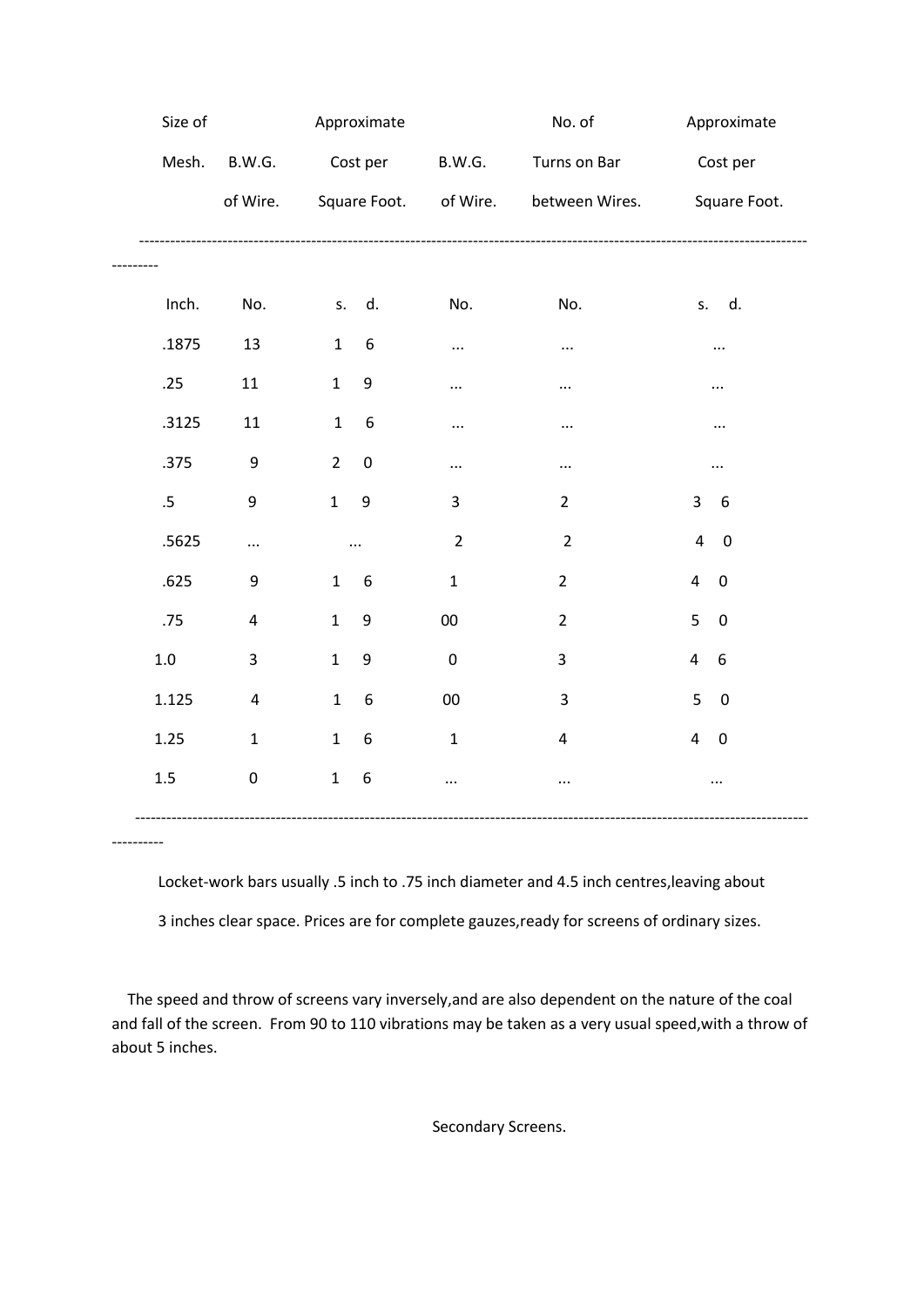The general form of nut screen is a reproduction of the main jigging screen,and fitted as a rule with square wire gauze.

 The manufacture of more than one class of coal on it,either by employing a long screen having the necessary number of gauzes of different mesh and separated by short plates (Fig.21,PlateVIII.),or by placing the gauzes in succession,one above the other. (Fig.17,Plate V.) The latter plan is perhaps hardly so well adapted to most classes of coal,and is not so generally in use as the former by which the passage of the coals over the whole length of each gauze is secured.

 When working with a small mesh it is frequently found that the clogging of the gauze by wet coal is a serious defect, so much so that at some collieries arrangements are made to keep this coal out of the nut screens altogether,and in some places revolving nut screens are used as exhibiting a tendency to clog in a lessened degree.

 It is,of course,desirable to feed the nut screens if possible by gravitation from the main screens,but where re-elevation is necessary the employment of elevating belts where possible will generally be found to be an improvement on the old form of bucket elevator. The belt elevator delivers the small in a more regular and con-

21

Improved Coal Screaning and Cleaning.

tinuous stream,and with a smaller amount of wear and tear. For elevating small coal,angle or bucket plates may be attached to the plates at intervals,the depth and number being proportioned to the load and speed of the belt.

 Fig.6,Plate III.,is an illustration of the method in use at Ashington Colliery,the elevators taking the small direct from the main screen to the nut screen,which is placed immediately behind and in the same line. A trap is here provided at b for separating any wet coal from the small.

 Where there is sufficient height at disposal a nut screen placed immediately under the main screen,either in the same line or at right angles to it,is a ready and economical arrangement,but it is better where room is small to re-elevate rather than run the chance of inferior screening due to insufficient space.

**Belts.** The contract of the contract of the Belts.

 There is,comparatively speaking,but little difference in the general design and construction of belts in use at the present time. The form which is almost universally in use consisting of steel plates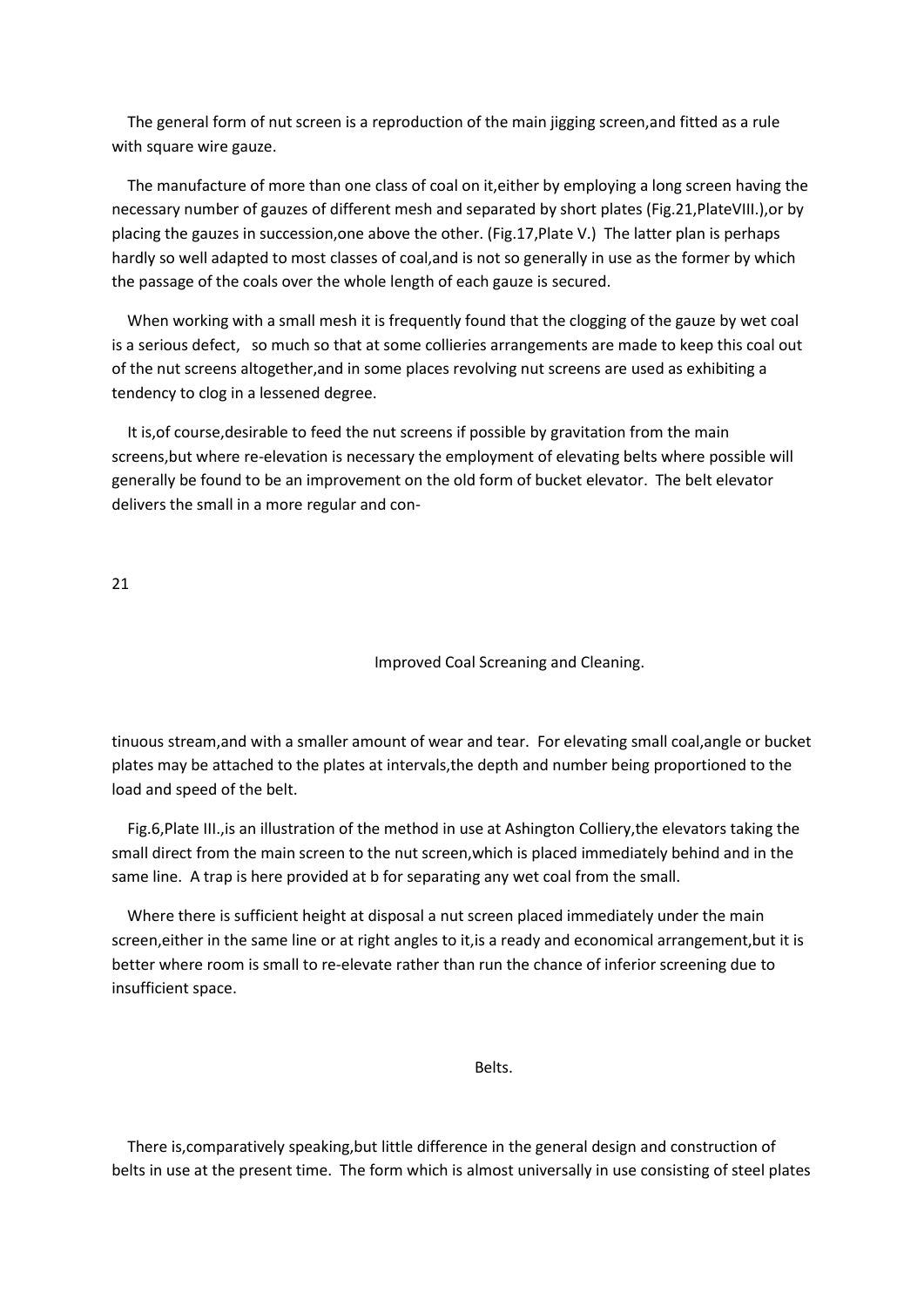attached to endless chains composed of links usually 12 to 14 inches (centres) in length,the chief dissimilarities resting in the form and materials of the links,and the methods of attaching the plates to them.

 A variety of designs have been in use from time to time,such as flat hemp or wire ropes,wire gauze,chains,and plates on wire ropes,but these have in most cases given place to the above-named generally adopted pattern. Plates bent so as to pass round a circular tumbler and others of a corrugated form have also been tried,but apparently with a similar result.

 The chain links are generally either jaw links (usually cast steel) (Fig.7,Plate1.) with a projecting bracket for the attachment of the plate,or double and single links (wrought iron or steel). (Figs.8, 9,and 10,Plate1.)

 The former constitute a lighter chain,but are not so easily repaired as the latter which are occasionally made with a swelling at the ends so as to ensure longer wear. The plates are attached to single and double chains,either by riveting through the single links and to short pieces of angle iron which are again riveted to the side of the double links,or the angles may be dispensed with and the double link swelled near the end to admit a direct rivet. (Fig.8,Plate1.) It is,however,an undoubted advantage to be able to substitute a plate without cutting any rivets,and with this object in view,the attachment is made either by riveting the plates to angle irons,which are bolted to the links (Fig.9,Plate1.),or by hook bolts which grip the link through a hole in the side and are secured by a nut above the plate. (Fig.10,Plate1.)

 The chains are usually carried on rollers placed at intervals of about 2 feet 6 inches apart on the upper or loaded side, and double that distance on the return side. The abolition of rollers and substitution of slides is a practice which has recently obtained to some extent,belts of 200 feet and upwards being in operation on this principle. It is,however, difficult to suppose that as far as power and durability are concerned there can be any advantage although the first cost is lessened. The tendency to sag,which roller belts often have,unless fitted with rollers at very frequent intervals is sometimes objectionable, and may be obviated by carrying the plate ends on angle irons, which also serve to confine the coals to the belt. (Fig.11,Plate1.) For belts up to 60 or 70 feet long and 4 feet wide,carrying an ordinary load,two chains are sufficient,but with a greater width or length a treble chain is used. The tumblers should be kept as small as possible at the leading end in order to reduce the fall over the belt end into the shoot. For long and heavy belts the driving tumblers should be fitted with projecting jaws,but for smaller sizes this is unnecessary. A sliding tightener should be provided for the trailing end,although this is sometimes dispensed with on short belts.

22

Improved Coal Screaning and Cleaning.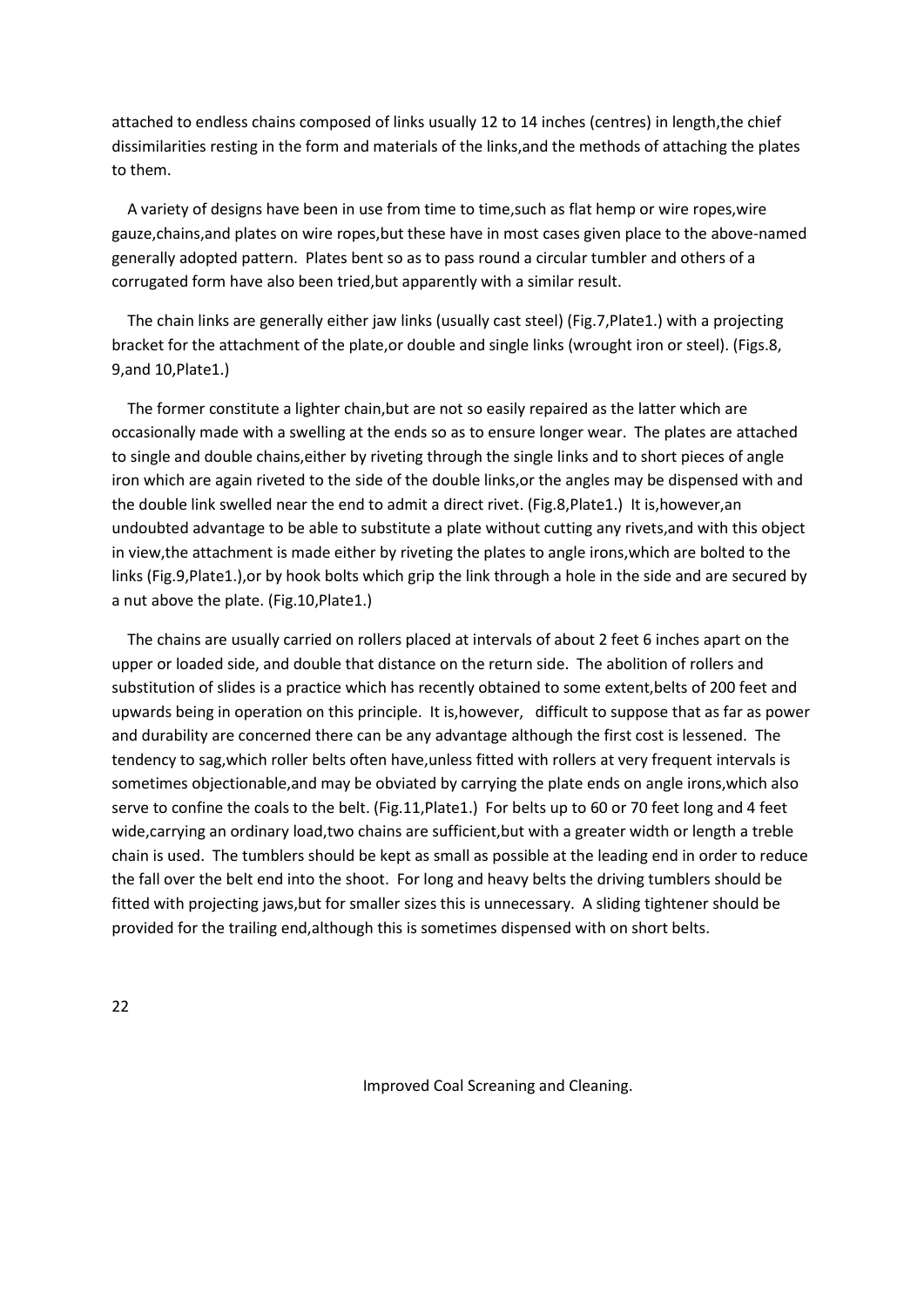The main points to be considered in determining the length,breadth,and speed of the belting are the amount of the load,the nature of the coal,and the nature and proportion of the stone or coal requiring separation.

 The speed is governed by the fact that,if increased beyond certain limits,it becomes more difficult to ensure perfect cleaning,except at the cost of unnecessary extension of the belt,and if decreased,the heaping of the coals upon the belt becomes a serious evil. It is of the highest importance that the belts should only be loaded with coals sufficient to form a tolerably thin layer so that the refuse can be easily detected,and overloading belts should be carefully avoided. The most suitable speed for picking appears to be about 50 feet a minute,and above this it is doubtful whether,except, perhaps,in some special cases,the thinner layer obtained by the extra speed counterbalances the greater difficulty in picking,especially where chipping is requisite. Irrespective of speed the length is governed by the amount and nature of the refuse.

 For an average coal containing anything up to 4 per cent,of refuse on the total load it will generally be found sufficient to provide 45 to 50 feet of belting for a load of 300-350 tons to be passed over the belt in ten hours at a belt speed of 50 feet per minute,the width of belt being 4 feet,but where much chipping has to be done in addition it is better to extend the length to 60 or 70 feet. At higher speeds,or with a heavier percentage for separation,belts up to 100 feet and even more are necessary. It is always,however,best to err on the safe side and allow a considerable margin in view of any unforeseen contingency. The width (where there is no middle division for stones) is usually 4 feet,and from this to 4 feet 6 inches will be found the most convenient. Five feet belts are occasionally used,but it is a question whether the increased amount of space obtained compensates for the greater distance the pickers (especially in the case of boys) have to reach. The most convenient height is about 2 feet 6 inches.

 In laying out a plant it is always advisable to duplicate as far as practicable,and although it may be possible to run a large quantity on to a screen and over a belt at a quick speed,it will be found a much safer course,as a rule,to work with two screens and shorter belts at slower speeds. The latter plan has the additional advantage of enabling either screen and belt to be worked independently in case of need,and at a higher speed so as to avoid any loss of time should any breakdown happen to the other. There is always a possibility,reduced it is true by careful inspection and attention to a very slight one,of a stoppage where machinery is used,and it is,generally speaking,a satisfaction to minimise the chance,as far as can reasonably be done,without any heavy increase in the first cost.

 It is sometimes requisite to gain additional elevation at the delivery end,and this can be done by placing the belt at the requisite angle,which is limited by the sliding power of the coal. The greatest angle which has been employed (without special appliances) being,it is believed,about 4.5 inches to the foot.

Loading Shoots.

 The loading of the coal from the belt into the trucks is performed by a shoot placed as close to the tumbler as possible,and slightly below the line of the tumbler shaft. Several schemes have been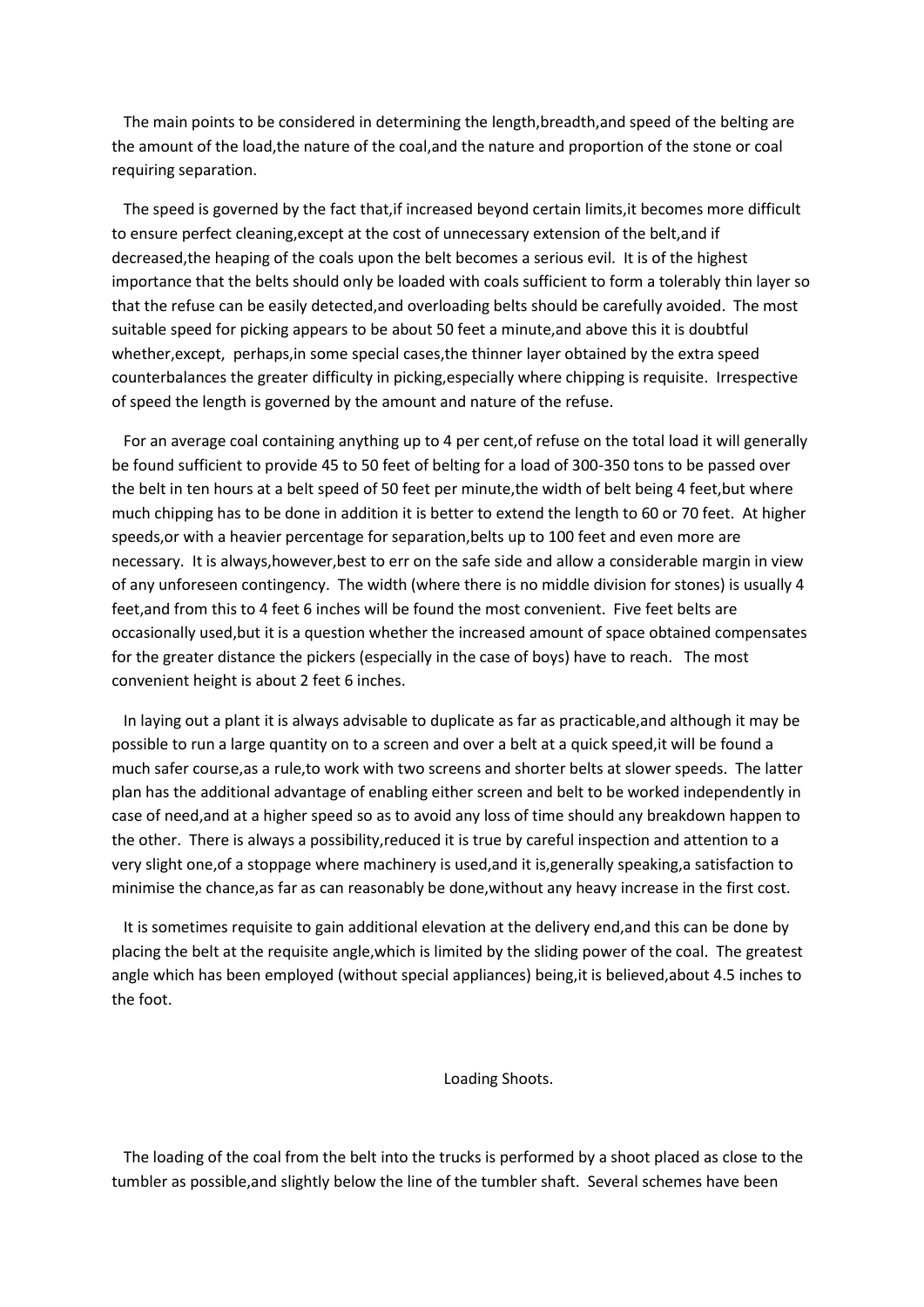devised for minimising the fall from the belt on to the shoots,none of which appear to be particularly successful in practice. Careful adjustment of the shoot and a small tumbler is perhaps the best and simplest plan. The fall from the fixed shoot end into the empty truck,and consequent breakage,can be to a great extent avoided either by a short shoot hinged to the end of the fixed one,and counterbalanced,or,better,by a telescopic plate (see C,Fig.15,Plate

23

# Improved Coal Screening and Cleaning.

IV.),which may be run out towards the bottom of the empty truck and drawn up gradually as it is filled. The very objectionable drop which takes place from fixed screens is thus done away with,and rapid loading facilitated.

 The above remarks refer generally to the nature and construction of the various parts,many or all of which are required in every apparatus.

 It will now be necessary to make some observations as to the different methods in which they may be arranged,so as to form a plant which is most likely to be suitable for any given purpose.

 The subject may be considered under two main heads,viz.,(1) where the screening precedes the cleaning,and (2) where the coal is first cleaned with or without subsequent screening.

 The first is by far the most usual system employed,and will be found to be the best in the case of collieries where the output is,as a general rule,classified,and where no large proportion of unscreened coal is made.

 In many cases the quality of the small coal is sufficiently good to enable it to be marketed without further treatment ; but when picking is required,it is perhaps more easily and economically effected on a separate belt,where it is free from the larger coals,and the small stones can be more easily detected.

 Where the proportion of unscreened to be made is large,it is sometimes found better to tip the coals directly on to the belt,and place the screen at the leading end,arranged in such a way that the unscreened may be loaded direct into the trucks without passing over the screens. Unscreened is always more difficult to clean,especially when the coal is particularly uneven in size. Under any circumstances,however,an extra area of belt space is most desirable for this class of coal,so that it may be run down to a much thinner layer than is otherwise necessary. At some works where only one class of coal is made,and the best results desired,a series of short belts are used in preference to one of considerable length,in order that any one may be stopped,should the coal be specially dirty,without undue interference with the remainder of the work. The short belts either deliver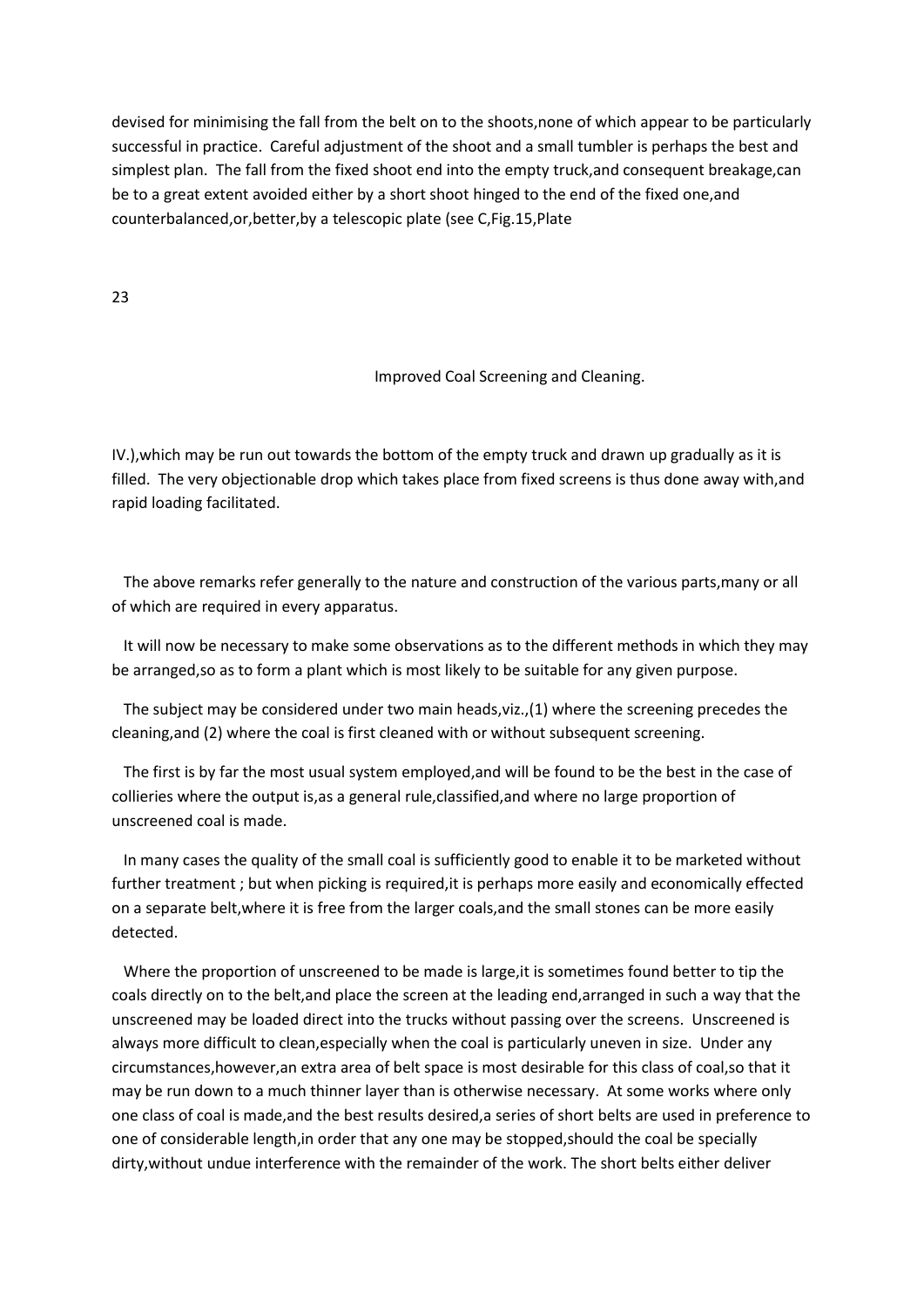direct into wagons or on to a main collecting belt,running at right angles to them,and into a loading shoot in the usual way,or on to screens as an alternative.

 When small quantities of unscreened coal are required at irregular intervals and short notice it is sometimes best to employ a dumb spout feeding directly on to the belt. This is generally practicable when the screens are at right angles to the belts,the only disadvantage being that it occupies a certain amount of belt space. With screens and belts in a line the difficulty is greater,and is usually surmounted by fixing a plate over the gauze. In this case,unless the screen speed can be slowed down,it is necessary to supply some device in order to prevent the coal sliding down in a heap on to the belt ; and for this purpose an angle iron may be fixed at the foot of the dumb plate,or the plate end bent slightly upward,so as to retard to some degree the passage of the coals in a body. There is also a certain amount of time wasted in altering the screen,especially when frequent changes are unavoidable,and to obviate this difficulty arrangements may be made to remix the best and small by means of a trap at the screen foot. This method is adopted at Cowpen Mill Pit,but can only be utilised when the screen is fitted with a double tray. (D,Fig.15,Plate IV.) It has the advantage,where the belt is not fully loaded,of keeping the two sizes partly separate on it,and allowing them to be more easily cleaned.

 Fig.12, PlateVI.,represents a device which is employed at the St.Hilda Colliery for plating the gauze with as little delay as possible,and consists of a plate which can be raised or lowered at will by means of levers actuated by a worm and spur wheel.

24

Improved Coal Screening and Cleaning.

Disposal of Pickings.

 The method of disposing of the different kinds of refuse or coal which may be picked off the belts requires some notice. The most usual custom is to throw the pickings on to benches or hoppers at either side of the belts,from whence they can be collected by means of shoots into wagons,or reloaded on to the belts and into wagons as opportunity offers. The question is,of course,largely dependent on the amount and number of classes of coal or refuse which are separated,and on the general arrangements and facilities which prevail at each individual colliery.

 The addition of a stone partition in the middle of the belt (A,Fig.9,Plate 1.) has been largely adopted recently,and is perhaps best suited to places where only a single class is picked,such as stones or other small refuse,and where the delivery can be effected without any interference with the loading shoots. The adoption of this method,of course, necessitates an increase in the width,and consequently in the weight and cost of the belt,but on the other hand the space occupied by and the cost of erecting benches is reduced. Where considerable quantities are picked off and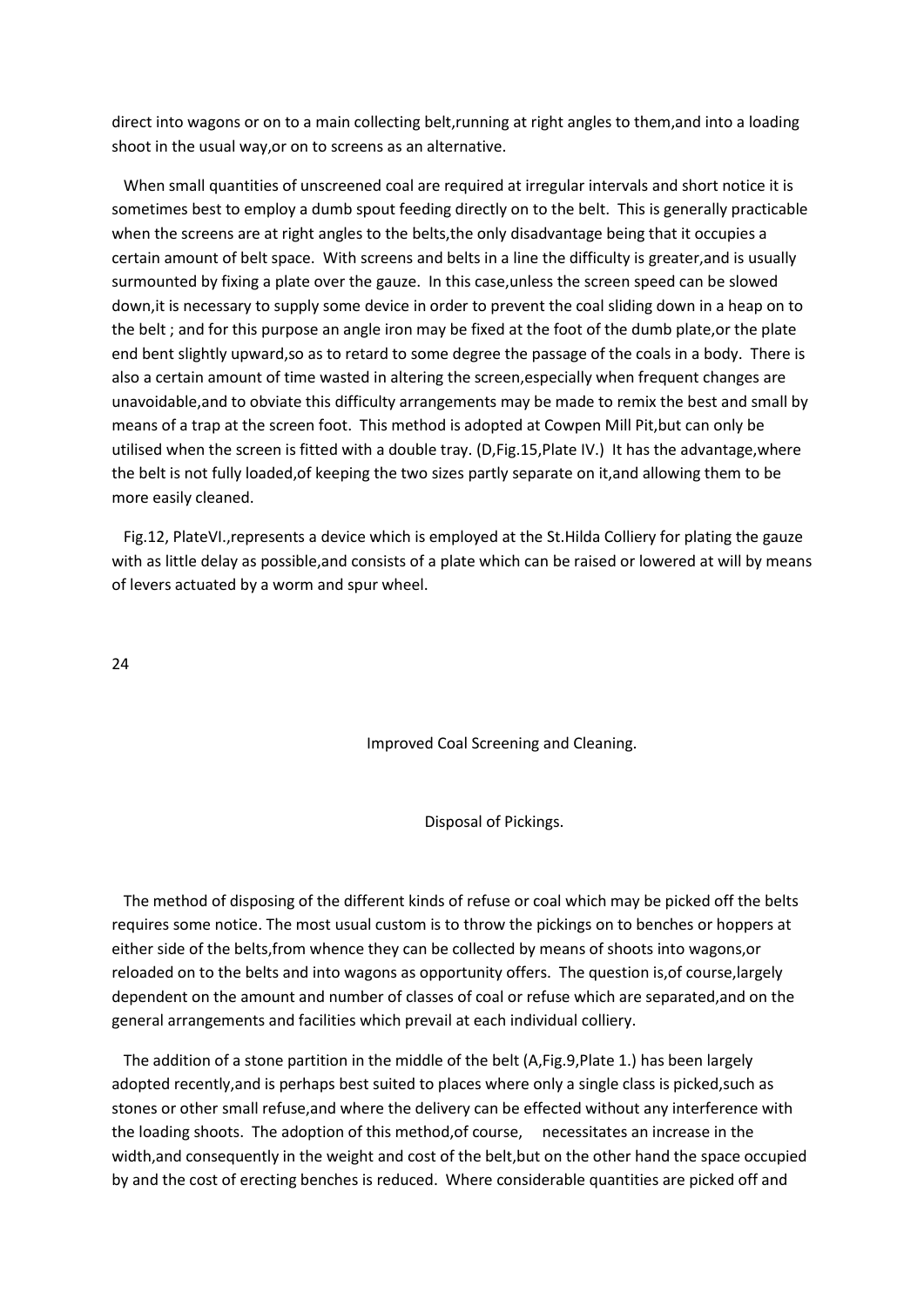separated into different classes it has been suggested that a collecting belt placed at a lower level and fed from a series of hoppers,into which the different classes of coal and refuse can be thrown,might be employed as an economical substitute for the ordinary bench deposit,and could be arranged to load each class at intervals direct into wagons at either end.

#### Laying out Tubs.

 The difficulties which were at one time anticipated with regard to the laid out tubs under this system have been found in practice to be very slight. The custom usually is to station a man at the foot or side of the screen who can readily detect an undue quantity of refuse in the coal from any tub,and on suspecting one he places a mark or token at each end of the space occupied by its contents on the belt. Boxes are then placed on the belt and the refuse collected for weighing. Any ordinary amount of laid out tubs can easily be dealt with in this way,cases having occurred where as many as 150 tubs have been so treated in a day often hours on a single belt.

#### Design.

 The particular design of a plant most suitable for a given purpose is dependent to a great extent on the local circumstances and conditions which are peculiar to each individual colliery,and in the case of substitution for obsolete methods is largely governed by the buildings which are already erected and which may in most cases be utilised. It is,perhaps,preferable to arrange screens and main belts in one line if practicable where double screening is used without re-elevation,as this allows the different classes of small to be more easily loaded on to separate roads by means of cross belts of different lengths. For single screening the arrangement of placing the belts at right angles to the screens is most suitable,and can generally be most easily adapted to buildings previously occupied by a range of fixed screens. It is in this case perhaps better where duplicate belts are being erected to run them in different directions in line with one another,and loading from their respective ends by curved shoots. This prevents one screen having to be made unusually long as occurs where the belts are placed side by side.

 It appears desirable in order to illustrate more clearly the various arrangements which may be used and are more adapted to the requirements of different classes of coal,to give a description of several existing designs,and for that purpose the following examples may be taken.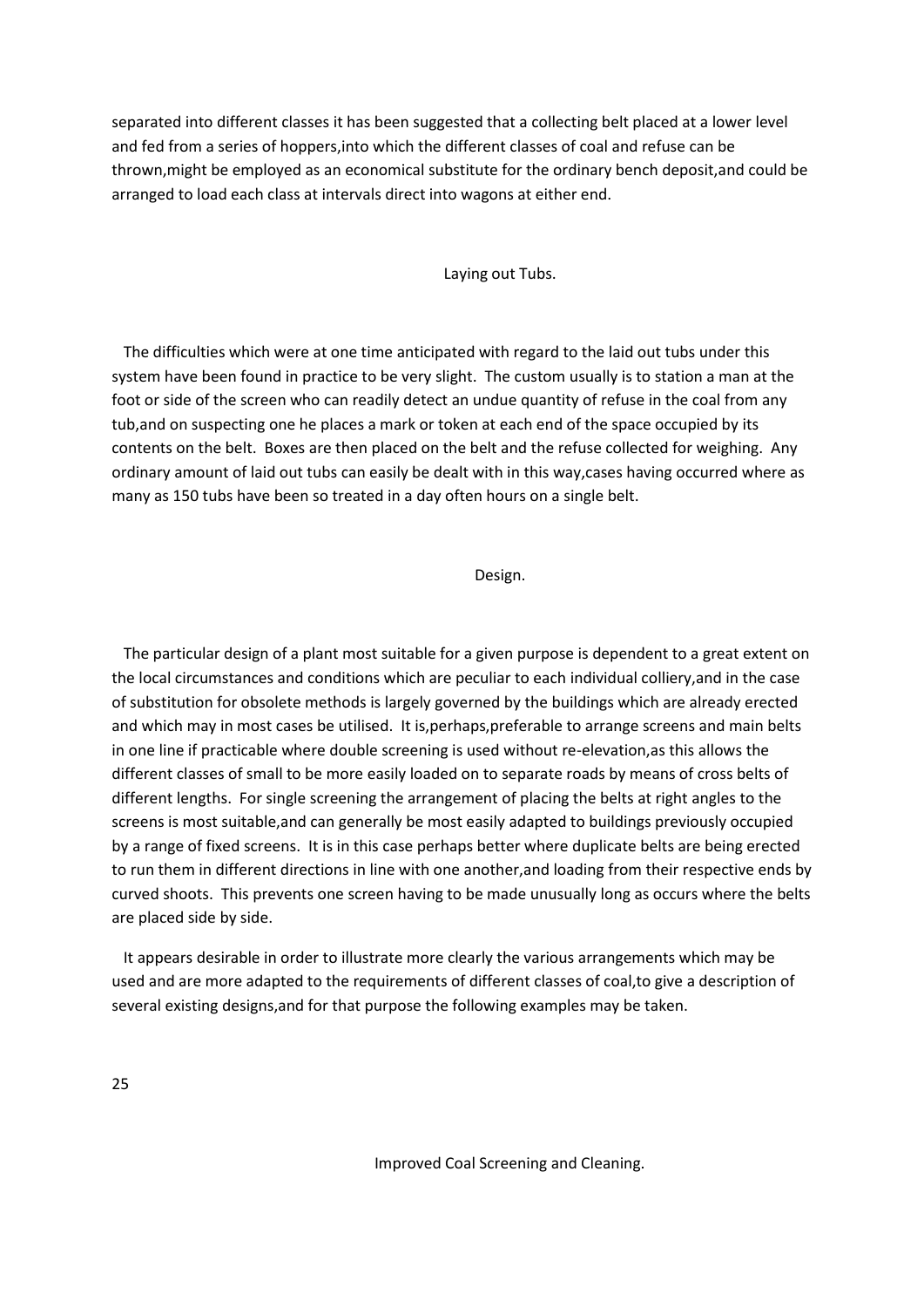Mill Pit,Blyth. (Figs.13,14, and 15, Plate IV.)—This apparatus is designed for the treatment of an average quantity of 1,000 tons in ten hours,with a maximum of 1,200 tons.

 The coal after being tipped from a 12 cwt. tub on to either of the two screens furnished at the top with a curved spreading plate,and each carrying .5 inch locket-work gauzes 10 feet long by 5 feet wide,is separated into best and small,a certain proportion of the latter being sub-divided into nuts and duff,and provision being made for cleaning the round coal and nuts,and for keeping separate the entire produce of either of the two screens and belts.

 The screens lie at an angle of 15 degs.,and are run at 100 vibrations per minute. They are driven direct from an independent single horizontal engine,10 inches by 16 inches,placed immediately behind by means of variable eccentrics having a throw of from 5 inches to 6.5 inches. The round coal is delivered by shoots on to the main picking belts,and the small is collected by means of vibrating dumb trays attached underneath the gauzes with traps for the disposal of the small in the following ways:—The two higher traps (E,F, Fig.15, Plate IV.) when open allow the small to drop into a hopper (H) placed underneath,whence it can be loaded on to the best coal roads. The third (G) deposits the small on to the cross belt (A,Fig.14,Plate IV.) for elevation to the nut riddles,or for loading by means of a separate shoot (B, Fig. 14, Plate IV.) on to a separate way. By closing this trap the small passes down a shoot (D,Fig.15,PlateIV.) underneath the best coal spout,and is remixed on the belt to form unscreened.

 The belts are two in number,each 70 feet centres by 4 feet wide,and are placed in line with the screens. They are driven from the back tumblers by shafting and spur gearing from the main engines (12 inches by 24 inches) (A,Fig.13, Plate IV.) which are placed near the screen engine,both being separated from the screening and picking shed by a partition. The belt speed is 45 feet per minute with the engine running 96 strokes. Both belts are fitted with clutches at the back end. The loading spouts deliver on to two parallel rods and are fitted with telescopic shoots,5 feet 6 inches by 4 feet wide,which are counter-balanced. (C,Fig.15,Plate IV.)

 The weigh tables are placed immediately beneath the shoots,and are occupied by the wagons during filling in order that the extra labour employed at an adjusting bench,which would be otherwise required in loading to a standard weight,may be avoided,and also to enable the tare to be taken if desired. The steelyards are placed on the platform level.

 The percentage of round coal is about 75,out of which about 2.5 per cent,is picked in the form of stones and brasses,in addition to 2 per cent,of second class coal.

 The cross elevating belt is 3 feet 6 inches wide by 45 feet centres,rising at an angle of 23 degs.,and having 2.5 inch angle irons attached to the plate at intervals of 7 feet,the whole being carried on a lattice framing. It is driven from the top end by a horizontal shaft connected to the main engine,and runs at a belt speed of 45 feet per minute. The elevator delivers either into the small coal shoot or by means of a breeches spout (C,Fig.14,Plate IV.) into the two revolving nut screens,4 feet diameter,fitted with a square mesh gauze,9 feet long. They lie at an angle of 18 degs.,and are driven by bevel gearing on a counter shaft worked by a belt from the horizontal shaft above-mentioned.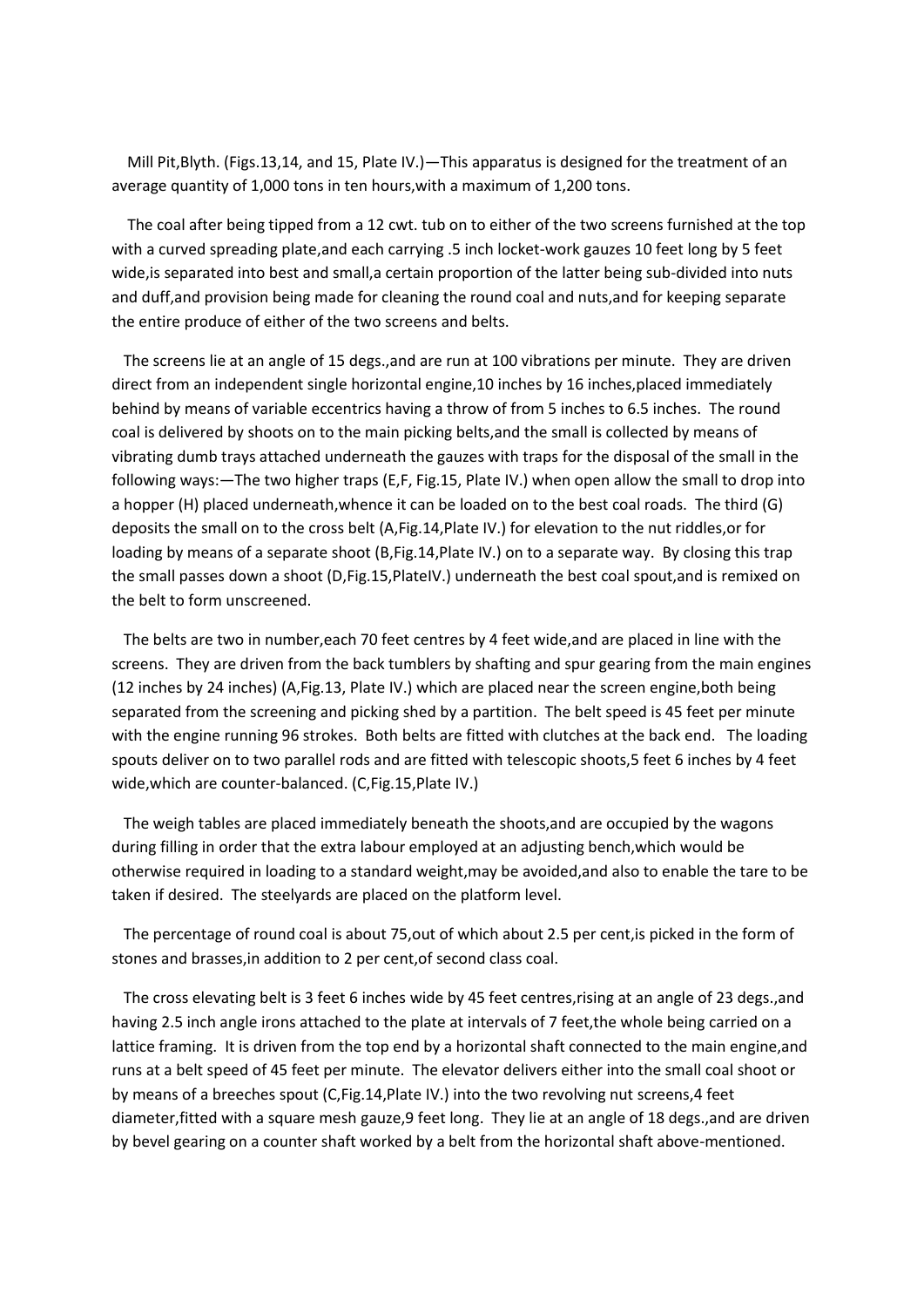The duff is delivered into a hopper common to both,and the nuts,from which about 2.5 per cent,of refuse is picked,on to a belt 35 feet long,and similar to the main belts in all other respects.

 St.Hilda Colliery. (Figs.17 and 18,Plate V.)—This plant is intended for the division of the coal treated into a considerable number of classes suitable for house-

26

# Improved Coal Screening and Cleaning.

hold,gas,and manufacturing purposes,and is a good instance of the facility with which the frequent changes and combinations required under these conditions may be effected with economy both of time and labour.

 The coal is of such a nature as to allow of its sub-division by means of screen gauzes placed in succession immediately below one another,and carried on the same locking arms.

 It is first tipped (by means of revolving kick-ups driven from screen shafting) into hoppers (a,Fig.17,Plate V.) fitted with regulating feed traps,and thence passes on to the main screen gauzes. Each of these is 10 feet by 4 feet,with 1.25 inch square mesh lying at an angle of 15 degs. and delivering the round coal direct on to a picking belt. The two belts are each 48 feet long and 4 feet 10 inches wide,including a 10 inch middle division for stones,and are speeded to run at about 55 feet a minute.

 The coal passing through the top gauze falls on to the nut screen,9 feet by 4 feet and .625 inch square mesh,the nuts being delivered on to a small cross belt (b, Fig. 18, Plate V.)—12 inches wide, and running 90 feet a minute—which conveys them to a 4 feet (c,Fig.18,Plate V.) picking belt parallel to the main belts,and having its trailing tumbler depressed so as to permit delivery from the cross carrying belt.

 The third gauze converts the remaining coal into peas,which are loaded by a small jigging tray into wagons,and duff, which falls into a hopper placed immediately beneath.

 For the manufacture of unscreened a lowering plate similar to that noticed above (Fig.12,Plate VI.) is provided,and by means of a well-arranged series of traps the nuts and peas can be remixed and loaded as one class of small

(best household) the peas and duff as another (factory),or,if desired,the three descriptions can be recombined.

 Both belts and screens are driven by an engine having a pair of 12 inch by 16 inch cylinders. The screens are worked by connecting rods from slotted adjusting discs (d,Fig.17,Plate V.) fitted to counter shafts and driven by 18 inch spur gearing at equal speeds with the main screen shaft,each screen being supplied with friction clutches. The screen speed is 100 strokes per minute,and the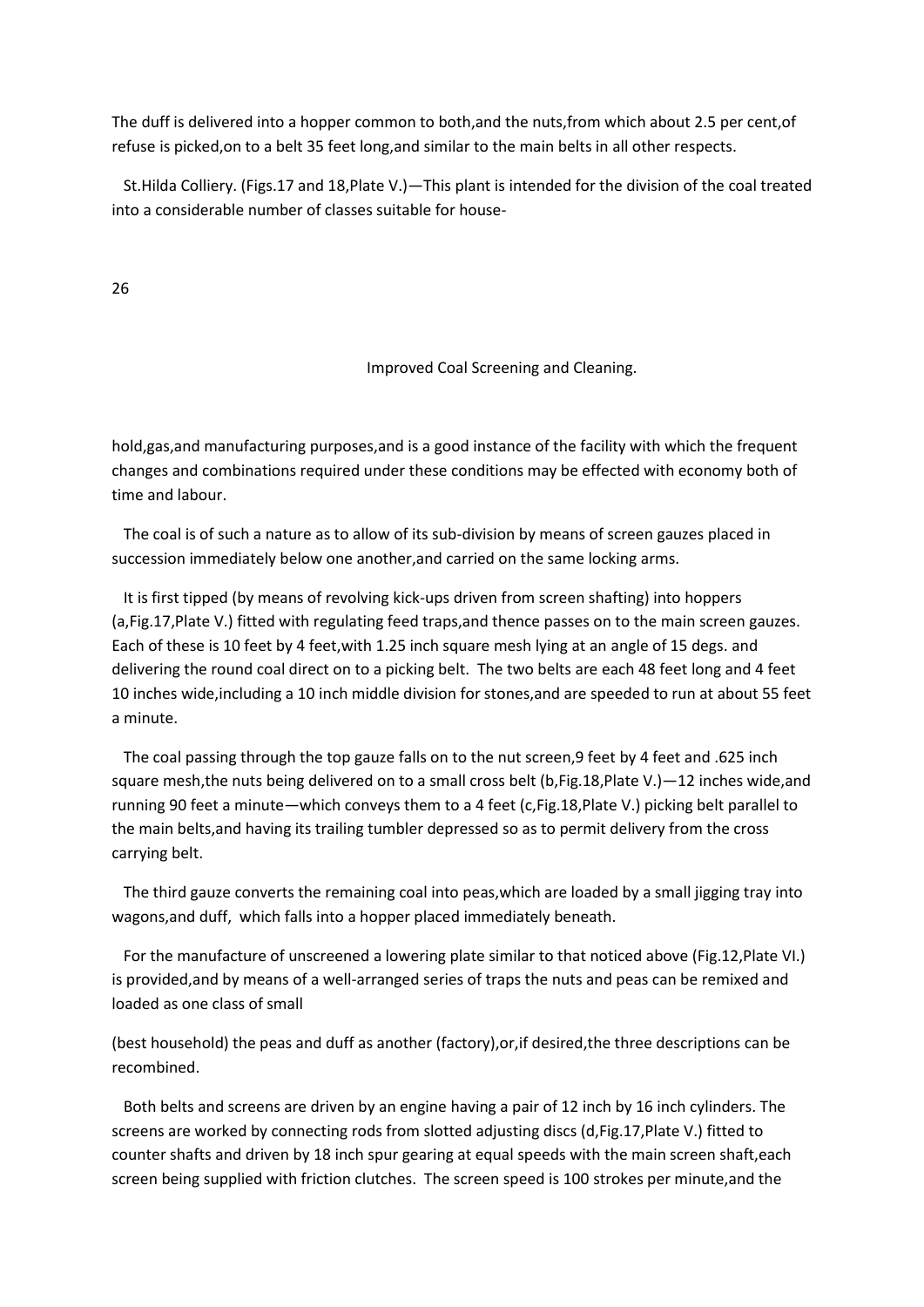produce,with a 6 inch throw,is:—Best coal,37.5 per cent.; nuts,28.5 per cent.; peas,25.5 per cent.; and duff,8.75 per cent.

 The picking belts are all driven from the leading end,and are clutched there,the power being transmitted by shafting and bevel gear. The loading shoots are constructed with hinged reversing plates at the top (e,Fig.17,Plate V.) and double spouts,so as to allow the coal to be loaded on to either of two parallel roads at will.

 The coal is drawn and tipped at two levels,one screen and belt being reserved for each level : the gross quantity which the apparatus is capable of treating being 750 tons to each level,or 1,500 tons in all,in 10 hours,the amount of refuse picked out being about 2 per cent,of the gross quantity.

 Beamish Colliery. (Figs.19 and 20,Plate VII.)—The difference in the general design of this apparatus from that of those already described is due to the fact that it is intended for the cleaning of a coal containing a considerable proportion of small refuse,which it is equally important to eliminate from all the classes into which it may subsequently be divided.

 To ensure this object the cleaning is done on four short belts (a,Fig.19,Plate VII.) prior to screening,the produce of the picking belts being conveyed by means of a cross carrying belt (b,Fig19,Plate VII.) to the screens for further treatment.

 After being deposited in hoppers (a,Fig.20,Plate VII.) the coal is fed on to each belt by a trap,with a small roller at the outfall (b,Fig.20,Plate VII.) to ensure a regular and even distribution. Each belt is 35 feet in length and 4 feet 10 inches

27

Improved Coal Screening and Cleaning.

wide,including a 10 inch stone division,and travels at a speed of about 50 feet per minute. They are driven from the leading ends and are fitted with friction clutches,so that any belt may be thrown out of gear without any stoppage of work on the others. The stones are discharged into hoppers,from which they can be dropped into wagons for removal. The delivery of the coals is on to a cross belt 35 feet long by 5 feet wide,which conveys the coal to a screen (c,Fig.20, Plate VII.) placed at one end and parallel to the picking belts. The main screen is fitted with cast iron plates,having diagonal openings varying in size according to the class of coal to be made,and an underneath tray for the collection and delivery of the small—directly,if required—on to a nut screen (d,Fig.20,Plate VII.) placed immediately below,with a hopper for delivery of duff. The speed of both screens is about 70 vibrations per minute,with a 7 inch throw and an angle of 16 degs.

 The whole of the machinery is driven by shafting from a 12 inch by 24 inch engine placed at one end,and is arranged with a view to being subsequently duplicated for separate treatment of the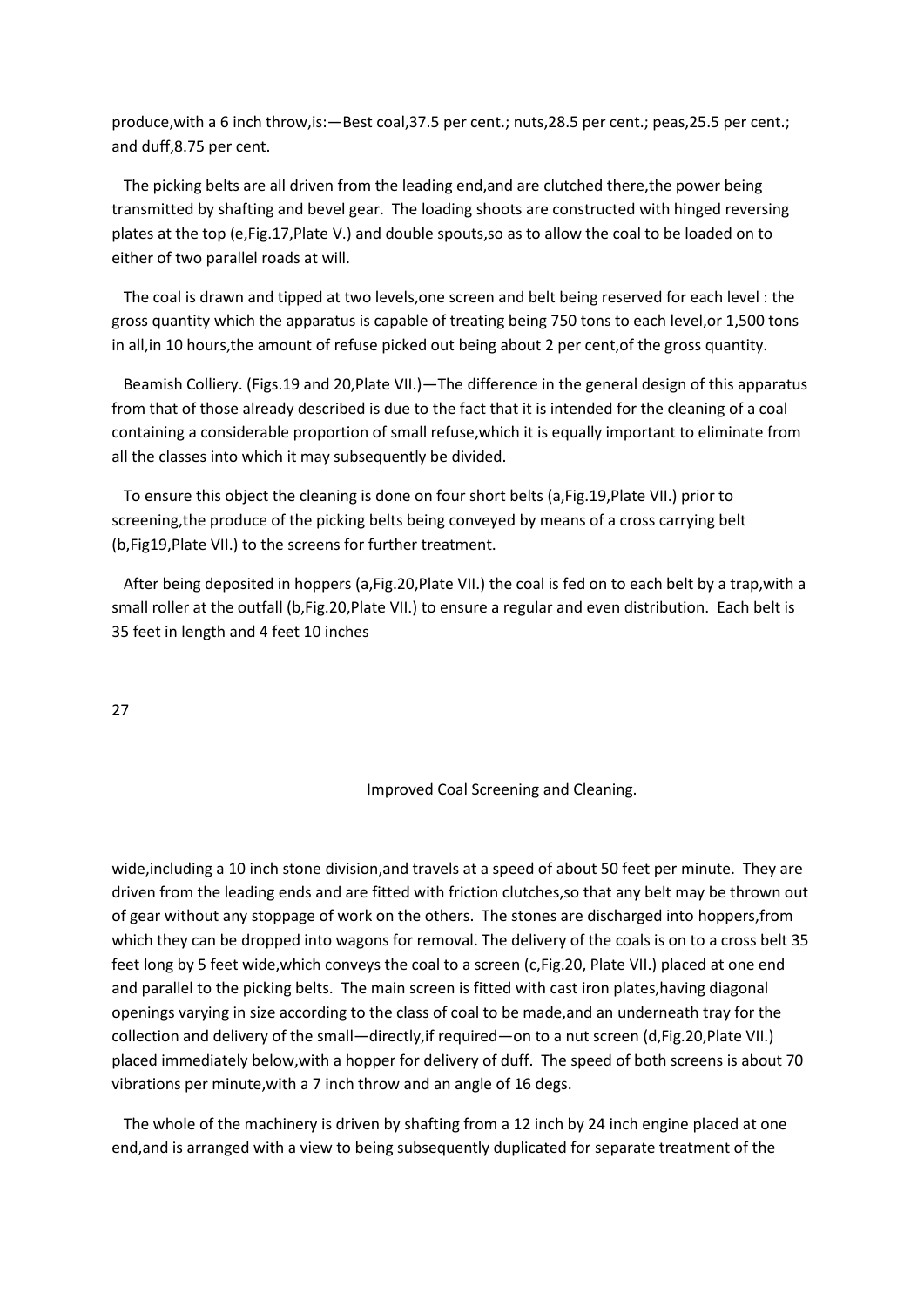produce of two shafts,so that the number of picking belts employed for each pit may be easily varied with the fluctuations of the outputs by altering the respective lengths of the cross carrying belts.

 That part of the plant of which a sketch is given is capable of treating a gross output of 900 tons in 10 hours.

 With the elimination of the cross belts and screens the design is similar to that most frequently adopted at collieries treating entirely unscreened coal.

 Some mention of the system of picking and loading large coal into trucks by hand,which is common in the Midlands, may perhaps be of interest.

 Under this system the most improved method seems to consist in cleaning and picking the coal on a belt placed at such a level that the large coal can be easily loaded by hand into trucks standing on roads placed on either side of and parallel to the belt.

 The coal is tipped direct on to the belt,which may be 100 to 200 feet in length according to circumstances,and after cleaning and hand-picking,the residue is raised by a belt elevator (Fig.22, Plate VIII.) to a level sufficient to allow of its

separation by screening into (usually) three sizes,viz.:—cobbles,nut,and slack.

 The screen (a, Figs.21 and 22, Plate VIII.) is placed at right angles to the belt,having gauzes of different mesh,and delivering the different classes made on to separate ways.

 The size of screen and length of gauzes is,of course,proportioned to the quantity of coal which remains after picking has taken place. It is in this case shown as a double balanced screen capable of treating about 1,000 tons in eight hours.

**Cost.** The contract of the cost.

 The cost of treating coal on the above described principle compares as a rule very favourably with that under systems hitherto generally adopted. The saving under ordinary circumstances may be estimated at a .5d. to .75d. per ton on the gross output. This is due mainly to the reduction of manual labour to that required merely for the picking and chipping,which renders possible the employment of boys for a large proportion of the work. At many collieries in the North of England where screeners are supplied with houses and fire-coal,the lower rate of wages paid is still further accentuated.

 It must not,however,be supposed that the mere saving of labour is the only advantage to be obtained,as the greater ease and certainty with which the separating and sorting can be performed and the superior class of coal which results are benefits of much more serious importance.

 The following table has been prepared from data obtained from various collieries where the system is in operation, and may,perhaps,be of some interest:—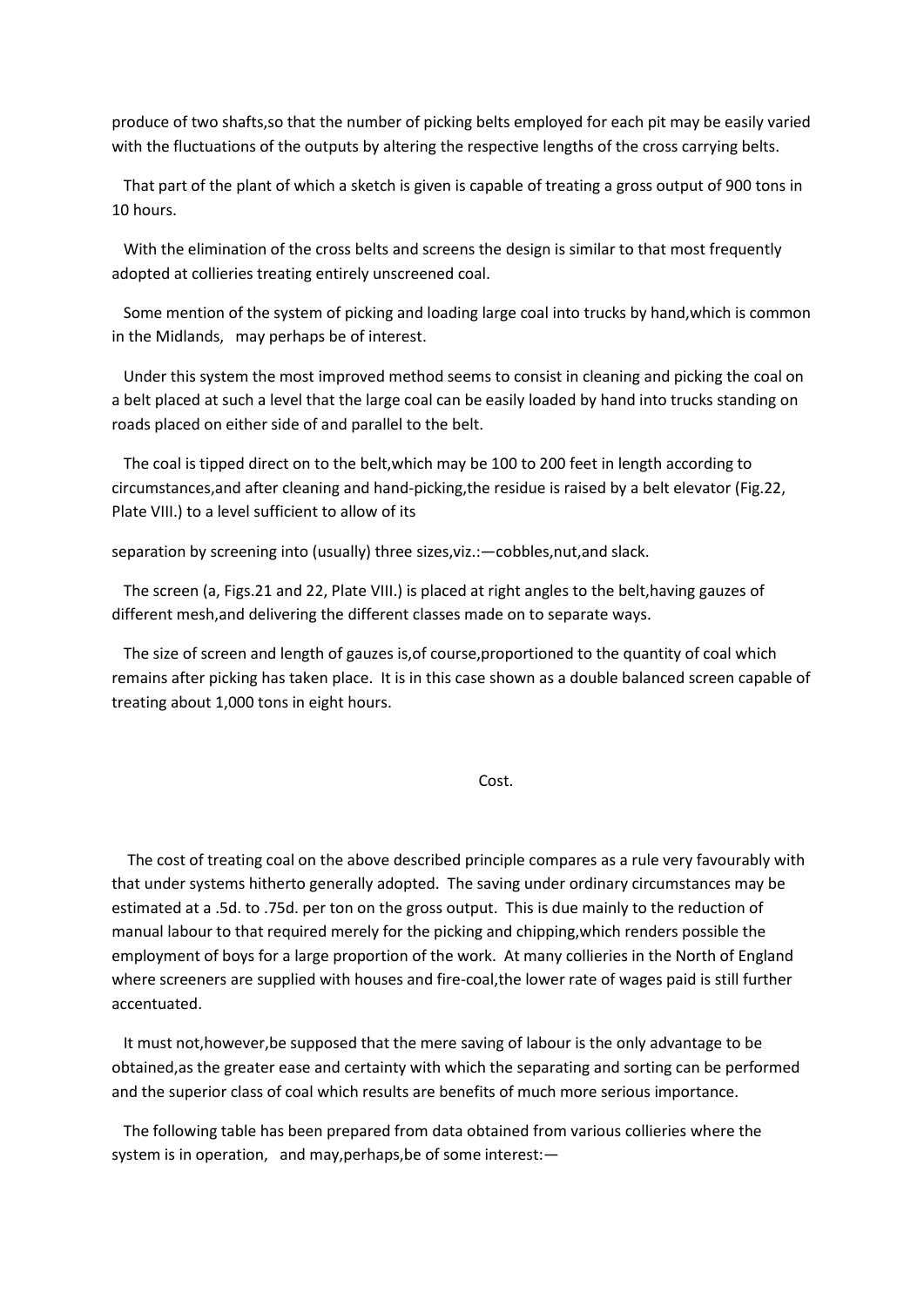Improved Coal Screening and Cleaning.

Referance to page 28

Table of Costs,Etc.

See library for image.

29

#### Discussion—Improved Coal Screening and Cleaning.

 The actual cost has in each case been reckoned only on such labour as is employed for screening,cleaning,and loading,and is taken on the wages ruling in October,1889.

# Banking out.

 Amongst other advantages which the introduction of this system of mechanical screening offers,mention has already been made of the economy effected by the concentration of and consequently lessened amount of labour necessary for banking out.

 Where the long range of fixed screens gives place to one or two of the newer type,it will readily be seen that the lessened distances the tubs have to travel opens the way to an appreciable reduction in the number of hands employed as banksmen.

Where it is possible a system of banking out by gravitation is, of course, the best that can be devised,and reduces the class and quantity of manual labour employed to a minimum.

 The simplest arrangement for this purpose is that in which the tubs are conducted round a more or less circular course. The full tubs gravitate from the cage to the tip,preferably of a side-teaming type,and arranged so that the tub passes out at the opposite end to that at which it enters. The body rests upon rollers,to one of which motion is given when required by means of friction clutches (Fig.23, Plate IX.) or wheels,or the motion (Fig.24,Plate X.) may be regulated by means of a hand brake and stop. About three tubs per minute can be teamed by this means without any further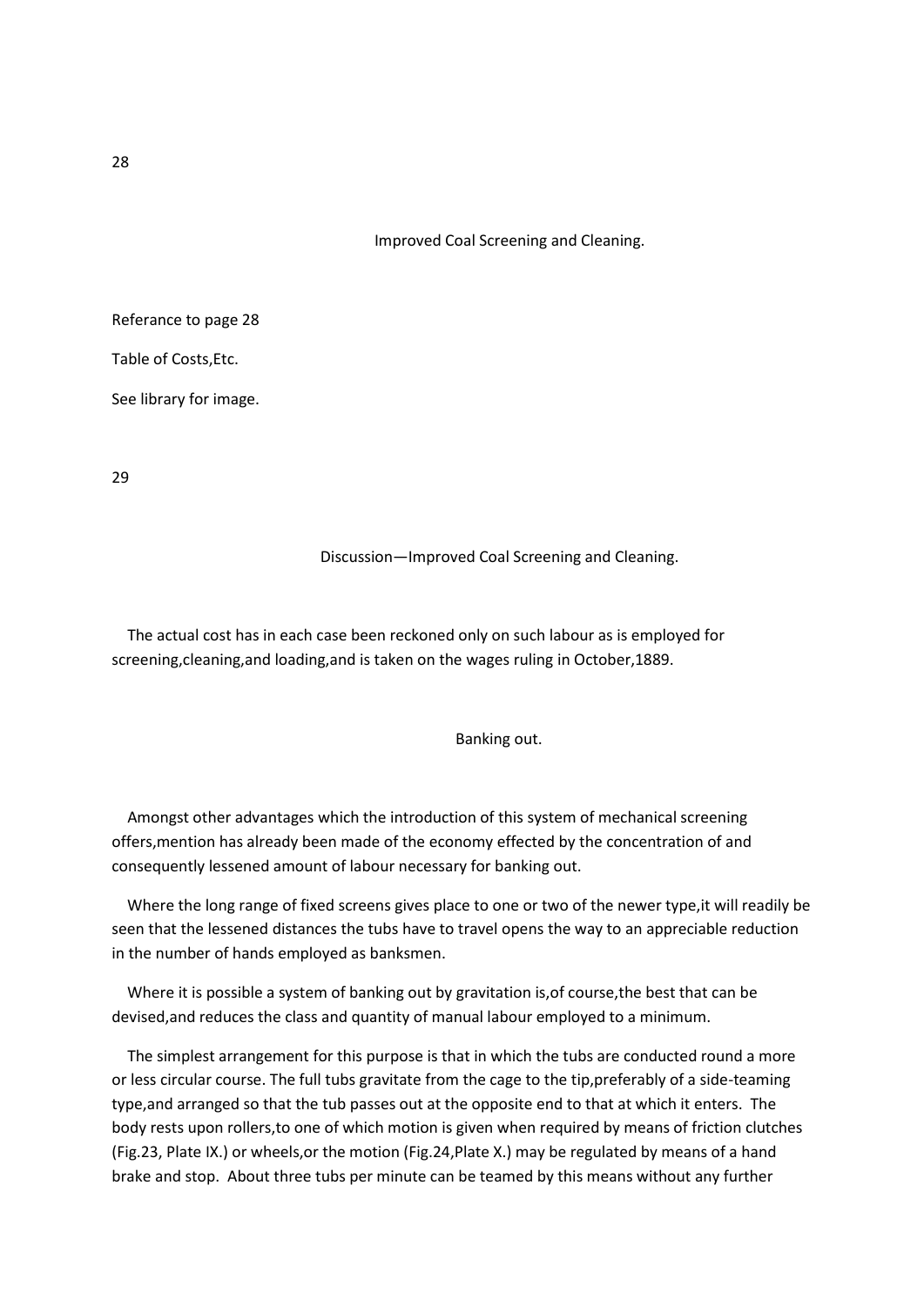labour being employed than that necessary for stopping and starting the tippler,and the arrangement can also be duplicated so as to empty two tubs at one operation on the same or separate screens.

 The objectionable fall and breakage of coal which usually occurs with the employment of kick-ups is reduced considerably when the tub is turned sideways and a clean team is always ensured.

 In situations,however,where an end team is indispensable an automatic sliding cover,such as that shown in Fig.25, Plate IX.,is a useful adjunct.

 The empty tubs,after leaving the kick-up,are raised by mechanical means to a level sufficient to allow them to gravitate into the cage. For gaining the necessary elevation in such cases the design known as a "creeper"or "finger chain,"which is described below,is perhaps the simplest and most satisfactory,as well as the cheapest,device that has hitherto been introduced.

 Fig.26,Plate VI.,represents an arrangement on this principle now in course of erection at Harton Colliery,where the banking out is performed on two flats,the lower level being shown in full lines whilst the upper level is indicated in dotted lines. The coals from the high flat are tipped into a hopper,and screened at the same level as those from the low one.

 The amount of power required can almost always be obtained from the screen engine,and the methods of attachment and detachment of the tubs being perfectly automatic,no attention or labour is required.

 The form of creeper most generally in use consists of an ordinary link chain of the double and single link type,having links with projections,of sufficient height to catch the tub axles,placed at intervals varying with the speed and amount of work to be done.

 On a level road,or for slight loads,it may be driven from either end,and at a speed of not more than about 80 feet per minute ; but for heavy angles or loads it is better to drive from the leading end,and to use jaws on the driving tumbler.

 For haulages over comparatively short distances,such as sometimes occur between the shaft and screens,a creeper will be found to be both economical and advantageous.

 At Cowpen Mill Pit,where the heapstead is about 70 yards from the cages,the haulage is performed by a creeper 200 feet long,rising at a gradient of 1 in 7 to a total height of 24 feet. (Fig.27,Plate V.) The chains are driven by an independent

30

Discusion—Improved Coal Screening and Cleaning.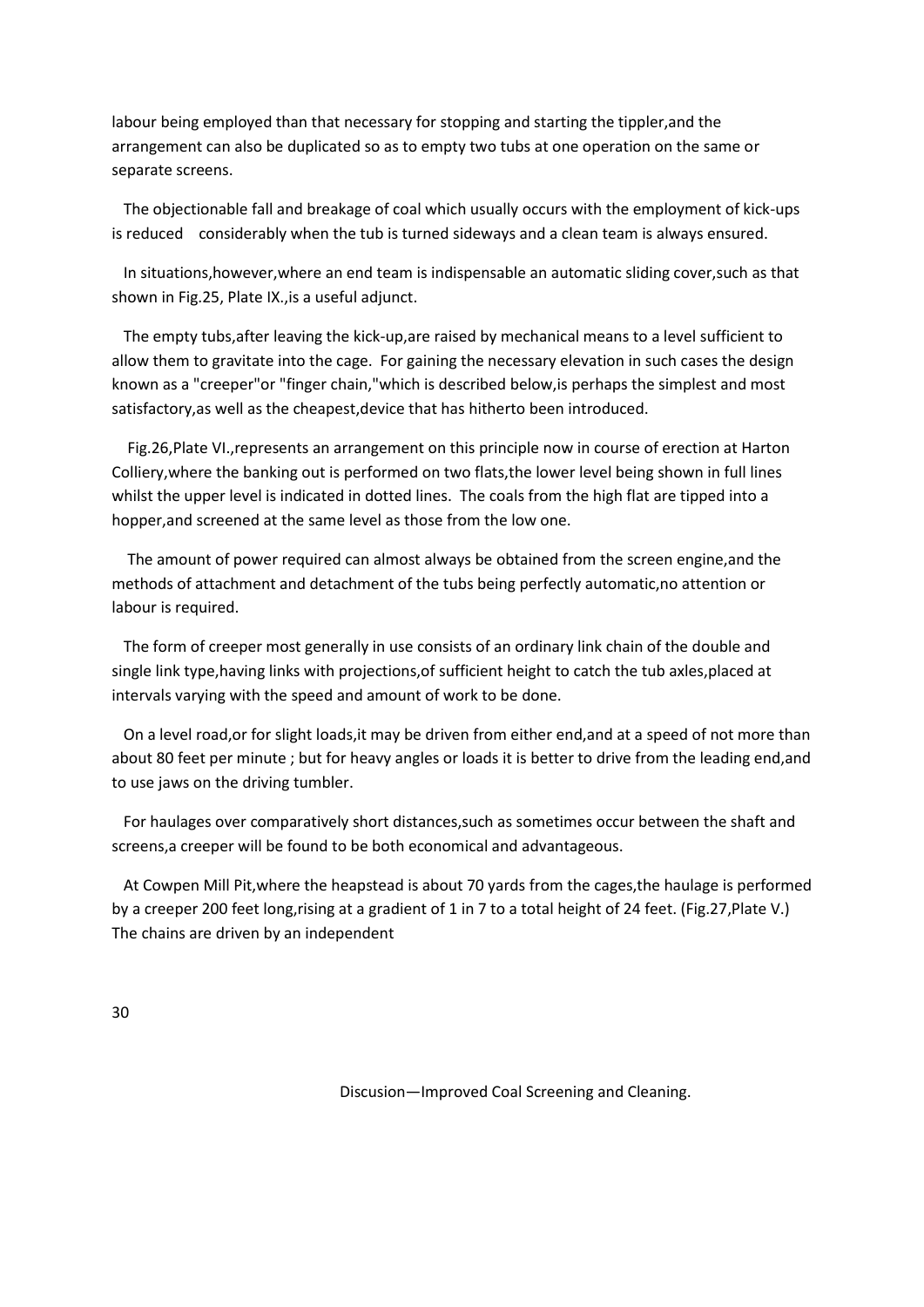engine (10 inch by 20 inch cylinder) placed at the top,and are carried in cast iron troughs or channels,that containing the full chain being fitted with rollers. The returning portions of the chains are carried in angle iron slides suspended in hangers from the gangway. (A, Fig.27, Plate V.)

 The engine is geared 16 to 1. The speed of the chains being 47 feet per minute,and the distances between the fingers 12 feet,the number of tubs (19 cwt. gross weight per tub) which can be raised per hour is 240.

--------------------------------------------

 The President said it would be well to let the members know at the outset that the discussion on the paper would be adjourned,but still he would be glad if some gentleman was in a position to commence the discussion to-day. There was an immense amount of most valuable information in detail and in principle laid before them,and he would be very glad to hear the remarks of any gentleman on the subject,especially if anyone had anything in the shape of questions on any points on which they desired information at the next meeting. It was a matter of great importance.

 Mr.A.L.Steavenson said perhaps the subject was not one on which much could be said until they had the paper before them for further consideration,but there could be no doubt that it was a very useful paper to have for reference,and although in their district the first thing to do was to clean the coals and the next to press them into a disintegrator,it was a subject of very great interest ; the system described by Mr.Forster and Mr.Ayton was a very excellent one,and he could only suggest that on some other day,when the weather was warmer,the Institute should visit the pits and see these appliances for themselves.

 Mr.J.R.Breckon asked what would be the cost per ton to treat a given quantity of coal by the means described ?

 Mr.G.B.Forster pointed out that the information was all given in the table accompanying the paper,a copy of which was hung upon the wall as a diagram.

 Mr.Breckon said he had listened with pleasure to the reading of the paper,and also gathered some idea of the operation of the system described from the sketches on the walls. There was no doubt this was a move,in the right direction,of vast importance. Having had something to do with the disposal of coal in the market,it had been his experience that when the coal was treated in a careful manner at the screens,and sent into the market in a good clean condition,its disposal was a comparatively easy task,and a price could be realised for it far beyond that realised for coal not treated with such care. The system of screening by belts was a valuable and important invention,both as regards means of cleaning,ease with which it could be erected,and its economy,and so he felt certain they were moving in the right direction with regard to the treatment of coal,especially when they had to consider how to get the utmost price for it. For every penny expended for cleaning coal he ventured to say at least threepence or more might be realised on the price per ton vended—speaking in general terms. A system had been introduced in Scotland,at the works of Messrs.Murray & Cunningham,Motherwell,which seemed to him to deserve attention. The plant had been erected by the firm of Simon & Luhrig. Mr.Simon was a gentleman whose name was connected with the coke ovens introduced in Durham,notably at Peases West and Bearpark. Mr.Luhrig was a German engineer ; his plant had been extensively erected in Silesia,where 50 or 100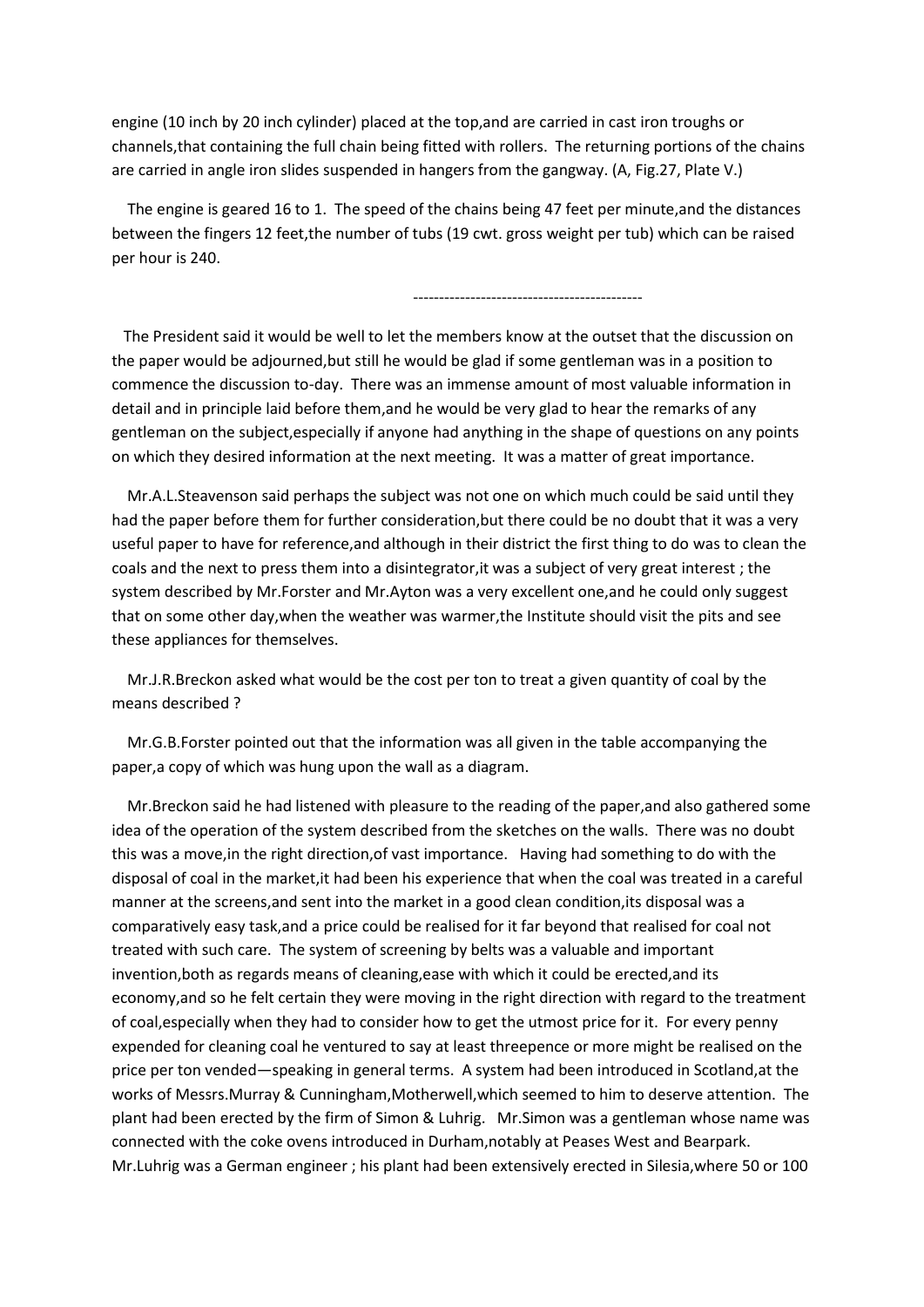could be examined : but that at Motherwell was near at hand,and those interested might,if they thought it worth while,pay a visit to see what was done there. He might mention that the firm of Simon & Luhrig had been in treaty with one firm in the County of Durham to deal with an output of 1,800 tons per day,at a cost of a farthing per ton,being the entire cost of treating the coal. The system is worked by gravitation very largely and by belts,and whereas in the

31

## Discussion—Improved Coal Screening and Cleaning.

case of the colliery he referred to (with 1,800 tons per day),the cost was given by the colliery as £3,572 a year ; with Simon & Luhrig's system,after allowing for the steam-power and machinery,it was only £562,which left a saving of £3,010. Another useful part of their appliance was this,speaking of coal picked out,they had an ingenious and simple contrivance by which they took the coal—which might have pyrites or shale attached to it—and by squeezers of sufficient force detached it from the pyrites and shale,and in that way at a very slight cost a considerable quantity of coal was obtained,for which a ready market could be found at a fair good price ; and from other advantages in connection with this plant,he thought it might be said to be the most perfect contrivance yet known,and it seemed to him to recommend itself strongly to gentlemen considering this subject. He could not describe it from any drawing or from any accurate knowledge ; he could only speak of its advantages in a commercial sense,and he thought it well to direct the attention of this meeting to the plant and the advantages it appeared to offer. It might be that in some respects the designs put before the meeting were better adapted to the requirements of collieries here,but in considering the subject he thought the plan adopted at Motherwell should be taken into account.

 Mr.H.Ayton,referring to the diagram on the wall,explained that the cost of treating coal under the method described in the paper varied from .62d. to 2d. on the gross quantity.

 The President asked if there was any special leading charge into which the cost was divided ? Of course,the tables on the wall could be examined in detail by any gentleman after the meeting ; but what were the leading features ?

Mr.Ayton read several of the particulars given on the table of costs.

 The President—Then sufficient details are given,so that comparisons can be made with other systems.

Mr.Ayton—Yes. Rates of wages are also given.

Mr.Breckon—Does the cost given include steam-power or use of machinery ?

Mr.Ayton—No ; just wages.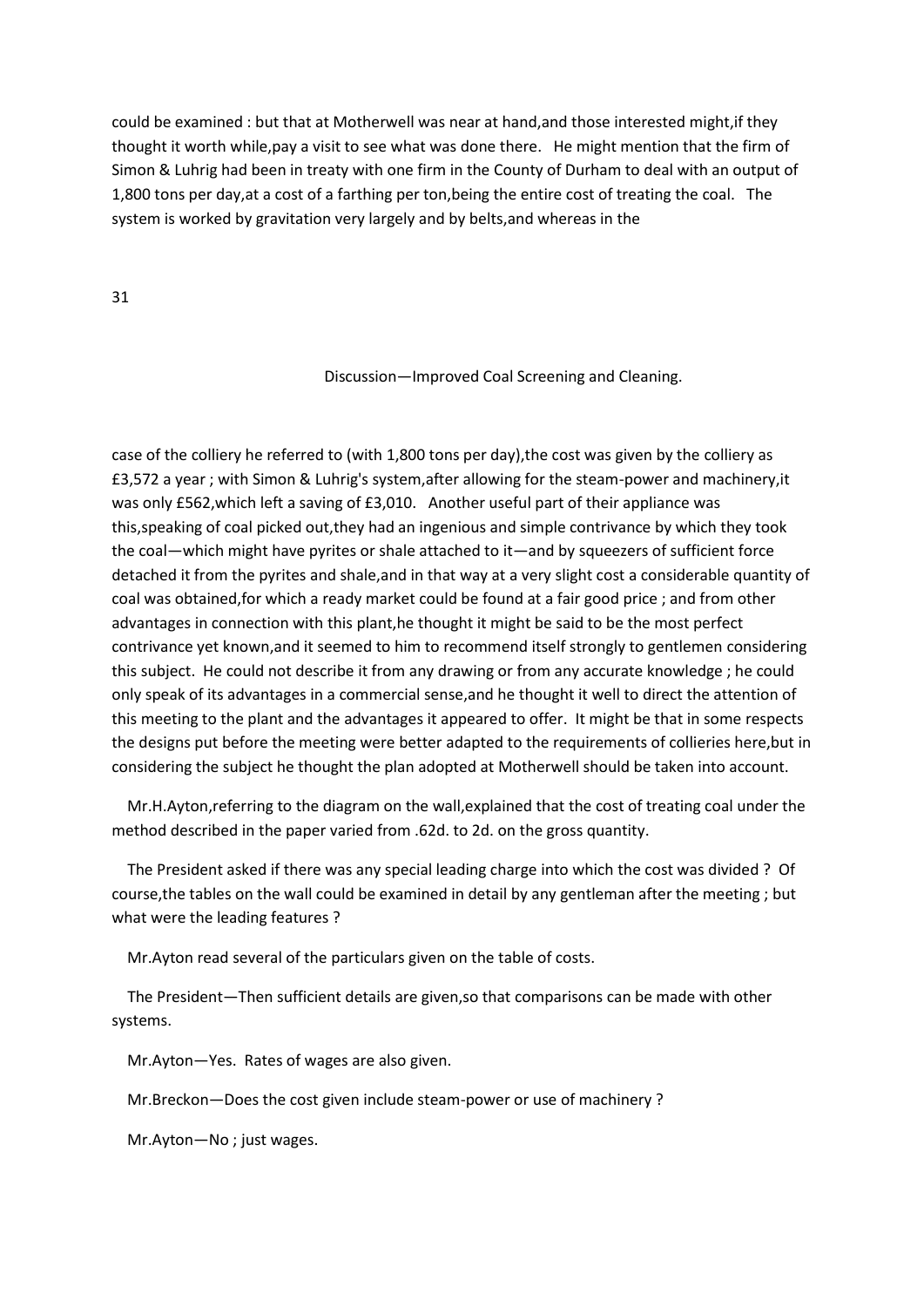The President said it was important that questions should be asked to-day on any point which it was desired should be brought out.

 Mr.M.Walton Brown thought the number of enginemen and men on the screens might be shown separately.

 Mr.Ayton said as a rule only one engineman was employed,and sometimes he was only partly employed. He acts as screener.

Mr.Brown—That might be shown. There will be differences.

 Mr.Ayton—The numbers of men and boys employed are generally in proportion to the length of the belt,and the lengths are given.

 Mr.W.J.Bird asked if the authors of the paper knew of any particular arrangement of the system applied to accumulated and reserved stocks of screened coal,or unscreened and separated coal,which might be useful under circumstances with which they were all acquainted ?

Mr.Ayton—The apparatus at Harton,which is not yet erected,has been adopted for that use.

Mr.Blackett asked if there was any means of turning the coal on the belt ?

 Mr.Ayton said that to turn over so that coal would not rest on the belt in large blocks a "spreading plate" was adopted (Fig.13, Plate IV.) in the arrangement at Mill Pit. It had answered very well.

Mr.Blackett—But I am speaking of turning it over on the belt to look for stones.

Mr.Ayton—Nothing but hand-power.

Mr.T.H.M.Stratton said he presumed it would be too much to ask for the first cost.

32

Discussion—Improved Coal Screening and Cleaning.

 Mr.Ayton said they had not gone into the question of first cost,it varied so much according to the conditions of individual collieries. They had gone into the matter of the maintenance of screens,but the time the screens had been running was hardly sufficient to give any fixed idea on the subject. So far as they had gone into the question they found that the locket work compared very favourably with the old fixed screen bars,taking quantity for quantity.

 Mr.Douglas asked if there was any difficulty in driving the belt from the other end ; if it could not be got at from the leading end,or in the case of a heavy inclination ?

 Mr.Ayton said he remarked in the paper that when this first came out the belts were often driven from the leading end ; they are now,in the case of heavy loads. If the load was heavy,it had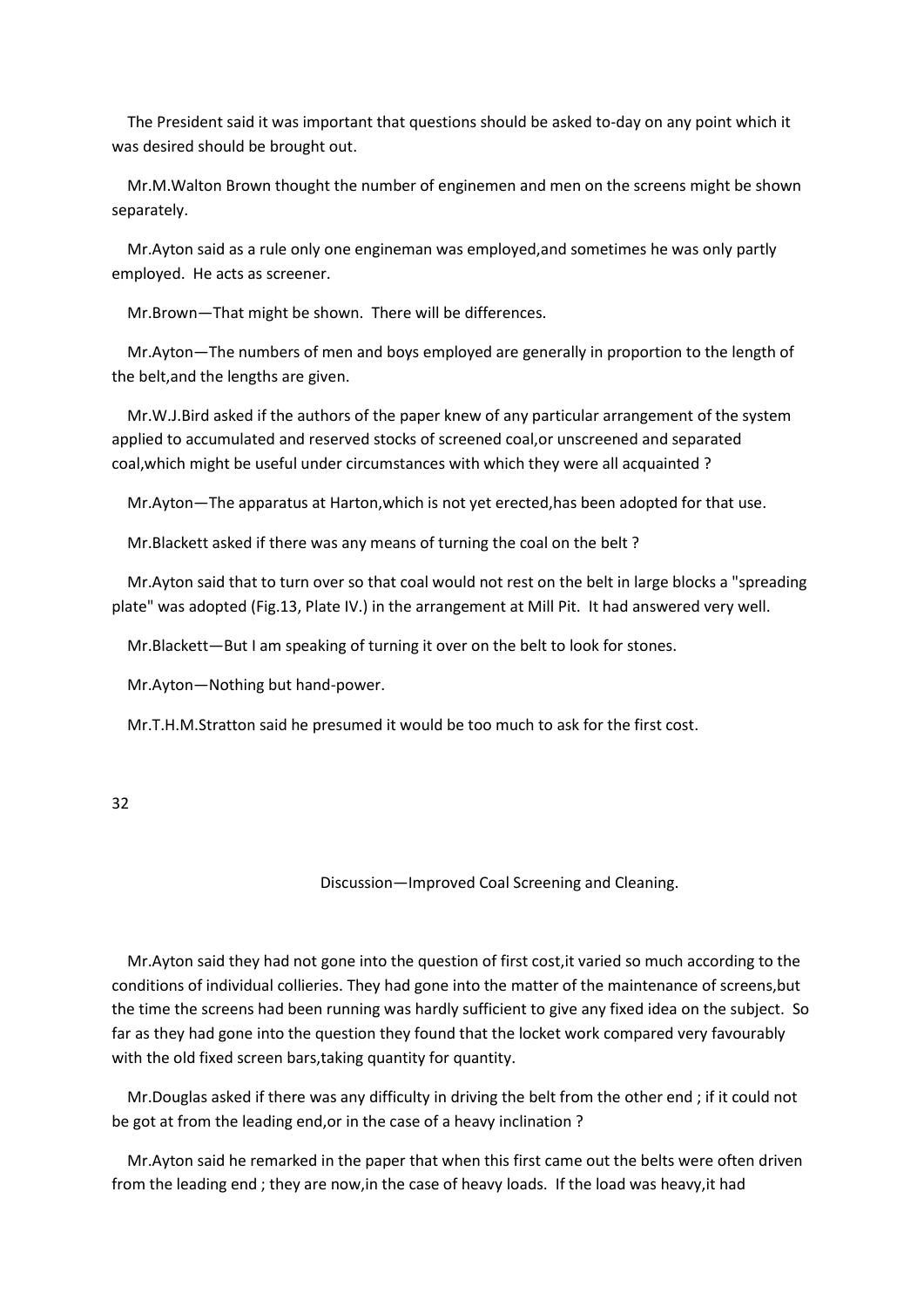generally been found best to drive from the leading end ; with a light load,and with a light inclination,it was matterless.

 Mr.J.R.Breckon asked if there was any experience to show whether the coal treated by this means,as compared with the old-fashioned screens,found more favour with the buyers ? To put it even more strongly,whether any portion of the coal—nuts,small,peas,or screened coal—had been found to realise any higher prices ? After all it came very much to the question,how will these operations tell upon the balance sheet ? If there were any such particulars they would be interesting.

Mr.Ayton said he was sorry they had no data one way or the other on that point.

 Mr.Kenneth Guthrie said he would be glad to have some information as to revolving tables. He believed they were used at many collieries,and were very well suited for laying out tubs to get at the dirt.

 Mr.Ayton said,although they had touched on mechanical screening,they had not gone into the question of revolving tables. They had found it best to confine themselves to the methods in use in the North of England. Revolving tables were more used in the South and Midlands.

 Mr.G.B.Forster said,with regard to one set of screens described,he would be glad to adopt Mr.A.L.Steavenson's suggestion,and,when the temperature was rather better,to see the members of the Institute at Cowpen Colliery,if they would care to examine the screens and anything else there. They would also have an opportunity of visiting the rising port of Blyth.

 Mr.M.Walton Brown proposed a vote of thanks to the writers of the paper for the clear way in which they had put the matter before the members.

Mr.J.R.Breckon seconded.

 The President said he was sure they would all join in the vote of thanks. The subject of the cleaning and manipulation of coal after they had got them to bank was,he thought,of great and vital importance. Of course, Mr.Breckon must not expect them to get any chemical change in the condition of the coal which he thought he seemed rather to aim at,they only got mechanical change. If he succeeded in getting coal which he did not get before,the balance sheet would no doubt be very much improved. He would only remind them that this would be one of the papers published in the next part of the Proceedings of the Federated Institute,but at or before the end of March he expected they would have it in full print to discuss it,and he hoped the weather before that time would be sufficiently genial for their friend Mr.Steavenson and other members to accept Mr.Forster's invitation.

The vote of thanks was cordially adopted.

--------------------------------------------

 Dr.F.Colet Larkin exhibited and explained "A new Mechanical Device for the rapid fixing of Surveying Instruments."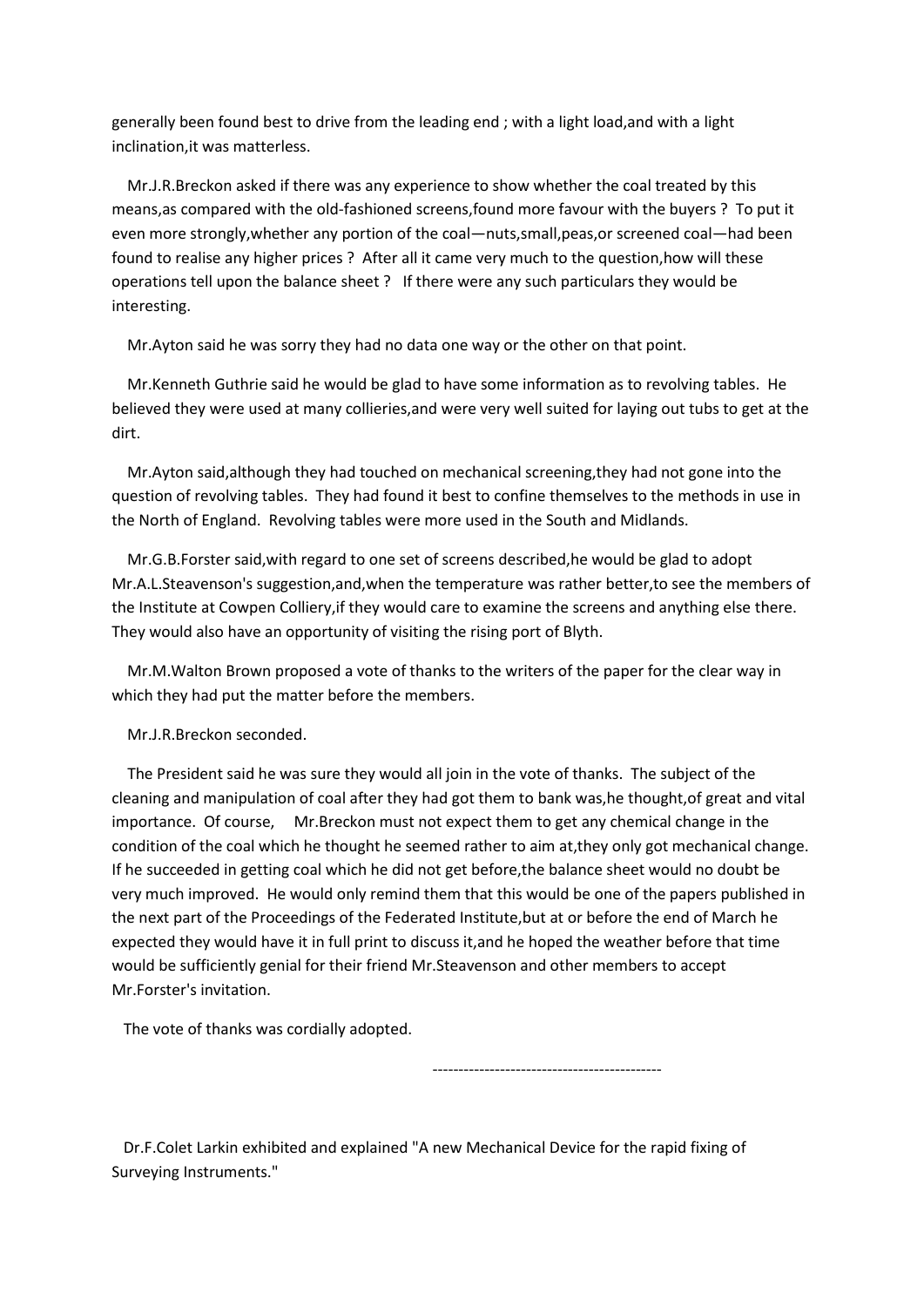The proceedings then terminated,

Referance to followering pages.

To illustrate Mess'rs Forster & Ayton's paper "on Mechanical Coal Cleaning."

Vol.I.Plate I. Fig.2. Fig.7. Cast Steel.Jaw-Link. Fig.8. Single and Double Link Chain. Fig.9. Shewing Angle Iron Attachment. Fig.10. Shewing Hook-Bolt Attachment. and Fig.11. Shewing Rollers and Slides for Carrying Belt.

see library for image.

Blank page.

To illustrate Mess'rs Forster & Ayton's paper "on Mechanical Coal Cleaning."

Vol.I.Plate II. Fig.1. Arrangements for Disconnecting Engines. Fig.3. Square Mesh Gauze. Fig.4. Locket Work. Fig.5. Sectional Locket Work. Fig.16. Adjustable Excentric.

see library for image.

Blank page.

To illustrate Mess'rs Forster & Ayton's paper "on Mechanical Coal Cleaning."

Vol.1.Plate III. Fig. 6. Arrangement of Screens and Elevating Belt at Ashington Colliery.

see library for image.

Blank page.

To illustrate Mess'rs Forster & Ayton's paper "on Mechanical Coal Cleaning."

Vol.1.Plate IV. Fig.13. General Arrangement of Screening Plant. Mill Pit. Cowpen Colliery. Fig.14. Elevating Belt and Nutscreens. Fig.15. Arrangement of Screens and Belts. Mill Pit. Cowpen Colliery.

see library for image.

Blank page.

To illustrate Mess'rs Forster & Ayton's paper "on Mechanical Coal Cleaning."

Vol.1.Plate V. Fig.18. Hilda Screens. Fig.17. Fig.27. Creeper Mill Pit Cowpen Colliery.

see library for image.

Blank page.

To illustrate Mess'rs Foster & Ayton's paper "on Mechanical Coal Cleaning."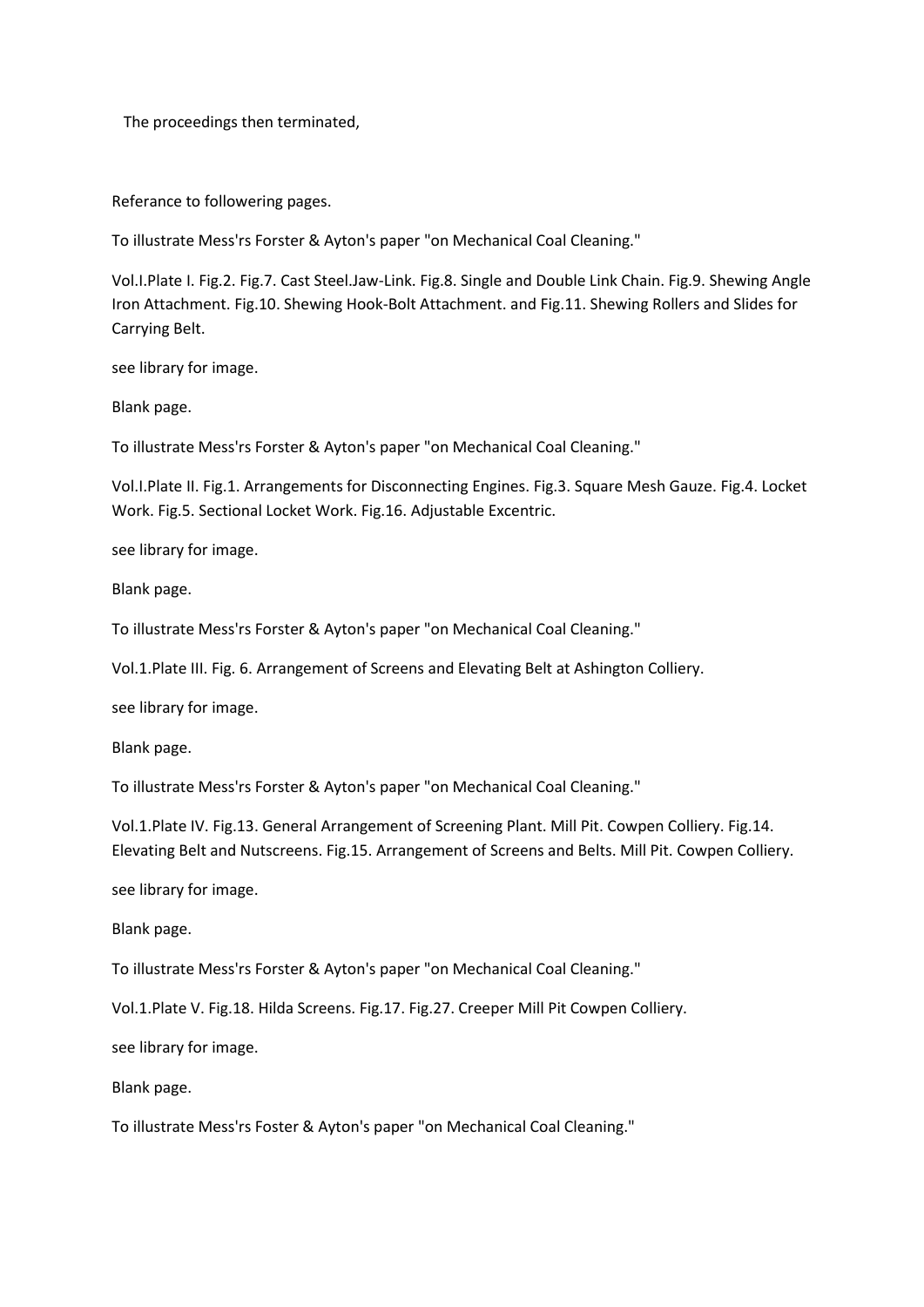Vol.1.Plate VI. Fig.26. Banking-Out Arrangements Harton Colliery. Fig.12. Arrangement for Plating Screen.

see library for image.

Blank page.

To illustrate Mess'rs Foster & Ayton's paper "on Mechanical Coal Cleaning."

Vol.I.Plate VII. Fig.19. Arrangement of Belts at Beamish Colliery. Fig.20. Arrangement for Cleaning and Screening at Beamish Colliery.

see library for image.

Blank page.

To illustrate Mess'rs Foster & Ayton's paper "on Mechanical Coal Cleaning."

Vol.I.Plate VIII. Fig 21. Balanced Screen. Fig.22. Arrangement for Elevating and Screening after Hand Picking.

see library for image.

Blank page.

To illustrate Mess'rs Foster & Ayton's paper "on Mechanical Coal Cleaning."

Vol.I.Plate IX. Fig.23. Design of New Revolving Kick-Up Harton Colliery. Fig.25. Design of End-Tip. Cowpen Colliery.

see library for image.

Blank page.

To illustrate Mess'rs Foster & Ayton's paper "on Mechanical Coal Cleaning."

Vol.I.Plate X. Fig.24. Plan Showing Construction and Position of a Tippler in use at Marsden Colliery.

see library for image.

Blank page.

33

Proceedings.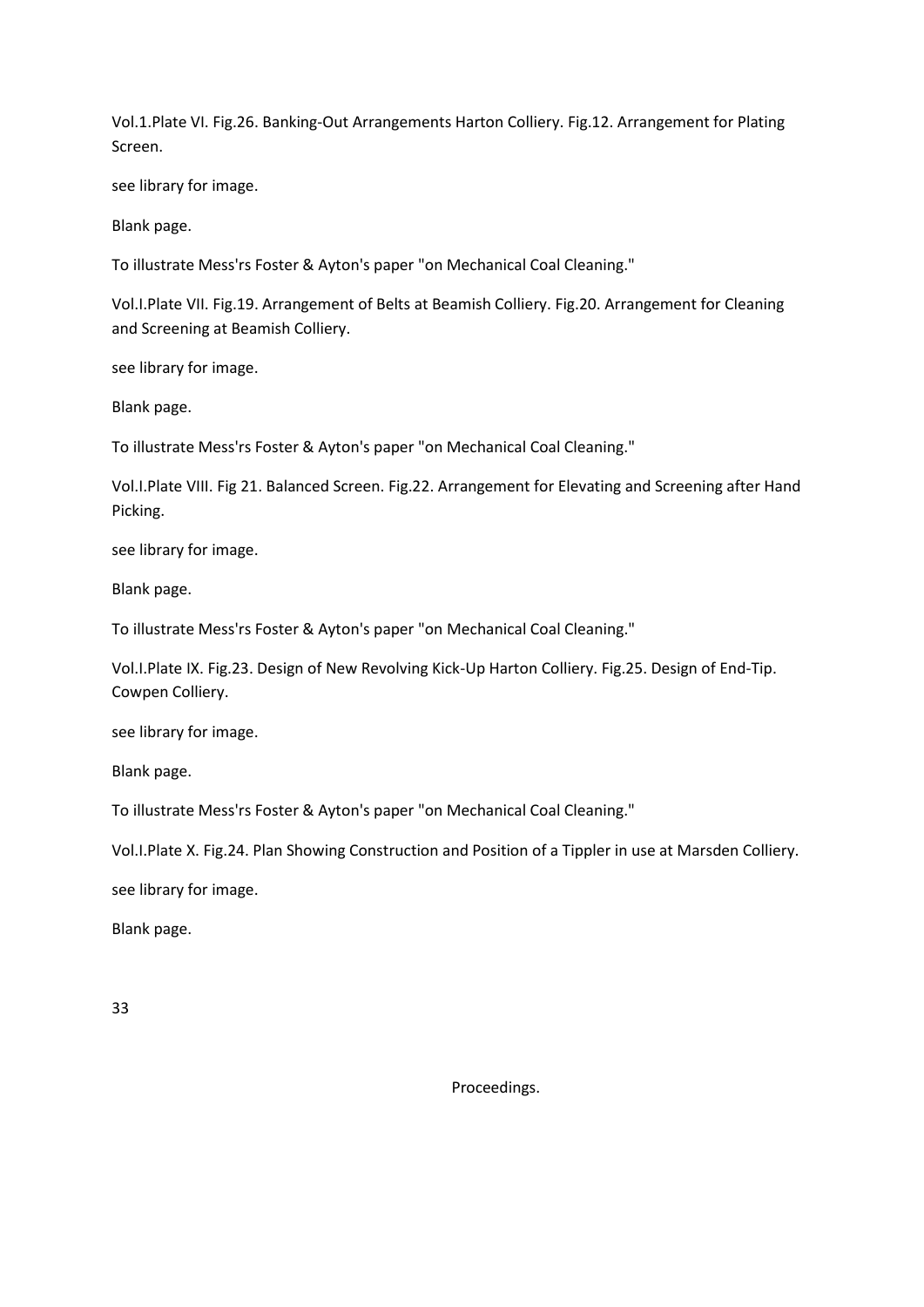## NORTH OF ENGLAND INSTITUTE OF MINING AND MECHANICAL

ENGINEERS.

---------------------

GENERAL MEETING,Saturday,February 8th,1890.

Mr.John Marley,President,in the Chair.

---------------------

---------------------

The Secretary read the minutes of the previous meeting,which were confirmed.

 The Secretary reported that since the last general meeting two meetings of the Council had been held,and among the business done it had been decided to print Mr.Hugh Boyd's memoir of the late Mr.E.F.Boyd in full,as a separate publication,with a photographic portrait,to be issued to the members of the Institute. An abstract of the memoir, consisting of an account of the purely professional career of Mr.Boyd,would be published in the Proceedings of the Federated Institution.

The following gentlemen were elected,having been previously nominated:—

Member—

Mr.Daniel Henry Bayldon,Mining Engineer,Thames Gold-Field, NewZealand ;

and 3,Drapers'Gardens,London,E.C.

Associates—

Mr.Sidney Bates,Surveyor,etc.,The Grange,Prudhoe-on-Tyne.

Mr.John Bell,Under Manager,Wardley Colliery,Newcastle-on-Tyne.

Mr.Thomas Hepburn,Under Manager,South Street,Langley Park,Durham.

Mr.Robert Richardson,Under Manager,Throckley Colliery.

Mr.George D.Ridley,Colliery Surveyor,Tudhoe Colliery,Spennymoor.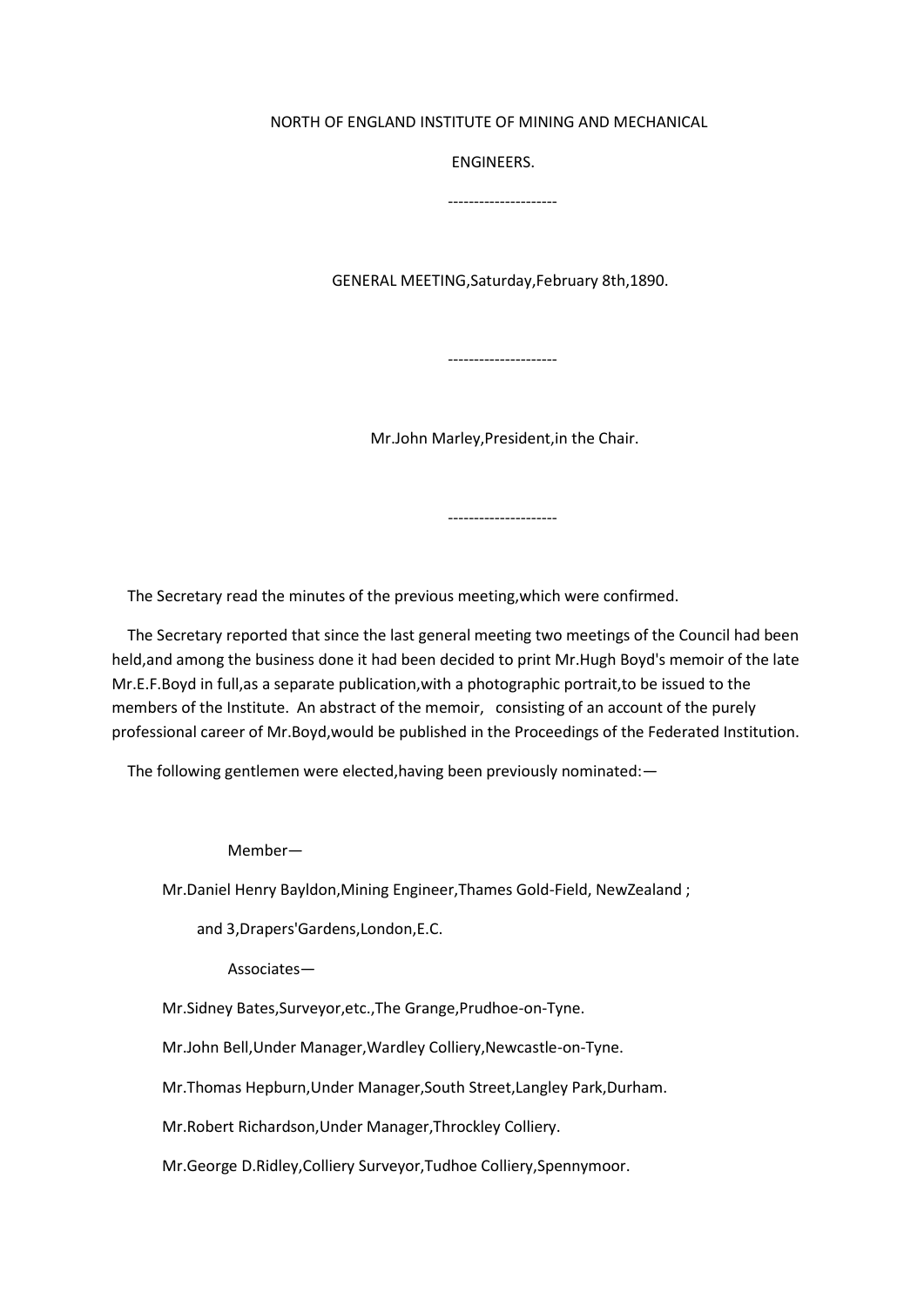Mr.Andrew Watson,Colliery Engineer,New Seaham Colliery,Sunderland.

The following gentlemen were nominated for election:—

Member—

Mr.Hiram Craven,Jun.,Mechanical Engineer,Sunderland.

Associate—

Mr.Edgar Ormerod Bolton,Mining Engineer Exors. of Col.Hargreaves,

Burnley.

--------------------------

 In the absence of the author,the Secretary read the following paper by Mr.D.H.Bayldon,on "The Hauraki Gold Mining District (Northern Section), Auckland, New Zealand."

34

The Hauraki Gold Mining District,New Zealand.

THE HAURAKI GOLD MINING DISTRICT (NORTHERN SECTION),

AUCKLAND,NEW ZEALAND.

By D.H.Bayldon,M.E.,Thames,New Zealand.

 The Hauraki mining district,in the Province of Auckland,New Zealand,lies between latitudes 36° 25' and 37° 40' S. and longitudes 175° 20' and 176° 0' E.,is about 100 miles long by an average of 25 miles wide,the greater portion being known as the Coromandel Peninsula

 It is bounded easterly by the Pacific Ocean and westerly by the Firth of Thames and the beautiful fertile valley of that name,the extreme northern limit being Cape Colville,and extends southward beyond Te Aroha mountain,3,173 feet high.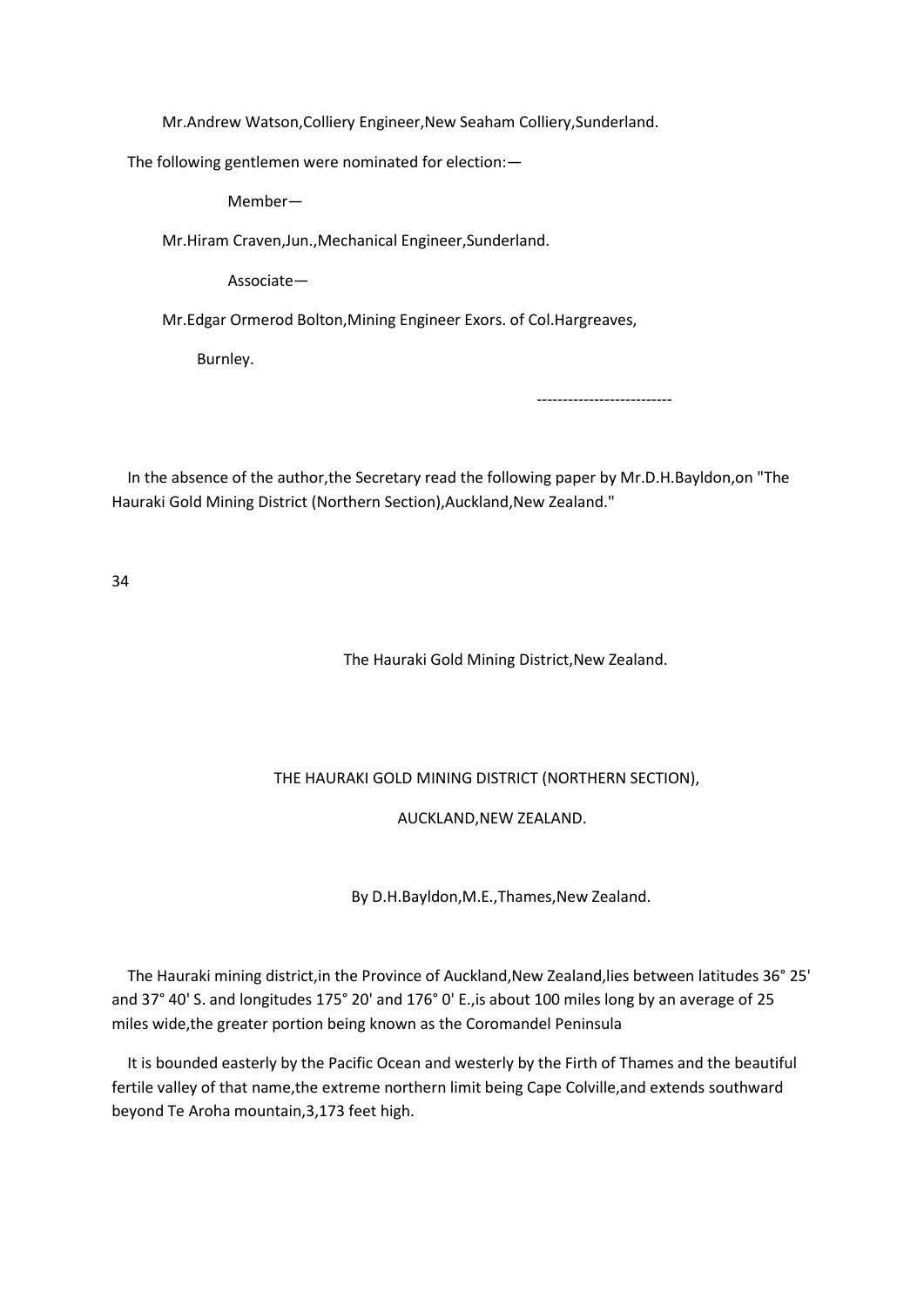The country for the most part is rugged and mountainous,covered with dense forest of evergreen trees,intersected by innumerable streams of various sizes,which afford at all times of the year a magnificent supply of pure water for mining,timber floatage,and domestic use.

 The timber on the ranges is of vast extent. Here is found the celebrated Kauri pine,from 70 to 150 feet high,some of the boles of which have been known to exceed 20 feet in diameter. Other valuable timbers exist,suitable for building,cabinet,fencing,mining,and domestic purposes. The Kauri gum,a hard substance somewhat like amber in appearance,and which is exuded from the pine of that name,is found in the existing and extinct forests in great profusion,and is a source of wealth to the country ; it is exported to England and America,where it is highly esteemed and manufactured into the finest carriage varnish.

 The valleys are salubrious and fertile,composed of deep alluvium,and are,to some extent,cultivated by the Maoris, miners,and settlers. The crops are such as are grown in England. All English fruits are abundant and good. Stock of all descriptions thrive and do well.

 The situation of the Hauraki mining district is somewhat unique as a gold-field,the facilities offered for the export or import of material being all that can be desired,sea carriage being afforded almost up to the pit mouths in the instances of Thames and Coromandel. The noble and picturesque harbour of Auckland is within 40 miles of the former and 30 miles of the latter town,where ships of any draught may lie and discharge at the wharves with the greatest safety.

 Local steamers,carrying passengers and freight,run at regular and frequent intervals between Auckland,Thames, Coromandel,and Mercury Bay,from whence they distribute their freight to other points by drays,coach,or river.

 The Thames or Waihou river drains the south-western section of the district ; it is navigable for small steamers and craft for some 60 miles of its course. Inside the river,for several miles,exists a natural harbour,suitable for vessels up to 600 tons register. The land is rich and fertile,forming a broad valley 15 to 20 miles wide,perfectly flat,intersected by other streams. The ground is somewhat swampy,which is natural from its conformation,but for the most part easily drainable. Here the Phormium tenax,or native flax,covers large areas and fringes the river banks ; the white pine,a very useful timber,is also abundant. Much of this land,especially in the upper part of the valley,is reclaimed,and flourishing farms are to be seen as far as the eye can reach.

 The lands on the eastern bank of the river are now nearly all occupied by a hardy,industrious class of farmers,many of whom are now and have in days gone by been engaged in mining pursuits.

35

The Hauraki Gold Mining District,New Zealand.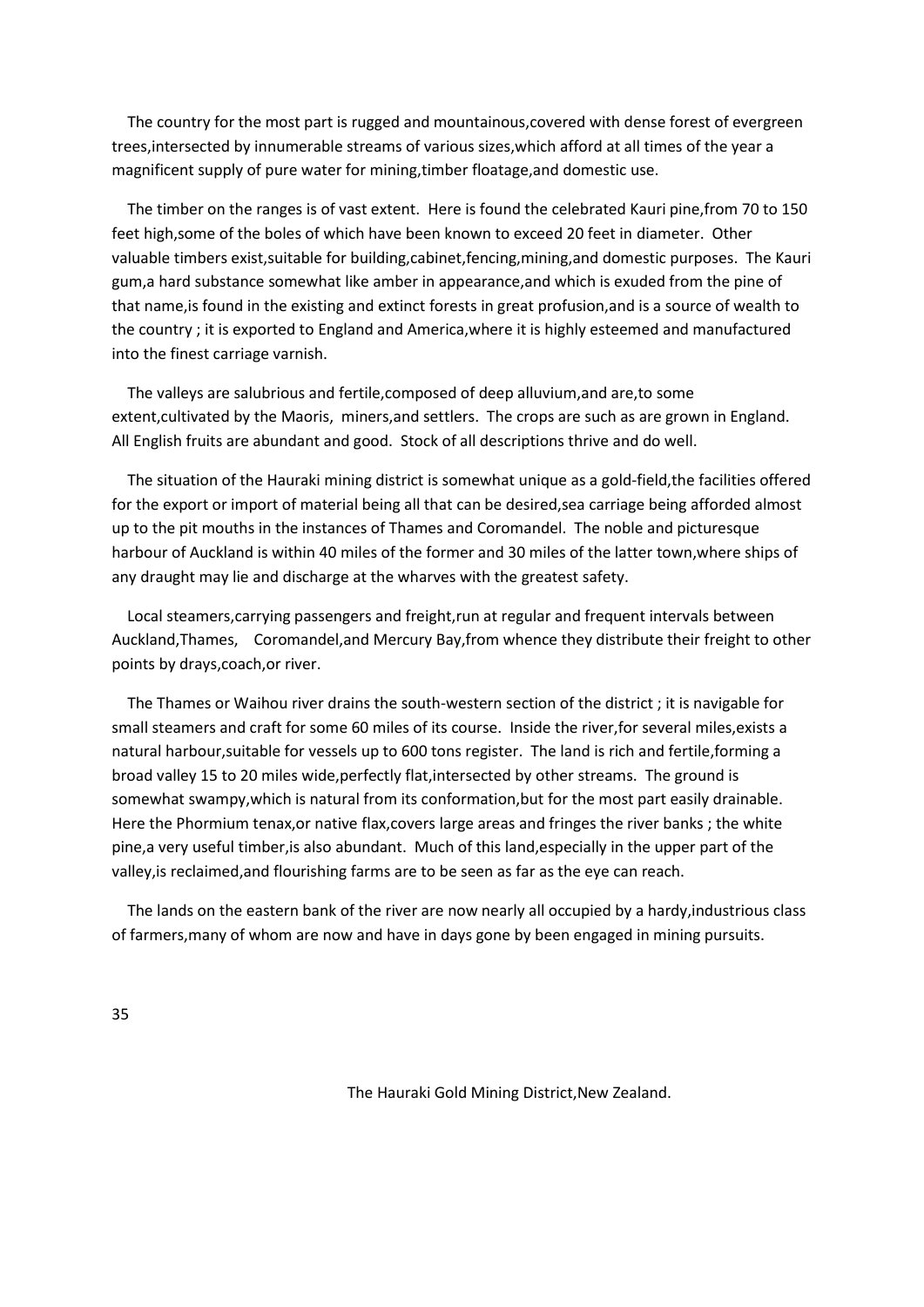Such is a brief outline of the Hauraki mining district,and it will be seen that mining and agriculture can go hand in hand. Twenty years ago it was a howling wilderness,now there are many small towns and villages,the country dotted over with farms,the miners penetrating the hills in search of the precious and other metals,and the country made accessible by roads and bridges. The future of such a country is not hard to predict.

 The principal centres of mining in the district are Coromandel,Hastings,Thames,Hikutaia,Ohinemari (comprising Karangahake,Owharoa,Waihi,and Waitekauri),Te Aroha,including Waiorongomai.

 Gold was first discovered at Coromandel in the year 1851,and attracted a considerable number of miners,but through native troubles,and superior attractions elsewhere,the diggings became comparatively deserted till 1861,from which time mining has been carried on,with more or less success,to the present day. Considerable tact required to be displayed in dealing with the natives to induce them to open their lands to the miners for prospecting and mining. All these difficulties have for many years been overcome ; cordiality and mutual good understanding now prevails on both sides.

 Coromandel is situated on a beautiful little harbour,and mining for gold is carried on from the sea beach across the main range toward the east coast. Coal and other minerals are found throughout the district,but are undeveloped.

 The principal gold mines are the Kapanga and Coromandel (English companies),Tokatea,West Tokatea,Royal Oak,Pride of Tokatea,Success,Onslow,and many others.

 Throughout this district the outcrop of a main or mother reef can be traced for many miles,averaging 25 to 30 feet thick,with a northerly strike and westerly underlie of about 45 degrees. It has not been found payable,but the lateral veins,which have an east and west strike and northerly dips of varying angles,are found to yield good paying ore,which, as a rule,lies in"chutes"or chimneys of varying widths and depths. These lateral veins vary from a few inches to several feet in thickness. The Tokatea Mine,in which this system of reefs is well illustrated,is situated on the main range,the highest point being about 1,400 feet above sea-level ; it is worked by adits down to a depth of 900 feet,the lowest level being about 2,500 feet long.

 The Kapanga Mine is situated about one mile westward of the main reef ; two well defined reefs have been worked from the surface to a depth of 550 feet. It is worked from a main shaft, properly equipped with pumping and winding machinery,capable of going to a much greater depth.

 Some of the ore from this mine was exceedingly rich,and in places highly charged with metallic arsenic,which,in the course of amalgamation,had the effect of sickening the quicksilver,which,consequently,did not do its work,entailing considerable loss of the precious metal.

 The Coromandel Mine is situated on the sea shore,above high water mark. The company are doing good work, opening up new blocks 280 feet below sea-level.

 The pumping and winding machinery is situated on the sea beach,the mine being worked by two shafts about 450 feet apart. The inland shaft,being about 120 feet above sea-level,and the deepest by 100 feet,is connected by sweep rods to the pumping engine,the water being pumped to the 180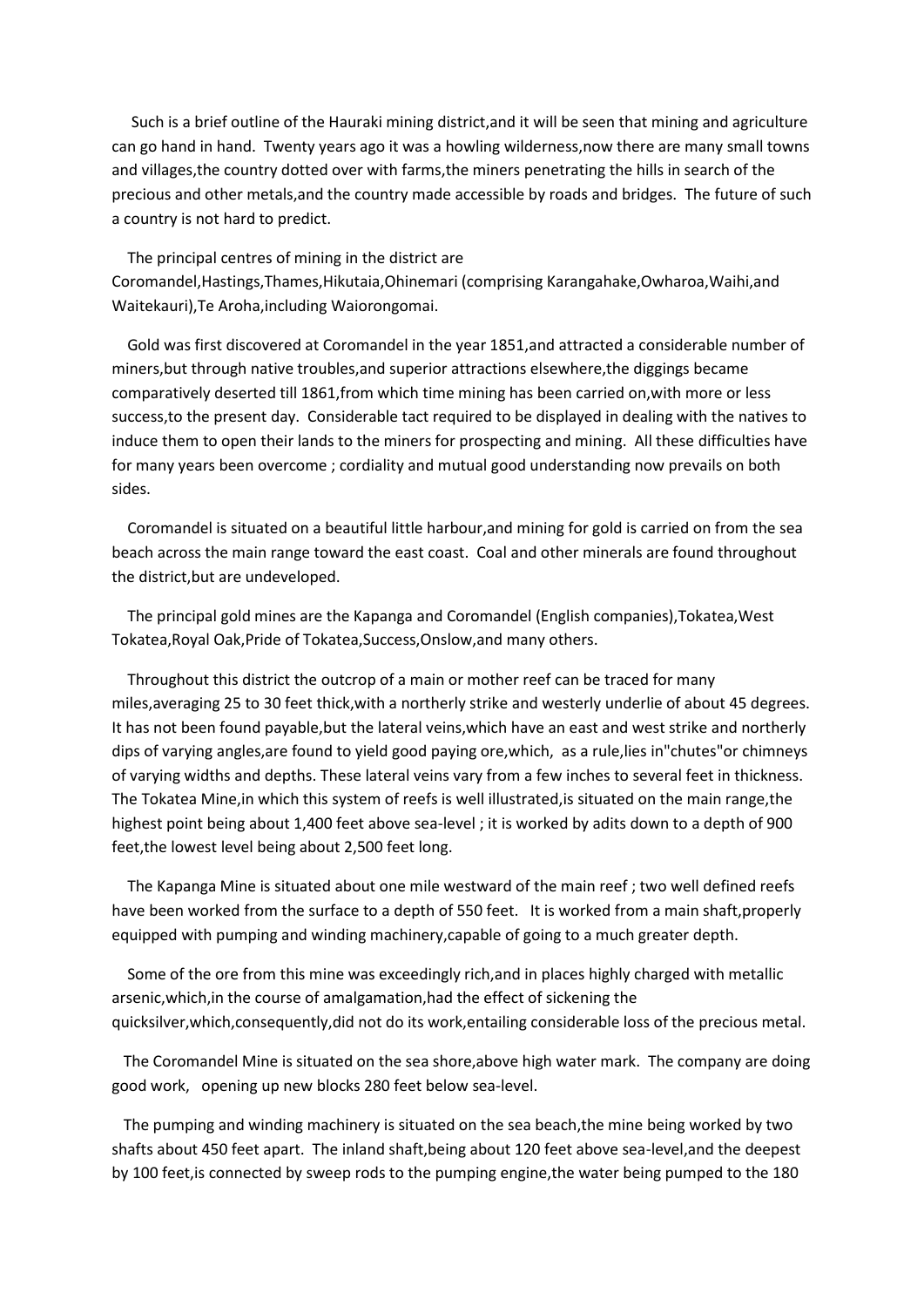feet level,from whence it runs back to the seaward shaft,and is then forked to the surface. The drainage water from the mine is settled in a reservoir and used for milling purposes.

 The Country rock in which the lodes are encased is of igneous origin,of a tufaceous nature,highly charged with undecomposed pyrites,below water-level,sometimes coarse and rotten,in other cases fine grained and hard,and has been

36

The Hauraki Gold Mining District,New Zealand.

termed "tufaceous sandstone,"and in this class of country rock only have the lodes been found payable. Alternating with the tufaceous sandstone are to be found slates,diorite-porphyry,and felsites.

 Hastings,some 20 miles south of Coromandel,is a small mining township. Considerable quantities of gold have from time to time been found in the various gullies and spurs off the main range,chiefly in decomposed slate and tufaceous sandstone. No deep mining of any consequence has been done here.

 Thames is the centre and most important locality in the Hauraki mining district. It was opened for mining in the latter part of the year 1867,and has been constantly worked since that date.

 The population was at one time 10,000 to 11,000,but being chiefly composed of miners,otherwise diggers,who are a roving set of men,attractions elsewhere has reduced the number to something like 4,500 at the present time.

 The auriferous portion of the Thames is several miles wide,and the distance back into the ranges uncertain,as not more than about six miles in a straight line has been explored for gold.

 The country rock is composed of tufaceous sandstone,alternating with diorite or andesite dykes. The latter are extremely hard to penetrate,and are known locally as "hard bars." The highest points in the locality are chiefly composed of this class of rock. The country is broken and irregular,intersected by gullies and cracks,which afford excellent opportunities for mining by means of adits or tunnels.

 The lodes have varying strikes between 10 degrees and 80 degrees north-east and usually underlie to the north-west at angles ranging from 22 degrees to 80 degrees from the horizon. They are variable in thickness,from a few inches to 20 feet,and all are more or less gold-bearing while traversing the tufaceous sandstone.

 The pay ore,as is usual,lies in "chutes"of varying lengths and depths,the best paying reefs have hard walls,to which the quartz,in a great measure,adheres,which gives the impression that when the rocks were in a state of fusion they emitted certain gases,which,with other combinations when the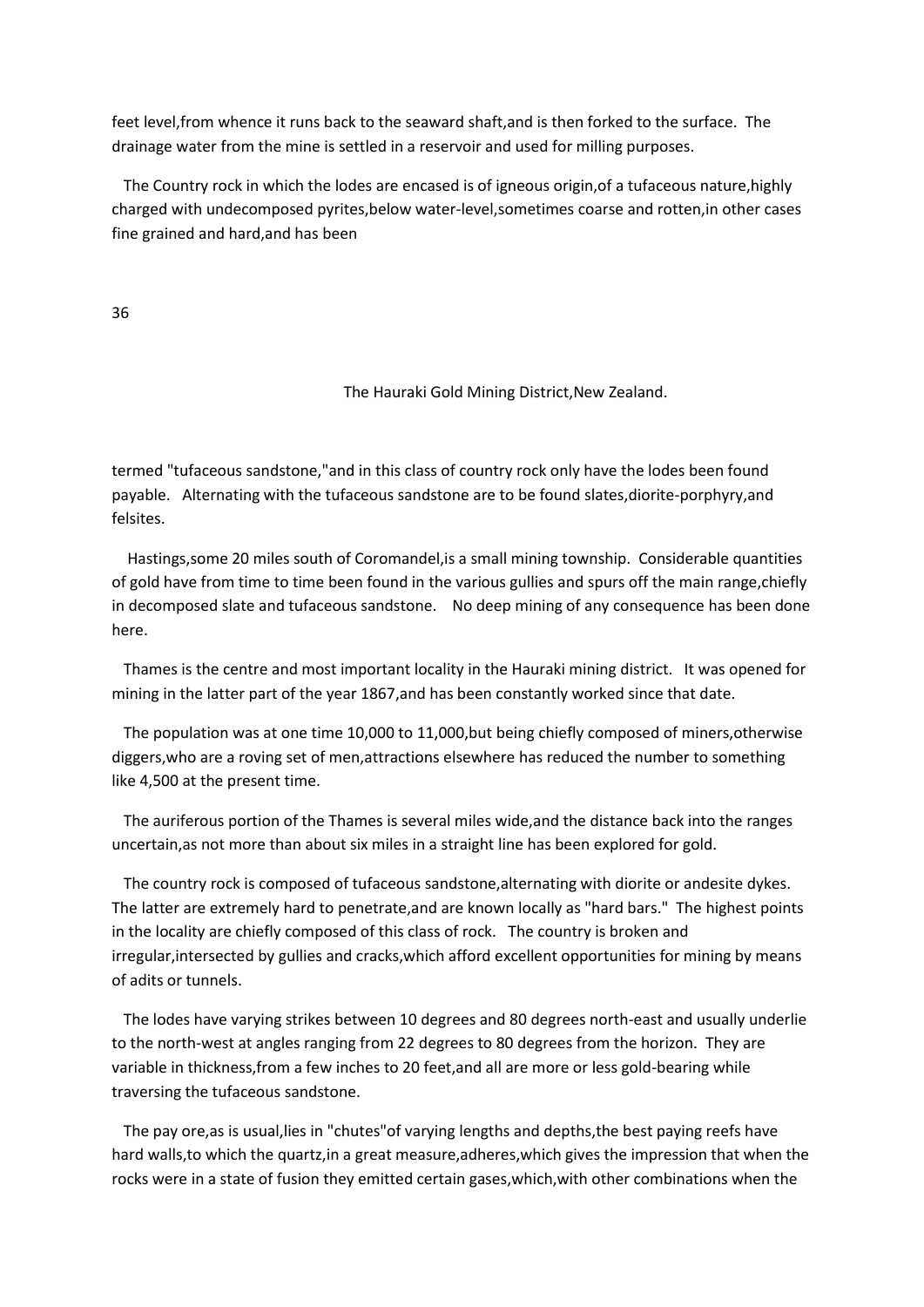rocks cooled,caused the deposition of gold in the veins. The deposition of gold is especially noticeable where lateral breaks occur,and which have the appearance of water channels.

 Where the break does not cross the lode the chute of rich ore is of much greater extent,and the lode richest on that wall which has been subject to fracture,and the deposit of gold becomes weaker the further it recedes from that fracture. In many instances where a break crosses the lode the deposition of gold will be at the junction,and so marked is this in some instances that the cross courses are followed for the purpose of intersecting the junctions,and the lodes only worked at those particular points. The pay ore forms a pipe or chimney at the junction. Black veins,rich in pyrites,striking from the country rock into the lodes is a most fruitful source of gold. Flinty veins,barren in themselves,frequently run parallel with a lode,and when a contact takes place there is almost a certainty of gold being deposited.

 There are also at the Thames several main slides or clay cross courses,which have an influence on the deposition of gold. The lodes are always more productive when in contact or in the immediate vicinity of these slides,and, moreover,the lode is not productive on both walls of the slide but usually on the hanging wall contact. (Plate I.)

 The veins are very numerous and sinuous in their course,and frequent junctions occur,which complicates mining to a very great extent. As a rule the lodes maintain their underlie well. It may be as well to mention that where variations in strike and dip occur,the productiveness of the lode is influenced.

#### 37

#### The Hauraki Gold Mining District,New Zealand.

 All these eccentricities entail upon the management constant care and watchfulness,as many instances have been known of mines abandoned as unprofitable on further development turning out highly profitable dividend paying concerns.

 The mines,for the most part,are small,none exceeding 100 acres,some of the richest have not exceeded a few acres in extent.

 The principal mines are worked from shafts on the low ground adjacent to the sea beach,and the workings are,for the most part,below sea-level. The deepest shaft is 748 feet,being over 720 feet below the sea. No trouble is experienced from sea water,the whole of the drainage being coped with by a main pump.

 An assessment is made annually on the various companies benefited by its operations ; it is by that means maintained and managed by a board elected from the contributors.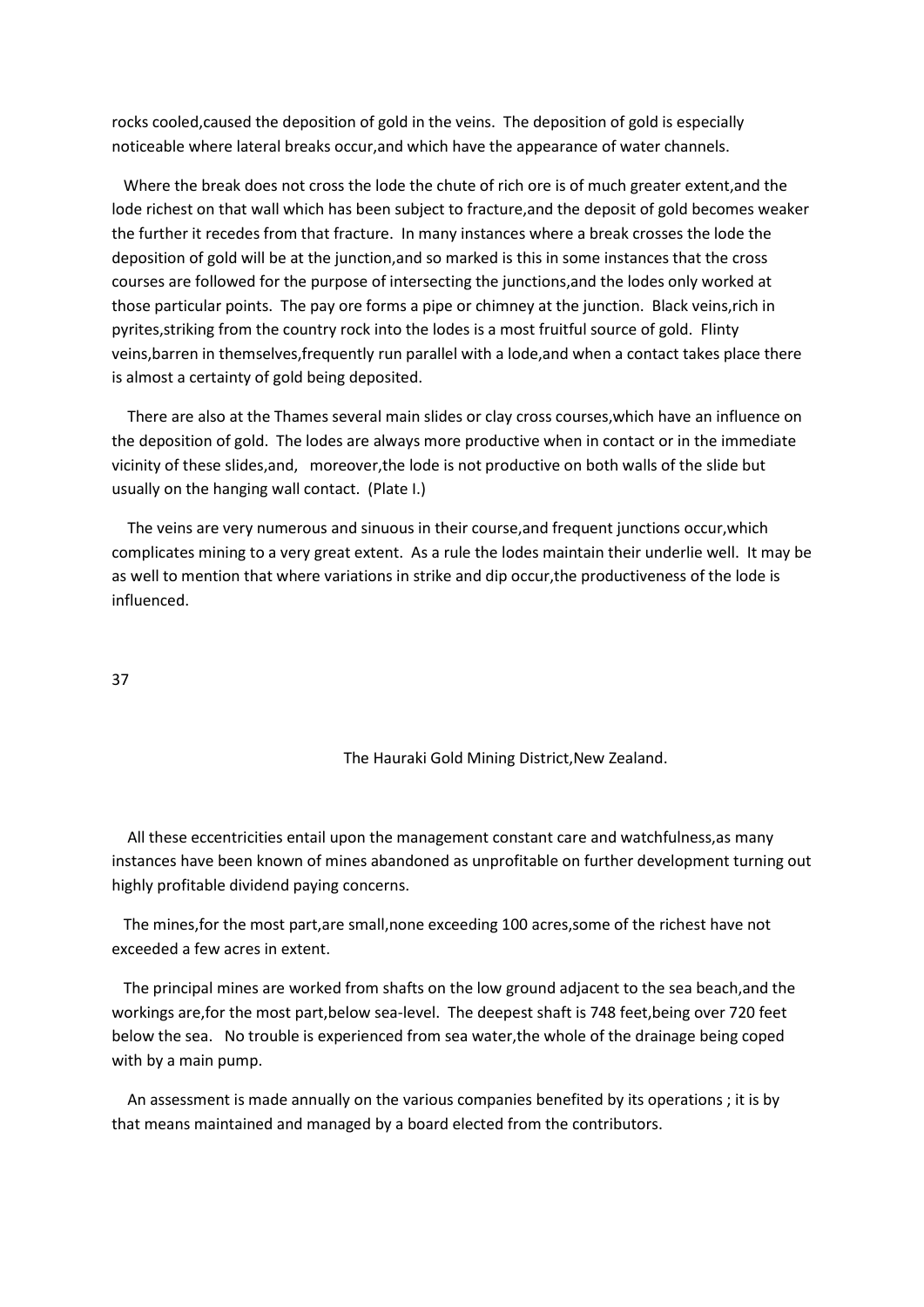The pumping machinery consists of a low pressure Buhl engine of 250 horse-power,82 inch cylinder,8 feet stroke, with a 25 inch column,and four Cornish boilers ; two balance bobs,one at the surface,the other at the 300 feet level, placed over a shaft 12 feet by 8 feet inside measurement,depth of shaft 640 feet. This machinery at present does all the pumping for the field down to the 500 feet level,working about six strokes per minute.

 Mining in the hills is carried on by means of adits,of which there are a great number,varying in length from over half a mile to a few hundred feet.

 Roads and tramways are constructed up the creeks,by means of which the ore is brought to the flat and distributed to the various reducing plants for treatment.

 There are about 180 stamps at work in seven mills,a Newberry-Vautin chlorination plant,and several other establishments for the treatment of tailings by grinding processes.

 All these mills are driven by water-power. The water has been brought on to the ground by a water race,fifteen miles long,constructed by the Government,and now administered and controlled by the Thames County Council,who let the water at a moderate rental per cubic foot per week—one cubic foot being equal to about 12 horse-power,consequently crushing operations are conducted at a very low cost. This water is not only useful for milling purposes,but is supplied to the foundries,cabinet factories,for household purposes,and small machinery generally.

 In addition to the peculiarities mentioned in connection with mining at the Thames,it has been proved beyond doubt that the gold not only lies in chutes,but that these chutes have a southerly dip,and strike across the reefs at a low angle. (Plate II.)

 Carbonic acid gas is frequently found in the mines below sea-level ; it is not noticeable except during easterly weather,the prevailing winds being westerly. Several fatalities have occurred through its sudden influx,but greater caution is now observed and accidents are avoided.

 Mining at Thames is carried out in a thoroughly systematic manner. The machinery is of a superior description, subject to biennial inspection by a Government officer. The administration of the goldfield is conducted by the warden or magistrate,who hears and decides all cases of dispute which may arise from time to time.

 The southern portion of the district,including Hikutaia,Ohinemari,and Te Aroha,are most interesting. The lodes are different to those at Thames and north-ward,and different classes of machinery are being put up for treating the ores, which are of a much more complex nature.

 A short notice would not do them justice,therefore,as time will not permit. I have deemed it preferable to confine the foregoing paper to the northern section only.

-----------------------------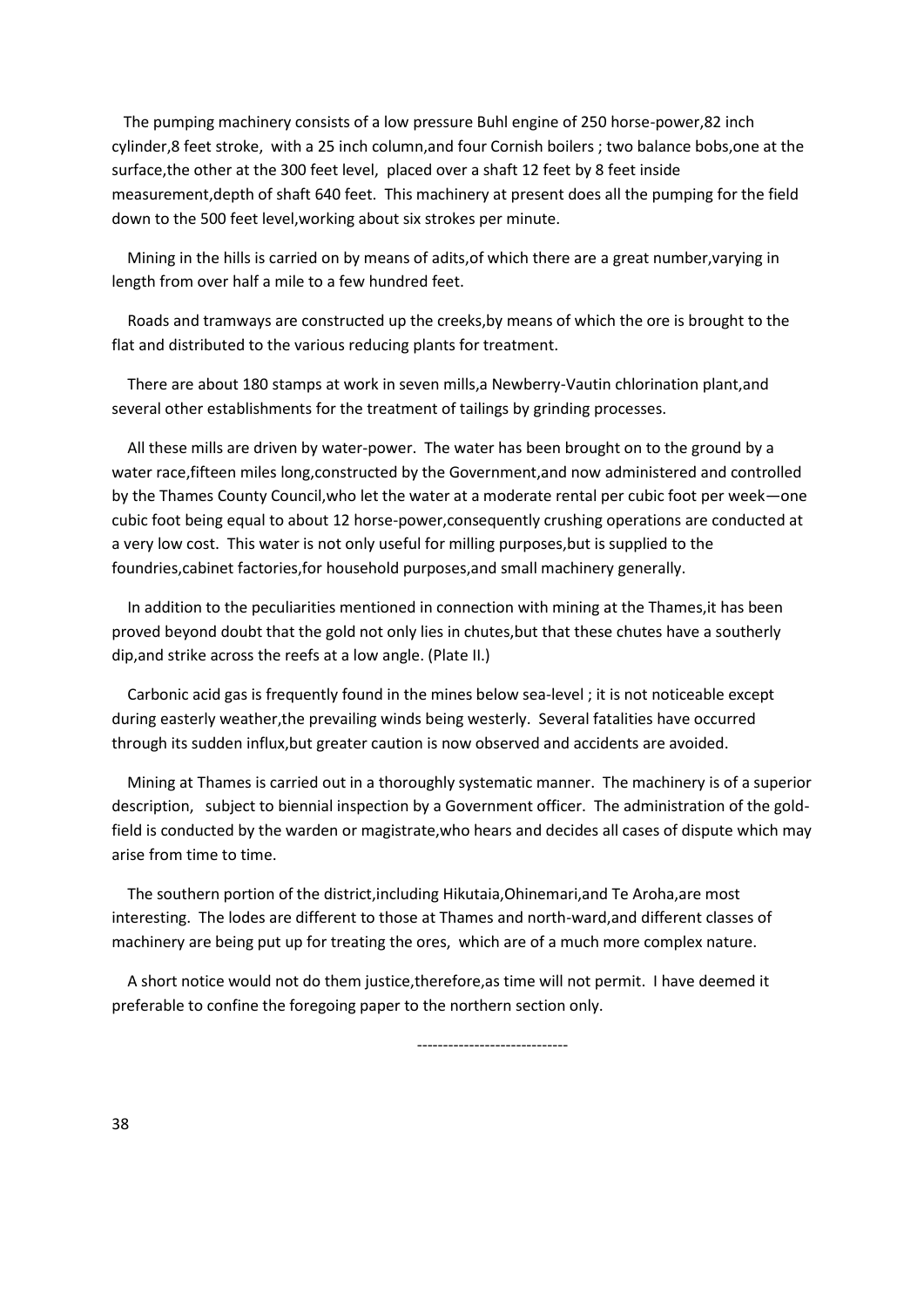The President said,the author of the paper,who had that day been elected a member of the Institute,had, unfortunately,been obliged to leave for Africa. The paper was postponed from the last meeting in order,if possible, that Mr.Bayldon might be present,but as this was not possible,it might be well if there were any questions to ask or remarks to make on the paper that these should be forwarded,through the Secretary,to Mr.Bayldon,in order that that gentleman might reply in time for the adjourned discussion.

There being no remarks offered,

 The President moved that a vote of thanks be accorded to Mr.Bayldon for the paper,which was apparently very full of information on the subject of the gold-fields in New Zealand.

Mr.C.Z.Bunning's paper on the "Warora Coal-field,India,"was opened for discussion.

-----------------------

 The President said he was glad to see the author of the paper present. Had he any further information to give by way of introducing the discussion ?

 Mr.Bunning said he had not much to add,and as the other paper on the agenda was of more interest to the members,he would prefer that this be taken last.

 Mr.A.L.Steavenson proposed a vote of thanks to Mr.Bunning. He said the paper was not one which could be very much discussed,but both this and the paper just read would be very valuable additions to the Proceedings,and of great assistance to anyone about to visit the districts described. He had read Mr.Bunning's paper carefully ; there seemed to have been a great deal of labour involved in its preparation,and the writer deserved very much credit for the way in which he had stored his information.

 The President thought it might perhaps be as well,if anyone had anything to say on the paper,to follow the order of the agenda.

 Mr.Thos.Bell (H.M.Inspector) asked if it was compulsory under Act of Parliament in India to record every accident, however trifling ? If so,the relative number of accidents there appeared to be very much lower than in this country,the ratio in England being nearly double,if as he understood from the paper,every little accident was reported.

 Mr.Bunning thought he had remarked in his paper on this head that every accident which incapacitated a man from work for 48 hours had to be reported. With reference to Acts of Parliament,coal mines were included in the Factories Act ; there was not a separate Mines Act.

Mr.Thos.Bell—The Factories Act being a Government Act ?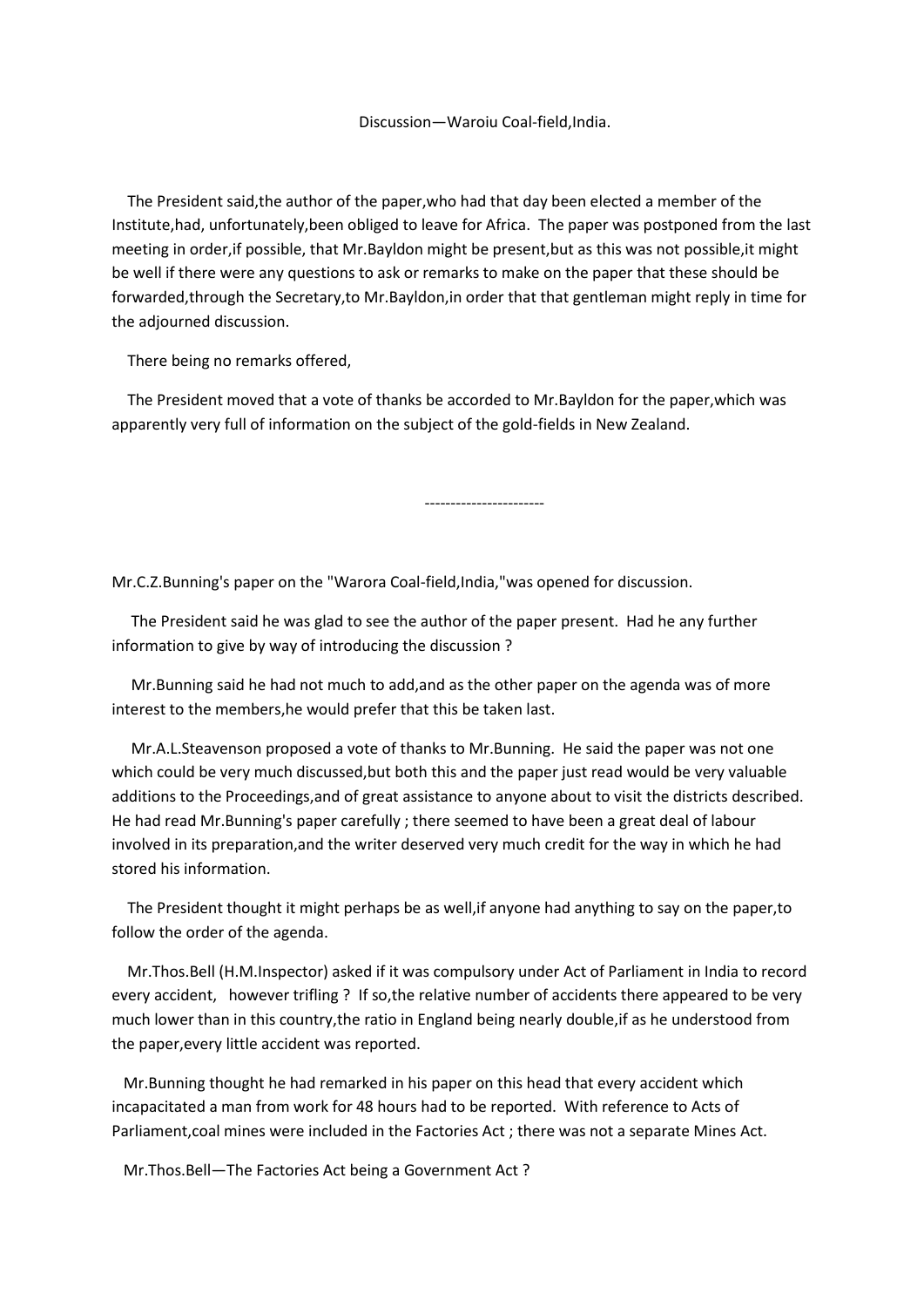Mr.Bunning—Yes. The only matter to which he would like to draw the attention of any mining engineer going abroad, and especially to India or the Brazils,was with regard to the water. They should take care to avoid illness from parasites which the water of the mines contained ; and all water before use should be properly filtered. He was in India four years,and his recent illness was due to ignorance of the dangers from the source mentioned.

Professor Lebour asked if there were any plant remains at all in the coal-seams at Warora ?

Mr.Bunning—Yes,the ordinary catamite is found there,out very rarely.

Professor Lebour—Is that all !

Mr.Bunning—Yes.

39

#### Discussion—Winding,Banking-Out,and Screening plant.

 The President said he had very much pleasure in seconding Mr.Steavenson's proposal. Their most cordial thanks were due to Mr.Bunning for his paper. With regard to the warning as to water,although of course a very proper one,the remark would apply to all sorts of impure water,at home or abroad,and mining water was often impure.

The vote of thanks was agreed to with acclamation.

-----------------------------------

 Mr.Tate's paper on "Winding,Banking-out,and Screening Plant at East Hetton Colliery" was opened for discussion.

 The President asked if the author of the paper had anything to add ? If not,he would invite the other members to discuss the subject.

 Mr.Tate said he had very little to add. He had ascertained that previous to using the belt they picked out rather better than a half per cent. ; now it was about 1.25 or 1.5 per cent,of stone.

The President—You have increased the quantity removed ?

Mr.Tate—Just about doubled it.

Mr.Willis—Trebled,is it not ?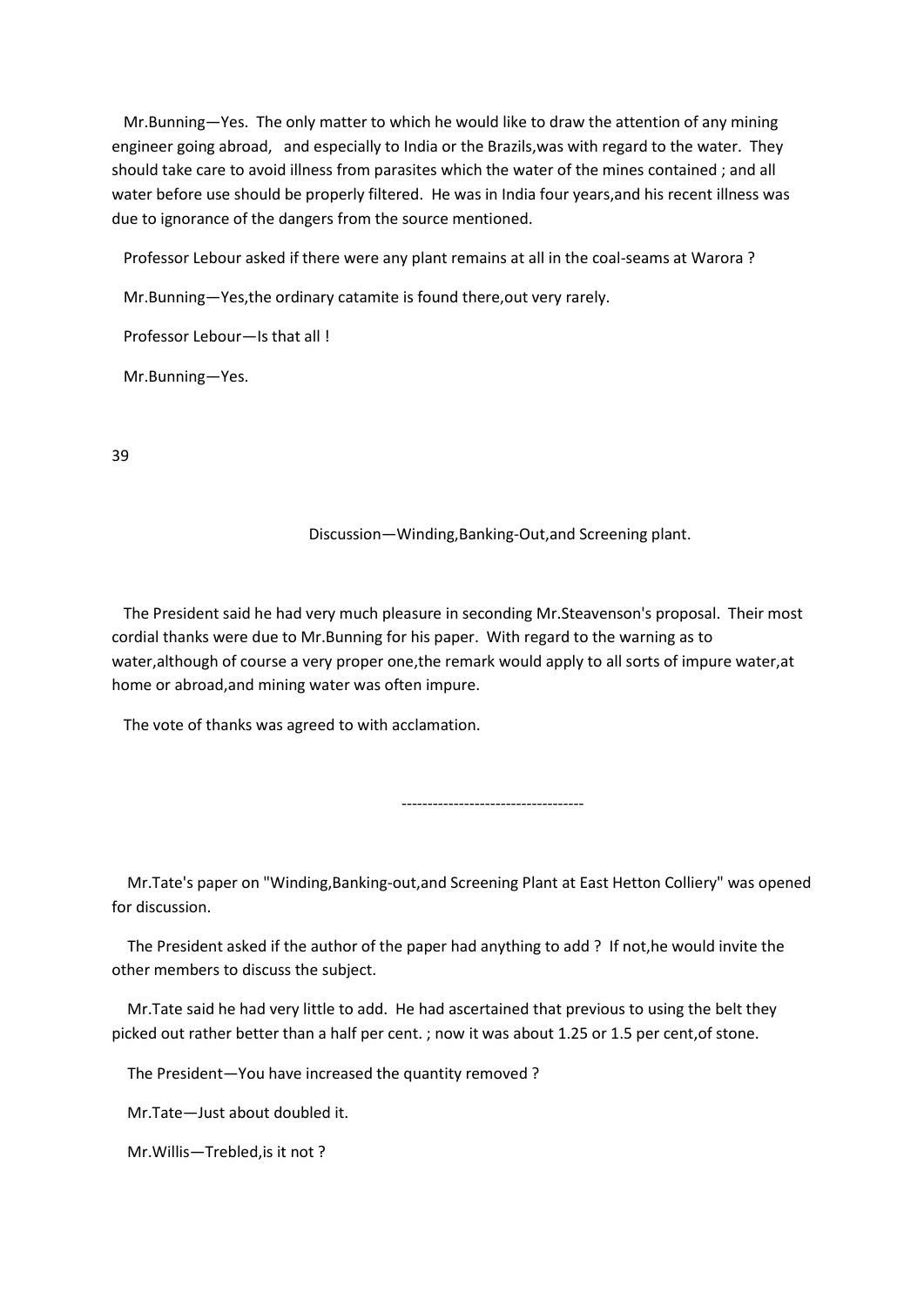Mr.Tate—No,not quite. It varied from a half upwards before ; now it is 1.25 to 1.5.

 The President said the question of screening and cleaning was a matter of importance,deserving,in the coal-fields of the North,as well as elsewhere,special attention,so much so that he was asked the other day to take into consideration the question of spending between £5,000 and £10,000 in this respect ; and when such large sums as this were involved,the matter became one for serious consideration. Another paper,by Mr.Forster and Mr.Ayton,had been read on the same subject,and he hoped both this and Mr.Tate's paper would elicit much discussion.

Mr.Bell thought the President would naturally be anxious to have full information on the subject.

 The President—Yes,very full,before spending so much. As he mentioned at the last meeting,he had seen

Mr.Tate's arrangement,and was very much pleased with it.

 Mr.J.G.Weeks asked if Mr.Tate had just one kick-up,and,if so,what quantity per day could be put over it ? What was the average daily quantity ?

 Mr.Tate said the apparatus had not been fairly tried at their pit ; the most they had put over it was seventy scores.

Mr.J.G.Weeks—Over one screen ?

Mr.Tate—Yes,one screen ; one kick-up ; but they could do over double that.

The President asked what tonnage seventy scores represented ?

Mr.Tate—Over a thousand tons.

Mr.Bell supposed it was not fully occupied.

Mr.Tate—Not half.

 Mr.Bell asked how the weighing was arranged ? He saw the tubs came out in front according to the diagram on the wall,but where was the indicator of the machine ?

 Mr.Tate explained the diagram. The machine was not finished yet,but it was intended to be hung on four rods within the kick-up ; the tub could be weighed full and again empty when the kick-up brought it back to its original position. This was the only place where the machine could be arranged so as to weigh the tub full

40

Discussion—Winding,Banking-Out,and Screening Plant.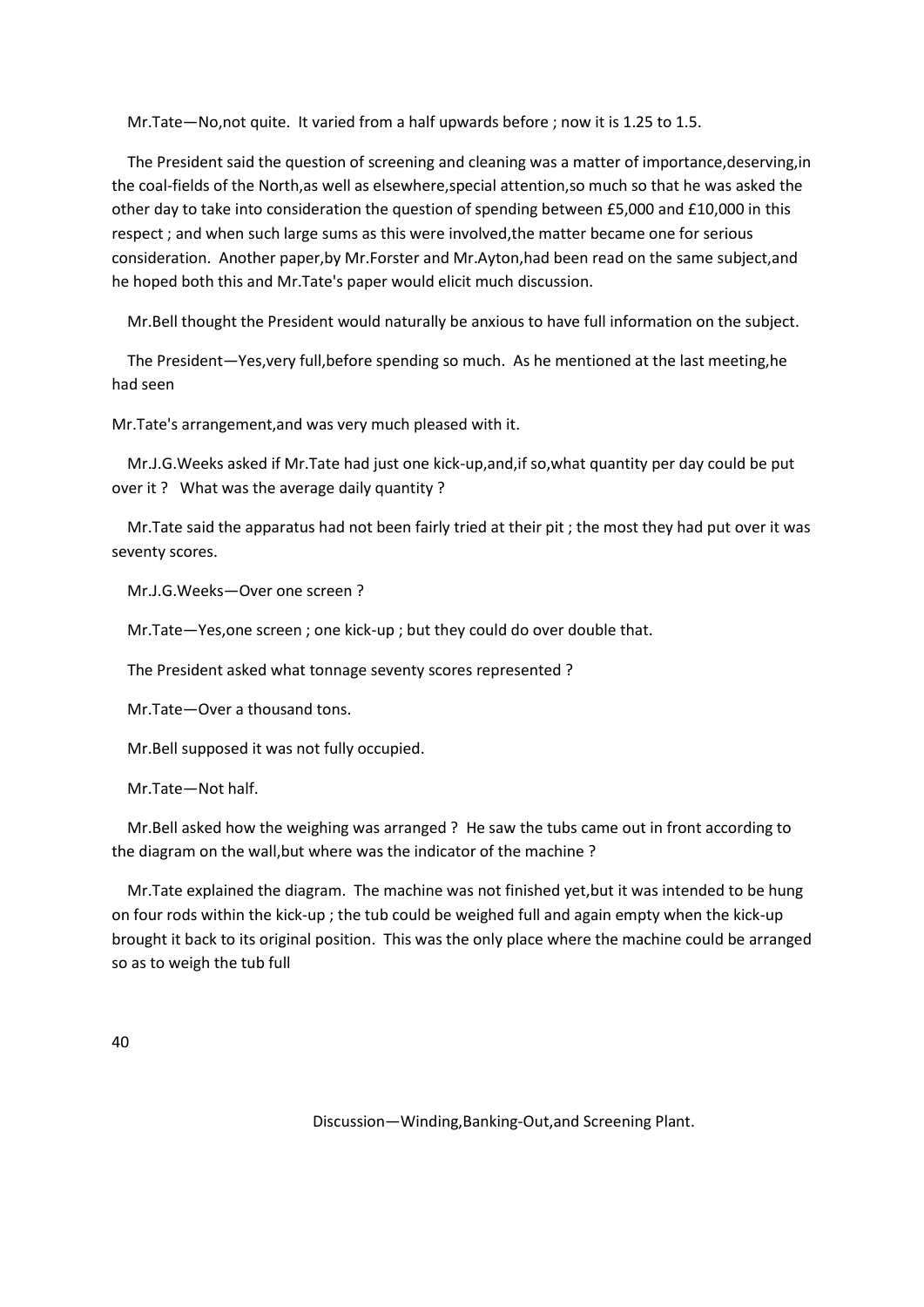and empty. Messrs Pooley thought it would work nicely. Of course it was not always necessary to weigh the tub full and empty ; they would weigh it either full or empty,or both,as circumstances required.

Mr.Bell asked whether boys or men were employed on the belt ?

Mr.Tate—All boys.

Mr.A.L.Steavenson—I think you should ask us to go and see it and discuss it there.

Mr.Tate—We shall be glad to see you at any time.

 Mr.Blackett cited a colliery in Derbyshire where a thousand tons a day went over one kick-up,and there the full tub was pulled in and the empty one pulled out. Mr.Tate's was an improvement on that,for the tub ran through the kick-up and a full tub coming displaced the empty one.

Mr.Bell—Yes,that is a saving of time.

 Mr.Stratton said he did not consider a thousand tons a day a large quantity to deal with,but he thought it was perhaps rather an extreme case to say that the quantity going over the one machine could be doubled. If the apparatus worked full nine hours a day that only allowed,on the seventy scores Mr.Tate referred to,about twenty-four seconds for each tub : he could hardly bring that down to twelve seconds,especially if the tub was twice weighed.

 Mr.Tate—The tub just goes over and back again ; we can team it quicker than we can draw it out of the pit.

 Mr.Thos.Bell thought the kick-up and travelling belt were quite capable of taking twice their present quantity.

 Mr.Blackett said it might be some guide to mention that it was usual with them to change the tub and draw the coals from the bottom of the pit in twenty seconds.

Mr.Bell—What depth ?

Mr.Blackett—Forty fathoms.

Mr.Bell—What is yours,Mr.Tate ?

Mr.Tate—One hundred.

 Mr.Blackett—I am only speaking of changing and drawing out of the pit—twenty seconds—as against the kick-up.

Mr.C.C.Leach asked what brought the tub to rest in the kick-up ?

Mr.Tate explained (illustrating with a sketch on the blackboard) that the road was "dished" a little.

 Mr.Bell said many cages were fitted in the same way without the sneck. The full tub coming in knocked the empty one out.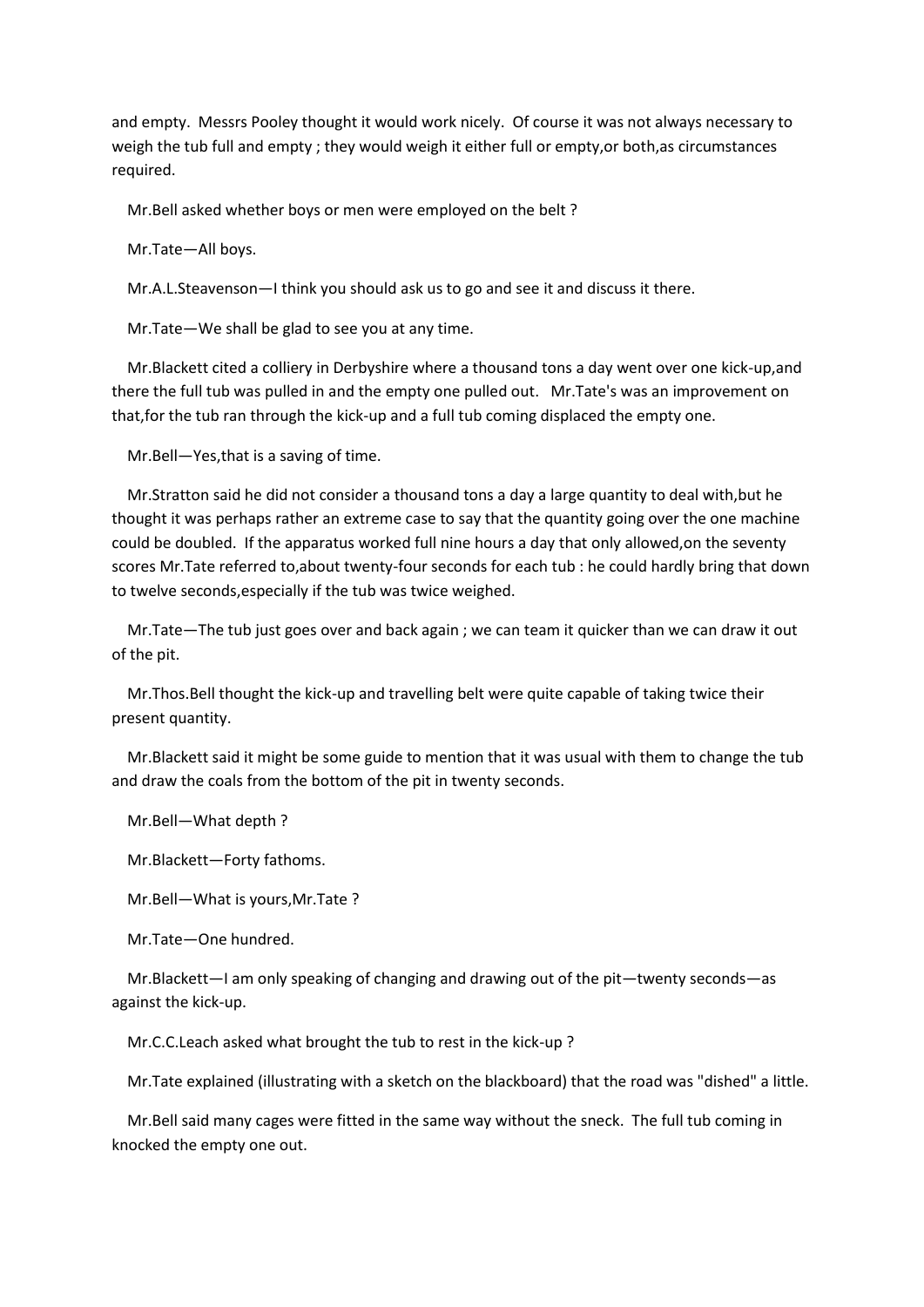Mr.A.L.Steavenson said Mr.Tate did not debit himself with cost of steam,nor did he give the horsepower required. This information would be useful.

 Mr.Stratton hoped the discussion on this paper would not be closed to-day,but that this paper,and that by Messrs. Forster and Ayton,would be discussed together.

 The President—But anything you do to-day will assist the further discussion of the other paper. Don't stop the discussion of this paper for the sake of the other. They would be sure to come together afterwards,and he would suggest that the present discussion be carried as far as possible.

 Mr.Stratton said there was one point,then,which he might mention,which was of interest to those who had belts. How did Mr.Tate deal with stones ? Did he run more than one kind of coal at a time ? Were the stones loaded into wagons,and how ?

 Mr.Tate said there were three kinds of coals. Referring to the diagram on the wall,he explained that the peas and duff went out behind ; the stones were just teamed by a shoot into wagons.

#### 41

Discussion—Winding,Banking-Out,and Screening Plant.

Mr.Stratton—By hand ?

Mr.Tate—Yes.

Mr.Stratton said he meant by his question the different kinds of good coal separated.

 Mr.Tate said they made only one kind of best. If other separation were desired they could have a middle partition for the best,and run it into a separate wagon.

 Mr.Bell said it was rather objectionable to have a separate box and belt. It had been tried at Rainton,and failed. It got mixed at the far end,and got wrong in other ways,and was eventually taken out.

 Mr.J.G.Weeks asked if Mr.Tate anticipated any difficulty in "laying out" when running at such a speed ?

 Mr.Tate said 1,000 tons a day were being put over the screen at a Durham colliery. If the manager had been present he could have told them something about it. They had an ordinary old-fashioned kick-up,and there was no difficulty in laying out. As soon as a tub was teamed and ran down the spout,the lad at the handle saw if it was dirty,and if so he put a box on. It stayed there till it got to the end,and was laid out in the usual way.

 Mr.Bell supposed the belt was running at such a speed that when a tub was on there was an empty space on the belt,and the box would be put on the space represented by the dirty tub.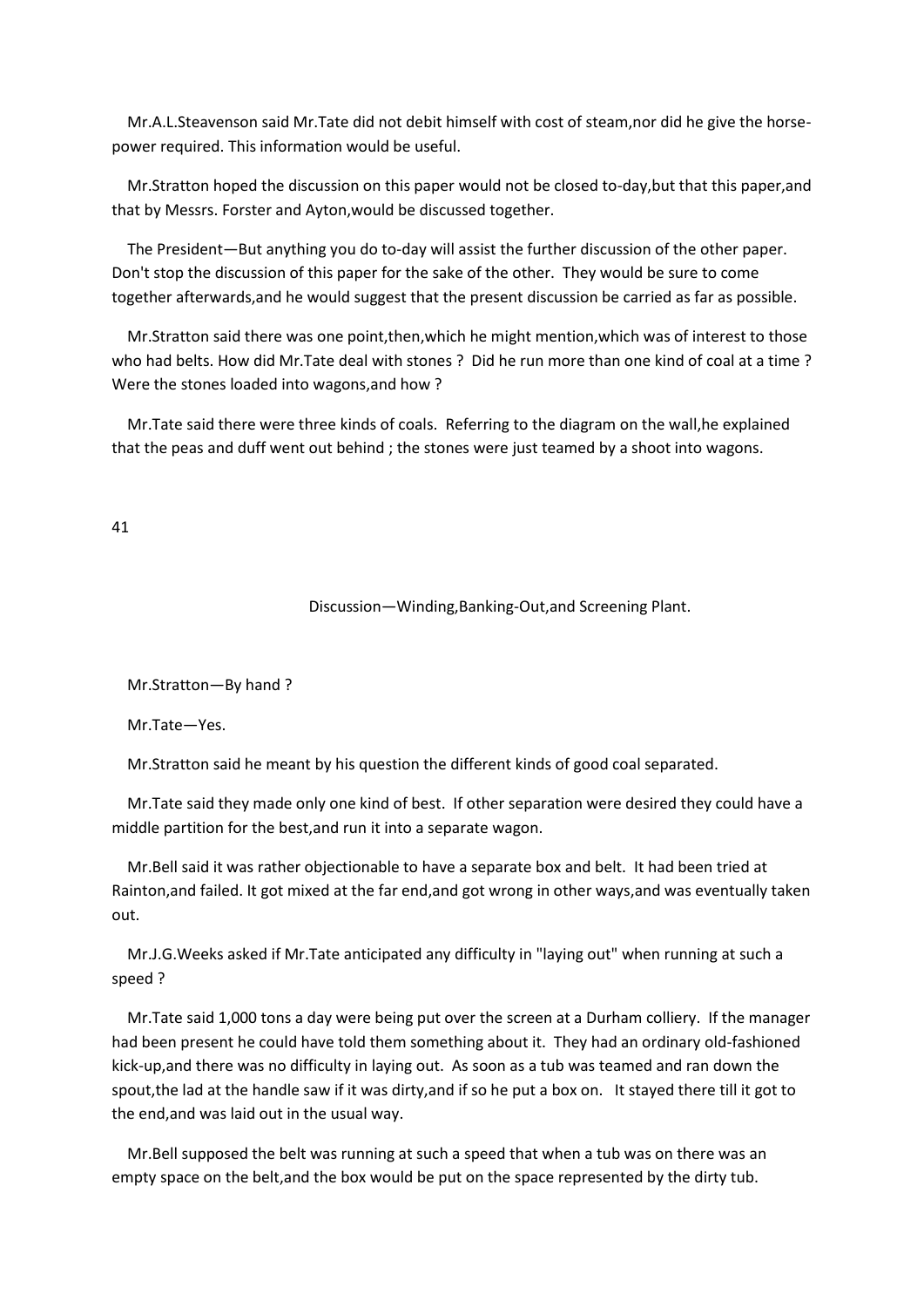Mr.Tate—Yes.

 Mr.J.G.Weeks said that was not his experience ; it was generally one continuous stream from one end to the other.

 Mr.Stratton said his attention had been drawn to this very point not long ago by a gentleman who had a large belt running a thousand tons a day,and it was,as Mr.Weeks said,a river of coal and no space. It ran uninterruptedly for the half hour he watched it.

 Mr.R.L.Weeks—But we get an opportunity of cleaning the best and small,whereas at the colliery named they have treble nuts and double nuts and have not a chance to clean them.

 Mr.Bell thought perhaps the colliery named was a different case,because they had a very wide screen,something like 1.25 inch mesh,and not fifty per cent,of the coal went on the belt,the other went through into the common hopper. They had the chance of sending a thousand tons over the belt and cleaning it.

Mr.J.G.Weeks—Then,there will be only about 500 tons going over the belt ?

Mr.Bell—That is what I mean ; the other is going through into the common hopper.

 Mr.Blackett said,over the belts he had in use they cleaned nothing but unscreened,and it was not possible,as far as he could see,to do anything like a thousand tons over a belt. There might be a thousand tons over the kick-up,in the ordinary way,but screen them,and they did not get much more than half that to clean on the belt. When he put up a belt at Kimblesworth—the first they had— he had no idea how much unscreened they would get over the belt, and the very utmost they had been able to do at Kimblesworth was 500 tons,and even that could not be properly done ; still,they had no difficulty in cleaning the coals.

Mr.R.L.Weeks—How many screens had you before you adopted the belt ?

 Mr.Blackett—About eight ; and now we have a belt we are able to work with one belt and two screens.

Mr.J.G.Weeks—What is the length of the belt ?

Mr.Blackett—90 feet,and 4 feet wide. We have another,70 feet and 5 feet wide.

Mr.J.G.Weeks—Do you find the wide width as easily worked as the narrow ?

42

Discussion—Winding,Banking-Out,and Screening Plant.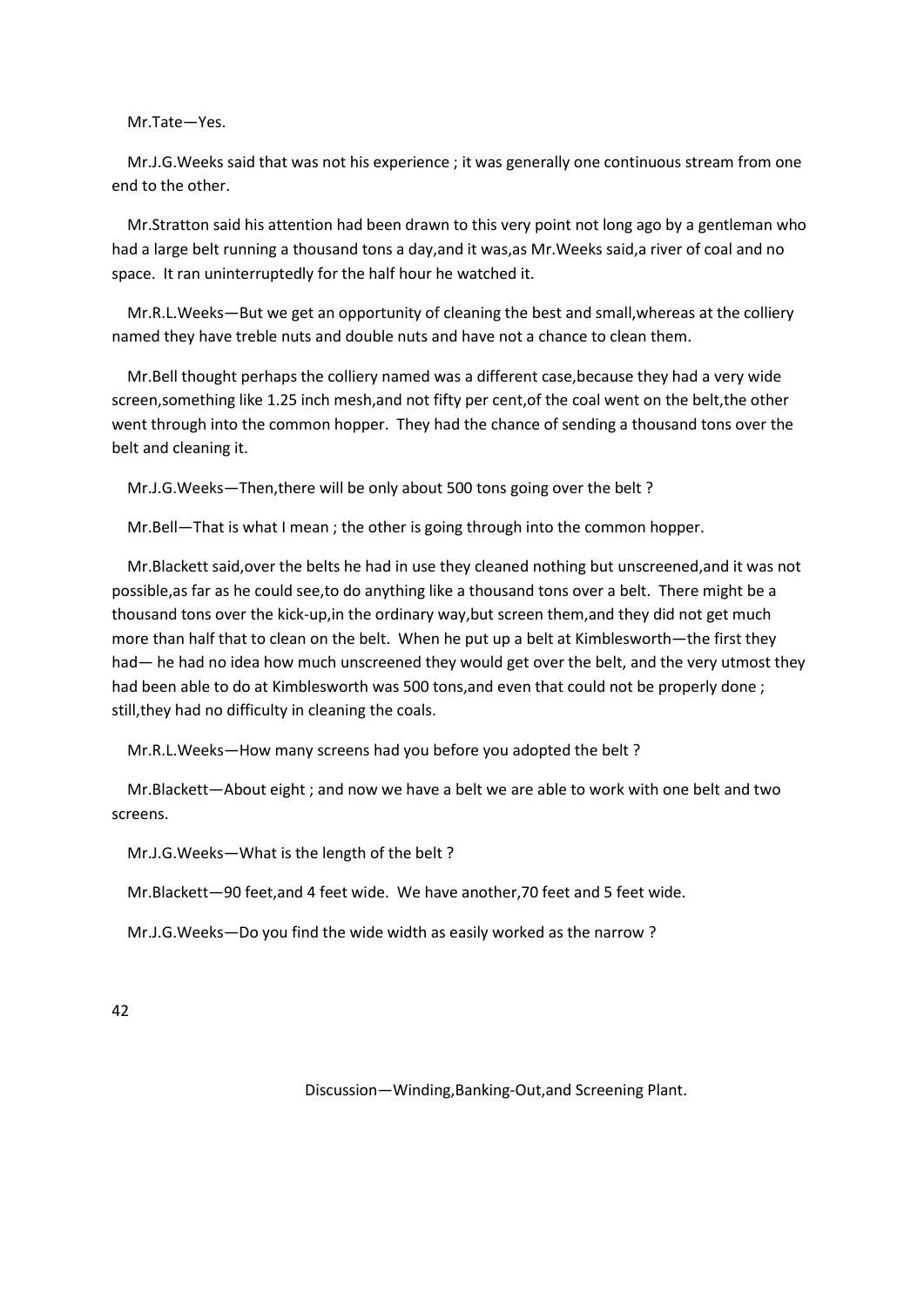Mr.Blackett—Yes. They had a novel way of turning coals over on that belt,by fixing an ordinary ploughshare above the belt in the first instance to turn the heap of coals over,and other ploughshares further along to turn them back. He was uncertain at first as to whether these ploughshares would break much coal,but there was no breakage to any appreciable extent.

Mr.J.G.Weeks thought they had something of the same kind at Heworth Colliery.

 The President—The object desired to be attained by cleaning was a very important one in many collieries in the North,because it affected the question as to whether the coke was to be clean or dirty. That perhaps caused it to be a matter of greater importance than if it was simply a question of quantity. Each gentleman,however,might now prepare himself against the time Mr.Forster's paper came on,and if it was the opinion of the present meeting that the discussion should be adjourned,to come on at the same time as that on Mr.Forster's paper,perhaps some one would propose it.

 Mr.Bell said he thought when Mr.Forster's paper was read,that gentleman was kind enough to say he would invite the members to visit the colliery. He would respectfully suggest that such visit should take place before the next discussion ; it would materially help the discussion,and be of advantage to the Institute.

The Secretary stated that the paper would be published in March.

 The President thought Mr.Bell's suggestion valuable. He would endeavour to have it carried out if possible.

 Mr.Tate said,as far as he was concerned,he would be glad to see the members of the Institute,individually or collectively,at East Hetton.

 The President asked if it was the wish of the meeting that the discussion on this paper should be adjourned as suggested ? As Mr.Tate had been kind enough to give them a challenge,and say he would be glad to see them,they would now have an opportunity of seeing the screens in operation.

Mr.Willis thought it would be a pity to formally close the discussion. Let it remain open.

The President—Then it is understood that the discussion stands adjourned.

The Secretary—To be taken with that on Messrs.Forster and Ayton's paper ?

The President—Yes.

-------------------------------------

 The President said he supposed that most of the members knew,and it was only necessary perhaps for him to make a formal report,that what might be considered a very successful meeting had been held at Sheffield on the 22nd and 23rd of January in connection with the Federation of Institutes,and,in order that they might know a long time in advance,it had been decided that the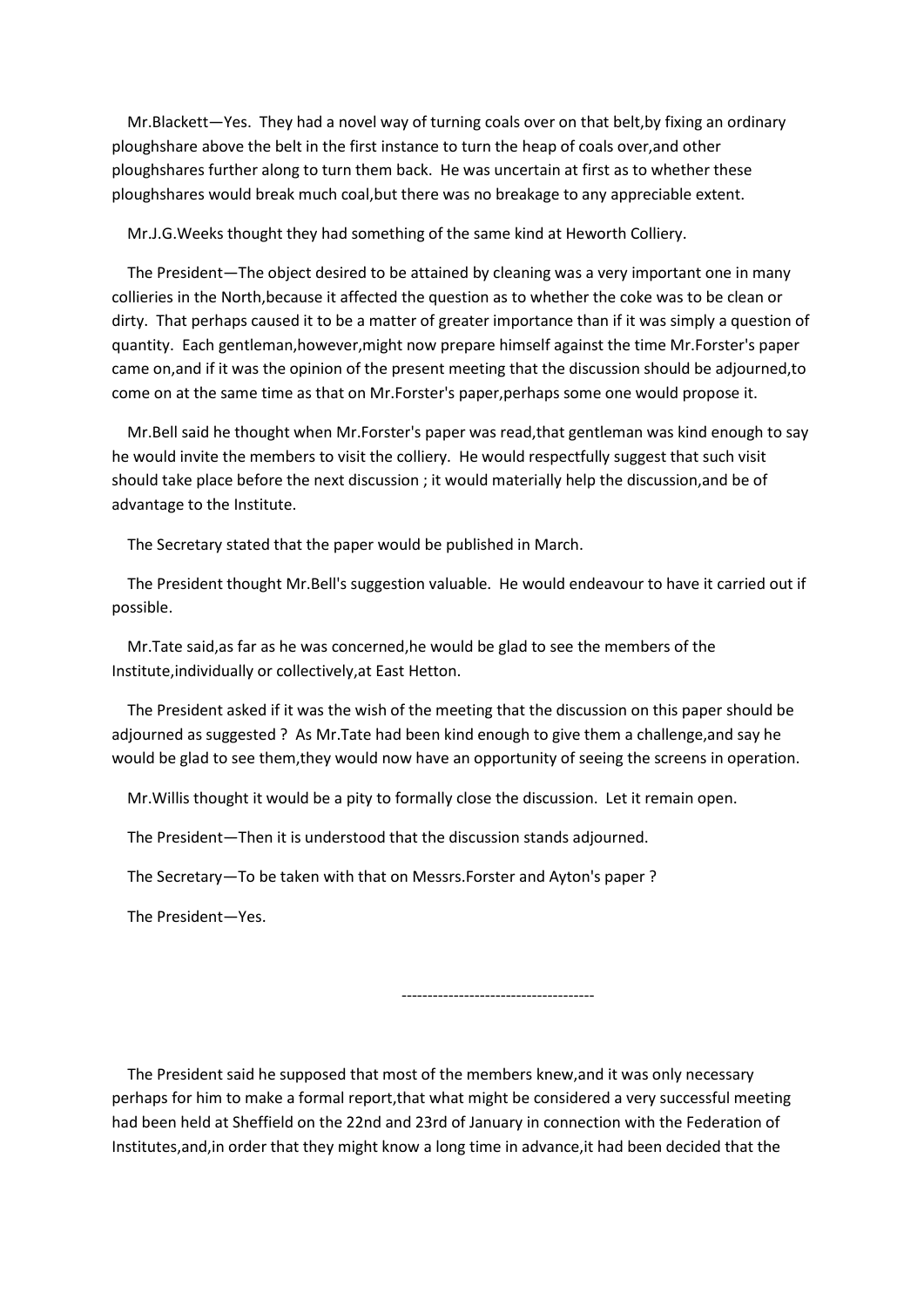next Federated meeting would be held in London on the last day of April,but of this due notice would be given.

This concluded the business,and the meeting terminated.

Referance to followring pages.

To illustrate Mr. Bayldon's paper on "The Hauraki Mining District,New Zealand."

Vol.I. PlateI. Fig.I. Fig.2. Fig.3. Fig.4. Fig.5. Fig.6. and Fig.7.

See library for image.

Blank page.

To illustrate Mr.Bayldon's paper on "The Hauraki Mining District,New Zealand."

Vol.I. PlateII. Section across Thames Flat.

See library for image.

Blank page.

43

Proceedings.

# NORTH OF ENGLAND INSTITUTE OF MINING AND MECHANICAL

ENGINEERS.

---------------------------------------

# GENERAL MEETING,

Held at the Wood Memorial Hall,Newcastle-upon-Tyne,

on Saturday,April 12th,1890.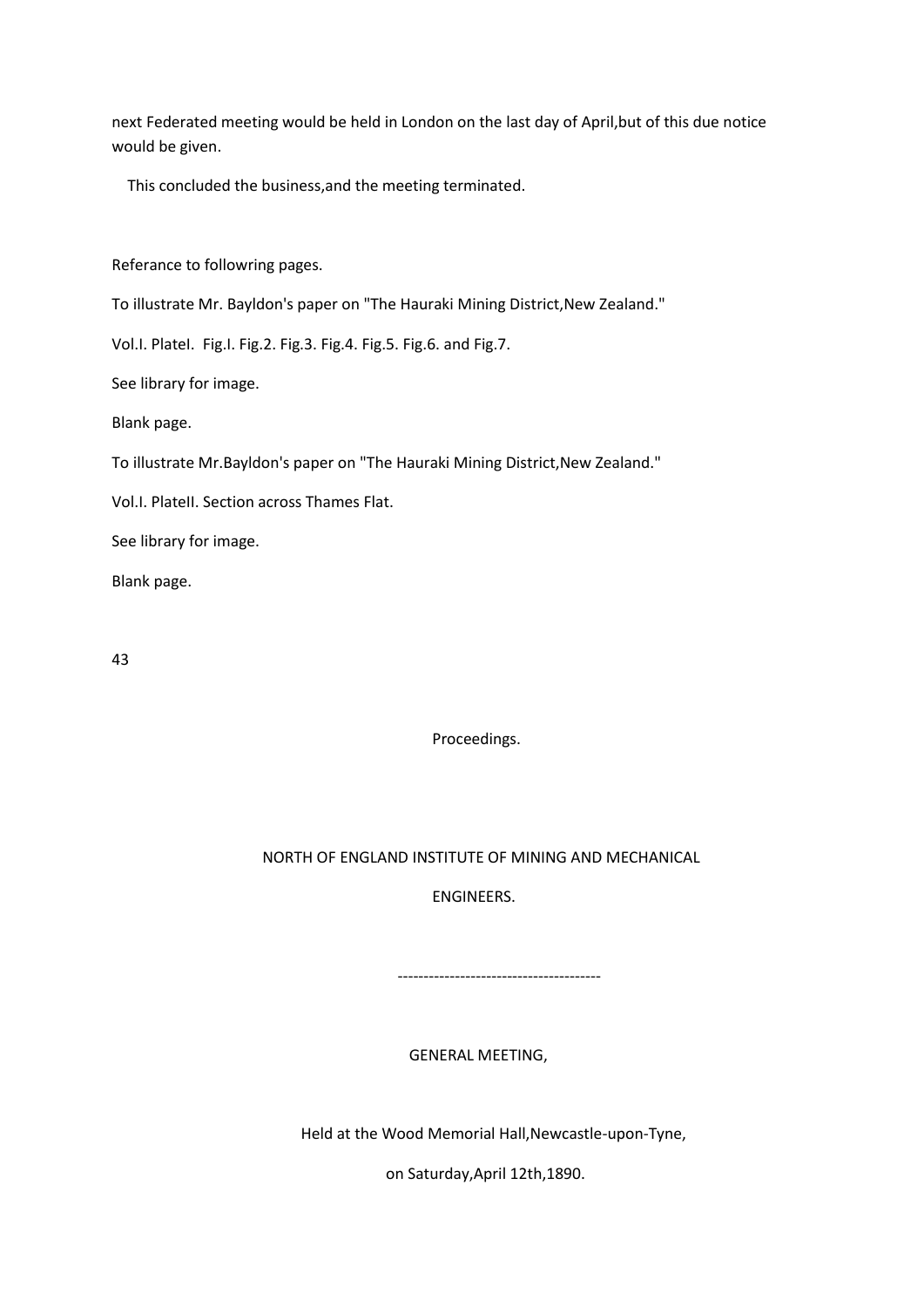Mr.John Marley,President,in the Chair.

---------------------------------------

---------------------------------------

 The President said that the minutes of the last meeting could not be read,and the proceedings of the Council could not be reported,owing to the absence of the Secretary (Professor Lebour) through illness.

The following gentlemen were elected,having been previously nominated:—

Member—

Mr.Hiram Craven, Jun.,Mechanical Engineer.Sunderland.

Associate—

Mr.Edgar Ormerod Bolton,Mining Engineer,Executors of Colonel Hargreaves,

Burnley.

The following gentlemen were nominated for election :—

Members—

Mr.C.H.Eden,Mining Engineer,Old Etherley.

Mr.Leonard Francis Gillett,Mining Engineer,Derby.

Mr.W.H.F.Maddison,Mining Engineer,The Lindens,Darlington.

Associate—

Mr.John William Fryar,Mining Student,Seghill Colliery,Seghill,Northum-

berland.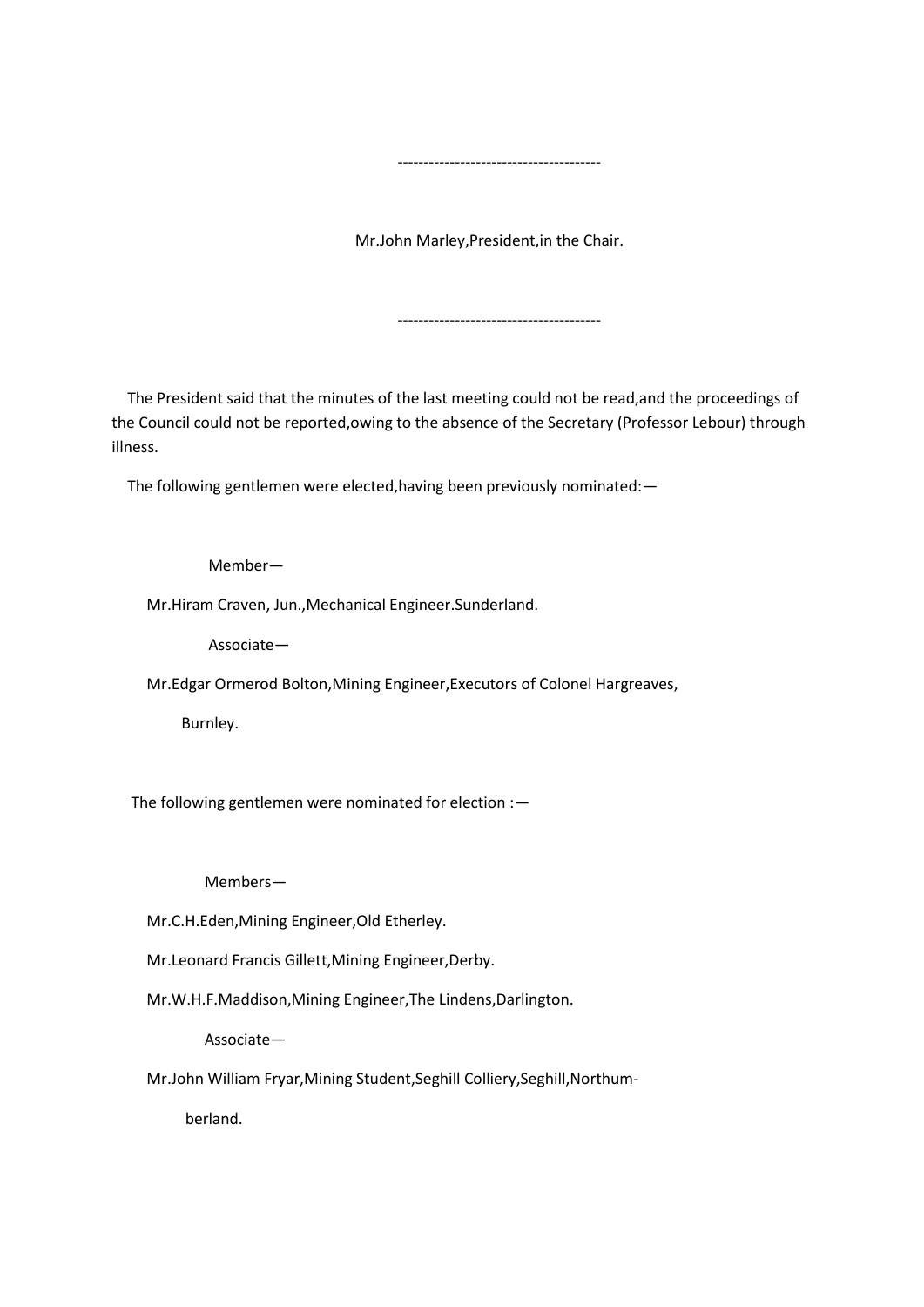A paper by Mr.W.Ramsay on "Ramsay's Patent Improved Levelling Staff for use in Mines"was read.

------------------------------------------

44

Ramsay's Patent Improved Levelling Staff.

## RAMSAY'S PATENT IMPROVED LEVELLING STAFF FOR USE IN MINES.

By W.Ramsay.

 Various kinds of levelling staves are described in treatises,but few of them have been found to be practically applicable to general use for mining purposes.

 The old construction,the non-speaking staff,has many adherents,although the observations are recorded by an assistant required to possess sufficient intelligence to be trusted with the responsible duty of recording the results.

 With the speaking staff,if the sights exceed a very limited distance,the observer soon begins to experience difficulty in reading the figures through the telescope.

 This difficulty arises from many causes : it may be from moisture or dust in the air,indistinctness in the graduated face of the staff,and most frequently from the difficulty of illuminating the face of the staff with a miner's lamp.

 The writer,in consequence of these difficulties,has devised an arrangement which he believes will prove useful in practice.

 The staff is formed after any of the ordinary constructions,except the part a (Plate I.) carrying the scale,which is formed of any transparent material,such as white opal glass,with a ground or enamelled surface. The staff consists of two parts,b and c,which are packed together by sliding,and when drawn out for use form a staff of convenient length.

 The divisions are placed upon the transparent surface with any opaque colours,so that when a lamp or other source of light is held behind the staff,the reading can be distinctly observed at considerable distances through the telescope by the surveyor.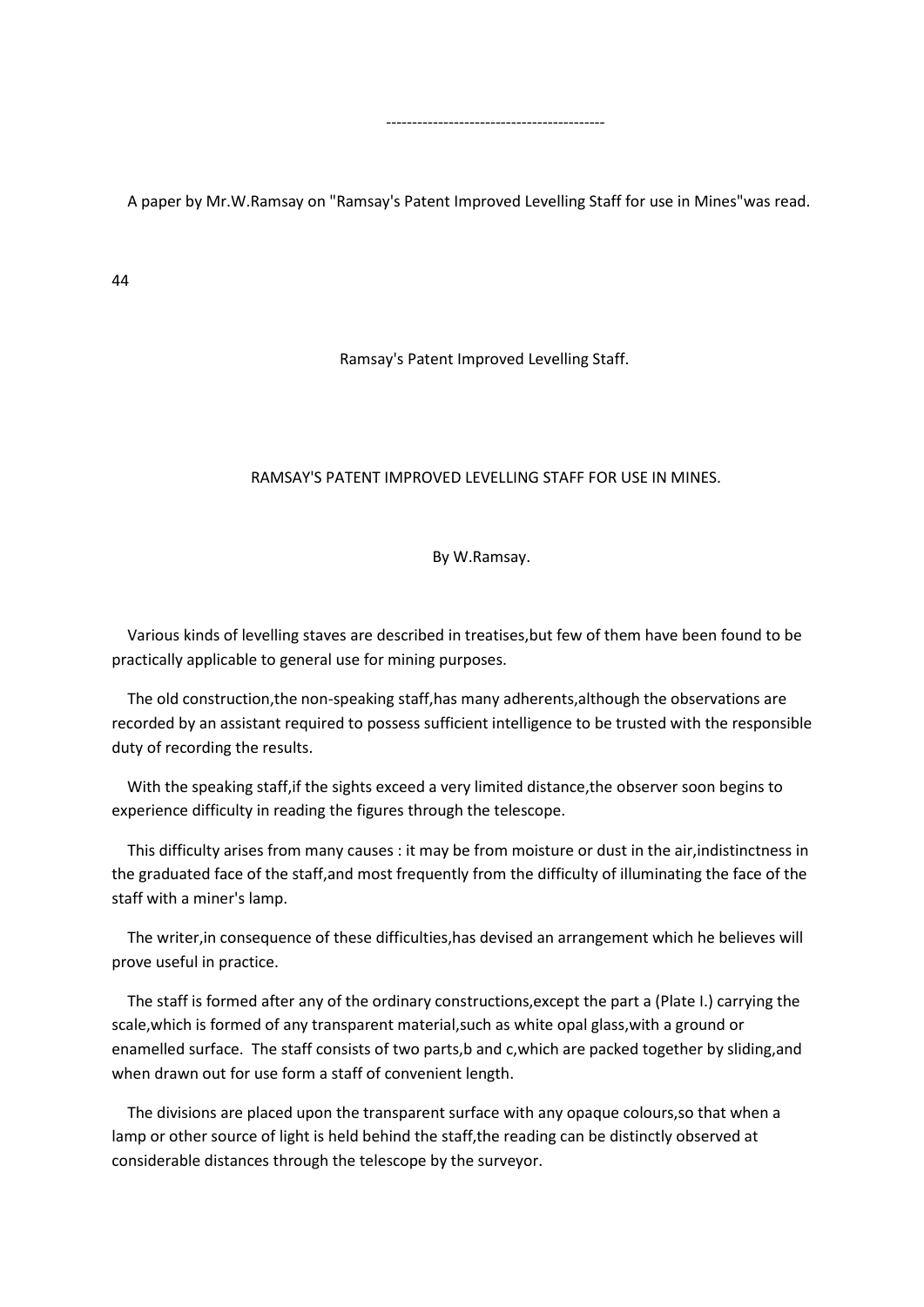Comparative trials with the staves,side by side,have shown that using the same telescope the improved staff is read with ease when a speaking staff of the ordinary construction is read with difficulty,or even cannot be read at all.

 The improved staff is read with facility where an ordinary staff could only be read by means of an improvised vane placed in front of it.

 With the improved staff all chance of error in the readings is eliminated,except on the part of the observer himself. Further,there is the advantage that the lamp placed behind the staff illuminates nearly the whole of the scale,and the observer can,in most cases,take his reading without any alteration in the position of the light.

 The advantages as regards accuracy and saving of time are so great,by the use of the improved transparent levelling staff over those of the old constructions,that the writer believes that its universal adoption will be ensured.

---------------------------------------------

 The President asked Mr.W.Ramsay,who was present,to exhibit the staff and explain its advantages.

 Mr.Ramsay said he found,from experience,that mistakes were frequently made in the readings with the old style of staff. When working at a distance the man at the staff was frequently told to run his finger along the staff,and the surveyor called to him to-stop and read off the figures ; if there was a mistake the responsibility always fell on the man at the staff. With the staff just described,the figures could be plainly read by the surveyor,when a light was placed behind the transparent staff,the figures being painted with opaque pigment on a white background of frosted glass or other transparent material. The operator is able to make his own readings,under all circumstances,when used underground,or on dark nights.

Referance to following page.

To illustrate Mr.W.Ramsays paper on "Ramsay's Patent Improved Levelling Staff for Use in Mines."

Vol.I. Plate I.

See library for image.

Blank page.

45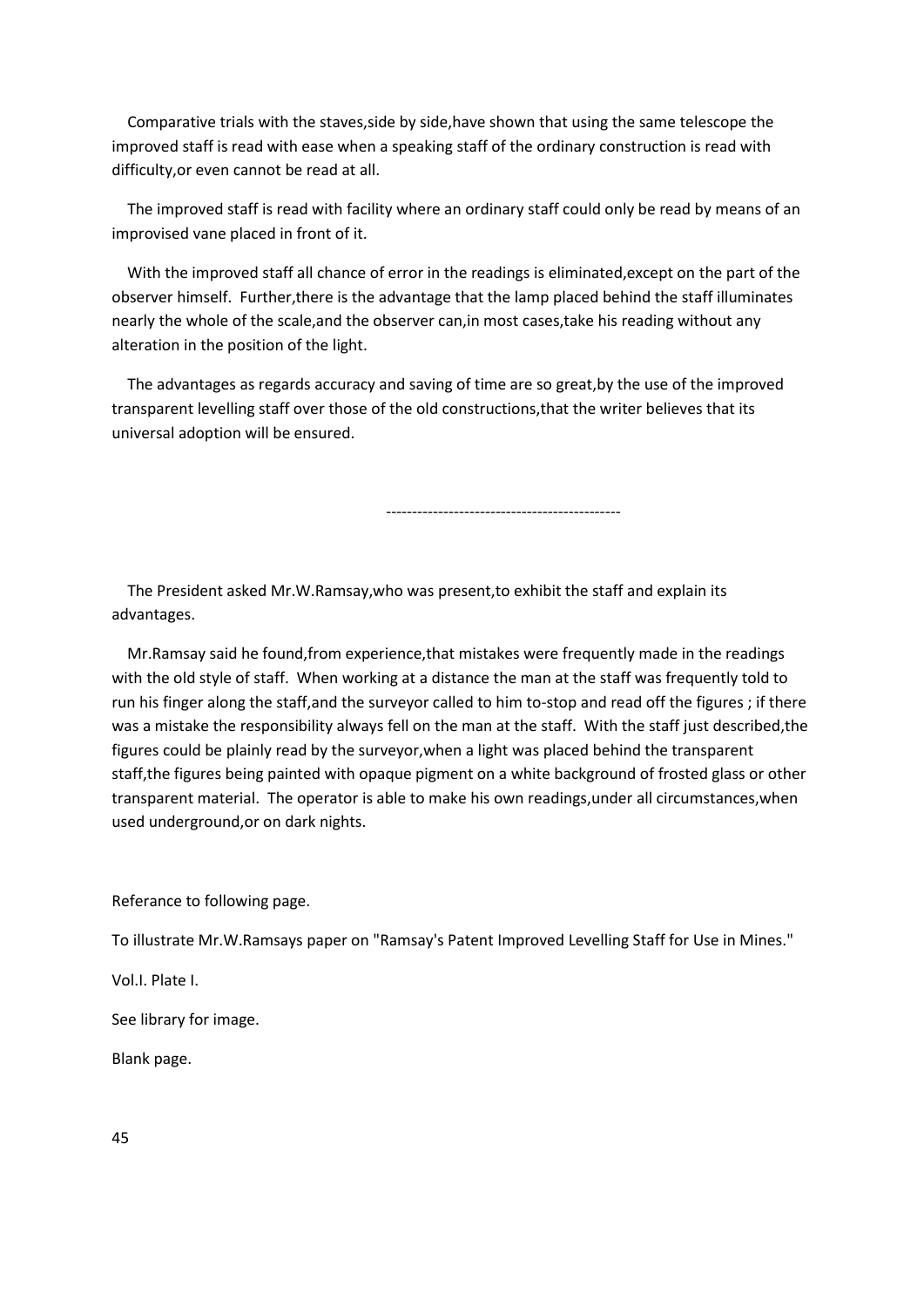#### Discussion—Ramsay's Patent Improved Levelling Staff.

 Mr.W.Lishman (Witton) said that such a staff must prove very useful,and especially for underground work,where its use appeared to enhance the accuracy of the results.

 Mr.W.Ramsay then explained the sliding arrangement,by which the staff could be used in seams varying from 3 to nearly 6 feet in height. The staff has been in use for nearly a year,and he found that the work could be done with it in about one-third of the time required with the old staff.

 Mr.T.W.Benson said the usefulness of the staff was not to be judged by the length of the paper ; it would be extremely useful. He knew,from recollections of the time when he had to take levellings himself,that there was nothing more tedious than making a levelling down the pit,and from the description of Mr.Ramsay's staff he thought it would enable a surveyor to do his work in very much less time,and,instead of being dependent upon the assistant,he would make his own readings,which was a very important advantage. He did not think they should deprecate the reading of short papers ; they were probably of more practical value than those occupying more space,and it was with much pleasure that he proposed that the thanks of the Institute should be given to Mr.Ramsay. It was not a staff essentially for underground use ; he thought it would have proved very useful fifty years ago to those who made flying surveys at night for projected railways at the risk of having men with pitchforks after them.

 Mr.M.Walton Brown said he had great pleasure in seconding the vote of thanks to Mr. Ramsay. He had seen the staff in use,and it was incomparably superior to the ordinary staff,owing to the clearness with which the readings were made ; when seen in use,its value was at once appreciated. There was a great difference between the use of the new staff and the old one ; with the new staff,a light placed behind it was sufficient.

 The President asked if it was necessary to raise or lower the light to take readings of the first three feet ?

Mr.Ramsay said it was not necessary ; a light placed behind the staff illuminated its whole length.

 Mr.Blackett thought that for use in the daylight it would be better than the old white painted staff with black figures.

The President agreed with Mr.Blackett,but he thought the light from behind was an advantage.

 Mr.C.C.Leach asked if the red figures showed clearly with the light behind,and also how many staffs he had broken ?

Mr. Ramsay said the figures showed clearly with a light behind, and that he had not broken a staff; if a man had one of these staves he would be careful,and ordinarily there was not much risk of breakage. (He showed the tin case in which the staff was carried.)

The President asked the weight of the staff,and who was the maker ?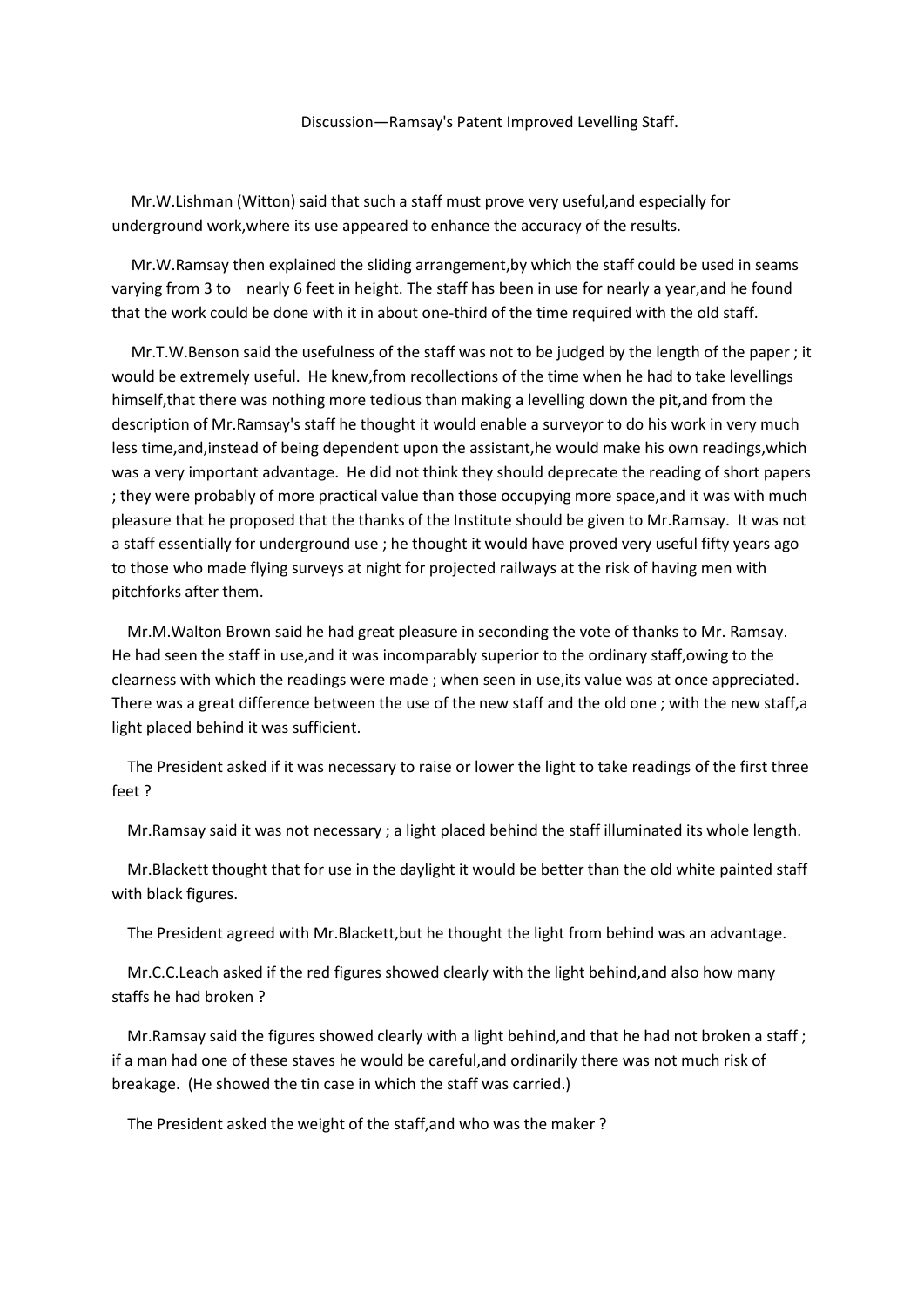Mr.Ramsay said that the weight was about 1.5 lbs.,and about 3 lbs. inclusive of case ; Mr.T.B.Winter made it.

Mr.Elwen asked if dust and dirt would have any effect upon the figures.

Mr.Ramsay—Not the least,it is glass on both sides,and can be freely cleaned with water.

 The President invited the members to handle and examine the staff. Levelling was one of those practical matters which they had to deal with daily,and the staff was most valuable if they performed a levelling with it in one-third of the time occupied with the ordinary staff,and more especially if the work was done without the necessity of bullying the staff-holder.

Mr.Leach asked if Mr.Ramsay had noted the greatest distance at which the staff could be used ?

46

## On the Value of Photography to Mining Engineers.

 The President thought that this distance would depend a good deal on the power of the telescope used. What was the general length of the sets between the telescope and the staff ?

 Mr.Ramsay said they had taken very long sights,and had experienced no difficulty in making the readings. It was perfectly clear at a distance of 100 yards in the dark with a light behind the staff,but this of course depends upon the power of the telescope used.

The vote of thanks to Mr. Ramsay for his paper was unanimously agreed to.

------------------------------------

 The President then stated that one of their Vice-Presidents,Mr.A.L.Steavenson,who had been visiting some parts of Spain,would make some remarks on his visit,and illustrate them by photographs,adding a few words on the advantage of photography to the mining engineer.

ON THE VALUE OF PHOTOGRAPHY TO MINING ENGINEERS.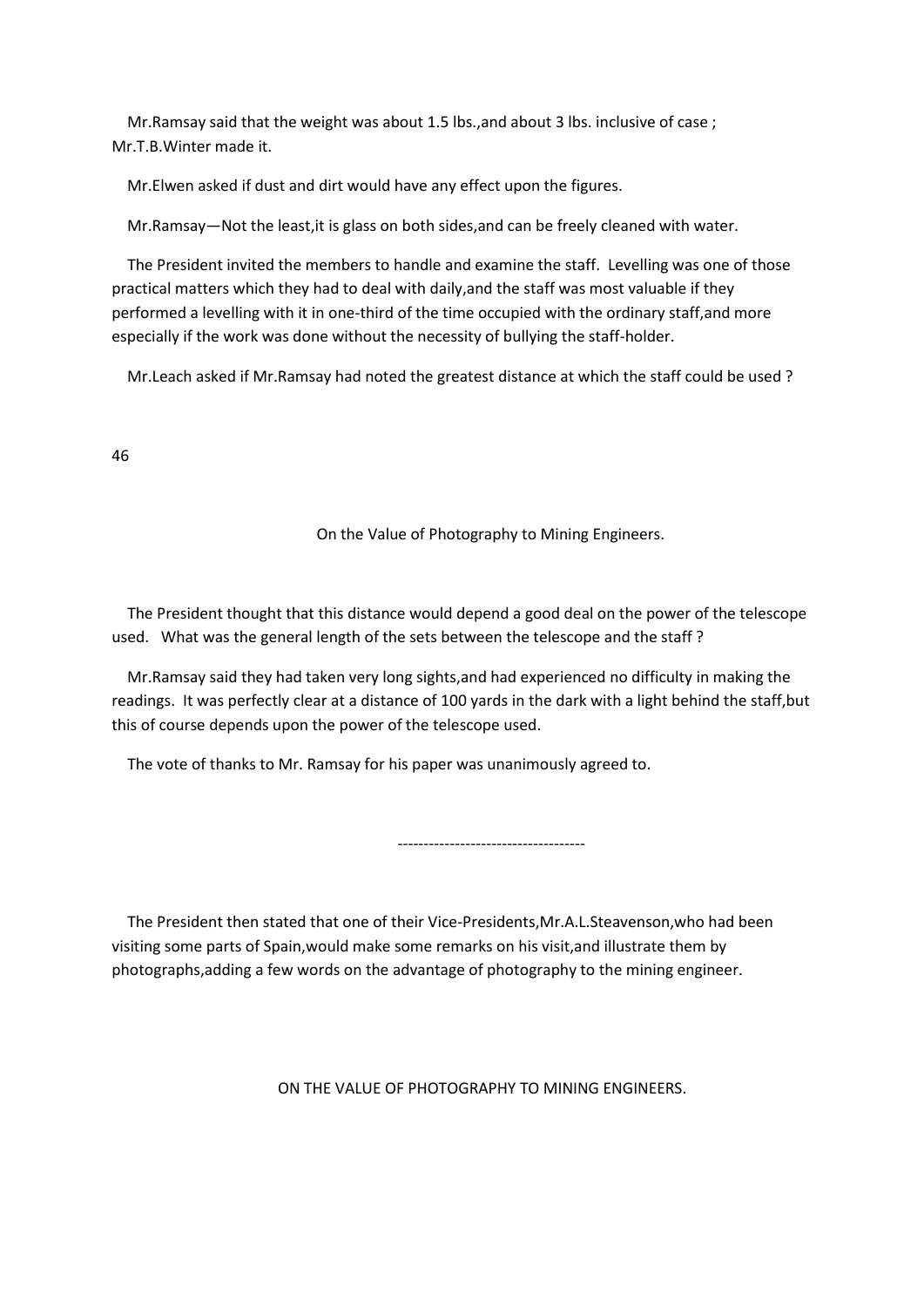Mr.A.L.Steavenson said that about two months ago he received instructions to visit a mining property in Spain. He started with a friend,journeying first to London and Paris,next day to Bordeaux,where they met with the mosquitoes,and the following day to Bilbao,which they reached at five o'clock,the fourth night of a long but very interesting journey. At Bilbao they met with a friend who could speak Spanish,and was acquainted with different matters of interest connected with mining,knowing the different mines and their values,and without the advantage of his company it would have been a very difficult matter to complete their business. The first day was devoted to seeing the shipment of ore,and in order to realise what they saw and to bring home some little information for his friends he had taken with him a small camera.

 The ore was shipped in steamers,and he was told there were at that time about 200 steamers waiting for ore. (Photographs exhibited.)

 In the afternoon they went to one of the mines,adjacent to Bilbao,and not more than a mile and a half distant,and found the ore being carted in ox-carts,down roads about two feet deep in mud.

 In some cases they found the ore being brought down by wire-rope tramways. He did not know whether the members present had seen any of these tramways at work ; the ropes were run at a considerable speed,and carried boxes containing from 7 to 8 cwt. of ore. (Photographs exhibited.)

 The following day,in order to make themselves acquainted with peculiarities of the ore,and to see a really good mine, they went to the Orconera mine or quarry. (Photographs exhibited.) They found that immense deposits of ore were being worked. The deposit was from 40 to 50 feet thick, and he believed that they had other 40 or 50 feet below that. After separating about 10 per cent,of dirt,the residue contained 50 per cent,of iron,and they had no chance of competing with that in England,if it were not for the distance from this country and fuel.

 In one mode of shipping (photograph exhibited) a spout was lowered towards the ship,and a trunk lowered to the bottom of the hold ; this photograph was taken at six p.m.,when the light was not very good,but it showed the details of the machinery.

 Before reaching the mines they had been deputed to visit,they went to a branch railway station and stayed at a little hotel,so as to make an early start the next morning. Carriages were ordered for seven a.m.,but when they got up a heavy

47

Discussion—on the Value of Photography to Mining Engineers.

snowstorm was raging,and they were told it was impossible to think of going to the mountains,either that or the next day. They considered the best thing they could do was to go away to some cathedral town,where there would be something to see and better accommodation than in a country railway station hotel ; and they went to see one of the finest cathedrals in the world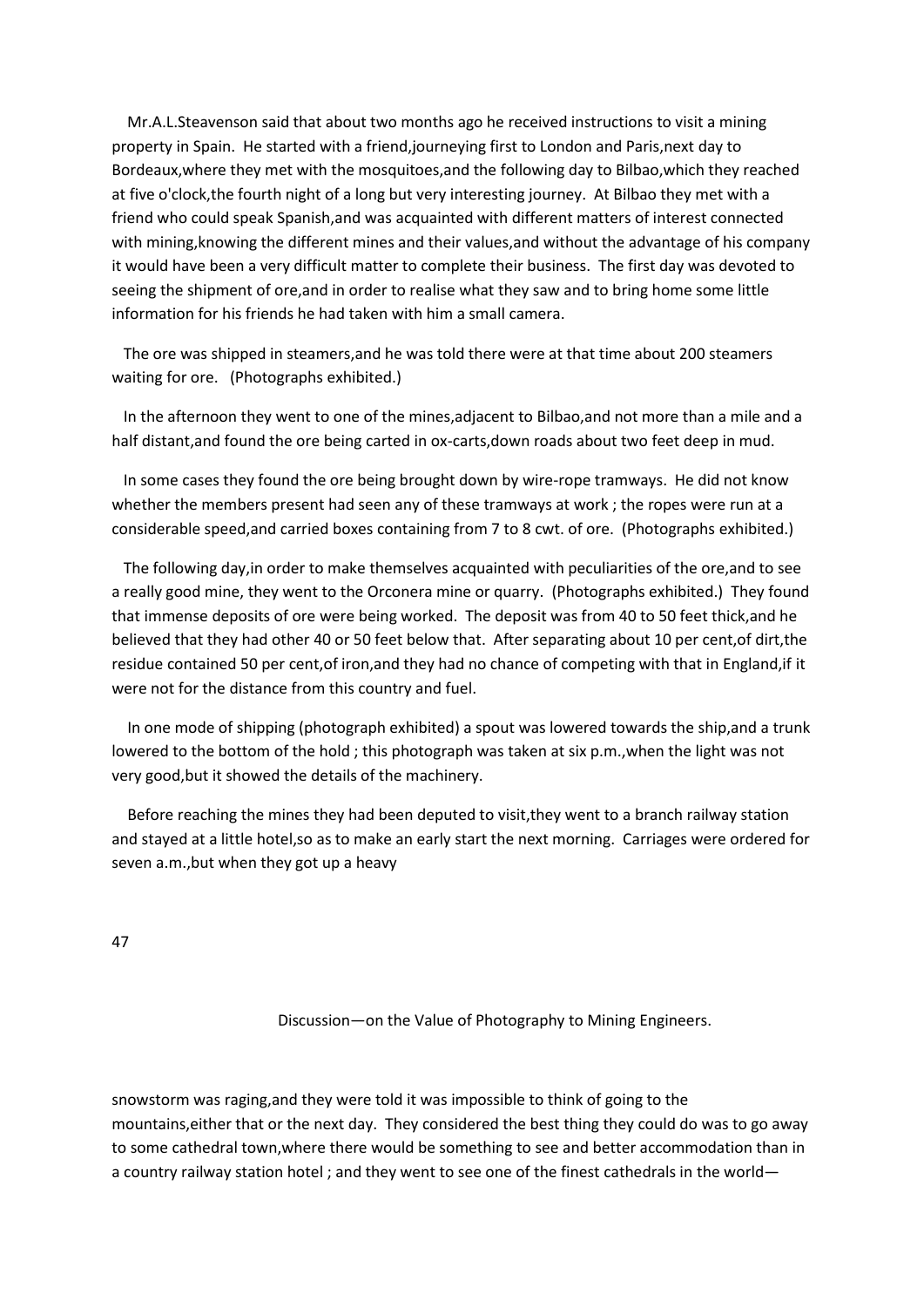Burgos—(photograph exhibited) and stayed there until they received a telegram saying the mountains were clear of snow.

 In going up the mountains,of considerable height,they had the pleasure of seeing eagles soaring above them,an opportunity not often met with in England.

On the hill side they found the deposit they had gone to inspect ; it extended for some distance.

(Photograph exhibited.) The deposit was a curious one,and as far as they could see,it was neither a lode nor stratified.

 From the average of some eleven or twelve bore-holes the thickness of the ore did not amount to more than 10 yards,but it extended from the top of the hill to the bottom,a distance of about 300 yards,and perhaps 200 yards wide. He had never seen anything of the kind,before ; the deposit appeared as if it had been simply poured over the side of the hill. People who understood the geology of the district said it was a cretaceous formation,and was really a deposit of iron from a hot spring.

 He took one or two photographs of the style of houses,and it would be seen that the cattle were housed below,in the bottom part of the houses,the people living above. (Photograph of roadside hotel exhibited.)

 He would just take the opportunity of pointing out the advantages of a knowledge of photography to engineers,more especially as there were a number of young members present. For the purpose of taking the photographs submitted, everything required could be carried on a long day's walk,and there was the advantage of obtaining views of not only matters of interest to oneself but to others who could not or did not go to see them. The negatives being obtained, copies could be printed off to the number desired,and any of the photographs exhibited to them could be enlarged to the size of the diagram on the wall.

-------------------------------------------

 Mr.Steavenson said after exhibiting a few more photographs,that if anyone wished to ask any questions he would be pleased to answer them.

 The President said they were greatly obliged to Mr.Steavenson for bringing forward such a useful and interesting subject,and invited discussion.

 Mr.W.J.Bird asked if there was,in Mr.Steavenson's opinion,any foundation for the idea,more or less prevalent,that the richer ores of the Bilbao district were approaching exhaustion,and the average richness of the ore was now diminished ?

 The President said he had been over the mines referred to by Mr.Steavenson and,therefore,appreciated his remarks. Did Mr.Bird apply his question to vena,rubio,campanil,or the ores generally ?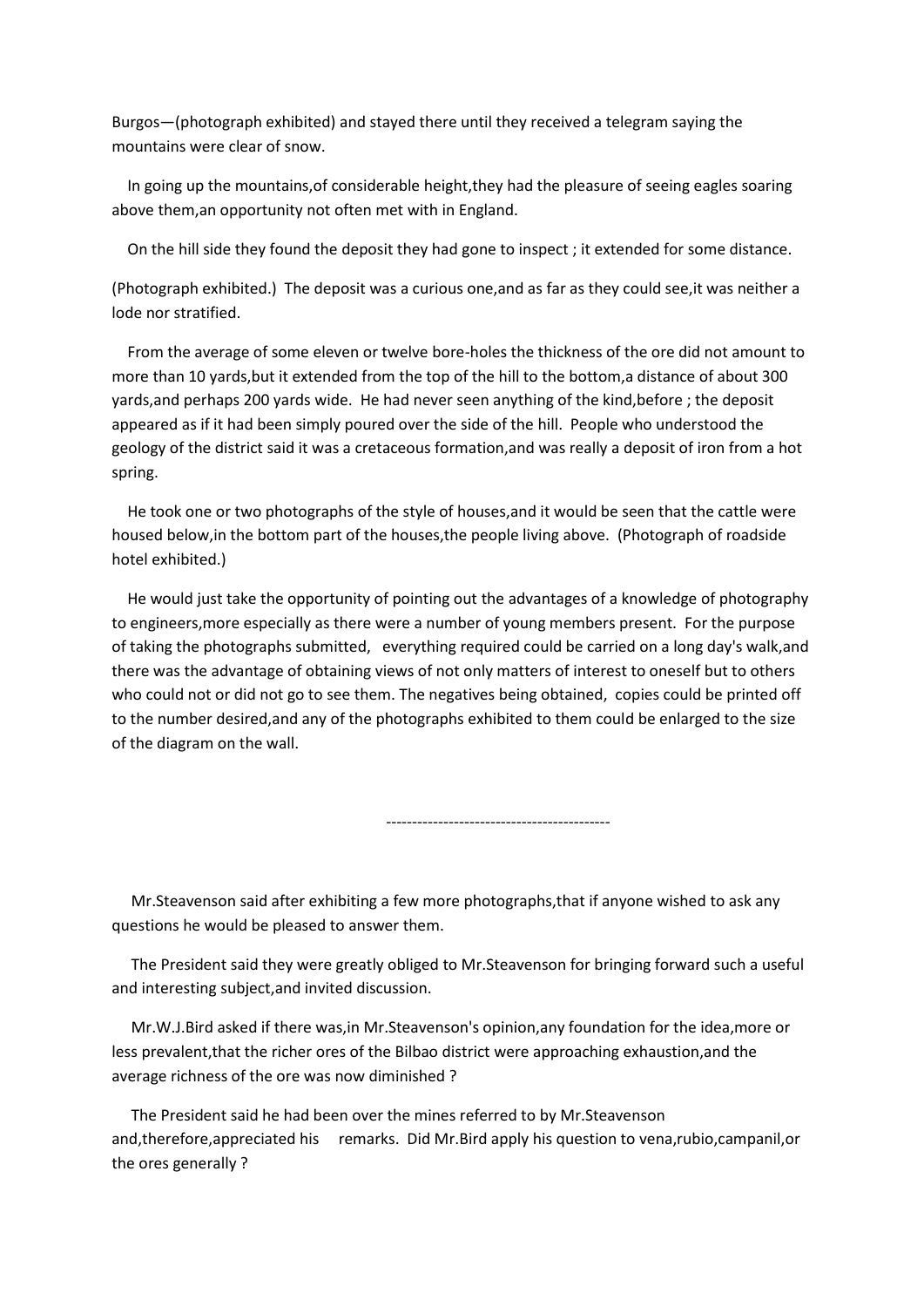Mr.A.L.Steavenson said that the existing mines were exhausting the best of the ore ; but in a large district of an area equal to that of the county of Northumberland,when one hill of ore was exhausted they might find another by looking for it ; although they were exhausting the known supply,they were perhaps not exhausting the available supply. There was one thing,they had to go further inland for fresh supplies,and future workings would have to bear the cost of longer railway carriage. The mine railways were very simply made,and the cost of carriage by rail would be very much the same as in this country,except that fuel was a little dearer. The oxen carried loads of about two tons in carts ; they were very powerful animals and travelled very slowly,but it was disgraceful to see the roads they had to travel.

48

Discussion—Flameless Explosives Committee.

 Mr.Blackett said he could corroborate Mr.Steavenson's remarks as to the great value of photography to mining engineers,he had found it extremely useful as a means of providing evidence of anything which was likely to change,or about which evidence might be valuable in the future. It was almost as easy now to take photographs underground as on the surface. He would like to compliment Mr.Steavenson on the excellence of his photographs,which spoke highly of his ability as a photographer.

 Mr.W.Lishman (Witton) said they were all very much obliged to Mr.Steavenson for his remarks,and asked what kind of light was required for photographing underground ?

Mr.Blackett said he thought the magnesium light was the best.

 Mr.Steavenson said,while he was speaking of the advantages of photography,he would add a word or two about underground photography. He had on two or three occasions tried to take photographs underground,and one of his results,a waggon running round a curve with a rope underneath,was now hanging in the Council chamber. It was not a difficult matter ; he preferred magnesium wire to the use of magnesium powder for obtaining a light sufficient for photographing. The best way was to give each assistant—they generally had one or two with them—one or two feet of magnesium wire to light and hold near the object to be photographed. He started to take photographs underground some eight or ten years ago of some fungus in the Cleveland mines ; they often had very large fungi,and he thought them so beautiful that they would be interesting as photographs ; since then he had taken views of tubs and machinery underground. The magnesium light could not be used in a fiery mine,and,as it made a good deal of smoke there should be a sufficient current of air to carry it away at once.

Mr.W.Lishman (Witton) proposed a vote of thanks to Mr.Steavenson for his entertaining remarks.

Mr.M.Walton Brown seconded the proposal,which was carried with acclamation.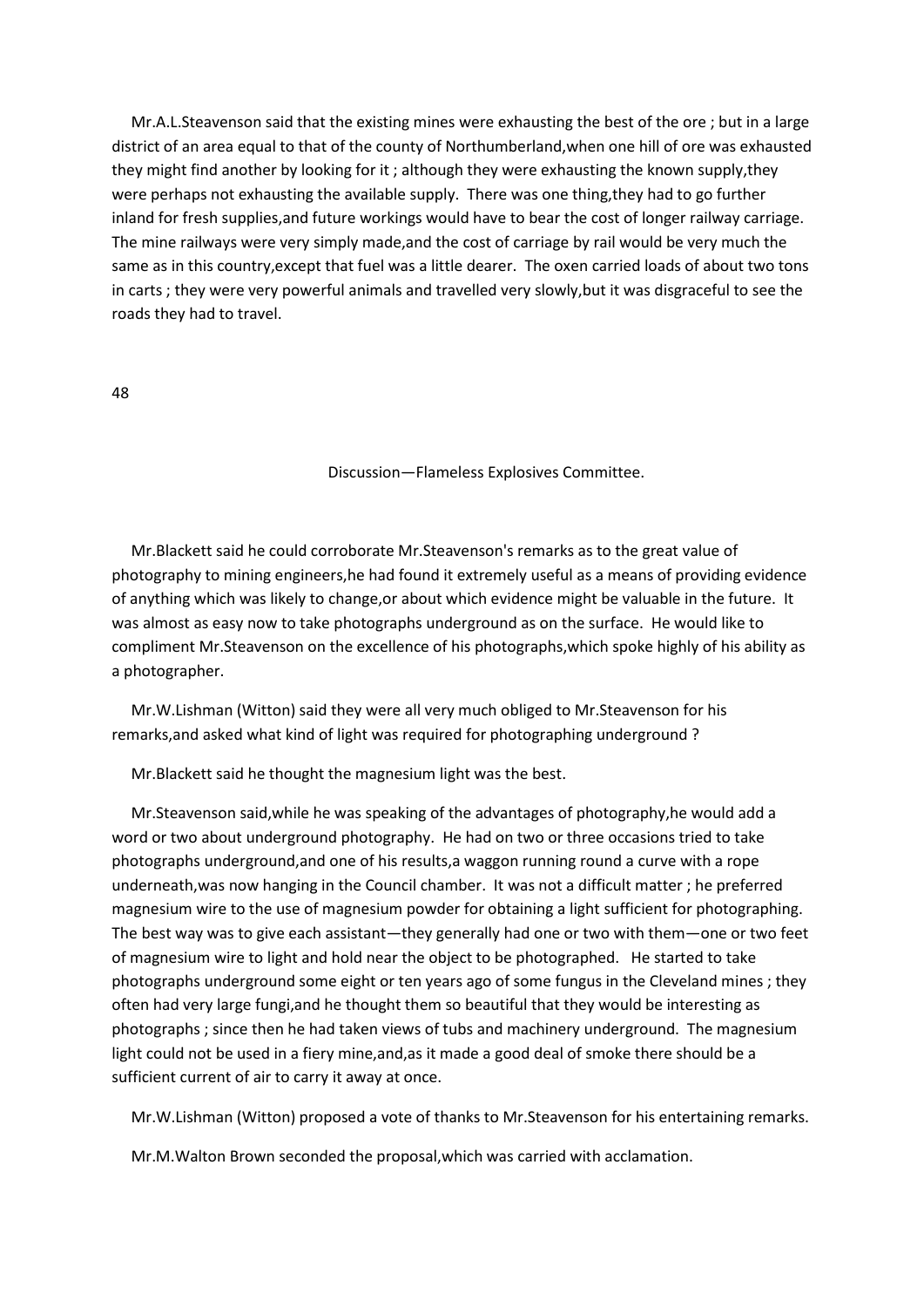## FLAMELESS EXPLOSIVES COMMITTEE.

 Mr.W.Lishman (Witton) referred to the appointment of a committee some years ago to report on the use of fiameless explosives in mines ; he wished to know if any experiments had been made,and,if so,when would the results be communicated to the members of the Institute ?

 Mr.M.Walton Brown said he was a member of the Flameless Explosives Committee ; they had prepared and approved a scheme for the carrying out of the experiments,and obtained estimates for the erection of their apparatus, which would cost about £300. The matter had been laid before the Council,who proposed to ask the Coal Trades Associations for monetary assistance.

The President said it was now only a question of ways and means.

----------------------------------------

 Mr.W.Lishman asked what was the best step to take to raise the money in order that the experiments should be carried out ?

 The President said he thought the best course was that proposed by the Council,to apply to the coalowners' associations for subscriptions.

Mr.W.Lishman said it was a most pressing matter so far as the trade was concerned.

 Mr.Thos.Bell (H.M. Inspector of Mines) said it had been pressing for some time,but it had now become a most important matter.

49

Discussion—Flameless Explosives Committee.

 The President said the Council proposed to bring it before the owners'associations,together with a digest of the principal points of the proposed scheme of experiments,and a request for a contribution to the expense.

 Mr.Lishman apologised for being so imperative,but he wished to know,if they received an unfavourable answer from the coalowners,were there any other means of getting subscriptions. If the owners refused as an association they would not refuse to subscribe individually.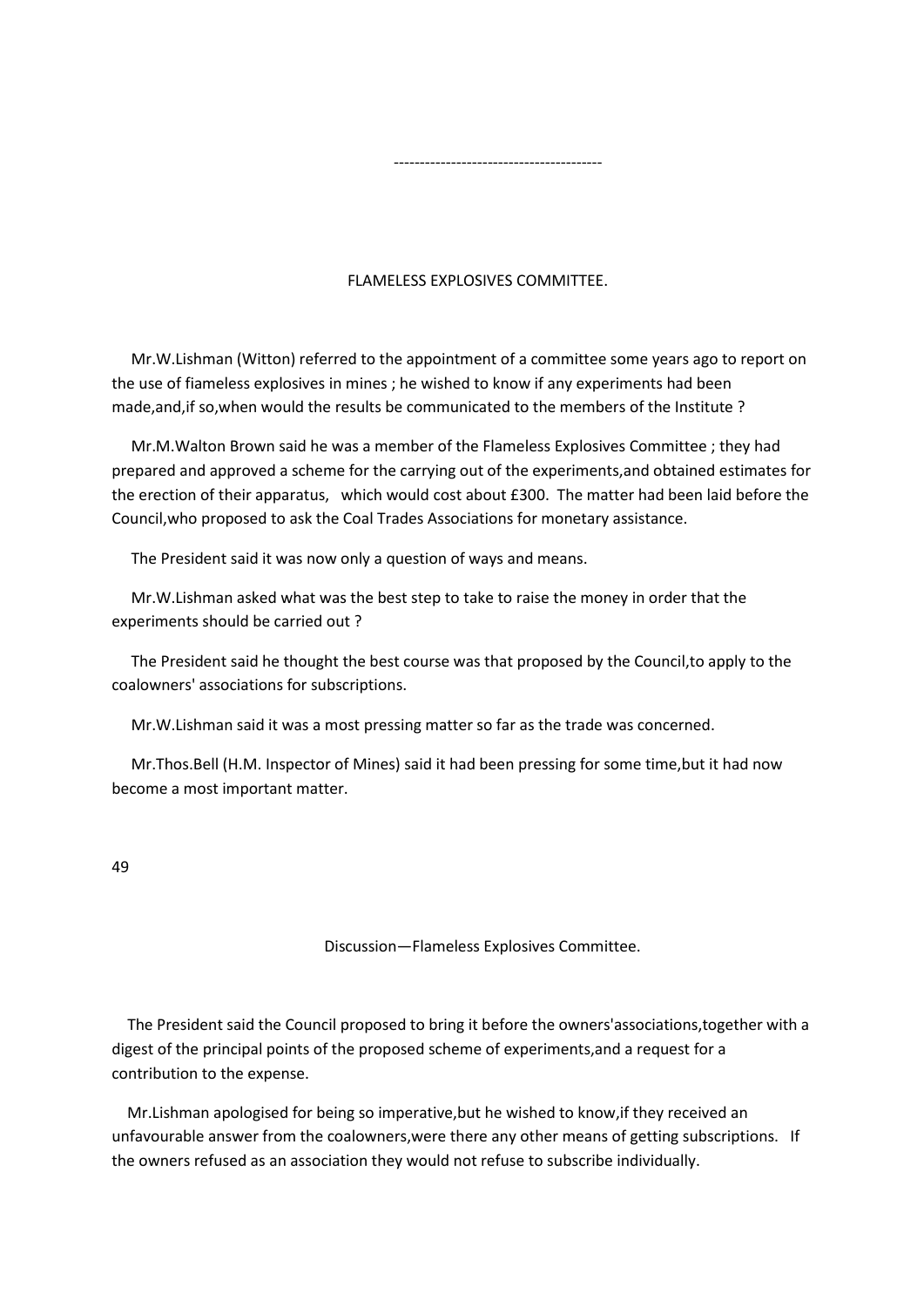The President said he thought the coal-owners would be more likely to subscribe as a body than as individuals.

Mr.Blackett asked if there were any precedent for an application to Government.

 Mr.Thos.Bell said the Government would no doubt think they had already gone to great expense in carrying out the elaborate experiments of the late Royal Commission on Accidents in Mines,and would probably not feel inclined to spend more money at present,and if applied to for a subscription it is possible that the reply would be a refusal, accompanied with a copy of the Report of that Commission.

This concluded the business of the meeting.

50

Blank page.

51

Proceedings.

## NORTH OF ENGLAND INSTITUTE OF MINING AND MECHANICAL

## ENGINEERS.

## --------------------

GENERAL MEETING.

Held in the Wood Memorial Hall,Newcastle-upon-Tyne,

on Saturday,June 14th,1890.

--------------------

--------------------

Mr.George Baker Forster,Past-President,in the Chair.

 The Chairman said he had much pleasure in informing the members that their President,Mr.Marley,was very much better,and hoped soon to be with them again.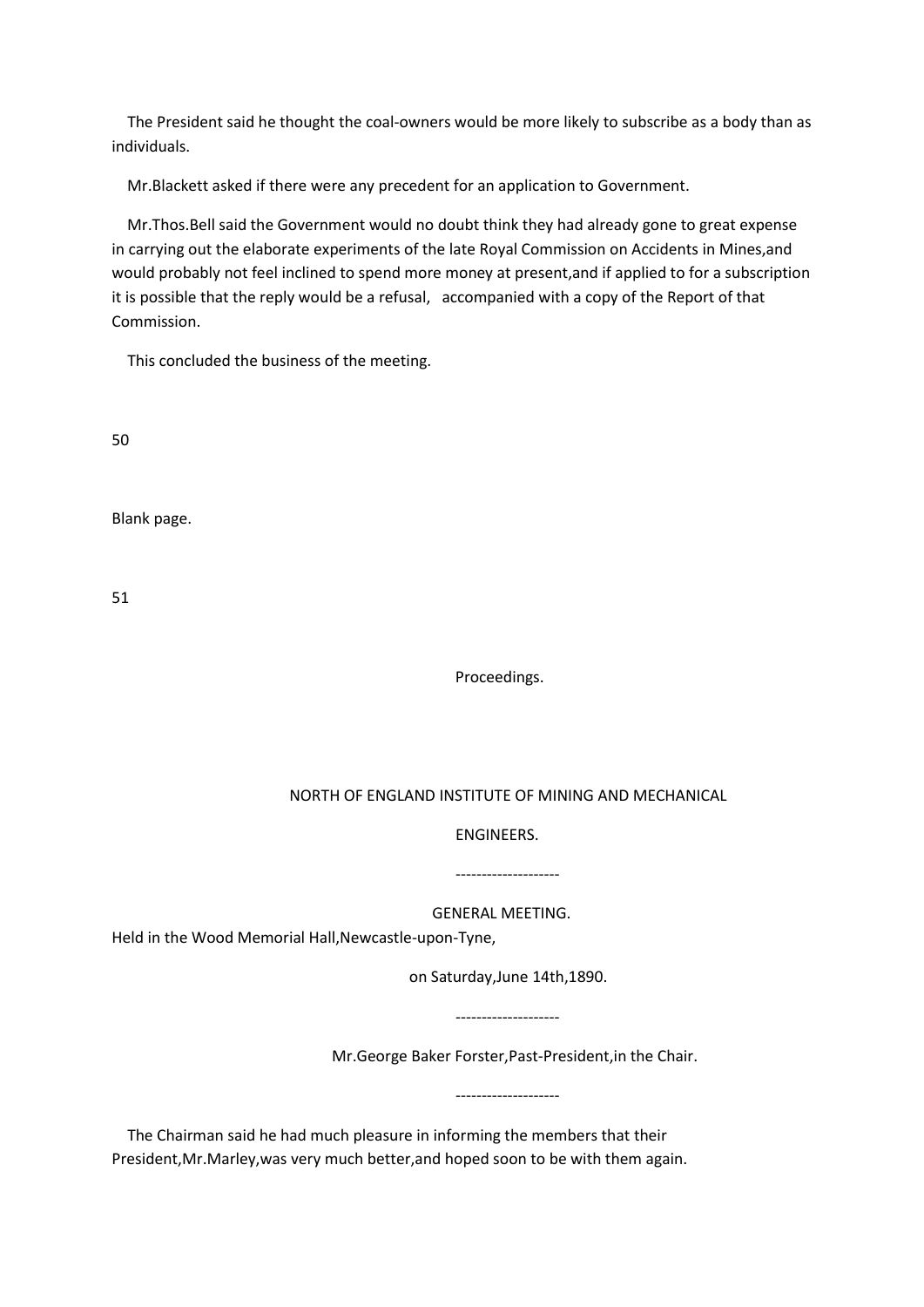The confirmation of the minutes of the previous meeting was postponed.

 The Secretary said the Council that day had among other things agreed to recommend that the next meeting of the Federated Institution should take place towards the end of July—about the 24th—at Edinburgh. Full details of the proceedings on that occasion would be issued to members in due time,and he would like to notify that if any member had any special paper to send for that meeting it should be sent in early,as it would take some time to get the papers properly ready for the meeting.

The following gentlemen were elected,having been previously nominated:—

Members—

Mr.C.H.Eden,Mining Engineer,Old Etherley.

Mr.Leonard Francis Gillett,Mining Engineer,Derby.

Mr.W.H.F.Maddison,Mining Engineer,The Lindens,Darlington.

Associate—

Mr.John William Fryar,Mining Student,Seghill Colliery,Seghill,North-

umberland.

The following gentlemen were nominated for election:—

Member—

Mr.J.R.M.Robertson,M.D.,F.G.S.,Mining Engineer,Linton,Mitson's

Point,Sydney.

Associates—

Mr.Edward Taylor Cheesman,Colliery Manager,Blaydon Main Colliery,

Blaydon-on-Tyne.

Mr.Thomas Rontree,Colliery Manager,Harton Colliery,South Shields.

-----------------

 The Chairman called upon Professor Lebour to read a paper "On Ancient Washes in the Coalmeasures."

 Professor Lebour said he must apologise for appearing as the writer of a paper,but the President,although much better,had not sufficiently recovered from his recent illness as to be able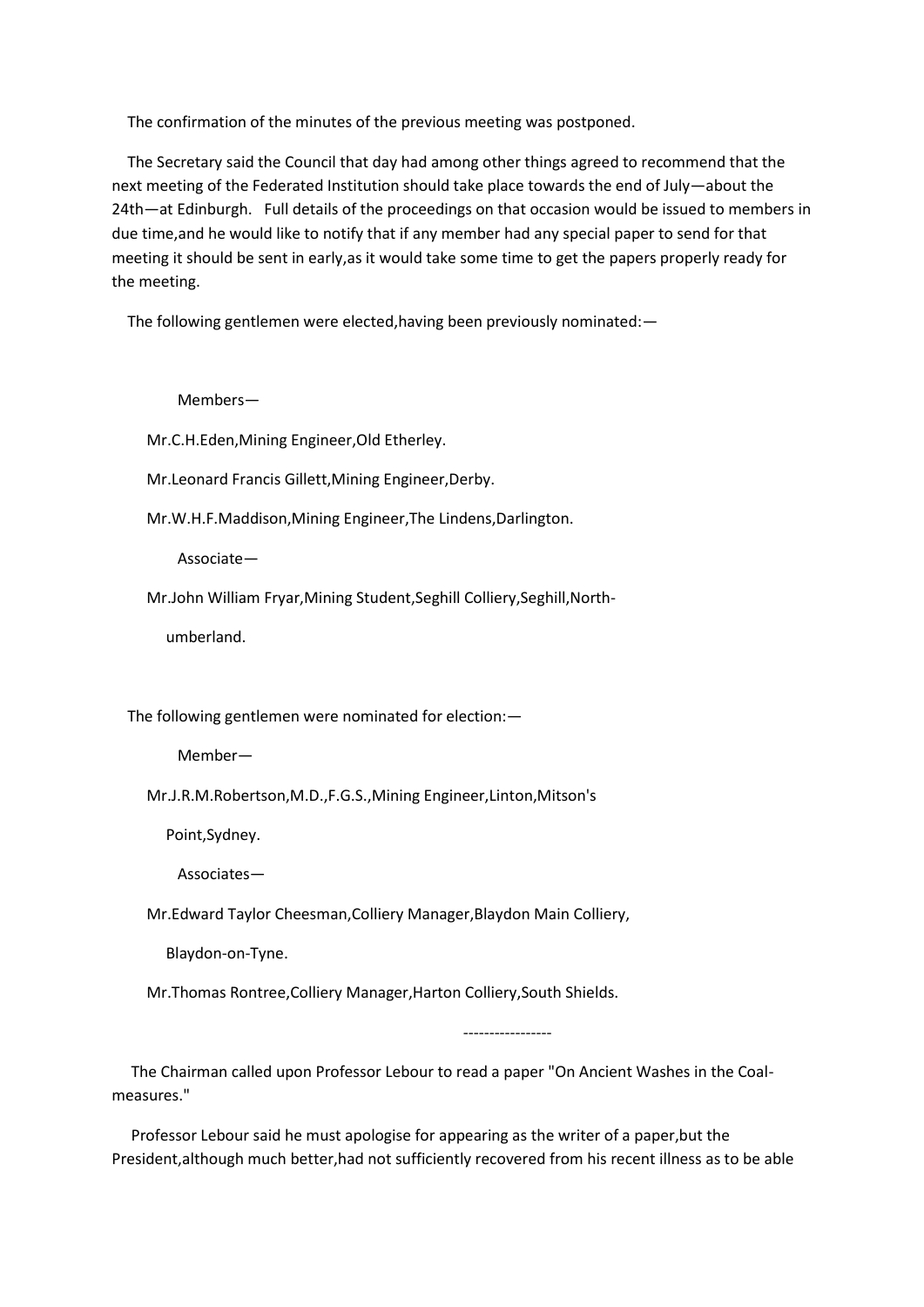to read his promised paper on "Salt in South Durham ;" he therefore submitted a few observations on the subject of "Ancient 'Washes' in the Coal-measures."\*

\* This paper will be printed in Vol.II. of the Transactions.

52

Discussion—Ancient "Washes" in the Coal-Measures.

## DISCUSSION ON PROFESSOR LEBOUR'S PAPER ON "ANCIENT

'WASHES' IN THE COAL-MEASURES."

 Mr.J.B.Simpson said he had listened with very much interest to the remarks of Professor Lebour. What he had to say would be very brief,and referred to underground "nips-out,"of which he had only had time that morning to make diagrams. In the Five-quarter Seam,at Towneley Colliery,about 300 yards distant from the shaft,they came across a "nip-out"(Fig.1,PlateI.),and after driving forty yards through it they got into the coal again. There was no fault,they went perfectly straight through,and the workings went 2,000 yards further before another "nip-out" was met with. A section of the first "nip-out"at C D (Fig.1, Platel.) is shown in Fig.2, Platell. On the east side of the " nip-out,"the coal was of the usual thickness,although it tapered sharply as shown on the section (Fig.2,PlateII.). The seam before coming to this

"nip-out,"was about 3 feet 4 inches thick,and after passing through 40 yards of sandstone,they found on the west side that sometimes it fortunately increased to 6 feet or 8 feet,and this extended over an area as large as that which had been washed out. In some places there was no thickening of the seam on the western side,but he felt quite sure that if they made an exact calculation they would find they had got as much additional coal on the thicker side as would make up for the loss of coal "nipped out." The same held good with regard to the second "nip-out" (Fig.2,PlateI.) ; on the western side they found a thicker seam as shown in the section (Fig.1,Plate II.) of the drift A B (Fig.2,Plate I.). Contrary to what the geologists alleged to occur,there was no fault,and the coal was nearly always found without any rise or dip on the other side of the "nip-out." They had pretty much the same thing in other parts of the colliery. The two "nips-out"shown on the diagrams were the largest ones they had ; they had not proved how far they extended to the north and south,bat he supposed each had been proved about 1,000 yards. The peculiarity was that in the seam 15 fathoms above there were no signs of them,they were purely local to the seam. Of course,the seam resumed its normal thickness when they got a considerable distance away towards the west.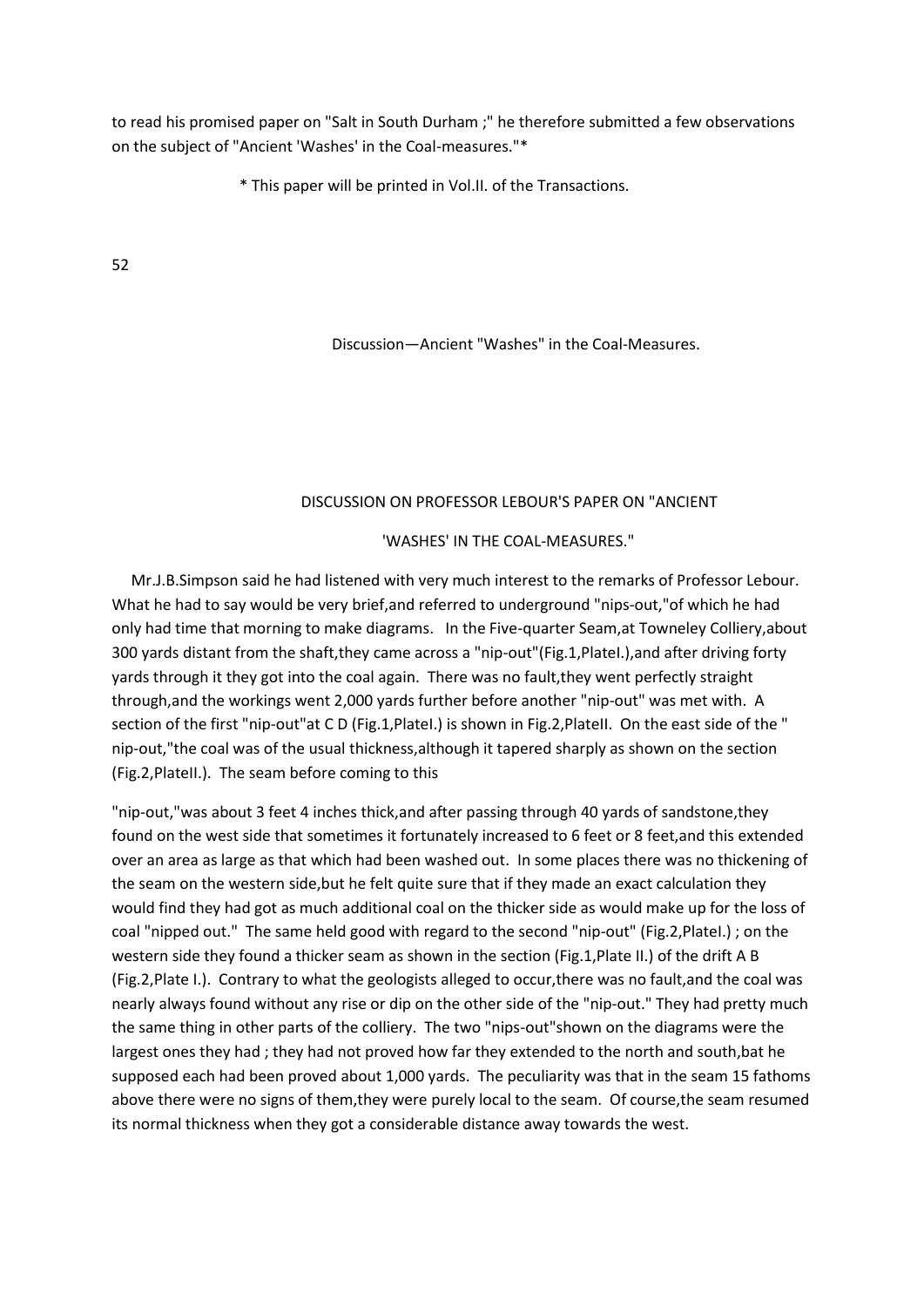Professor Lebour asked whether the coal on the side where it was thickest was of the same quality ?

 Mr.Simpson—Yes ; a peculiarity is that there is a band,and on the west side the band is not quite as thick,but more

"higgledy-piggledy." The strata here are mostly hard sandstones. We have never found a single boulder.

 Mr.W.C.Blackett said he would like to ask Mr.Simpson whether he thought it possible that the top part of the thicker seam was upside down ? He would also like to ask Professor Lebour whether he thought,from Mr.Simpson's description,that it was a true "nip-out?"

Mr.Simpson said he could hardly call it upside down,but it was very much

Referance to following pages.

To illustrate Mr.J.B.Simpson's remarks "On Ancient Washes in the Coal Measures."

Vol.I PlateI. Stella and Towneley Collieries. Emma Pit. Plan shewing Nips Out in Five Quarter Seam.

Fig.I. No.I. Nip Out. Fig.2. No.2. Nip Out.

See library for image.

Blank page.

To illustrate Mr.J.B.Simpson's remarks "On Ancient 'Washes' in the Coal Measures."

Vol.PlateII. Stella & Towneley Collieries.

Section A.B. (Plate I.) of Nip Out in Five Quarter Seam. Fig.I.

Section C.D.(Plate I.} of Nip Out in Five Quarter Seam. Fig.2.

See library for image.

Blank page.

53

Discussion—Ancient "Washes" in the Coal-Measures.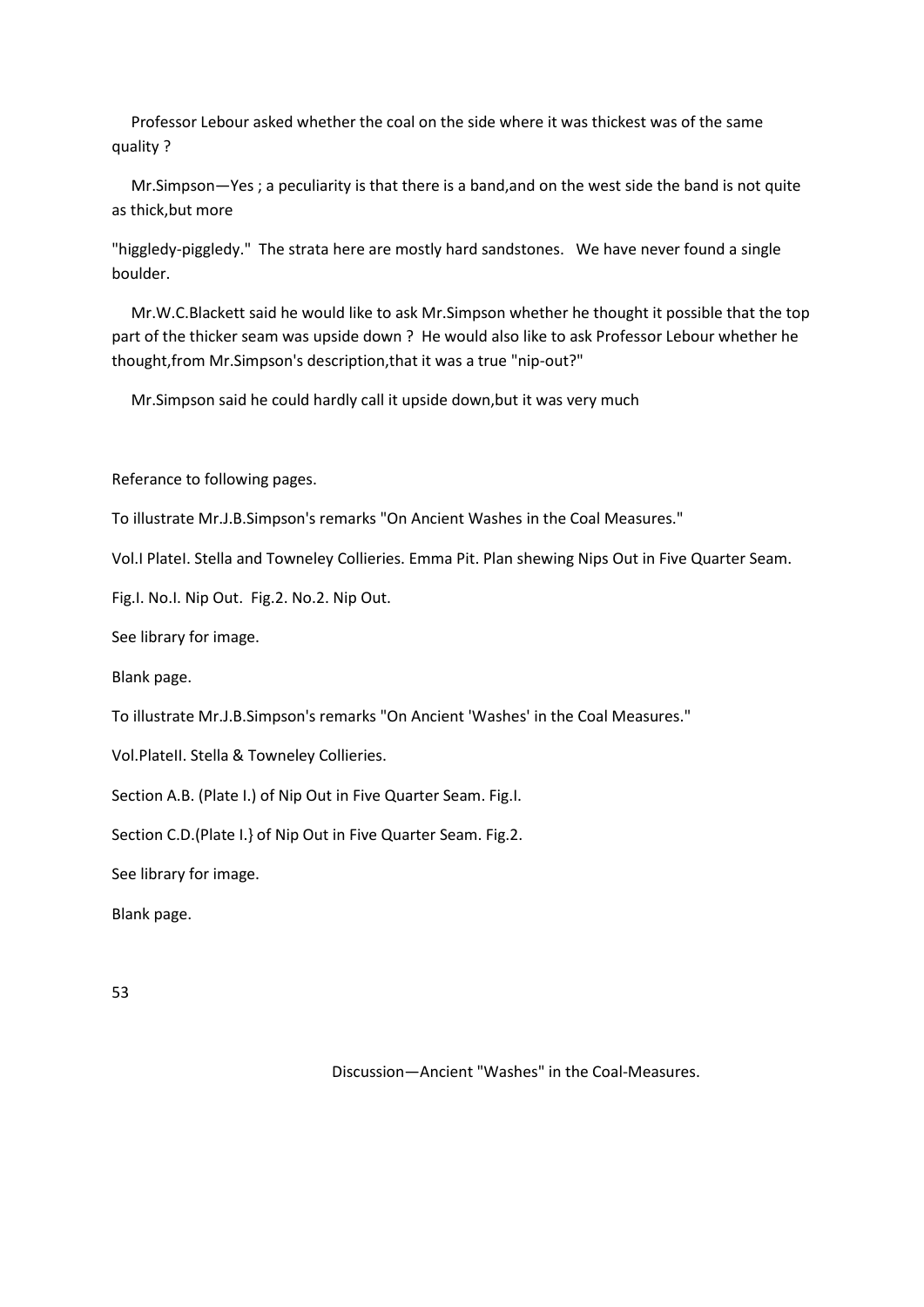mixed up. Of course,in a colliery they knew their own seam when they saw it again,but the upper part he could not recognise as the same they had before ; the lower part was recognisable,but not the upper part.

 Mr.Daglish said the terms,"roll," "nip,"and "wash-out"had been used somewhat indiscriminately. He ventured to think they were three distinct things. They met with "rolls"—especially with a postroof—where the roof came down,it might extend a considerable distance,but it was of the same material as the roof,and these "rolls"were local. They met with "nips-out"underground like that described by Mr.Simpson—he (Mr.Daglish) had experienced several in Wales—no change being met with in the overlaying seams,but a great thickening extending over the seam affected in approaching the "nip-out;"there was no deterioration except,perhaps,that the coal was a little softer,but still of excellent quality,and in some cases a 4 feet 6 inch seam became 10 feet and even 12 feet high,and somewhat dangerous to work. In this district,too,they had action of that kind. The Low Main Seam was "nipped-out,"not by alluvial deposit but by rock,over a great portion of the Belmont estate,and over the whole of the Grange estate. Then,again,they had the ''wash-out,"such as the Team "wash"or "drift"(described in Messrs.Nicholas Wood and E.F.Boyd's paper,in Volume XIII.of the Transactions of the North of England Institute),which passes beside Kimblesworth,and where he (Mr.Daglish) thought there was no alteration of the seams except a little reddening,and they passed from the seams into alluvial matter of a totally different character to the Coal-measures.

 Professor Lebour said he ventured to think Mr.Daglish was perfectly right in saying the three terms,"roll," "wash,"and "nip-out,"should be applied to different things. They were three distinct phenomena,and it would be well to describe them by those terms which were now but loosely applied. A "wash "—that is,an ancient "wash "—being often described as a "nip-out,"and sometimes by other terms. "Roll" was more generally limited to what it meant—a thinning of the coal—and as Mr.Daglish mentioned,there were a great many of these in the Low Main Seam in certain parts of the Durham coal-field. He would very much like to ask Mr.Daglish if he had any knowledge of the "nip-out"at Whitley ?

 Mr.Daglish said he was not familiar with it,but he did not think if it had been met with underground that the thinning out of the seam would have had anything to do with it. From the diagram,he would say it was a "wedge-out,"not a "nip out." Was the diagram properly drawn ?

 Professor Lebour agreed that it was a case of "wedge-out." He thought it was properly drawn,although there was a great deal of false bedding in the sandstones.

 Professor Merivale said he was familiar with the "wash-out,"or "nip-out,"or whatever it might be,in the neighbourhood of Gosforth,and he thought it was drawn correctly,but he could not tell what it was ; he had often been puzzled over it.

Certainly there was no thickening of the coal as was noticed in so many of the "washes"or "nips-out" in their collieries. He thought one of the largest of these was at Broomhill. About 440 acres,he estimated,of their Main Seam had been swept away,the seams both above and below remaining intact,and the thickening of the coal near the "wash"and in an island of coal in the middle of the "wash" was very marked indeed. It ran 6 or 7 feet of clean coal,without a band in it,in the neighbourhood of the "wash-out,"but half a mile away the seam thinned down to 4.5 or 5 feet of coal with a band in it. The rock was hard—he understood Mr.Daglish wished to make a distinction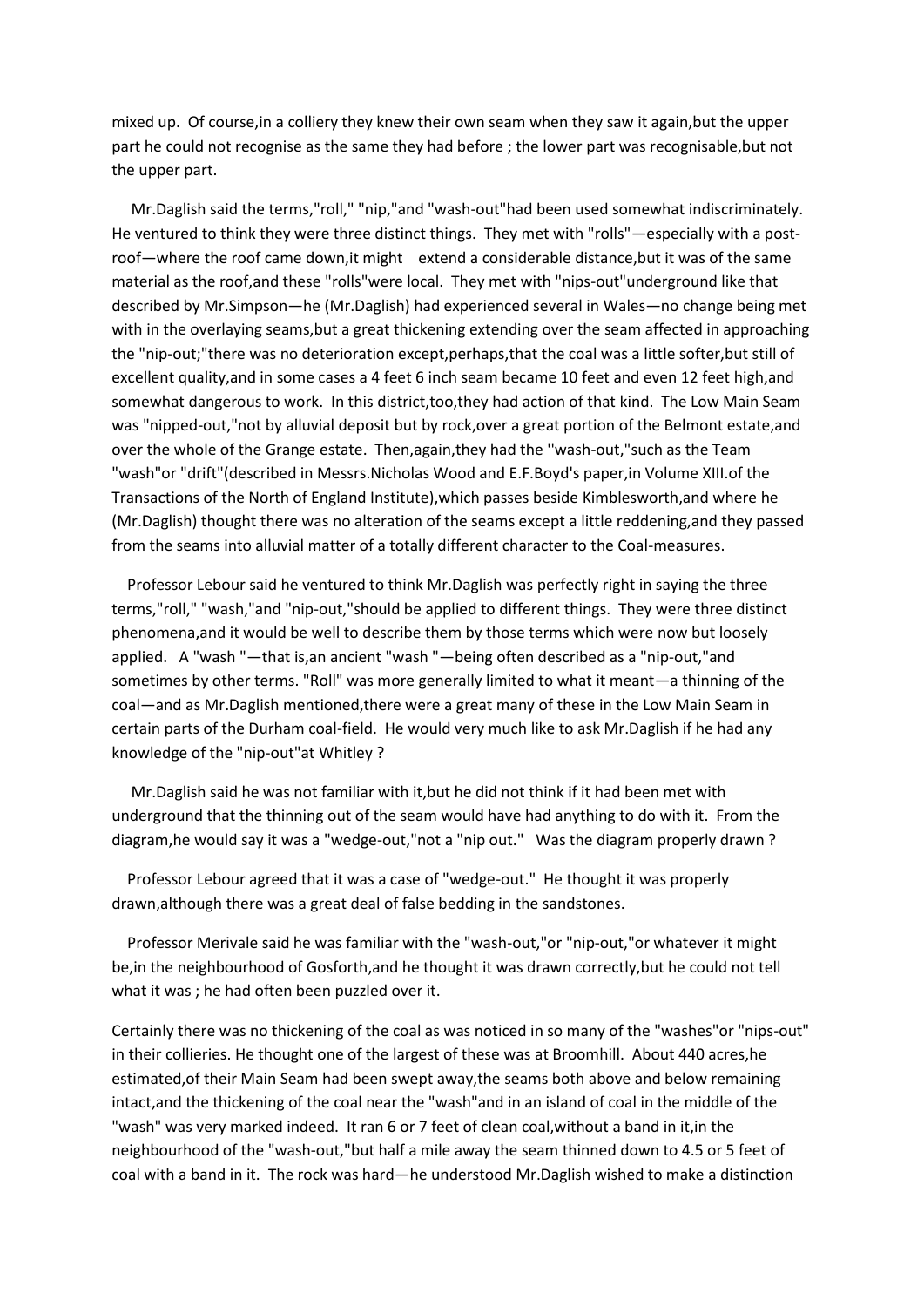between the hard rocks of the "rolls" and the softer rocks in the "wash." Whether that really had anything to do with it or not he did not know,or whether with the hard rock they would expect the seam to be thicker,and with the softer beds they

54

## Discussion—Ancient "Washes" in the Coal Measures.

would not expect it to thicken. He did not quite know whether there should,be any connection in this way,but at Broomhill the seam was certainly very much thicker. It seemed possible that they would get a thickening,if the vegetable matter was washed away before it had begun to consolidate,for it would then have had a better chance of being pushed aside and accumulating on either side of the "wash,"whereas if it had begun to consolidate it would more probably have been swept away. He did not understand how the smaller "washes"—or whatever they should be called—were formed. One would have supposed the river would have washed a way through a considerable distance instead of picking out a bit here and a bit there.

Mr.J.B.Simpson—Would it not rather depend on the level at which the stream was running ?

Professor Lebour—And the plane along which the river was running may have altered.

 Mr.J.B.Simpson said there was an interesting "wash"at Prudhoe and Mickley ; interesting from a scientific point of view,though not interesting to the coal owners. The Five-quarter Seam was washed out for a width of about 800 yards; and the Six-quarter and Three-quarter Seams were not so much washed out as the upper one. They had just reached the same "wash"in the Brockwell Seam,which was denuded for a breadth of about 40 yards. This large "wash"had been proved,in the Five-quarter Seam,to have a length of about 2.5 miles,and was situated at a considerable height above the sea-level,but joined,he supposed,the great Tyne "wash"and the Team "wash,"the latter of which was so ably described by Mr.Wood and Mr.Boyd. No doubt,it was the same "wash,"and might be made the subject of a very interesting paper,especially if the observations of Messrs.Boyd and Wood were continued up and down the Tyne.

Professor Lebour—I always thought Mr.Simpson was busy on that.

 Mr.W.C.Blackett said,with regard to the Team "wash,"the coal in approaching it did not thicken at all,but simply deteriorated in quality.

The Chairman—Is it an alluvial "wash ?"

 Mr.Blackett—Yes ; and he would like to draw attention to the great difference between the alluvial "washes"and the other "nips-out"mentioned. No deterioration of the coal was found in those described by Mr.Simpson,and that would seem to point to some difference in the ways in which the coal had been denuded,and in the length of time during which the denudation was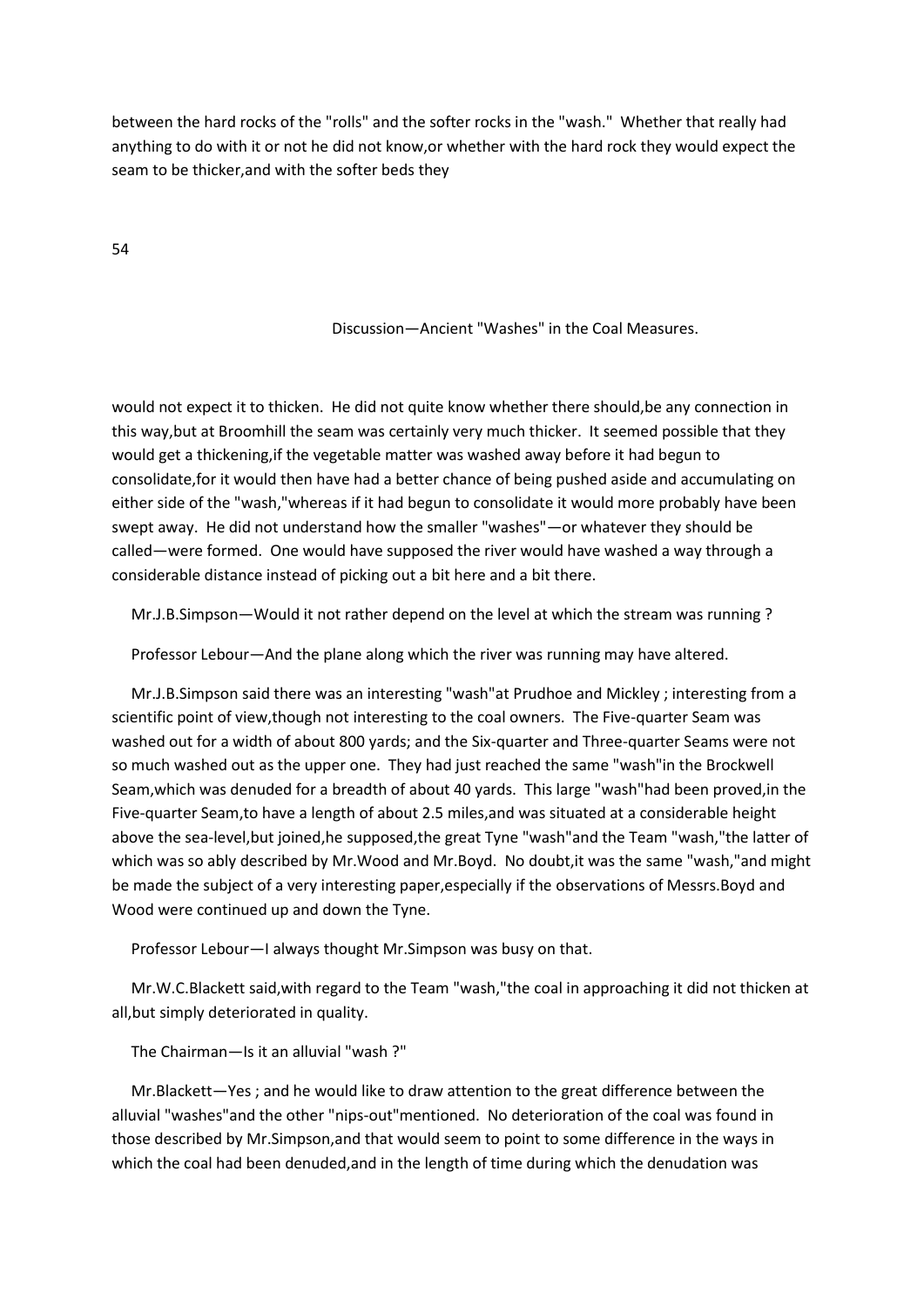effected. They had had great difficulty in going over the royalties at Charlaw,Kimblesworth, and Sacriston,where there were some curious "nips-out." In one place the seam went suddenly down in the form of an ordinary "nip,"from 3 feet to 10 inches,and continued evenly at this height for a long distance. They had not explored it right through,but it eventually resumed its original height of 3 feet. In another case they had a clean "nip-out,"260 yards wide,and the coal immediately adjoining was as good as anywhere else.

Mr.Simpson asked the length of the 260 yards' "nip?"

 Mr.Blackett said they had not been able to find out. The great difference was—and it was most noticeable—that in the ancient "nip-out"where they usually had a post-roof the coal did not deteriorate in quality even to the very edge, while in the alluvial "washes"the coal was bad for perhaps 100 yards before reaching it. He wished to know whether,in some of the cases of thickened coal approaching a "nip-out,"which had been mentioned,it was possible by any means whatever that the seam which had occupied this space could have been turned bodily over ?

55

Discussion—Improved Coal Screening and Cleaning,

Professor Lebour said he was afraid he could not answer Mr.Blackett's question.

It might possibly have drifted over,but then it would be,as Mr.Simpson described it,"higgledypiggledy," and not turned over bodily.

 Mr.T.H.M.Stratton said that,bearing on the question of "washes-out," they had a series of them at Tredegar which affected every seam in a royalty of over 5,000 acres. These "washes-out,"or "barren grounds"as they were there termed,were,as suggested by Professor Merivale,like the bed of a river,but they were not continuous,and in the middle of the "barren ground" little islands of coal were frequently to be found. A "wash-out"or "barren ground" could always be calculated on in a certain general position,but they were not always of the same description ; in this one royalty they had all the kinds mentioned to-day. In some cases the coal was good right up to the edge of the "nip-out;"in others it was soft and inferior for a considerable distance. It gave the general impression that a river had removed the coal when in a soft state,and this was confirmed by the fact that frequently the washed out coal was simply deposited on the top of the adjacent seam,thus doubling and sometimes tripling the normal thickness of the seam. The course of the seam could always be traced ; the thill or clay was under where the seam once had been. In one case he thus traced a seam,for nearly half a mile. It was difficult to explain,and no theory was perfectly satisfactory.

 The Chairman said he had much pleasure in moving a vote of thanks to Professor Lebour for his very interesting notice of these ancient "nips-out," and now that the point had been raised he thought that they should try to elucidate the facts and gather up examples from which alone they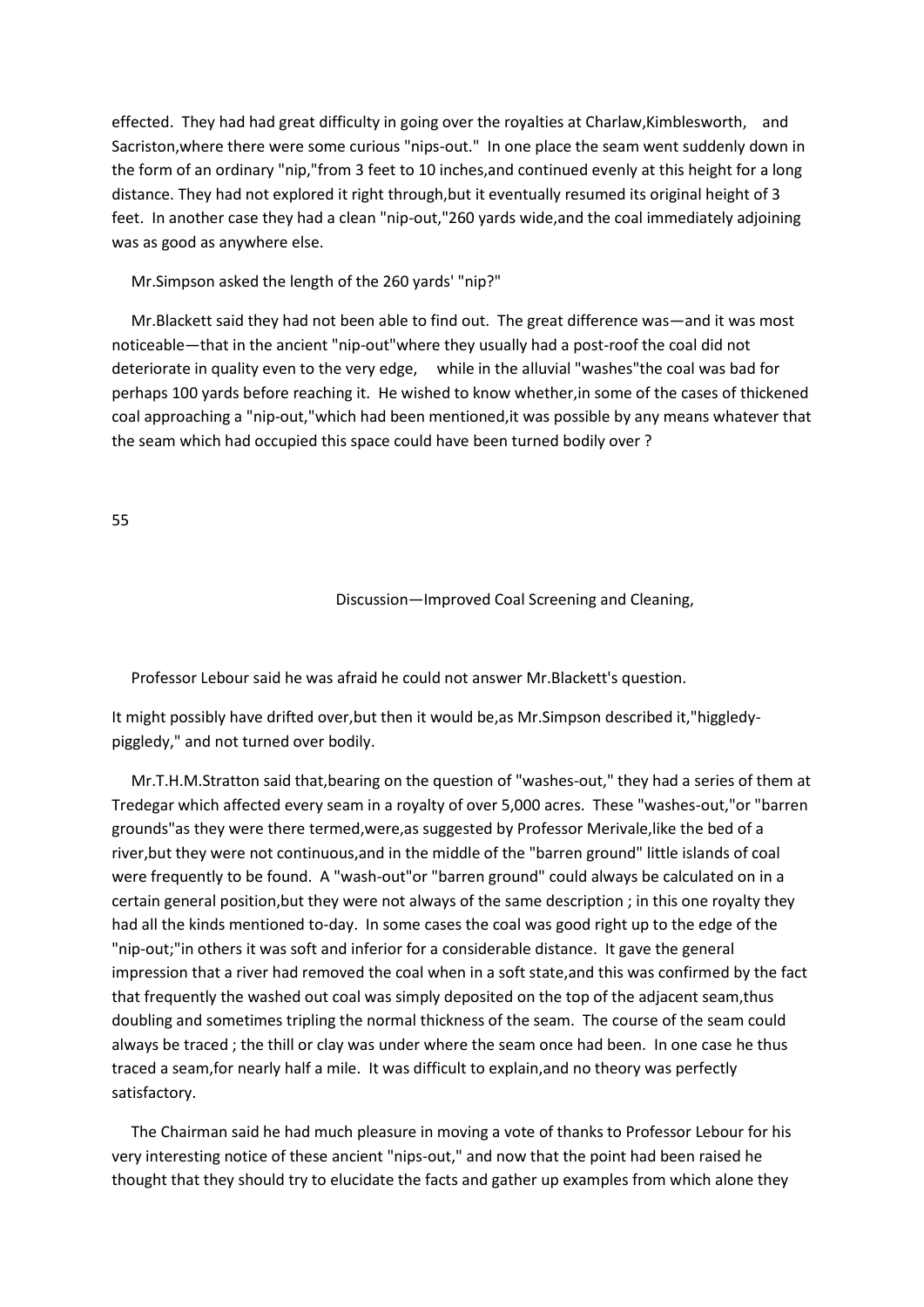could,perhaps,derive a theory. He thought himself there was some difference between alluvial "washes" and what they called "nips-out" underground. In the alluvial "washes" there was no pressure,whereas in the large "nips" found underground there must have been considerable pressure. He had seen some of the Midland "washes" Professor Lebour alluded to,and there was always disturbance of some sort. He recollected one case where the cannel had been carried to another part of the seam,which became a seam with two distinct beds of cannel. With regard to Professor Merivale's suggestion as to the course of the river bed,they did not know whether there may not have been large pools or holes in which the sand was deposited. He had noticed,too,in places along the shore,where the tide some times came and sometimes did not,a kind of peaty vegetation grew up,in which there are often hollows. How this was caused he did not know,but it seemed to him that something of this kind might have prevailed and had its effect in regard to the action of the ancient "washes." He hoped they would follow out Professor Lebour's advice and continue this subject,and more especially that Mr.Simpson would proceed with his paper.

The vote of thanks was carried with acclamation.

## DISCUSSION ON MESSRS.T.E.FORSTER AND H.AYTON'S PAPER ON

-------------------------------

## "IMPROVED COAL SCREENING AND CLEANING."

 The Chairman announced Messrs.T.E.Forster and H.Ayton's paper "On Improved Coal Screening and Cleaning" open for discussion.

 Mr.Ayton said,before entering on the discussion,he would like to mention that one or two alterations had been made in the table of costs since the publication of the paper,as follow:—

56

Discussion—On The Medium Fan.

On page 94,

Table of Costs,Etc.

-------------------------------------------------------------------------------------------------------

-------------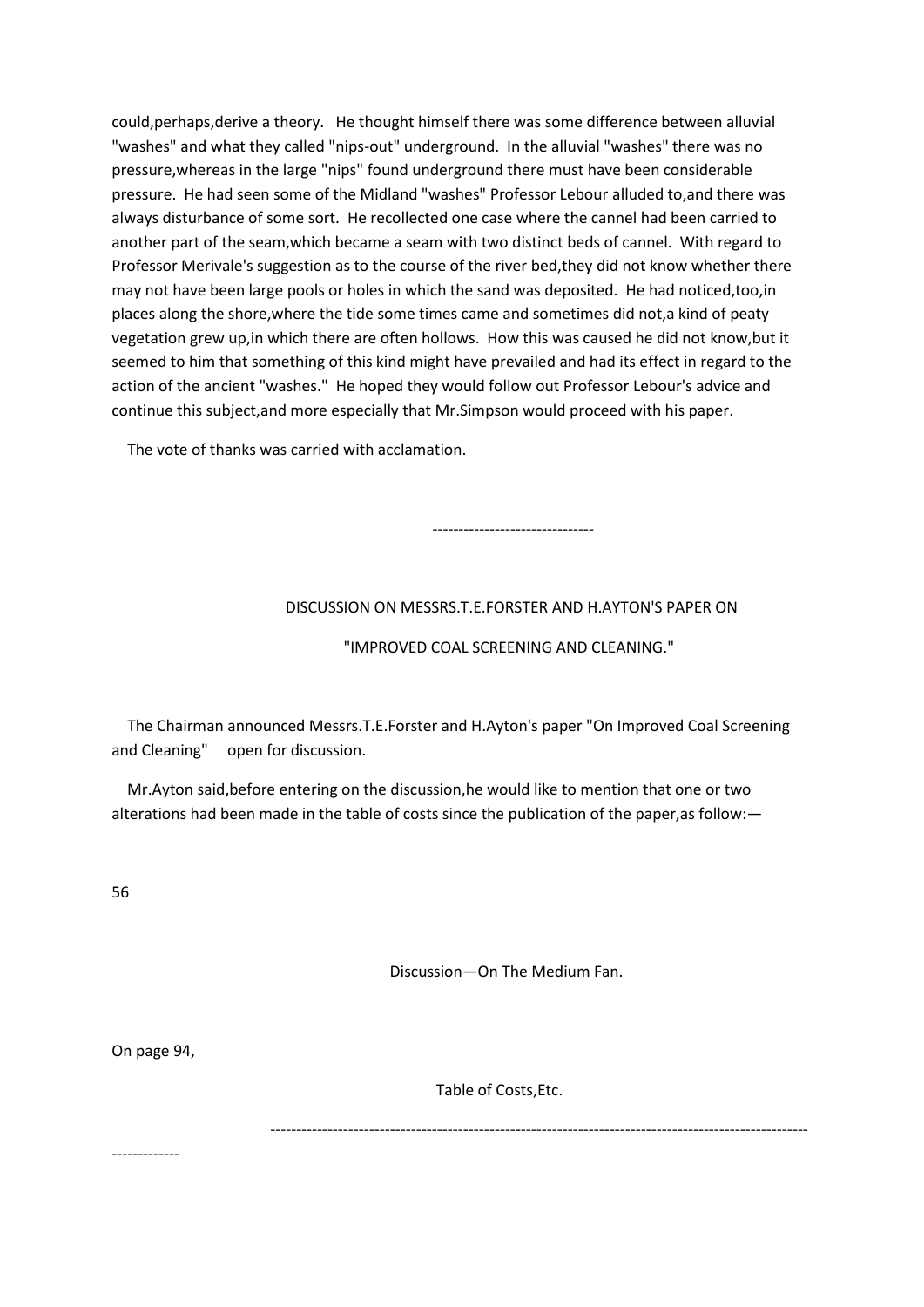|            | Column.                                          | 3.    | 11.   |
|------------|--------------------------------------------------|-------|-------|
|            |                                                  |       |       |
|            |                                                  |       |       |
|            | Total percentage picked out                      | 8.44  | 19.40 |
|            | Total load on belts in tons<br>$\cdots$ $\cdots$ | 482   | 140   |
|            | Percentage of load picked out                    | 15.06 | 33.25 |
|            |                                                  | d.    | d.    |
|            | Cost per ton on coal cleaned                     | 1.10  | 2.28  |
|            |                                                  |       |       |
| ---------- |                                                  |       |       |

On page 98,line5,for "bucket" read "locket."

Professor Merivale suggested that some date should be put to the table of costs.

 Mr.Ayton said the costs had all been calculated to the same time (October,1889) ; in some cases they had found it necessary,from the prices prevailing at different times,to reduce them all to a basis or standard.

------------------------------------

 Professor Merivale said he would like to ask Mr.Ayton if he had had any difficulty with the belt ? Theirs had been most successful,and they picked out 25 per cent,more stone,saving about 0.5d. per ton,but it made a fearful squeaking.

The Chairman—It wants a little oil.

Professor Merivale—We spend about 15s. a-week on grease,so it is not that.

 Mr.Ayton said he had not experienced any difficulty in that matter. Perhaps the rollers were set a little too low.

The Chairman asked Mr.Steavenson if he had any remarks to make ?

 Mr.Steavenson said he had not. The object in their district was to get the coal small ; if they did not get it small enough they smashed it with a breaker.

Mr.J.B.Simpson—I think Mr.T.E.Forster might give us his experience on this subject in Australia.

---------------------------------------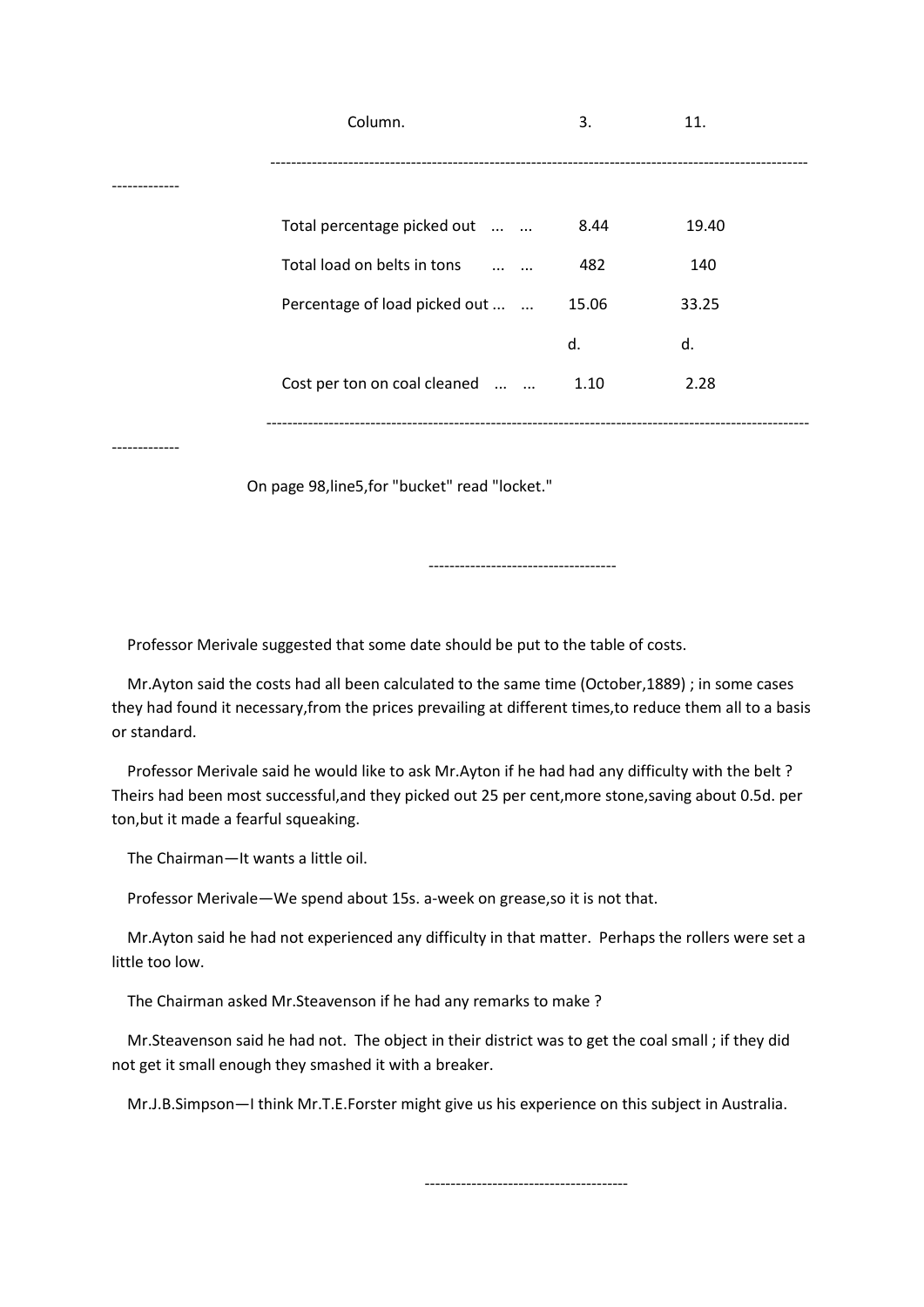## DISCUSSION ON MR.ARNOLD LUPTON'S "NOTES ON THE MEDIUM

FAN."

 The Secretary stated that Mr.Lupton had intended to be present,but he had that morning received a letter from that gentleman stating his inability to be present,and saying that he had sent some diagrams for the meeting. These,however,although it was ascertained that they had arrived in Newcastle,had not yet been delivered,but they were reproduced in the paper,of which copies were on the table,and could therefore be referred to by any gentleman who wished to take part in the discussion. Mr.Lupton was anxious that the discussion should be proceeded with in his absence,and any question which might be asked would be forwarded to him.

 Mr.A.L.Steavenson said the subject of fans was one which had often been discussed here,and he would not now occupy the attention of the meeting many minutes. The paper seemed to be another instance of the mistakes inventors were apt to fall into. As was pointed out when the paper was first discussed at the Midland Institute,the results said to be attained—107 per cent.—meant more than perpetual motion ; it was therefore quite clear that the experiments given were a mistake. He agreed with much of the paper. It was essential that a fan should "produce the required ventilation without breakdowns," "work with the maximum

57

Discussion—On The Medium Fan.

of economy,"and"require the minimum of capital outlay,"and under ordinary circumstances he agreed that "the centrifugal machine is first and the rest nowhere." As a general rule they might take it that the centrifugal fan was quite unapproachable for all ordinary work. On the next page,however,it was stated that the Capell fan was "cutting a road to the front." This he entirely disputed. Mr.Capell was,like Mr.Lupton,labouring under a mistake ; they made experiments without sufficient care,and showed more air than really existed. He also disputed the statement that "the ordinary method of measuring the velocity for a half minute or one minute is a mere approximation." If the experiments were properly made and the anemometer carefully handled,the results obtained would be accurate. He had proved this over and over again by repeated experiments which gave exactly the same results,provided the conditions were such as permitted accuracy. And with regard to the effects of currents of air on the water-gauge,Professor Herschel had suggested that the mouth of the water-gauge tube should be placed in such a position that the air could not blow into it. With the Schiele and small fans the water-gauge was often very far in excess of what it actually put upon the mine, because they were able to get a vacuum,under which the mine afforded more air than the fan could swallow,and the consequence was that at a certain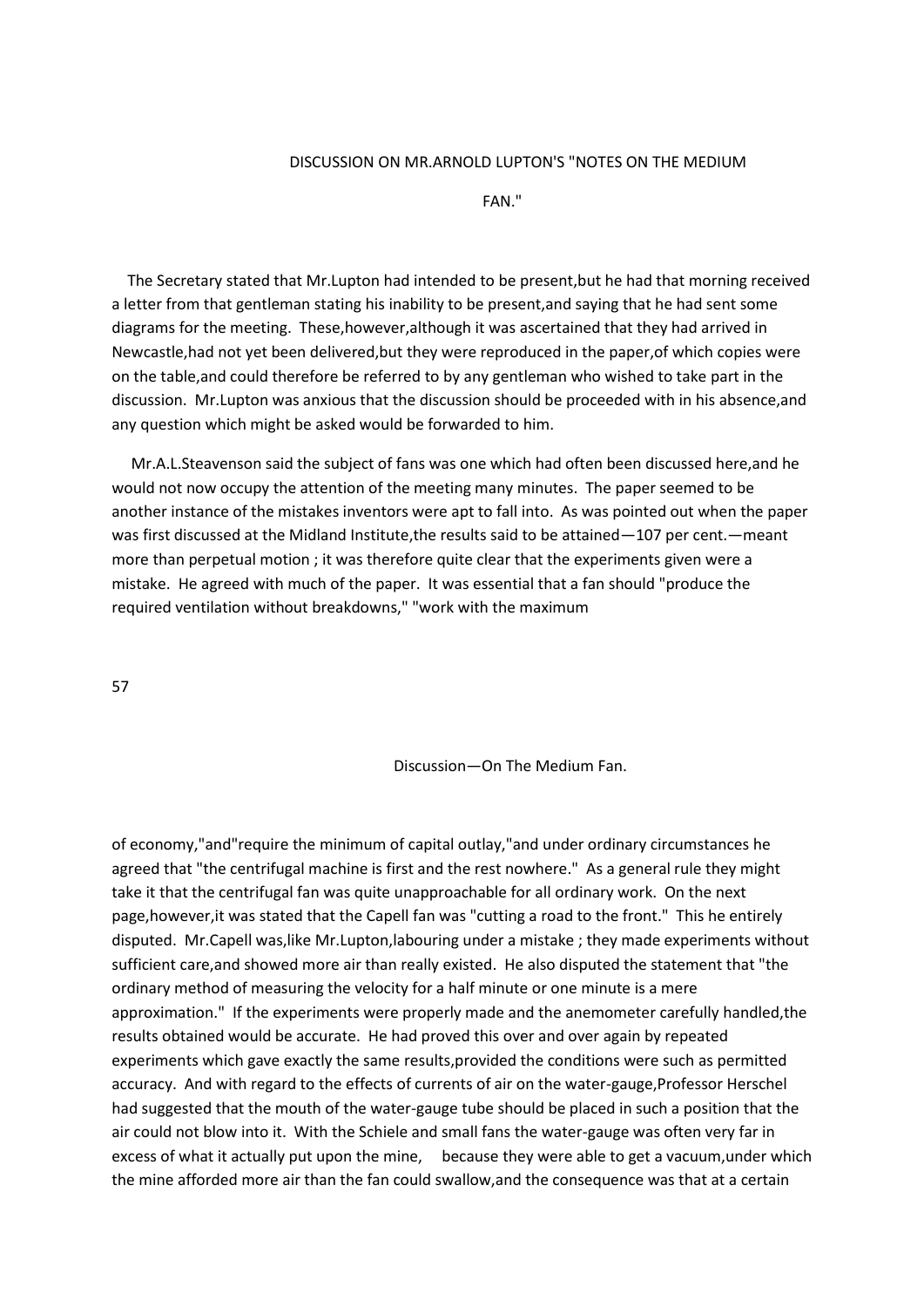distance from the fan the water-gauge almost disappeared,while that at the fan was constant. This occurred with all the small fans,but least of all with the Guibal. "A glance will show that there are many inconsistencies,and all that can be said for them is that with such appliances as were at hand,and such time as he could spare for the work,an honest endeavour was made to ascertain the facts." He (Mr.Steavenson) was perfectly ready to accept that. He had not the slightest doubt that Mr.Lupton,Mr.Capell,and other gentlemen who got so far wrong had done it accurately—so far as they knew how. They would no doubt remember that on one occasion a gentleman said he got 70 to 77 per cent.,but when Mr.W.Cochrane and himself,with one or two others,went over to the colliery to spend a day over the experiments they obtained very much less. Then as regards the table on page 71. Mr.Lupton gave the water-gauge which he calculated as due to the velocity as 2.14 inches,with 90 revolutions of a 20 feet fan. If they had taken a Guibal fan—where they had the benefit of a chimney—and with the same speed of periphery,the water-gauge due to the speed would have been nearly double what the writer of the paper took it as—viz., V Squared. divided 32 instead of V squared. divided 64. As to the fan described,it seemed to be a sort of cross between the Guibal,Schiele,and Waddle ; they were all mixed in it a little ; it was a combined fan. In the discussion which followed the reading of the paper there was not much said except that it was quite clear the figures could not be right. He (Mr.Steavenson) quoted one or two extracts from the discussion in question,and,concluding, said he hoped that Mr.Brown,who had had a great deal of trouble in testing various fans,would some day have this one tested,when he was quite sure it would be found to give the usual results of an open running fan,somewhere about 46 to 50 per cent.

 The Chairman—I think it should be pointed out that Mr.Lupton says in a foot-note that this 107 per cent,is evidently a mistake.

 Mr.A.L.Steavenson—Yes ; he admits it is impossible ; but my argument is that if one of the experiments is wrong, they all are and must be.

The Chairman asked Mr.May if he had anything to say on the subject ?

 Mr.May said he had no observations to make,except that with the Guibal fan there was little difference between the water-gauge close to the fan and at the pit bottom.

 Mr.M.Walton Brown said,if the Guibal fan had been under the same conditions as the Waddle fan it would have shown an equally great resistance and con-

58

Discussion—On The Medium Fan.

sequent loss of water-gauge at the bottom of the pit. In order to compare the results of Mr.Lupton's experiments on the Medium fan,they should have been made at the same velocity of rotation. The influence of the variations of the velocity could,however,be eliminated by the application of the fundamental principle that in any mine,under the same conditions,the volume of air is proportional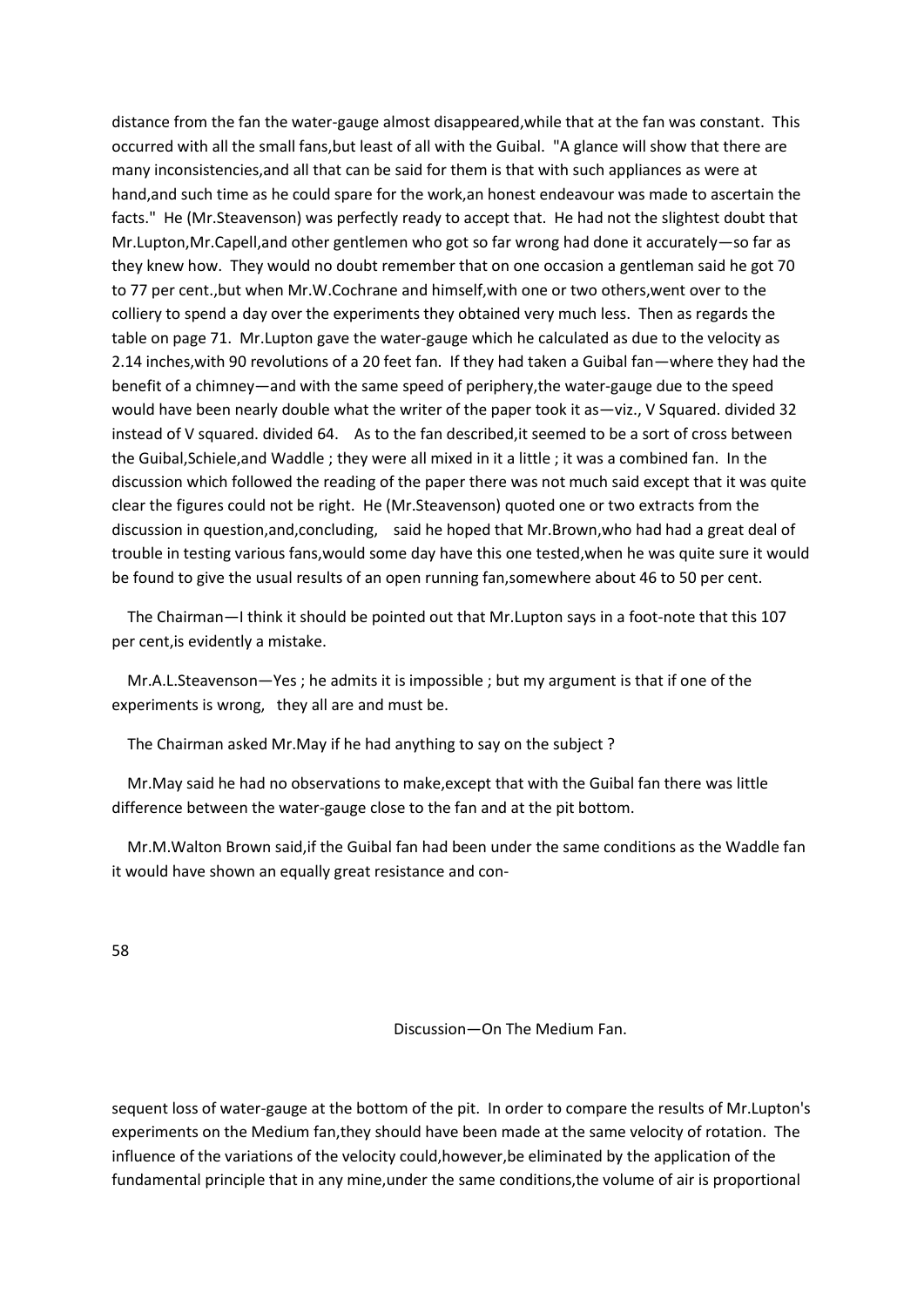to the velocity of rotation,and the water-gauge or depression varies with the square of the velocity of rotation of the fan. The following table shows the results of the experiments when reduced to a normal speed of 4,000 feet of rim,or 63.66 revolutions of fan per minute:—

| Inches.<br>Cubic Feet.<br>$\mathbf 1$<br>1.22<br>65,100<br>.754<br>$\overline{2}$<br>1.23<br>67,200<br>.782<br>3<br>1.07<br>54,520<br>.655<br>1.20<br>56,430<br>.730<br>$\overline{4}$ | No.of<br>Experiment. | <b>Water Gauge</b> | Volume of Air | Efficiency of<br>per Minute. Fan and Engine. |
|----------------------------------------------------------------------------------------------------------------------------------------------------------------------------------------|----------------------|--------------------|---------------|----------------------------------------------|
|                                                                                                                                                                                        |                      |                    |               |                                              |
|                                                                                                                                                                                        |                      |                    |               |                                              |
|                                                                                                                                                                                        |                      |                    |               |                                              |
|                                                                                                                                                                                        |                      |                    |               |                                              |
|                                                                                                                                                                                        |                      |                    |               |                                              |

------------------------------------------------------------------------------------------------------------

--

The experiments being made under the same conditions,it is difficult to understand why the volumes and water-gauges observed in the experiments do not accord when reduced to a normal velocity of rotation ; and where the manometrical efficiency is as high as .63 with the volumes of air observed,some doubt attaches naturally as to the accuracy of a mechanical efficiency of .655,and more especially as to the accuracy of the higher results recorded. It would have added to the value of Mr.Lupton's paper if he had named the colliery where the Medium fan had been applied and could be seen at work. It was a matter of regret that Mr.Lupton was not able to be present at this discussion.

 The Chairman said the Secretary would of course send this discussion to Mr.Lupton,and allow him to make any reply at the next meeting. They could hardly expect him to come to Newcastle,but he would no doubt send some reply on the points raised.

59

Proceedings.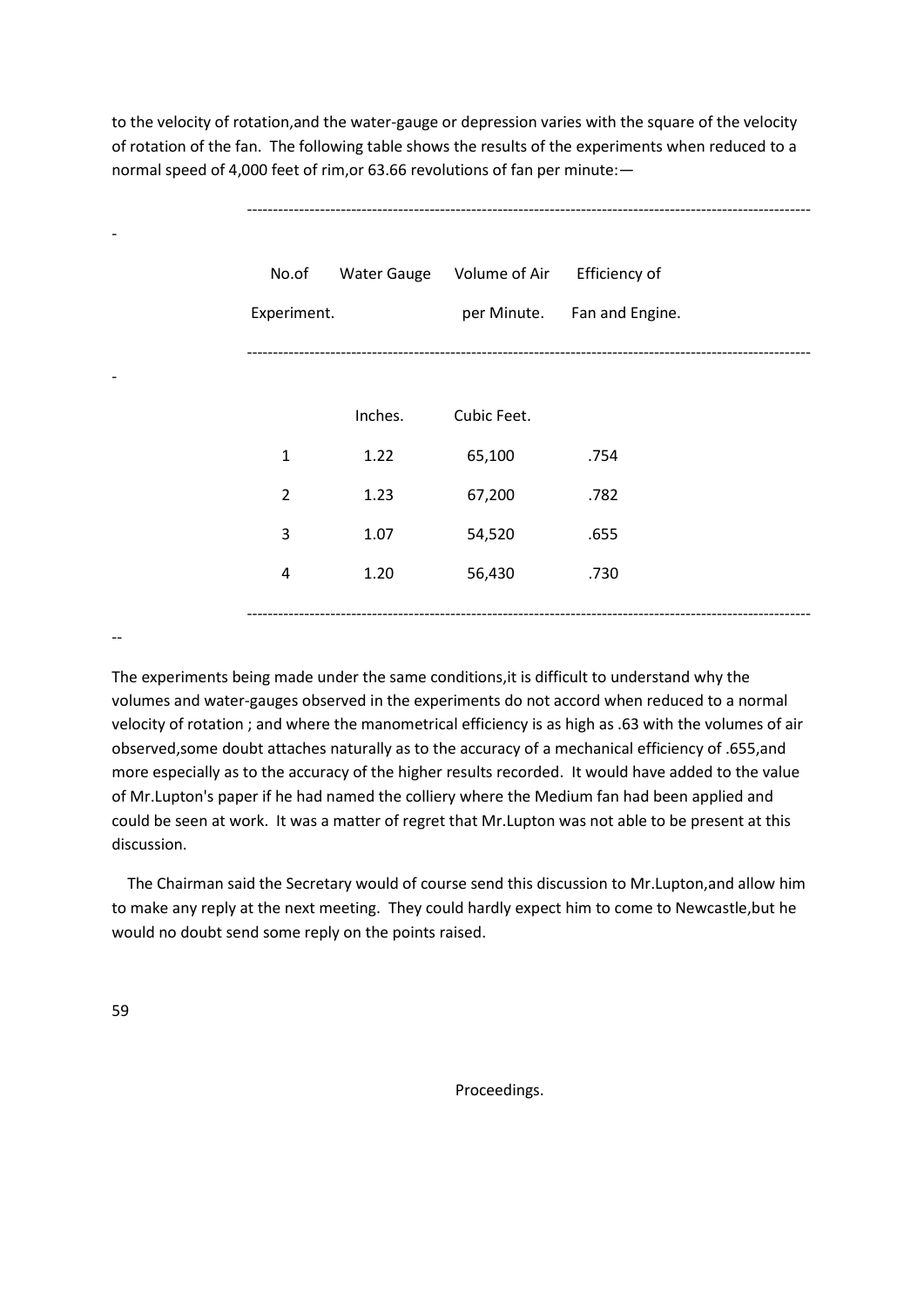#### FEDERATED INSTITUTION OF MINING ENGINEERS.

----------------------------------

#### GENERAL MEETING,

Held in the Exhibition Lecture Hall,Edinburgh,on Thursday

July 24th,1890.

-----------------------------------

Mr.William Cochrane,Vice-President,in the Chair.

-----------------------------------

 The Chairman said he was sorry to have to occupy the chair that day,in consequence of the illness of their President,who still remained too unwell to leave his home. He was sure the members would hear of this with regret, and that they would join in expressing sympathy with Mr.Marley in his indisposition,and in hoping that he would be soon restored to health. The President had been very anxious to be present at this meeting,and quite recently—in fact,only the previous week—told the Secretary he thought he would be strong enough to attend. Unfortunately,however,that hope had not been realised,and they must,therefore,get on as best they could in his absence. The occasion of meeting in Edinburgh was in consequence of the Exhibition. It was,accordingly,felt that but little in the way of outside excursions should be arranged,in order that the members might have an opportunity of examining everything of interest there ; the electrical portion was,he believed though he had not had an opportunity of examining it himself—extremely valuable. Excursions,had been arranged for the following day,under the charge of Mr.Morison,to the Lothian Collieries, which could be reached by going to Dalhousie Station,from which they were distant about a mile,and during the whole of the day any member of the Institution would be welcomed. These collieries were principally interesting in consequence of the very steep seams being worked. On the same day,the manager of the haulage and tram-car arrangements in Edinburgh would be at the central works of the Cable Tramway Company,at Henderson Row,and would be glad to give explanations upon the machinery during the whole of the day. He had only to add that there was a dinner—at which he would like to see as many members as could meet together—arranged for six o'clock that evening,and the Secretary would be glad to take the names of those who would attend. The business for the present meeting was Messrs.Armstrong and Bird's paper on the subject of "The Economical Working of Steam Boilers at Collieries."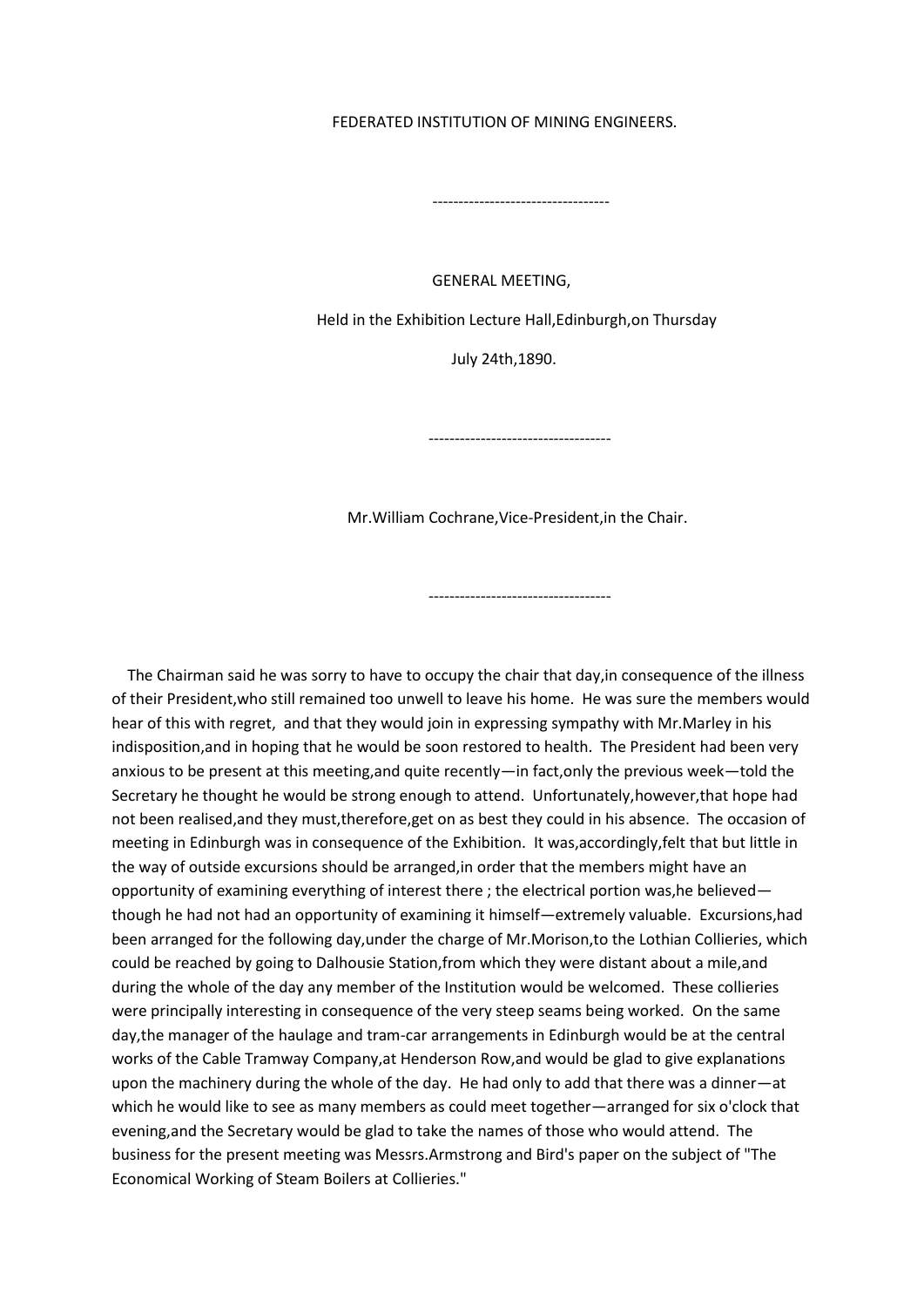Mr.A.L.Steavenson then read Messrs.Armstrong and Bird's) paper,as follows:—

----------------------------------------

60

The Economical Working of Steam Boilers at Collieries.

## THE ECONOMICAL WORKING OF STEAM BOILERS AT COLLIERIES.

By W.Armstrong,Jun.,and W.J.Bird.

I.—Introduction.

 This elaborate enquiry arose from a desire to test thoroughly the comparative advantages of mechanical stoking and hand-firing,before fitting up a series of the Henderson mechanical furnaces on a range of Lancashire boilers at Wingate Grange Colliery. The results,as will be seen hereafter,were sufficiently satisfactory ; and the writers were induced to continue the enquiry into every circumstance affecting the subject,so far as the colliery plant would allow.

 Beyond the economic advantages of mechanical over hand-firing—and this more especially applies to boilers of the Lancashire type—the regular and steady supply of fuel,forming a fire of constant thickness,and the automatic cleaning arrangement of the bars,result in an avoidance of those severe and destructive strains throughout the entire structure of the boiler (shortening its life,causing constant leakages and frequent repairs),occasioned whenever the fires require stoking,and more especially cleaning,under the old system.

 The experiments have been continued over many months in order to accumulate materials of sufficient interest to lay before the members of this Institution.

 All the evaporative tests were made of 48 hours' duration. This is very much longer than tests are usually made,but it was adopted with a view of showing the results obtained under the ordinary working conditions of colliery practice. In the case of the Lancashire boilers,the ordinary working pressure was 35 lbs. from 6 a.m. to 6 p.m.,and 60 lbs. from 6 p.m. to 6 a.m.,the latter pressure being required during the night for the steam-supply of a large underground pumping engine. In the case of the egg-ended boilers,however,35 lbs. was the ordinary working pressure day and night.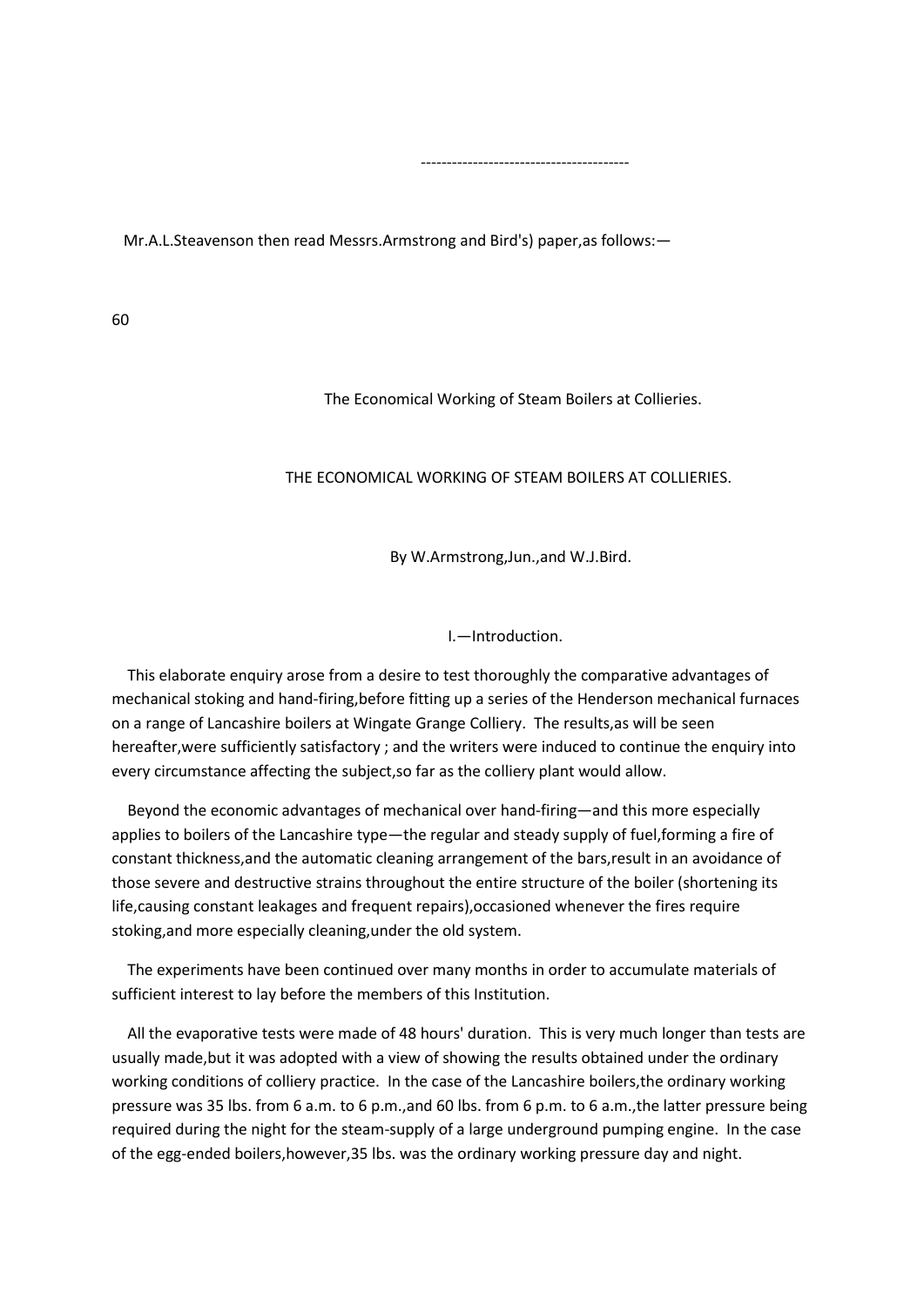In all evaporative tests, the condition and size of the fires must, of course, be the same at the end of the test as at the commencement,and this is a matter which personal judgment alone can decide. Any error in such an estimate may be a materially disturbing factor in tests of short duration,but over a long period of 48 hours the proportions of any possible mistaken comparison of the fires become infinitesimal.

 When the Admiralty experiments were made at Newcastle to determine the evaporative efficiency of Northumberland coal,the test period was fixed at 5 hours only,and the experiments may,therefore,show erroneous results.

The amount of coals burnt,and the resultant ash was ascertained by careful weighing.

 A Siemens' water-meter was fixed on the feed-water pipe to record the amount of water evaporated. Its accuracy was tested at intervals during the period over which the experiments extended,by comparison with a tank of known capacity. The instrument was specially adapted for hot water,and registered up to 1,000,000 gallons,and care was taken that the water-level in the boiler was the same at the end of each test as at the commencement.

The weight of water evaporated is frequently computed by estimating 10 lbs.  $= 1$ gallon,irrespective of the temperature of the feed. How serious an error this may occasion will be seen from Table I.,which shows the true proportions at different temperatures,and by which all results of these experiments were computed.

 The feed water for the Lancashire boilers is heated in a Twibell's Economizer,placed at the end of the main flue ; and that for the egg-ended boilers by the exhaust steam from the engines. The temperatures were taken by thermometers screwed into the feed pipe.

 The apparent duty is calculated by dividing the weight of water evaporated by the weight of fuel burnt. Then the variations in the temperatures of the

61

The Economical Working of Steam Boilers at Collieries.

Referance to page 61.

TABLE I.

Weight of a Gallon of Water at various Temperatures.

See library for image of Table I.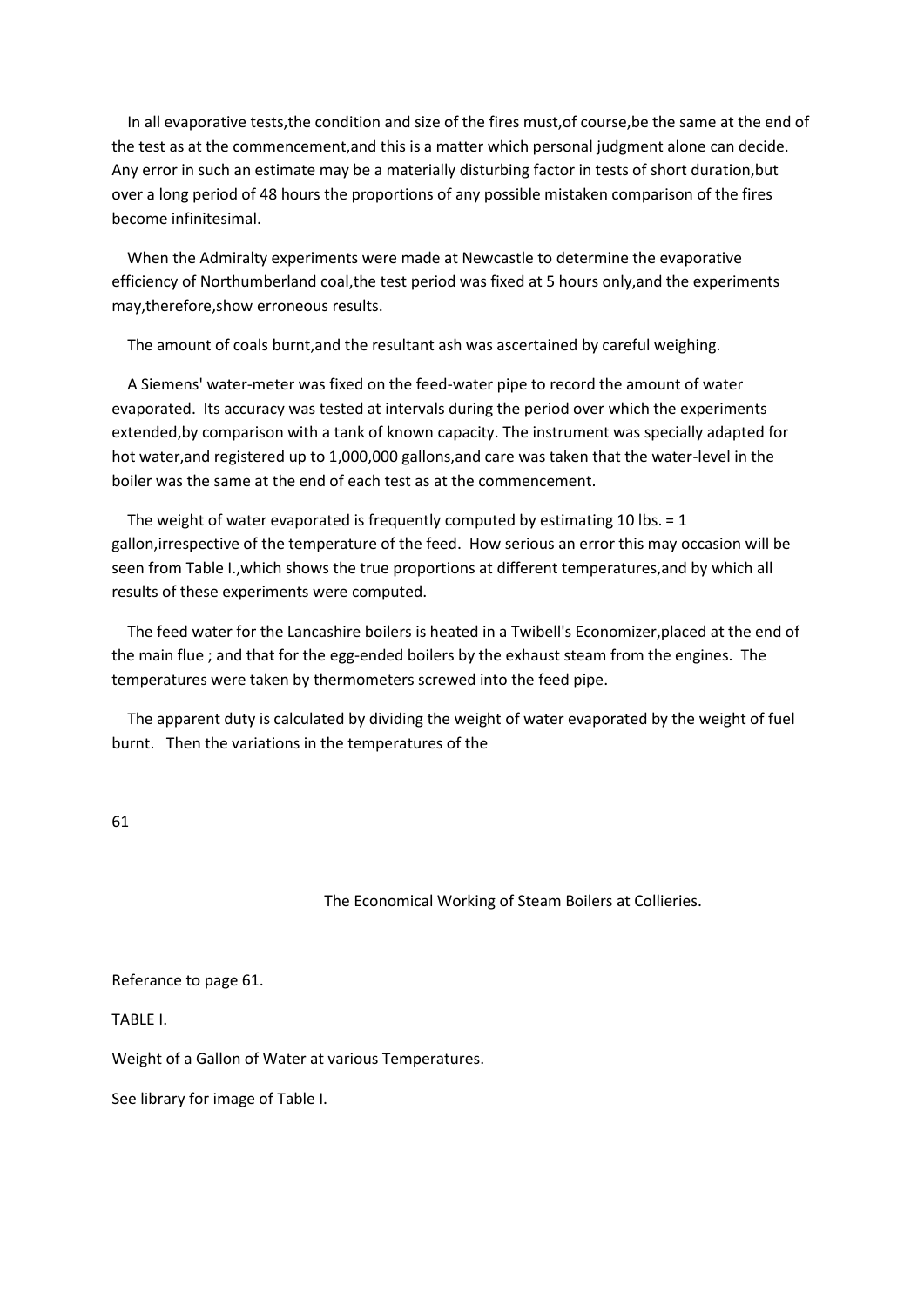feed-water and of evaporation require correction to one common standard to ascertain the real comparative duty. The standard adopted was 212 degs.Fahr. temperature of feed-water,and 212 degs.Fahr. temperature of evaporation,the

corrections being made by the following formula:—

 $C = A [ 1,081.4 + (.305 + t) ] -- (t -- 32)$ 

----------------------------------------------------------

**Little State Control** 

In which  $C =$  Corrected duty,

A = Apparent duty,

 t = Temperature of evaporation in degs.Fahr. deduced from the average steam pressure,and

L = Latent heat of steam at 212 degs.Fahr. = 966 units.

62

The Economical Working of Steam Boilers at Collieries.

The corrected duty is used as the proper standard of comparison.

The rate of fuel combustion is shown per square foot of fire-grate surface per hour.

 The cost of evaporation of 1,000 gallons of water is also shown. The standard temperature of the water is taken at

62 degrees Fahr.,and the quantities are corrected accordingly. The relative positions of the boilers are shown in Fig.1,

Plate I.

 II.—Experiments upon a Lancashire Boiler,Hand-Fired,and Fitted with the Henderson Mechanical Stoker.

 The first series of tests were made on a Lancashire boiler 28 feet long by 7 feet 6 inches diameter. Three 48 hour tests were made by hand-firing with rough small coal,and two with duff coal. The boiler was then fitted up with the Henderson Patent Mechanical Stoker and Self-Cleaning Bars,and a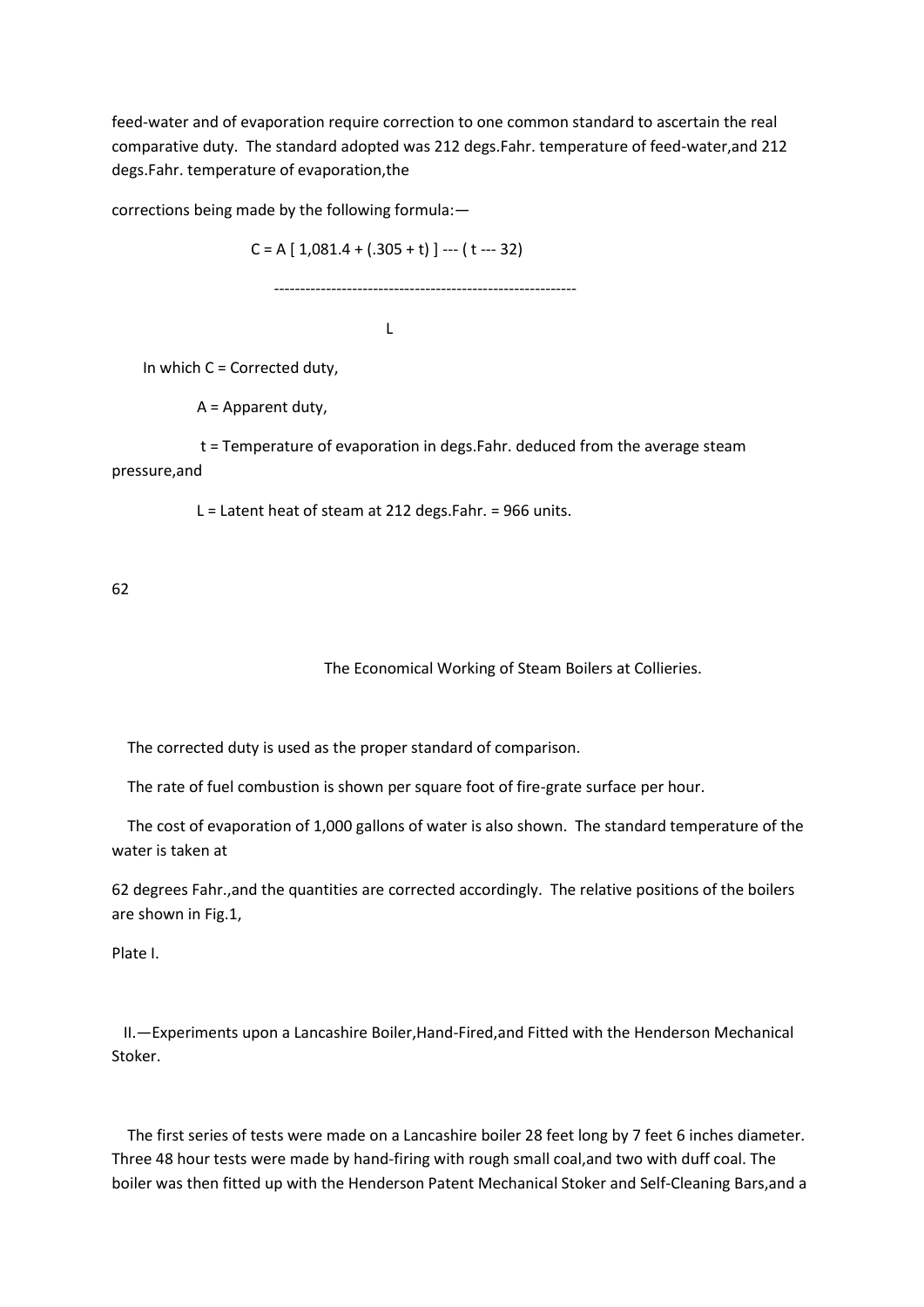corresponding number of tests made with this apparatus,the construction of which is set forth as follows,and illustrated in Plate II.:—

# I.—Description of the Henderson Mechanical Stoker.

 The coals are thrown on to the fire by means of horizontal circular fans revolving in opposite directions towards the furnace. The fans are set in motion by frictional pulleys attached to the driving shaft running under the fan boxes,at the end of which is the belt-pulley. At the central driving shaft is a wheel,working into a worm-wheel B,attached to a vertical shaft on the top of which is another worm A,which drives the crushers above the fans. In front of these crushers there is a plate worked by a hand-screw from the outside for regulating the feed of fuel,and against which any large pieces of coal are broken to the proper size before going on to the fire. At the bottom of the vertical shaft is another worm C,and wheel for working the furnace bars,which rest on a rocker or cradle of very simple construction,by which means half the bars are moved up and down vertically,thus breaking up the clinker and keeping the fire open,while the other half of the bars travel backwards and forwards horizontally,taking with them the clinker and refuse from the coal to the back of the furnace,where they are deposited over the back-end of the fire-bars into the combustion chamber,and form a natural bridge. The clinker and refuse are taken out of this chamber,when cold,by opening a damper door at the back-end under the bars. The bars in each furnace can be thrown out of gear at will by means of a thumbscrew attached to the crank in front. By means of a clutch the bars can be disconnected entirely from the machine,and the bars only left working. The fire-doors are so constructed that hand-firing can be carried on when necessary,which is very useful in the case of anything going wrong with the machinery ; the fires are then still selfcleaned,while the boiler need not be laid off,nor the boiler power at all interfered with.

II—Increased Duty and Saving of Fuel.

 On comparing the results of mechanical stoking with those of hand-firing when using the same kind of fuel,there is an increase of duty of 33.3 per cent.,with a diminution of cost of evaporation of 23 per cent. when small coal was used. When duff coal was used the duty was increased 35.9 per cent,by mechanical stoking,while the cost of evaporation was diminished 24.5 per cent.

 Again,comparing hand-firing with small coal with mechanical stoking with duff coal,the duty is increased 23.2 per cent.,and the cost of evaporation is diminished 52.4 per cent.; the cost of fuel being 1s. 6d. per ton less.

The Economical Working of Steam Boilers at Collieries.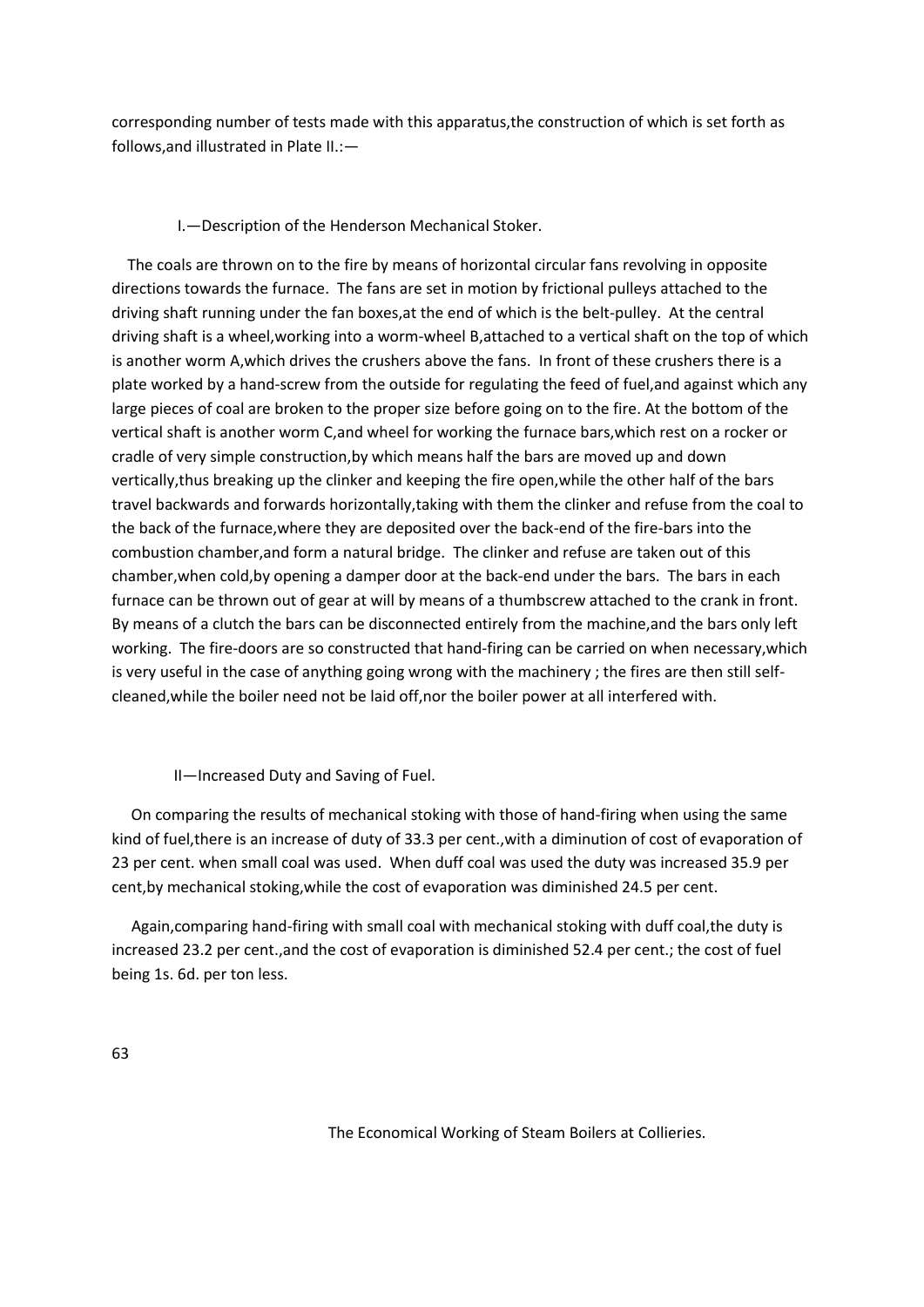Referance to page 63.

Table II.

See library for image of Table II.

64

The Economical Working of Steam Boilers at Collieries.

Referance to page 64.

Table II.---Continued.

See library for image of Table II.

65

## The Economical Working of Steam Boilers at Collieries.

 The cost of fuel per boiler per annum,based on these results,can now be calculated. The year may be assumed at 300 working days,which is a pretty close approximation to actual practice ; and the average evaporation under mechanical firing is taken as the basis:—

-------------------------------------------------------------------------------------------------------------------------------------- ---------------------------- Annual cost of Fuel per Boiler. Fuel. --------------------------------------------------------------------------- Saving. Hand-firing. Mechanical Stoker. ------------------------------------ --------------------------------------------------------------------------------------------------------------------------- £ s. d. £ s. d. £ s. d. Small at 3s. 6d. per ton ... 360 3 2 277 8 5 82 14 9 Duff at 2s. 0d. per ton ... 245 16 0 185 13 1 60 2 11 ----------------------------------------------------------------------------------------------------------------------------------------------

-------------------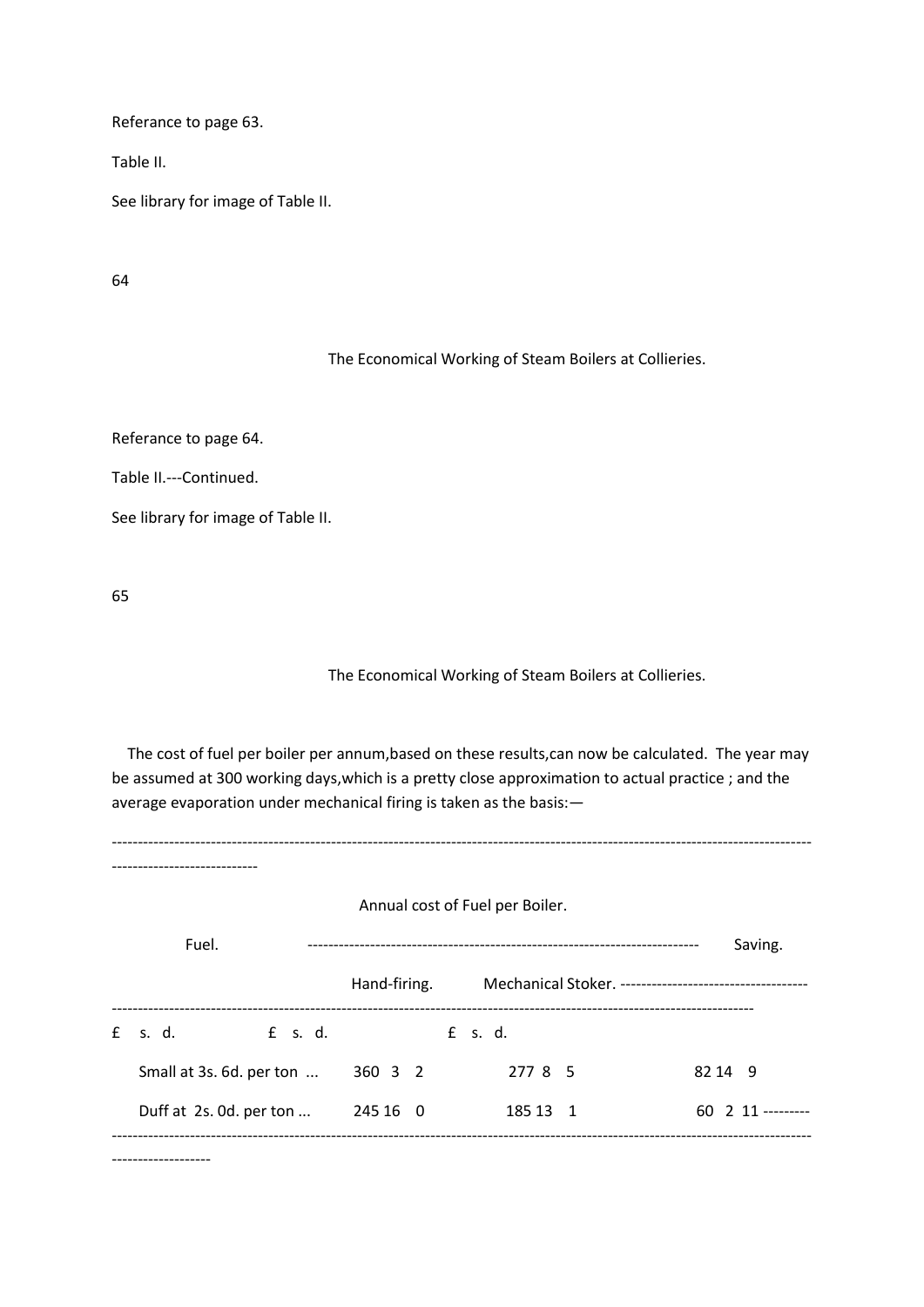The annual saving of fuel per boiler,when small coal is used,is thus £82 14s. 9d.,or about 90 per cent,per annum on the cost of the apparatus. If,however,hand-firing with small coal is compared with mechanical firing with duff coal,the saving is much greater,and amounts to £174 10s. 1d. per annum.

## III.—Experiment with the Henderson Fire-bars,Hand-fired.

 To determine in what degree each part of the mechanical stoker contributed to the remarkable increase of duty,a test was made on the Lancashire boiler with the Henderson movable bars only,the coal being stoked by hand. The results were as follow:—

| Coal burnt (in 48 hours)                         |           |               |          | 23,772 lbs.                                                       |
|--------------------------------------------------|-----------|---------------|----------|-------------------------------------------------------------------|
| Water evaporated                                 |           |               |          | 17,873 gallons.                                                   |
| Do.                                              |           |               | per hour | 370 gallons.                                                      |
| Temperature of feed-water                        |           |               |          | 132 degs.Fahr.                                                    |
| Water evaporated                                 |           |               |          | 176,313 lbs.                                                      |
| Apparent duty                                    |           |               |          | 7.42 lbs.                                                         |
| Corrected duty                                   |           |               |          | 8.22 lbs.                                                         |
| Do.                                              |           |               |          | 20 % increase.                                                    |
|                                                  |           |               |          | Coal burnt per square foot of grate surface, per hour. 19.61 lbs. |
| Proportion of ashes                              |           |               |          | 8.1 per cent.                                                     |
| Value of fuel                                    |           | $\sim$ $\sim$ |          | 3s. 6d. per ton.                                                  |
| Cost of evaporating 1,000 gallons of water at 62 |           |               |          |                                                                   |
| degs.Fahr.                                       | $\ddotsc$ |               |          | 2s. 1.4d.                                                         |

 It thus appears that the increase of duty due to the bars is 20 per cent,out of the 33.3 per cent,increase yielded by the whole apparatus. Accounting out of this 20 per cent,for the proportion gained by the diminution of ashes,the useful effect of the Henderson mechanical stoker and bars may be thus analysed:—

|                                    |          |          |          |                   | Per Cent. |
|------------------------------------|----------|----------|----------|-------------------|-----------|
| Diminution of ashes increases duty |          | $\cdots$ |          | $\cdots$ $\cdots$ | 6.0       |
| Movable furnace bars<br>$\cdots$   |          |          |          |                   | 14.0      |
| Effect of mechanical stoking       | $\cdots$ | $\cdots$ | $\cdots$ |                   | 13.3      |
|                                    |          |          |          |                   |           |

----------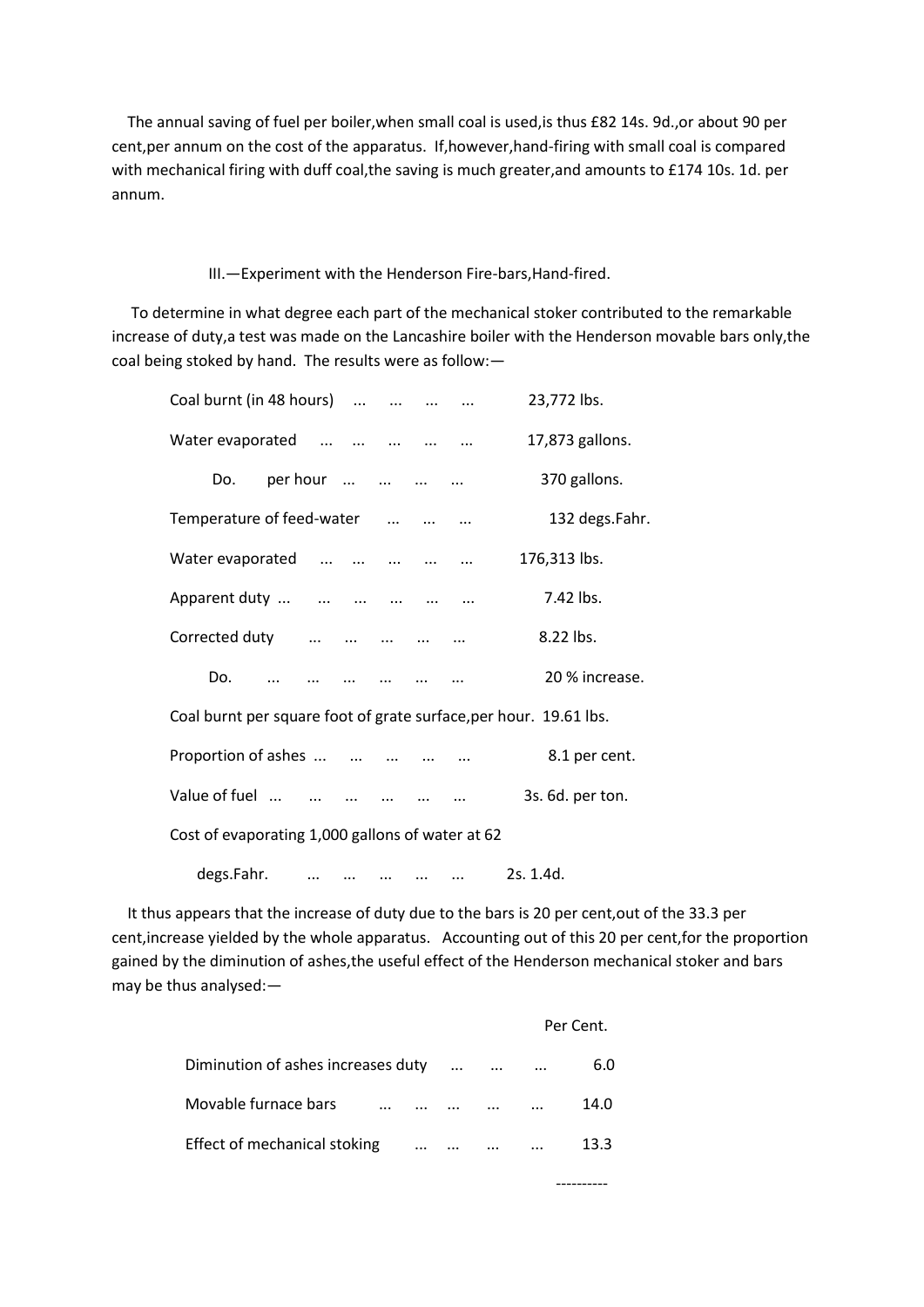Total effect of the whole apparatus ... ... 33.3

 III.—Experiments upon Egg-ended Boilers,Covered and Uncovered,with two Arrangements of Bridges and Flues,

and fitted with the Juckes Flre.

 The next series of evaporative tests were made in a range of egg-ended boilers,worked with the Juckes Fire. The tests were made upon two of the boilers,viz.,No.5, 38 feet long by 6 feet diameter,and No.6, 28 feet long by 6 feet diameter.

In No.5 boiler the tests were made with the boiler covered and uncovered,and with a new arrangement of bridges and flues. In the No.6 boiler the tests were made with the boiler covered.

66

The Economical Working of Steam Boilers at Collieries.

Referance to page 66

Table III.

See library for image of Table III.

67

The Economical Working of Steam Boilers at Collieries.

 As before stated,the working steam pressure was 35 lbs. per square inch,day and night. In every case but one the feed-water was maintained at a constant temperature of 210 degs.Fahr. by the use of the exhaust steam.

 The proportion of ashes obtained in these tests was extraordinarily large,and the circumstance of so much of the fuel being unburnt accounts for the comparatively low rate of duty.

 Table III. contains the whole of the tests made with the Juckes Fires on No.5 and No.6 boilers,with the results calculated from them.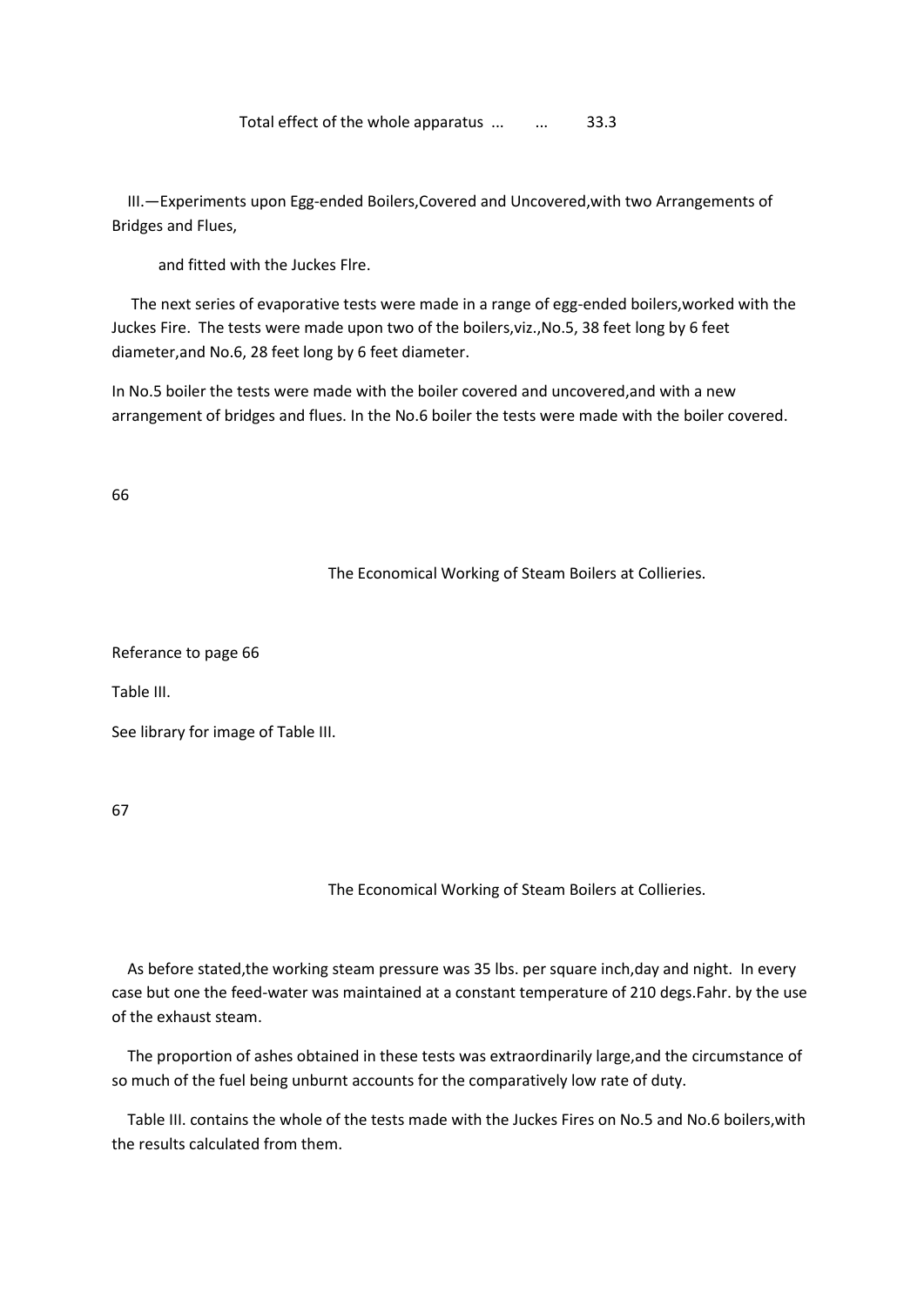Thus,the corrected duty is 4.85 lbs. for the long boiler,and 4.82 lbs,for the short boiler,a quite insignificant difference,the variation in the proportion of ashes being very small ; and it would appear that within certain limits the comparative length of a cylindrical boiler has no influence on its duty.

I.—Results of Old and New Arrangements of Bridges and Flues.

 The No.5 boiler was tested first with the old arrangement of bridges and flues,and then with a new adaptation. These two arrangements are shown in Figs. 1, 2, 3, 4, 5, and 6, Plate III.

 The effect of the new adaptation on the effective duty is easily shown. With the boiler uncovered,the respective corrected duties are—old plan, 4.64 lbs. ; new plan, 4.77 lbs. ; with the covered boiler, 4.85 lbs. and 4.90 lbs. respectively. At first sight the difference would seem to be insignificant. But when we take into account the differences in the respective proportions of ashes,and eliminate these factors,the theoretical duties will stand as follows:—Boiler uncovered,old plan,7.69 ; new plan, 8.62 ; increase, 12.6 per cent. Boiler covered,old plan, 7.06 ; new plan, 8.40. Increase,19.0 per cent.

 The mean of these increments may,therefore,be taken as a fair representation of the improved useful effect by the adoption of the new flues and bridges,and the gain per cent,may be estimated at  $[(12.6 + 19.0)$  divided by 2 = 15.8 per cent.

 There is frequent occasion to take into account differences in the proportion of ashes,and to eliminate that varying factor in order to arrive at any trustworthy comparison.

In these cases a theoretical or adjusted duty is deduced from the corrected duty as follows:—

**District of the Contract of the Contract of the Contract of the Contract of the Contract of the Contract of th** D' = Adjusted or theoretical duty = ----------

100--p

In which  $D =$  Corrected duty, and  $p =$  Percentage of ashes.

II.—Results of Covered and Uncovered Boiler.

 Table IV. contains the comparative results of a series of tests on No.5 boiler,covered and uncovered.

 The boiler was,of course,only covered on the portion exposed above the masonry,not much more than one-third of the total surface. The gain from the use of this non-conducting covering is represented by an increase of 4.1 per cent,of the corrected duty. When,however,the proportion of ashes is taken into account,and the adjusted duties compared,the 4.1 per cent,completely disappears,and is replaced by a decrease of 73 per cent.,a result which is absurd.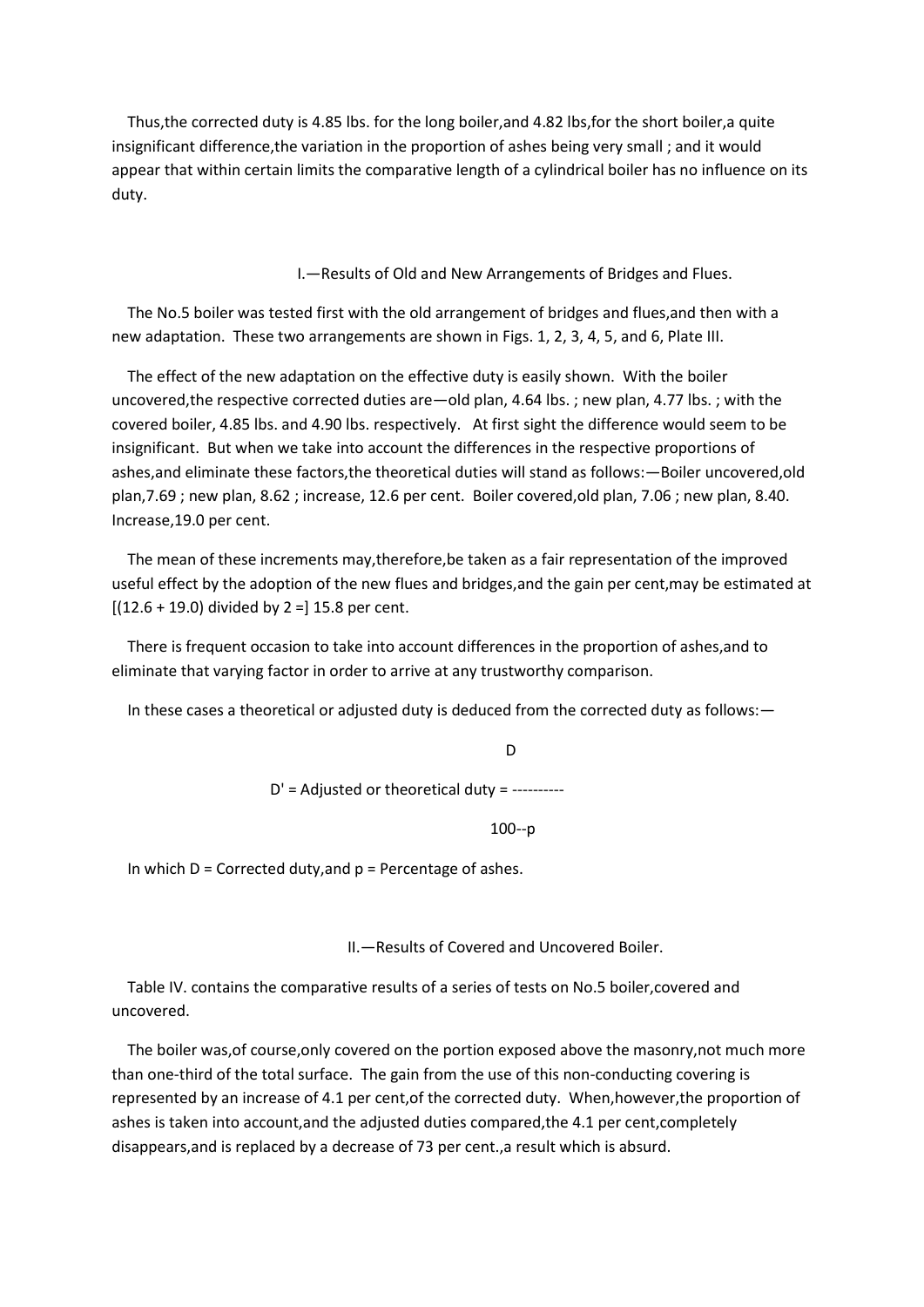This discordance may be accounted for by the fact that in the first two tests made on No.5 boiler the quantity of ashes had not been observed,and the quantity in No.3 test (31.3 per cent.) is assumed as the average of Nos. 1, 2, and 3,which assumption is very probably erroneous.

 An endeavour must,therefore,be made to find some means of checking the accuracy of the comparisons,and fortunately such a method is available.

68

The Economical Working of Steam Boilers at Collieries.

Referance to page 68

Table IV.

See library for image.

69

The Economical Working of Steam Boilers at Collieries.

 The researches of Dulong enable one to find the amount of heat given off from a surface at a higher temperature than the surrounding medium,when their respective temperatures are known. This is divided into heat lost by radiation and heat lost by contact of air.

 For small differences of temperature between the radiating substance and the absorbent medium,the loss of heat by radiation is simply proportional to the difference in temperature,but at higher temperatures and for greater differences the loss of heat is much greater,following a complicated law represented by Dulong's equation:—

 124.72 x 1.0077 t x (1.0077T — 1) r = -------------------------------------------------------- **The Community of the Community of The Community of The Community of The Community of The Community of The Community** 

when t = temperature (centigrade degrees) of absorbent,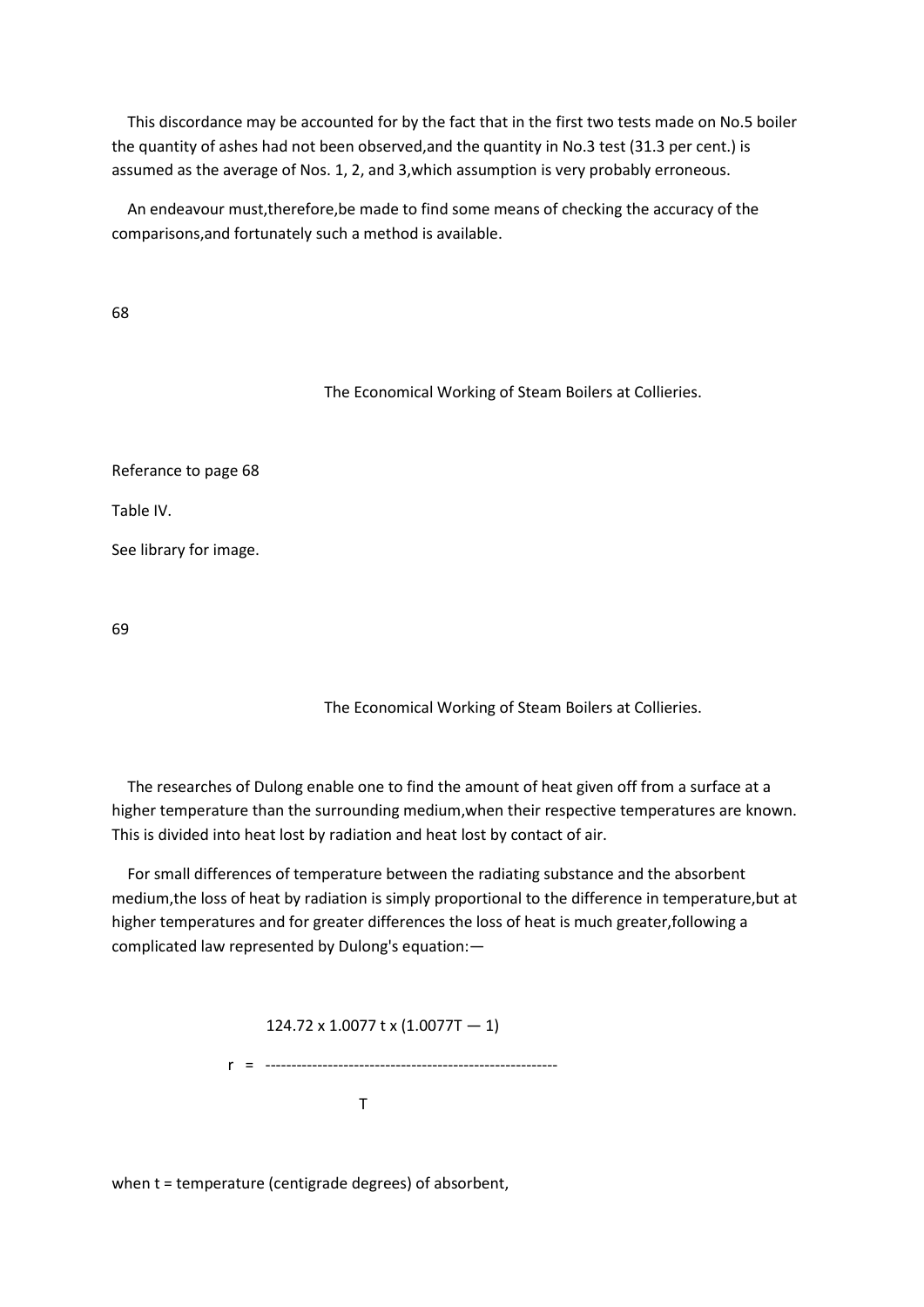T = excess temperature of radiating body (centigrade degrees),

r = ratio of loss of heat under the given temperatures.

The loss of heat by radiation is also dependent on the nature of the radiating substance, different surfaces giving very different results. These have been determined by experiment for a great number of substances. R is the number of units of heat emitted per square foot per hour,for a difference in temperature of 1 deg. Fahr. The total loss of heat by radiation is,therefore, R x D x r, when D = difference in temperatures of radiant and absorbent.

 The loss of heat by contact of air is independent of the nature of the substance,but the form of the body affects the result considerably. In the case of a horizontal cylinder,if A = loss in units per square foot of surface per hour,for a

difference of 1 deg. Fahr., and  $r =$  radius of the cylinder in inches,

 $A = .421 + (.307 \text{divided by r}).$ 

 The heat lost by air-contact increases more rapidly than the simple ratio of excess of temperature,and is found by the formula:—

 .552 x t 1.233  $r' =$  --------------------------the contract of the contract of the contract of the contract of the contract of the contract of the contract o

when t = difference of temperatures (centigrade degrees), and r' = ratio of loss of heat with that difference.

The total loss of heat by air-contact is thus =  $A \times D \times r'$ , when  $D =$  difference of temperatures between substance and air.

III.—Temperatures of Boiler and Covering.

The first series of temperature observations were taken to check the six tests

(uncovered and covered) of No. 5 boiler with the old bridges and flues,and averaged as follows:—

|                                             | Degs. Fahr. |
|---------------------------------------------|-------------|
| Temperature-Uncovered boiler surface        | 275         |
| Covered boiler surface<br>$^{\prime\prime}$ | 106         |
| Temperature of air                          | 73          |

Using the above formula the total loss of heat per square foot per hour is—

Units.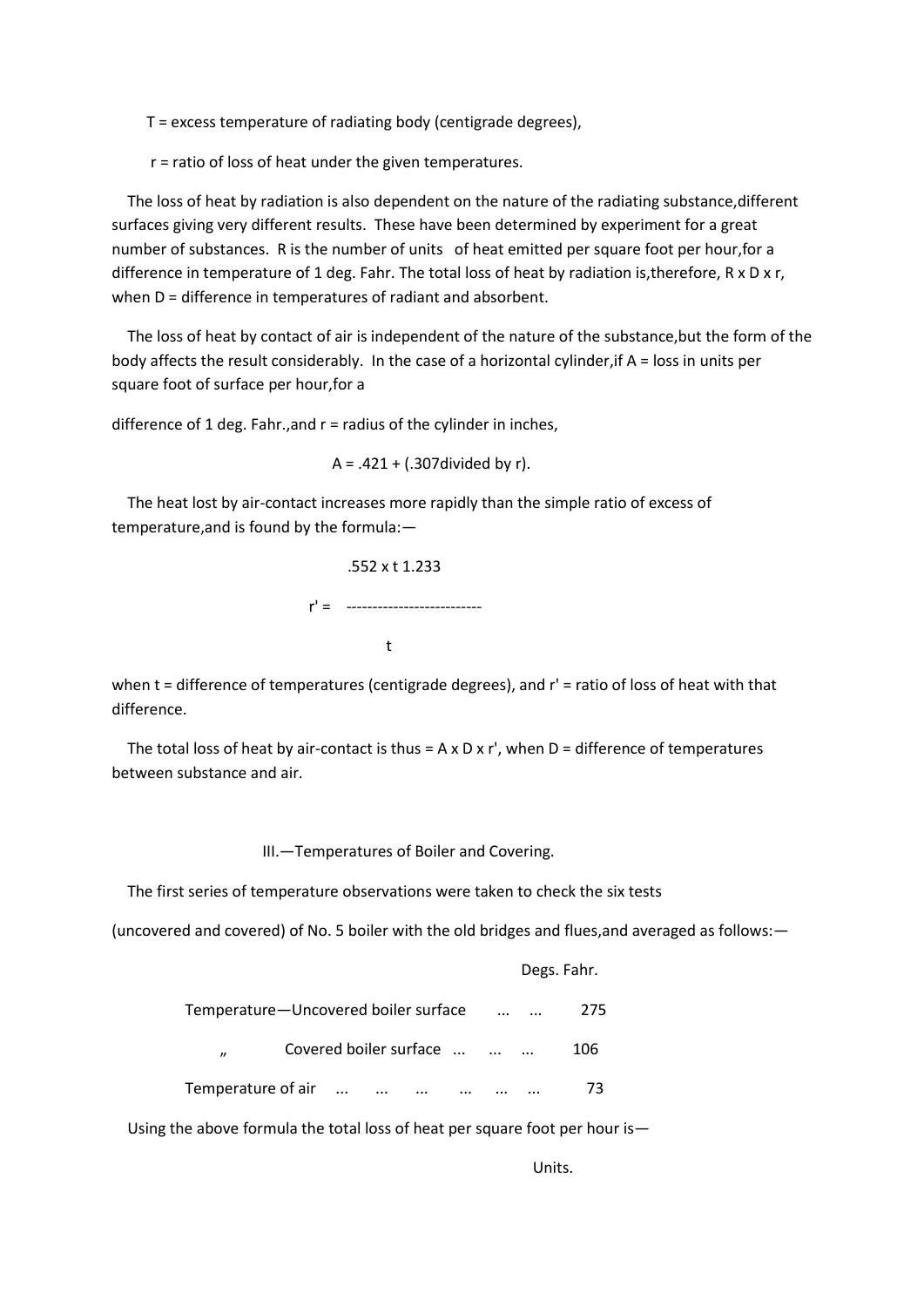| Covered boiler                                                            |                   |  |        | 13,192.56  |
|---------------------------------------------------------------------------|-------------------|--|--------|------------|
| Uncovered boiler                                                          | $\cdots$ $\cdots$ |  |        | 110,289.60 |
|                                                                           |                   |  | Units. |            |
| and multiplying by the respective superficies the total loss per hour is— |                   |  |        |            |
| Covered boiler                                                            |                   |  |        | 45.18      |
| Uncovered boiler                                                          |                   |  |        | 414.00     |

Difference = 97,097.04.

70

The Economical Working of Steam Boilers at Collieries.

For the whole 48 hours the heat loss would be—

97,097 x 48 = 4,660,658.88 units.

 With a feed-water temperature of 210 degs. and steam pressure of 35 lbs.,the total heat of the steam (from 210 degs.) = 988.7 degs. Fahr.,and 4,660,658.88 divided by 988.7 = 4,715 lbs. of water evaporated,equivalent to loss of heat for 48 hours.

The water evaporated per 48 hours on the average of the three earlier tests in the

| uncovered boilers, was                           | $\cdots$<br>$\cdots$ | $\sim 100$ km s $^{-1}$ |                                     | $\cdots$ | $= 64,731$ lbs.      |  |
|--------------------------------------------------|----------------------|-------------------------|-------------------------------------|----------|----------------------|--|
|                                                  |                      |                         |                                     |          | Add $loss = 4,715$ , |  |
|                                                  |                      |                         |                                     |          |                      |  |
| Then average water evaporation in covered boiler |                      |                         | $\cdots$ $\cdots$ $\cdots$ $\cdots$ |          | $= 69,446$ ,         |  |

 Coal consumption = 14,292 lbs.,and 69,446 divided by 14,292 = 4.86 lbs. deduced corrected duty for covered boiler,compared with 4.85 lbs. corrected duty for covered boiler observed,or 4.7 per cent,increase over corrected duty of uncovered boiler.

 The next series of temperature observations were made to check the two tests (uncovered and covered) made on October 1st and November 7th,1888.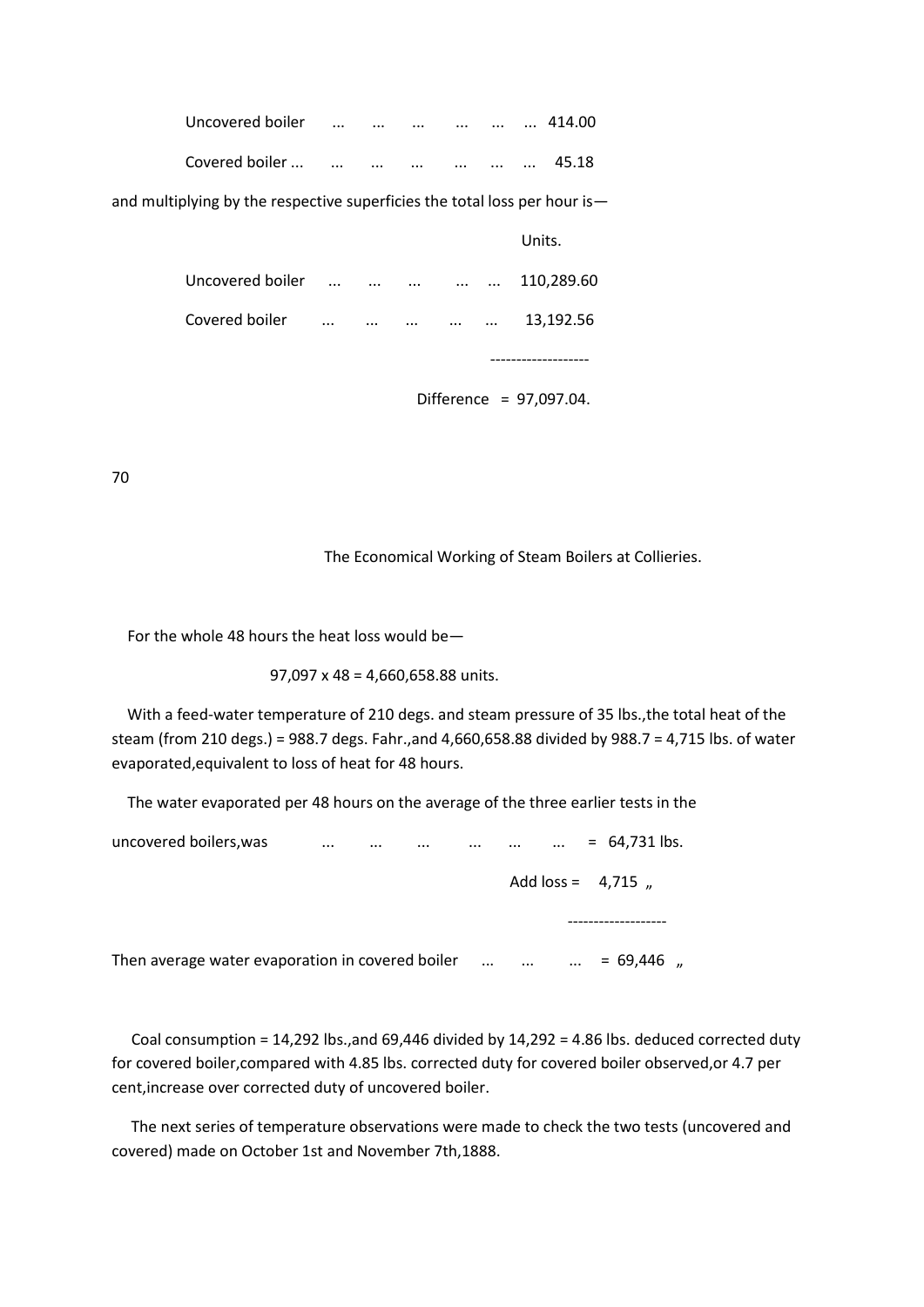The average temperatures observed were:—

|                                                              | Degs. Fahr. |     |
|--------------------------------------------------------------|-------------|-----|
| Uncovered boiler—Temperature of surface                      |             | 280 |
| Temperature of air<br>$\cdots$ $\cdots$<br>$^{\prime\prime}$ |             | 54  |
| Covered boiler-Temperature of surface                        |             | 91  |
| Temperature of air<br>$\boldsymbol{\eta}$                    |             | 48  |

Working from these figures as previously,the corrected duty in the uncovered boiler of 477 lbs. is increased to 4.90 lbs. in the covered boiler,or 2.7 per cent,increase.

 Referring to Table IV.,the observed corrected duty shows an increase of 4.1 per cent,when the boiler is covered ; and checking the comparison by Dulong's method,the increase of duty is found to be 4.7 per cent,increase from one set of observations,compared with 2.7 per cent,with a second series ; making an average of 3.7 per cent,increase, which corresponds very nearly with the 4.1 per cent,increase observed.

 This is,therefore,a satisfactory confirmation of the accuracy of the comparative tests,so far as the corrected duty is concerned,and,doubtless,had the proportion of ashes been observed in the first two tests,the comparison would have

remained unaffected as regards the theoretical duties.

 IV.—Further Experiments upon an Egg-ended Boiler,with New Arrangement of Bridges and Flues,and Hand-Fired. (Plate III.)

 Another series of tests was made with an egg-ended boiler 41 feet long by 6 feet diameter,with hand-firing,which had just been fitted with the new arrangement of bridges and flues. The results obtained (see Table V.) were remarkably good,the corrected duty on the average of three tests being 6.07 lbs. It will be noted that the proportion of ashes is much less than in the case of the Juckes Patent Fires,namely,17 per cent,as compared with over 30 per cent.

 Comparing the respective averages of three tests with long boilers by handfiring and the Juckes Fires,the corrected duties for the Juckes Patent Fires is 4.85 lbs.,with 31.3 per cent,of ash,and for hand-firing 6.07 lbs.,with 17.0 per cent,of ash.

71

The Economical Working of Steam Boilers at Collieries.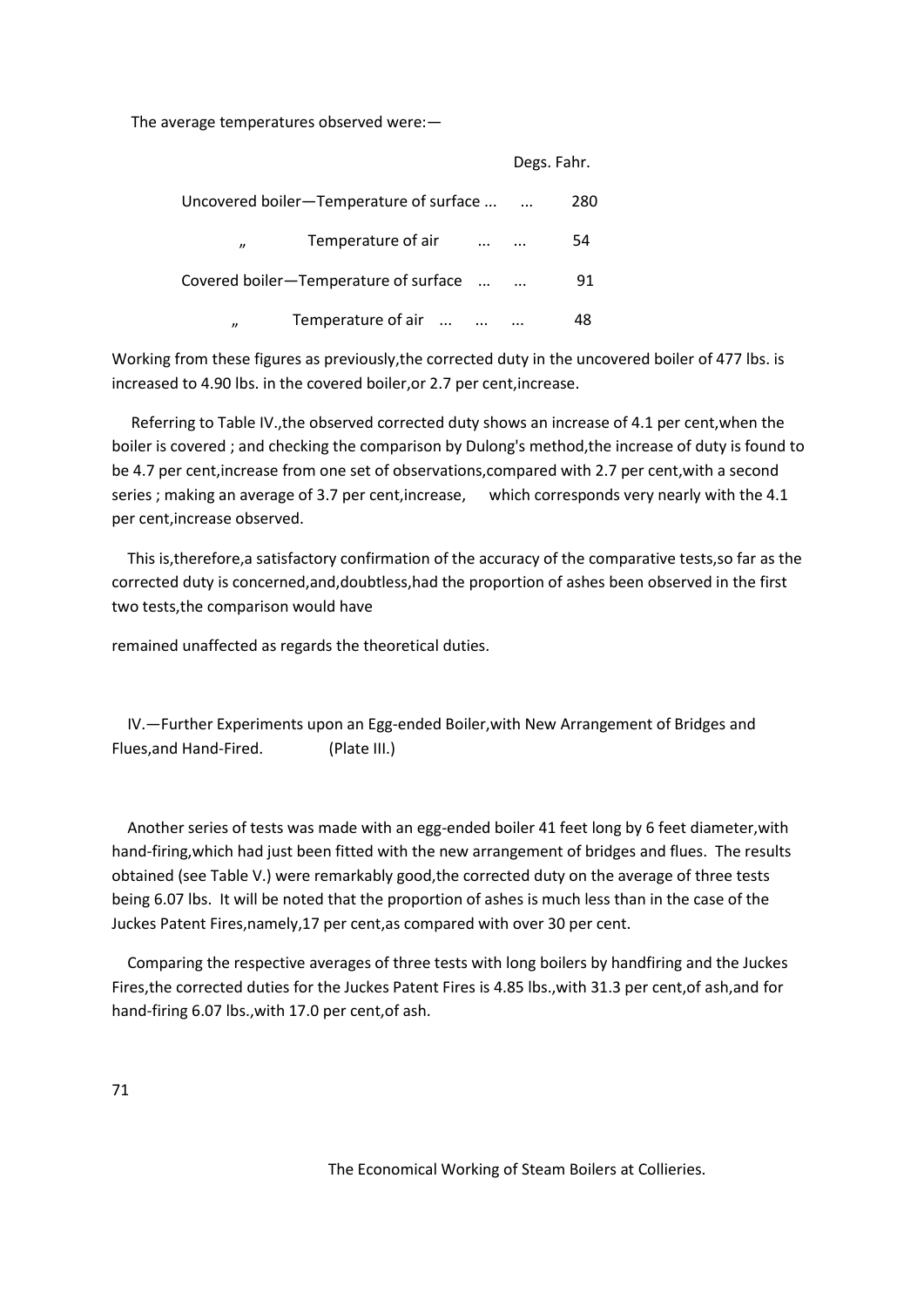Calculating the respective theoretical duties they come out : Juckes Patent Fires,7.06 lbs.; handfiring, 7.31 lbs.; and thus the patent fires seem to show positively worse results than hand-firing. It must be remembered,however,that the hand-firing tests were made with the new arrangement of bridges and flues which,as shown previously,are equal to a gain of 15.8 per cent. Deducting this proportion from the hand-firing figures, the comparative theoretical duties with old flues and

Referance to page 71

Table V.

See library for image of Table V.

bridges are : Juckes Fires 7.06 lbs.; hand-firing, 6.31; an apparent advantage of 11.9 per cent,in favour of the Juckes Fires.

 It may,therefore,be concluded that the use of the Juckes Fires affords a theoretical increase of duty of about 12 per cent.,which in practice is more than counter-balanced by the increase in the proportion of unburnt fuel.

V.—Experiments Upon a Lancashire Boiler,as to the Effect of Boiler Scale upon the Duty.

 The next series of observations made referred to the effect of scale in a boiler in diminishing the duty of the fuel.

 No.21 Lancashire boiler was selected for making the comparison. Like the others in the range it was 28 feet long by 7 feet 6 inches diameter. The inside was cleaned as perfectly as possible before the first 48 hours' test was made,after which the boiler was under steam about seven weeks. By this time a scale of .0625 inch in thickness had accumulated in the boiler,and the second 48 hours' test was made. Table VI. shows the comparative results of the two tests.

72

The Economical Working of Steam Boilers at Collieries.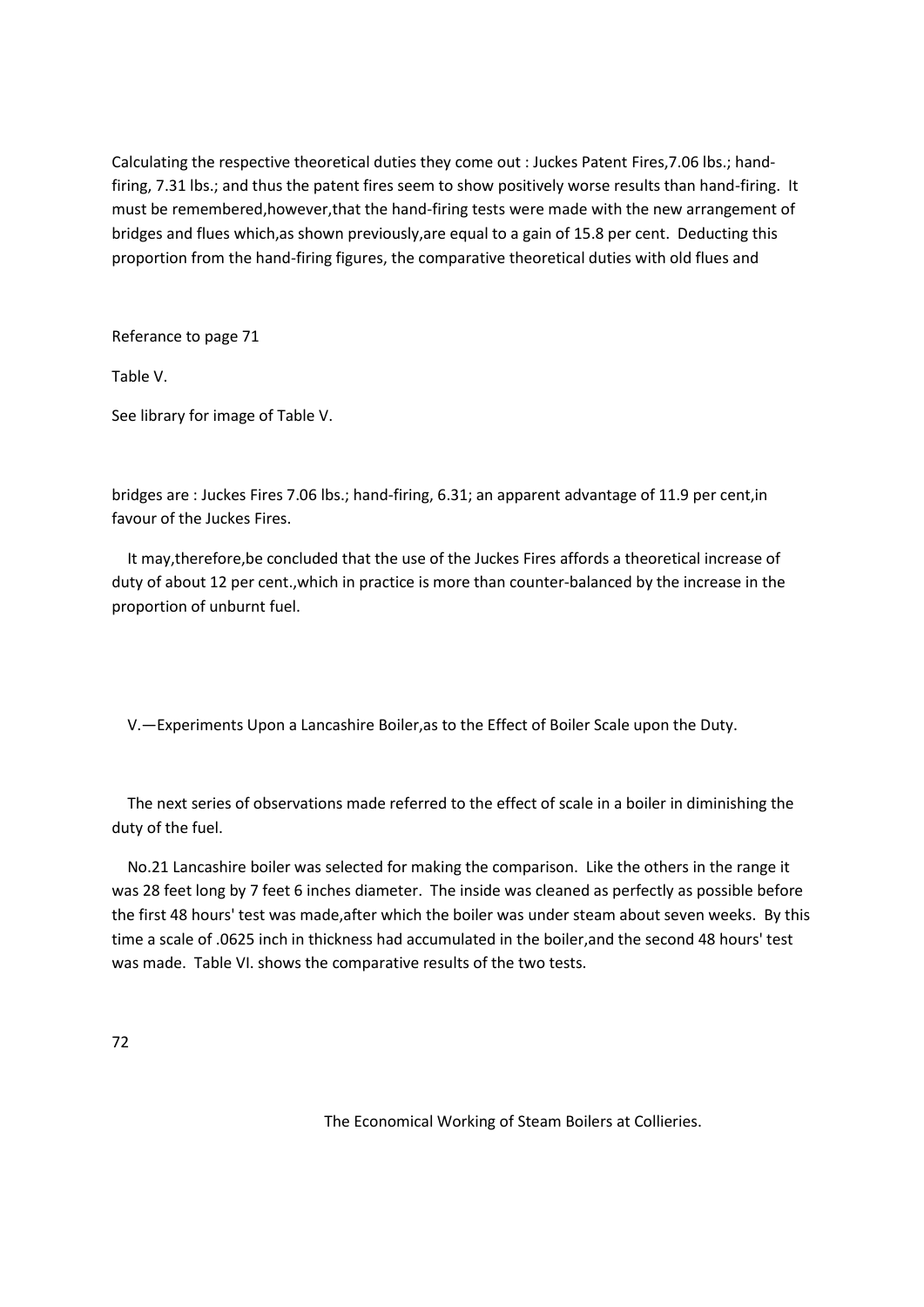Referance to page 72

Table VI.

See library for image of Table VI.

This comparison has been complicated by the variation in the amount of ashes.

 The dirty boiler shows a falling off in corrected duty of 8.5 per cent.,but when the respective proportions of ash are taken into account the difference is reduced to 1.5 per cent.,which is all that can be attributed to the action of one-sixteenth of an inch of boiler scale.

VI.— Experiments upon a Lancashire Boiler,with Ordinary and Checker Fire-Brick Bridges.

 A further series of tests were made on No.23 Lancashire boiler to determine the effect of checker fire-brick work in the place of bridges. Two experimental arrangements of brickwork were made as shown in Figs.2 and 3, Plate 1.

 A 48 hours' test with hand-firing,and the ordinary bridge was made on the No.23 boiler,beginning May 1st,1889,after which the arrangements in Figs.2 and 3 were successively tested with the results contained in Table VII.

 The fixing of the No.1 bridge,Fig.2,diminished the evaporation by 60 gallons an hour,but the saving in fuel was more than proportionate. The adjusted duties are 9.35 lbs. with the ordinary bridge,or 9.82 lbs. with the No.1 new bridge,an increase of 5 per cent. At the same time,desirable as the 5 per cent,increase in duty might be,an accompanying disadvantage was the fall in evaporative power of the boiler from 347 gallons per hour to 287 gallons per hour,a loss of 17.3 per cent.

 The arrangement in Fig.3 was then designed with the object of securing the 5 per cent,increase of duty,while avoiding any marked loss in evaporative power. The comparison of the tests then made shows that the theoretical duties are 9.35 lbs. in the old bridge,and 9.83 lbs. in the No,2 new bridge,the increase of duty being

73

The Economical Working of Steam Boilers at Collieries.

Referance to page 73

Table VII.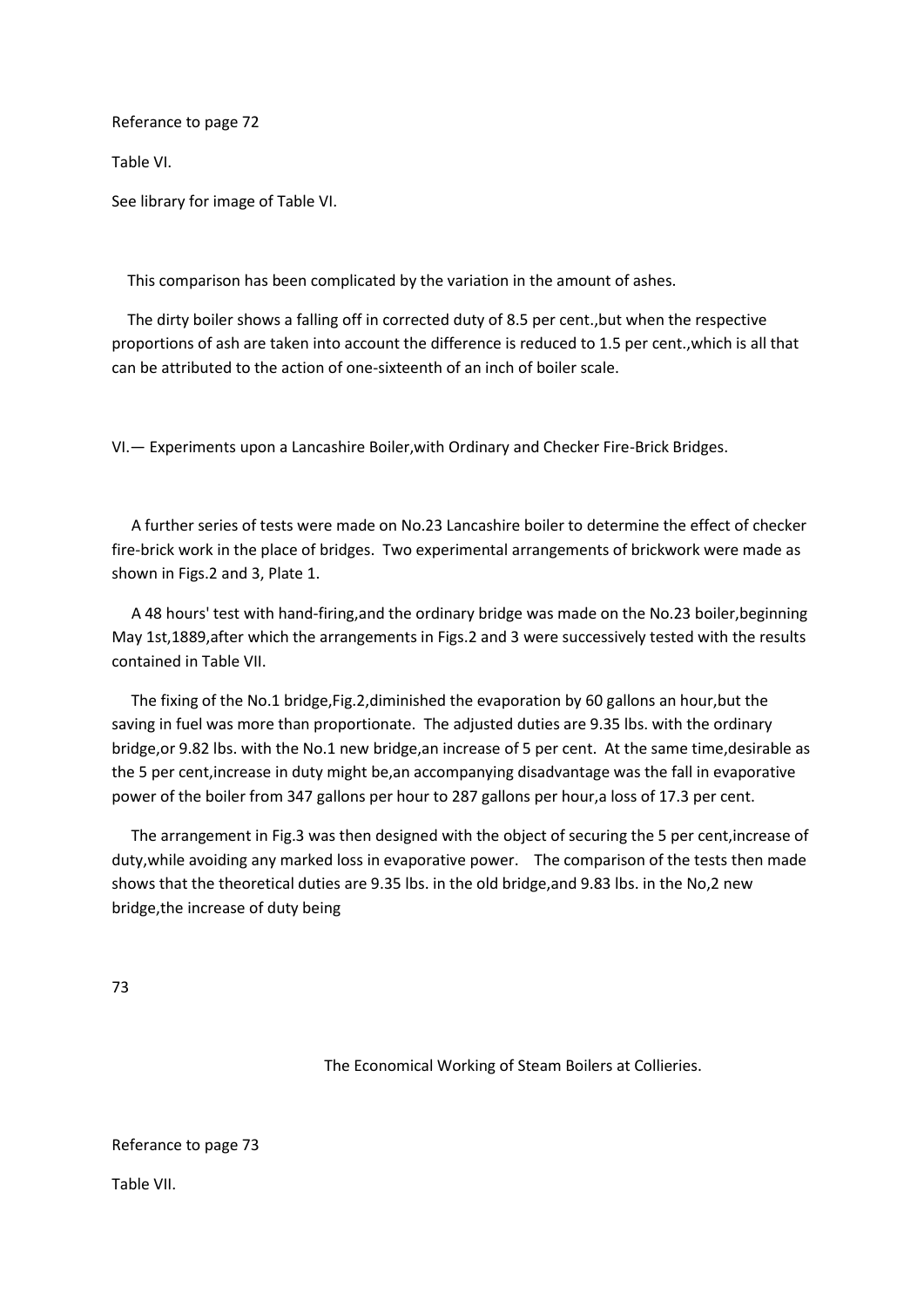See library for image of Table VII.

Note.—Fire-grate surface in No. 23 boiler = 33 square feet.

5.1 per cent.,while the evaporation of 347 gallons per hour was diminished merely to 333 gallons per hour, or only 4 per cent. But for the fact that in the test with No. 2 new bridge, the fuel left 19.3 per cent,of ash as compared with 16.9 per cent.,probably even this small decrease of evaporation would not have occurred.

 It may,therefore,be taken for granted that an arrangement of bridges similar to that in Fig. 3 with Lancashire boilers will increase their duties 5 per cent,without materially affecting their evaporative power.

VII.—Experiments upon a Lancashire Boiler,with Narrow and Wide Spaces between the Fire-Bars.

 Owing to the employment of a dirtier coal than that in use when the mechanical stokers were first adopted,it was found that the work got out of each boiler was decreased by this change of fuel. It was determined to increase the air spaces between the fire-bars,and they were enlarged from .25 inch to .5 inch wide,the effect of which was to increase the fire-bar air space from 3.2 to 6.4 square feet per boiler.

The results of the experiments with this modification are contained in Table VIII.

 It will be observed that the effect of changing from the clean to the dirty coal (8.7 per cent,ash to 22.2 per cent.) was to diminish the evaporative efficiency of the boiler from 405 to 366 gallons of water per hour,or from 64.8 H.P. to 58.6 H.P., while the air spaces between the fire-bars remained unchanged. The effect of increasing the air space was to restore,and rather more than restore,the evaporative efficiency which rose to 411.5 gallons,or 65.8 H.P. Nevertheless,the actual economy was less than with the other tests,as may be seen by comparing the respective duties.

74

The Economical Working of Steam Boilers at Collieries.

Referance to page 74

Table VIII.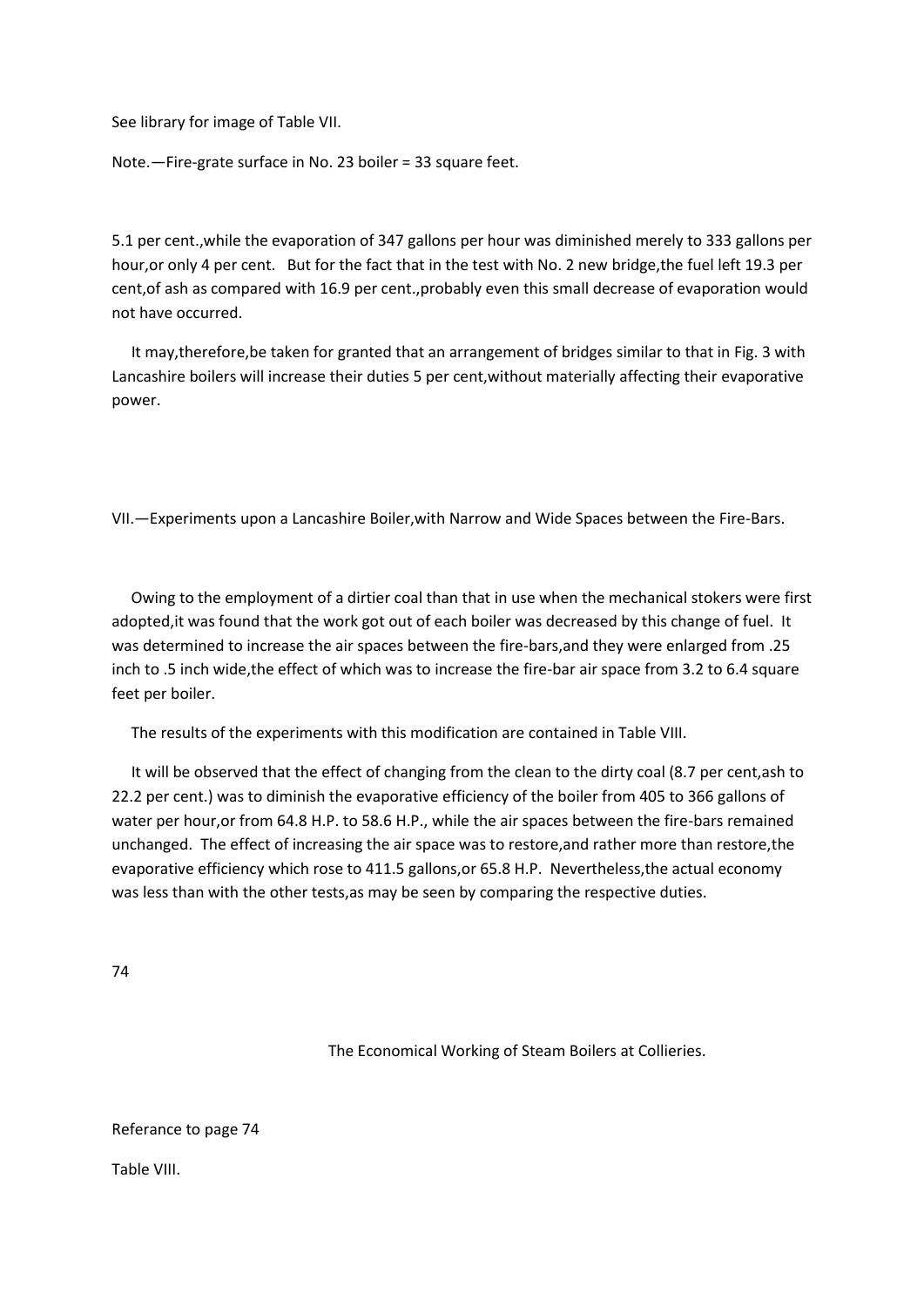See library for image of Table VIII.

 The dirty coal used in the latter portion of the experiments was analysed by Mr.J.Pattinson,as under:—

| Carbon           | $\ddotsc$                   |          | $\sim$ $\sim$ |                   | $\ddotsc$     | $\dddotsc$    | $\dddotsc$ |               |            | 66.87         |
|------------------|-----------------------------|----------|---------------|-------------------|---------------|---------------|------------|---------------|------------|---------------|
| Hydrogen         |                             |          |               |                   |               |               |            | $\sim$ $\sim$ | $\dddotsc$ | 4.07          |
| Oxygen           |                             |          |               |                   |               |               |            |               | $\dddotsc$ | 5.03          |
|                  |                             |          |               |                   |               |               |            |               |            | 1.32          |
| Sulphur          |                             |          |               |                   |               |               |            |               |            | 2.93          |
| Ash              | $\cdots$                    | $\cdots$ |               |                   |               | $\frac{1}{2}$ |            | $\dddotsc$    | $\cdots$   | 17.28         |
| Water            | $\sim$ $\sim$ $\sim$ $\sim$ |          |               |                   |               | $\cdots$      |            | $\cdots$      |            | 2.50          |
|                  |                             |          |               |                   |               |               |            |               |            |               |
|                  |                             |          |               |                   |               |               |            |               |            | 100.00        |
|                  |                             |          |               |                   |               |               |            |               |            |               |
| Coke             |                             |          |               |                   | $\sim$        |               |            |               | $\dddotsc$ | 66.30         |
| Volatile matters |                             |          |               | $\cdots$ $\cdots$ | $\sim$ $\sim$ |               |            |               |            | 33.70         |
|                  |                             |          |               |                   |               |               |            |               |            | ------------- |

VIII.---Analyses of Flue Gases.

 During the progress of the following test,samples of the flue gases were taken for analysis from the end of the boiler

flue just before it debouches into the main flue,by Professor Bedson:---

75

The Economical Working of Steam Boilers at Collieries.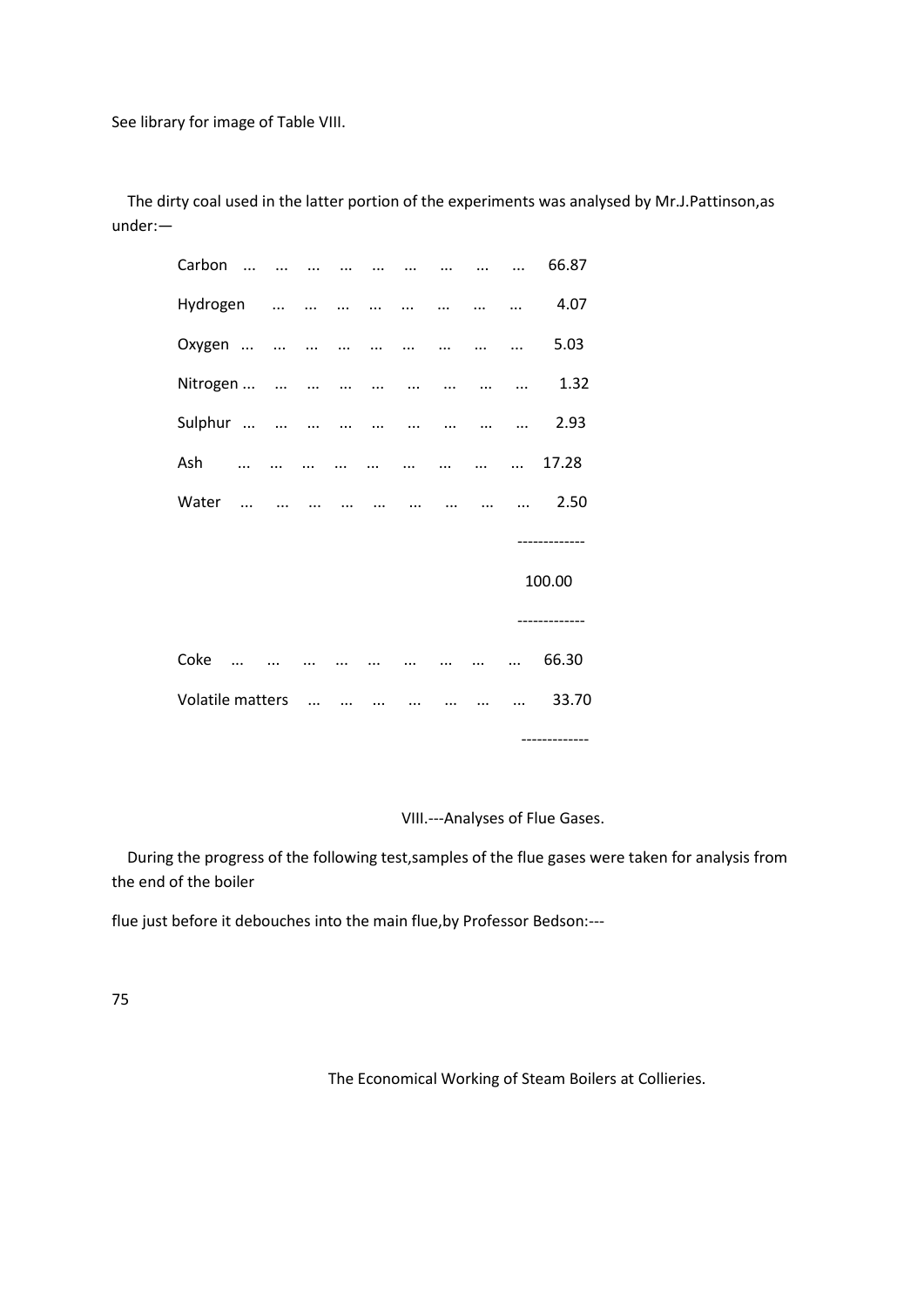#### Test made 3rd July,1890.

No 21 Lancashire Boiler,fitted with the Henderson Mechanical

#### Stoker,and fired with Rough Small Coal

| Duration of test       5 hours.                  |  |
|--------------------------------------------------|--|
| Coal burnt        3,024 lbs.                     |  |
| Water evaporated      2,120 gals.                |  |
| per hour     424 gals.<br>Do.                    |  |
| Temp. of feed-water (average)    105 degs. Fahr. |  |
| Water evaporated      21,051lbs.                 |  |
| Apparant duty       6.96 lbs.                    |  |
| Corrected duty       7.89 lbs.                   |  |
| Coal burnt per square foot of fire-grate         |  |
| surface per hour       23.95 lbs.                |  |
| Proportion of ashes      25.9 per cent.          |  |
| Theoretical or adjusted duty    10.64 lbs        |  |

 The writers are indebted to Professor Bedson for the following analyses of the flue gases taken from the end of the

flue in No.21 Lancashire boiler,fired by the Henderson Patent Mechanical Stoker. These samples were taken on the 3rd and 11th July:---

## 3rd July,1890.

-----------------------------------------------------------------------------------------------------------------------

Temperature at point whence flue gases were extracted,520 degs. Fahr.

---------------------------- Designation of Sample A. B. C. D. When drawn off. 12.30-12.44 12.50-1.5 2.55-3.7 3.18-3.32 p.m. p.m. p.m. p.m. -----------------------------------------------------------------------------------------------------------------------

----------------------------

Per Cent. Per Cent. Per Cent. Per Cent.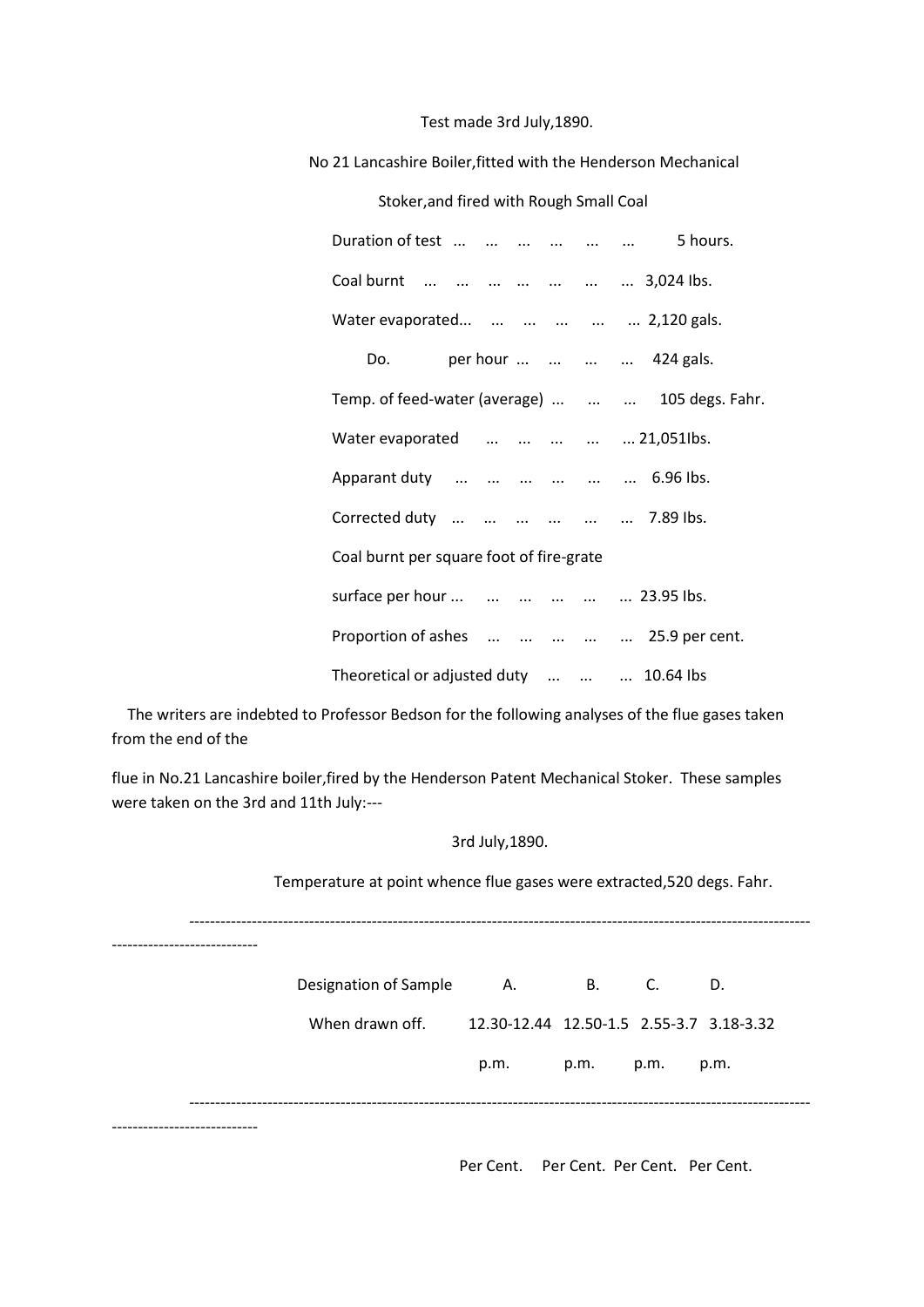| Carbon dioxide                |                  | 11.27                                   | 10.58    | 8.29     | 7.91                                                    |
|-------------------------------|------------------|-----------------------------------------|----------|----------|---------------------------------------------------------|
| Carbon monoxide               |                  | $\cdots$                                | $\cdots$ | $\cdots$ | $\cdots$                                                |
| Combustible gas               |                  | $\cdots$                                | $\cdots$ | $\cdots$ | $\cdots$                                                |
| Oxygen                        |                  | 7.17                                    | 8.20     | 10.93    | 11.47                                                   |
| Nitrogen     81.56            |                  |                                         | 81.22    | 80.78    | 80.62                                                   |
|                               |                  |                                         |          |          |                                                         |
|                               | Total    100.00  |                                         | 100.00   | 100.00   | 100.00                                                  |
|                               |                  |                                         |          |          |                                                         |
|                               |                  | 11th July, 1890.                        |          |          |                                                         |
|                               |                  |                                         |          |          |                                                         |
| Designation of Sample. A.one. |                  | B.one.                                  | C.one    | D.one    | E.one.                                                  |
| When drawn off.               |                  |                                         |          |          | 3.20-3.38   3.45-4.0   4.50-5.5   5.18-5.35   5.40-5.50 |
|                               | p.m.             | p.m.                                    | p.m.     | p.m.     | p.m.                                                    |
|                               |                  |                                         |          |          |                                                         |
|                               | Per Cent.        | Per Cent. Per Cent. Per Cent. Per Cent. |          |          |                                                         |
| Carbon dioxide                | 5.79             | 6.44                                    | 6.30     | 8.09     | 5.67                                                    |
| Carbon monoxide               | $\ldots$         | $\cdots$                                | $\cdots$ | $\cdots$ | $\cdots$                                                |
| Combustible gas               | $\sim$ 100 $\pm$ | $\cdots$                                | $\cdots$ | $\cdots$ | $\cdots$                                                |
| Oxygen   13.92                |                  | 12.99                                   | 13.06    | 11.12    | 13.54                                                   |
| Nitrogen   80.29              |                  | 80.57                                   | 80.64    | 80.79    | 80.79                                                   |
| Total                         | 100.00           | 100.00                                  | 100.00   | 100.00   | 100.00                                                  |
| Temp.by pyrometer degs. Fahr. | 440              | 440                                     | 420      | 440      | 440                                                     |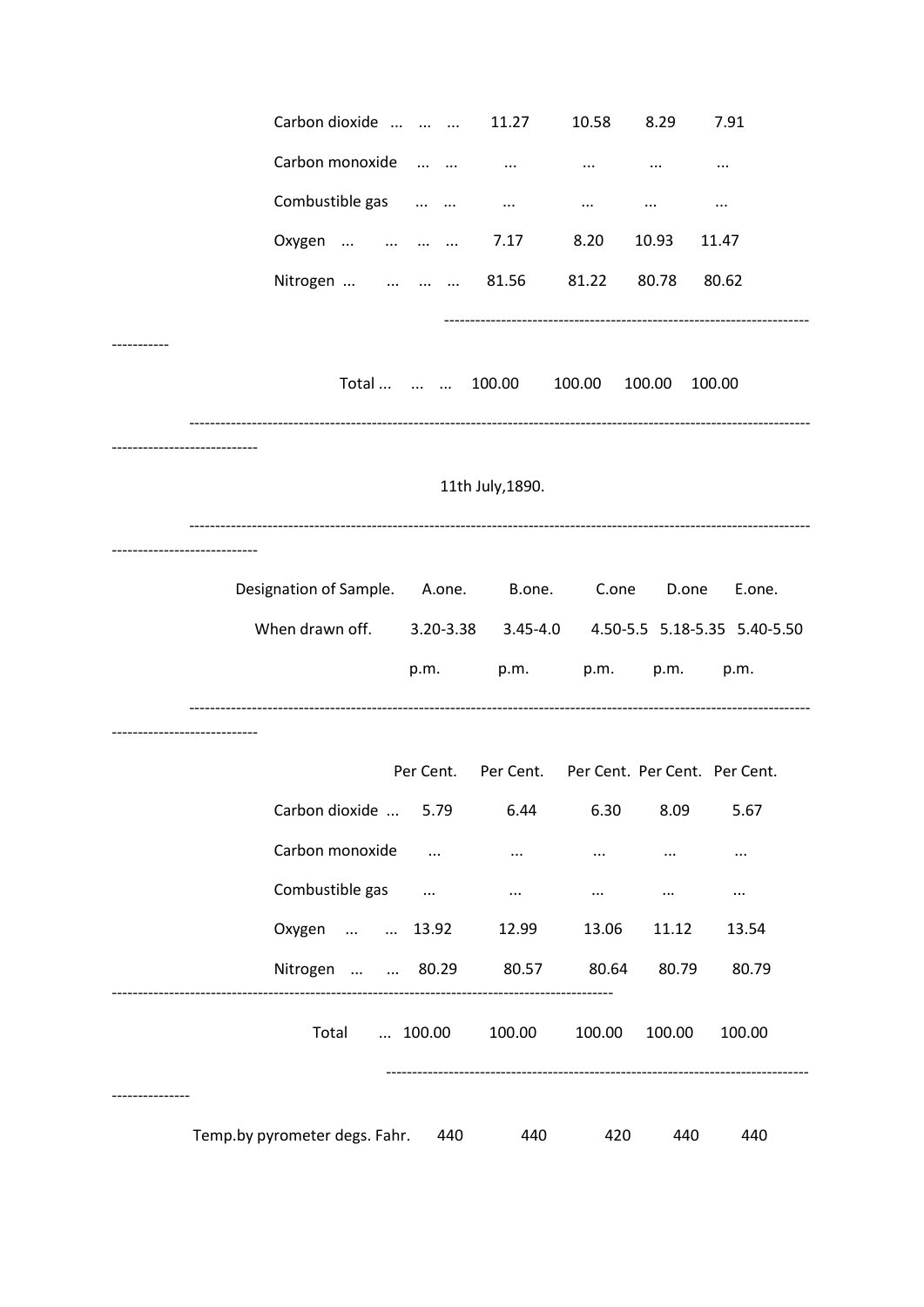It will be noted that the carbon dioxide is lower in proportion on the 11th July than on the 3rd,and the oxygen correspondingly in excess. The temperatures in the flues were also less,and point to a greater quantity of air passing. On both occasions carbon monoxide and other combustible gases were absent, and the combustion of the boilers is practically perfect.

-----------------------------------------------------------------------------------------------------------------------

76

Discussion—Economical Working of Steam Boilers at Collieries.

IX.—Pyrometer Observations.

 A series of pyrometer observations were made in the flues with a Hopkinson pyrometer,giving the following results:—

Lancashire Boiler Range—

-----------------------------

|                     |                                |          |                                                                                                                  |          |          |          |                   |          |          | Degs. Fahr. |     |
|---------------------|--------------------------------|----------|------------------------------------------------------------------------------------------------------------------|----------|----------|----------|-------------------|----------|----------|-------------|-----|
|                     | End of flue.—Hand-fired boiler | $\cdots$ | $\cdots$                                                                                                         | $\cdots$ | $\cdots$ | $\cdots$ | $\cdots$ $\cdots$ | $\cdots$ | $\cdots$ | $\cdots$    | 490 |
| $\boldsymbol{\eta}$ | Mechanical stoking             |          | and the company of the company of the company of the company of the company of the company of the company of the |          |          |          |                   | $\cdots$ | $\cdots$ | $\cdots$    | 400 |

Egg-Ended Boilers—Juckes Fires— End of flue,No. 5 boiler,38 feet long by 6 feet diameter 875 and 865

,, No. 6 ,, 28 ,, 6 ,, 340

Egg-Ended Boilers.—Hand-Fired—

End of flue,boiler,41 feet long by 6 feet diameter ... ... 780

 Another series of observations were made in connection with a Twibell's economizer,which is fixed in the main flue of the Lancashire boiler range,with the following results:—

Degs. Fahr.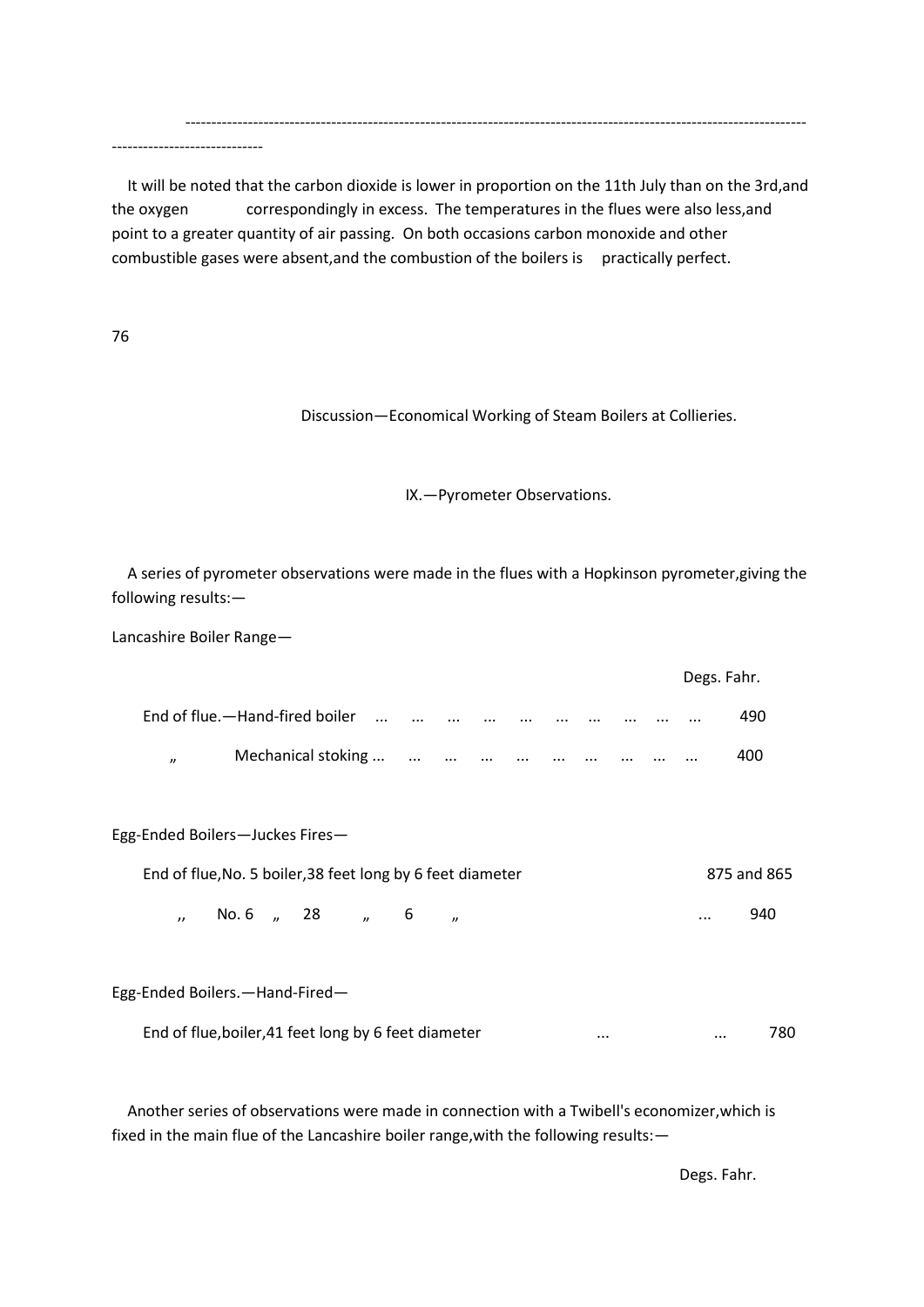| Temperature in flue.-Entrance to economizer                                | $\cdots$<br>$\cdots$ | 500 |
|----------------------------------------------------------------------------|----------------------|-----|
| Exit from<br>$\overline{u}$<br>$\prime$<br>$\boldsymbol{\eta}$<br>$\cdots$ | $\cdots$<br>$\cdots$ | 232 |
| Temperature of feed water in pond<br>$\dddotsc$<br>$\cdots$                | $\cdots$<br>$\cdots$ | 68  |
| after passing economizer<br>$^{\prime\prime}$<br>$^{\prime\prime}$         | $\cdots$             | 148 |

In this case the feed pump (8 inches by 12 inches) was going 9 strokes per minute,and theoretically pumping 2.18 gallons per stroke.

|                                          | A similar series of observations gave: -      |                      |          |     |  |  |  |  |
|------------------------------------------|-----------------------------------------------|----------------------|----------|-----|--|--|--|--|
|                                          | Temperature in flue. - Entrance to economizer | $\dddotsc$           | $\cdots$ | 485 |  |  |  |  |
| $\overline{ }$<br>$\boldsymbol{\eta}$    | Exit from<br>$\overline{u}$                   | $\cdots$<br>$\cdots$ | $\cdots$ | 244 |  |  |  |  |
| Temperature of feed-water in pond        | $\dddotsc$                                    | $\cdots$<br>$\cdots$ | $\cdots$ | 68  |  |  |  |  |
| $\boldsymbol{\eta}$<br>$^{\prime\prime}$ | economizer                                    | $\cdots$<br>$\cdots$ | $\cdots$ | 141 |  |  |  |  |

With the feed pump going 10 strokes per minute.

 Many other most interesting experiments might be suggested in connection with boiler firing,but the writers think that enough has been described for a paper of reasonable length. In commending these ascertained results to the members of the Institution,they would,in conclusion,point out that the comparative tests have been taken under practical working conditions,and for sufficiently long periods of time to eliminate incidental errors,besides which all disturbing factors have been taken into consideration,and their effect discounted so as to arrive at a true comparison.

 Mr.Steavenson said he had only one suggestion to make in regard to the paper,and that was that there should be a short synopsis or abstract prepared so as to summarise it.

---------------------------------

 The Chairman said they were all obliged to the authors of the paper for bringing this important matter before them,and also to Mr.Steavenson for reading it. Unless Mr.Bird had anything further to add,the paper would now be open for discussion.

 Mr.Bird said he had nothing further to add. The manuscript which Mr.Steavenson had read was only compiled a few days ago,and the paper might,therefore,be considered as up to date.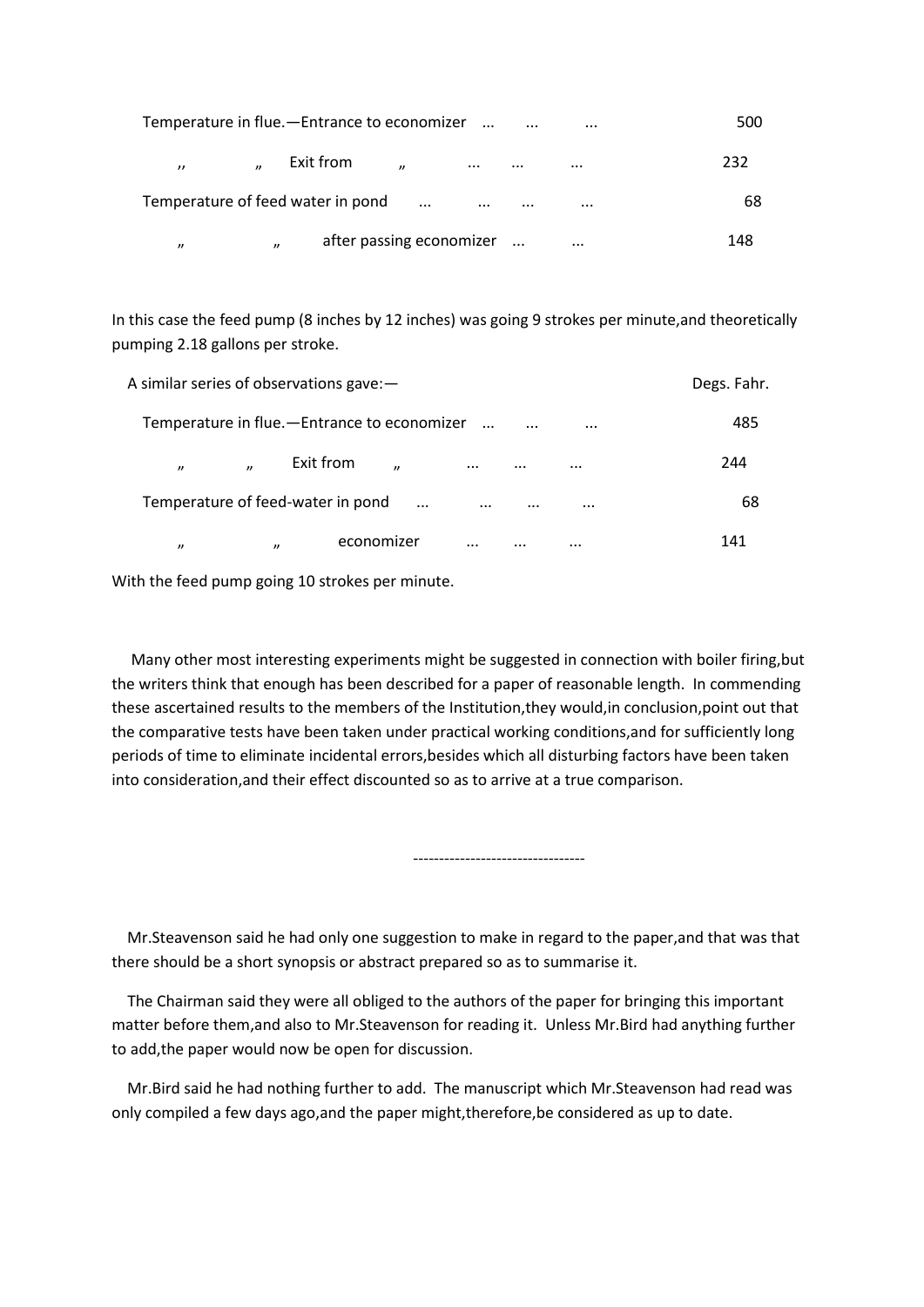Referance to following pages.

To illustrate Messrs.W.Armstrong jun. and W.J.Bird's paper on "The Economical Working of Steam Boilers at Collieries."

Vol I. Plate I. Fig.I. Wingate Grange Colliery General Plan Shewing position of Boilers.

Fig.2.&Fig.3. Checker Fire Brick Bridges for Tube Boilers.

See library for images.

Blank page.

To illustrate Messrs.W.Armstrong jun. and W.J.Bird's paper on "The Economical Working of Steam Boilers at

Collieries."

Vol I. Plate II. Fig.I.&Fig.2. The Henderson Patent Mechanical Stoker and Self-Cleaning Furnace.

See library for images.

Blank page.

To illustrate Messrs.W.Armstrong jun. and W.J.Bird's paper on "The Economical Working of Steam Boilers at

Collieries."

Vol I. Plate III. Old Arrangement of Boiler Seating. Fig.I. Side Elevation. Fig.2. Section at A B. Fig.3. Section at C D.

 New Arrangement of Boiler Seating. Fig.4. Side Elevation. Fig.5. Section at A B. Fig.6. Section at C D.

See library for images.

Blank page.

77

Discussion—Economical Working of Steam Boilers at Collieries.

 The Chairman knew that Mr.Bainbridge had had considerable experience with various systems of boilers,perhaps he would kindly make some remarks on the subject of the paper.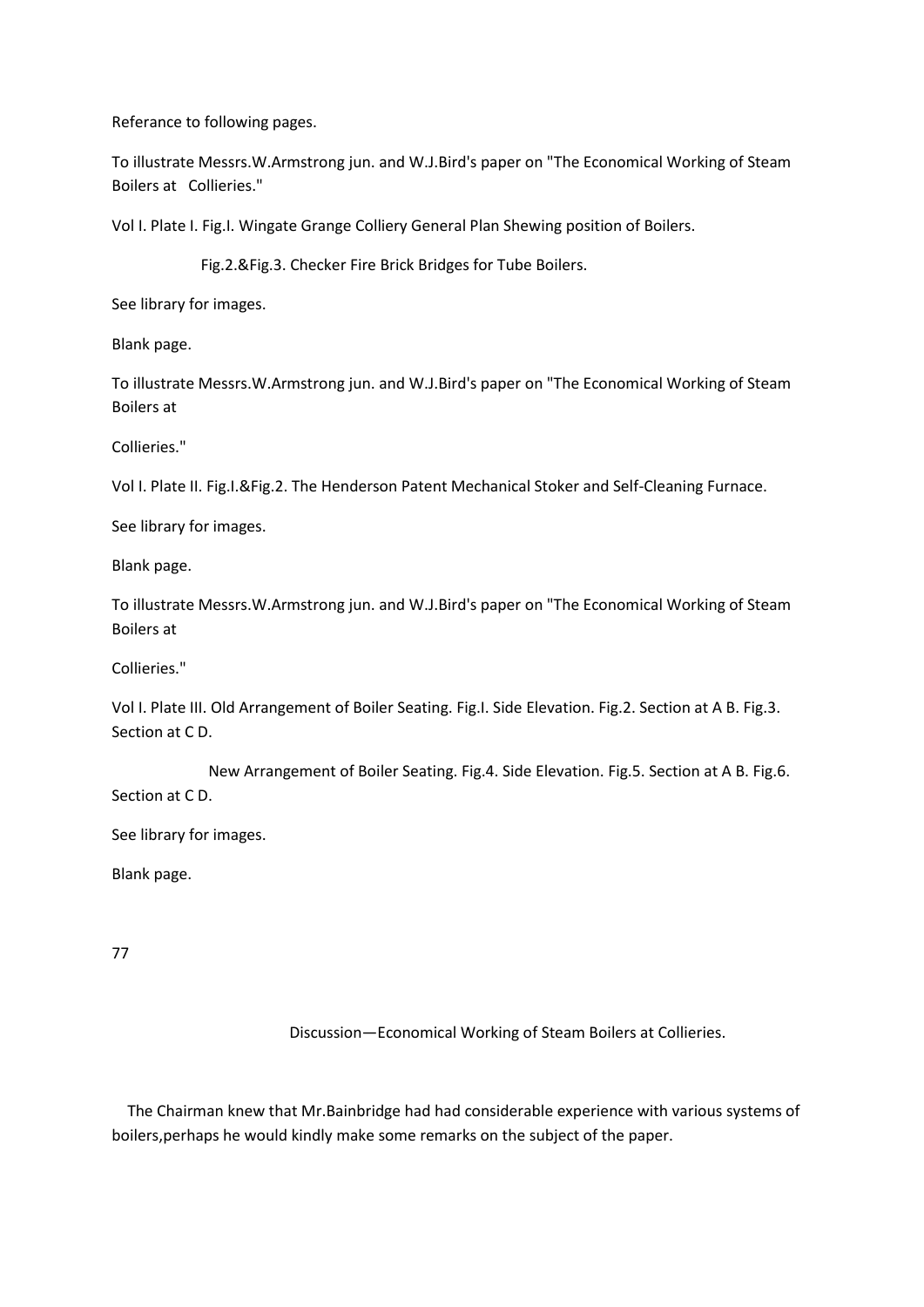Mr.Bainbridge submitted that it seemed rather late in the day to read a paper specially referring to the scope for economy in the firing of cylindrical boilers,as these were now only used on a small scale ; probably nobody who had put boilers down during the last twenty years would have put down cylindrical boilers,and it was to these that the experiments applied. He would like to ask Mr.Bird,in regard to the cylindrical boilers,whether he found much difference in the pyrometer experiments after putting in the three bridges ; and also as to the effect of raising the bridge itself ?

It also seemed to him that the authors had not put enough stress on what appeared to be one of the most important points in the paper. In his (Mr.Bainbridge's) experience of mechanical firing,a class of coal was chiefly used containing some 15 per cent,of dirt ; some of the coal Mr.Bird mentioned exceeded that,and he thought the authors might have extended their remarks on the advantages of mechanical stoking where the coal produced so much cinder and ash.

With regard to the question of mechanical firing,too,it would have been interesting to learn not only the difference between hand-firing and the Henderson system,but also how the Henderson system compared with others. It was rather odd that while Messrs.Armstrong and Bird had hit upon the Henderson as being the best kind in the North of England,in Lancashire the Vickers was looked upon as the best,and in Yorkshire the Proctor. It would be interesting if experiments could be made to test relatively the merits of the three. He was led to believe from the description of the Henderson that it came under the same category as the Proctor. In the case of the Vickers stoker the coal was thrown close to the fire doors,and by becoming coked the tendency to smokelessness was much more marked than in

the Proctor and Henderson. The process mentioned in Figs.2 and 3,Plate I,of trying to improve the economy of Lancashire boilers was,of course,by no means a new idea ; the effect of No.2 process carried out the same idea as that of Mr.Gosling,an engineer who brought out an economizer some years ago,consisting of discs of fire-clay placed within the tube,of about half the diameter of the tube itself,but these fire-clay discs were so easily worn away that they were replaced by metal ones. The Gaslight and Coke Co. of London had a large number of boilers fitted with this process,effecting a saving of some 15 or 20 per cent. The pyrometer test at 490 degs. did not strike him as being quite satisfactory,as with a boiler thoroughly well arranged the temperature of the gases as they left the main flue should not exceed 350 to 400 degs. One mode of setting boilers had not been mentioned,viz.: making the outside flue larger in area,and raising the side flue curve of fire-brick slightly above the level of the water,the effect being a very

marked economy of fuel. It was difficult to discuss the large number of figures read ; but he gathered from the paper that the Juckes gave about the same result as hand-firing,and the Henderson mechanical stoker much better results.

 Mr.A.L.Steavenson said his experience in testing boilers twenty years ago was with the Juckes firebars and with common hand-firing,and he thought the results were that,so far as economy went, there was very little in it, but there

was considerable saving in manual labour. The coals were teemed down a long spout,and the labour was reduced to almost nothing ; but the difference in evaporation was difficult to detect. He hoped Mr.Bird—who was about to take a distant flight—was only leaving them for a time ; but,he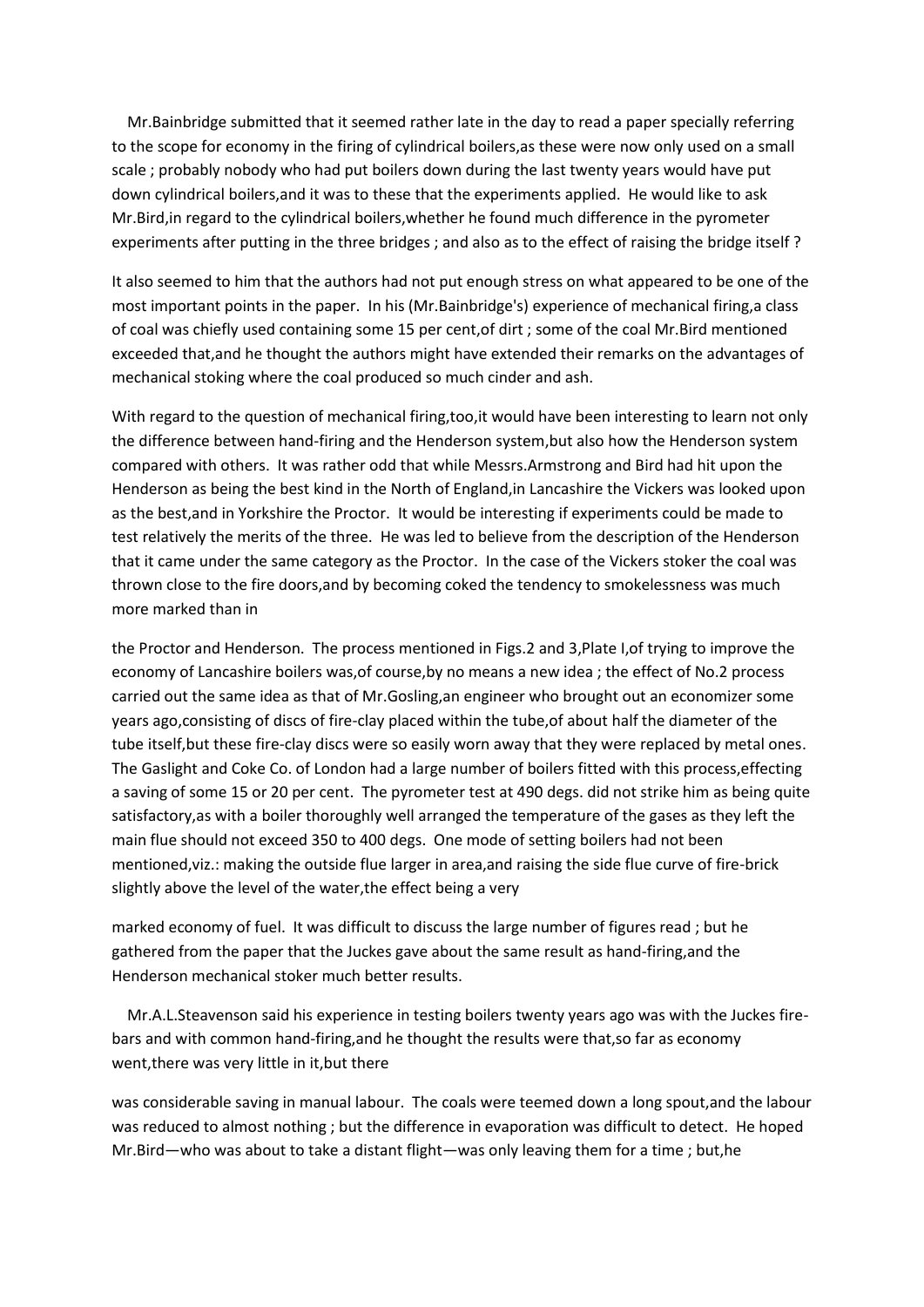trusted,that while he was away he would not forget his friends here,but would send them any notes he could,and he (Mr.Steavenson) would only be too glad to read them for him.

78

#### Discussion—Economical Working of Steam Boilers at Collieries.

 The Chairman said he could speak to the merits of the Juckes bars in the reduced boiler repairs and saving of labour. With hand-firing,constantly opening the doors and exposing the front of the boilers to various temperatures were serious objections,which by the use of this system were much reduced,and further,there was entire prevention of the smoke which occurred with hand-firing. He instanced a colliery,where,owing to its being within the limits of a borough it became a difficulty to carry it on,but the adoption of the Juckes furnaces gave entire satisfaction to the

authorities,and effected considerable economy. Where coals were cheap or of such a character as to be unsaleable,as was the case at many collieries with a portion of their output,he did not admit that the cylindrical boiler was out of date. Its low first cost and the facility for repairs were strong recommendations. The more costly the boiler,the more difficult and expensive are the repairs. It becomes a question of first outlay and of subsequent expense,as well as economy in fuel,in which latter respect the Lancashire boiler is no doubt an advance upon the cylindrical,but it must,he thought,give way to the type of tubular boilers,of which the Root boiler is an example,for efficiency and economy in evaporative power. He did not think the authors of the paper intended to recommend a similar boiler plant and the use of duff,or small or dirty coal,if they wanted the greatest efficiency,the results attained in pounds of water evaporated per pound of coal being so low ; but,in regard to the best utilisation of such fuel at a colliery where it is produced,the record of these experiments is extremely valuable.

 Mr.Bird said Mr.Bainbridge's interesting remarks were prefaced by a statement that cylindrical boilers were practically out of date ; of course,he agreed with him in that. Colliery managers were not going to put down cylindrical boilers to any practical extent now ; but,as they were in when the experiments were made for the Lancashire boilers,it was very little extra trouble to include them. The pyrometer observations were very incomplete. The pyrometer was only procured during the last week or two,and there was no comparison of the temperature observations available between the old bridge and the new,the pyrometer being got after the new bridge was introduced. The abnormal quantity of ash shown in the experiments with the Juckes fires was due solely to the fact of so much coal going

through unburnt,and not,so far as their observations showed,to any actual variation in the quantity of ash. The analysis of the fuel showed a proportion of ash of 17.25 per cent,in the rough small coal,and a little more in the duff coal, whereas the proportion of burnt ash in the experiment with the Juckes fires rose as high as 40 per cent. He quite agreed with Mr.Bainbridge that,in considering the question of mechanical firing,it would be interesting to have a series of comparative tests made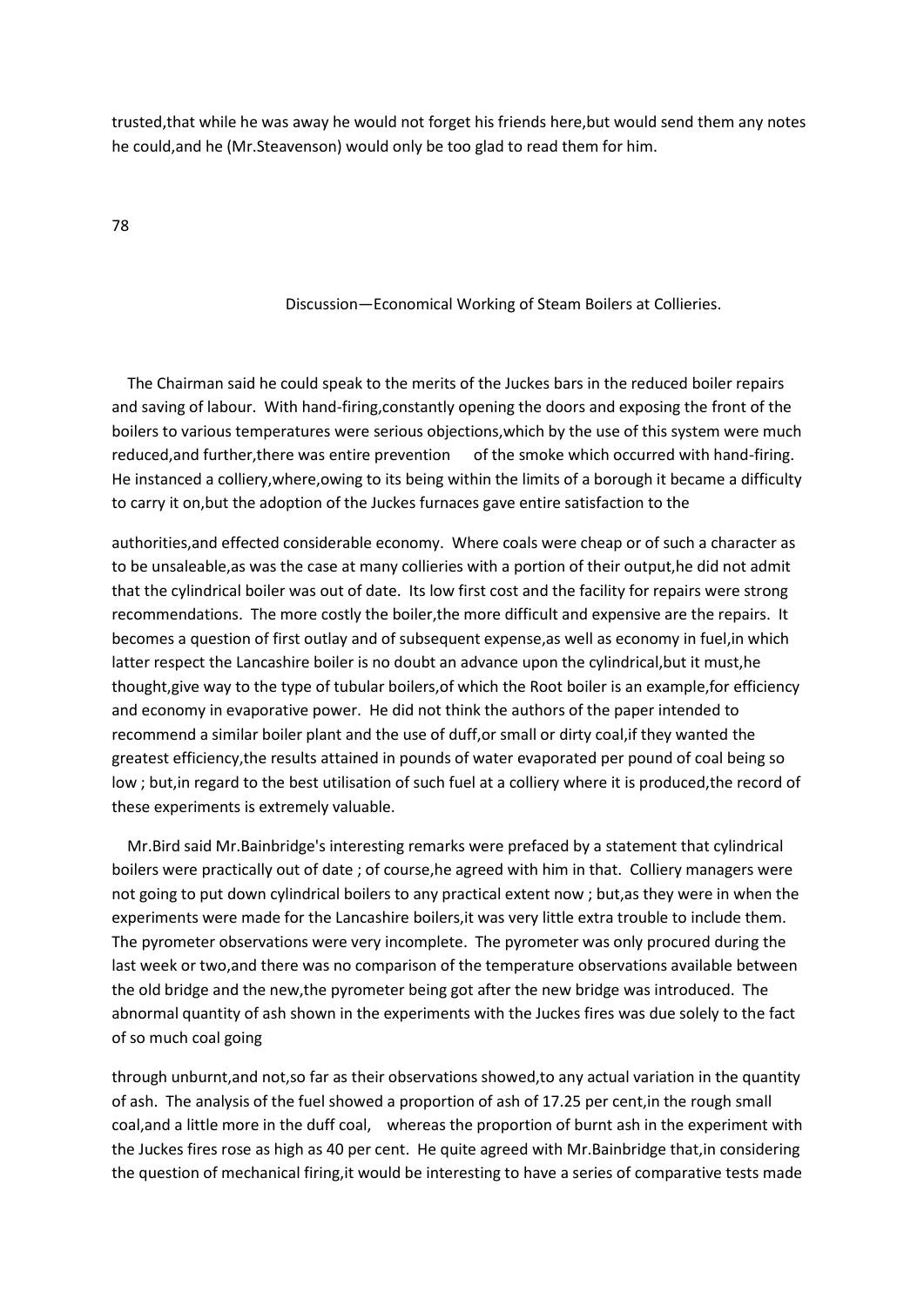with the different kinds of apparatus, under the same conditions; but that was not available at Wingate Colliery,the Henderson being the only one on the premises,unless the Juckes apparatus could be considered a mechanical firer also. Practically,the Juckes firing seemed to give the same results as hand-firing on the boilers ; but had the firing been done with cleaner coal—with less ash he believed the Juckes fires would have shown the full advantage of 12 per cent,which had been worked out theoretically in the paper ; and there was no doubt that the life of the boilers under the Juckes fires would be much longer than under hand-firing,for very obvious reasons.

Mr.Steavenson very truly pointed out that the advantage of the Juckes system over hand-firing was in the less labour required—a less number of firemen could attend to the same range of boilers. But when the percentage of ash or un-

burnt fuel increased to so great an extent,and rose to such figures as they found at Wingate,and where that ash had to be moved any considerable distance away,the increased labour in removing the ash neutralised the diminished labour in firing. As Mr.Cochrane said,even the Lancashire boiler,though giving a higher duty than

79

Discussion—Economical Working of Steam Boilers at Collieries.

the cylindrical,was going out of date,and the Roots might be destined in the long run to supersede it. Yet before they reached that Utopian future they would,he thought,have to very considerably modify the quality of water used in colliery

boilers. Generally speaking,the experiments had been,as Mr.Cochrane remarked,for the practical adoption of inferior fuel and consequent very obvious economy. He was obliged for Mr.Steavenson's kind offer to read any memoranda he might send home from Persia,and he could only assure him that he would take advantage of it at the earliest opportunity.

 The Chairman said they would accord a vote of thanks to Mr.Bird and Mr.Armstrong for their paper,which would be printed,and open for discussion at a future date. He thanked the members for their attendance ; he was sorry there

were so few present,but he supposed this was due to the lack of information as to the kind of meeting this was intended to be. They could only by large attendances make the meetings successful. Nottingham had been fixed for the next meeting,on the 24th and 25th of September,and they hoped to have such a programme for that meeting as would satisfy the most exacting of their members.

-------------------------------------------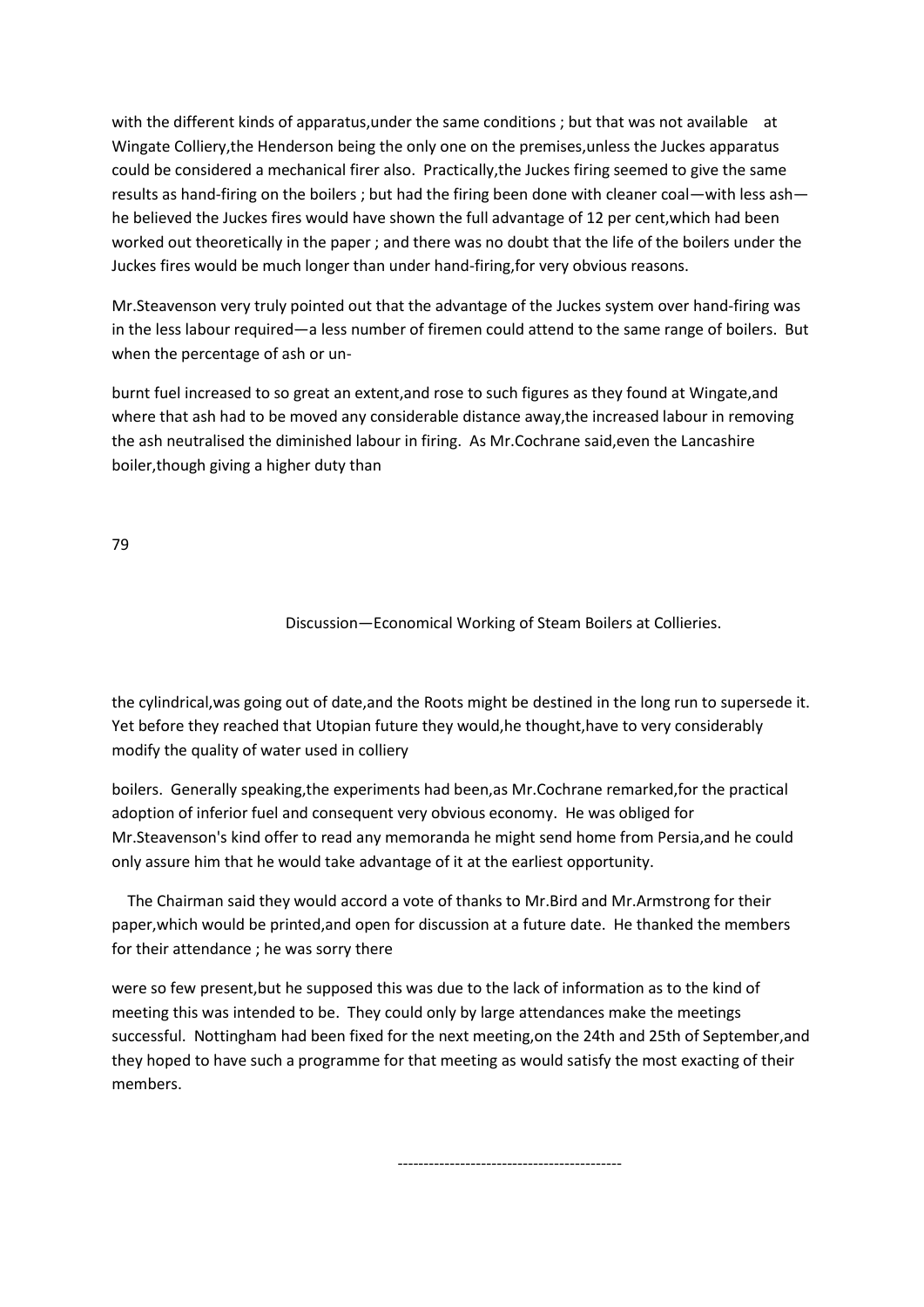#### EDISON PHONOGRAPH.

 Through the kindness of Mr.C.R.Johnstone of the Edison United Phonograph Company,the members were given a private representation of the many uses of the phonograph.

80

Blank page.

81

Proceedings.

#### NORTH OF ENGLAND INSTITUTE OF MINING AND MECHANICAL

ENGINEERS.

-------------------

ANNUAL GENERAL MEETING,

Held in the Wood Memorial Hall,Newcastle-upon-Tyne,

on Saturday,August 2nd,1890.

-------------------

-------------------

Mr.William Cochrane,Vice-President,in the Chair.

 The Chairman said he was very sorry that the President still remained too unwell to attend this meeting. In a letter he had that morning received from Mr.Marley he was asked to express that gentleman's regret at being unable to attend on the occasion of his retiring from the chair,and to thank the members for the manner in which they had supported him in it ; when Mr.Marley was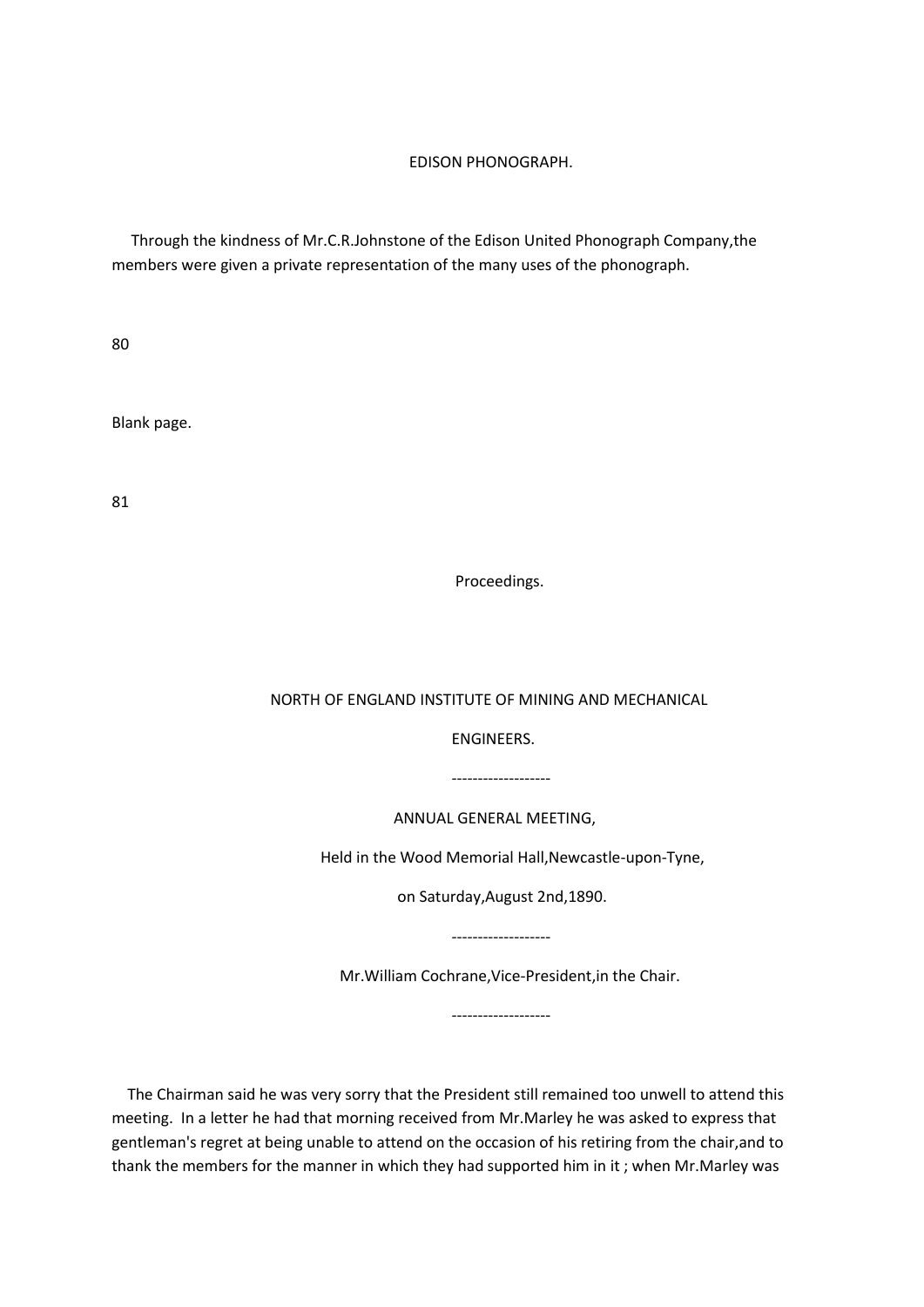able to come among them again he would possibly address them further. In the meantime, they would all regret the illness which had prevented him from continuing the work which he had so earnestly and zealously done during the time he had been their President. They would all agree in expressing sympathy with Mr. Marley in his illness,and in hoping that he would soon be perfectly restored. It was a pleasure to hear from the Secretary that Mr.Marley (whom he had seen the previous day) was much better,and that there was a prospect of his resuming active work in a short time. With the indulgence of the meeting he (Mr.Cochrane) would do what he could

to conduct the business in the President's absence.

The minutes of the last meeting were read and confirmed.

The following gentlemen were declared elected in accordance with the rules of the Institute:—

Member—

Mr.J.K.M.Robertson,M.D.,F.G.S.,Mining Engineer,Linton,Mitson's Point Sydney.

Associates—

Mr.Edward Taylor Cheesman,Colliery Manager,Blaydon Main Colliery,Blaydon-on-Tyne.

Mr.Thomas Rontree,Colliery Manager,Harton Colliery,South Shields.

82

#### Proceedings.

The following were nominated for election:—

Members—

Mr.George Bradford,Colliery Viewer,Witton Park,Darlington.

Mr.G.A.Mitcheson,Mining Engineer,Dresden,Longton,Staffordshire.

Mr.William Ryder Stobart,Mining Engineer,Etherley Lodge,Darlington.

Mr.Thomas Watson,Mining Engineer,Trimdon Colliery,Trimdon Grange.

Associate Member—

Mr.W.Cochran Carr,Coal Owner,Benwell Colliery,Newcastle-upon-Tyne.

Associate—

Mr.Thomas Clark,Under-Manager,Dipton Colliery,Lintz Green.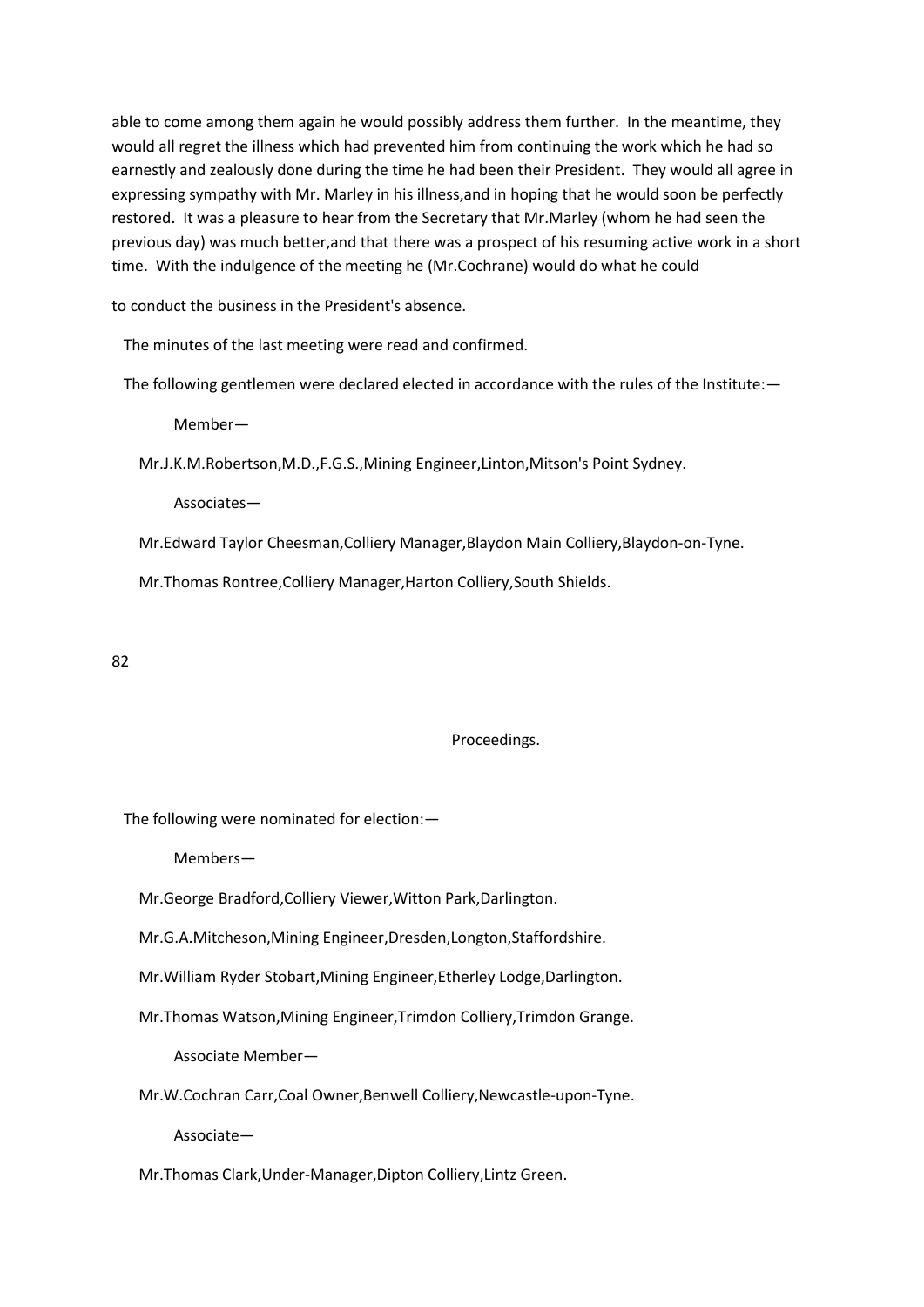#### Student—

Mr.G.M.Andrews,Mining Student,Broomhill Colliery.

-----------------------

 The Chairman then appointed Messrs.A.L.Steavenson, T.O.Robson, R.Thompson,and R.L.Weeks,to act as Scrutineers of the ballot papers for the election of officers for the ensuing year.

----------------------

The Secretary read the annual report of the Council and Finance Committee,as follows:—

83

Council's Annual Report.

#### THE COUNCIL'S ANNUAL REPORT.

 The past year has been an eventful one in the history of the Institute,inasmuch as it has been worked under a new set of rules,and for the first time in close connection with other Institutes of a kindred nature under the Federated Institution of Mining Engineers' scheme.

 It is too soon yet to fully appreciate the results due to these changes,but so far as they can judge the Council see no reason to doubt the wisdom of the steps which led to them.

 Fifty-two new members of all classes have joined the Institute since the last annual meeting,and 9 have resigned. During the same period there has been a loss by death of 13 members,including,the Council deeply regret to say, some of the best known names connected with mining,such as Mr.E.F.Boyd,Mr.W.Crawford,M.P.,Mr.R.Forster, Mr.T.G.Hurst,and Sir Warington W.Smyth.

With Volume XXXVIII. of the Transactions the Institute closes a publication the value of which from a professional point of view—is now too well established to be dwelt upon. In place of these Transactions members are now receiving,without extra payment,the Proceedings of the Federated Institution of Mining Engineers—in other words,the papers and discussions of this Institute plus those of the Chesterfield,Midland, and South Staffordshire Institutes.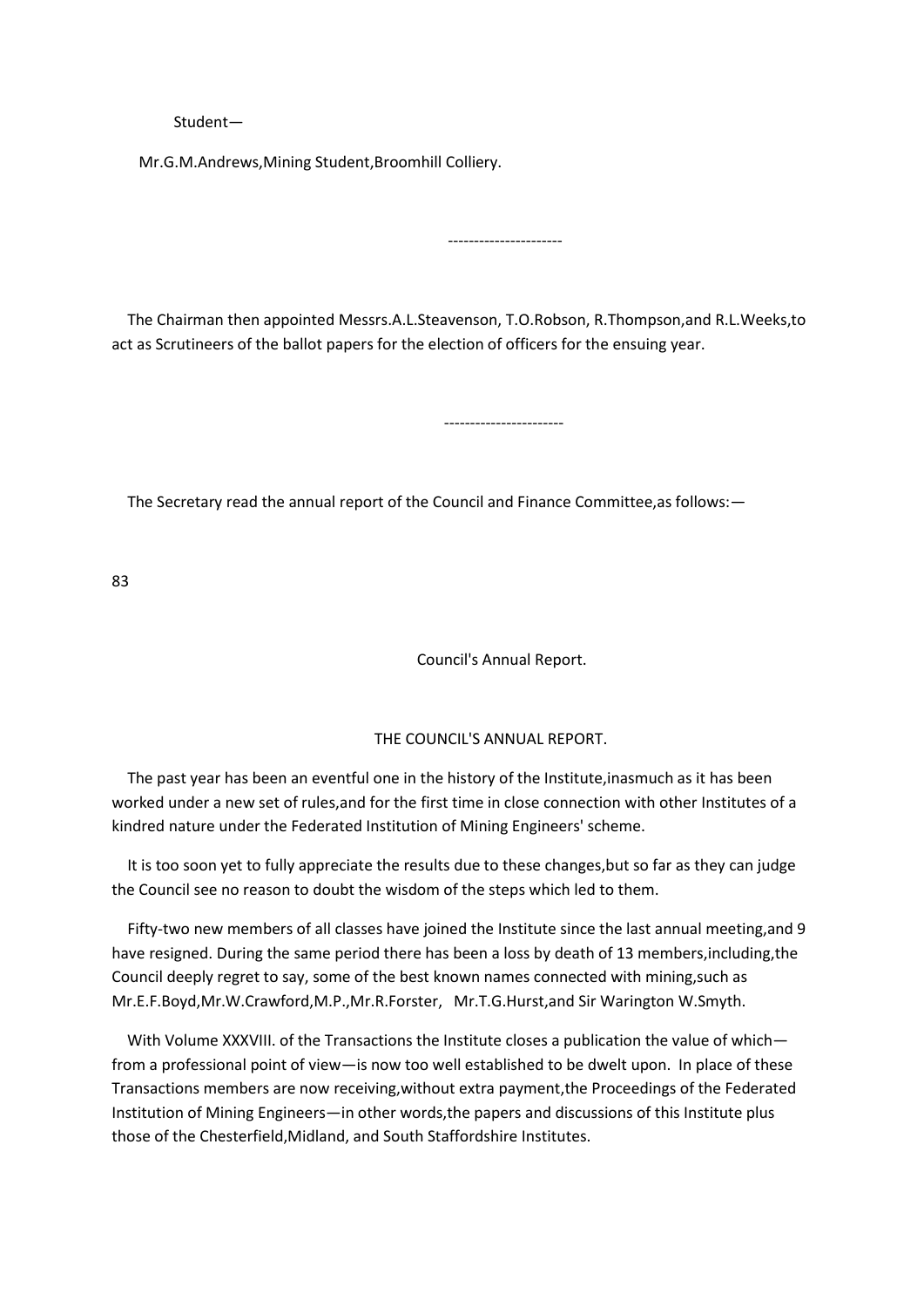Certain special publications have been issued to your members,unconnected with the Proceedings of the Federated Institution of Mining Engineers,such as the "Borings and Sinkings,"now nearly completed,Abstracts of Foreign Papers,which it is intended to issue quarterly,and the reports of certain committees to be referred to presently,etc.

 In September,a ten days'visit to the Belgian Coal-field and to the Paris Exhibition took place,and much kindness was experienced by the members at the hands of the Belgian coal owners and engineers. In January,the first General

Meeting of the Federated Institution brought a large number of members together at Sheffield,where they were extremely well received by the Mayor,Master Cutler,and by their brother engineers of the Midlands,many of whose works and collieries were inspected. The next meeting of the Federated Institution was held in London,in April,in the rooms of the Institution of Civil Engineers,and the Royal Mint and Thames Subway were visited. The third meeting was held in Edinburgh,where the Exhibition was the principal attraction.

 The Fan Committee,in which the North of England Institute is united with the South Wales and Midland Institutes,has carried on its work regularly since the date of the last Annual Meeting,and its report is being prepared for the press.

The Explosives Committee has also been hard at work,preparing plans,estimates,etc.,and in connection with it,the translation of a valuable Report of a French Government Commission will be issued to the members in a few days.

 The Council have pleasure in stating that the negotiations with the North-Eastern Railway,mentioned in their last report,have come to a satisfactory termination. The Company will provide an entrance in Orchard Street,and

a broad passage lined with glazed bricks adjoining the basement of the Wood Memorial Hall.

 In conclusion,the Council feel that they are justified in congratulating the members upon the continued and increasing prosperity of the Institute.

84

Council's Annual Report.

FINANCE REPORT.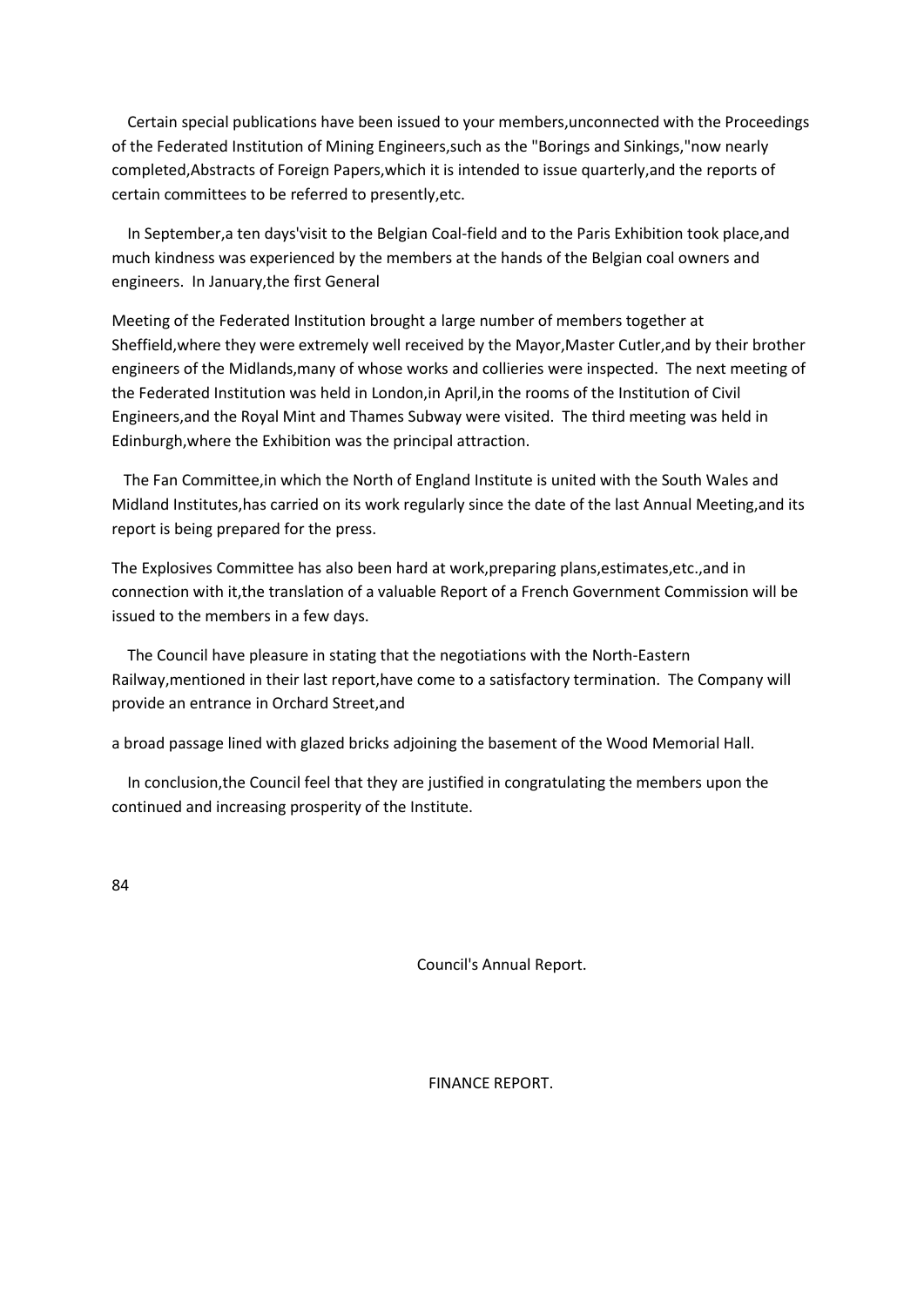The income for the year 1889-90 amounted to £1,509 14s. 2d.,being a decrease on that for the previous year of £301 7s. 5d.

The expenditure was £1,433 19s. 2d.—£84 0s. 11d. less than that of the preceding year.

 The total receipts for subscriptions and arrears were £1,209 5s. 8d.—£240 16s. 4d. less than last year ; this decrease being attributed in a large measure to the fact that fewer finance circulars have been issued to the members this year. The arrears of subscriptions now amount to £207 18s. 0d. as compared with £553 7s. 0d. at the end of last year,of which amount £246 15s. 0d. has been struck off as irrecoverable.

 In the ordinary items of expenditure there is a decrease this year of £240 10s. 11d.,but against this must be placed the liability of £552 15s. 0d. in respect of subscriptions to the Federated Institution,of which,however,the sum of

£223 3s. 5d. appears in the balance sheet as expenses incurred and paid on behalf of that institution. The payment of one hundred guineas in connection with the meeting of the British Association also adds to the year's expenditure, which,however,still compares favourably with that of previous years.

85

Accounts.

Referance to page 85.

The Treasurer in Account with Subscriptions,1889-1890.

See library for image of above account.

86

Accounts.

Referance to page 86.

The Treasurer in Account with the North of England.

See library for image of above account.

87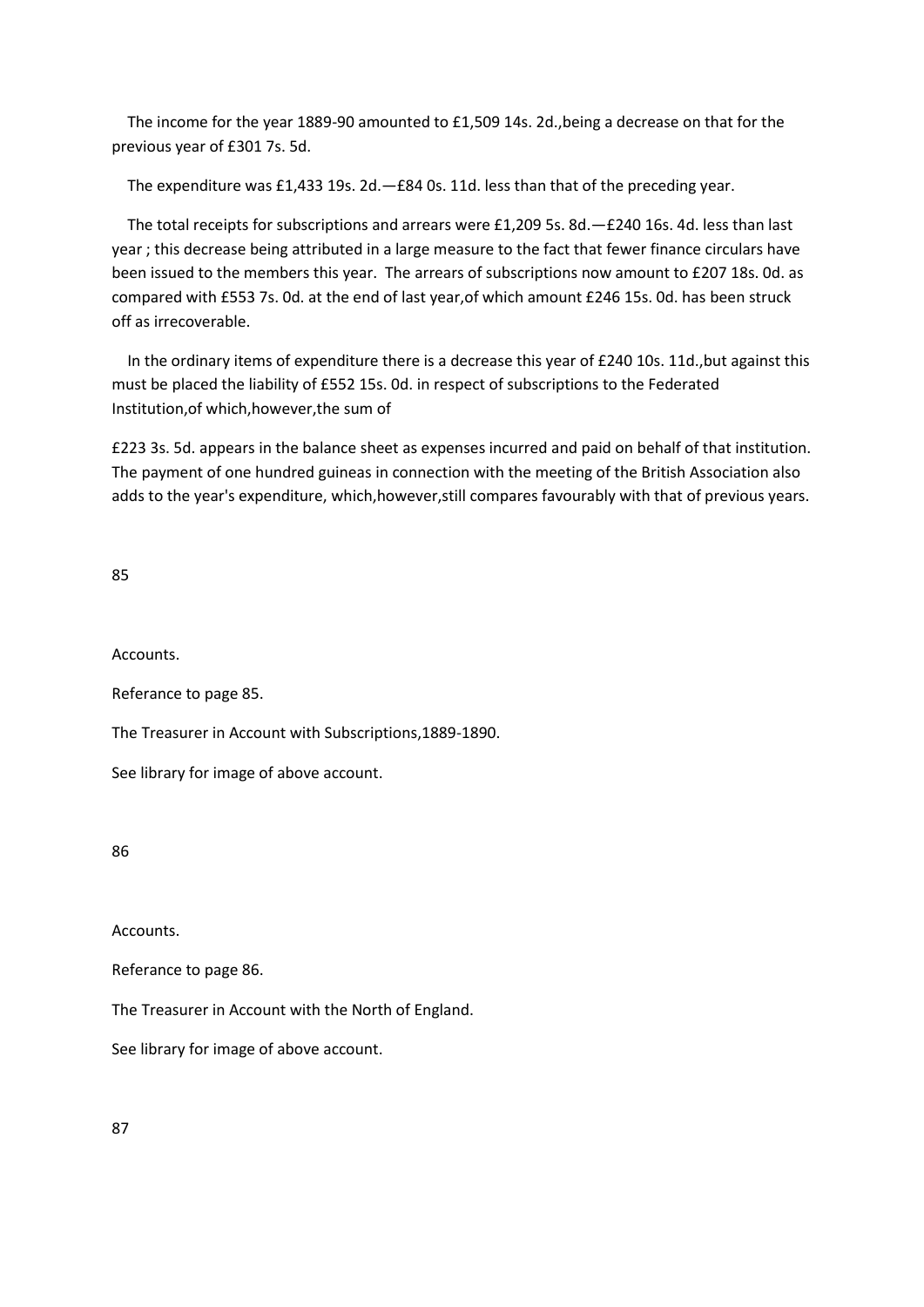Accounts.

Referance to page 87.

Institute of Mining and Mechanical Engineers.

See library for image of above account.

88

Accounts.

Referance to page 88.

General Statement,July 16th,1890.

See library for image of above account.

89

Proceedings.

 The Chairman said that in the Finance Report and Statements—which were on the table and could be examined in detail by the members after the meeting—it was stated that the total income for the year was £300 less than that for 1889 ; this was largely accounted for in the matter of arrears of subscriptions,of which there were large collections in 1889. These arrears having been partly paid,and partly wiped off by the Arrears Committee,left very few arrears to collect during 1890,and whilst the total income from all sources for the year was not so great as it was for the previous year,the Institute was in as flourishing a condition financially as ever, and had, in fact, a net gain in its number of members to the extent of thirty. In this respect they would all agree with him in congratulating the Institute—as

the report said—upon its "continued and increasing prosperity." The Council of the Federated Institution was now considering the subject of the mode of printing the Proceedings,which they would all consider at present to be unsatisfactory. There were,as they knew,two forms of publications printed in different type,a selection being made by the Council of the Federated Institution of the papers to appear in each. In one of these the discussions were printed verbatim,and it was thought undesirable to spend so much money in publishing these discussions ; those of similar institutions were generally concentrated into the remarks of a speaker once on each subject,but in the Transactions of the Federated Institution they would sometimes see on one page many short remarks from one speaker. This was inconvenient and expensive to print ; so much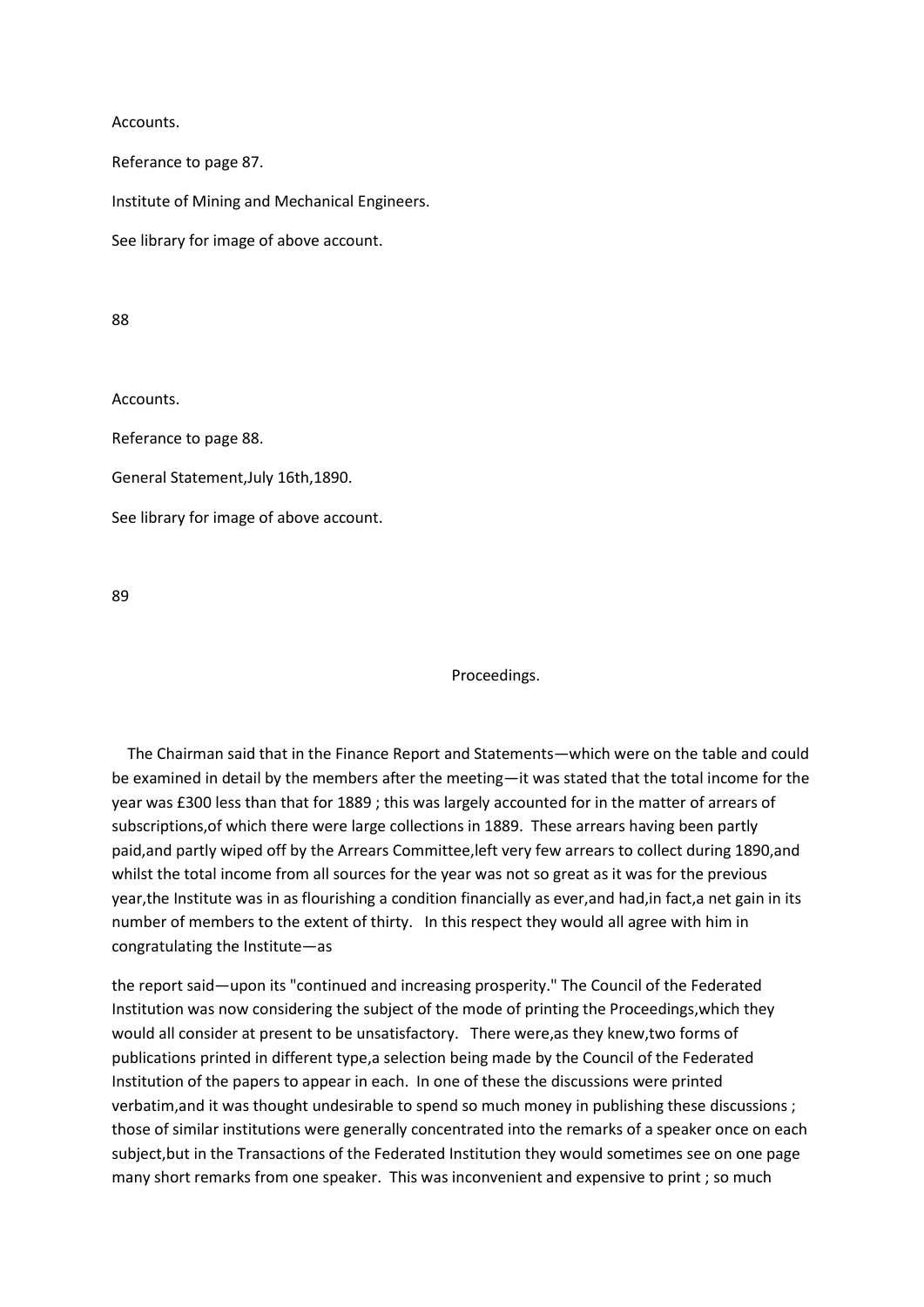so,that it was felt undesirable to print the discussions in full as at present. The subject was under consideration,and some proposals would,no doubt,be submitted to the members shortly when the Council had decided what was best to be done. The principal point to call attention to in the annual report of the Council was as to the number of meetings. He was one of the very few members who went to Edinburgh —only twenty-eight in all,and these were never all together at one time—and it seemed to him that the great machinery of the Federated Institution of Mining Engineers having been put into operation to obtain the attendance of twenty-eight members from all the institutes,at Edinburgh,where the Exhibition was expected in itself to be a great attraction,the result was extremely disappointing. The Council of the North of England Institute had thought it well to discuss this question,and to consider whether four meetings a year were more likely to succeed when the members of all the institutes—except of that which was located at the place of meeting—were called upon to leave their homes. He wrould be glad to hear the observations of the members on this or on other subjects of the reports ; and in order to put

the matter formally he proposed that the reports as presented be adopted.

Mr.Willis (H.M.Inspector of Mines) seconded the motion.

 Mr.Simpson said he had not thought of the subject ; but if the meetings were not better attended than that at Edinburgh he was afraid that even four would be too many. He did not know whether it would be wise to come to any conclusion at present,or to wait and see the result of another year. He supposed it would have to be brought before the Council of the Federated Institution for further consideration.

 The Chairman thought that the Council of the Federated Institution would have their revised rules ready by September ; they could then be discussed at the Nottingham meeting,which was fixed for the 24th and 25th of September.

Mr.Simpson suggested that it would not be proper for this meeting to come to any conclusion.

 The Chairman—Except as a recommendation,which the Council of this Institute could bring before the Council of the Federated Institution,showing what the members of the North of England Institute thought desirable to be done.

Mr.Simpson---How would two meetings in the year do ?

90

Proceedings.

The Chairman—The Council to-day thought two would be enough.

Mr.Willis thought four too many.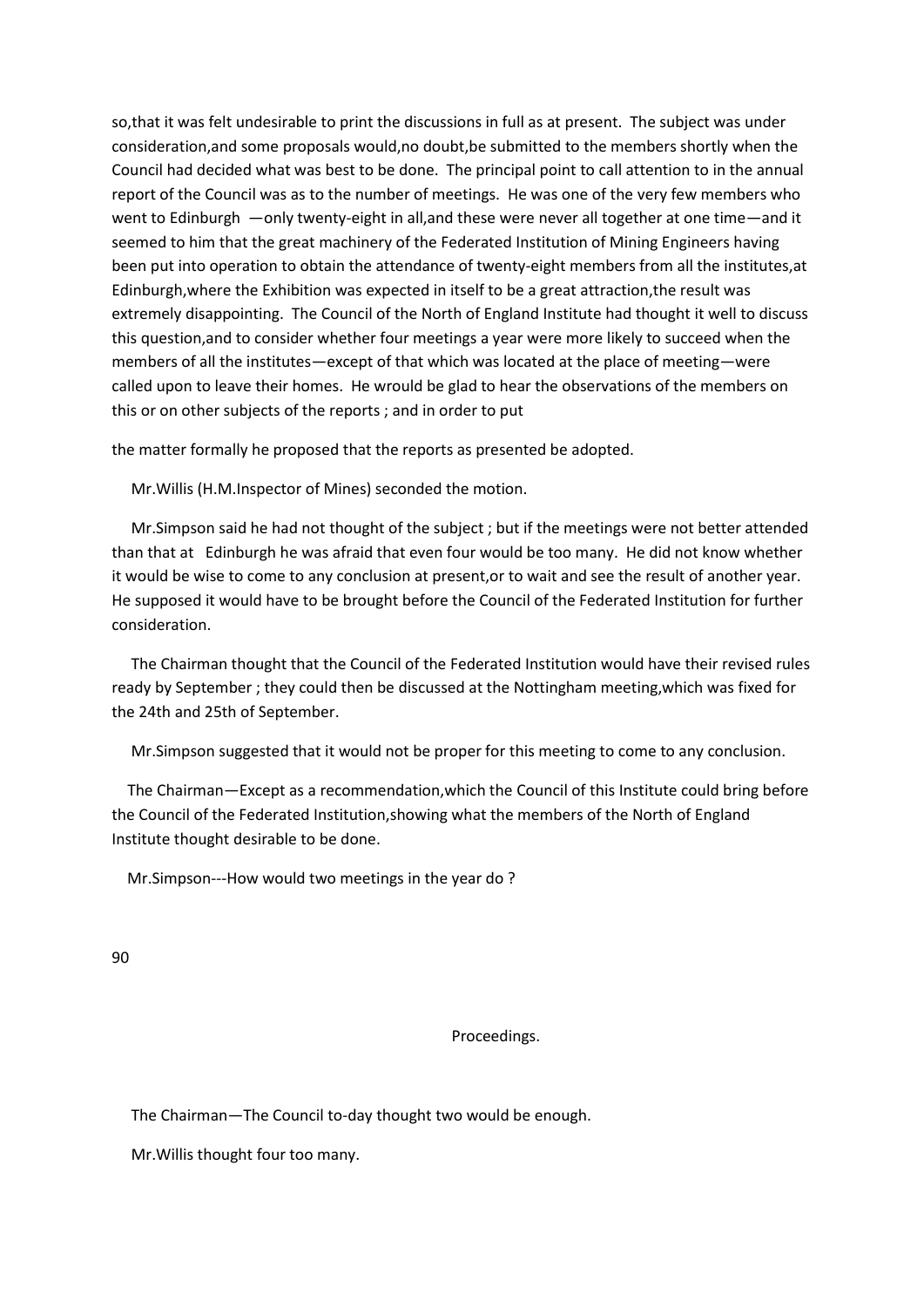The Chairman—Shall the Council be instructed to represent to the Federated Institution that they consider two meetings in the year sufficient ?

 Mr.Thos.Bell (H.M.Inspector of Mines) said he would propose that it be referred to the Council to take into consideration whether two meetings per annum would not be sufficient. The Chesterfield Institute met four times in the year,and the North of England Institute meetings had been reduced from monthly to bi-monthly. He was not sure whether they would not get better local attendances if even this were altered to quarterly meetings. He would at all events propose that the Federated Institution should only meet twice during the year. The question of the General Meetings of this Institute might be left for future consideration.

 Mr.Simpson seconded the proposal to refer the question to the Council,with a recommendation that there be only two meetings each year.

The resolution was carried unanimously.

-----------------------

 The Chairman called upon Professor Lebour to read Mr.Marley's paper "On the South Durham Salt-field."

 Mr.Thos.Bell remarked that no abstract of the paper had been issued,neither were there printed copies of the paper on the table.

 The Secretary replied that,although it might have been possible to prepare a short abstract the paper itself could not be printed for the meeting,as was done formerly,owing to the fact—beforementioned—of the papers being referred to

committee,who had to decide in which type it should appear.

 The Chairman said this was one of the inconveniences which had been felt,and he hoped the subject of the publications would be brought before the Council of the Federated Institution at an early date.

91

Cleveland and South Durham Salt Industry.

ON THE CLEVELAND AND SOUTH DURHAM SALT INDUSTRY.\*

By John Marley.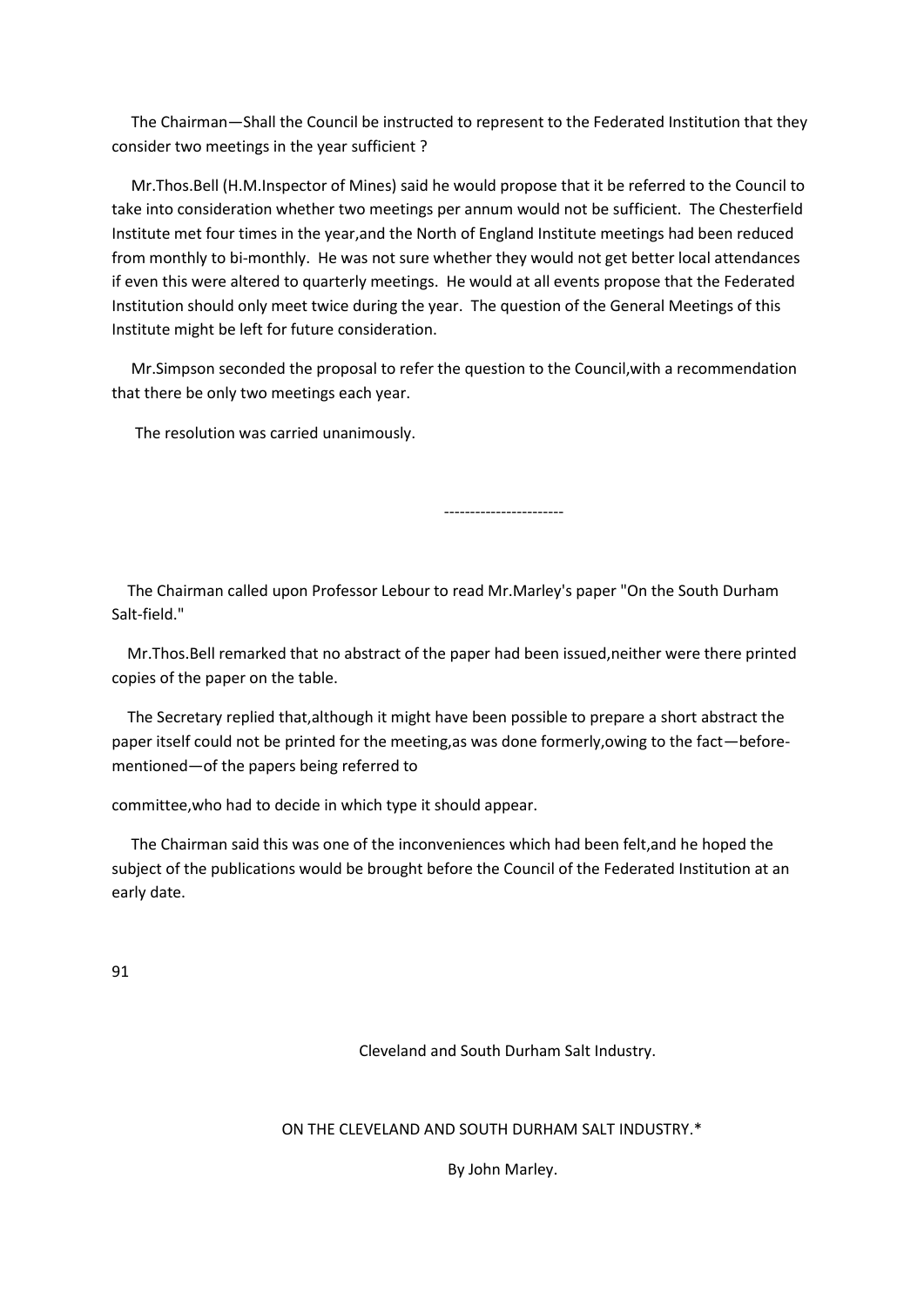In 1863,at the Newcastle-upon-Tyne meeting of the British Association,the writer read a short paper setting forth the then recent discovery at Middlesbrough,in Cleveland,of rock salt by Messrs.Bolckow & Vaughan,showing how they,in July,1859,in their search for fresh water for the use of their Middlesbrough iron works,had commenced the sinking of a shaft,which they sank to a depth of 178 feet into the New Red Sandstone. From the bottom of this they began,on December 31st,1861,a boring,18 inches in diameter,by one of Messrs.Mather & Platt's boring machines,their object still being fresh water,and after repeated warnings,both before and during their operations,that salt water was more likely to be got than fresh,they,at a depth of 1,206 feet,touched the top of the rock salt,proving it to be 100 feet thick (Section XVI.). The boring itself was stopped on or about September 10th,1863. This was the first public announcement of this great geological and commercial fact. To this 1863 paper,which contained a full description of the boring machine and a coloured section of the strata sunk and bored through,was attached an analysis of the lightest coloured sample of the rock salt,representing about one-half of the whole bed. It was then admitted to be impossible to attempt any predication of the area of the salt,but as bearing thereon,the extension of the South Durham Coal-field from Castle Eden and South Wingate,and the fact of the existence of the Lias and Oolitic formations south of Middlesbrough were mentioned. Besides the question of the area of the salt deposit,it was also admitted that it was speculative to attempt to estimate the great commercial results that were expected to the district of the Tyne and the district generally. A period of 26 years having elapsed since this discovery and since the last meeting of the British Association at Newcastle,during the first 11 years of which the matter lay dormant,South Durham has now become a salt-producing district of vast commercial importance.

 The question of salt in this district cannot be said to be a recent one,as the Rev.George Young in 1828 in his Geology of the Yorkshire Coast mentioned the possibility of rock salt similar to that of Cheshire and Worcestershire being found in the vale of the Tees ; next,Mr.G.C.Greenwell in his Milling Engineering (1853),in mentioning the Red Sandstone in the north-east part of Yorkshire,said it was by no means improbable that beds of rock salt might be found.

 The British Association made an excursion from Newcastle-upon-Tyne to Messrs.Bolckow & Vaughan's salt boring in 1863,and to Messrs.Bell Brothers' works at Port Clarence,from York in 1881. After 1863,the salt question practically lay untouched till 1874,speculation being deterred by the depth at which the rock salt lay and the heavy water-bearing strata to be passed through,involving large capital outlay for sinking,and having regard also to the unknown extent of the area of the deposit,and the consequent uncertainty of suitable return on the capital invested.

 Messrs.Bell Brothers'experimental or trial boring in 1874 (Section XI.) having proved that the rock salt continued to the north of Messrs.Bolckow & Vaughan's first boring,they adopted the Continental plan of a fresh-water column balancing the brine column at a point within 200 feet of the surface,accompanied with ease of pumping,and thus became the pioneers of the manufacture of salt in the district.

 Mr.Thomas Bell,of Messrs.Bell Brothers,had suggested,and the firm had considered the practicability of raising salt by means of the two columns of water,viz.,1,200 feet of fresh water to 1,000 feet of brine,and on further enquiry it was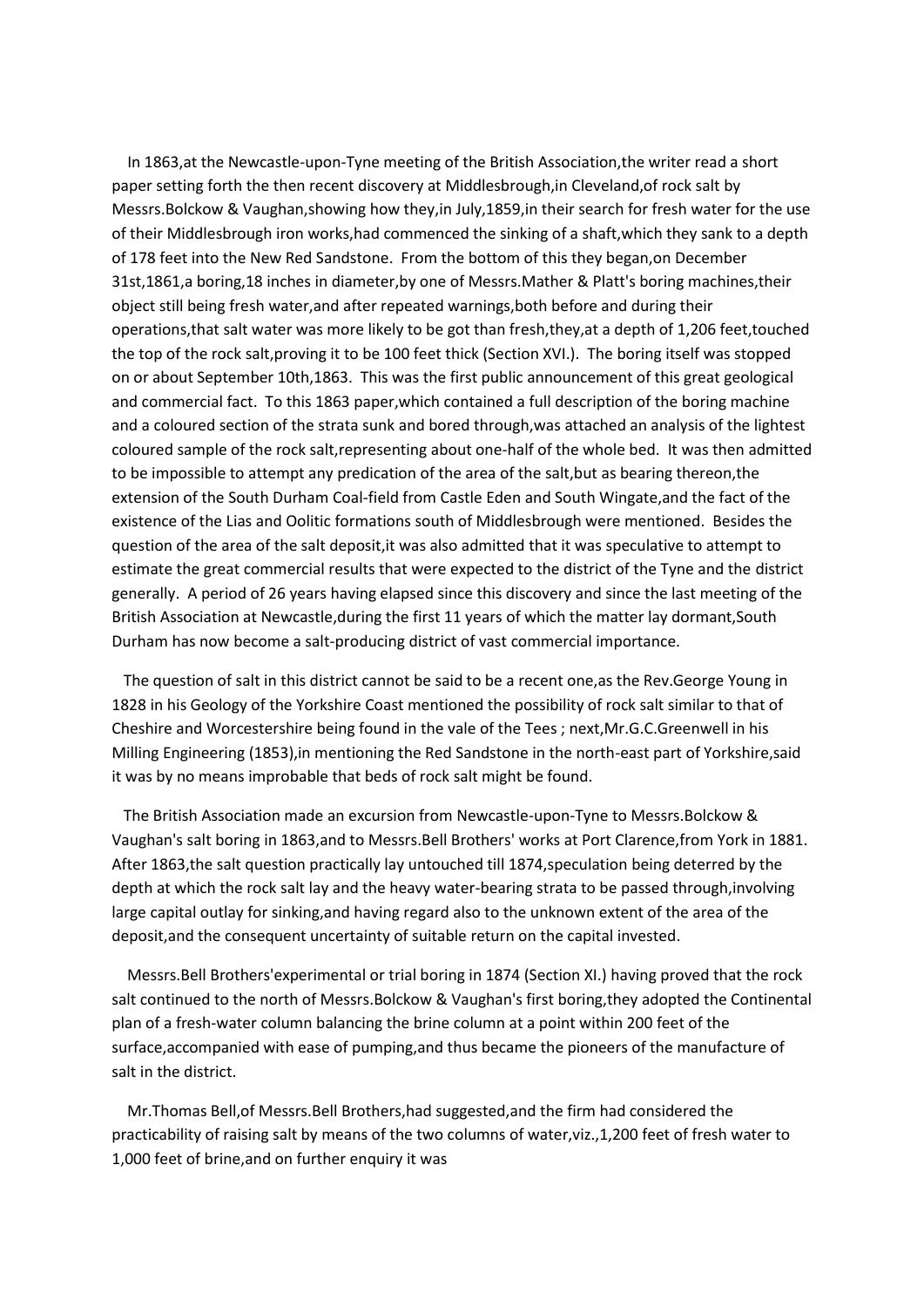\* This paper was read before the British Association,at the Newcastle Meeting,in

1889.

92

#### Cleveland and South Durham Salt Industry

found that the plan in question was already in operation near Nancy,in France,where its details were investigated by the heads of the firm and their staff. Afterwards,with the possibility of finding coal,Messrs.Bell Brothers continued the boring for 150 feet,and proved the existence of the Magnesian Limestone below the rock salt.

 The writer does not consider it necessary to enter into the details of the respective borings for the rock salt nor of the various modes adopted in the preparing and obtaining of the brine,and of pumping the same to the surface,as these,as well as the modes of manufacture of the salt,have been treated of fully by other writers,to whom reference is made below according to date.

 By Mr.W.H.Peacock,mining engineer,on the New Red Sandstone of Cleveland and the rock salt then discovered. This paper was read before the Cleveland Literary and Philosophical Society in 1869.

 By Sir Lowthian Bell in 1881 in his paper for the British Association on the industries of Middlesbrough ; but more especially in his elaborate paper on the manufacture of this salt,which was read before the Institute of Civil Engineers in May,1887.

 By the late Mr.Thomas Allison,of Guisbro',in April,1882,in his paper on the "Geology of Middlesbrough and the Surrounding District."

 By Mr.T.Hugh Bell,in 1883,before the Cleveland Institute of Engineers,on these salt deposits and the mode of winning them.

 By the said Mr.T.Hugh Bell,on these salt deposits,in September,1883,in his notes for the Iron and Steel Institute meeting at Middlesbrough.

 By Mr.T.W.Stuart,on the Tees salt industry,in his paper read in October,1888,at the Durham College of Science,and published in the Journal of the Society of Chemical Industry for the same month. This paper treats fully of the American system of boring,and of all details connected with the salt.

 By Mr.W.J.Bird on this salt bed and associated strata,read before the Manchester Geological Society in June,1888.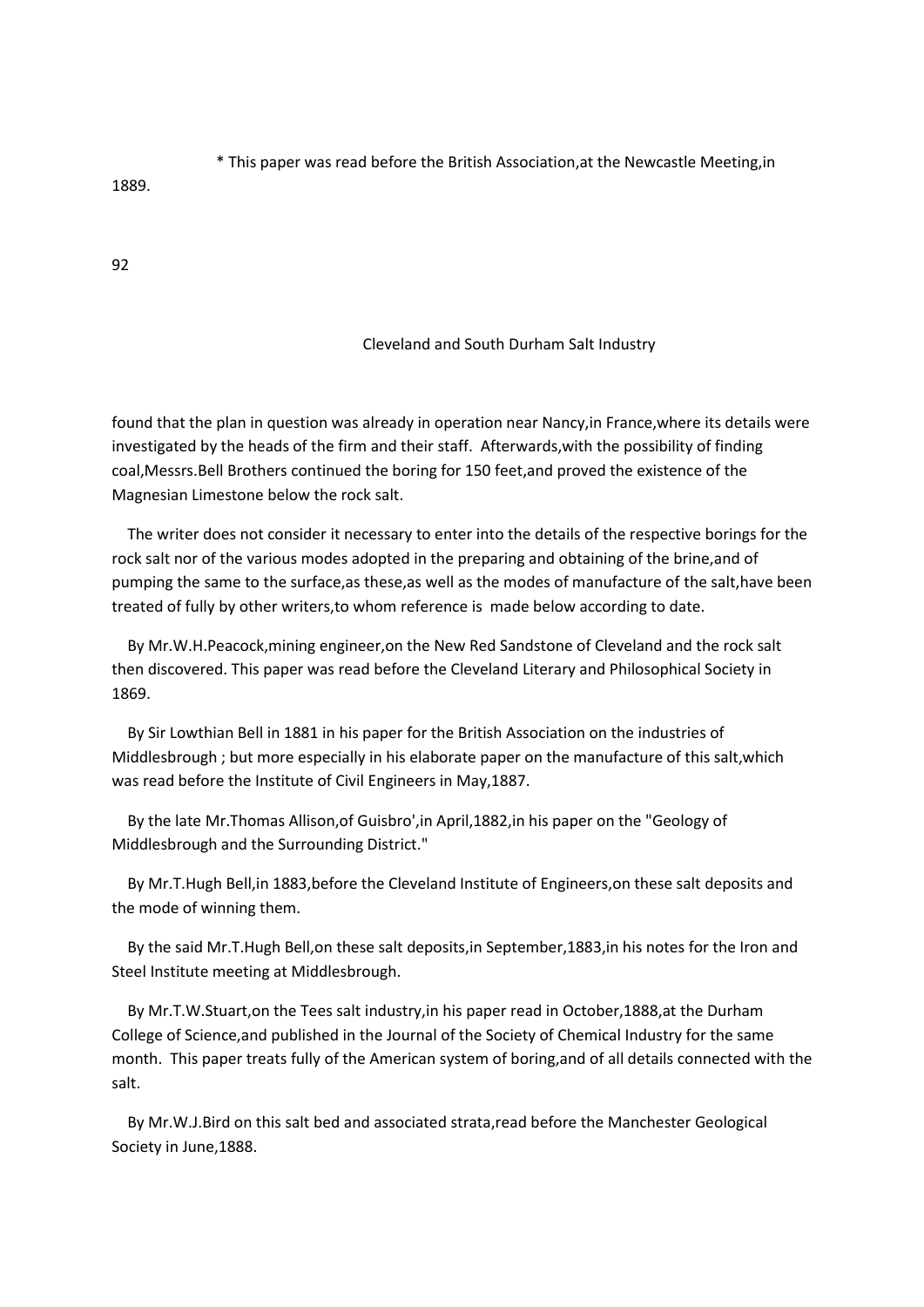The writer therefore considers it would be a waste of time to repeat in detail that information which can be obtained by reference to these various papers,but wishes more especially,1st,to direct attention to the extreme north,west, south,and east points of the deposit proved,with the various thicknesses,viz.:—

 The last boring (VI.) in a northerly direction in which rock salt is proved at Greatham (see Plate LIV.),which proved salt 82.75 feet thick at a depth of 971 feet 9 inches,there being no salt proved at borings I., II., III., IV., and V.,farther to the north.

 By way of illustration of the form of this basin of salt as far as known,the Lackenby boring (XXI.) being the deepest, the bottom of the salt being 1,804 feet from the surface,and taking this as the datum-line (as the slight difference of surface-level is too trivial to be taken into account) ; the rise from XXI. (Plate LIV.) or Lackenby to VI. or Greatham,a distance of about 4 miles,is 832 feet 3 inches,XXI. being as yet the easternmost position of the salt proved.

 Then the westernmost point is at Stone Marsh or XXIX. (Plate LIV.),a distance of about 4.5 miles,with salt of a thickness of 9 feet,and a rise of 1,011 feet from Lackenby.

 From Lackenby (XXI.) to South Bank (XX.),a distance of about 1 mile,with salt 82.5 feet thick,and a rise of 151 feet

#### 9 inches.

 Next from XX. (Plate LIV.) or South Bank to XVIII. or North Ormsby,a distance of 2.5 miles,with salt 89.5 feet thick, and a rise of 216 feet 3 inches,as the southernmost point. This southernmost point XVIII. or North Ormsby,and the

easternmost point XXI. or Lackenby,are clearly not the termination of the salt basin in these directions.

93

Cleveland and South Durham Salt Industry.

 The several papers from the respective authors,in describing the various geological features,have brought into view differences of opinion on the geological questions,and amongst others a paper on "The Durham Salt District,"in the North of England,by Edward Wilson,F.G.S.,and published in the Quarterly Journal of the Geological Society;\*and since then another paper by Mr.Howse on these geological points,and read by him in 1888 before the Tyneside Naturalists' Field Club.

 Having shown the position and form of the basin,the writer will now call attention to the boring at the westernmost point,viz.,XXIX. (Plate LIV.) or Stone Marsh,where only 9 feet of salt was proved,part of that being mixed with gypsum. This was abandoned after boring into Magnesian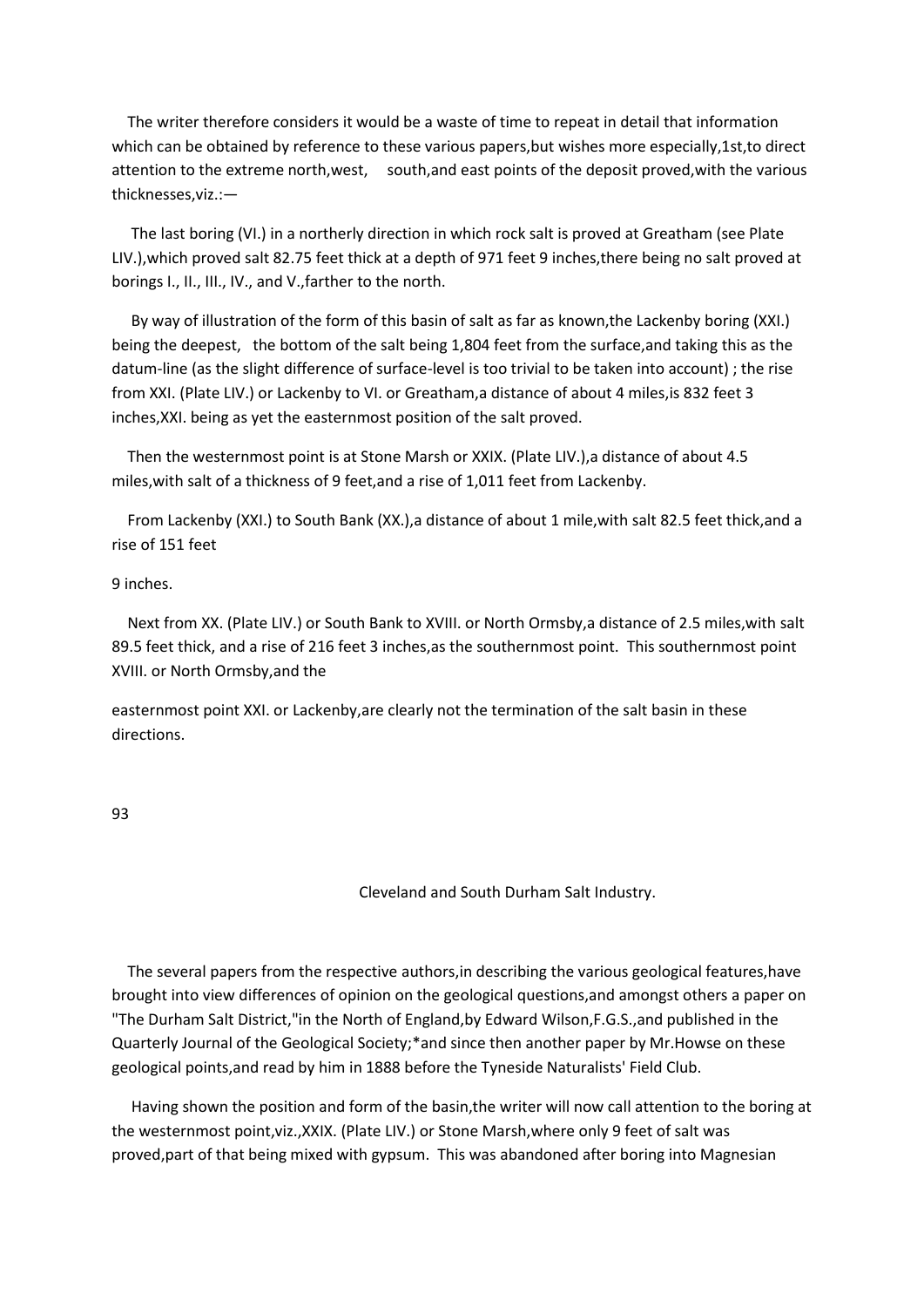Limestone to a depth of 178.25 feet,or a depth from surface of 1,000 feet,this boring being taken to prove the westernmost outcrop.

 Next,attention is called to the Seaton Carew boring IV. (Plate LIV.),where it was proved that salt rock did not exist at the point expected,viz.,at a depth of 497 feet. But at 606 feet rock oil was found,and sulphurous water was met with, and at 1,153 feet a brine feeder was got. The salt bed being usually met with between the main beds of anhydrite,this boring was then continued through the Magnesian Limestone at 1,400 feet,proving 878 feet thickness of this rock ; and the boring has been continued to a total depth of 1,814 feet 6 inches,and Carboniferous strata proved below the Magnesian Limestone. These,with the 10 inches and 14 inches coal-seams,all form elements for consideration as to their exact geological position.

 The next boring to which attention is called is at the point marked XXII.,near to the river Tees,where the Newcastle Chemical Co. only got either some few feet of salt,or as some say,none ; after proving 167 feet of Magnesian Limestone to a depth of 1,260 feet,this was abandoned,the position of the boring being almost in a direct line from Messrs.Bolckow & Vaughan's first boring,XVI.,where salt is of great thickness,and that at Stone Marsh,XXIX,where salt,only 9 feet thick,rendered the absence of salt at XXII. as being most probably due to an underground dislocation and not to an outcrop. Another boring (XXX.) made near Norton by the diamond drill,proved gypsum and anhydrite,but did not prove salt,and after going through the Magnesian Limestone at 760 feet 8 inches depth,the boring was stopped in sandstone and shale.

| District.            |           | 1887.     | 1888.     | 1889      | 1890      | 1891      |  |
|----------------------|-----------|-----------|-----------|-----------|-----------|-----------|--|
|                      |           |           |           |           |           |           |  |
| Salt from brine.     |           |           |           |           |           |           |  |
| England---           |           | Tons.     | Tons.     | Tons.     | Tons.     | Tons.     |  |
| Cheshire             | $\cdots$  | 1,619,452 | 1,624,243 | 1,342,896 | 1,440,088 | 1,335,821 |  |
| Durham<br>$\ddotsc$  | $\ddotsc$ | 119,477   | 173,160   | 191,647   | 199,971   | 200,507   |  |
| Lancashire           | $\cdots$  |           |           |           | 7,877     | 26,867    |  |
| Staffordshire        | $\ddotsc$ | 5,810     | 5,810     | 6,450     | 7,135     | 6,098     |  |
| Worcestershire       |           | 252,000   | 267,000   | 217,798   | 267,348   | 202,643   |  |
| Yorkshire            | $\ddotsc$ | 16,790    | 17,900    | 26,500    | 35,700    | 50,042    |  |
| Scotland<br>$\cdots$ |           |           | .         |           |           |           |  |

The production of salt for the years 1887, 1888, 1889, 1890, and 1891 was as follows:—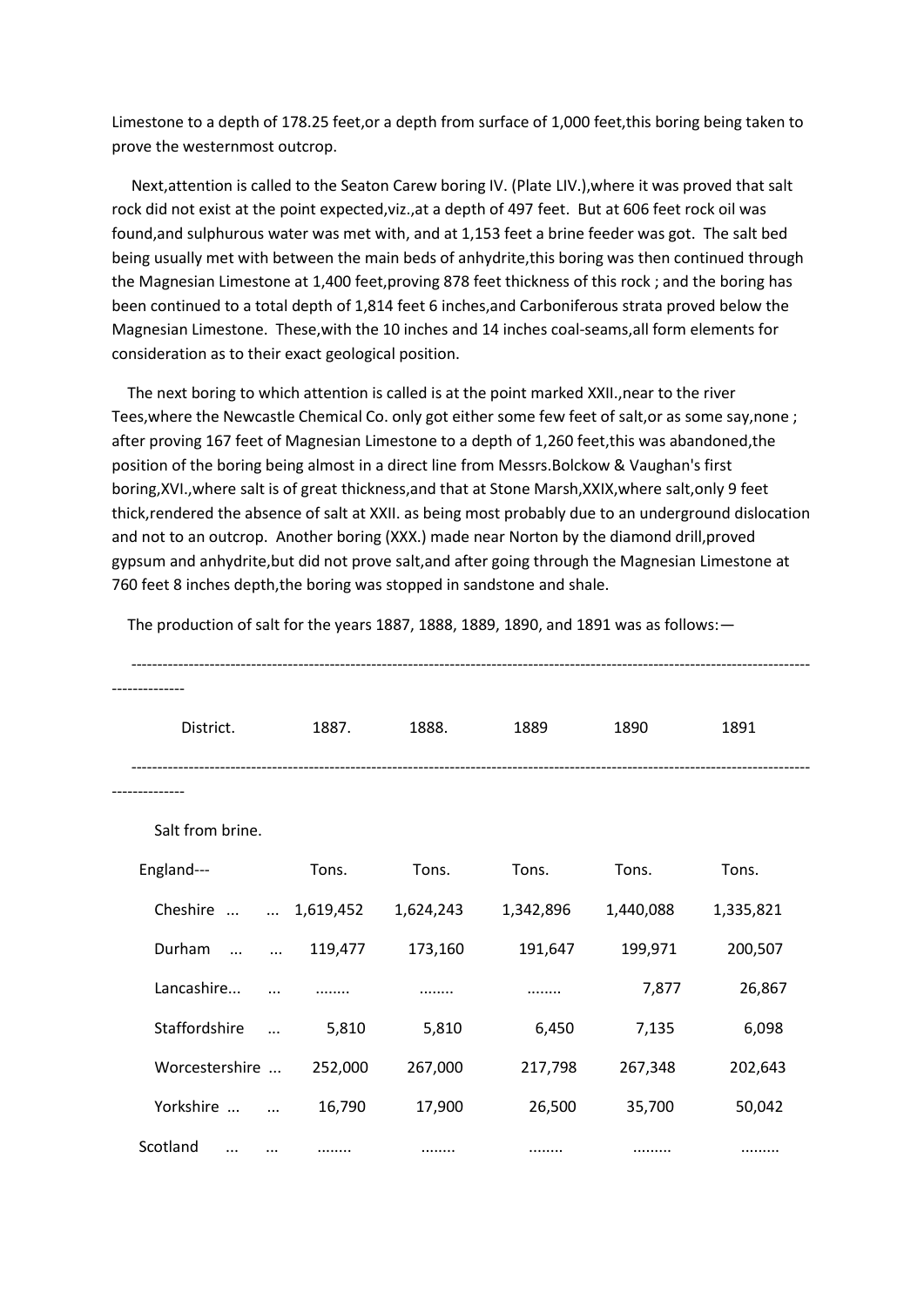| Ireland<br>                                                                 |  |           |           | .         |           |           |  |  |  |  |
|-----------------------------------------------------------------------------|--|-----------|-----------|-----------|-----------|-----------|--|--|--|--|
|                                                                             |  |           |           |           |           |           |  |  |  |  |
| Total                                                                       |  | 2,013,529 | 2,088,113 | 1,785,291 | 1,958,119 | 1,821,978 |  |  |  |  |
| Rock Salt.                                                                  |  |           |           |           |           |           |  |  |  |  |
| England---Cheshire                                                          |  | 150,267   | 182,804   | 141,063   | 159,088   | 184,284   |  |  |  |  |
| Ireland<br>$\ddotsc$                                                        |  | 30,155    | 34,652    | 20,142    | 29,642    | 37,309    |  |  |  |  |
|                                                                             |  |           |           |           |           |           |  |  |  |  |
| 2,305,569<br>Gross Totals  2,193,951<br>1,946,496<br>2,146,849<br>2,043,571 |  |           |           |           |           |           |  |  |  |  |
|                                                                             |  |           |           |           |           |           |  |  |  |  |
| * Vol.xliv., 1888, page 761.                                                |  |           |           |           |           |           |  |  |  |  |

94

Cleveland and South Durham Salt Industry.

 The salt area proved can be safely taken at 20 square miles,and would produce,if only 90 feet of thickness be taken, 115,200,000 tons of salt per square mile,and as the works on the Tyne consumed about 1 acre per annum,if there be 20 square miles of salt area,there is a supply available for 12,800 years.

 The questions of the form of cavities produced by the pumping of the brine,and of possible subsidence of the surface in the future,may be left untouched at present by the writer,but it may be mentioned that the abandonment of the artificial supply of water in the making of brine,and the adoption of self-contained springs may unintentionally be the means of avoiding legal questions as to damages,if any,and also of the pumping of brine from adjoining lands.

Attached are copies of borings. (See Appendices A and B.)

----------------------------

APPENDIX A.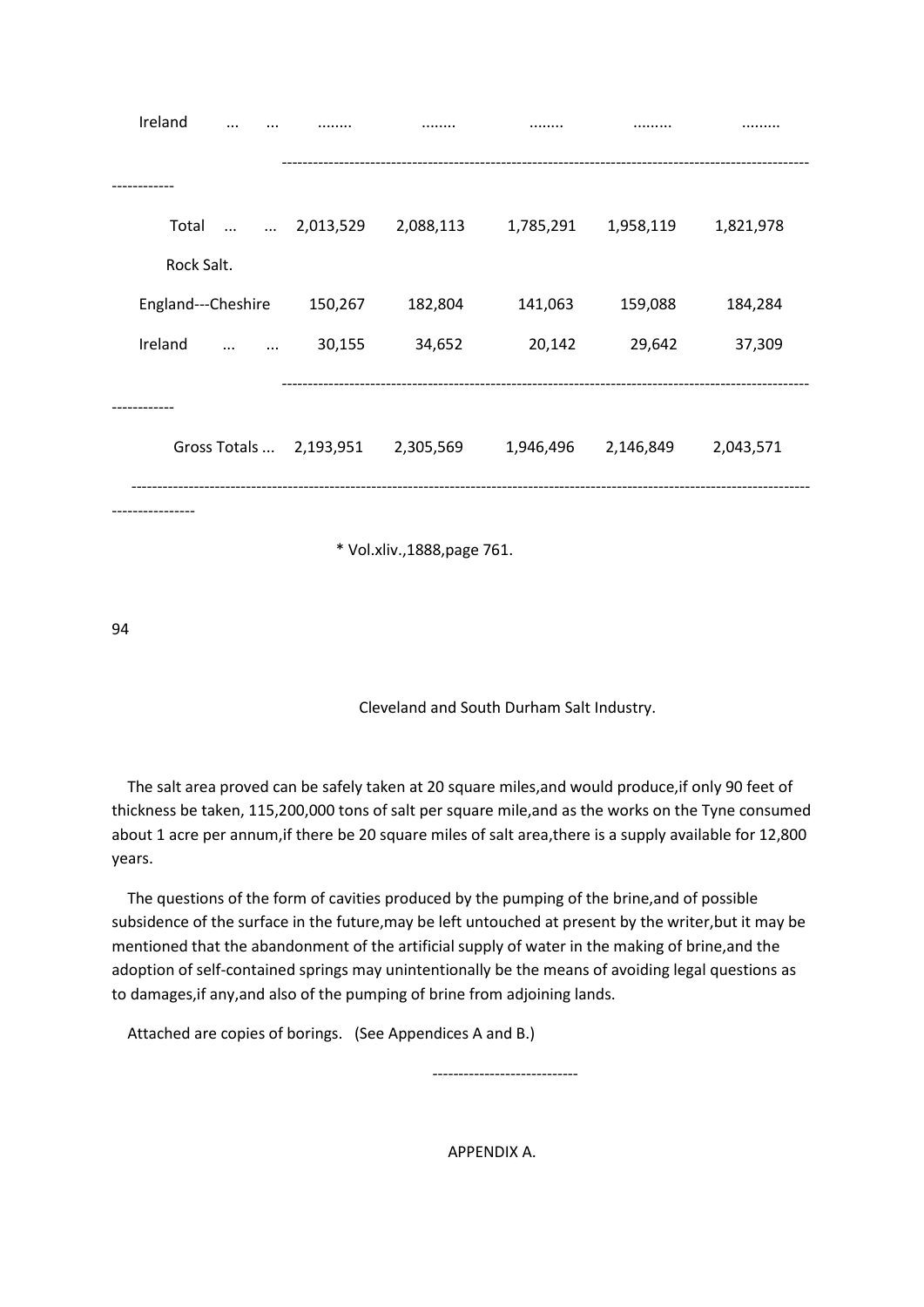### Sections of Boreholes in South Durham and Cleveland.

### I.—Diamond-boring at the Warren Cement Works,near Hartlepool,by

Mr.John Vivian,1888.

|                                             | Thick-          | Depth           | Thick-<br>Depth                                |
|---------------------------------------------|-----------------|-----------------|------------------------------------------------|
|                                             | ness of         | from            | ness of from                                   |
| No. Description of Strata. Strata. Surface. |                 |                 | No. Description of Strata. Strata. Surface.    |
|                                             | Ft. In.         | Ft. In.         | Ft. In. Ft. In.                                |
| 1 Sand                                      | 22 <sub>0</sub> | 22 <sub>0</sub> | 7 Dark pinnel and                              |
| 2 Soft mud and peat                         | 80              | 30 <sub>0</sub> | cobbles<br>$\ldots$ $\ldots$ 19 0<br>93 0      |
| 3 Red clay                                  | 18 0            | 48 0            | 95 0<br>8 Red clay   2 0                       |
| 4 Red pinnel, with                          |                 |                 | 9 Soft limestone<br>96 0<br>$\ldots$ 10        |
| small cobbles                               | 60              | 54 0            | 10 Red clay<br>1 0<br>97 0                     |
| 5 Dark pinnel and                           |                 |                 | 11 Hard rock   1 5<br>98 5                     |
| cobbles                                     | 18 0            | 72 0            | 12 Anhydrite<br>$\dots$ $\dots$ 265 7<br>364 0 |
| 6 Pinnel and cobbles                        | $2\quad0$       | 74 0            | 13 Dark grey limestone<br>38 0<br>402 0        |

II.—Diamond-boring at Messrs.Smalley's,Pulp or Celulose Works,near West Hartlepool.

|                                             | Thick-    | Depth   |                                    | Thick-                      | Depth           |
|---------------------------------------------|-----------|---------|------------------------------------|-----------------------------|-----------------|
|                                             | ness of   | from    |                                    | ness of from                |                 |
| No. Description of Strata. Strata. Surface. |           |         | No. Description of Strata. Strata. |                             | Surface.        |
|                                             | Ft. In.   | Ft. In. |                                    |                             | Ft. In. Ft. In. |
| 1 Depth of well                             | 37 0      | 37 0    | 7 Yellowish-white                  |                             |                 |
| 2 Dark brown pinnel                         | 13 0      | 50 0    | limestone                          | $\ldots$ 9 0                | 86 0            |
| 3 Yellow clay                               | 3 0       | 53 0    | 8 White limestone                  | $\dots$ 102<br>$\mathbf{0}$ | 188 0           |
| 4 Coarse soft lime-                         |           |         | 9 Dark brown lime-                 |                             |                 |
| stone<br>$\sim$ $\sim$                      | 4 0       | 57 0    | stone                              | 4<br>$\Omega$               | 192 0           |
| 5 White limestone                           | $1\quad0$ | 58 0    | 10 Dark shaly lime-                |                             |                 |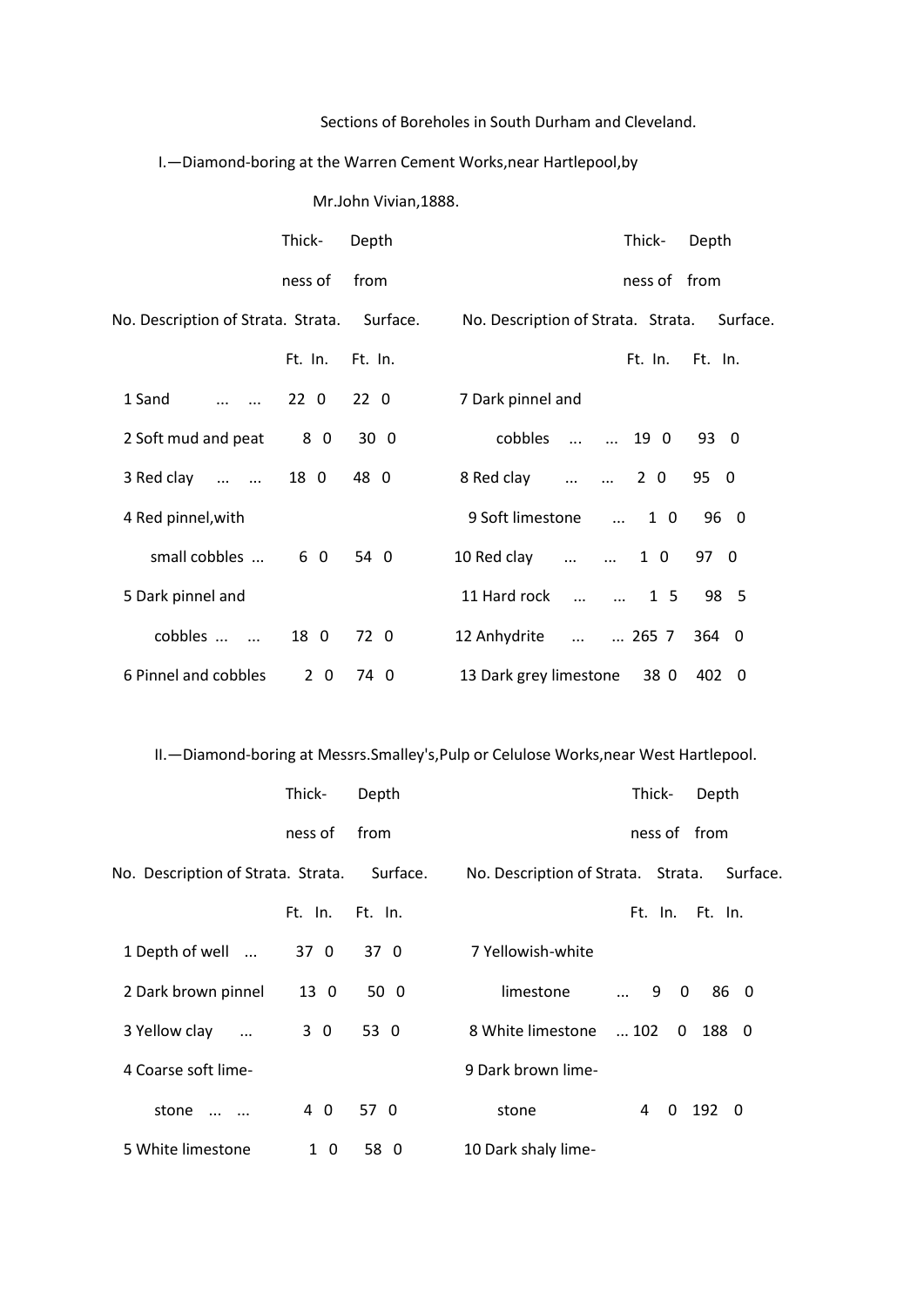| 6 Coarse, porous, |      |     | 33 0 225 0<br>stone             |
|-------------------|------|-----|---------------------------------|
| yellowish-white   |      |     | 11 Yellow limestone  12 0 237 0 |
| limestone         | 19 O | 770 |                                 |

III.—Diamond-boring at the Cement Works,West Hartlepool,for Mr.Casebourne.

|                                    | Thick-  | Depth           |                                        | Thick-       | Depth    |
|------------------------------------|---------|-----------------|----------------------------------------|--------------|----------|
|                                    | ness of | from            |                                        | ness of      | from     |
| No. Description of Strata. Strata. |         | Surface.        | No. Description of Strata. Strata.     |              | Surface. |
|                                    | Ft. In. | Ft. In.         |                                        | Ft. In.      | Ft. In.  |
| 1 Well previously sunk             | 30 0    | 30 <sub>0</sub> | 6 Red marl, with beds                  |              |          |
| 2 Red sandstone                    | 9 0     | 39 0            | of red sandstone                       | $27 \quad 0$ | 164<br>0 |
| 3 Red sandy marl                   | 10 0    | 49 0            | 7 Red and grey sand-                   |              |          |
| 4 Red sandstone, with              |         |                 | stone, with beds of                    |              |          |
| beds of red marl                   | 31 0    | 80 0            | red marl<br>$\ddotsc$<br>$\sim$ $\sim$ | $26 \quad 0$ | 190 0    |
| 5 Red sandstone and                |         |                 | 8 Red sandstone<br>$\ddotsc$           | $25 \quad 0$ | 2150     |
| marl mixed                         | 57 0    | 137 0           | 9 Red marl                             | 35 0         | 250<br>0 |

95

### Cleveland and South Durham Salt Industry.

|                                                | Thick-       | Depth      |                                    | Thick-  | Depth   |
|------------------------------------------------|--------------|------------|------------------------------------|---------|---------|
|                                                | ness of      | from       |                                    | ness of | from    |
| No. Description of Strata. Strata.<br>Surface. |              | Surface.   | No. Description of Strata. Strata. |         |         |
|                                                | Ft. In.      | Ft. In.    |                                    | Ft. in. | Ft. in. |
| 10 Red marl, with beds                         |              |            | 21 Red marl, with veins            |         |         |
| of sandstone<br>$\sim$                         | $20 \quad 0$ | 270<br>- 0 | of gypsum and                      |         |         |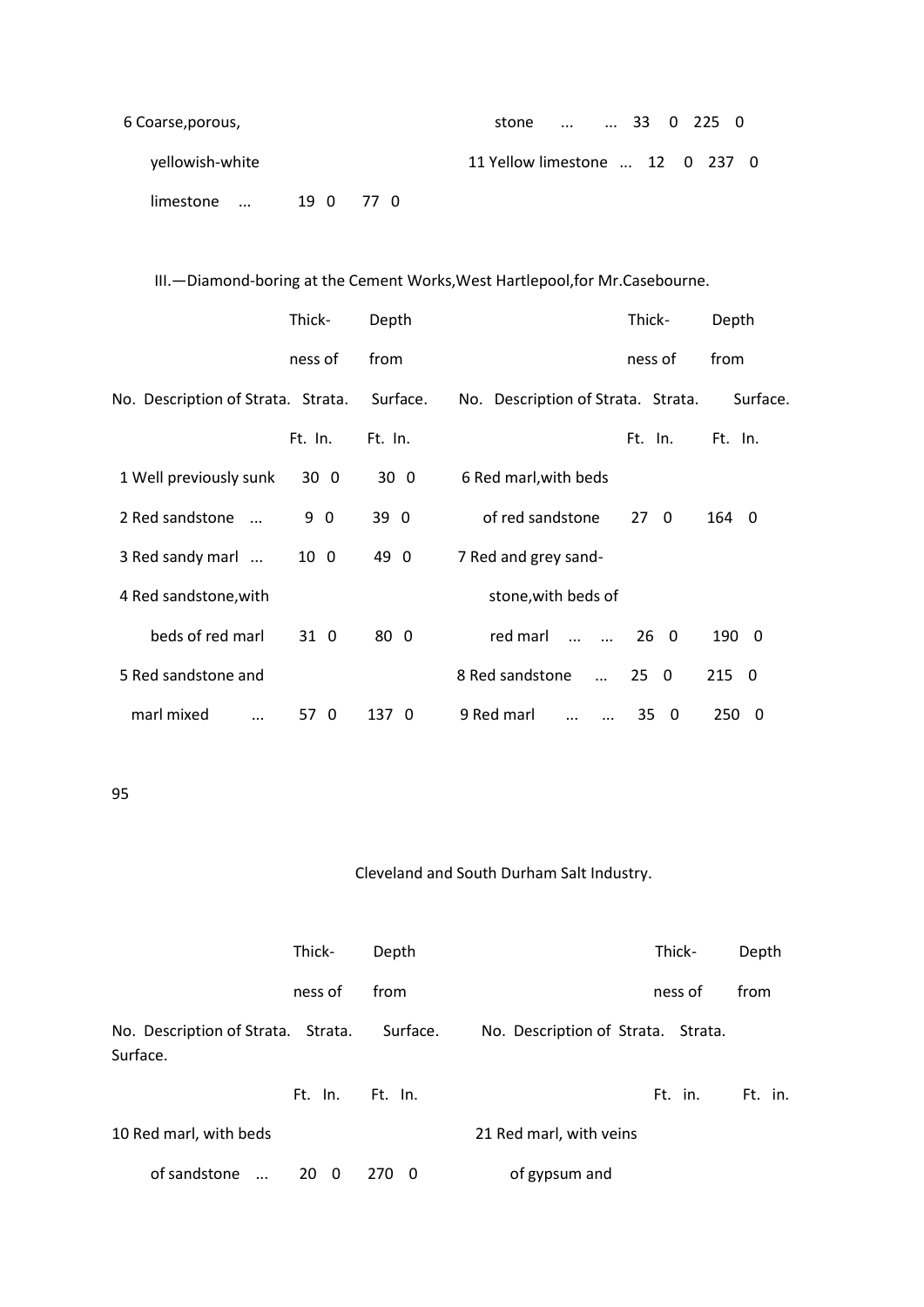| 11 Red marl<br>$\dddotsc$<br>$\dddotsc$ | 38<br>0                        | 308<br>$\mathbf 0$ | blue joints<br>$\ddots$ | 6<br>5                                    | 605<br>- 6            |
|-----------------------------------------|--------------------------------|--------------------|-------------------------|-------------------------------------------|-----------------------|
| 12 Red marl, with thin                  |                                |                    | 22 Anhydrite            | $\overline{a}$<br>$\mathbf 0$             | 609 6                 |
| beds of red sand-                       |                                |                    | 23 Anhydrite, with      |                                           |                       |
| stone<br>$\dddotsc$<br>$\cdots$         | 32<br>$\overline{\phantom{0}}$ | 340 0              | veins of gypsum         | 12<br>$\mathbf 0$                         | 621 6                 |
| 13 Red marl<br>$\cdots$<br>$\dddotsc$   | 45 0                           | 385 0              | 24 Anhydrite            | 6<br>$\mathbf{2}$                         | 624<br>$\overline{0}$ |
| 14 Redmarl, with veins                  |                                |                    | 25 Blue marl            | 8<br>0                                    | 624<br>- 8            |
| of gypsum<br>$\dddotsc$                 | 95 0                           | 480 0              | 26 Red marl, with blue  |                                           |                       |
| 15 Red marl, with veins                 |                                |                    | joints and veins        |                                           |                       |
| of gypsum and                           |                                |                    | of gypsum               | 27 10                                     | 652 6                 |
| blue joints<br>$\cdots$                 | 55 0                           | 535 0              | 27 Anhydrite            | $\overline{7}$<br>$\overline{\mathbf{0}}$ | 659 6                 |
| 16 Red marl, with blue                  |                                |                    | 28 Anhydrite,<br>with   |                                           |                       |
| joints<br>$\cdots$<br>$\cdots$          | 4 2                            | 539 2              | black joints, and       |                                           |                       |
| 17 Red marl, with veins                 |                                |                    | veins of gypsum         | 11<br>0                                   | 670 6                 |
| of gypsum and                           |                                |                    | 29 Anhydrite,<br>with   |                                           |                       |
| blue spots<br>$\dddotsc$                | 4 6                            | 543 8              | black joints            | 16<br>0                                   | 686<br>- 6            |
| 18 Redmarl, with veins                  |                                |                    | 30 Anhydrite,<br>with   |                                           |                       |
| of gypsum and                           |                                |                    | spots of gypsum         | 18<br>6                                   | 705<br>0              |
| blue joints<br>$\ddots$                 | 24 10                          | 568 6              | 31 Anhydrite,<br>with   |                                           |                       |
| 19 Redmarl, with veins                  |                                |                    | gypsum                  | 9<br>4                                    | 714 4                 |
| of gypsum and                           |                                |                    | 32 Anhydrite, mixed     |                                           |                       |
| red sandstone                           | 10 0                           | 578 6              | with limestone          | 15<br>8                                   | 730 0                 |
| 20 Strong marl, with                    |                                |                    | 33 Limestone, with      |                                           |                       |
| thick veins of                          |                                |                    | gypsum                  | 40<br>0                                   | 770 0                 |
| gypsum                                  | 21 6                           | 600 0              |                         |                                           |                       |

IV.—Diamond-boring near Seaton Carew,by Mr.John Vivian,for Mr.C.T.Caseboume,1887-1888.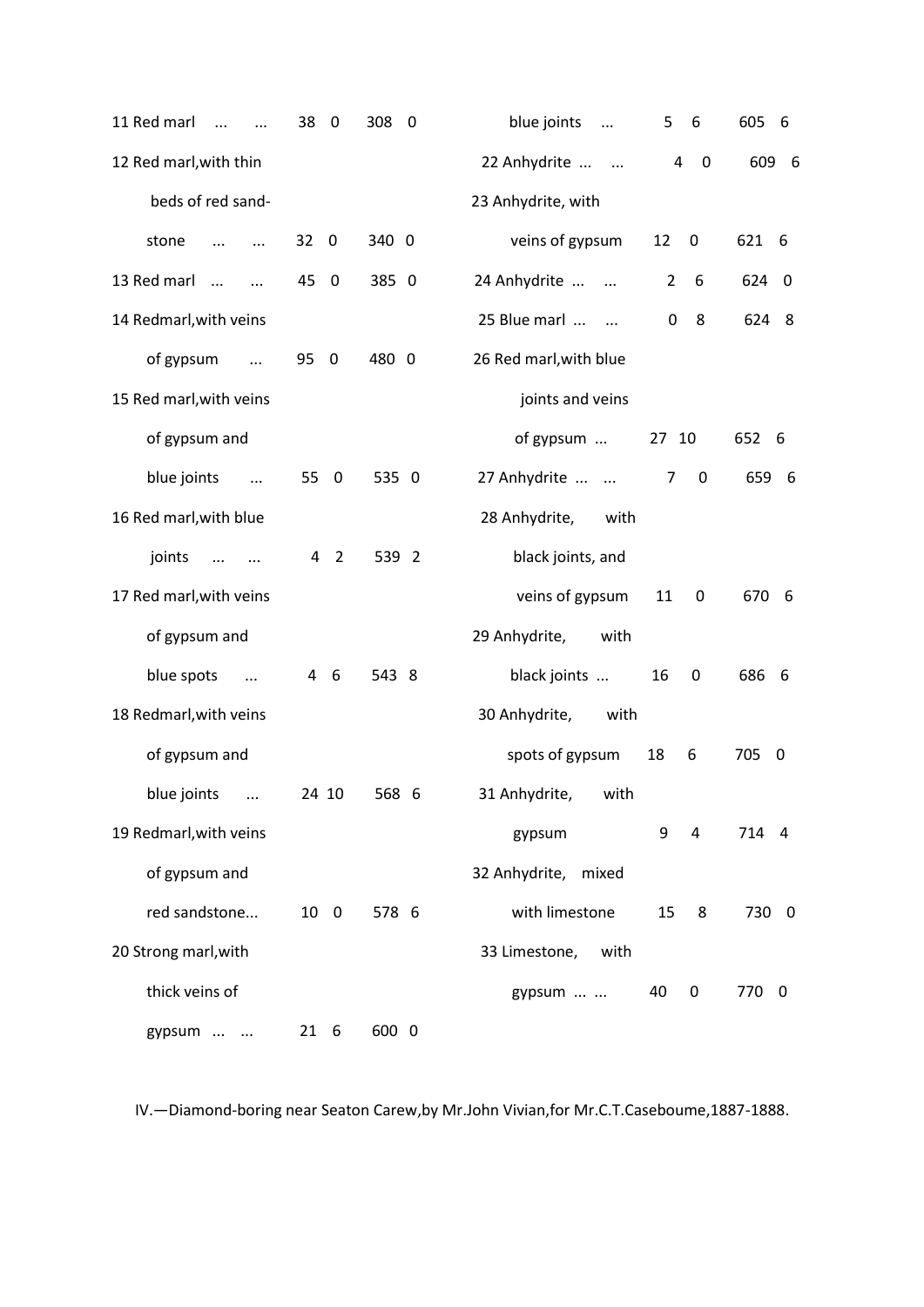|                                                          | Thick-         |                  | Depth |             |                                                          | Thick-              | Depth      |
|----------------------------------------------------------|----------------|------------------|-------|-------------|----------------------------------------------------------|---------------------|------------|
|                                                          | ness of        |                  | from  |             |                                                          | ness of             | from       |
| No. Description of Strata. Strata.<br>Ft. In.<br>Ft. In. |                |                  |       | Surface.    | No. Description of Strata. Strata.<br>Ft. In.<br>Ft. In. |                     | Surface.   |
| 1 Brown clay                                             | 6              | $\mathbf 0$      | 6     | $\mathbf 0$ | 20 Red marl, with beds                                   |                     |            |
| 2 Red clay                                               | 6              | $\overline{0}$   | 12    | $\mathbf 0$ | of grey marl                                             | 33 0                | 265 0      |
| 3 Red pinnel and cob-                                    |                |                  |       |             | 21 Red marl, with blue                                   |                     |            |
| bles<br>$\cdots$ $\cdots$                                | 6              | 0                | 18    | 0           | joints<br>$\cdots$                                       | $24 \quad 0$        | 289<br>- 0 |
| 4 Soft red sandy marl                                    | 12             | $\mathbf 0$      | 30    | 0           | 22 Red marl, with blue                                   |                     |            |
| 5 Red sandy marl                                         | 3              | 0                | 33    | $\mathbf 0$ | joints and veins                                         |                     |            |
| 6 Red and grey sand-                                     |                |                  |       |             | of gypsum<br>$\cdots$                                    | 171 0               | 460 0      |
| stone                                                    | 7              | 0                | 40    | $\mathbf 0$ | 23 Red marl,<br>with                                     |                     |            |
| 7 Red marl                                               | 2              | 0                | 42    | 0           | veins of gypsum                                          | 5<br>7 <sup>7</sup> | 467 5      |
| 8 Grey sandstone                                         | 5              | 0                | 47    | $\mathbf 0$ | 24 Anhydrite                                             | 13 0                | 480 5      |
| 9 Red marl, with beds                                    |                |                  |       |             | 25 Blue marl,<br>with                                    |                     |            |
| of sandstone                                             | 10             | 0                | 57    | 0           | veins of gypsum                                          | 3<br>0              | 483 5      |
| 10 Red sandstone                                         | 20             | 0                | 77    | 0           | 26 Anhydrite                                             | 1<br>$\mathbf 0$    | 484 5      |
| 11 Grey sandstone                                        | $\overline{2}$ | 0                | 79    | 0           | 27 Red marl, with veins                                  |                     |            |
| 12 Red sandstone                                         | 13             | $\boldsymbol{0}$ | 92    | 0           | of gypsum (rotten                                        |                     |            |
| 13 Grey sandstone                                        | $\mathbf{1}$   | $\mathbf 0$      | 93    | $\pmb{0}$   | marl)<br>$\cdots$<br>$\cdots$                            | 10 <sub>0</sub>     | 494 5      |
| 14 Red sandy marl                                        | 47             | 0                | 140   | $\mathbf 0$ | 28 Dark marl and gyp-                                    |                     |            |
| 15 Red and grey sand-                                    |                |                  |       |             | sum mixed<br>$\dddotsc$                                  | $2 \overline{7}$    | 497 0      |
| stone<br>$\ddotsc$                                       | 10             | 0                | 150   | 0           | 29 Anhydrite,<br>with                                    |                     |            |
| 16 Red marl<br>$\sim$ $\sim$                             | 15             | 0                | 165   | $\mathbf 0$ | black joints<br>$\cdots$                                 | 250                 | 522 0      |
| 17 Red marl, with beds                                   |                |                  |       |             | 30 Magnesian, lime-                                      |                     |            |
| of grey and red                                          |                |                  |       |             | stone, with spots                                        |                     |            |
| sandstone                                                | 8              | 0                | 173 0 |             | of gypsum                                                | 270                 | 549 0      |
| 18 Red marl, with blue                                   |                |                  |       |             | 31 Light grey mag-                                       |                     |            |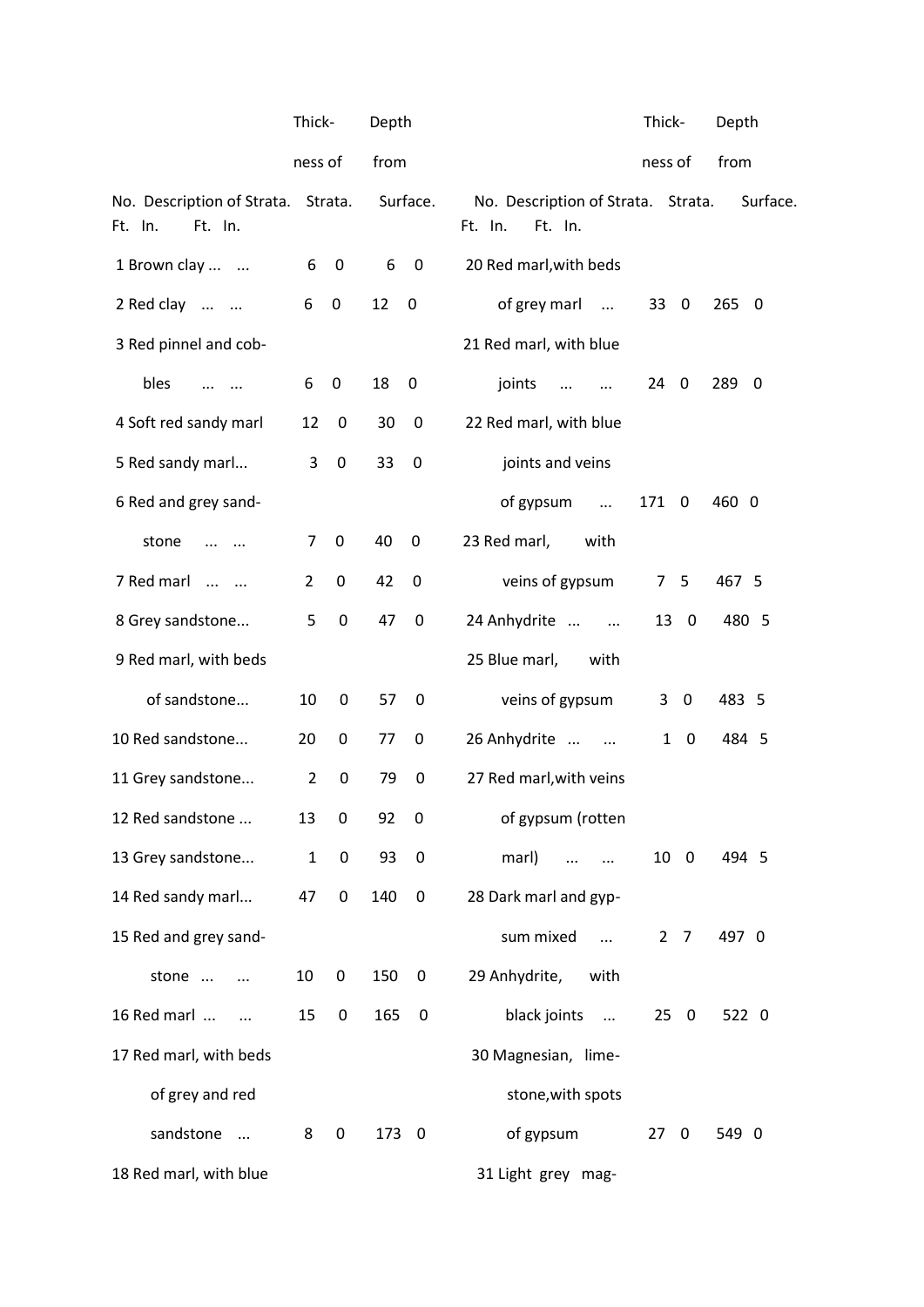| joints                 | 35 0 |                         | 208 0 | nesian limestone,       |      |
|------------------------|------|-------------------------|-------|-------------------------|------|
| 19 Red marl, with blue |      |                         |       | with spots and          |      |
| joints and beds of     |      |                         |       | veins of gypsum<br>38 0 | 5870 |
| grey sandstone         | 24   | $\overline{\mathbf{0}}$ | 232 0 |                         |      |

96

# Cleveland and South Durham Salt Industry.

|                                                           | Thick-       |             | Depth    |                            |            | Thick-           |             | Depth    |                |
|-----------------------------------------------------------|--------------|-------------|----------|----------------------------|------------|------------------|-------------|----------|----------------|
|                                                           | ness of      |             | from     |                            |            | ness of          |             | from     |                |
| No. Description of Strata.<br>Surface.                    |              | Strata.     | Surface. | No. Description of Strata. |            |                  | Strata.     |          |                |
|                                                           | Ft. In.      |             | Ft. In.  |                            |            | Ft.              | In.         | Ft.      | In.            |
| 32 Dark grey limestone,<br>63 Dark grey shale<br>$\ddots$ | $\mathbf{1}$ | 0           | 1,429 0  | 62 Black shale             | $\cdots$   | $\mathbf 0$      | 6           | 1,428    | $\overline{0}$ |
| with spots and                                            |              |             |          | 64 Dark grey sandstone     |            | $\mathbf{1}$     | $\mathbf 0$ | 1,430 0  |                |
| veins of gypsum                                           | 16           | $\mathbf 0$ | 603 0    | 65 Grey sandstone, with    |            |                  |             |          |                |
| 33 Dark blue shale                                        |              |             |          | black joints               | $\ddotsc$  | 30               | 0           | 1,460    | $\overline{0}$ |
| (with small feeder                                        |              |             |          | 66 Grey sandstone          | $\ddots$   | 10               | $\mathbf 0$ | 1,470 0  |                |
| of rock oil and                                           |              |             |          | 67 Very course grey        |            |                  |             |          |                |
| sulphur water)                                            |              | 30          | 606 0    | sandstone                  | $\ddotsc$  | 15               | $\mathbf 0$ | 1,485    | $\mathbf{0}$   |
| 34 Anhydrite, with beds                                   |              |             |          | 68 Dark grey sandstone     |            | $\boldsymbol{0}$ | 6           | 1,485 6  |                |
| of dark blue shale                                        |              |             |          | 69 Black shale             | $\dddotsc$ | 0                | 6           | 1,486 0  |                |
| and gypsum<br>$\overline{\phantom{a}}$                    | 35           | $\mathbf 0$ | 641 0    | 70 Red and grey sand-      |            |                  |             |          |                |
| 35 Light grey lime-                                       |              |             |          | stone                      | $\dddotsc$ | $\mathbf{1}$     | $7^{\circ}$ | 1,487 7  |                |
| stone and gypsum                                          | 7            | $\mathbf 0$ | 648 0    | 71 Black shale             | $\cdots$   | 12               | 4           | 1,499 11 |                |
| 36 Blue shale                                             | 2            | 0           | 650 0    | 72 Shaly sandstone         | $\dddotsc$ | $\overline{2}$   | 6           | 1,502 5  |                |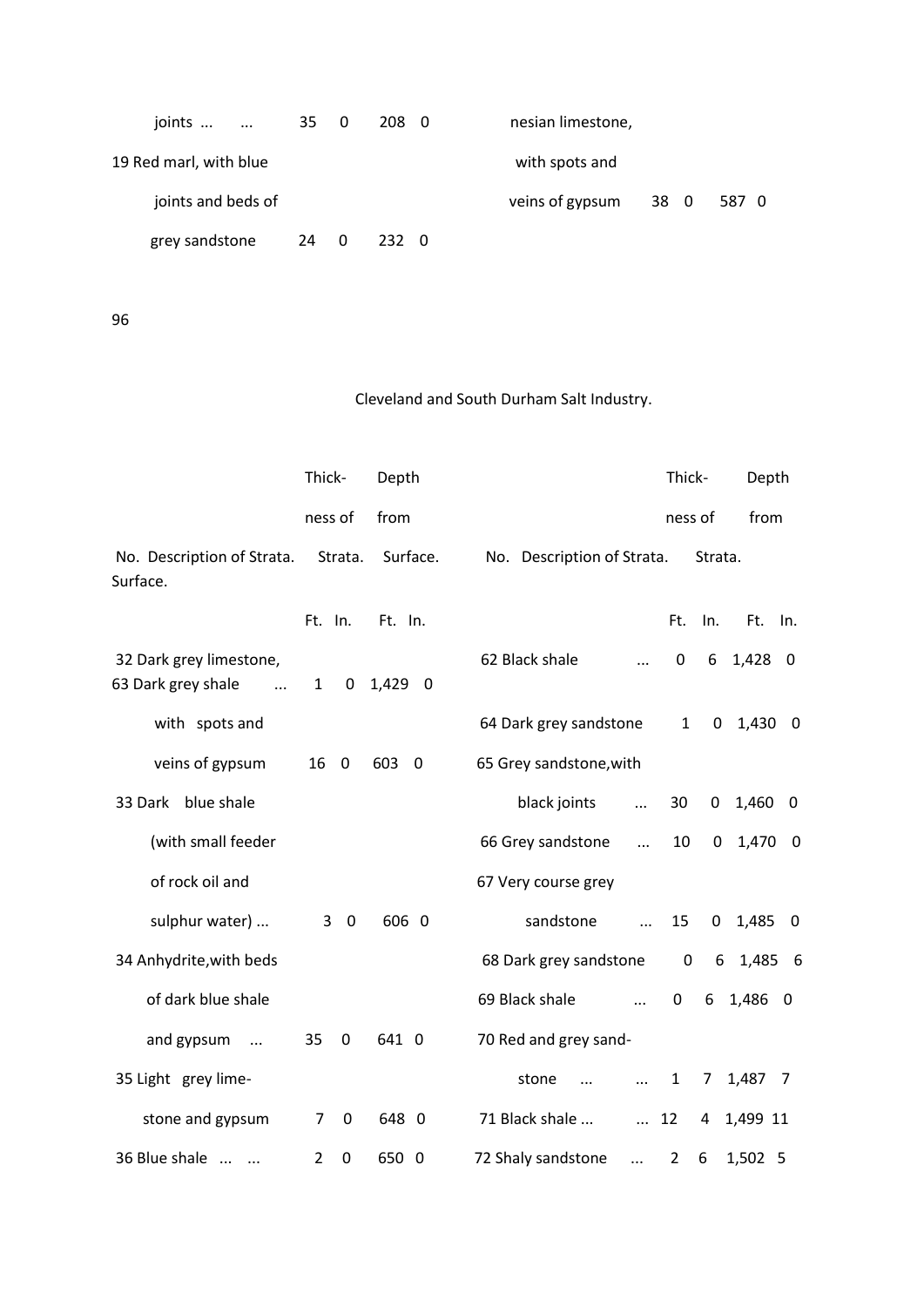| 37 Light grey limestone               | 11 0                          | 661 0     | 73 Black shale<br>$\cdots$          | 10<br>$\mathbf 0$<br>1,512 5     |
|---------------------------------------|-------------------------------|-----------|-------------------------------------|----------------------------------|
| 38 White limestone                    | 90 0                          | 751 0     | 74 Grey sandstone                   | 1,516 5<br>$\mathbf 0$<br>4      |
| 39 Hard white lime-                   |                               |           | 75 Dark grey sandy shale            | 0 <sub>7</sub><br>1,517 0        |
| stone, with gyp-                      |                               |           | 76 COAL<br>$\cdots$<br>$\ldots$     | 1,517 10<br>0 <sub>10</sub>      |
| sum                                   | 12 0                          | 763 0     | 77 Dark brown fireclay              | 1<br>$\overline{2}$<br>1,519 0   |
| 40 Dark grey limestone                |                               |           | 78 Black sandy shale                | $\overline{2}$<br>8<br>1,521 8   |
| and anhydrite                         | 20<br>$\overline{0}$          | 783 0     | 79 Dark grey sandy                  |                                  |
| 41 Light grey lime-                   |                               |           | shale<br>$\cdots$<br>$\cdots$       | $1 \quad 8$<br>1,523 4           |
| stone, with gyp-                      |                               |           | 80 White sandstone                  | 26 8<br>1,550 0                  |
| sum<br>$\ddotsc$                      | 18<br>$\overline{0}$          | 801 0     | 81 Dark grey sandstone              | $0$ 1,555 0<br>5                 |
| 42 Light grey lime-                   |                               |           | 82 Light grey sandstone             | 12<br>8<br>1,567 8               |
| stone<br>$\cdots$                     | 29<br>$\overline{0}$          | 830 0     | 83 Dark Shaly<br>sand-              |                                  |
| 43 Limestone and gyp-                 |                               |           | stone, with coal                    |                                  |
| sum mixed<br>$\sim$                   | 31 0                          | 861 0     | joints<br>$\sim$ $\sim$<br>$\ddots$ | 4 1,569 0<br>$\mathbf{1}$        |
| 44 Grey limestone, with               |                               |           | 84 Black Shale<br>$\cdots$          | 6 1,578 6<br>9                   |
| gypsum                                | 11 0                          | 872 0     | 85 COAL<br>$\ddotsc$<br>$\ldots$    | 2 1,579 8<br>$\mathbf{1}$        |
| 45 Light grey lime-                   |                               |           | 86 Dark<br>black shale              |                                  |
| stone and gyp-                        |                               |           | and fireclay<br>$\cdots$            | 4 1,580 0<br>0                   |
| sum                                   | 33<br>$\mathbf 0$             | 905 0     | 87 White and grey sand-             |                                  |
| 46 Light grey limestone               | 50<br>$\overline{\mathbf{0}}$ | 955 0     | stone                               | 1,586 0<br>6<br>$\mathbf 0$      |
| 47 Light grey lime-                   |                               |           | 88 Black shale<br>$\cdots$          | 1,594 0<br>8<br>0                |
| stone, with spots                     |                               |           | 89 Fine grey sandstone              | $1,600$ 0<br>6<br>$\overline{0}$ |
| of gypsum<br>$\overline{\phantom{a}}$ | 45 0                          | $1,000$ 0 | 90 Dark grey sandstone              | 1,603 6<br>3<br>6                |
| 48 White limestone                    | 107 0                         | 1,107 0   | 91 Black shale<br>$\cdots$          | 1,610 6<br>7<br>$\overline{0}$   |
| 49 Light grey limestone               | 230                           | $1,130$ 0 | 92 Black shale,<br>with             |                                  |
| 50 Broken light grey                  |                               |           | beds of dark grey                   |                                  |
| limestone, and                        |                               |           | sandstone<br>$\cdots$               | 1,617 0<br>66                    |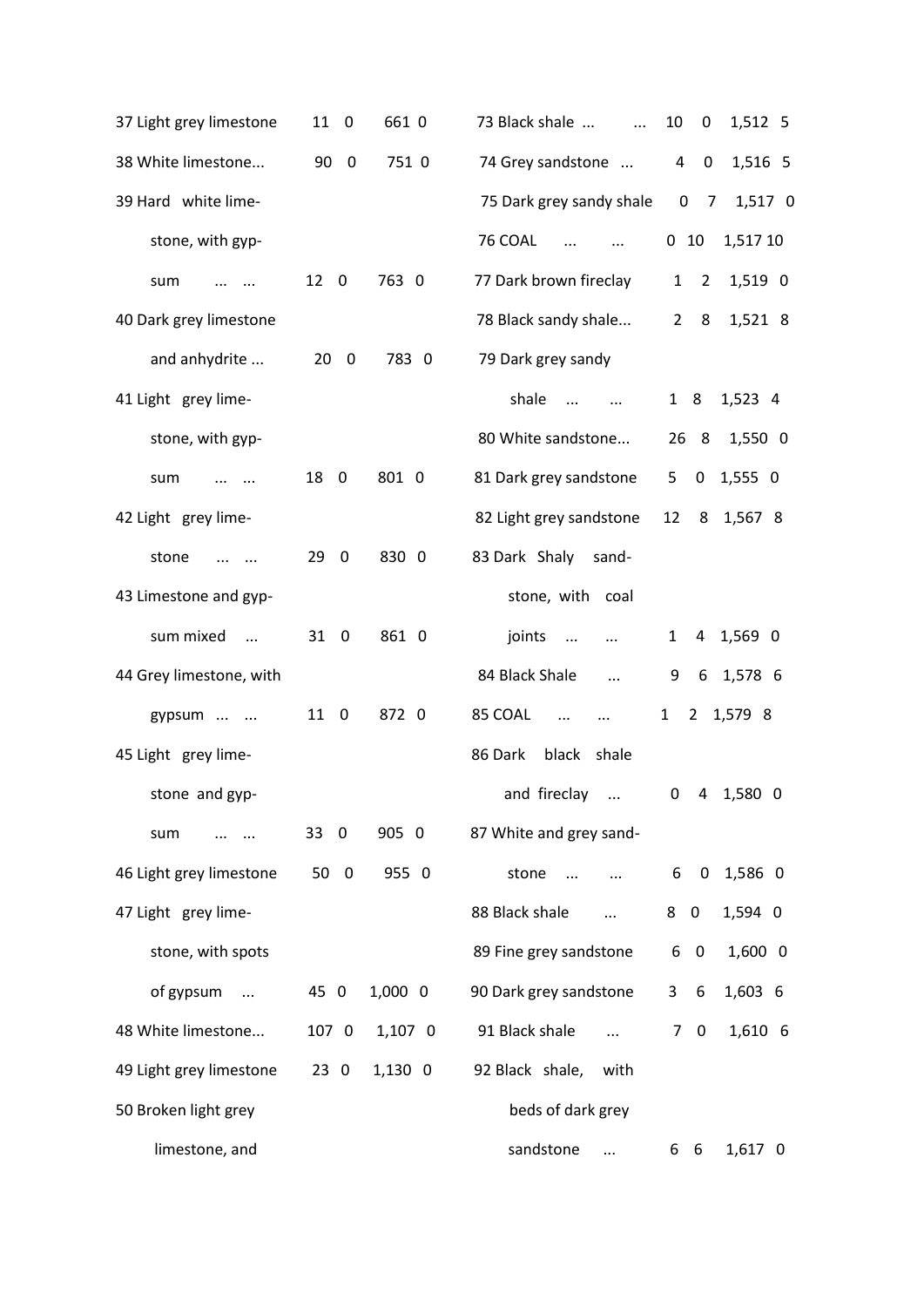| brine spring                                             | 230  | $1,153$ 0 | 93 Black shale<br>$\cdots$ | 6<br>$\overline{0}$             | $1,623$ 0    |
|----------------------------------------------------------|------|-----------|----------------------------|---------------------------------|--------------|
| 51 Light grey limestone                                  | 9 0  | $1,162$ 0 | 94 Black shale,<br>with    |                                 |              |
| 52 Light grey lime-                                      |      |           | beds of grey sand-         |                                 |              |
| stone, with spar                                         |      |           | stone                      | 7 11                            | 1,630 11     |
| cavities                                                 | 9 0  | 1,171 0   | 95 COAL and shale          | $\overline{1}$<br>0             | 1,631 0      |
| 53 Light grey limestone                                  | 70   | 1,178 0   | 96 Dark brown fireclay     | $\overline{2}$<br>0             | $1,633$ 0    |
| 54 White limestone                                       | 82 0 | $1,260$ 0 | 97 Dark grey sandstone     | 6<br>$\mathbf{0}$               | 1,639 0      |
| 55 Light grey lime-                                      |      |           | 98 Dark shaly sand-        |                                 |              |
| stone, with a little                                     |      |           | stone<br>$\ddotsc$         | $5\quad 0$                      | 1,644 0      |
| gypsum                                                   | 230  | $1,283$ 0 | 99 Yellowish sandstone     | 8<br>9                          | 1,652 9      |
| 56 Dark grey limestone,                                  |      |           | 100 Coarse, light grey     |                                 |              |
| with gypsum                                              | 176  | 1,300 6   | sandstone<br>$\dddotsc$    | 16<br>6                         | 1,669 3      |
| 57 Dark grey lime-                                       |      |           | 101 Hard yellowish sand-   |                                 |              |
| stone, with veins                                        |      |           | stone, with<br>lime        |                                 |              |
| of gypsum<br>$\sim$ 100 $\sim$<br>102 Coarse, light grey | 19 6 | 1,320 0   | veinule                    | $\mathbf{3}$<br>$\mathbf{2}$    | 1,671<br>- 6 |
| 58 Dark limestone, with                                  |      |           | sandstone                  | 3<br>6                          | 1,675 0      |
| spots of gypsum                                          | 40 0 | $1,360$ 0 | 103 Coarse grey sand-      |                                 |              |
| 59 Dark grey limestone                                   | 40 0 | $1,400$ 0 | stone<br>$\ddotsc$         | $6\overline{6}$<br>$\mathbf{1}$ | 1,676 6      |
| 60 Dark grey shaly                                       |      |           | 104 Dark grey shaly        |                                 |              |
| sandstone<br>$\ddots$                                    | 10 0 | 1,410 0   | sandstone<br>$\cdots$      | $\mathbf{1}$<br>6               | 1,678 0      |
| 61 Red and grey shaly                                    |      |           |                            |                                 |              |
| sandstone<br>$\cdots$                                    | 17 6 | 1,427 6   |                            |                                 |              |

97

Cleveland and South Durham Salt Industry.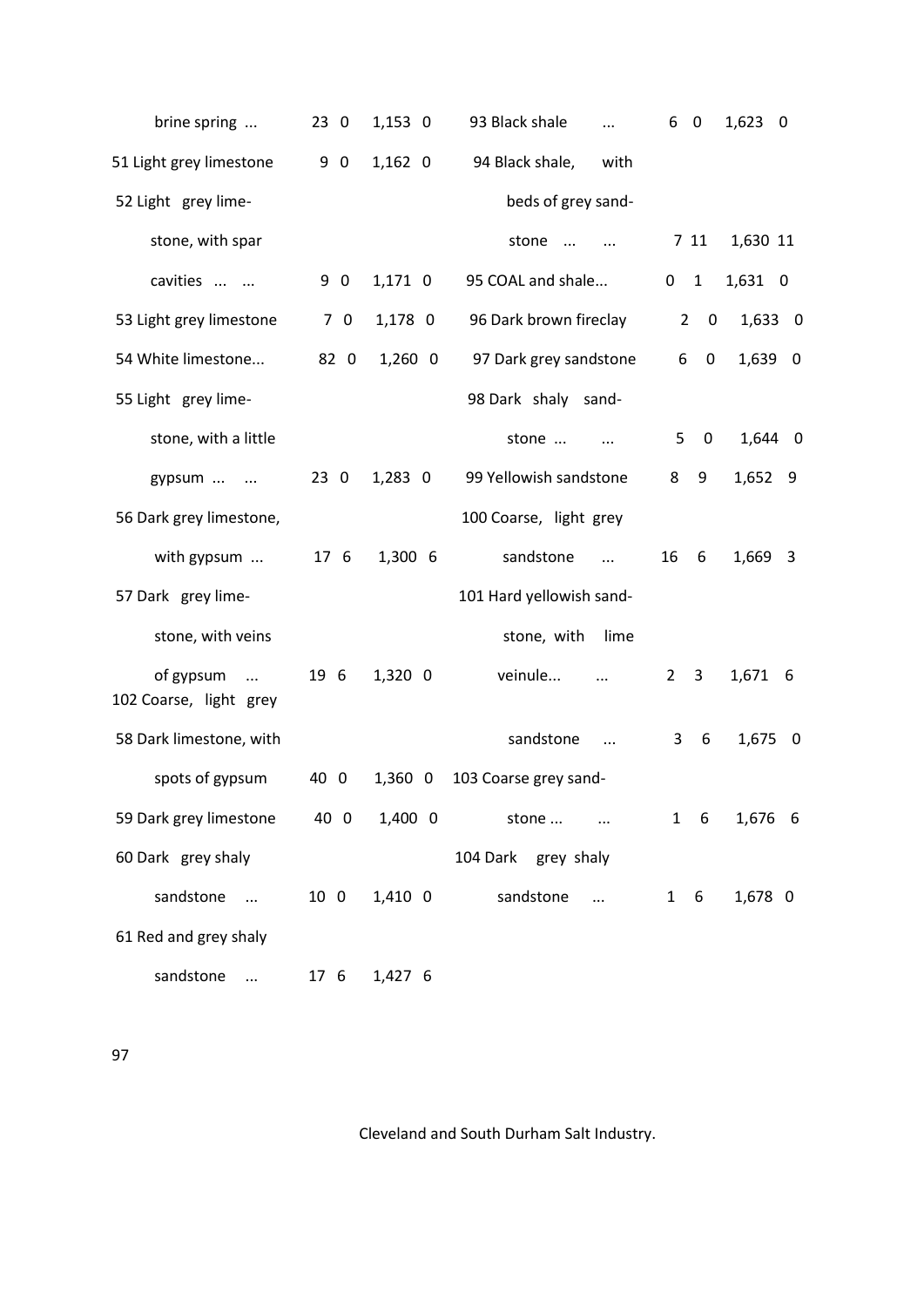|                                                    |    | Thick-      | Depth                  |                                                                        | Thick-  | Depth        |
|----------------------------------------------------|----|-------------|------------------------|------------------------------------------------------------------------|---------|--------------|
|                                                    |    | ness of     | from                   |                                                                        | ness of | from         |
| Surface.                                           |    |             |                        | No. Description of Strata. Strata. Surface. No. Description of Strata. | Strata. |              |
|                                                    |    |             | Ft. In. Ft. In.        |                                                                        | Ft. In. | Ft.<br>In.   |
| 105 Black shale                                    | 8  | 0           | 1,686 0                | 113 Yellowish<br>shaly                                                 |         |              |
| 106 Dark grey sandy                                |    |             |                        | sandstone<br>$\mathbf{r}$ and $\mathbf{r}$                             |         | 6 0 1,748 0  |
| shale                                              |    | $3 \quad 0$ | 1,689 0                | 114 Dark shaly sand-                                                   |         |              |
| 107 Dark blue shale<br>115 Black shale<br>$\cdots$ |    | 7 0<br>24   | 1,696 0<br>$0$ 1,780 0 | stone<br>$\dddotsc$<br>$\dddotsc$                                      |         | 8 0 1,756 0  |
| 108 Black shale<br>$\sim$ $\sim$ $\sim$            |    | $4\quad 0$  | 1,700 0                | 116 Grey sandstone with                                                |         |              |
| 109 Dark brown shale. 3 0                          |    |             | 1,703 0                | beds of black shale                                                    |         | 10 0 1,790 0 |
| 110 Grey shaly sand-                               |    |             |                        | 117 Coarse grey sand-                                                  |         |              |
| stone                                              | 10 | $\mathbf 0$ | 1,713 0                | stone, with black                                                      |         |              |
| 111 Coarse grey sand-                              |    |             |                        | joints<br>$\mathbf{r}$ and $\mathbf{r}$ and $\mathbf{r}$               |         | 10 0 1,800 0 |
| stone, with coal                                   |    |             |                        | 118 Grey sandstone                                                     |         | 14 6 1,814 6 |
| pipes                                              |    | 24 0        | 1,737 0                |                                                                        |         |              |
| 112 Dark grey shaly                                |    |             |                        |                                                                        |         |              |
| sandstone                                          | 5  | $\mathbf 0$ | 1,742 0                |                                                                        |         |              |

# V.—Boring at Oughton,near Hartlepool.

|                                                         | Thick-             | Depth       |                            |                        | Thick-           | Depth      |
|---------------------------------------------------------|--------------------|-------------|----------------------------|------------------------|------------------|------------|
|                                                         | ness of            | from        |                            |                        | ness of          | from       |
| No. Description of Strata. Strata. Surface.<br>Surface. |                    |             | No. Description of Strata. |                        | Strata.          |            |
|                                                         | Ft. In.            | Ft. In.     |                            |                        | Ft. In. Ft. In.  |            |
| 1 Soil<br>$\dddotsc$                                    | $1 \quad 0$        | $1 \quad 0$ | 39 White post              | $\ddots$               | $\mathbf 0$<br>6 | 274<br>- 8 |
| 2 Gravel, with water                                    | 10<br>$\mathbf{0}$ | 11 0        | 40 Red Metal               | $\dddotsc$<br>$\cdots$ | 12<br>0          | 286<br>8   |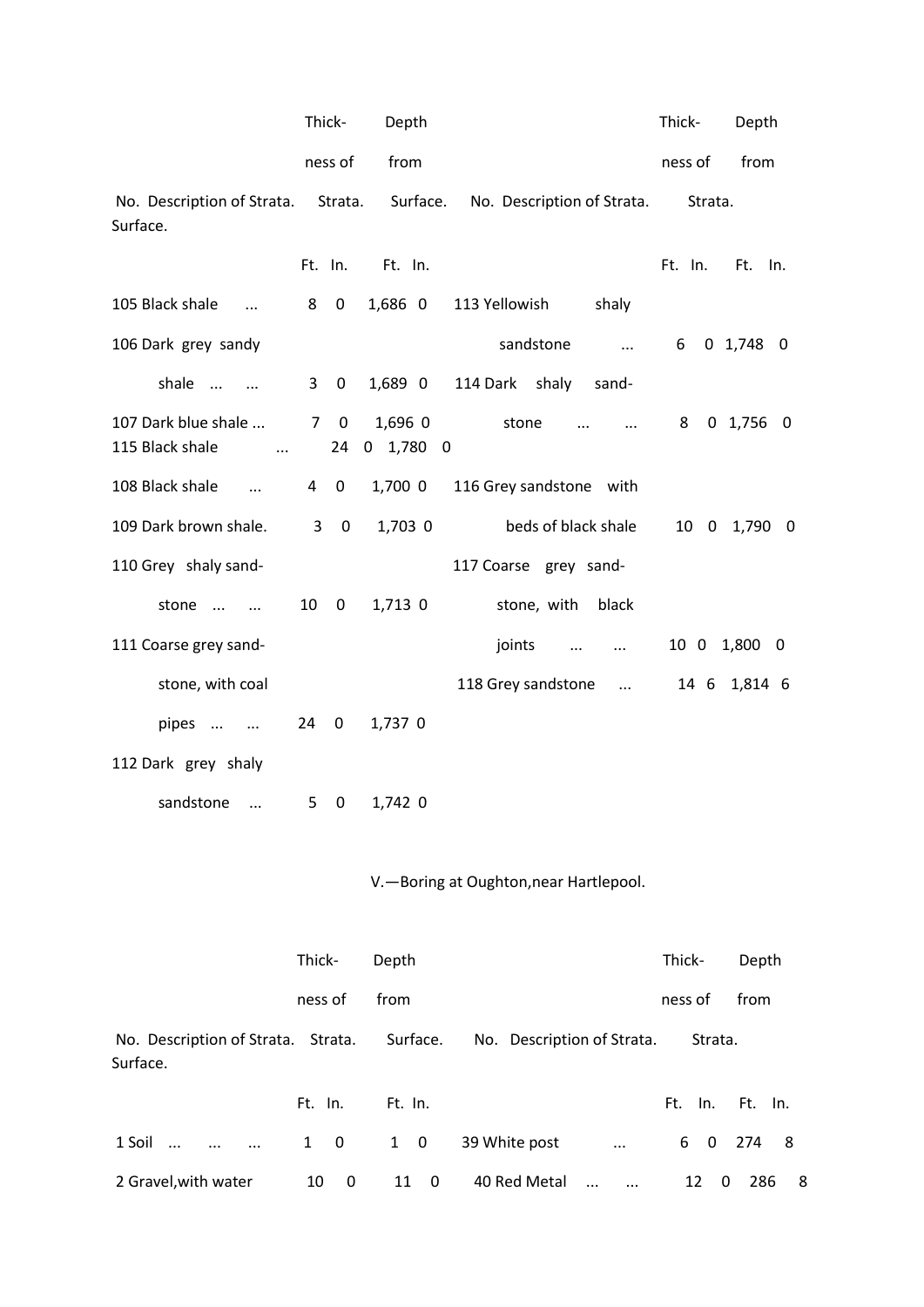| 3 Blue clay, very strong             | 54           | $\boldsymbol{0}$        | 65<br>$\mathbf 0$               | 41 White post girdle       | $\pmb{0}$<br>6<br>287<br>2              |
|--------------------------------------|--------------|-------------------------|---------------------------------|----------------------------|-----------------------------------------|
| 4 Sand, with water<br>$\cdots$       | $\mathbf{1}$ | 8                       | 66<br>- 8                       | 42 Red freestone post      | 6<br>$\pmb{0}$<br>293<br>$\overline{2}$ |
| 5 Blueclay, very strong              | 8            | 6                       | 75<br>$\overline{2}$            | 43 White post girdle       | $\pmb{0}$<br>6<br>293<br>8              |
| 6 Red sand<br>$\dddotsc$             | 3            | 6                       | 78<br>8                         | 44 Red freestone post      | 17<br>$\overline{2}$<br>310<br>10       |
| 7 Sandy clay<br>$\cdots$             | 5            | $\overline{2}$          | 83 10                           | 45 Whin girdle<br>$\cdots$ | 0<br>4<br>311<br>2                      |
| 8 Red sand<br>$\cdots$<br>$\ddotsc$  | 8            | $\overline{2}$          | 92<br>$\mathbf 0$               | 46 Red freestone post      | 17<br>$\overline{2}$<br>328<br>4        |
| 9 Blue clay<br>$\ddots$<br>          | 3            | 10                      | 95 10                           | 47 Strong whin girdle      | 0<br>$\overline{2}$<br>328<br>6         |
| 10 Sandy clay                        | 1            | 6                       | 97<br>$\overline{4}$            | 48 Red metal               | 330<br>0<br>6<br>$\mathbf{2}$           |
| 11 Sand, with water                  | 0            | 8                       | 98<br>$\overline{0}$            | 49 Strong whin girdle      | 8<br>331<br>0<br>$\overline{2}$         |
| 12 Clay, very strong,                |              |                         |                                 | 50 Red metal               | 3<br>$\pmb{0}$<br>334<br>2              |
| with pebbles<br>$\ldots$             | 21           | $\pmb{0}$               | 119<br>$\mathbf 0$              | 51 Strong brown post,      |                                         |
| 13 Grey freestone tum-               |              |                         |                                 | with metal part-           |                                         |
| bler                                 | 2            | $\pmb{0}$               | 121<br>$\overline{0}$           | ings<br><br>               | 338<br>4<br>6<br>8                      |
| 14 Grey sand<br>$\cdots$<br>$\ddots$ | 4            | $\overline{2}$          | 125<br>$\overline{2}$           | 52 Red metal               | 6<br>$\mathbf 0$<br>344<br>8            |
| 15 Clay, very strong                 | 1            | 9                       | 126 11                          | 53 Grey metal<br>$\cdots$  | 6<br>$\overline{2}$<br>3<br>348         |
| 16 Brown clay, very fine             | 9            | $1\,$                   | 136<br>$\overline{\phantom{0}}$ | 54 Red freestone post      | 365<br>8<br>17 6                        |
| 17 Brown freestone                   | 5            | $\mathbf 0$             | 141 0                           | 55 Red bastard whin        | 010<br>366<br>6                         |
| 18 Grey metal                        | 7            | 5                       | 148<br>- 5                      | 56 Red metal               | 0<br>$\overline{2}$<br>366<br>8         |
| 19 Brown post, with gul-<br>4        |              |                         |                                 | 57 Strong whin girdle      | 0<br>8<br>367                           |
| lets                                 | 3            | $\overline{\mathbf{0}}$ | 151 5                           | 58 Red metal               | 376 4<br>9<br>$\mathbf 0$               |
| 20 Red freestone<br>$\cdots$         |              | 2 <sub>10</sub>         | 154 3                           | 59 White post girdle       | 0 <sub>4</sub><br>376 8                 |
| 21 White post, very                  |              |                         |                                 | 60 Red metal               | 13 8<br>390 4                           |
| strong<br>$\ldots$<br>$\ldots$       |              | $3 \quad 0$             | 157 3                           | 61 White post girdle       | 0<br>$\overline{2}$<br>390 6            |
| 22 Red post<br>$\ddotsc$<br>$\ldots$ | 12           | $\overline{7}$          | 169 10                          | 62 Red and whitemetal      | 6<br>$\overline{2}$<br>396 8            |
| 23 White post, very                  |              |                         |                                 | 63 Red metal               | 6<br>398 2<br>$\mathbf{1}$              |
| strong, with metal<br>10             |              |                         |                                 | 64 White post girdle       | - 8<br>398<br>0                         |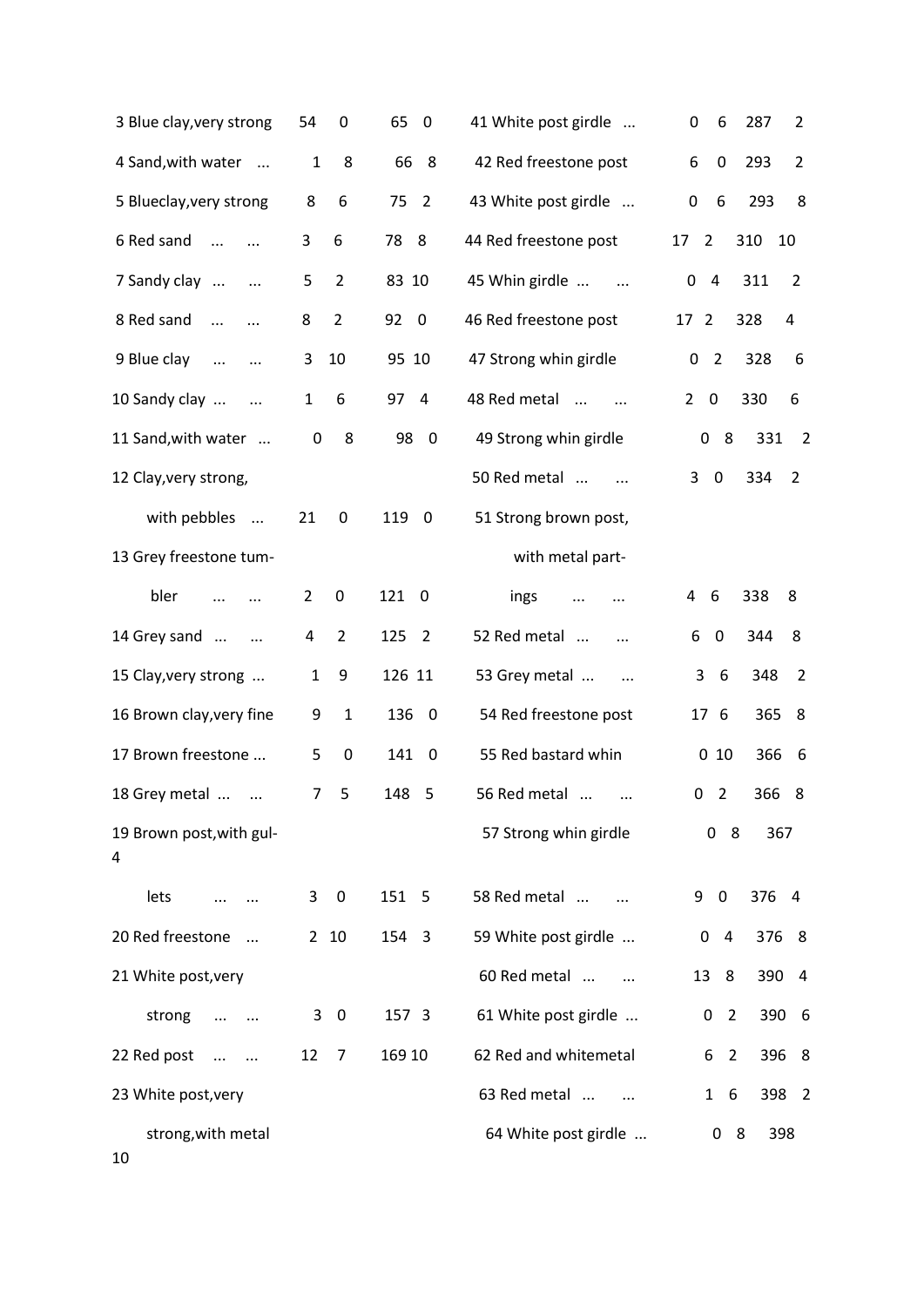| partings<br>$\overline{2}$        | 4<br>5                        | 175 2 | 65 White stone, like spar      | 0<br>4                | 399      |
|-----------------------------------|-------------------------------|-------|--------------------------------|-----------------------|----------|
| 24 Grey metal                     | $\overline{2}$<br>1           | 176 4 | 66 Red metal                   | 0<br>4                | 399<br>6 |
| 25 Red freestone<br>$\cdots$<br>0 | $\mathbf{1}$<br>4             | 180 5 | 67 Bastard whin girdle         | 6<br>0                | 400      |
| 26 White post<br>2                | $\overline{2}$<br>3           | 183 7 | 68 Red metal                   | $\overline{2}$<br>0   | 400      |
| 27 Red freestone<br>$\cdots$<br>7 | 15<br>$\mathbf 0$             | 198 7 | 69 Bastard whin girdle         | 0<br>-5               | 400      |
| 28 Post girdle                    | $\boldsymbol{0}$<br>9         | 199 4 | 70 Red freestone post,         |                       |          |
| 29 Red freestone<br>$\cdots$      | 22 10                         | 222 2 | with metal part-               |                       |          |
| 30 Blue metal<br>$\mathbf{1}$     | 3<br>6                        | 225 8 | ings<br>                       | 3<br>6                | 404      |
| 31 Red freestone<br>$\sim$<br>7   | $\mathbf 0$<br>11             | 236 8 | 71 Red metal<br>$\cdots$       | $\mathbf{1}$<br>6     | 405      |
| 32 Blue metal<br>2                | $\overline{2}$<br>$\mathbf 0$ | 238 8 | 72 Red freestone post          | $\overline{2}$<br>- 7 | 408      |
| 33 Red freestone post<br>6        | 6<br>$\boldsymbol{0}$         | 244 8 | 73 Red metal<br>$\ddotsc$      | $\overline{4}$<br>0   | 408      |
| 34 White post girdle<br>2         | 0<br>6                        | 245 2 | 74 Brown freestone post        | 15<br>8               | 424      |
| 35 Blue metal<br>10               | $1\quad 6$                    | 246 8 | 75 Red metal                   | 0 <sub>8</sub>        | 424      |
| 36 Red freestone post<br>11       | 130                           | 259 8 | 76 White post<br>$\sim$ $\sim$ | $1\quad1$             | 425      |
| 37 White post girdle<br>5         | $0\quad 6$                    | 260 2 | 77 Red metal                   | 0 <sub>6</sub>        | 426      |
| 38 Red freestone post             | 6<br>8                        | 268 8 |                                |                       |          |

98

Cleveland and South Durham Salt Industry.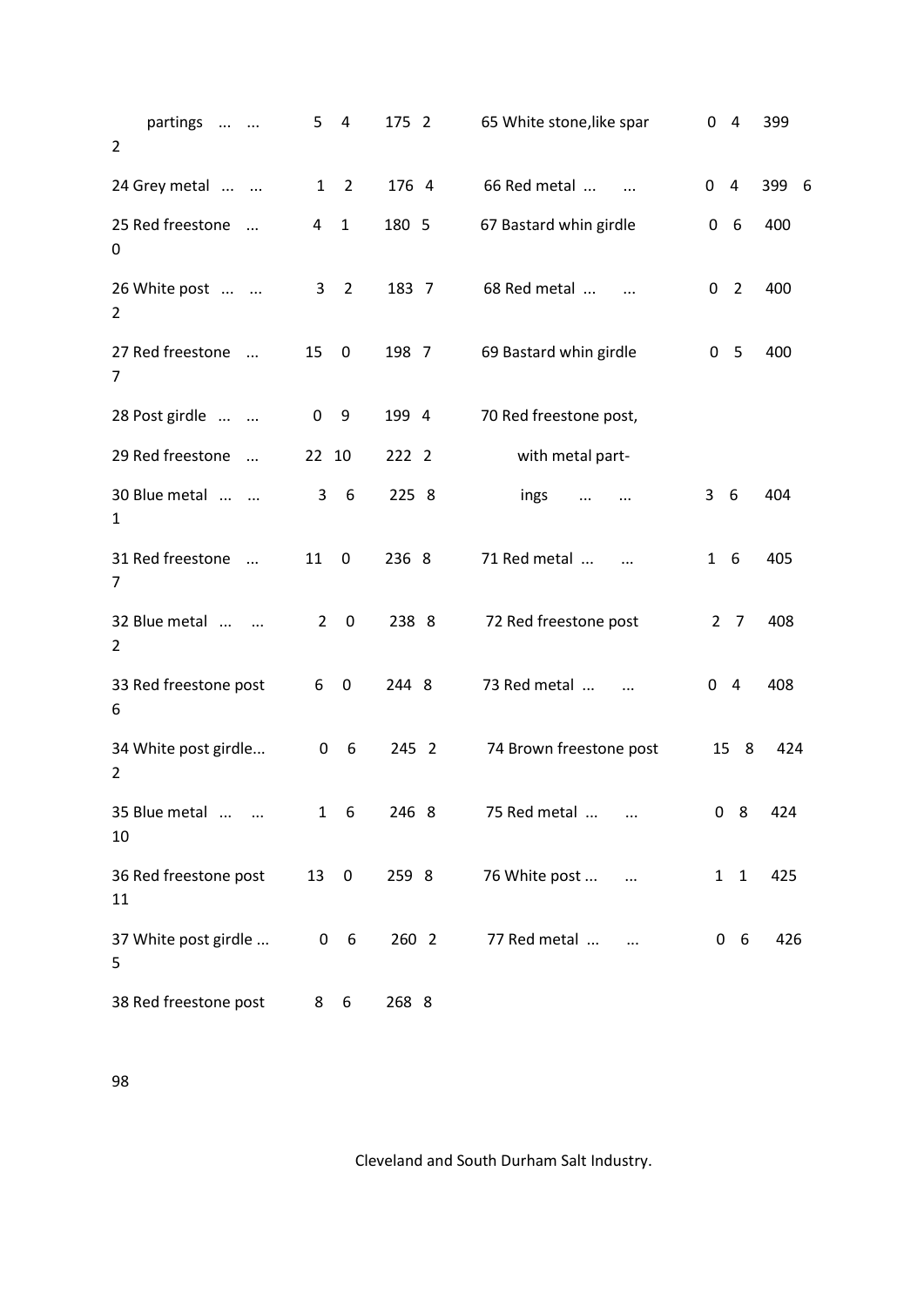|                                          | Thick-         |                  | Depth   |              |                            | Thick          |                   | Depth    |          |
|------------------------------------------|----------------|------------------|---------|--------------|----------------------------|----------------|-------------------|----------|----------|
|                                          | ness of        |                  | from    |              |                            | ness of        |                   | from     |          |
| No. Description of Strata.               |                | Strata.          |         | Surface.     | No. Description of Strata. |                | Strata.           |          | Surface. |
|                                          | Ft.            | In.              | Ft. In. |              |                            | Ft. In.        |                   | Ft. In.  |          |
| 78 Brown freestone post                  | 6              | 6                | 432 11  |              | 96 Red metal<br>$\dddotsc$ | 0              | 4                 | 472      | - 5      |
| 79 Red metal<br>$\sim$                   | 0              | 6                | 433     | 5            | 97 COAL                    | 0              | $\overline{4}$    | 472<br>9 |          |
| 80 White post<br>$\cdots$                | $\overline{2}$ | 0                | 435     | 5            | 98 Red metal               | $\mathbf{1}$   | 0                 | 473      | 9        |
| 81 Red metal<br>$\sim$                   | 0              | 4                | 435     | 9            | 99 Strong red metal        | 6              | 0                 | 479      | 9        |
| 82 Brown freestone post                  | 2              | 0                | 437     | 9            | 100 Strong freestone post  | 6              | 6                 | 486      | 3        |
| 83 Red metal, very                       |                |                  |         |              | 101 Soft red metal         | 0              | 3                 | 486      | 6        |
| strong<br>$\ddotsc$                      | $\mathbf{1}$   | 0                | 438     | 9            | 102 Brown whin             | 1              | 2                 | 487      | 8        |
| 84 Soft red metal<br>$\dddotsc$          | $\mathbf{1}$   | 2                | 439     | 11           | 103 Brown freestone        | 0              | 10                | 488      | 6        |
| 85 Brown freestone post                  | 3              | 10               | 443     | 9            | 104 Brown whin             | 5              | 4                 | 493 10   |          |
| 86 Red metal<br>$\overline{\phantom{a}}$ | 0              | 8                | 444     | 5            | 105 Brown freestone        | 0              | 7                 | 494      | 5        |
| 87 Brown freestone post                  | 3              | 4                | 447     | 9            | 106 Brown whin             | 5              | 7                 | 500      | 0        |
| 88 Strong red metal                      | $\mathbf{1}$   | 6                | 449     | 3            | 107 Whitestone, like spar  | 0              | 3                 | 500      | 3        |
| 89 Soft red metal                        | 0              | 6                | 449     | 9            | 108 Brown freestone        | $\overline{2}$ | 9                 | 503      | 0        |
| 90 Strong brown post,                    |                |                  |         |              | 109 Brown whin             | $\overline{2}$ | 6                 | 505      | 6        |
| with a<br>strong                         |                |                  |         |              | 110 Strong white post      | 4              | $\mathbf 0$       | 509      | 6        |
| feeder of water                          | 3              | 0                | 452     | 9            | 111Strong whin post        | $\mathbf{1}$   | $\mathbf{1}$      | 510      | 7        |
| 91 White post girdle                     | 0              | $\overline{2}$   |         | 452 11       | 112 White whin             |                | 0<br>$\mathbf{1}$ | 510      | 8        |
| 92 Red metal                             | $\mathbf{1}$   | 0                | 453 11  |              | 113 Strong whinstone       |                | 3 11              | 514      | 7        |
| 93 White post girdle                     | 0              | 10               | 454 9   |              | 114 Strong grey stone      |                | 0 <sub>6</sub>    | 515      | 1        |
| 94 Red metal and post                    |                |                  |         |              | 115 Strong blue post       |                | $1\quad 6$        | 516      | 7        |
| girdle<br>$\cdots$<br>$\cdots$           | 14             | 4                | 469     | $\mathbf{1}$ | 116 Blue metal             | $\mathbf{1}$   | $\overline{3}$    | 517 10   |          |
| 95 Strong brown post                     | 3              | $\boldsymbol{0}$ | 472 1   |              | 117Brown stone<br>$\cdots$ |                | 6 7               | 524 5    |          |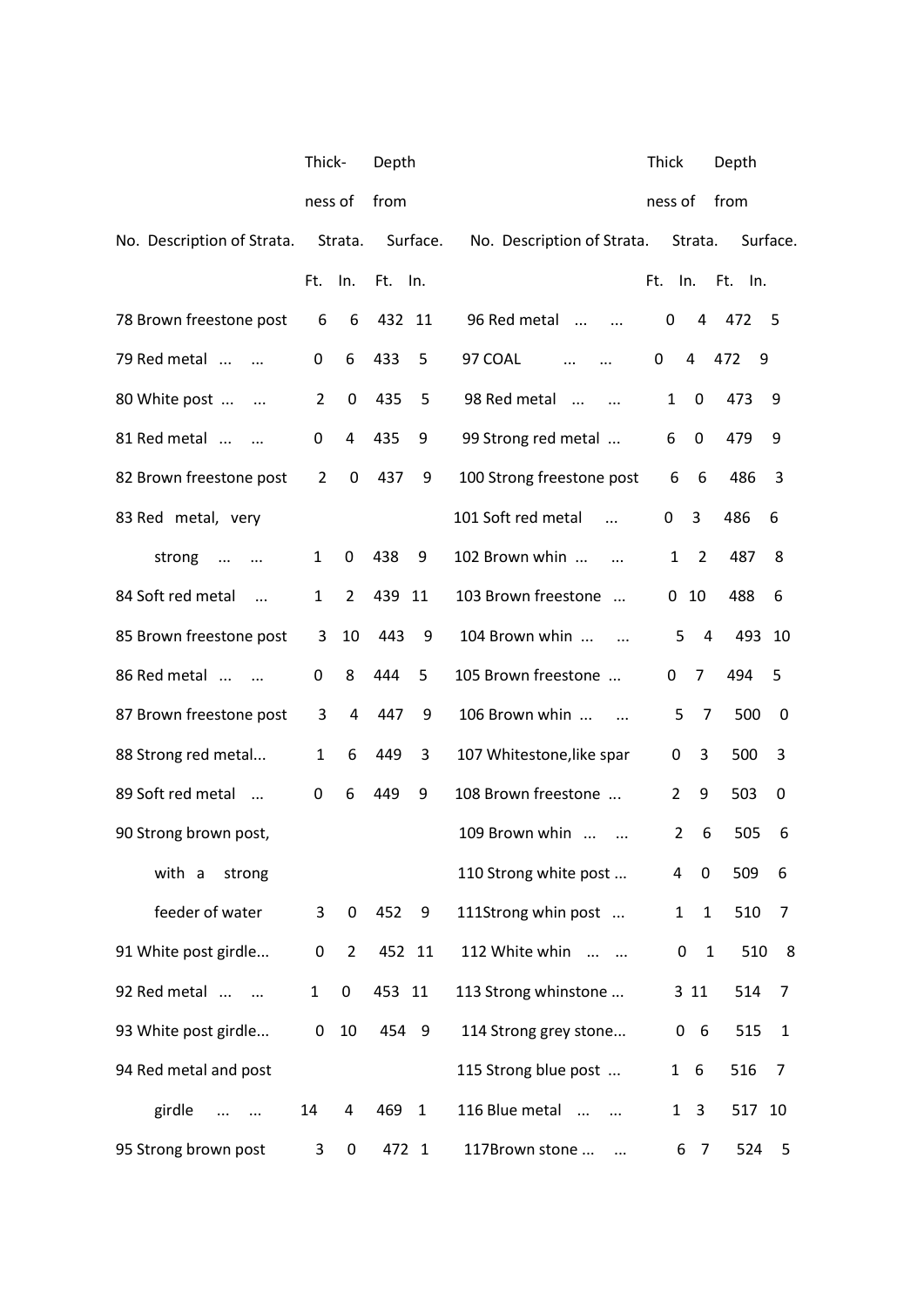### VI.—No. a Diamond-boring at Marsh House,near Greatham,by Mr.John Vivian,

for Mr.C.T.Casebourne,1887 (now Hartlepool Salt and Brine Co.,Ltd.).

|                                                     | Thick-         |             | Depth        |             |                                                  |         | Thick-            |       |          |  |  |
|-----------------------------------------------------|----------------|-------------|--------------|-------------|--------------------------------------------------|---------|-------------------|-------|----------|--|--|
|                                                     | ness of        |             | from         |             |                                                  | ness of |                   |       |          |  |  |
| No. Description of Strata.<br>In.<br>Ft. In.<br>Ft. |                | Strata.     |              | Surface.    | No. Description of Strata.<br>Ft. In.<br>Ft. In. |         | Strata.           |       | Surface. |  |  |
| 1 Soil<br>$\cdots$                                  | $\mathbf{1}$   | $\mathbf 0$ | $\mathbf{1}$ | 0           | 18 Red marl                                      | 20      | 3                 | 637   | 9        |  |  |
| 2 Red and blue clay                                 | 3              | 0           | 4            | 0           | 19 Red marl, with blue                           |         |                   |       |          |  |  |
| 3 Tough red clay                                    | 26             | 0           | 30           | 0           | joints<br>$\ddots$<br>$\sim$ $\sim$              | 21      | 8                 | 659   | 5        |  |  |
| 4 Red sand                                          | 4              | 0           | 34           | 0           | 20 Red marl, with veins                          |         |                   |       |          |  |  |
| 5 Red sand and clay                                 | 15             | 0           | 49           | $\mathbf 0$ | of gypsum                                        | 18      | 8                 | 678   | 1        |  |  |
| 6 Fine gravel<br>$\ldots$                           | $\mathbf{1}$   | $\mathbf 0$ | 50           | $\mathbf 0$ | 21 Red marl, with veins                          |         |                   |       |          |  |  |
| 7 Brown sandy pinnel                                | $\mathbf{1}$   | $\pmb{0}$   | 51           | 0           | of gypsum<br>and                                 |         |                   |       |          |  |  |
| 8 Brown pinnel and                                  |                |             |              |             | blue joints<br>$\dddotsc$                        | 106     | 11                | 785   | 0        |  |  |
| cobbles<br>$\dddotsc$                               | 14             | 0           | 65           | 0           | 22 Red marl, with veins                          |         |                   |       |          |  |  |
| 9 Red sand<br>$\dddotsc$                            | $\overline{2}$ | 6           | 67           | 6           | of gypsum<br>and                                 |         |                   |       |          |  |  |
| 10 Hard round gravel                                | $\overline{a}$ | 5           | 71           | 11          | blue spots<br>$\dddotsc$                         | 68      | $\mathbf{2}$      | 853   | 2        |  |  |
| 11 Red sandstone                                    | 300            |             | 7 372        | 6           | 23 Red marl, with veins                          |         |                   |       |          |  |  |
| 12 Red sandstone, with                              |                |             |              |             | of gypsum<br>$\cdots$                            | 9       | 10                | 863   | 0        |  |  |
| beds of marl                                        | 77             |             | 0 449        | 6           | 24 Anhydrite<br>$\ddotsc$                        | 11      | 0                 | 874   | 0        |  |  |
| 13 Red sandstone                                    | 15             |             | 2 464        | 8           | 25 Red marl (rotten)                             | 15      | 0                 | 889 0 |          |  |  |
| 14 Red sandstone, with                              |                |             |              |             | 26 ROCK SALT<br>$\cdots$                         | 57      | $\mathbf{2}$      | 946   | 2        |  |  |
| beds of marl                                        | 114            |             | 7 579        | 3           | 27 SALT and anhy-                                |         |                   |       |          |  |  |
| 15 Red sandy marl                                   | 8              |             | 6 587        | 9           | drite mixed<br>$\dddotsc$                        | 14      | 3                 | 960   | 5        |  |  |
| 16 Red marl, with blue                              |                |             |              |             | 28 ROCK SALT<br>$\sim$ $\sim$                    | 11      | $4 -$             | 971   | 9        |  |  |
| joints<br>$\ldots$ . $\ldots$                       | 8              |             | 6 596        | 3           | 29 Anhydrite                                     |         | $\mathbf{1}$<br>0 | 972   | 9        |  |  |
| 17 Red sandy marl                                   | 21             |             | 3 617        | 6           |                                                  |         |                   |       |          |  |  |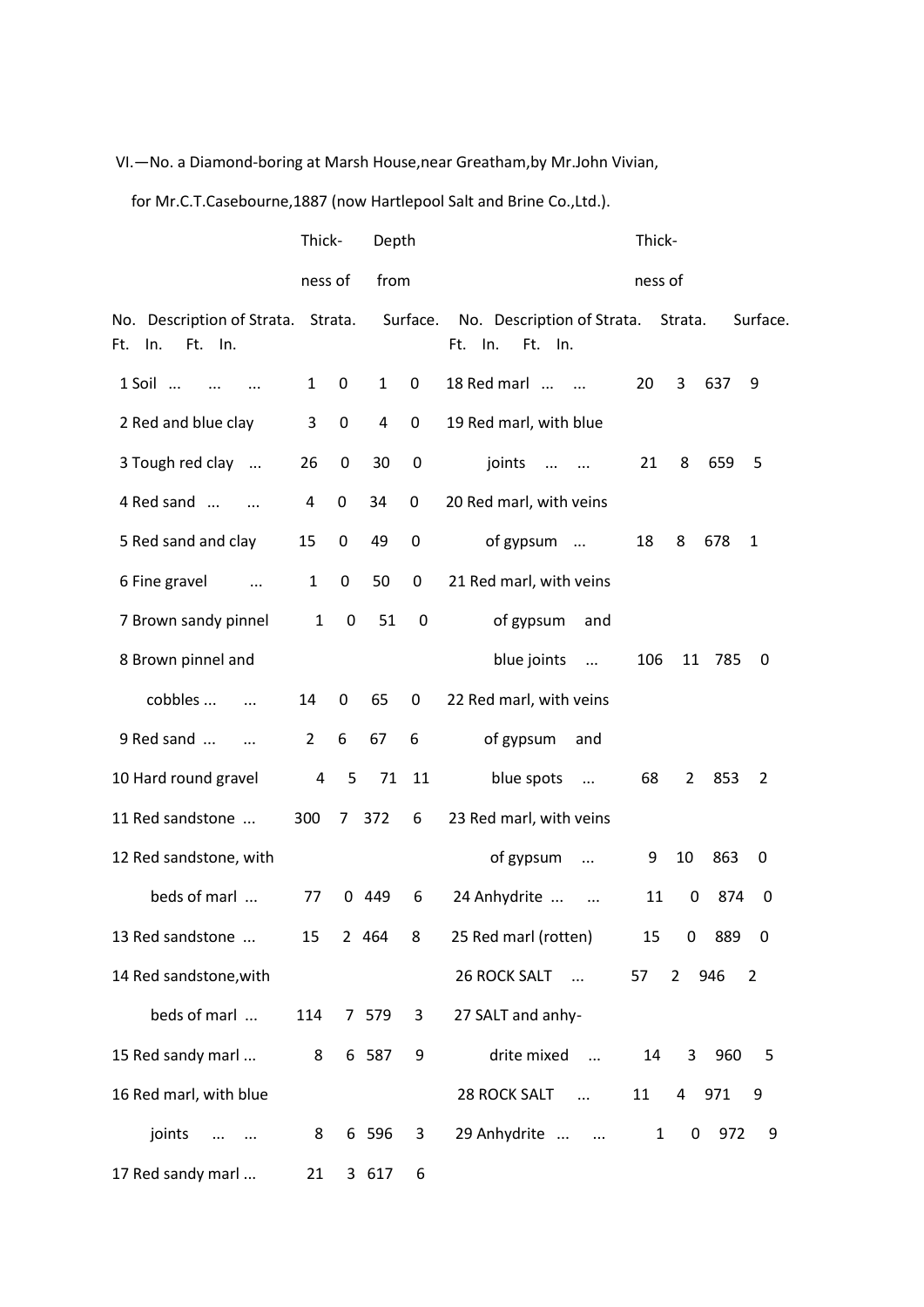#### VII.—No.1 Diamond-boring on Gowpon Marsh,by Mr.John Vivian,for the

Newcastle Chemical Works Co.,Ltd,1885 (now United Alkali Co.,Ltd.).

|                                                  | Thick-         |         | Depth      |                |               |               |                                             | Thick-      |             | Depth |          |
|--------------------------------------------------|----------------|---------|------------|----------------|---------------|---------------|---------------------------------------------|-------------|-------------|-------|----------|
|                                                  | ness of        |         | from       |                |               |               |                                             | ness of     |             | from  |          |
| No. Description of Strata.<br>In. Ft. In.<br>Ft. |                | Strata. |            |                | Ft.           | In. Ft. In.   | Surface. No. Description of Strata. Strata. |             |             |       | Surface. |
| 1 Blue clay                                      |                |         | 4 0 4 0    |                | 7 Clay        | $\sim$ $\sim$ |                                             | 0           | 6           | 57    | 10       |
| 2 Dark muddy sand                                | $\overline{2}$ |         | $0\quad 6$ | $\mathbf 0$    | 8 Gravel      |               | $\ddotsc$                                   | $\mathbf 0$ | 8           | 58    | 6        |
| 3 Blue sand clay                                 | 29             |         | 4 3 5      | $\overline{4}$ | 9 Red pinnel  |               | $\dddotsc$                                  | 3           | $\mathbf 0$ | 61    | 6        |
| 4 Soft sand                                      | 9              |         | 0.44       | $\overline{4}$ | 10 Brown clay |               | and                                         |             |             |       |          |
| 5 Sand and gravel                                | $\overline{7}$ |         | 0.51       | 4              | cobbles       |               | $\ddotsc$                                   | 15          |             | 6 77  | 0        |
| 6 Rough sand<br>$\cdots$                         | 6              |         | 0.57       | 4              |               |               |                                             |             |             |       |          |

99

## Cleveland and South Durham Salt Industry.

|                            | Thick- |                         | Depth        |          |                            | Thick-    |         | Depth   |          |
|----------------------------|--------|-------------------------|--------------|----------|----------------------------|-----------|---------|---------|----------|
|                            |        |                         | ness of from |          |                            | ness of   |         | from    |          |
| No. Description of Strata. |        | Strata.                 |              | Surface. | No. Description of Strata. |           | Strata. |         | Surface. |
|                            |        | Ft. In.                 | Ft. In.      |          |                            | Ft. In.   |         | Ft. In. |          |
| 11 Brown pinnel and        |        |                         |              |          | 32 Marly sandstone,        |           |         |         |          |
| cobbles                    | 8      | $\overline{\mathbf{0}}$ | 85 0         |          | with veins of              |           |         |         |          |
| 12 Hard bound gravel       |        | $2 \quad 0$             |              | 87 0     | gypsum                     | $20 \t 0$ |         | 801 0   |          |
| 13 Soft red sandstone      | 6      | $\overline{\mathbf{0}}$ | 93 0         |          | 33 Marly sandstone         |           | 16 0    | 817 0   |          |
| 14 Red sandstone           |        | $1 \quad 4$             | 94 4         |          | 34 Red marl                | 23 0      |         | 840 0   |          |
| 15 Soft red sandstone      | 40     | 0                       | 134          | - 4      | 35 Red marly sand-         |           |         |         |          |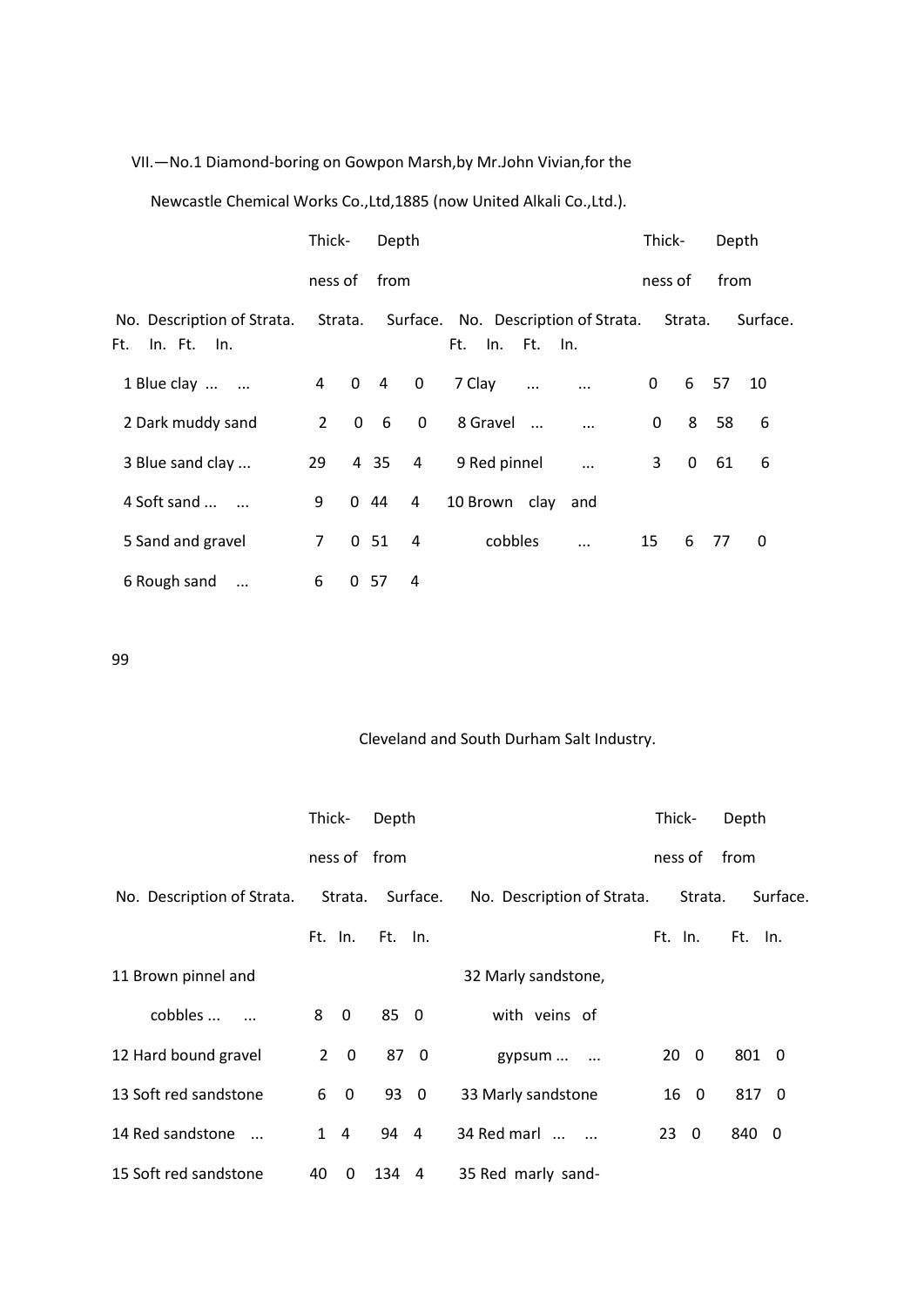| 16 Red sandstone<br>$\dddotsc$ | 223<br>3          | 357<br>7              | stone<br>$\cdots$                 | 46<br>886<br>$\mathbf 0$<br>- 0        |
|--------------------------------|-------------------|-----------------------|-----------------------------------|----------------------------------------|
| 17 Soft marl                   | 8<br>0            | 358<br>$\overline{3}$ | 36 Red<br>marl, with              |                                        |
| 18 Red sandstone<br>$\cdot$    | 30<br>$\mathbf 0$ | 388<br>3              | veins of gypsum                   | 896<br>10<br>0<br>0                    |
| 19 Red sandstone, with         |                   |                       | 37 Red marl                       | 19<br>$\overline{\mathbf{0}}$<br>915 0 |
| marl beds                      | 274               | 415<br>$\overline{7}$ | 38 Marly sandstone,               |                                        |
| 20 Red sandstone<br>$\cdots$   | 207 11            | 623<br>6              | with veins of                     |                                        |
| 21 Red marl<br>$\cdots$        | 3 9               | 627<br>3              | gypsum<br>$\sim$ $\sim$           | 926 0<br>11<br>$\overline{\mathbf{0}}$ |
| 22 Red marl, with grey         |                   |                       | 39 Red marl, with veins           |                                        |
| stripes<br>$\cdots$            | 18 1              | 645<br>4              | of gypsum                         | 1,060<br>134 0<br>- 0                  |
| 23 Red sandstone               | 13 0              | 658<br>4              | 40 Anhydrite                      | 1,069 0<br>9<br>$\mathbf 0$            |
| 24 Marly sandstone             | 35 2              | 693 6                 | 41 Red marl, contain-             |                                        |
| 25 Red sandy marl              | 13 0              | 706 6                 | ing a little salt                 | 19<br>6<br>1,088 6                     |
| 26 Red sandstone               | 60                | 712 6                 | 42 Red marl                       | 1,091 0<br>$2^{\circ}$<br>6            |
| 27 Red marl<br>$\sim$ $\sim$   | 17 0              | 729 6                 | <b>43 ROCK SALT</b><br>$\sim$     | 96<br>$\overline{0}$<br>1,187 0        |
| 28 Red sandstone,              |                   |                       | 44 ROCK SALT and                  |                                        |
| broken<br>$\dddotsc$           | 20 <sub>6</sub>   | 750 0                 | gypsum<br>$\cdots$                | 1,191 0<br>4<br>$\overline{0}$         |
| 29 Red marl<br>$\dddotsc$      | 15 0              | 765 0                 | <b>45 ROCK SALT</b><br>$\dddotsc$ | 1,207 0<br>16 9                        |
| 30 Red sandstone               | 90                | 774 0                 | 46 White stone<br>$\cdots$        | 3<br>1,211 6<br>9                      |
| 31 Marly sandstone             | 70                | 781 0                 | 47 Anhydrite<br>$\cdots$          | 1,214 0<br>$\overline{2}$<br>- 6       |

VIII.— No.2 Diamond-boring on Gowpon Marsh,by Mr.John Vivian,for the

Newcastle Chemical Works Company,Limited,1885 (now United Alkali Co.,Ltd.).

|                                             | Thick- Depth        |     |                                             | Thick-          | Depth |
|---------------------------------------------|---------------------|-----|---------------------------------------------|-----------------|-------|
|                                             | ness of from        |     |                                             | ness of         | from  |
| No. Description of Strata. Strata. Surface. |                     |     | No. Description of Strata. Strata. Surface. |                 |       |
|                                             | Ft. In. Ft. In.     |     |                                             | Ft. In. Ft. In. |       |
| 1 Brown soil                                | - 0<br>$\mathbf{1}$ | 1 0 | 27 Red sandstone<br>$\cdots$                | 12<br>- 0       | 690 0 |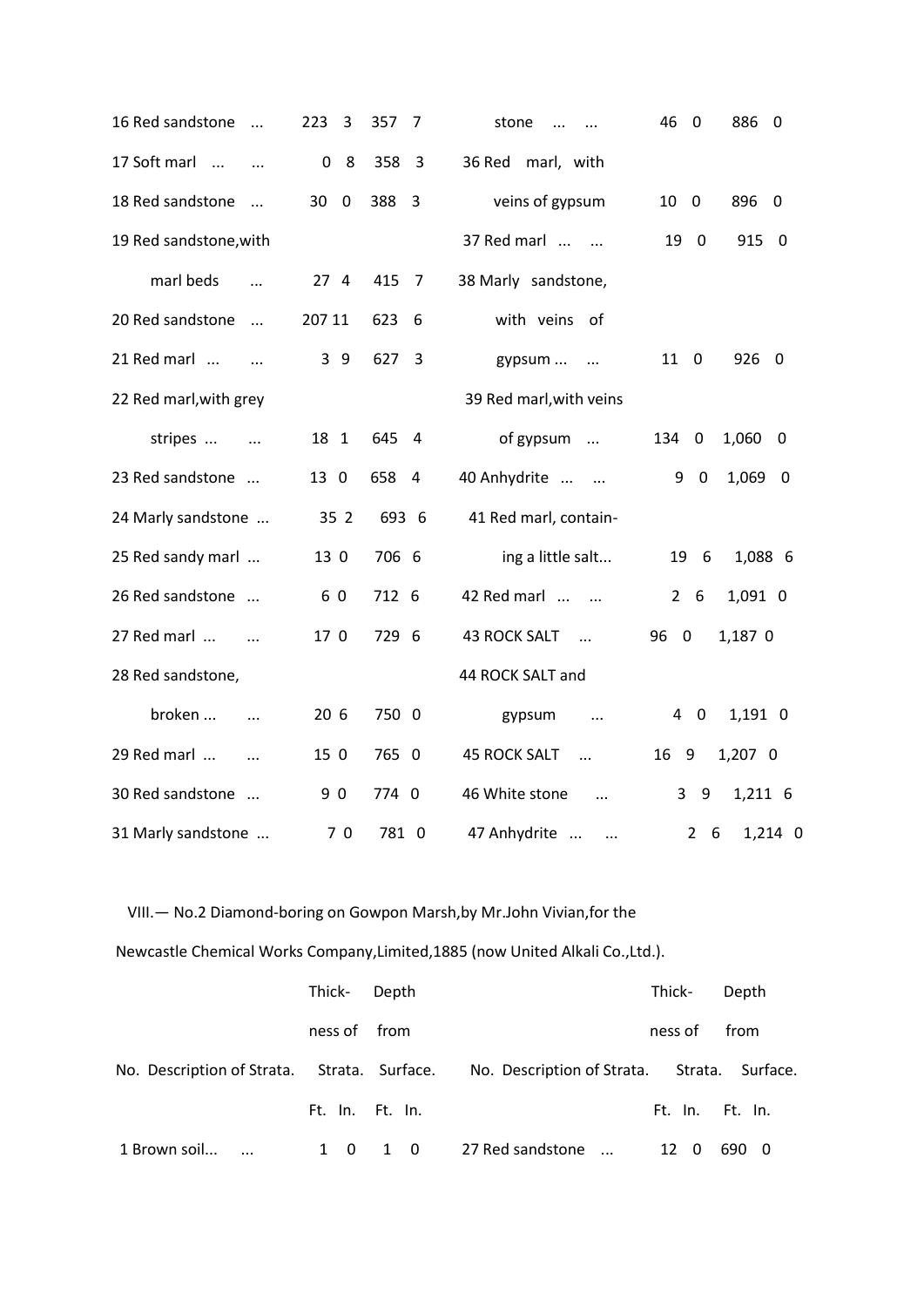| 2 Blue clay                                 | 1              | 6                | $\overline{2}$ | 6                        | 28 Broken red marl             | 10             | 0              | 700           | 0           |
|---------------------------------------------|----------------|------------------|----------------|--------------------------|--------------------------------|----------------|----------------|---------------|-------------|
| 3 Sand<br>$\cdots$                          | $\overline{2}$ | 6                | 5              | $\mathbf 0$              | 29 Broken red sand-            |                |                |               |             |
| 4 Blue clay<br>$\cdots$                     | 4              | $\mathbf 0$      | 9              | 0                        | stone                          | 14             | $\mathbf 0$    | 714 0         |             |
| 5 Blue sandy clay                           | 35             | 0                | 44             | $\mathbf 0$              | 30 Broken red marl             | 8              | 6              | 722 6         |             |
| 6 Sand<br>$\dddotsc$                        | 10             | 0                | 54             | $\overline{\phantom{0}}$ | 31 Red marl                    | $\overline{7}$ | 0              | 729           | - 6         |
| 7 Bound gravel                              | $\overline{2}$ | $\boldsymbol{0}$ | 56             | 0                        | 32 Red sandstone<br>$\dddotsc$ | 22             | 0              | 751           | 6           |
| 8 Sand and gravel                           | 4              | $\boldsymbol{0}$ | 60             | 0                        | 33 Red marl                    | 6              | 6              | 758           | 0           |
| 9 Brown clay and cob-                       |                |                  |                |                          | 34 Red sandstone<br>$\dddotsc$ | 3              | 0              | 761 0         |             |
| bles<br>$\dddotsc$                          | 5              | 0                | 65             | - 0                      | 35 Red<br>marly sand-          |                |                |               |             |
| 10 Pinnel and large pin-                    |                |                  |                |                          | stone<br>$\dddotsc$            | 17             | $\mathbf 0$    | 778           | - 0         |
| nel cobbles<br>$\cdot$                      | 3              | $\mathbf 0$      | 68             | $\mathbf 0$              | 36 Red marl<br>$\dddotsc$      | 28             | $\mathbf 0$    | 806           | - 0         |
| 11 Sandy pinnel<br>$\overline{\phantom{a}}$ | 2              | $\boldsymbol{0}$ | 70             | $\boldsymbol{0}$         | 37 Red sandy marl              | 27             | $\mathbf 0$    | 833           | $\mathbf 0$ |
| 12 Gravelly pinnel and                      |                |                  |                |                          | 38 Red sandy marl, with        |                |                |               |             |
| cobbles<br>$\overline{\phantom{a}}$         | 7              | 9                | 77 9           |                          | veins of gypsum                | 11             | 0              | 844           | - 0         |
| 13 Grey sandstone                           | $\overline{2}$ | $\overline{2}$   | 79 11          |                          | 39 Red sandy marl              | 9              | $\mathbf 0$    | 853           | - 0         |
| 14 Red sandstone                            | 400            |                  | 1 480          | $\overline{\mathbf{0}}$  | 40 Red marl, with veins        |                |                |               |             |
| 15 Red sandstone, with                      |                |                  |                |                          | of gypsum<br>$\cdots$          | 42             | 4              | 895           | 4           |
| marl beds<br>$\ddotsc$                      | 17             | 0                | 497            | 0                        | 41 Red marl<br>$\cdots$        | 13             | 8              | 909           | 0           |
| 16 Red marl                                 |                |                  | 2 0 499 0      |                          | 42 Red marl, with veins        |                |                |               |             |
| 17 Red sandstone                            |                |                  | 70 0 569 0     |                          | of gypsum<br>$\dddotsc$        | 15 0           |                | 924 0         |             |
| 18 Red sandstone                            |                |                  | 11 0 580 0     |                          | 43 Red marl<br>$\cdots$        | 3              | $\overline{0}$ | 927 0         |             |
| 19 Red marl                                 |                |                  | 5 0 585 0      |                          | 44 Red marl, with veins        |                |                |               |             |
| 20 Red sandstone                            | 27             |                  | 0 612 0        |                          | of gypsum<br>$\cdots$          |                |                | 116 0 1,043 0 |             |
| 21 Red marl                                 | 28             |                  | 06400          |                          | 45 Red marl<br>$\cdots$        | 13             |                | 0 1,056 0     |             |
| 22 Red sandstone                            |                |                  | 16 0 656 0     |                          | 46 Anhydrite<br>$\ddots$       |                | 9              | 0 1,065 0     |             |
| 23 Red sandstone, with                      |                |                  |                |                          | 47 Dark marl                   |                | 16             | 2 1,081 2     |             |
| marl beds                                   | 9              |                  | 0 665          | 0                        | 48 Red marl, containing        |                |                |               |             |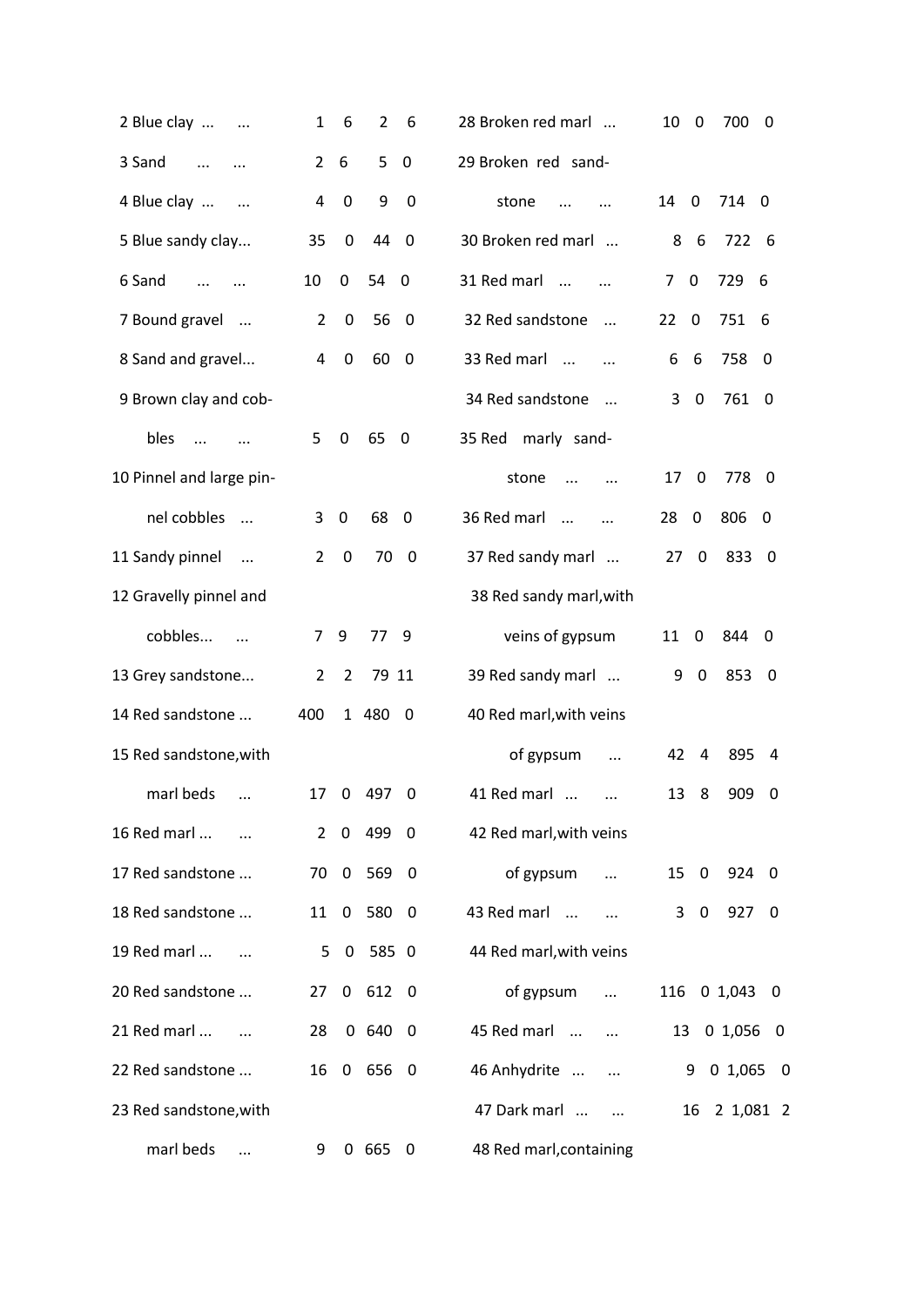| 24 Red sandstone    | 3 0 668 0 | salt<br>$\cdots$ $\cdots$      | 6 4 1,087 6    |
|---------------------|-----------|--------------------------------|----------------|
| 25 Broken red marl  | 5 0 673 0 | 49 ROCK SALT                   | 115 4 1,202 10 |
| 26 Broken red sand- |           | 50 White stone<br>$\mathbf{r}$ | 7 11 1,210 9   |
| stone               | 5 0 678 0 | 51 Anhydrite                   | 1 3 1,212 0    |

100

# Cleveland and South Durham Salt Industry.

# IX.— No.3 Diamond-boring on Gowpon Marsh,by Mr.John Vivian,for the Newcastle

Chemical Works Company,Limited,1885 (now United Alkali Company,Ltd.).

|                                        | Thick-                         | Depth                       |                                              | Thick-            | Depth                           |
|----------------------------------------|--------------------------------|-----------------------------|----------------------------------------------|-------------------|---------------------------------|
|                                        | ness of                        | from                        |                                              | ness of           | from                            |
| No. Description of Strata.             | Strata.                        | Surface.                    | No. Description of Strata.                   | Strata.           | Surface.                        |
|                                        | Ft. In.                        | Ft. In.                     |                                              | Ft.<br>In.        | Ft. In.                         |
| 1 Soil<br>$\cdots$                     | $\overline{0}$<br>$\mathbf{1}$ | $\mathbf{1}$<br>$\mathbf 0$ | 23 Red marl<br>$\ddotsc$                     | 0<br>4            | 587<br>$\overline{\phantom{0}}$ |
| 2 Blue clay<br>$\cdots$<br>$\cdots$    | -6<br>$\mathbf{1}$             | 2<br>6                      | 24 Red sandstone<br>$\dddotsc$               | 31<br>6           | 618<br>- 6                      |
| 3 Sand<br>$\cdots$                     | $\overline{2}$<br>6            | 5<br>$\overline{0}$         | 25 Red marl<br>$\ddotsc$<br>$\cdots$         | 16<br>0           | 634 6                           |
| 4 Blue clay<br>$\dddotsc$<br>$\ddotsc$ | 38<br>$\mathbf 0$              | 43<br>$\mathbf 0$           | 26 Red sandstone, very                       |                   |                                 |
| 5 Sand<br>$\ddotsc$                    | 9<br>$\mathbf 0$               | 52<br>$\mathbf 0$           | much broken<br>$\dddot{\phantom{0}}$         | 58<br>6           | 693 0                           |
| 6 Sand and gravel                      | 4<br>$\boldsymbol{0}$          | 56<br>0                     | 27 Red sandstone<br>$\dddotsc$               | 18<br>6           | 711 6                           |
| 7 Brown sandy pinnel,                  |                                |                             | 28 Red marl                                  | 13<br>$\Omega$    | 724 6                           |
| with pinnel cob-                       |                                |                             | 29 Red sandstone<br>$\dddotsc$               | 23<br>6           | 748 0                           |
| bles                                   | $\mathbf{1}$<br>$\overline{0}$ | 57<br>$\mathbf 0$           | 30 Red marl<br>$\ddotsc$                     | 9<br>$\Omega$     | 757 0                           |
| 8 Red clay and cob-                    |                                |                             | 31 Red sandstone<br>$\overline{\phantom{a}}$ | 12<br>$\mathbf 0$ | 769 0                           |
| bles                                   | 5<br>$\overline{0}$            | 62<br>$\overline{0}$        | 32 Red marl<br>$\ddotsc$                     | 24<br>$\Omega$    | 793 0                           |
| 9 Brown sandy clay,                    |                                |                             | 33 Marly sandstone                           | $\mathbf 0$<br>20 | 813 0                           |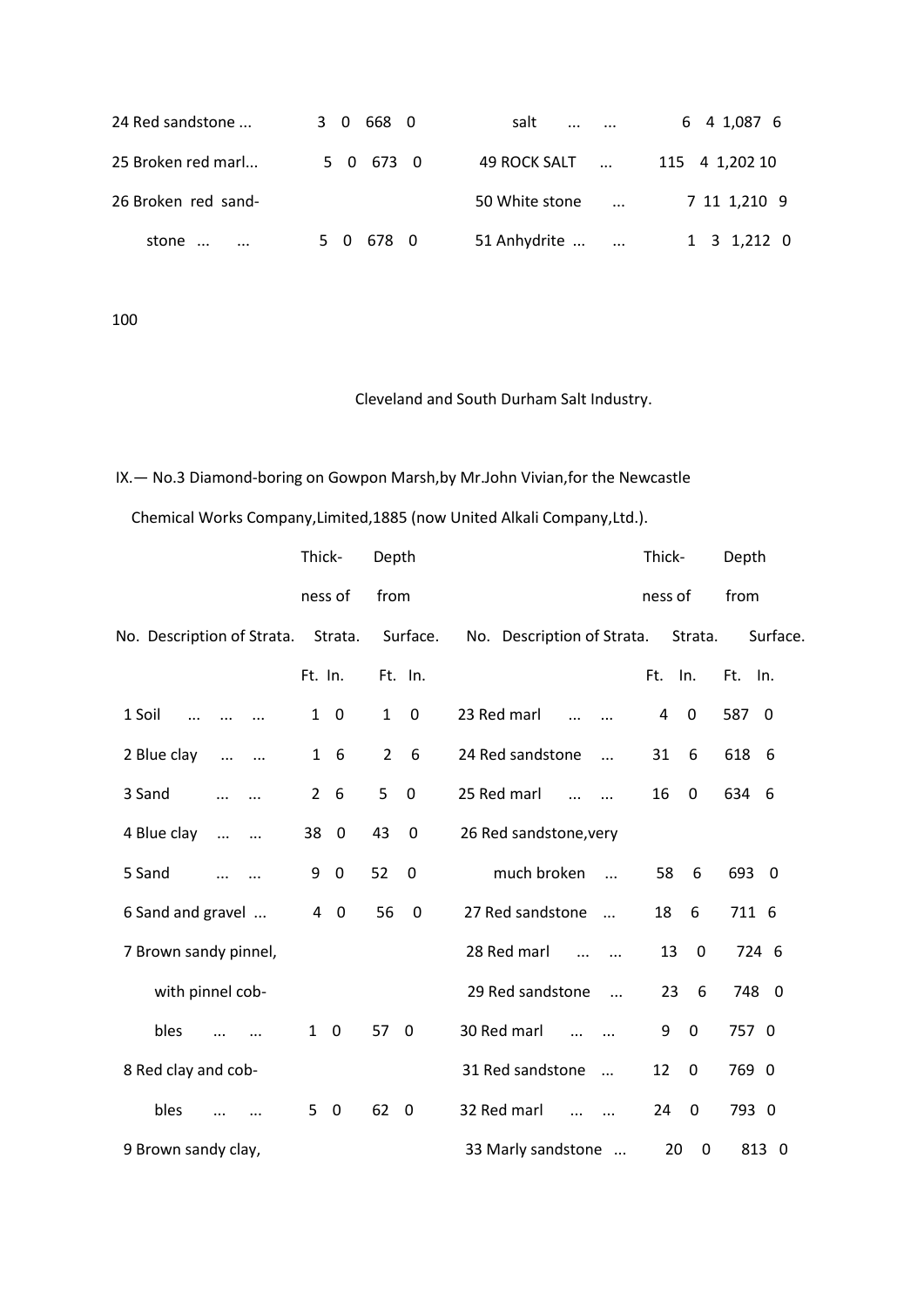| with cobbles                | 12<br>$\mathbf{0}$            | 74    | $\overline{0}$           | 34 Red marl                          | 19             | 0              | 832 0     |     |
|-----------------------------|-------------------------------|-------|--------------------------|--------------------------------------|----------------|----------------|-----------|-----|
| 10 Red sandy pinnel         | $\mathbf{1}$<br>$\mathbf 0$   | 75    | $\overline{0}$           | 35 Red marl, with veins              |                |                |           |     |
| 11 Soft red sandstone       | 3<br>6                        | 78    | -6                       | of gypsum<br>$\ddots$                | 226            | 0              | 1,058     | - 0 |
| 12 Red sandstone            | 59<br>6                       | 138   | - 0                      | 36 Anhydrite<br>$\ddots$<br>$\cdots$ | 9              | 9              | 1,067 9   |     |
| 13 Grey sandstone           | $\overline{4}$<br>6           | 142 6 |                          | 37 Broken red<br>marl,               |                |                |           |     |
| 14 Red sandstone            | 148<br>- 6                    | 291   | $\overline{0}$           | very salty<br>$\ddots$               | 8              | $\mathbf{0}$   | 1,075     | -9  |
| 15 Broken red marl          | $\mathbf 0$<br>3              | 294 0 |                          | 38 Red marl, containing              |                |                |           |     |
| 16 Red sandstone            | 201 0                         | 495   | - 0                      | salt                                 | 13             | 9              | 1,089     | - 6 |
| 17 Red marl<br>$\mathbf{r}$ | 4 0                           | 499   | $\overline{0}$           | <b>39 ROCK SALT</b><br>$\dddotsc$    | 101            |                | 6 1,191 0 |     |
| 18 Red sandstone            | 30 0                          | 529   | - 0                      | 40 Gypsum<br>$\dddotsc$              | $\mathbf{1}$   | 6              | 1,192 6   |     |
| 19 Red marl<br>$\dddotsc$   | 30                            | 532   | $\overline{\phantom{0}}$ | 41 Anhydrite<br>$\dddotsc$           | $\mathbf{1}$   | $\overline{0}$ | $1,193$ 6 |     |
| 20 Red sandstone            | 43<br>$\overline{\mathbf{0}}$ | 575   | $\overline{\phantom{0}}$ | 42 Gypsum, containing                |                |                |           |     |
| 21 Red marl<br>$\ddotsc$    | 3<br>$\Omega$                 | 578   | - 0                      | salt                                 | 9              | 6              | 1,203     | - 0 |
| 22 Red sandstone            | 50                            | 583   | 0                        | 43 Anhydrite<br>$\dddotsc$           | $\overline{2}$ | 0              | 1,205 0   |     |

X. —No.4 Diamond-boring on Cowpon Marsh,by Mr.John Vivian,for the Newcastle

Chemical Works Company,Limited,1885 (now United Alkali Company,Ltd.).

|                                | Thick-         |                          | Depth  |                |                                                                                         |    | Thick-            | Depth               |  |
|--------------------------------|----------------|--------------------------|--------|----------------|-----------------------------------------------------------------------------------------|----|-------------------|---------------------|--|
|                                |                | ness of                  | from   |                |                                                                                         |    | ness of           | from                |  |
|                                |                |                          |        |                | No. Description of Strata. Strata. Surface. No. Description of Strata. Strata. Surface. |    |                   |                     |  |
|                                |                | Ft. In. Ft. In.          |        |                |                                                                                         |    |                   | Ft. In. Ft. In.     |  |
| $1$ Soil $\ldots$              |                | 1 0                      |        | $1 \quad 0$    | 24 Red sandstone                                                                        |    |                   | 22 6 610 6          |  |
| 2 Brown sandy clay             |                | $1\quad 6\quad 2\quad 6$ |        |                | 25 Red marly sand-                                                                      |    |                   |                     |  |
| 3 Sand<br>$\dddotsc$           |                | $2 \quad 9$              |        | 5 <sub>3</sub> | stone<br>$\cdots$ $\cdots$ $\cdots$                                                     |    | $2^{\circ}$       | $0\quad 612\quad 6$ |  |
| 4 Blue clay<br>$\sim$ $\sim$   |                | 30 9                     |        | $36 \quad 0$   | 26 Red sandstone<br>$\cdots$                                                            |    | 9<br>$\mathbf{0}$ | 621 6               |  |
| 5 Brown clay<br>$\cdots$       | $\overline{4}$ |                          | $0$ 40 | 0              | 27 Red marly sand-                                                                      |    |                   |                     |  |
| 6 Sand<br>$\cdots$<br>$\cdots$ | 9              | 2                        | 49     | 2              | stone<br>$\cdots$<br>$\ddotsc$                                                          | 10 | 6                 | 632 0               |  |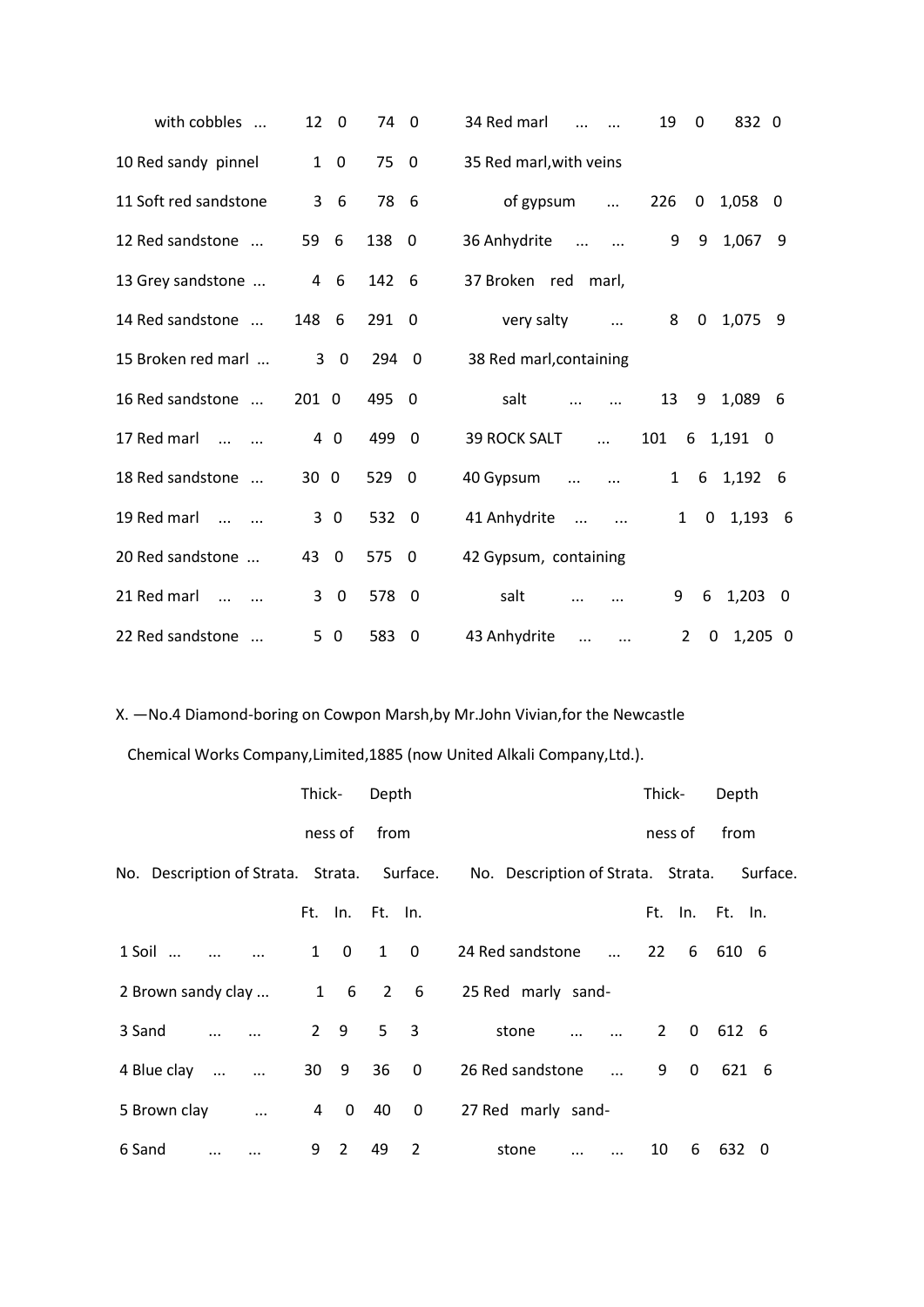| 7 Sand and gravel              | 0            | 4 | 49    | 6           | 28 Red marl               | $\cdots$   | $\mathbf{1}$ | 6  | 633<br>6 |
|--------------------------------|--------------|---|-------|-------------|---------------------------|------------|--------------|----|----------|
| 8 Brown pinnel<br>$\ddotsc$    | 18           | 6 | 68    | 0           | 29 Red marly sand-        |            |              |    |          |
| 9 Brown pinnel, with           |              |   |       |             | stone<br>$\cdots$         | $\cdots$   | 38           | 0  | 671 6    |
| cobbles<br>$\sim$ $\sim$       | 10           | 8 | 78    | 8           | 30 Marl<br>$\cdots$       | $\ddotsc$  | 3            | 0  | 674 6    |
| 10 Soft red sandstone          | 8            | 4 | 87    | $\mathbf 0$ | 31 Red sandstone          | $\dddotsc$ | 18           | 0  | 692 6    |
| 11 Red sandstone               | 50           | 0 | 137   | 0           | 32 Red marly sand-        |            |              |    |          |
| 12 Grey sandstone              | 4            | 0 | 141   | 0           | stone<br>$\ddotsc$        | $\ddotsc$  | 6            | 6  | 699 0    |
| 13 Red sandstone               | 43           | 0 | 184   | 0           | 33 Red sandy marl         | $\cdots$   | 7            | 10 | 706 10   |
| 14 Red sandstone               | 283          | 6 | 467   | 6           | 34 Red sandstone          | $\dddotsc$ | 7            | 0  | 713 10   |
| 15 Red marl<br>$\dddotsc$      | 1            | 0 | 468   | 6           | 35 Red marl<br>$\dddotsc$ |            | 6            | 0  | 719 10   |
| 16 Red sandstone               | 8            | 3 | 476   | 9           | 36 Red sandstone, with    |            |              |    |          |
| 17 Red sandstone, with         |              |   |       |             | beds of marl              | $\dddotsc$ | 29           | 8  | 749 6    |
| beds of marl                   | 21           | 9 | 498   | 6           | 37 Red marl<br>$\dddotsc$ | $\cdots$   | 7            | 0  | 756 6    |
| 18 Red marly<br>sand-          |              |   |       |             | 38 Red sandstone and      |            |              |    |          |
| stone<br>$\cdots$              | 3            | 6 | 502   | 0           | marl<br>$\dddotsc$        | $\dddotsc$ | 21           | 6  | 778 0    |
| 19 Red sandstone               | 27           | 0 | 529   | 0           | 39 Red sandy marl         | $\ddots$   | 32           | 6  | 810 6    |
| 20 Red marly<br>sand-          |              |   |       |             | 40 Red marl<br>$\dddotsc$ | $\cdots$   | 30           | 0  | 840 6    |
| stone<br>$\cdots$<br>$\ddotsc$ | 25           | 0 | 554   | 0           | 41 Red marl, with veins   |            |              |    |          |
| 21 Red sandstone               | 28           |   | 6 582 | 6           | of gypsum                 | $\dddotsc$ | 61           | 6  | 902 0    |
| 22 Red marly sand-             |              |   |       |             | 42 Red marl<br>$\dddotsc$ |            | 18           | 8  | 920 8    |
| stone                          | $\mathbf{1}$ | 6 | 584   | $\pmb{0}$   | 43 Red marl               | $\cdots$   | 46           | 7  | 967 3    |
| 23 Red marl                    | 4            | 0 | 588   | 0           | 44 Not drawn              |            | 18           | 3  | 985 6    |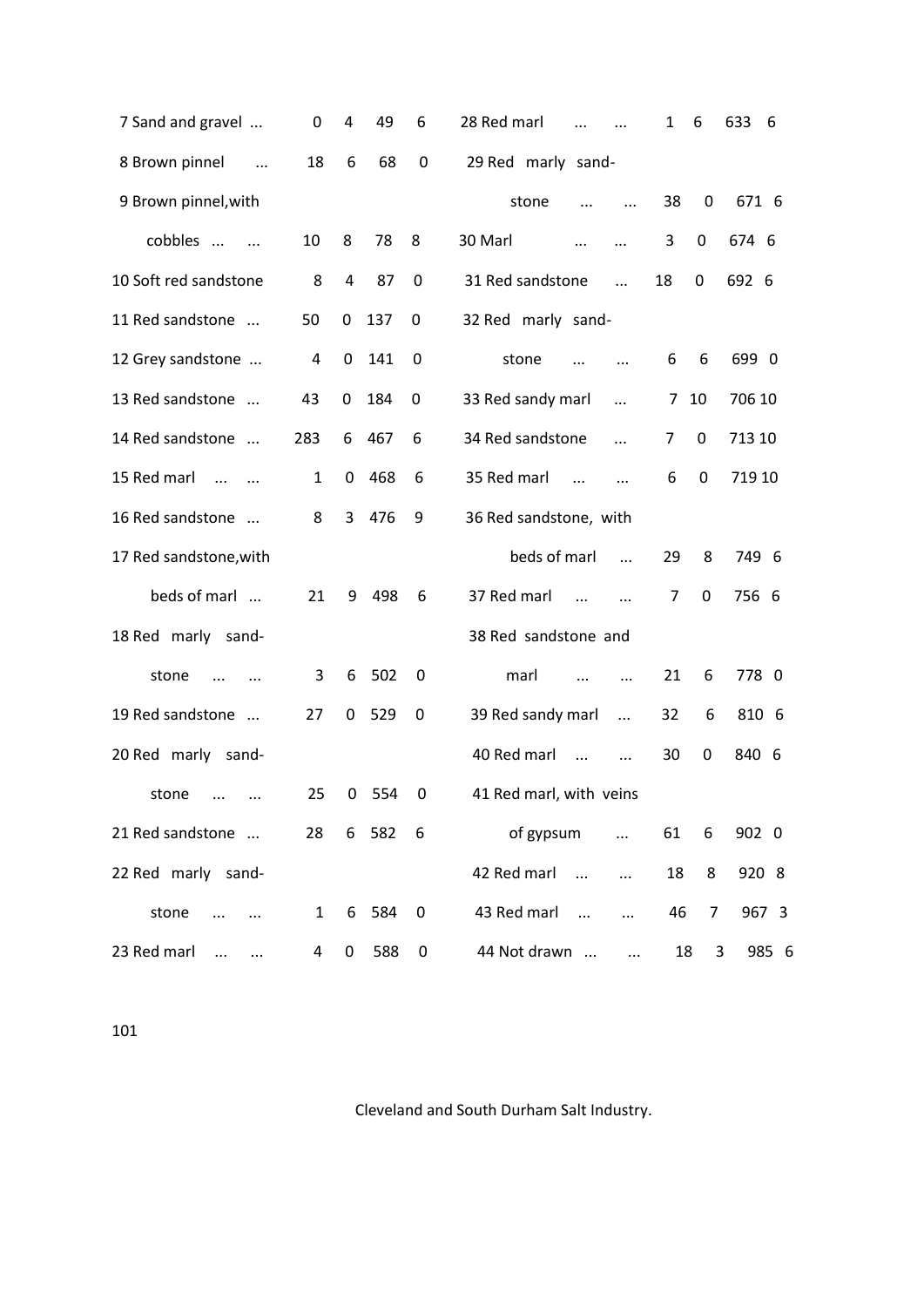|                                                | Thick-     | Depth    |             |                                       | Thick-         | Depth        |
|------------------------------------------------|------------|----------|-------------|---------------------------------------|----------------|--------------|
|                                                | ness of    | from     |             |                                       | ness of        | from         |
| No. Description of Strata. Strata.<br>Surface. |            | Surface. |             | No.<br>Description of Strata. Strata. |                |              |
|                                                | Ft.<br>In. | Ft.      | In.         |                                       | Ft.<br>In.     | Ft. In.      |
| 45 Red marl, with veins                        |            |          |             | 53 Broken red marl,                   |                |              |
| of gypsum<br>$\dddotsc$                        | 15         | 01,000   | 6           | containing salt                       | 6              | 4 1,076 4    |
| 46 Red marl<br>$\dddotsc$<br>$\ddotsc$         | 9          | 01,009   | 6           | 54 Red marl, contain-                 |                |              |
| 47 Red<br>marl,<br>with                        |            |          |             | ing salt                              | 12             | 6 1,088 10   |
| vertical<br>joints                             |            |          |             | 55 Decayed brown marl                 | $\mathbf{1}$   | $0$ 1,089 10 |
| of gypsum, .5 in.                              |            |          |             | 56 Decayed brown marl                 |                |              |
| thick                                          | 4          | 3 1,013  | 9           | and rock salt                         | 12             | 2 1,102 0    |
| 48 Red marl<br>$\dddotsc$<br>$\dddotsc$        | 17         | 3 1,031  | 0           | 57 ROCK SALT<br>$\cdots$              | 90             | 6 1,192 6    |
| 49 Red marl, with veins                        |            |          |             | 58 Gypsum and salt                    | 5              | 6 1,198 0    |
| of gypsum<br>$\dddotsc$                        | 15         | 0 1,046  | 0           | 59 Gypsum and salt                    | 4              | $0$ 1,202 0  |
| 50 Red marl,<br>with                           |            |          |             | 60 Gypsum and salt                    | $\overline{7}$ | $0$ 1,209 0  |
| gypsum<br>$\cdots$                             | 15         | 01,061   | $\mathbf 0$ | 61 Gypsum, containing                 |                |              |
| 51 White stone<br>$\cdots$                     | 0          | 6 1,061  | 6           | a little salt<br>$\dddotsc$           | 3              | $0$ 1,212 0  |
| 52 Hard white stone                            | 8          | 6 1,070  | $\mathbf 0$ | 62 Anhydrite<br>$\cdots$<br>$\ddots$  | $\overline{2}$ | $0$ 1,214 0  |

XI.—No.1 Diamond-boring at Salt Holme Salt Works,near Port Clarence,for

Messrs.Bell Brothers,Limited (now Salt Union,Ltd.).

|                                                         | Thick- Depth |                                    | Thick-  | Depth |
|---------------------------------------------------------|--------------|------------------------------------|---------|-------|
|                                                         | ness of from |                                    | ness of | from  |
| No. Description of Strata. Strata. Surface.<br>Surface. |              | No. Description of Strata. Strata. |         |       |

|                                                        | Ft. In. Ft. In. |  |  | Ft. In. Ft. In. |  |
|--------------------------------------------------------|-----------------|--|--|-----------------|--|
| 1 Peat, earth and clay 3 0 8 0 32 Red marl   7 0 711 0 |                 |  |  |                 |  |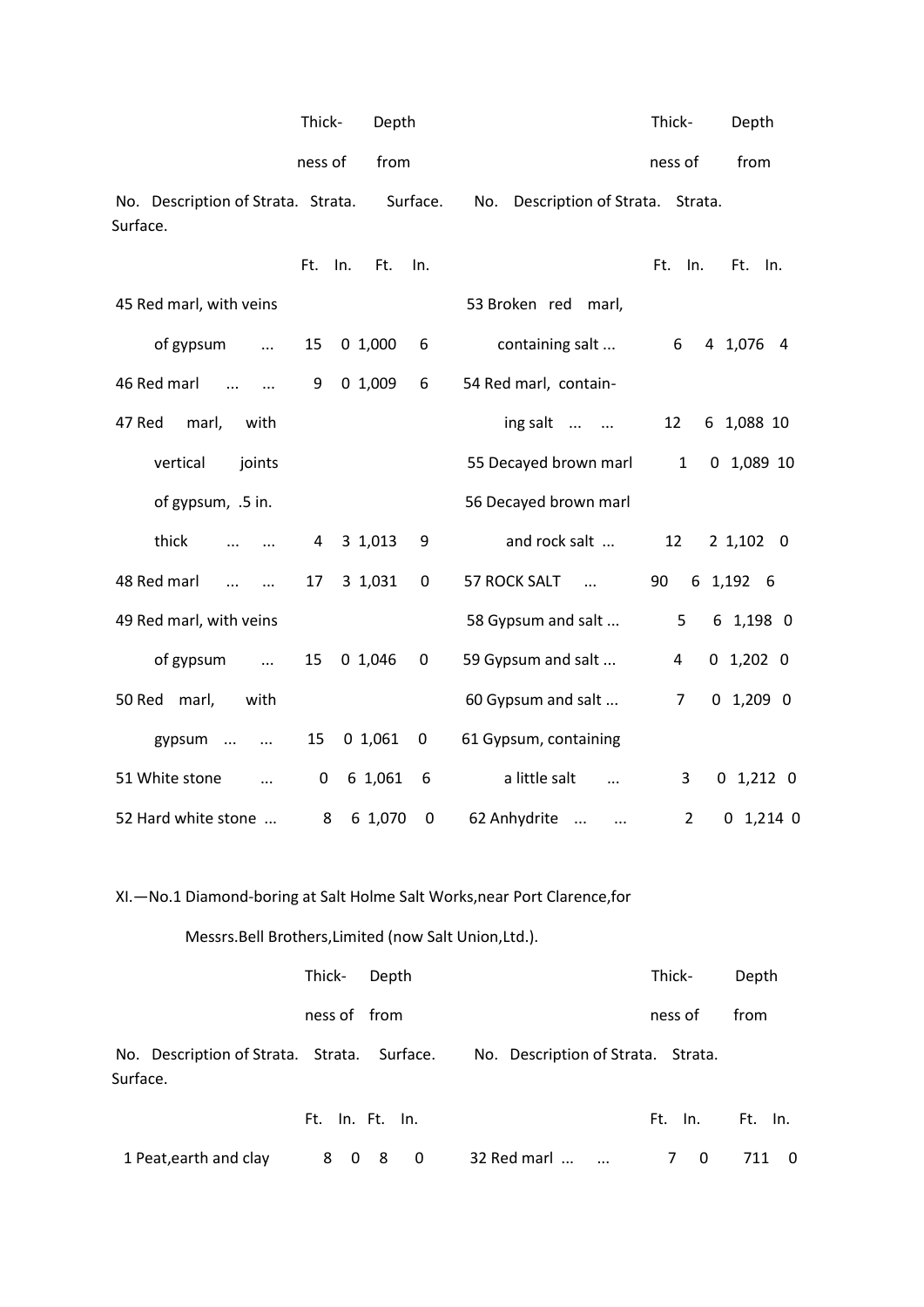| 2 Blue clay<br>$\ddotsc$      | 32             | $\overline{\mathbf{0}}$ | 40    | 0                | 33 Red sandstone           | 2              | 0                | 713   | 0                        |
|-------------------------------|----------------|-------------------------|-------|------------------|----------------------------|----------------|------------------|-------|--------------------------|
| 3 Brown and<br>red            |                |                         |       |                  | 34 Red marl<br>$\cdots$    | 15             | 0                | 728   | 0                        |
| boulder clay<br>$\sim$ $\sim$ |                | 56 0                    | -96   | 0                | 35 Grey sandstone          | $\overline{2}$ | $\pmb{0}$        | 730   | 0                        |
| 4 Red sandstone               | 291            |                         | 0 387 | 0                | 36 Red sandstone           | 6              | 0                | 736   | 0                        |
| 5 Grey sandstone              | $\overline{2}$ |                         | 0 389 | 0                | 37 Red marl                | 5              | $\mathbf 0$      | 741   | 0                        |
| 6 Red sandstone               | 57             |                         | 0446  | 0                | 38 Red sandstone           | 9              | $\mathbf 0$      | 750   | $\boldsymbol{0}$         |
| 7 Striped red and grey        |                |                         |       |                  | 39 Red marl                | 1              | 0                | 751   | 0                        |
| sandstone<br>$\cdots$         | 2              |                         | 0.448 | 0                | 40 Red sandstone           | 5              | 0                | 756   | 0                        |
| 8 Red sandstone               | 19             | $\mathbf 0$             | 467   | 0                | 41Red marl, with 2         |                |                  |       |                          |
| 9 Grey sandstone              | $\overline{2}$ | 0                       | 469   | 0                | inches of grey             |                |                  |       |                          |
| 10 Red sandstone              | 9              | $\mathbf 0$             | 478   | $\boldsymbol{0}$ | sandy band<br>$\ddotsc$    | 10             | 2                | 766   | 2                        |
| 11 Grey sandstone,            |                |                         |       |                  | 42 Red sandstone           | 7              | 10               | 774   | 0                        |
| with 6 inches of              |                |                         |       |                  | 43 Red marl                | 3              | $\boldsymbol{0}$ | 777   | 0                        |
| red marl<br>$\dddotsc$        | 5              | 6                       | 483   | 6                | 44 Red sandstone           | 13             | $\mathbf 0$      | 790   | 0                        |
| 12 Reddish grey sand-         |                |                         |       |                  | 45 Red marl<br>$\dddotsc$  | 185            | 0                | 975   | 0                        |
| stone<br>$\cdots$<br>$\cdots$ | 3              | 6                       | 487   | 0                | 46 Hard red marl, with     |                |                  |       |                          |
| 13 Red<br>marl,<br>with       |                |                         |       |                  | grey stripes and           |                |                  |       |                          |
| white stripes                 | 11             | 0                       | 498   | 0                | veins of gypsum            | 21             | 0                | 996   | 0                        |
| 14 Red sandstone              | 38             | 0                       | 536   | 0                | 47 Hard red marl, with     |                |                  |       |                          |
| 15 Grey sandstone             | 4              | $\boldsymbol{0}$        | 540   | 0                | thicker vein of            |                |                  |       |                          |
| 16 Red sandstone              | 15             | 0                       | 555   | 0                | pure gypsum                | 6              | 6                | 1,002 | 6                        |
| 17 Grey sandstone             | 0              | 6                       | 555   | 6                | 48 Pure gypsum<br>$\cdots$ | $\mathbf{1}$   | 6                | 1,004 | $\overline{\mathbf{0}}$  |
| 18 Red sandstone              | 12             | 6                       | 568   | $\mathbf 0$      | 49 Hard white stone        |                | 6<br>8           | 1,012 | $-6$                     |
| 19 Grey sandstone             | $\overline{7}$ | $\boldsymbol{0}$        | 575   | $\mathbf 0$      | 50 Red sandy marl,         |                |                  |       |                          |
| 20 Red marl,<br>with          |                |                         |       |                  | rather hard<br>$\cdots$    |                | 4<br>6           | 1,017 | $\mathbf 0$              |
| white stripes                 | 14             | 0                       | 589   | 0                | 51 Red sandy marl,         |                |                  |       |                          |
| 21 Red sandstone              | 18             | 0                       | 607   | 0                | very soft<br>$\cdots$      | 5              | 0                | 1,022 | $\overline{\phantom{0}}$ |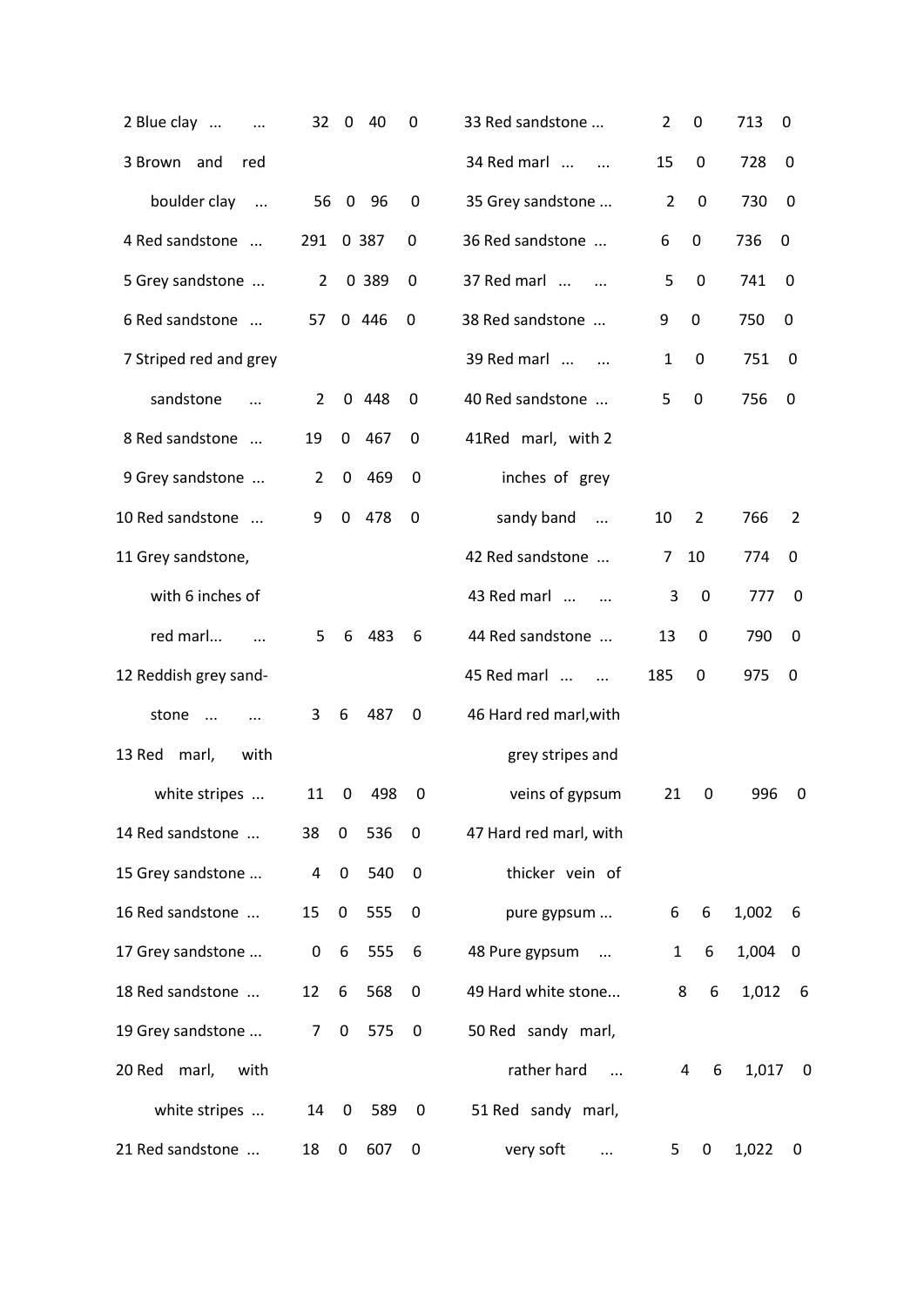| 22 Red marl<br>$\dddotsc$ | 8<br>$\mathbf{0}$                | 615 0 | 52 Red sandy marl,      |                |             |       |             |
|---------------------------|----------------------------------|-------|-------------------------|----------------|-------------|-------|-------------|
| 23 Red sandstone          | $7\quad0$                        | 622 0 | hard, with vein         |                |             |       |             |
| 24 Red marl,<br>with      |                                  |       | of gypsum<br>$\dddotsc$ | $\overline{4}$ | $\mathbf 0$ | 1,026 | - 0         |
| white stripes and         |                                  |       | 53 Red and dark brown   |                |             |       |             |
| 2 inches of grey          |                                  |       | marl                    | 5              | $\pmb{0}$   | 1,031 | $\mathbf 0$ |
| sandy band                | 14 2                             | 636 2 | 54 Red and dark brown   |                |             |       |             |
| 25 Red sandstone<br>0     | 310                              | 640 0 | marl, with salt         | 12             | 0           | 1,043 |             |
| 26 Red marl               | $3 \quad 0$                      | 643 0 | 55 ROCK SALT and        |                |             |       |             |
| 27 Red sandstone          | 29<br>$\mathbf 0$                | 672 0 | red clay<br>$\cdots$    | 65             | 0           | 1,108 | 0           |
| 28 Red marl               | $\overline{4}$<br>$\overline{0}$ | 676 0 | 56 ROCK SALT and        |                |             |       |             |
| 29 Red sandstone          | $24\quad0$                       | 700 0 | gypsum<br>$\ddotsc$     | 12             | 0           | 1,120 | - 0         |
| 30 Red marl               | $2 \quad 0$                      | 702 0 |                         |                |             |       |             |
| 31 Red sandstone          | $2 \quad 0$                      | 704 0 |                         |                |             |       |             |

## Cleveland and South Durham Salt Industry.

XII.—Trial Diamond-boring on Salt Holme Farm,near Port Clarence,for Messrs.

## Bell Brothers,Limited,December 15,1874 (now Salt Union,Ltd.).

|                                                         |          |          | Thick-       |                 | Depth |            |                            | Thick-  |                         | Depth   |     |
|---------------------------------------------------------|----------|----------|--------------|-----------------|-------|------------|----------------------------|---------|-------------------------|---------|-----|
|                                                         |          |          |              | ness of         | from  |            |                            | ness of |                         | from    |     |
| No. Description of Strata. Strata. Surface.<br>Surface. |          |          |              |                 |       |            | No. Description of Strata. |         | Strata.                 |         |     |
|                                                         |          |          |              | Ft. In. Ft. In. |       |            |                            |         | Ft. In.                 | Ft. In. |     |
| 1 Soil<br>$\dddotsc$                                    |          | $\cdots$ | $\mathbf{1}$ | - 6             |       | $1\quad 6$ | 36 Red sand and marl       | 5.      | $\overline{\mathbf{0}}$ | 880     | - 0 |
| 2 Clay                                                  | $\cdots$ | $\cdots$ | 4            | 0               | 5.    | - 6        | 37 Red sandstone with      |         |                         |         |     |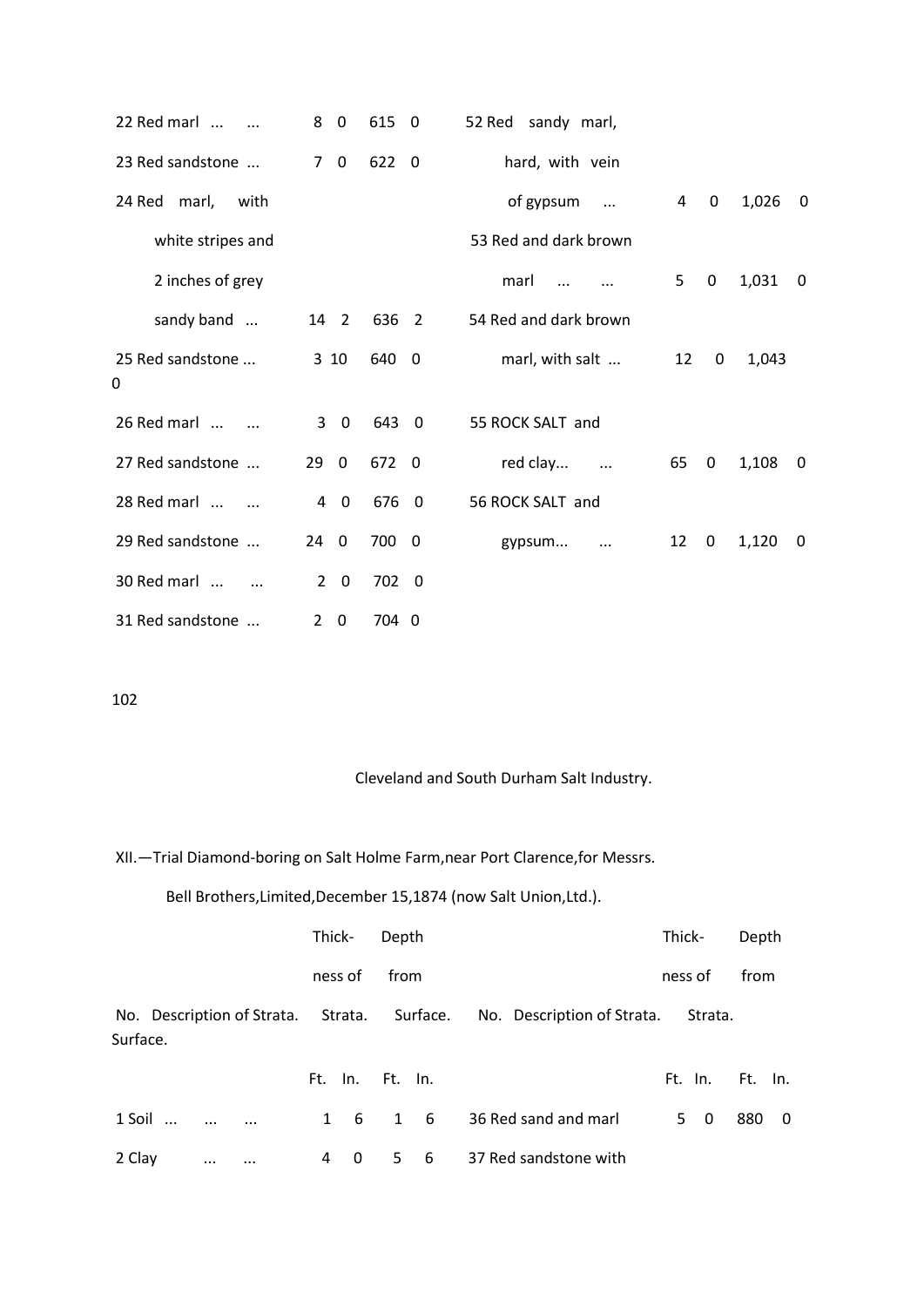| 3 Dark sand                   | 7            | 6                | 13     | 0                       | veins of marl<br>$\overline{\phantom{a}}$ | 14             | 0            | 894         | 0                       |
|-------------------------------|--------------|------------------|--------|-------------------------|-------------------------------------------|----------------|--------------|-------------|-------------------------|
| 4 Clean sand                  | 26           | $\boldsymbol{0}$ | 39     | 0                       | 38 Strong marl, with                      |                |              |             |                         |
| 5 Red clay<br>$\ldots$        | 3            | $\pmb{0}$        | 42     | $\boldsymbol{0}$        | veins of sandstone                        | 6              | 0            | 900         | 0                       |
| 6 Sand and gravel             | 8            | $\pmb{0}$        | 50     | $\mathbf 0$             | 39 Strong marl<br>$\sim$ $\sim$           | 23             | $\mathbf 0$  | 923         | $\overline{0}$          |
| 7 Boulder clay<br>$\ddotsc$   | 27           | $\mathbf 0$      | 77     | $\boldsymbol{0}$        | 40 Strong marl with                       |                |              |             |                         |
| 8 Red marl                    | 73           | $\mathbf 0$      | 150    | 0                       | veins of gypsum                           | $\overline{7}$ | 0            | 930         | 0                       |
| 9 Red sandstone, with         |              |                  |        |                         | 41 Mixed<br>marl and                      |                |              |             |                         |
| veins of marl                 | 144          | 0                | 294    | $\mathbf 0$             | sandstone<br>$\dddotsc$                   | 27             | 0            | 957         | $\boldsymbol{0}$        |
| 10 White sandstone            | $\mathbf{1}$ | 3                | 295    | 3                       | 42 Marly<br>sandstone,                    |                |              |             |                         |
| 11 Red sandstone, with        |              |                  |        |                         | veins<br>with<br>of                       |                |              |             |                         |
| veins of marl                 | 153          | 9                | 449    | $\mathbf 0$             | gypsum<br>$\cdots$                        | 141            |              | 0 1,098     | $\boldsymbol{0}$        |
| 12 Red sandstone              | 10           | 0                | 459 0  |                         | 43 Gypsum<br>$\cdots$<br>$\ddotsc$        | 4              |              | $0$ 1,102   | 0                       |
| 13 Soft marl<br>$\sim$ $\sim$ | 3            | $\boldsymbol{0}$ | 462 0  |                         | 44 Hard white stone                       |                |              |             |                         |
| 14 Red sandstone              | 6            | $\pmb{0}$        | 468 0  |                         | (yielding gypsum)                         | 3              | 9            | 1,105       | $\overline{\mathbf{0}}$ |
| 15 Blue vein<br>$\cdots$      | 0            | 10               | 468 10 |                         | 45 Gypsum<br>$\cdots$<br>$\cdots$         | 3              | 6            | 1,109 3     |                         |
| 16 Red sandstone              | 31           | $\overline{2}$   | 500    | $\overline{\mathbf{0}}$ | sandstone,<br>46 Marly                    |                |              |             |                         |
| 17 Red sandstone, with        |              |                  |        |                         | very salty<br>$\cdots$                    | 8              | $\mathbf{1}$ | 1,117 4     |                         |
| veins of marl                 | 27           | 0                | 527    | 0                       | 47 Sandstone and salt                     | 10             | 3            | $1,127$ 7   |                         |
| 18 Soft marl                  | 4            | 0                | 531 0  |                         | 48 Red rock, with 4                       |                |              |             |                         |
| 19 Red sandstone              | 29           | 0                | 560 0  |                         | per cent. of salt,                        |                |              |             |                         |
| 20 Red sandstone, with        |              |                  |        |                         | only 3 ft. of core,                       |                |              |             |                         |
| veins of marl                 | 49           | 0                | 609 0  |                         | because fresh                             |                |              |             |                         |
| 21 Soft marl                  | 6            | $\mathbf 0$      | 615 0  |                         | water was used                            | 9              |              | $0$ 1,136 7 |                         |
| 22 Red sandstone, with        |              |                  |        |                         | 49 GOOD SALT<br>$\ddots$                  | 16             |              | $0$ 1,152 7 |                         |
| veins of marl                 | 31           | 0                | 646 0  |                         | <b>50 ROCK SALT</b><br>$\sim$             | 48             | 5            | $1,201$ 0   |                         |
| 23 Red sandstone              | 6            | 0                | 652 0  |                         | 51ROCK SALT, with                         |                |              |             |                         |
| 24 Marl,<br>with<br>blue<br>0 |              |                  |        |                         | marl and gypsum                           | 35             |              | 1,236<br>0  |                         |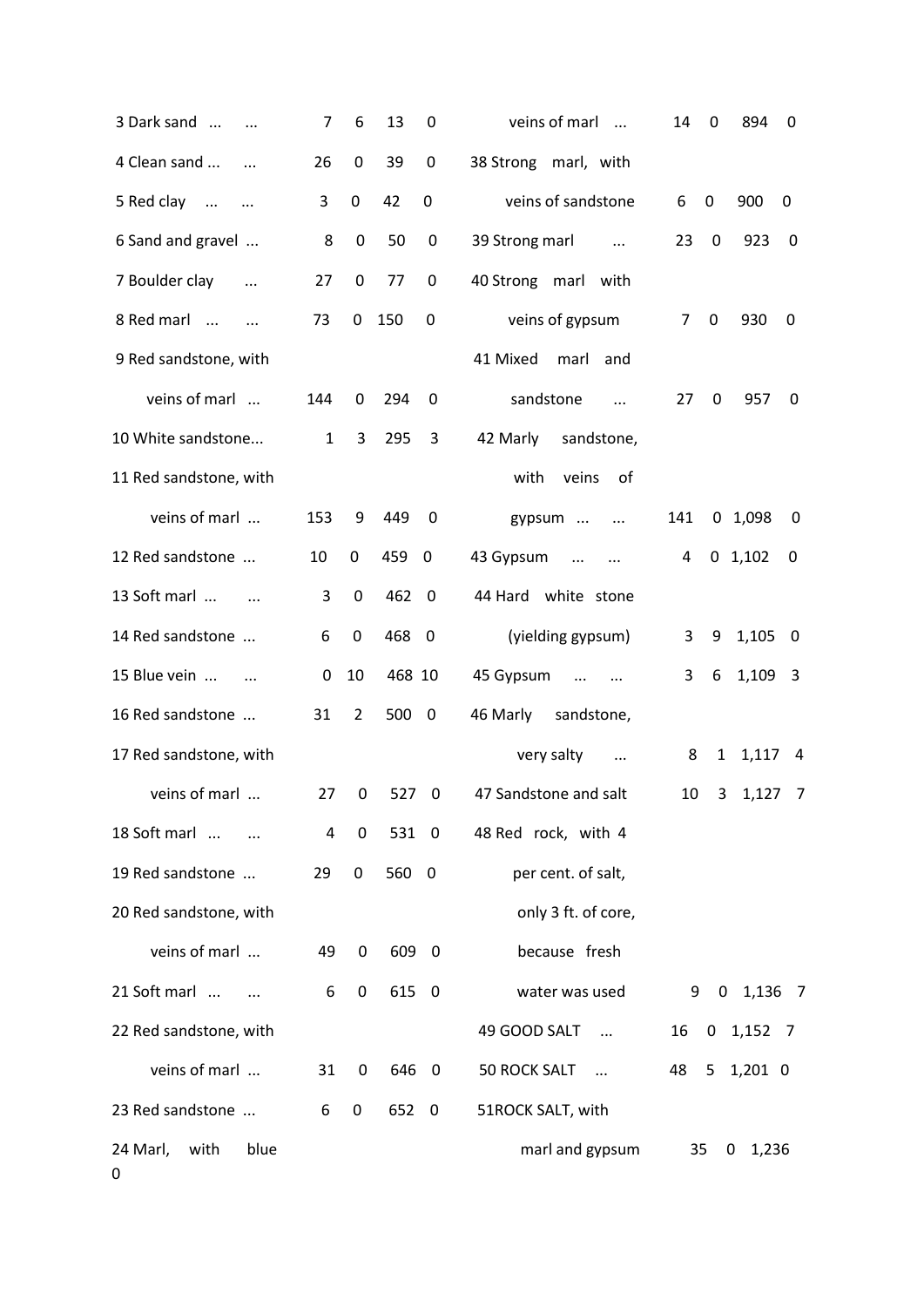| veins of<br>sand-                |                  |                         |       |                         | 52 Soft shale and gyp-          |              |             |                   |
|----------------------------------|------------------|-------------------------|-------|-------------------------|---------------------------------|--------------|-------------|-------------------|
| stone<br>$\cdots$<br>$\ddotsc$   | 17               | 0                       | 669 0 |                         | sum<br>$\cdots$                 | 8            | 0           | 1,244 0           |
| 25 Red sandstone, with           |                  |                         |       |                         | 53 Gypsum<br>$\ldots$           | 13           | 0           | 1,257 0           |
| veins of marl                    | 66               | 0                       | 735   | $\overline{\mathbf{0}}$ | 54 Gypsum and lime-             |              |             |                   |
| 26 Blue vein                     | $\boldsymbol{0}$ | 7                       | 735   | $\overline{7}$          | stone<br>$\dddotsc$<br>$\ddots$ | 12           | 0           | 1,269 0           |
| 27 Red sandstone, with           |                  |                         |       |                         | 55 Magnesian limestone          |              |             |                   |
| veins of marl                    | 13               | 5                       | 749   | - 0                     | (carburetted hy-                |              |             |                   |
| 28 Strong marl<br>$\cdots$       | 9                | 6                       | 758   | -6                      | drogen gas was                  |              |             |                   |
| 29 Red sandstone, with<br>0      |                  |                         |       |                         | liberated here)                 | 45           | 0           | 1,314             |
| veins of marl                    | 26               | 6                       | 785   | $\mathbf 0$             | 56 Grey limestone               | 9            | 0           | 1,323 0           |
| 30 Blue vein<br>$\cdots$         | 0                | 3                       | 785   | 3                       | 57 Grey limestone and           |              |             |                   |
| 31 Strong marl<br>$\ddotsc$      | 6                | 3                       | 791   | 6                       | gypsum<br>$\cdots$              | 11           | 0           | 1,334 0           |
| 32 Red sandstone, with<br>0      |                  |                         |       |                         | 58 Gypsum<br>$\ddots$           | 2            | $\mathbf 0$ | 1,336             |
| veins of marl                    | 30               | 6                       | 822   | 0                       | 59 Gypsum containing            |              |             |                   |
| 33 Strong red marl and           |                  |                         |       |                         | salt                            | $\mathbf{1}$ | 0           | 1,337 0           |
| sandstone<br>$\ddotsc$           | 17               | $\pmb{0}$               | 839   | 0                       | <b>60 ROCK SALT</b><br>$\ddots$ | 14           | $\pmb{0}$   | 1,351 0           |
| 34 Red sandstone, with<br>0      |                  |                         |       |                         | 61 Marl, containing salt        |              |             | $2 \t 0 \t 1,353$ |
| veins of marl<br>0               | 16               | $\overline{\mathbf{0}}$ | 855 0 |                         | 62 Marl, with gypsum            |              | $1 \quad 0$ | 1,354             |
| 35 Strong marl<br>$\ddotsc$<br>0 | 20               | $\boldsymbol{0}$        | 875 0 |                         | 63 SALT, impure                 |              | $1 \quad 0$ | 1,355             |

XIII.— No.1 Boring at Clarence,for Messrs.Bell Brothers,Limited,1890.

|          |                                                                                | Thick- Depth |  | Thick-  | Depth |
|----------|--------------------------------------------------------------------------------|--------------|--|---------|-------|
|          |                                                                                | ness of from |  | ness of | from  |
|          | No. Description of Strata. Strata. Surface. No. Description of Strata. Strata. |              |  |         |       |
| Surface. |                                                                                |              |  |         |       |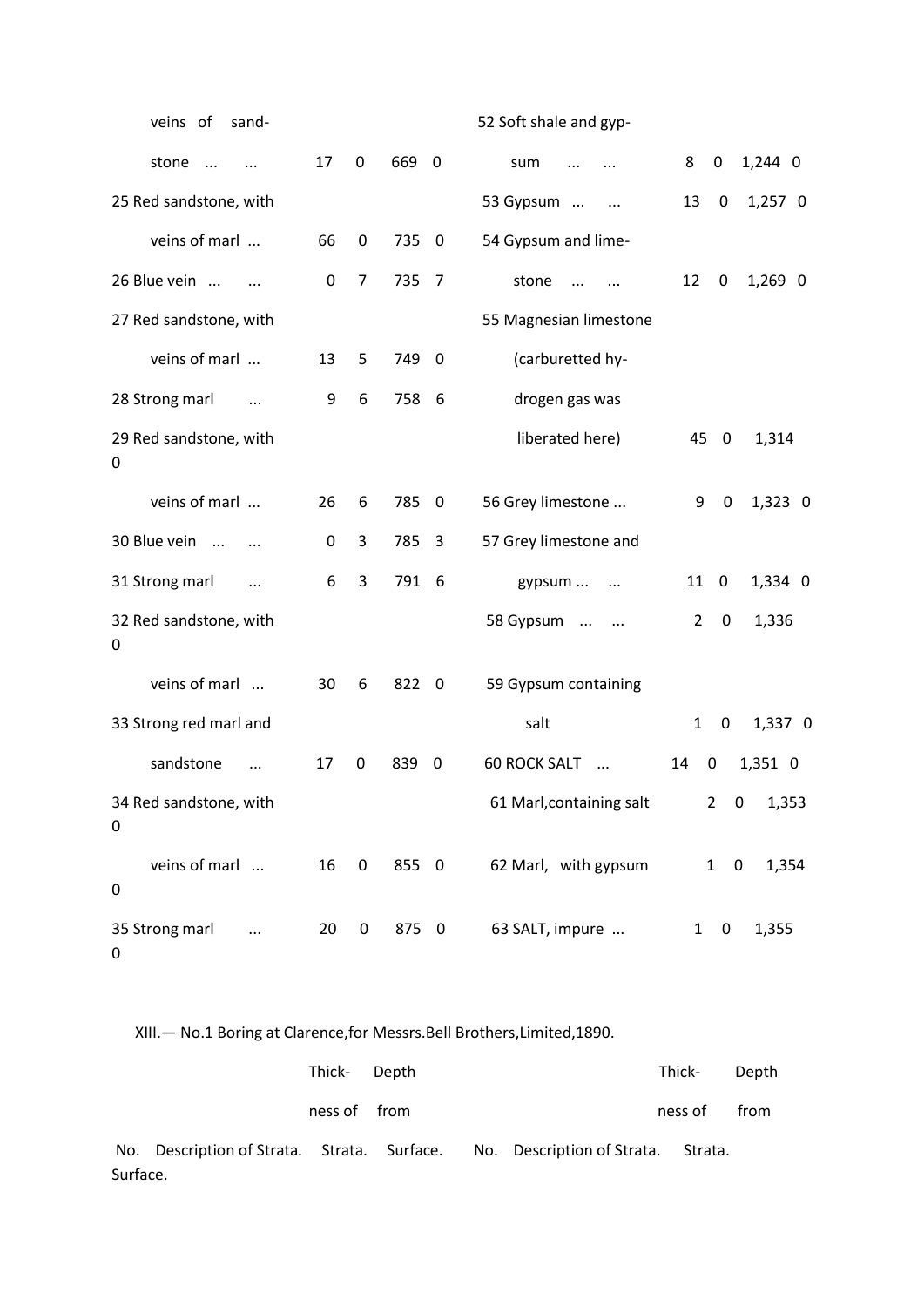|                      |            | Ft. In.                        | Ft. In.                       |                     |           | Ft. | In.          | Ft.<br>In.           |
|----------------------|------------|--------------------------------|-------------------------------|---------------------|-----------|-----|--------------|----------------------|
| 1 Sandy clay         | $\dddotsc$ | 10<br>$\overline{0}$           | 10<br>$\overline{0}$          | 7 Gravel and pinnel |           |     | 250          | 92<br>$\overline{0}$ |
| 2 Sand<br>           |            | 33 0                           | 43<br>- 0                     | 8 Red sandstone     | $\ddotsc$ | 458 | $\mathbf{0}$ | 550 0                |
| 3 Sand and gravel    | $\cdots$   | 15 0                           | 58 0                          | 9 Sandy marl        | $\ddotsc$ | 62  | $\mathbf{0}$ | 612 0                |
| 4 Sand<br>           | $\cdots$   | $\mathbf{1}$<br>$\overline{0}$ | 59 0                          | 10 Red sandstone    |           | 14  | $\Omega$     | 626 0                |
| 5 Gravel<br>$\cdots$ | $\cdots$   | 5<br>$\overline{\mathbf{0}}$   | 64 0                          | 11 Sandy marl       | $\cdots$  | 4   | $\Omega$     | 630<br>- 0           |
| 6 Sand and gravel    | $\ddotsc$  | 3<br>$\overline{\mathbf{0}}$   | 67<br>$\overline{\mathbf{0}}$ | 12 Red sandstone    |           | 16  | 0            | 646<br>- 0           |

## Cleveland and South Durham Salt Industry.

|                                                         |            | Thick-         |              | Depth       |                          |                            |           |            | Thick-  |         | Depth         |                         |
|---------------------------------------------------------|------------|----------------|--------------|-------------|--------------------------|----------------------------|-----------|------------|---------|---------|---------------|-------------------------|
|                                                         |            | ness of        |              | from        |                          |                            |           |            | ness of |         | from          |                         |
| No. Description of Strata. Strata. Surface.<br>Surface. |            |                |              |             |                          | No. Description of Strata. |           |            |         | Strata. |               |                         |
|                                                         |            | Ft.            |              | In. Ft. In. |                          |                            |           |            | Ft. In. |         | Ft. In.       |                         |
| 13 Sandy marl                                           |            | 26             | 0            | 672         | $\overline{\mathbf{0}}$  | 20 White stone             |           | $\cdots$   | 16      |         | $0, 1, 097$ 0 |                         |
| 14 Sandstone                                            | $\dddotsc$ | 46             |              | $0$ 718 $0$ |                          | 21 Marl, containing        |           |            |         |         |               |                         |
| 15 Sandy marl                                           | $\ldots$   | 39             |              | $0$ 757     | $\overline{\mathbf{0}}$  | salt                       |           |            | 15      |         | $0\;1,112$    | $\overline{\mathbf{0}}$ |
| 16 Marl                                                 |            | 172            |              | 0 929       | $\overline{\phantom{0}}$ | 22 SALT                    | $\cdots$  | $\cdots$   | 88      |         | 0, 1, 200     | 0                       |
| 17 Hard white stone                                     |            | 5 <sup>1</sup> |              | $0$ 934 $0$ |                          | 23 SALT and marl           |           | $\cdots$   |         |         | 11 8 1,211 8  |                         |
| 18 Marl                                                 |            | 34             | $\mathbf{0}$ | 968         | 0                        | 24 Blue shale and          |           |            |         |         |               |                         |
| 19 Marl and gypsum                                      |            | 113            |              | 0 1,081     | $\overline{\mathbf{0}}$  |                            | anhydrite | $\dddotsc$ | 10      |         | 0, 1, 221, 8  |                         |

XIV.—No.3 Boring at Clarence,for Messrs.Bell Brothers,Limited,1890.

| Thick- Depth |  | Thick- Depth |  |
|--------------|--|--------------|--|
|              |  |              |  |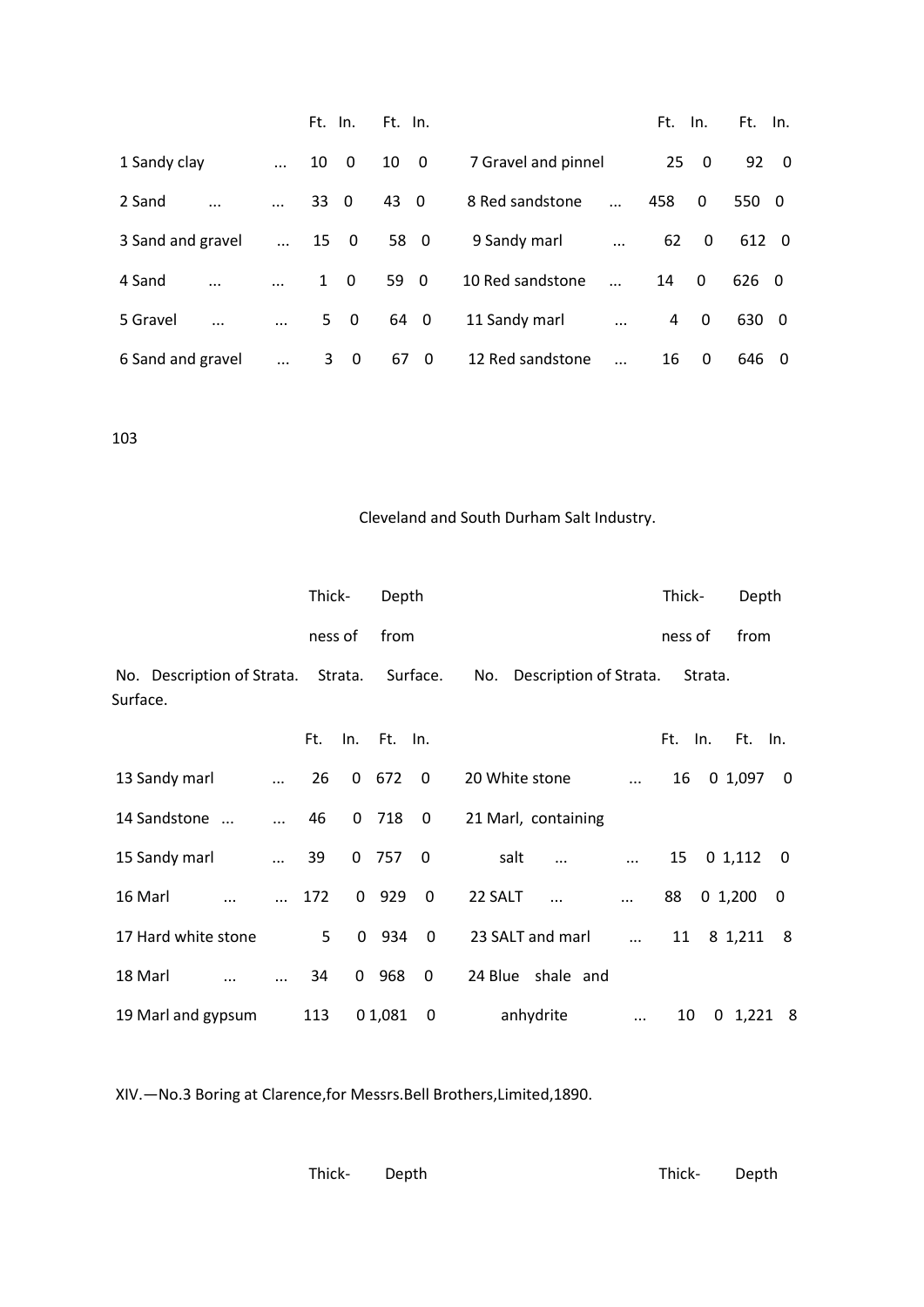|                            |               |            |     | ness of          | from    |                         |                            |           |           | ness of |                               | from         |                  |
|----------------------------|---------------|------------|-----|------------------|---------|-------------------------|----------------------------|-----------|-----------|---------|-------------------------------|--------------|------------------|
| No. Description of Strata. |               |            |     | Strata.          |         | Surface.                | No. Description of Strata. |           |           |         | Strata.                       |              | Surface.         |
|                            |               |            | Ft. | In.              | Ft. In. |                         |                            |           |           | Ft.     | In.                           | Ft.          | In.              |
| 1 Surface                  | $\cdot \cdot$ |            | 89  | 0                | 89      | $\boldsymbol{0}$        | 19 Limestone               | $\ddotsc$ | $\ddotsc$ | 8       | $\mathbf 0$                   | 983          | - 0              |
| 2 Marl                     |               | $\cdots$   | 52  | $\boldsymbol{0}$ | 141     | $\mathbf 0$             | 20 Marl                    | $\ddotsc$ | $\cdots$  | 36      |                               | 01,019       | 0                |
| 3 Sand and gravel          |               | $\dddotsc$ | 4   | $\mathbf 0$      | 145     | $\boldsymbol{0}$        | 21 Very soft marl          |           | $\cdots$  | 9       |                               | 01,028       | 0                |
| 4 Sandstone, with          |               |            |     |                  |         |                         | 22 Marl                    |           |           | 11      |                               | 01,039       | 0                |
| marl beds                  |               | $\cdots$   | 99  | 0                | 244     | $\mathbf 0$             | 23 Marl, with a little     |           |           |         |                               |              |                  |
| 5 Red sandstone            |               |            | 30  | 0                | 274     | 0                       | gypsum                     |           | $\cdots$  | 11      | 0                             | 1,050        | 0                |
| 6 Sandy marl               |               | $\ddotsc$  | 13  | 0                | 287     | 0                       | 24 Marl                    | $\cdots$  | .         | 9       | 0                             | 1,059        | 0                |
| 7 Sandstone                | $\dddotsc$    |            | 82  | 0                | 369     | $\mathbf 0$             | 25 Marl and gypsum         |           |           | 28      | $\mathbf{0}$                  | 1,087        | 0                |
| 8 Marl and sand-           |               |            |     |                  |         |                         | 26 Marl                    | $\cdots$  |           | 35      |                               | $0$ 1,122    | 0                |
| stone                      | $\ddotsc$     | $\ddotsc$  | 104 | 0                | 473     | $\overline{\mathbf{0}}$ | 27 Muddy marl              | $\cdots$  | $\ldots$  | 8       |                               | $0$ 1,130    | $\boldsymbol{0}$ |
| 9 Sandy marl               |               | $\ddotsc$  | 31  | 0                | 504     | $\overline{\mathbf{0}}$ | 28 Marl                    | $\cdots$  | $\ddotsc$ | 23      | 0                             | 1,153        | 0                |
| 10 Sandstone               | $\ddotsc$     | $\ddotsc$  | 24  | 0                | 528     | 0                       | 29 Marl and gypsum         |           |           | 12      | 0                             | 1,165        | 0                |
| 11 Sandy marl              |               | $\dddotsc$ | 27  | 0                | 555     | $\mathbf 0$             | 30 White stone             |           | $\ddotsc$ | 7       |                               | $0$ 1,172    | 0                |
| 12 Marl                    |               | $\cdots$   | 35  | 0                | 590     | $\mathbf 0$             | 31 White stone and         |           |           |         |                               |              |                  |
| 13 Marl and sandstone      |               |            | 79  | 0                | 669     | 0                       | marl                       | $\cdots$  |           |         | 8                             | $0$ 1,180    | $\mathbf 0$      |
| 14 Marl                    |               |            | 22  | 0                | 691 0   |                         | 32 Marl                    |           |           |         | 15 0                          |              | $1,195$ 0        |
| 15 Sandstone and marl      |               |            | 21  | 0                |         | 712 0                   | 33 SALT                    |           |           |         |                               | 93 0 1,288 0 |                  |
| 16 Marl                    |               |            | 13  | 0                |         | 725 0                   | 34 SALT and bluish         |           |           |         |                               |              |                  |
| 17 Sandy marl              |               |            | 51  | 0                | 776 0   |                         | marl                       |           |           |         | $\mathbf 0$<br>3 <sup>7</sup> |              | 1,291 0          |
| 18 Marl                    |               |            | 199 | 0                |         | 975 0                   | 35 Anhydrite and marl      |           |           |         | 10 <sub>0</sub>               |              | 1,301 0          |

XV.—No.5 Boring at Clarence,for Messrs.Bell Brothers,Limited,1892.

| Thick- Depth | Thick- Depth |  |
|--------------|--------------|--|
| ness of from | ness of from |  |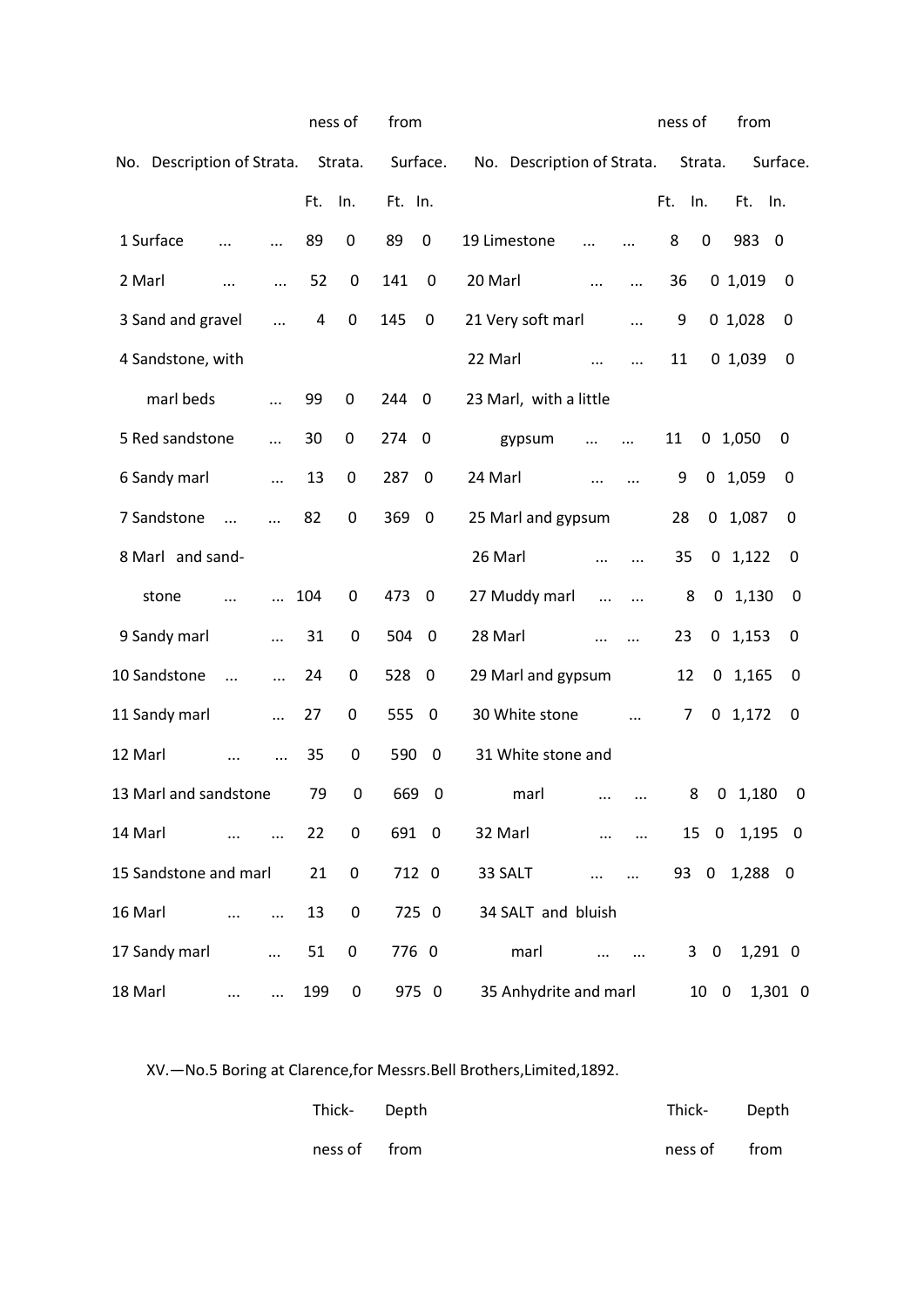No. Description of Strata. Strata. Surface. No. Description of Strata. Strata. Surface.

|                                       | Ft. | In.       | Ft. | In. |                             | Ft.            | In.<br>Ft.  | In.                      |
|---------------------------------------|-----|-----------|-----|-----|-----------------------------|----------------|-------------|--------------------------|
| 1 Surface                             | 138 | 0         | 138 | 0   | with<br>14 Red marl,        |                |             |                          |
| 2 Red sandy marl<br>$\ddotsc$         | 42  | 0         | 180 | 0   | a little sandstone          | 22             | 0<br>952    | 0                        |
| 3 Red sandstone and                   |     |           |     |     | 15 Red marl<br>$\dddotsc$   | 12             | 0<br>964    | 0                        |
| a little marl<br>$\cdots$             | 90  | $\pmb{0}$ | 270 | 0   | 16 Red<br>marl<br>with      |                |             |                          |
| 4 Red sandstone<br>$\dddotsc$         | 232 | 0         | 502 | 0   | veins of gypsum             | 75             | 01,039      | 0                        |
| 5 Red sandstone and                   |     |           |     |     | 17 Red marl<br>$\dddotsc$   | 31             | 0 1,070     | 0                        |
| red marl<br>$\dddotsc$<br>$\dddotsc$  | 68  | 0         | 570 | 0   | 18 Red<br>marl,<br>with     |                |             |                          |
| 6 Red marl<br>$\ddotsc$<br>$\dddotsc$ | 13  | 0         | 583 | 0   | veins of gypsum             | 20             | 01,090      | 0                        |
| 7 Red sandstone, with                 |     |           |     |     | 19 Red marl and much        |                |             |                          |
| streaks of marl<br>$\ddotsc$          | 34  | 0         | 617 | 0   | gypsum<br>$\cdots$          | 27             | 01,117      | 0                        |
| 8 Red marl, with                      |     |           |     |     | 20 Red marl                 | 6              | 01,123      | 0                        |
| small streaks of                      |     |           |     |     | 21 White stone<br>$\ddotsc$ | 11             | 0 1,134     | 0                        |
| sandstone<br>.                        | 30  | 0         | 647 | 0   | 22 Red marl<br>$\ddotsc$    | 3              | 01,137      | 0                        |
| 9 Red marl<br>$\ddotsc$<br>$\ddotsc$  | 27  | 0         | 674 | 0   | 23 Broken marl<br>$\ddotsc$ | 15             | 01,152      | 0                        |
| 10 Red marl, with                     |     |           |     |     | 24 Broken marl with         |                |             |                          |
| streaks of sand-                      |     |           |     |     | salt<br>                    | 4              | 01,156      | 0                        |
| stone<br>.                            | 28  | 0         | 702 | 0   | 25 SALT                     | 90             | 0 1,246     | 0                        |
| 11 Red marl<br>$\ddots$<br>$\dddotsc$ | 103 | 0         | 805 | 0   | 26 Anhydrite<br>$\ddots$    | 5              | 0 1,251     | $\overline{\phantom{0}}$ |
| 12 Red sandstone<br>$\cdots$          | 20  | 0         | 825 | 0   | 27 SALT<br>$\cdots$         | 12             | 01,263      | 0                        |
| 13 Red marl<br>$\cdots$<br>$\ldots$   | 105 | 0         | 930 | 0   | 28 Anhydrite<br>            | $\overline{2}$ | $0$ 1,265 0 |                          |

104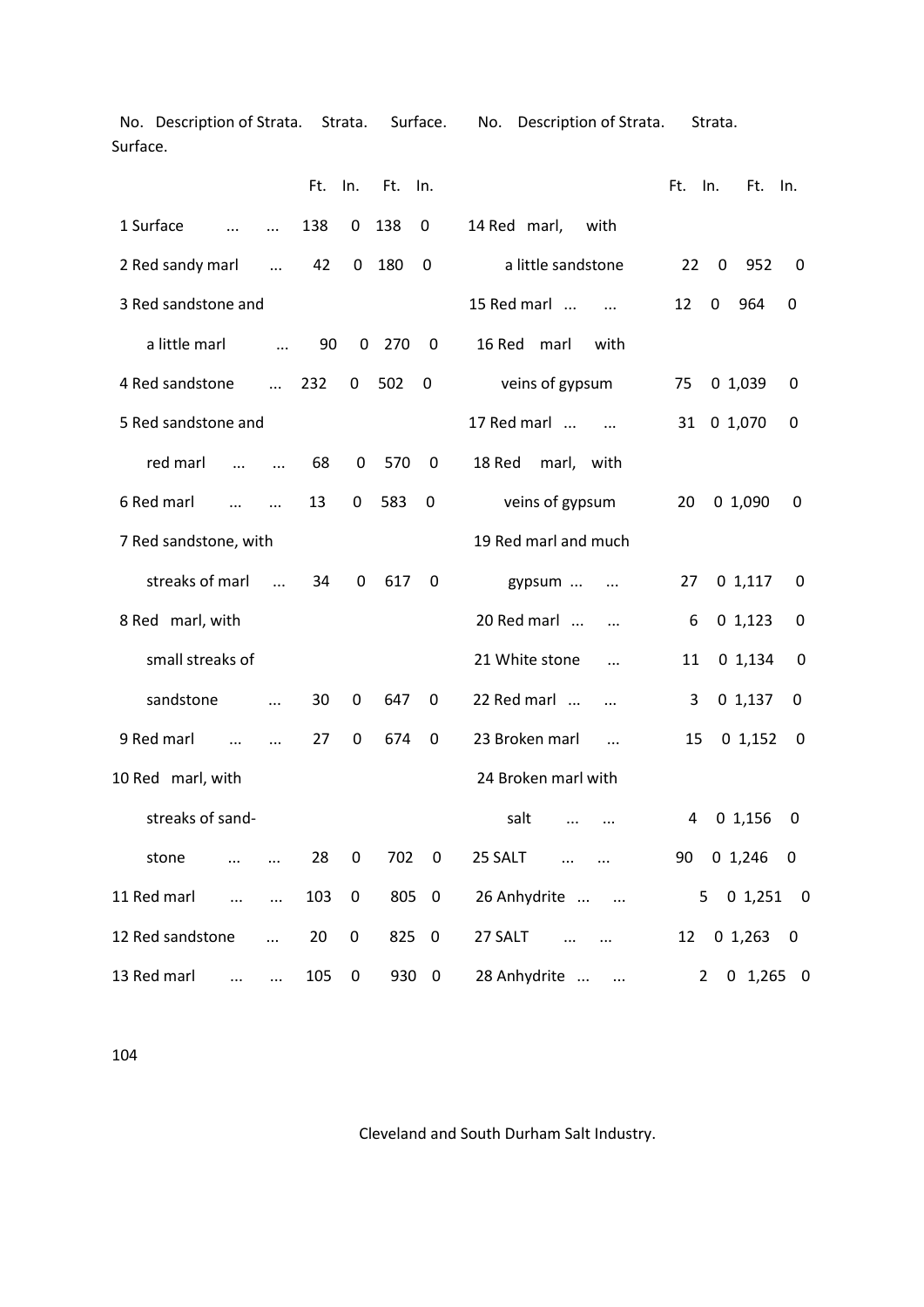## XVI.—Boring at Middlesbrough for Messrs.Bolckow and Vaughan,by Messrs.Mather

and Platt,commenced on July 4,1859,and completed on August 29,1862 (now

Cleveland Salt Co.,Ltd.).

|                                        | Thick-                                  | Depth                         |                               | Thick-                         | Depth      |
|----------------------------------------|-----------------------------------------|-------------------------------|-------------------------------|--------------------------------|------------|
|                                        | ness of                                 | from                          |                               | ness of                        | from       |
| No. Description of Strata.<br>Surface. | Strata.                                 | Surface.                      | No. Description of Strata.    | Strata.                        |            |
|                                        | Ft. In.                                 | Ft. In.                       |                               | Ft.<br>In.                     | Ft. In.    |
| 1 Made ground<br>$\ddots$              | 11 0                                    | 11<br>$\mathbf 0$             | 29 Red sandstone and          | 9<br>0                         | 1,001 9    |
| 2 Dry slime or river                   |                                         |                               | clay<br>$\ddotsc$<br>$\ldots$ |                                |            |
| $mud$<br>$\sim$ $\sim$                 | 8 0                                     | 19<br>0                       | 30 Sandstone with<br>a        |                                |            |
| 3 Sand, with water                     | 10 0                                    | 29<br>$\mathbf 0$             | vein of blue rock             | 49<br>4                        | 1,051<br>1 |
| 4 Hard dry clay<br>$\cdots$            | 10<br>$\overline{\mathbf{0}}$           | 39<br>$\pmb{0}$               | 31 Red and blue sand-         |                                |            |
| 5 Red sand, with a                     |                                         |                               | stone<br>$\ddots$             | $\mathbf{1}$<br>5              | 1,052 6    |
| little water                           | $\mathbf{1}$<br>$\overline{\mathbf{0}}$ | 40<br>0                       | 32 Red sandstone<br>$\cdots$  | 6<br>$\mathbf 0$               | 1,058 6    |
| 6 Loamy sand, with a                   |                                         |                               | 33 Red sandstone and          |                                |            |
| little water                           | 3<br>$\mathbf 0$                        | 43<br>0                       | thin veins<br>-of             |                                |            |
| 7 Hard dry clay<br>$\cdots$            | $15\quad0$                              | 58<br>0                       | gypsum<br>$\ddotsc$           | 5                              | 1,059 11   |
| 8 Rock, mixed with                     |                                         |                               | 34 Red sandstone and          |                                |            |
| clay and water                         | 11 0                                    | 69<br>0                       | thin veins of gyp-            |                                |            |
| 9 Rock, mixed with                     |                                         |                               | sum                           | 39<br>8                        | 1,099<br>7 |
| clay<br>$\cdots$                       | $1\quad 0$                              | 70<br>$\boldsymbol{0}$        | 35 Red sandstone, with        |                                |            |
| 10 Rock, mixed with                    |                                         |                               | blue clay and                 |                                |            |
| gypsum                                 | 6 0                                     | 76<br>$\overline{\mathbf{0}}$ | gypsum                        | 1<br>$2^{\circ}$               | $1,100$ 9  |
| 11 Gypsum, with water                  | $2\quad 0$                              | 78 0                          | 36 Red sandstone, with        |                                |            |
| 12 Red sandstone, with                 |                                         |                               | veins of gypsum               | 87<br>3                        | 1,188 0    |
| small veins of                         |                                         |                               | 37 Gypsum                     | $\mathbf{3}$<br>$\overline{2}$ | 1,191 2    |
| gypsum, & water                        | 55<br>$\mathbf 0$                       | 133 0                         | 38 White stone<br>$\cdots$    | 0<br>8                         | 1,191 10   |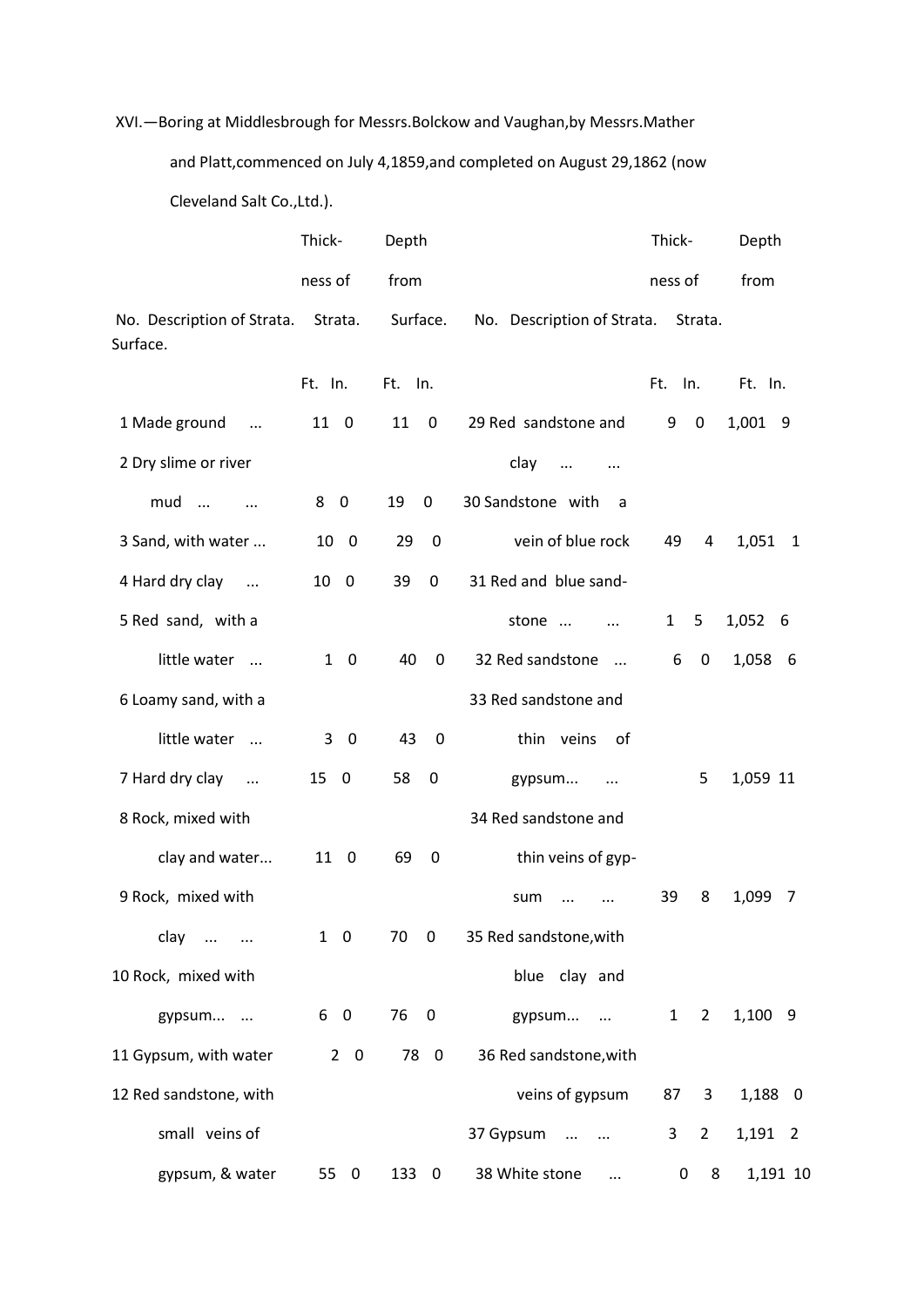| 13 Rock gypsum                      | 6<br>$\mathbf 0$              | 139<br>$\overline{\mathbf{0}}$ | 39 Limestone                   | $\overline{2}$ | 8              | 1,194 6  |
|-------------------------------------|-------------------------------|--------------------------------|--------------------------------|----------------|----------------|----------|
| 14 Brown shale, with                |                               |                                | 40 Blue rock                   | $\mathbf 0$    | $\overline{2}$ | 1,194 8  |
| water<br>$\ddotsc$                  | $1\quad 0$                    | 140 0                          | 41 Blue clay<br>$\sim$ $\sim$  | 0              | $\overline{2}$ | 1,194 10 |
| 15 Red sandstone                    | $\mathbf 0$<br>$\overline{4}$ | 144<br>$\mathbf 0$             | 42 Hard blue and red           |                |                |          |
| 16 Red sandstone, with              |                               |                                | rock<br>$\dddotsc$<br>$\cdots$ | 0              | 10             | 1,195 8  |
| small veins of                      |                               |                                | 43 White stone<br>$\ddotsc$    | $\overline{2}$ | $\overline{7}$ | 1,198 3  |
| gypsum, & water<br>5                | 12<br>$\overline{\mathbf{0}}$ | 156<br>$\overline{\mathbf{0}}$ | 44 Dark red rock               | 1              | $\overline{2}$ | 1,199    |
| 17 Blue sandstone, with             |                               |                                | 45 Dark red rock, rather       |                |                |          |
| water at bottom<br>0                | 30                            | 159<br>$\overline{\mathbf{0}}$ | salt                           | 6              | 7              | 1,206    |
| 18 Red sandstone, with              |                               |                                | 46 ROCK SALT,                  |                |                |          |
| water<br>$\cdots$<br>$\overline{7}$ | 19 0                          | 178 0                          | rather dark                    | 12             | 7              | 1,218    |
| Bottom of sink-                     |                               |                                | 47 ROCK SALT, very             |                |                |          |
| ing, bored below.<br>8              |                               |                                | dark<br>$\cdots$<br>$\ldots$   | 4              | $\mathbf{1}$   | 1,222    |
| 19 Red sandstone                    | 437 4                         | 615 4                          | 48 ROCK SALT, very             |                |                |          |
| 20 Red and white sand-<br>2         |                               |                                | light<br>$\ddotsc$<br>$\cdots$ | 3              | 6              | 1,226    |
| stone                               | $1\quad6$                     | 616 10                         | 49 ROCK SALT,                  |                |                |          |
| 21 Red sandstone<br>6               | 215 7                         | 832 5                          | rather dark                    |                | $27 \quad 4$   | 1,253    |
| 22 Red sandstone and                |                               |                                | 50 ROCK SALT, very             |                |                |          |
| clay<br>0                           | $1\quad0$                     | 833 5                          | light                          | 43             | 6              | 1,297    |
| 23 Red sandstone                    | 52 <sub>3</sub>               | 885 8                          | 51 ROCK SALT,                  |                |                |          |
| 24 Red sandstone and<br>0           |                               |                                | rather light                   | 9              | 0              | 1,306    |
| clay<br>0                           | 9 0                           | 894 8                          | 52 Limestone<br>$\cdots$       | $\mathbf{1}$   | 0              | 1,307    |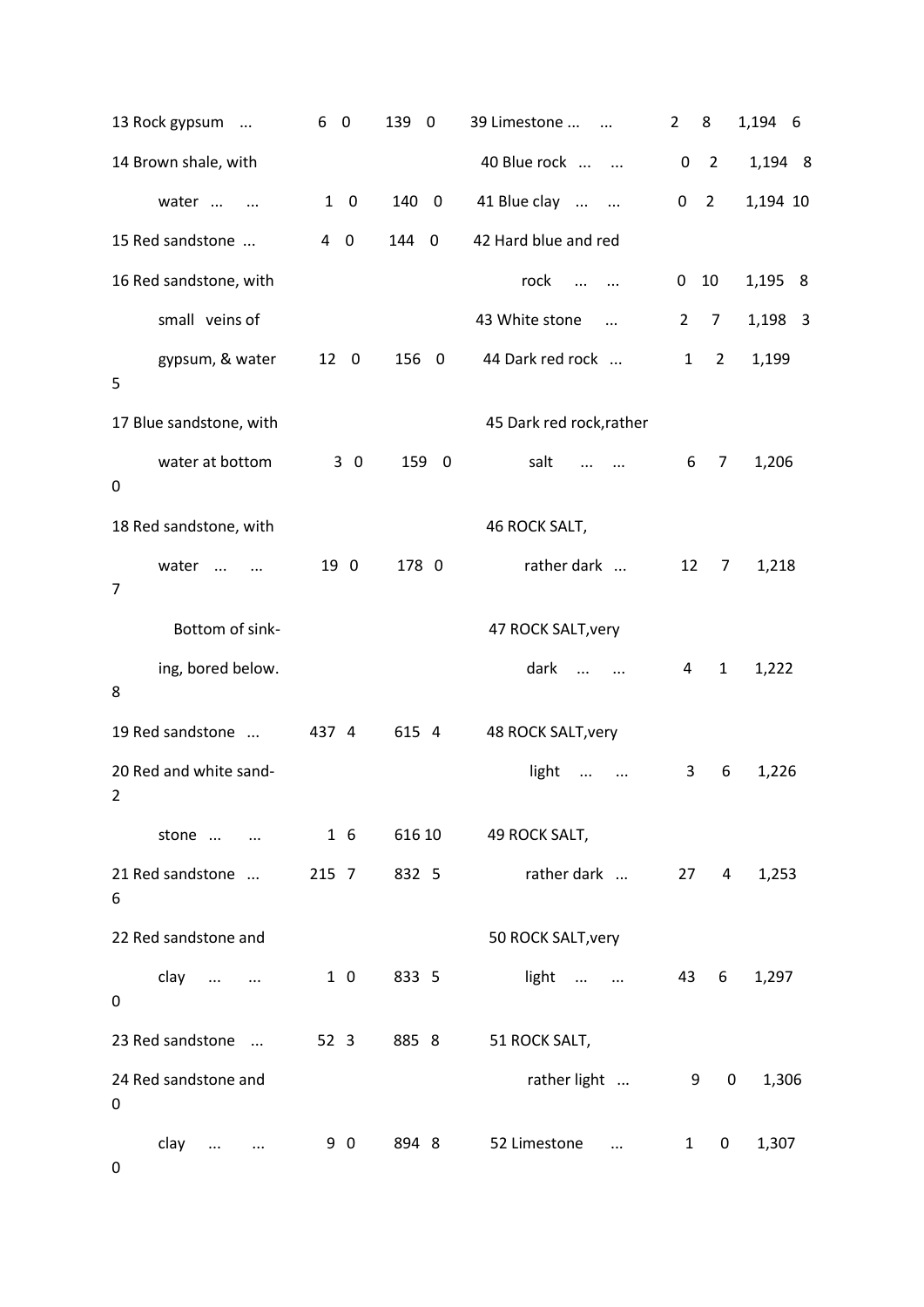| 25 Red sandstone                   | $\ddotsc$ | 66 5 | 961 1  | 53 Conglomerate, resem-        |   |   |       |
|------------------------------------|-----------|------|--------|--------------------------------|---|---|-------|
| 26 Strong clay                     | $\cdots$  | 2 9  | 963 10 | bling limestone,               |   |   |       |
| 27 Red sandstone and               |           |      |        | and containing a               |   |   |       |
| clay<br>$\cdots$                   | $\cdots$  | 1 6  | 965 4  | large quantity of              |   |   |       |
| 28 Red sandstone<br>$\overline{4}$ | $\ddotsc$ | 27 5 | 992 9  | salt<br>$\dddotsc$<br>$\cdots$ | 6 | 4 | 1,313 |

XVII.— No.1 Boring at Middlesbrough for Messrs.Bolckow,Vaughan and Company,

commenced to pump brine on August 17,1886 (now Cleveland Salt Co.,Ltd.).

|                                    | Thick-  | Depth        |                               | Thick-        | Depth      |
|------------------------------------|---------|--------------|-------------------------------|---------------|------------|
|                                    | ness of | from         |                               | ness          | from       |
| No. Description of Strata. Strata. |         | Surface.     | No. Description of Strata.    | Strata.       | Surface.   |
|                                    | Ft. In. | Ft. In.      |                               | Ft. In.       | Ft.<br>In. |
| 1 Made ground<br>$\ddots$          | 11 0    | $11 \quad 0$ | 5 Red sandstone, with         |               |            |
| 2 Dry slime                        | 8 0     | 19 0         | water                         | $1 \quad 0$   | 40<br>0    |
| 3 Sand, with water                 | 10 0    | $29\quad 0$  | 6 Sand or loam, with          |               |            |
| 4 Hard dry clay<br>$\ddotsc$       | 10<br>0 | 39<br>0      | water<br>$\cdots$<br>$\cdots$ | 3<br>$\Omega$ | 43<br>0    |

105

|                                             | Thick-     | Depth   |                                    | Thick-  | Depth      |
|---------------------------------------------|------------|---------|------------------------------------|---------|------------|
|                                             | ness of    | from    |                                    | ness of | from       |
| No. Description of Strata. Strata. Surface. |            |         | No. Description of Strata. Strata. |         | Surface.   |
|                                             | In.<br>Ft. | Ft. In. |                                    | Ft. In. | Ft. In.    |
| 7 Hard dry clay<br>$\dddotsc$               | 13 0       | 56 0    | 43 Red marl                        | 13<br>6 | 620<br>- 6 |
| 8 Mixed rock and                            |            |         | 44 Soft red sandstone,             |         |            |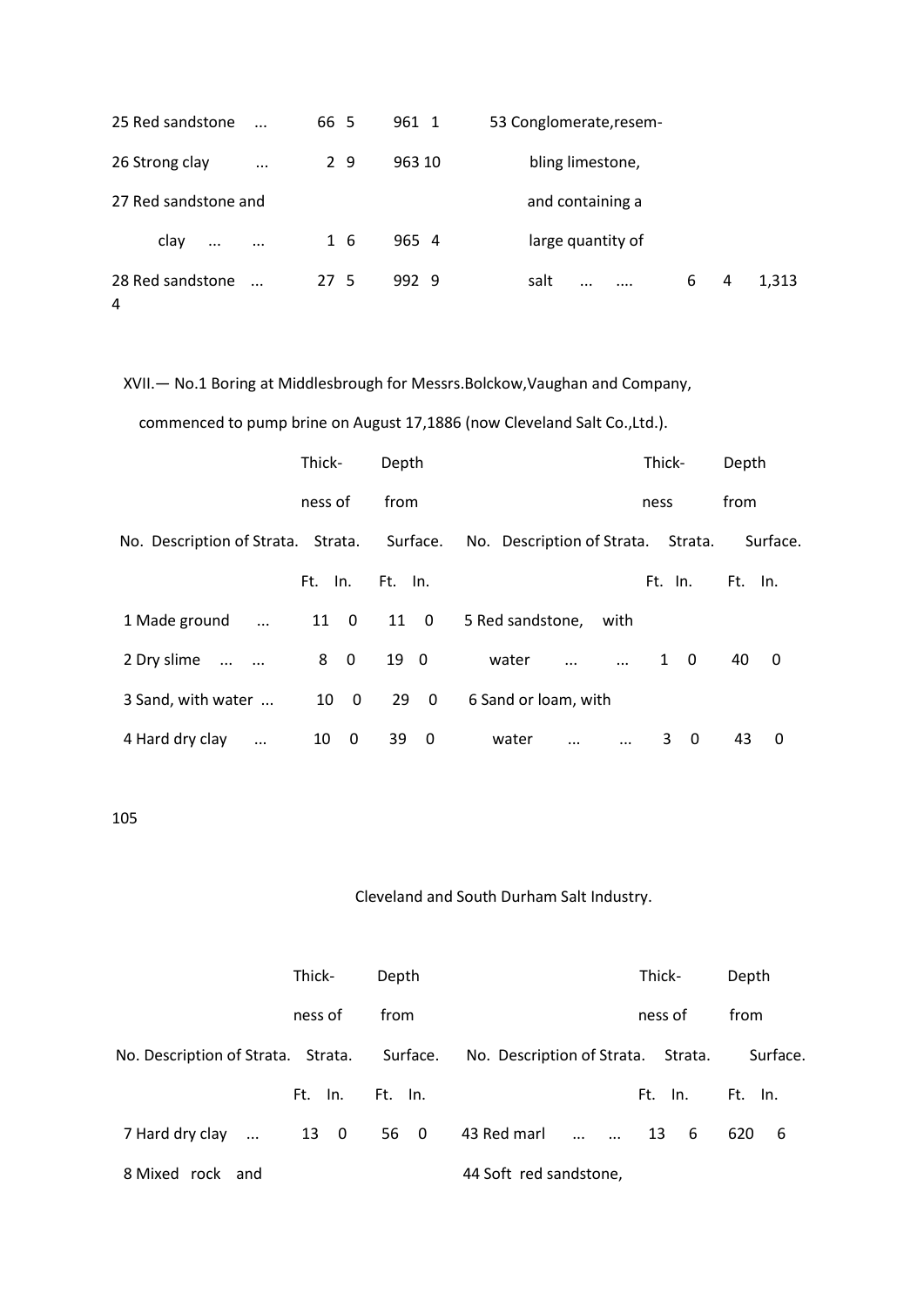| clay, with water                 | 11             | $\mathbf 0$      | 67  | 0                       | with thin seams                     |                |                         |       |                         |
|----------------------------------|----------------|------------------|-----|-------------------------|-------------------------------------|----------------|-------------------------|-------|-------------------------|
| 9 Mixed rock and                 |                |                  |     |                         | of marl<br>$\dddotsc$<br>$\dddotsc$ | 19             | 9                       | 640   | 3                       |
| clay, dry<br>$\cdots$            | $\mathbf{1}$   | $\boldsymbol{0}$ | 68  | $\pmb{0}$               | 45 Hard red sandstone,              |                |                         |       |                         |
| 10 Mixed rock and clay           |                |                  |     |                         | with a little mica                  | 28             | 3                       | 668   | 6                       |
| and gypsum, dry                  | 6              | $\mathbf 0$      | 74  | 0                       | 46 Hard red sandstone               |                |                         |       |                         |
| 11 Shell of rock with            |                |                  |     |                         | and marl<br>$\dddotsc$              | 29             | $\mathbf 0$             | 697   | 6                       |
| water<br>$\dddotsc$<br>$\ddotsc$ | $\overline{2}$ | $\boldsymbol{0}$ | 76  | 0                       | 47 Marl<br>$\cdots$<br>$\cdots$     | 14             | 6                       | 712   | 0                       |
| 12 Red and blue rock,            |                |                  |     |                         | 48 Red sandstone<br>$\dddotsc$      | 8<br>6         |                         | 720   | 6                       |
| with small veins                 |                |                  |     |                         | 49 Hard red sandstone               |                |                         |       |                         |
| of white gypsum,                 |                |                  |     |                         | and marl<br>$\dddotsc$              | 25             | 6                       | 746   | 0                       |
| and water<br>$\dddotsc$          | 55             | 0                | 131 | 0                       | 50 Red marl<br>$\dddotsc$           | 15             | 9                       | 761   | 9                       |
| 13 White gypsum rock,            |                |                  |     |                         | 51 Red sandstone and                |                |                         |       |                         |
| dry<br>$\cdots$<br>$\cdots$      | 6              | $\mathbf 0$      | 137 | $\mathbf 0$             | marl                                | 9              | 3                       | 771   | $\mathbf 0$             |
| 14 Brown shale, with             |                |                  |     |                         | 52 Soft red sandstone               | 20             | 3                       | 791   | 3                       |
| water<br>$\cdots$<br>$\dddotsc$  | $\mathbf{1}$   | $\mathbf 0$      | 138 | 0                       | 53 Soft red sandstone,              |                |                         |       |                         |
| 15 Red sandstone                 | 4              | 0                | 142 | 0                       | with a little marl                  | 5              | 6                       | 796   | 9                       |
| 16 Red sandstone, with           |                |                  |     |                         | 54 Hard red sandstone,              |                |                         |       |                         |
| small veins<br>οf                |                |                  |     |                         | with<br>marl<br>part-               |                |                         |       |                         |
| white gypsum                     | 12             | 0                | 154 | 0                       | ings                                | 6              | $-6$                    | 803   | 3                       |
| 17 Blue post stone and           |                |                  |     |                         | 55 Hard red sandstone               |                |                         |       |                         |
| water<br>$\dddotsc$              | 3              | $\mathbf 0$      | 157 | 0                       | and marl<br>$\cdots$ $\cdots$       | $\overline{7}$ | 9                       | 811   | 0                       |
| 18 Red sandstone, with           |                |                  |     |                         | 56 Soft red sandstone               | 4              | 6                       | 815   | 6                       |
| water<br>$\dddotsc$              | 19             | 0                | 176 | 0                       | 57 Red marl<br>$\cdots$ $\cdots$    | 10             | 6                       | 826   | $\mathbf 0$             |
| 19 Red sandstone                 | 134            | 6                | 310 | 6                       | 58 Hard red sandstone               |                |                         |       |                         |
| 20 Marl                          | 6              | 6                | 317 | $\overline{\mathbf{0}}$ | and marl                            | 9              | $\overline{\mathbf{3}}$ | 835   | $\overline{\mathbf{3}}$ |
| 21 Sandstone and a               |                |                  |     |                         | 59 Red marl<br>$\cdots$ $\cdots$    | $11 \quad 3$   |                         | 846 6 |                         |
| little marl<br>$\cdots$          | 3              | 0                | 320 | 0                       | 60 Fine dark red sand-              |                |                         |       |                         |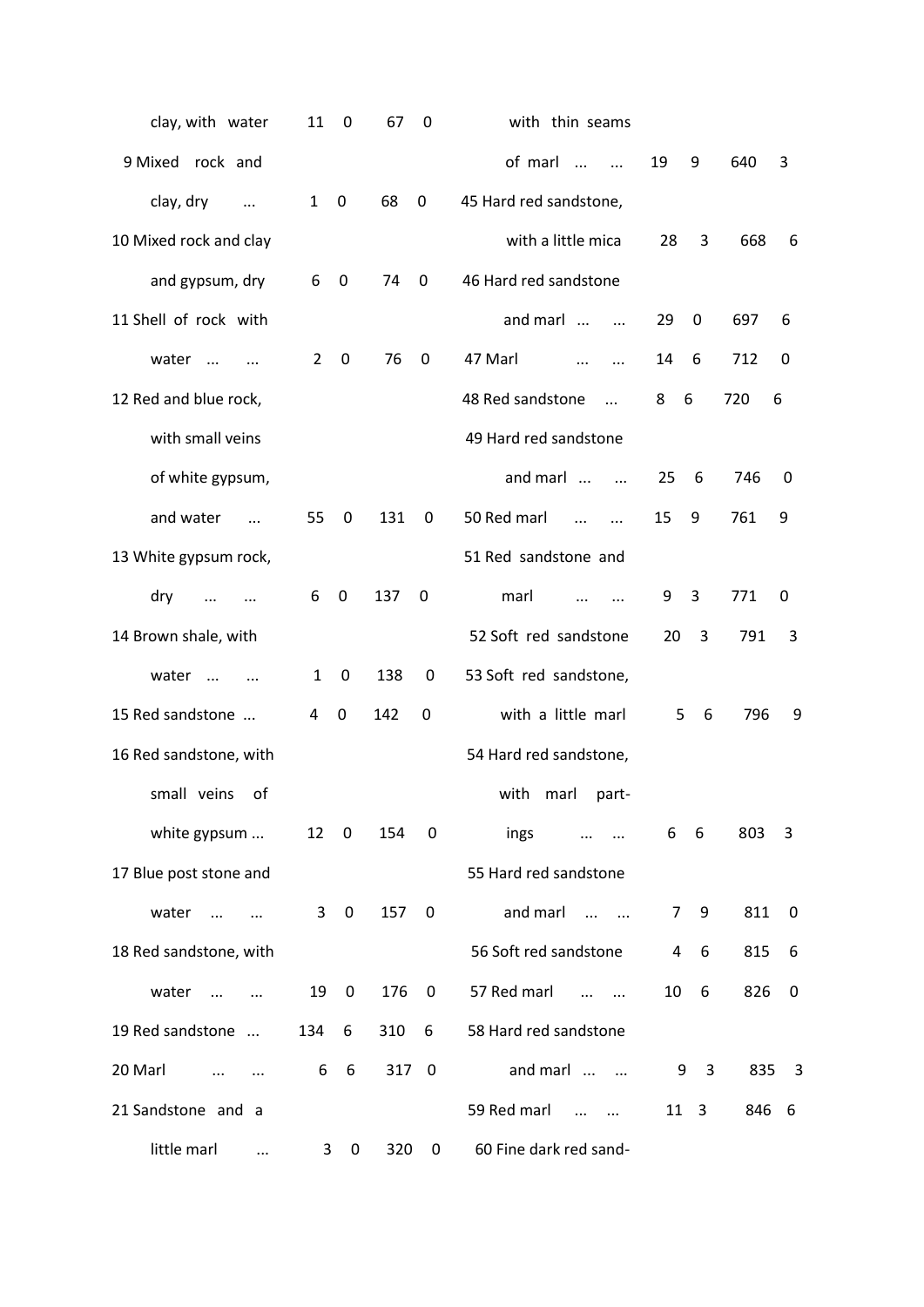| 22 Soft red sandstone                       | 35             | $\mathbf 0$             | 355   | $\mathbf 0$      | stone                                           | 12<br>- 6                    | 859<br>0 |  |
|---------------------------------------------|----------------|-------------------------|-------|------------------|-------------------------------------------------|------------------------------|----------|--|
| 23 Hard dark red sand-                      |                |                         |       |                  | 61 Hard dark sand-                              |                              |          |  |
| stone<br>$\cdots$<br>$\ddotsc$              | 9              | $\overline{0}$          | 364 0 |                  | stone, with marl                                |                              |          |  |
| 24 Hard dark red sand-                      |                |                         |       |                  | partings                                        | 11 6                         | 870 6    |  |
| stone, a little softer                      | 5              | 9                       | 369   | 9                | 62 Marl and a little red                        |                              |          |  |
| 25 Red marl<br>$\cdot$                      | 3              | $\overline{3}$          | 373   | $\mathbf 0$      | sandstone<br>$\dddotsc$                         | 6<br>- 9                     | 877<br>3 |  |
| 26 Red sandstone, with<br>thin layers<br>of |                |                         |       |                  | 63 Dark red sandstone<br>64 Marl, with partings | $\overline{\mathbf{3}}$<br>9 | 886<br>6 |  |
| marl<br>$\cdots$<br>$\ddots$                | $\overline{7}$ | $\boldsymbol{0}$        | 380   | $\mathbf 0$      | of sandstone                                    | 18                           | 888<br>2 |  |
| 27 Hard dark sand-                          |                |                         |       |                  | 65 Red sandstone                                | 7 10                         | 896<br>0 |  |
| stone, with<br>a                            |                |                         |       |                  | 66 Red sandstone, with                          |                              |          |  |
| little mica<br>$\cdots$<br>$\pmb{0}$        | 23             | 0                       | 403   | $\boldsymbol{0}$ | marl partings                                   | $2^{\circ}$<br>0             | 898      |  |
| 28 Dark red sandstone,<br>6                 |                |                         |       |                  | 67 Red marl<br>$\cdots$ $\cdots$                | $21\quad 6$                  | 919      |  |
| with a little mica                          | 9              | $\overline{3}$          | 412   | 3                | 68 Hard dark red sand-                          |                              |          |  |
| 29 Rough red sandstone<br>$\boldsymbol{0}$  | 20             | 3                       | 432   | $6\overline{6}$  | stone<br>$\cdots$                               | - 6<br>4                     | 924      |  |
| 30 Rough red<br>sand-                       |                |                         |       |                  | 69 Hard dark red sand-                          |                              |          |  |
| little<br>stone,<br>a<br>6                  |                |                         |       |                  | stone and marl                                  | $5\quad 6$                   | 929      |  |
| darker<br>$\ddots$<br>$\boldsymbol{9}$      |                | 9 6                     | 442 0 |                  | 70 Hard red sandstone                           | $4 \quad 3$                  | 933      |  |
| 31 Fine dark red sand-<br>6                 |                |                         |       |                  | 71 Red marl<br>$\cdots$ $\cdots$                | 21 9                         | 955      |  |
| stone<br>$\ldots$<br>$\sim$ $\sim$          | $\overline{7}$ | $\boldsymbol{0}$        | 449   | $\overline{0}$   | 72 Red sandstone, with                          |                              |          |  |
| 32 Rough red sandstone<br>3                 | 12             | $\overline{\mathbf{3}}$ | 461   | $\mathbf{3}$     | veins of marl                                   | 9<br>9                       | 965      |  |
| 33 Red sandstone, with<br>$\pmb{0}$         |                |                         |       |                  | 73 Red sandstone                                | 5 9                          | 971      |  |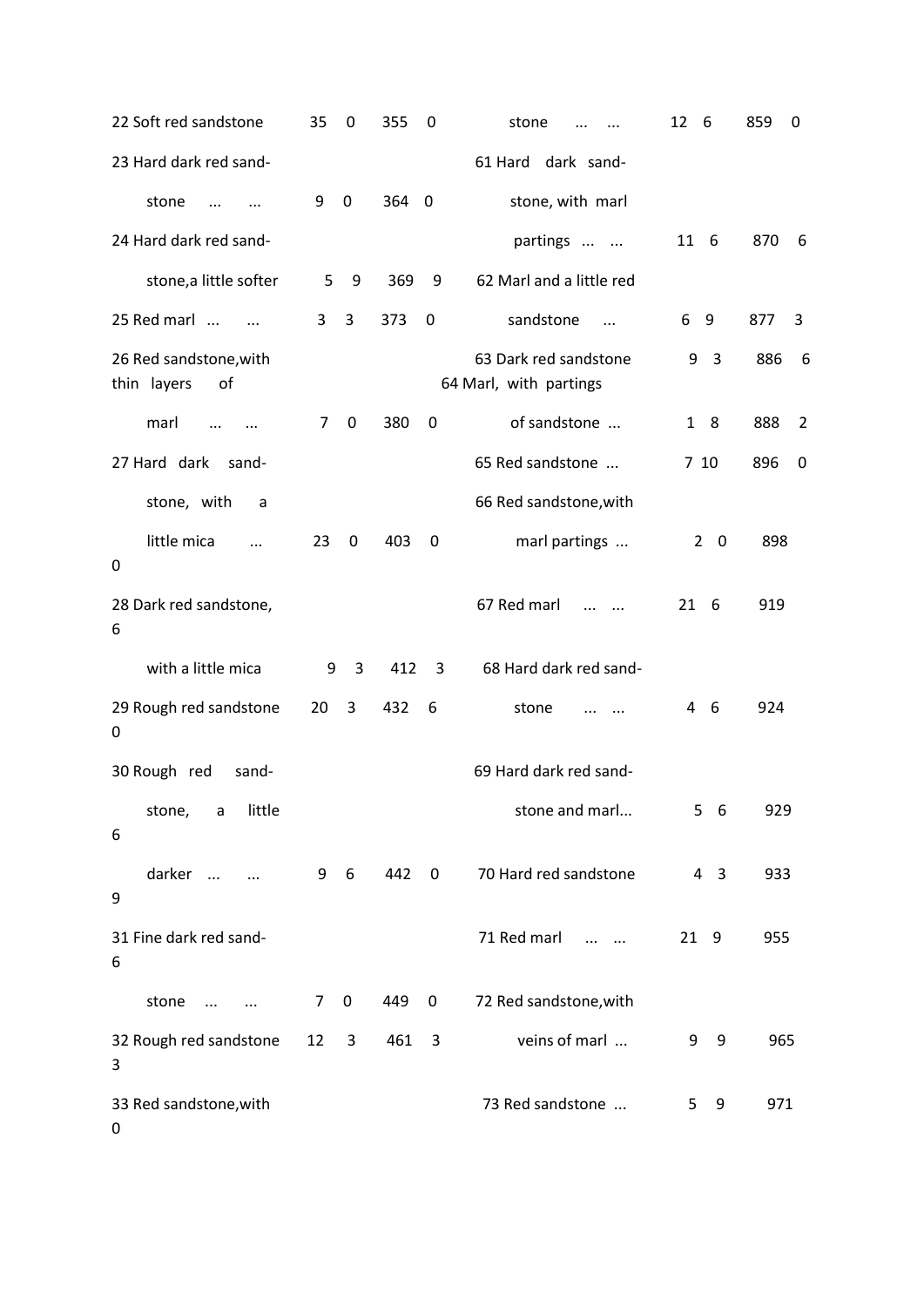| a little marl<br>0              | 19 | 3           | 480 | 6 | 74 Red marl            | 43             | $\mathbf 0$ | 1,014 |
|---------------------------------|----|-------------|-----|---|------------------------|----------------|-------------|-------|
| 34 Red sandstone, with          |    |             |     |   | 75 Hard red sandstone, |                |             |       |
| kernels of marl                 | 8  | 6           | 489 | 0 | with thin layers       |                |             |       |
| 35 Red sandstone, a<br>0        |    |             |     |   | of marl                | 8              | $\mathbf 0$ | 1,022 |
| little harder<br>$\ddotsc$<br>0 | 24 | 6           | 513 | 6 | 76 Red marl            | 4              | 0           | 1,026 |
| 36 Hard red sandstone           | 8  | 6           | 522 | 0 | 77 Hard red sandstone, |                |             |       |
| 37 Marl<br>6                    | 12 | 6           | 534 | 6 | with grey spots        | $\overline{2}$ | 6           | 1,028 |
| 38 Soft red sandstone           | 34 | 9           | 569 | 3 | 78 Hard sandstone and  |                |             |       |
| 39 Red marl<br>9                | 9  | 3           | 578 | 6 | red marl<br>$\dddotsc$ | 11             | 3           | 1,039 |
| 40 Soft red sandstone<br>6      | 11 | $\mathbf 0$ | 589 | 6 | 79 Red marl            | 7              | 9           | 1,047 |
| 41 Hard red sandstone           | 13 | $\mathbf 0$ | 602 | 6 | 80 Hard red sandstone  |                |             |       |
| 42 Soft red sandstone<br>6      | 4  | 6           | 607 | 0 | and marl<br>$\ddotsc$  | 15             | 0           | 1,062 |

|                        | Thick-       | Depth   |                                                                        | Thick-         | Depth     |  |
|------------------------|--------------|---------|------------------------------------------------------------------------|----------------|-----------|--|
|                        | ness of      | from    |                                                                        | ness of        | from      |  |
| Surface.               |              |         | No. Description of Strata. Strata. Surface. No. Description of Strata. | Strata.        |           |  |
|                        | Ft. In.      | Ft. In. |                                                                        | Ft. In.        | Ft. In.   |  |
| 81 Redmarl<br>$\cdots$ | 15 6 1,078 0 |         | 94 Band of blue rock                                                   | 0 <sup>3</sup> | 1,190 7   |  |
| 82 Hard red sandstone  |              |         | 95 Red and white rock                                                  | 0 <sub>5</sub> | $1,191$ 0 |  |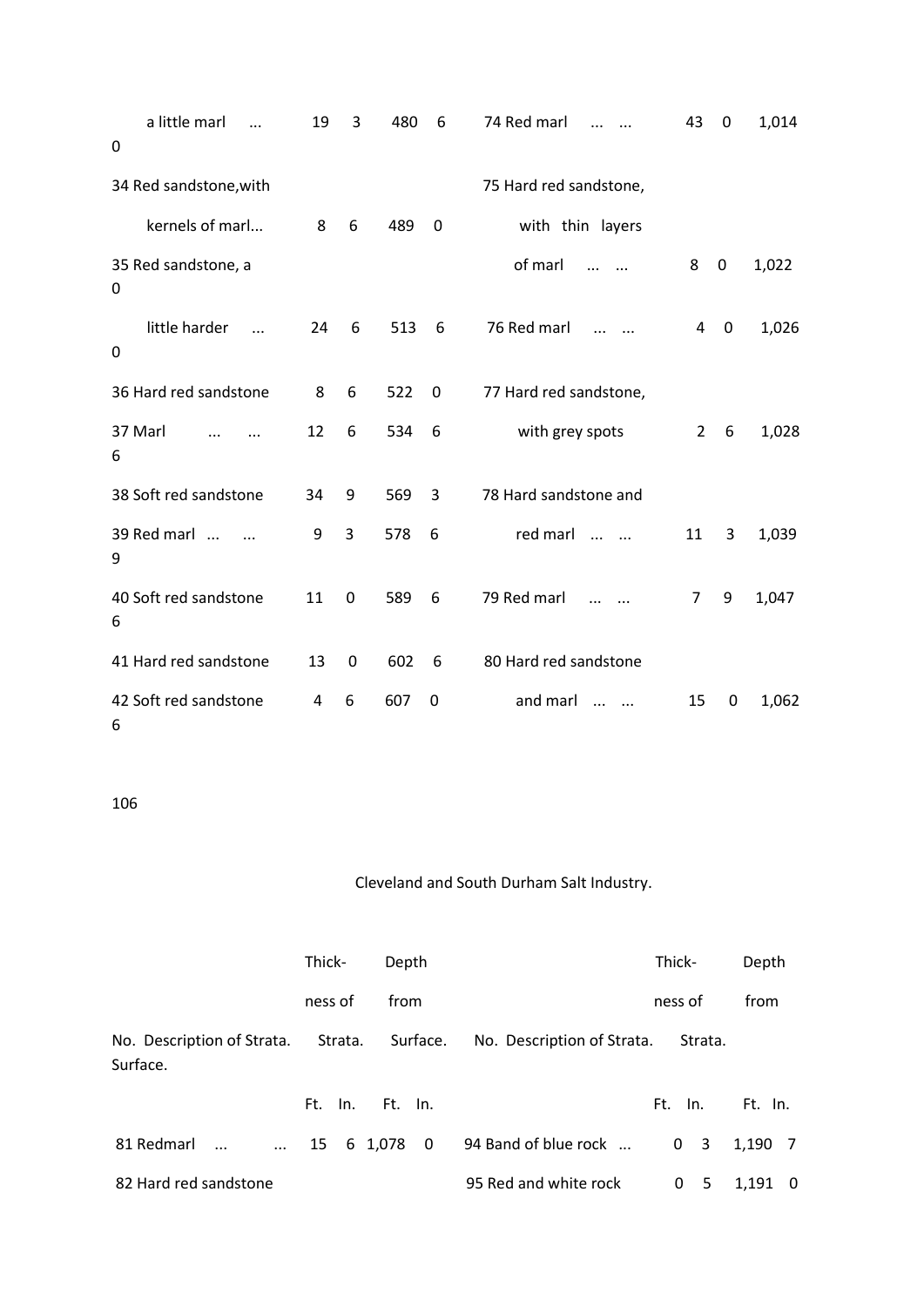| and marl<br>$\ddotsc$                  | 10             |                  | 9 1,088 9 | 96 Hard gypsum and                                                 |                |                  |            |
|----------------------------------------|----------------|------------------|-----------|--------------------------------------------------------------------|----------------|------------------|------------|
| 83 Red marl<br>$\cdots$                | 5              |                  | 9 1,094 6 | lime<br>$\dddotsc$<br>$\dddotsc$                                   | $1 \quad$      | $\boldsymbol{0}$ | $1,192$ 0  |
| 84 Red marl, with thin                 |                |                  |           | 97 Red and white rock                                              |                |                  |            |
| seams of red sand-                     |                |                  |           | rather salt<br>$\sim$ $\sim$ $\sim$                                | 14             | 0                | $1,206$ 0  |
| stone<br>$\cdots$<br>$\ddotsc$         | 20             | 6                | $1,115$ 0 | 98 Marl and rock salt                                              | $\overline{2}$ | $\mathbf 0$      | $1,208$ 0  |
| 85 Hard red marl, wi                   |                |                  |           | 99 Hard<br>marl, with                                              |                |                  |            |
| a little red sand-                     |                |                  |           | blue spots, rather                                                 |                |                  |            |
| stone<br>$\cdots$                      | 9              | $\boldsymbol{0}$ | $1,124$ 0 | salt<br>$\cdots$<br>$\dddotsc$                                     | $5\quad 0$     |                  | $1,213$ 0  |
| 86 Hard red sandstone                  |                |                  |           | 100 Marl and dark col-                                             |                |                  |            |
| and marl<br>$\sim$ $\sim$              | 8              | $\mathbf 0$      | $1,132$ 0 | oured rock salt                                                    | 7 <sup>7</sup> | 0                | $1,220$ 0  |
| 87 Very hard red marl                  | $\overline{4}$ | 6                | 1,136 6   | 101 ROCK SALT                                                      | 66             | $\mathbf 0$      | 1,286 0    |
| 88 Hard marl and sand-                 |                |                  |           | 102 Hard red marl and                                              |                |                  |            |
| stone mixed<br>$\ddots$                | 17             | 0                | $1,153$ 6 | salt<br>$\mathbf{1}$ and $\mathbf{1}$ and $\mathbf{1}$<br>$\cdots$ | 0              | - 6              | 1,286 6    |
| 89 Hard marl<br>$\sim$ $\sim$ $\sim$   | 15             | $\mathbf 0$      | 1,168 6   | 103 Very hard blue marl                                            |                |                  |            |
| 90 Very hard marl and                  |                |                  |           | and salt                                                           | $\mathbf{1}$   | 0                | 1,287 6    |
| sandstone<br>$\mathbf{r} = \mathbf{r}$ | 16             | 3                | 1,184 9   | 104 SALT and a little                                              |                |                  |            |
| 91 Magnesian limestone                 |                |                  |           | red marl<br>$\cdots$                                               | 7 <sup>7</sup> | 3                | 9<br>1,294 |
| and gypsum rock                        | $\mathbf{2}$   | 9                | 1,187 6   | 105 Solid<br>grey<br>gyp-                                          |                |                  |            |
| 92 Magnesian limestone,                |                |                  |           | sum                                                                | 0              | 6                | 1,295<br>3 |
| much lighter                           |                | $0\quad 10$      | 1,188 4   | 106 SALT and gypsum                                                | $\mathbf{1}$   | $\pmb{0}$        | 1,296<br>3 |
| 93 Magnesian limestone                 | $2^{\circ}$    | 0                | 1,190 4   | 107 Solid gypsum<br>$\cdots$                                       | 3 <sup>7</sup> | 9                | 1,300<br>0 |

 \* Analysis of No.93:—Sulphate of lime 27,carbonate of lime 40.25,and carbonate of magnesia 32.75 per cent.

XVIII.—No.1 Boring,near North Ormesby Toll Bar,for the Owners of the

Middlesbrough Estate,Limited,June,1887.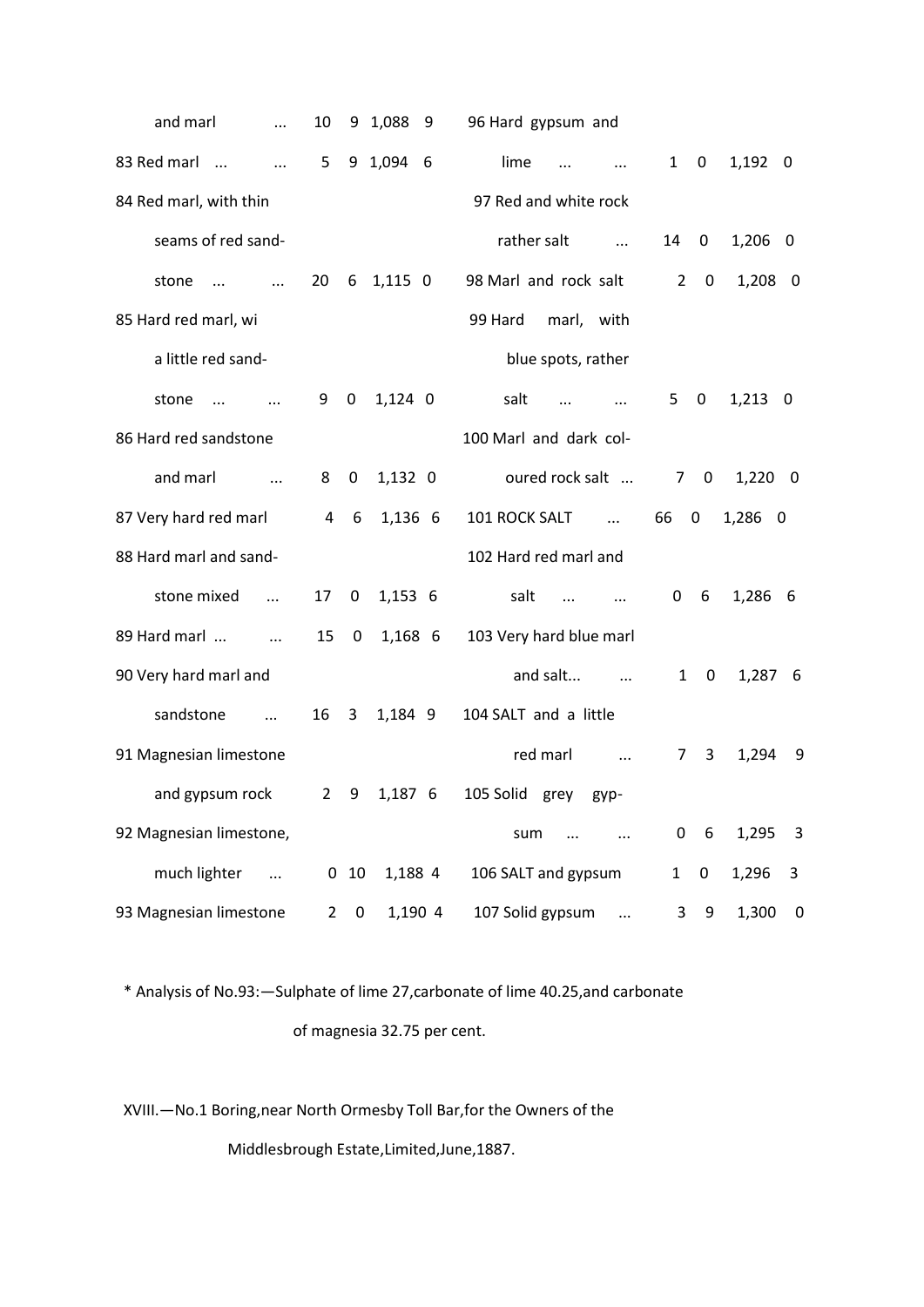|                                             | Thick-         |                 | Depth   |                         |                                    | Thick-       |                     | Depth      |
|---------------------------------------------|----------------|-----------------|---------|-------------------------|------------------------------------|--------------|---------------------|------------|
|                                             |                | ness of         | from    |                         |                                    | ness of      |                     | from       |
| No. Description of Strata. Strata. Surface. |                |                 |         |                         | No. Description of Strata. Strata. |              |                     | Surface.   |
|                                             | Ft.            | In.             | Ft. In. |                         |                                    | Ft.          | ln.                 | Ft. In.    |
| 1 Brown clay<br>$\ddotsc$                   | 6              | $\pmb{0}$       | 6       | $\boldsymbol{0}$        | 18 Grey<br>marl,<br>with           |              |                     |            |
| 2 Brown clay and                            |                |                 |         |                         | veins of gypsum                    | 3            | $\mathbf 0$         | 83<br>6    |
| stone<br>$\sim$ $\sim$                      | 24             | 0               | 30      | $\mathbf 0$             | 19 Red<br>marl,<br>with            |              |                     |            |
| 3 Hard clay and                             |                |                 |         |                         | veins of gypsum                    | 6            | 6                   | 90<br>0    |
| cobbles                                     | 4              | 0               | 34      | $\mathbf 0$             | 20 Grey marl<br>with               |              |                     |            |
| 4 Red and grey marl                         | 5 <sub>1</sub> | $\mathbf 0$     | 39      | $\pmb{0}$               | veins of gypsum                    | 11           | 0                   | 101 0      |
| 5 Rotten grey marl                          | $\mathbf{1}$   | $\mathbf 0$     | 40      | $\mathbf 0$             | 21 Red and grey marl,              |              |                     |            |
| 6 Red marl<br>$\cdots$                      | $\overline{2}$ | 6               | 42      | 6                       | with<br>veins<br>of                |              |                     |            |
| 7 Red and grey marl                         | $\mathbf{1}$   | $\mathbf 0$     | 43      | 6                       | gypsum<br>$\ldots$<br>$\cdots$     | 8            | 0                   | 109 0      |
| 8 Red marl,<br>with                         |                |                 |         |                         | 22 Red<br>marl,<br>with            |              |                     |            |
| veins of gyp-                               |                |                 |         |                         | veins of gypsum                    | 5            | 0                   | 114 0      |
| sum                                         | 5              | 0               | 48      | 6                       | 23 Red and grey marl,              |              |                     |            |
| 9 Red and grey marl,                        |                |                 |         |                         | veins<br>with<br>of                |              |                     |            |
| very hard<br>$\cdots$                       | $\mathbf{1}$   | 0               | 49      | 6                       | gypsum<br>$\cdots$<br>$\cdots$     | 4            | 6                   | 118<br>- 6 |
| 10 Red marl, with                           |                |                 |         |                         | 24 Red marl,<br>with               |              |                     |            |
| veins of gypsum                             | 0              | $6\overline{6}$ | 50      | $\overline{\mathbf{0}}$ | veins of gypsum                    |              | 6<br>3 <sup>7</sup> | 122 0      |
| 11 Red marl<br>$\cdots$                     | $\mathbf{1}$   | $\overline{7}$  | 51 7    |                         | 25 Grey marl,<br>with              |              |                     |            |
| 12 Red and grey marl,                       |                |                 |         |                         | veins of gypsum                    | $\mathbf{1}$ | 0                   | 123 0      |
| very hard                                   | $\mathbf{1}$   | 6               |         | 53 1                    | 26 Red<br>marl,<br>with            |              |                     |            |
| 13 Red and grey marl,                       |                |                 |         |                         | veins of gypsum                    | 14           | 0                   | 137 0      |
| with veins of                               |                |                 |         |                         | 27 Red and grey marl,              |              |                     |            |
| gypsum                                      |                | 4 11            | 58 0    |                         | veins<br>with<br>of                |              |                     |            |
| 14 Red and grey marl                        | $1 \quad$      | $\bf{0}$        |         | 59 0                    | gypsum                             | 11           | 6                   | 148<br>6   |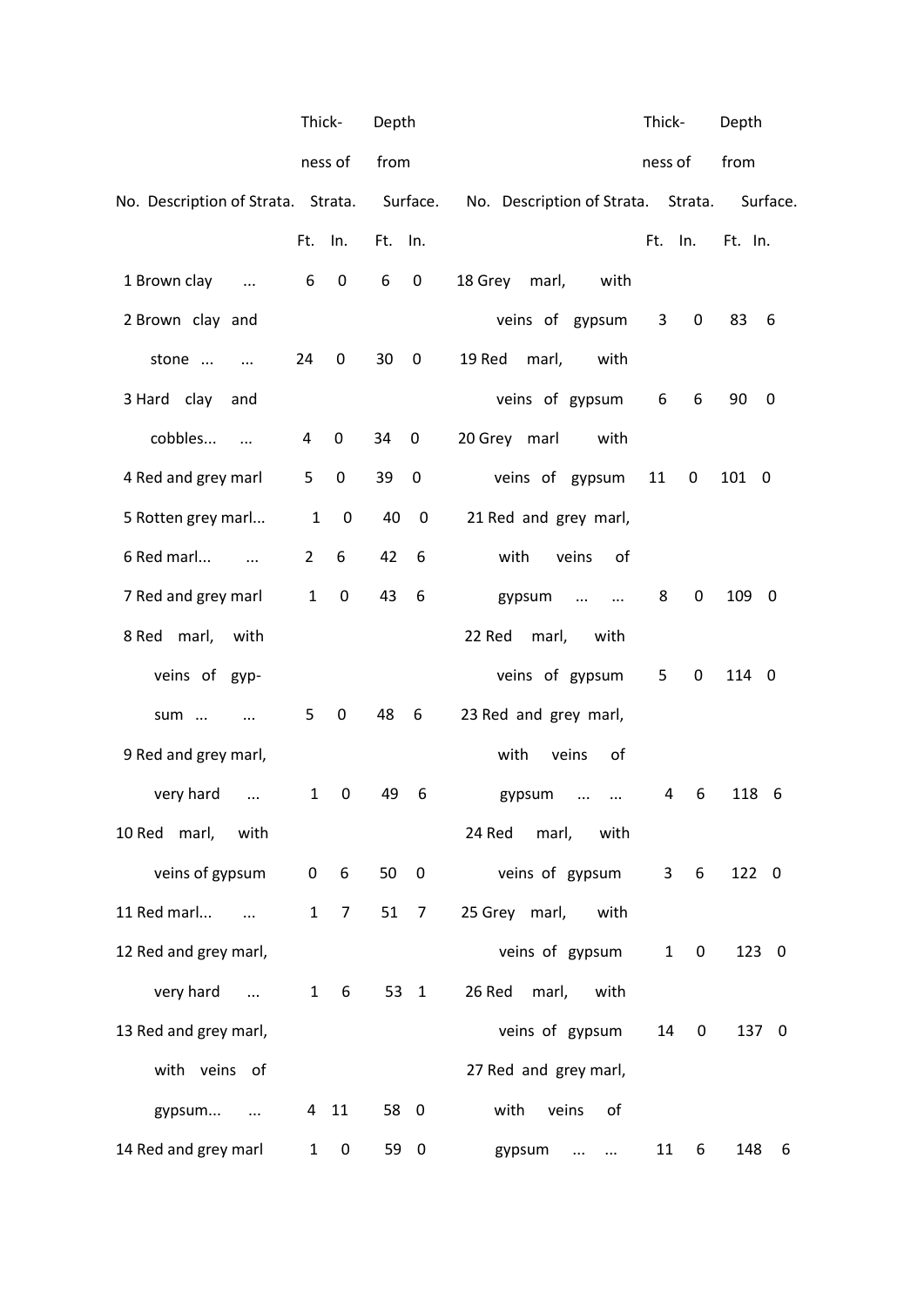| 15 Grey marl, with       |      |     |      | 28 Red<br>marl, with        |      |                         |            |
|--------------------------|------|-----|------|-----------------------------|------|-------------------------|------------|
| veins of gypsum          |      | 7 6 | 66 6 | veins of gypsum             | 12 0 |                         | 160<br>- 6 |
| 16 Red and grey marl 2 0 |      |     | 686  | 29 Red and grey marl,       |      |                         |            |
| 17 Red marl, with        |      |     |      | with<br>veins of            |      |                         |            |
| veins of gypsum          | 12 0 |     | 80 6 | gypsum<br>$\cdots$ $\cdots$ | 10   | $\overline{\mathbf{0}}$ | 170<br>- 6 |

|                                                        | Thick-  |                | Depth         |                         |                                    | Thick-                       |                          | Depth     |             |
|--------------------------------------------------------|---------|----------------|---------------|-------------------------|------------------------------------|------------------------------|--------------------------|-----------|-------------|
|                                                        | ness of |                | from          |                         |                                    |                              | ness of                  | from      |             |
| No. Description of Strata. Strata.                     |         |                |               | Surface.                | No. Description of Strata. Strata. |                              |                          |           | Surface.    |
|                                                        | Ft.     | In.            | Ft.           | In.                     |                                    |                              | Ft. In.                  | Ft. In.   |             |
| marl,<br>with<br>30 Red                                |         |                |               |                         | 53 Red sandstone                   | 147                          | $\mathbf 0$              | 749       | $\mathbf 0$ |
| veins of gypsum                                        | 5       | 0              | 175           | 6                       | 54 Red<br>marly<br>sand-           |                              |                          |           |             |
| 31 Grey<br>marl,<br>with                               |         |                |               |                         | stone<br>$\dddotsc$                | 2<br>$\cdots$                | $\overline{\phantom{0}}$ | 751 0     |             |
| veins of gypsum<br>56 Red marl<br>$\cdots$<br>$\cdots$ | 4<br>7  | 0<br>0         | 179<br>889 10 | 6                       | 55 Red sandstone                   | 131 10                       |                          | 882 10    |             |
| 32 Red and grey marl                                   | 25      | $\overline{2}$ | 204           | 8                       | 57 Red sandstone                   | $\dots$ 57                   | $\overline{4}$           | 947 2     |             |
| 33 Red and grey marl,                                  |         |                |               |                         | 58 Red sandstone, with             |                              |                          |           |             |
| with<br>veins<br>of                                    |         |                |               |                         | beds<br>of<br>small                |                              |                          |           |             |
| gypsum<br>$\cdots$<br>$\cdots$                         | 21      | $\overline{4}$ | 226           | $\mathbf 0$             | marl<br>$\cdots$<br>$\cdots$       | 20                           | 6                        | 967 8     |             |
| 34 Hard grey marl<br>$\sim$ $\sim$                     | 3       | $\mathbf 0$    | 229           | $\overline{\mathbf{0}}$ | 59 Red sandy marl                  | $\overline{7}$<br>$\dddotsc$ | 6                        | 975 2     |             |
| 35 Rotten<br>red<br>and                                |         |                |               |                         | 60 Red sandstone                   | $\ldots$ 38                  | 10                       | $1,014$ 0 |             |
| grey marl<br>$\ddotsc$                                 | 3       | 0              | 232           | $\boldsymbol{0}$        | 61 Red marl<br>$\cdots$            | $\overline{7}$<br>$\dddotsc$ | $\mathbf{0}$             | $1,021$ 0 |             |
| 36 Red and grey marl,                                  |         |                |               |                         | 62 Red sandstone<br>$\dddotsc$     | $\mathbf{1}$                 | 9                        | 1,022 9   |             |
| with<br>veins<br>of                                    |         |                |               |                         | 63 Red marl<br>$\cdots$            | $\mathbf{1}$<br>$\cdots$     | $\mathbf 0$              | 1,023     | -9          |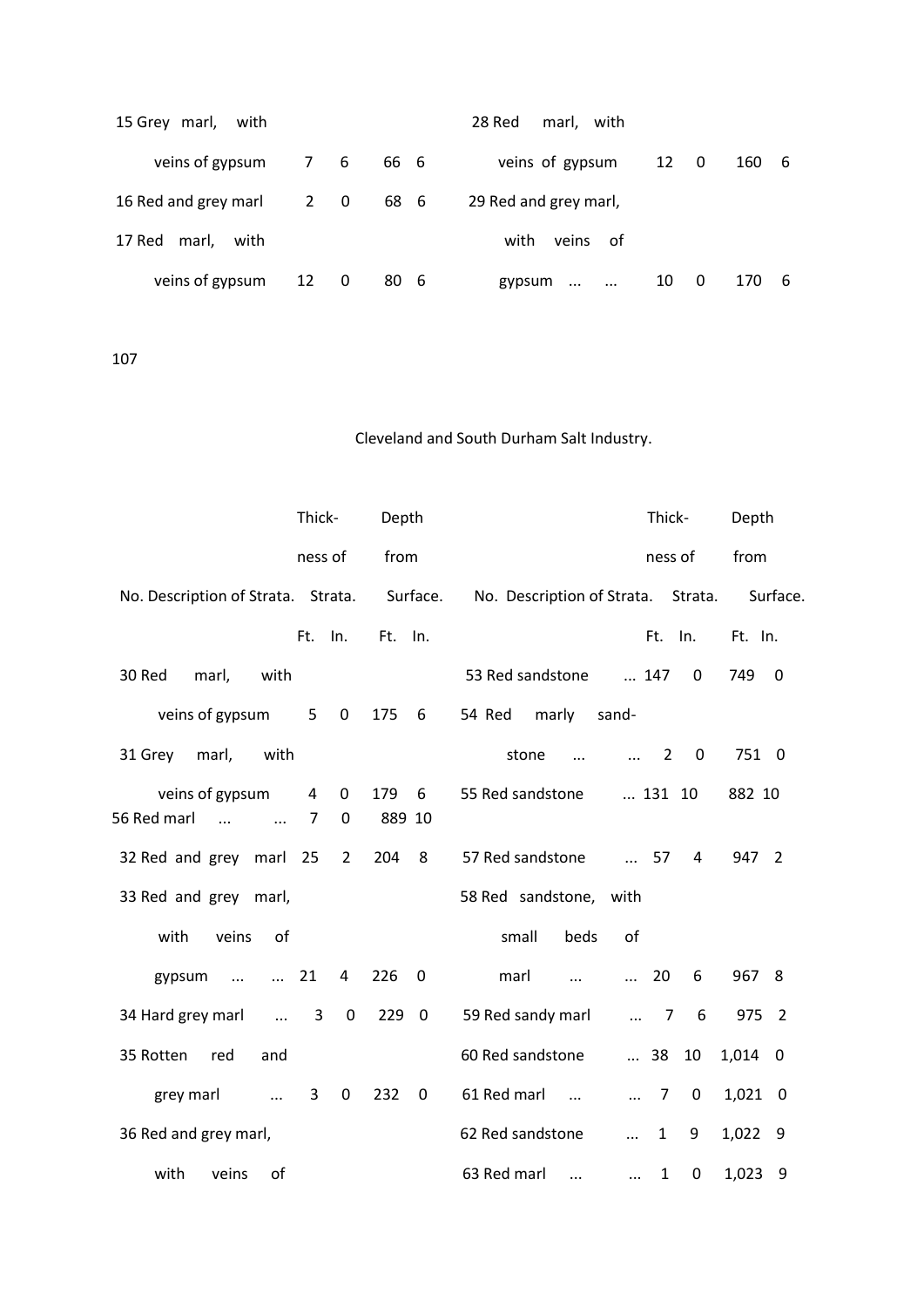| gypsum<br>$\cdots$                                       | 2<br>$\cdots$                 | 6           | 234   | 6                       | 64 Red sandstone<br>0<br>1,027 9<br>4<br>$\ddots$                                              |
|----------------------------------------------------------|-------------------------------|-------------|-------|-------------------------|------------------------------------------------------------------------------------------------|
| 37 Rotten red and grey                                   |                               |             |       |                         | 65 Marl<br>$\mathbf 0$<br>9<br>1,028 6<br>$\cdots$<br>$\dddotsc$                               |
| marl<br>$\cdots$                                         | $\mathbf{1}$<br>$\dddotsc$    | 0           | 235   | 6                       | 66 Red sandstone<br>7<br>0<br>1,035 6<br>$\dddotsc$                                            |
| 38 Red and grey marl,                                    |                               |             |       |                         | 67 Red marl<br>$\mathbf{1}$<br>1,037 0<br>6<br>$\cdots$<br>$\ddots$                            |
| with<br>veins                                            | of                            |             |       |                         | 68 Red sandstone<br>1,041 0<br>4<br>0<br>$\cdots$                                              |
| gypsum<br>$\cdots$                                       | $\mathbf{1}$<br>$\sim$ $\sim$ | 6           | 237 0 |                         | 69 Red sandy marl<br>1,056 6<br>$\cdots$<br>15<br>6                                            |
| 39 Red and grey marl                                     | 5                             | 0           | 242   | $\overline{\mathbf{0}}$ | 70 Red sandstone<br>1,074 0<br>$\dots$ 17<br>6                                                 |
| 40 Blue marl<br>$\cdots$ $\cdots$                        | 5                             | $\mathbf 0$ | 247   | $\overline{\mathbf{0}}$ | 71 Red sandy marl<br>$\mathbf{1}$<br>1,082 1<br>8<br>$\dddotsc$                                |
| 41 Red and grey marl,                                    |                               |             |       |                         | 72 Red marl<br>8<br>1,090 1<br>0<br>$\cdots$<br>$\cdots$                                       |
| with<br>veins                                            | οf                            |             |       |                         | 73 Red sandy marl<br>$\ldots$ 45<br>11<br>1,136 0                                              |
| gypsum<br>$\ddotsc$                                      | $\overline{2}$<br>$\ddotsc$   | 0           | 249 0 |                         | 74 Red<br>sandy<br>marl,                                                                       |
| 42 Red and grey marl,                                    |                               |             |       |                         | with veins of<br>gyp-                                                                          |
| with veins of gyp-                                       |                               |             |       |                         | 12<br>1,148 1<br>$\mathbf{1}$<br>sum<br>$\cdots$<br>$\cdots$                                   |
| sum, broken                                              | $\overline{2}$<br>$\cdots$    | 0           | 251 0 |                         | 75 Red sandy marl<br>10<br>3<br>1,158 4<br>$\cdots$                                            |
| 43 Blue<br>marl,                                         | with                          |             |       |                         | 76 Red marl<br>20<br>3<br>1,178 7<br>$\cdots$<br>$\cdots$                                      |
| veins of gypsum                                          | $\overline{2}$                | 8           | 253   | -8                      | 77 Red marl, with<br>veins                                                                     |
| 44 Gypsum<br>$\ddots$                                    | $\mathbf{1}$<br>$\cdots$      | $\mathbf 0$ | 254   | 8                       | of gypsum<br>140<br>$\overline{2}$<br>1,318 9                                                  |
| 45 Grey marl,                                            | with                          |             |       |                         | 78 White stone,<br>anhy-                                                                       |
| veins of gypsum 5 10                                     |                               |             | 260 6 |                         | drite<br>8 6<br>1,327 3<br>$\mathbf{r}$ and $\mathbf{r}$ are all $\mathbf{r}$ and $\mathbf{r}$ |
| 46 Red marl                                              |                               | 16 6        | 276 6 |                         | 79 Red<br>marl,<br>very                                                                        |
| 47 Red and grey sand-                                    |                               |             |       |                         | much broken<br>1,339 9<br>12<br>6<br>$\cdots$                                                  |
| stone<br>$\sim$ $\sim$                                   | $\overline{4}$                | 0           | 280 6 |                         | 80 Marl,<br>containing                                                                         |
| 48 Red sandstone  267                                    |                               | 6           | 548 0 |                         | salt<br>$\ldots$ 1 2<br>1,340 11<br><b>ALCOHOL:</b>                                            |
| 49 Red sandstone,                                        |                               |             |       |                         | 79 1<br>1,420 0<br>81 ROCK SALT                                                                |
| broken<br>$\mathbf{r}$ and $\mathbf{r}$ and $\mathbf{r}$ | 41                            | 0           | 589 0 |                         | 82 Anhydrous gypsum  6 0 1,426 0                                                               |
| 50 Grey sandstone  2                                     |                               | 0           | 591 0 |                         | 83 ROCK SALT  10 0<br>1,436 0                                                                  |
| 51 Red sandstone                                         | 10                            | 0           | 601 0 |                         | 84 Anhydrous gypsum  4<br>1,440 0<br>$\mathbf{0}$                                              |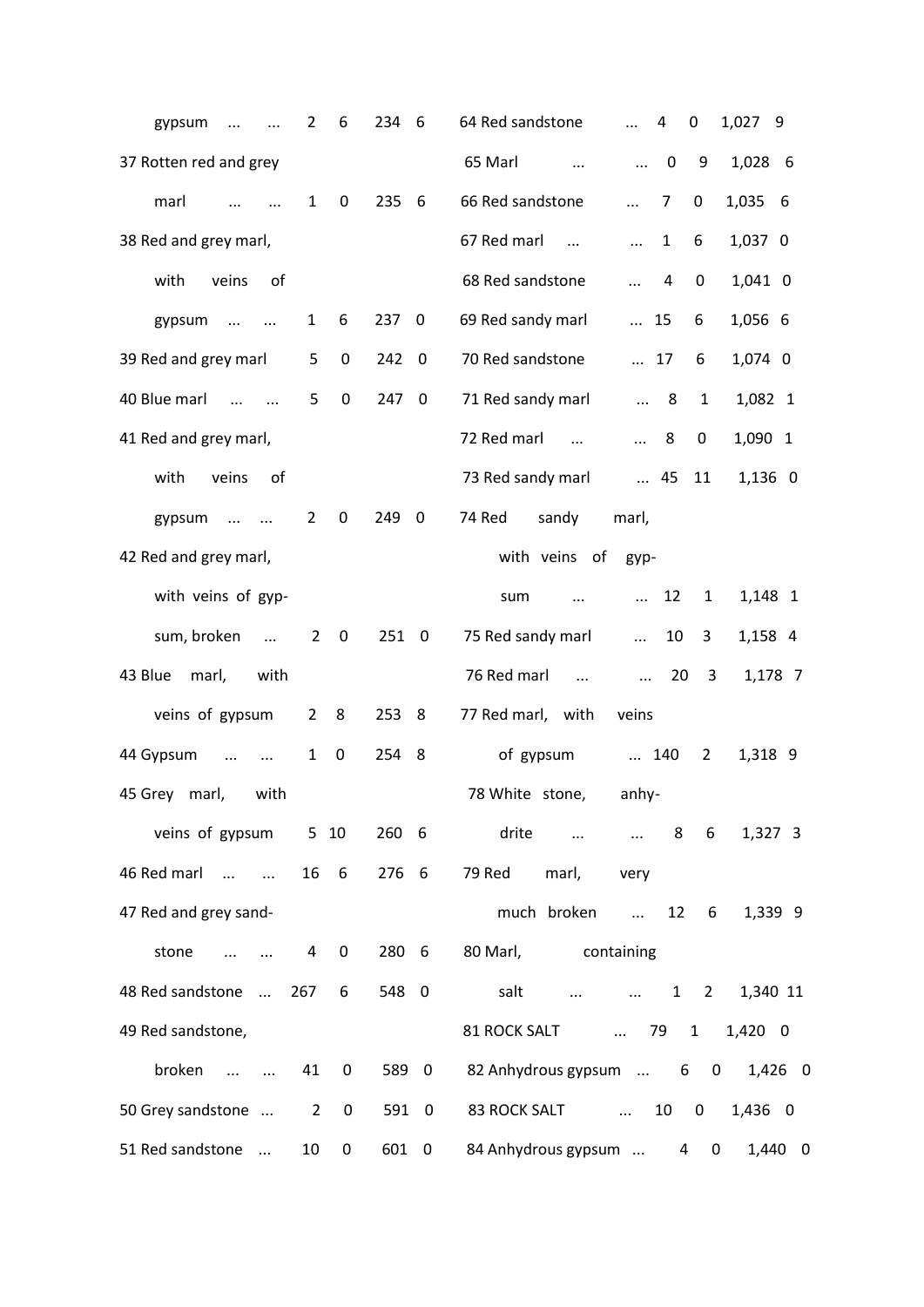XIX.—Diamond-boring at the Imperial Iron Works,Eston,by Mr.John Vivian,1887.

|                                        | Thick-  |                 | Depth |                         |                                   | Thick-  |           | Depth                 |
|----------------------------------------|---------|-----------------|-------|-------------------------|-----------------------------------|---------|-----------|-----------------------|
|                                        | ness of |                 | from  |                         |                                   | ness of |           | from                  |
| No. Description of Strata.<br>Surface. | Strata. |                 |       | Surface.                | No. Description of Strata.        |         | Strata.   |                       |
|                                        | Ft. In. |                 | Ft.   | In.                     |                                   | Ft. In. |           | Ft. In.               |
| 1 Slag<br>$\ldots$<br>$\ldots$         | 13      | 6               | 13    | 6                       | 15 Red and blue marl,             |         |           |                       |
| 2 Loamy clay<br>$\cdots$               | 1       | $\mathbf 0$     | 14    | 6                       | with gypsum<br>$\cdots$           | 6       | $\pmb{0}$ | 216<br>4              |
| 3 Blue clay<br>$\cdots$                | 15      | 6               | 30    | $\mathbf 0$             | 16 Red and grey sand-             |         |           |                       |
| 4 Sandy clay<br>$\cdots$               | 12      | 0               | 42    | $\overline{\mathbf{0}}$ | stone and marl,                   |         |           |                       |
| 5 Fine red pinnel<br>$\cdots$          | 6       | 0               | 48    | - 0                     | mixed<br>$\dddotsc$<br>$\dddotsc$ | 311     | 6         | 527 10                |
| 6 Red pinnel<br>$\cdots$               | 1       | 0               | 49    | $\mathbf 0$             | 17 Red and grey sand-             |         |           |                       |
| 7 Hard brown pinnel                    | 5       | $6\phantom{1}6$ | 54    | 6                       | stone<br>$\dddotsc$<br>$\dddotsc$ | 1       | 9         | 529<br>7              |
| 8 Hard brown pinnel,                   |         |                 |       |                         | 18 Red sandstone                  | 139     | 9         | 669<br>$\overline{4}$ |
| with small cobbles                     | 5       | 6               | 60    | $\overline{\mathbf{0}}$ | 19 Red sandstone, with            |         |           |                       |
| 9 Brown pinnel<br>$\ddots$             | 6       | 6               | 66    | 6                       | marl joints<br>$\dddotsc$         | 106 11  |           | 776 3                 |
| 10 Red marl                            | 6       | 6               | 73    | $\mathbf 0$             | 20 Red and grey sand-             |         |           |                       |
| 11 Red and blue marl                   | 33      | 4               | 106   | 4                       | stone and marl,                   |         |           |                       |
| 12 Red and blue marl,                  |         |                 |       |                         | joints<br>$\ddots$<br>$\ddotsc$   | 94      | 6         | 870 9                 |
| with gypsum                            | 38      | 4               | 144   | 8                       | 21 Red sandstone, with            |         |           |                       |
| 13 Hard blue marl                      | 51      | 5               | 196   | 1                       | marl joints<br>$\ddotsc$          | 102     | 9         | 973 6                 |
| 14 Blue and red marl                   | 14      | 3               | 210   | 4                       | 22 Red sandy marl                 | 7       | 6         | 981<br>0              |

108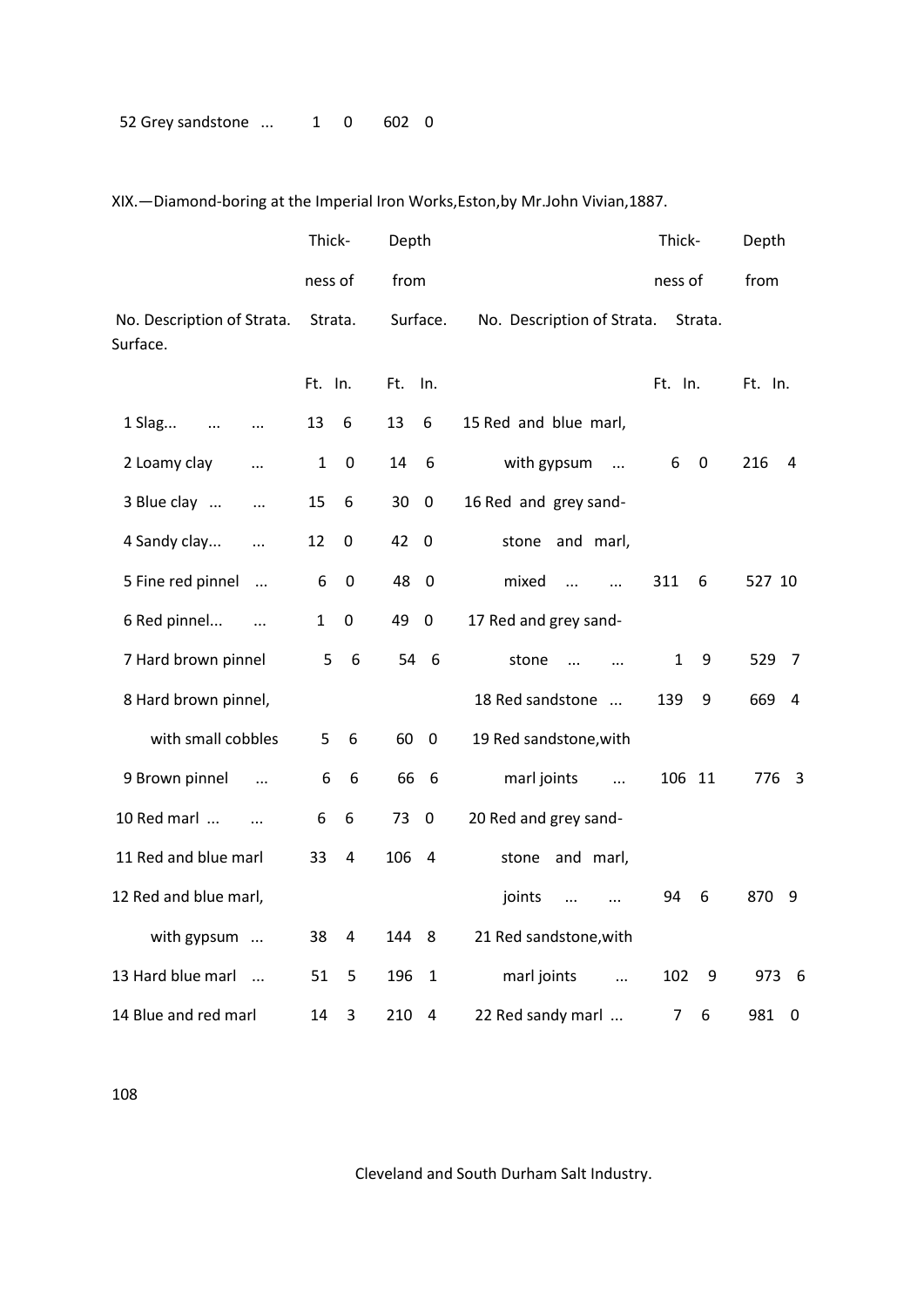|                                                             | Thick- |                  | Depth        |                         |                                       | Thick-         |         | Depth |
|-------------------------------------------------------------|--------|------------------|--------------|-------------------------|---------------------------------------|----------------|---------|-------|
|                                                             |        | ness of          | from         |                         |                                       | ness of        |         | from  |
| No. Description of Strata.<br>Surface.                      |        | Strata.          |              | Surface.                | No. Description of Strata.            |                | Strata. |       |
|                                                             | Ft.    | In.              | Ft. In.      |                         |                                       | Ft.            | In.     | Ft.   |
| In.                                                         |        |                  |              |                         |                                       |                |         |       |
| 23 Red sandstone, with                                      |        |                  |              |                         | 37 Red marl, with                     |                |         |       |
| marl joints<br>$\ddots$                                     | 65     | 8                | 1,046        | 8                       | blue spots and                        |                |         |       |
| 24 Red sandstone, with                                      |        |                  |              |                         | veins of gyp-                         |                |         |       |
| beds of marl<br>6                                           | 57     | 7                | 1,104        | 3                       | sum<br>$\cdot$                        | $\overline{a}$ | 0       | 1,371 |
| 25 Red marl, with blue                                      |        |                  |              |                         | 38 Red marl, with veins               |                |         |       |
| spots<br>$\cdots$<br>$\mathbf 0$                            | 16     | $\boldsymbol{0}$ | 1,120        | $\overline{\mathbf{3}}$ | of gypsum                             | 0              | 6       | 1,372 |
| 26 Red sandstone, with                                      |        |                  |              |                         | 39 Red sandy marl,                    |                |         |       |
| beds of marl                                                | 105    | 11               | 1,226 2      |                         | with veins of gyp-                    |                |         |       |
| 27 Red marl, with blue                                      |        |                  |              |                         | blue<br>sum and                       |                |         |       |
| spots<br>$\cdots$<br>$\cdots$<br>9                          | 13     | 0                | 1,239 2      |                         | spots<br>$\cdots$                     | 19             | 9       | 1,391 |
| 28 Red sandstone, with                                      |        |                  |              |                         | 40 Red marl, with veins               |                |         |       |
|                                                             |        |                  |              |                         | marl beds  26 6 1,265 8 of gypsum and |                |         |       |
| 29 Red marl<br>$\sim$ $\sim$<br>0                           | 12     |                  | 3 1,277 11   |                         | blue spots                            |                | 83 3    | 1,475 |
| 30 Red sandstone, with                                      |        |                  |              |                         | 41 Red marl, with veins               |                |         |       |
| marl beds<br>9                                              |        |                  | 13 7 1,291 6 |                         | of gypsum                             |                | 61 9    | 1,536 |
| 31 Red marl   21 0 1,312 6 42 Anhydrite<br>$\boldsymbol{0}$ |        |                  |              |                         |                                       | 14             | 3       | 1,551 |
| 32 Red sandy marl                                           | 11     | $\mathbf{0}$     |              | 1,323 6                 | 43 Red marl, with a                   |                |         |       |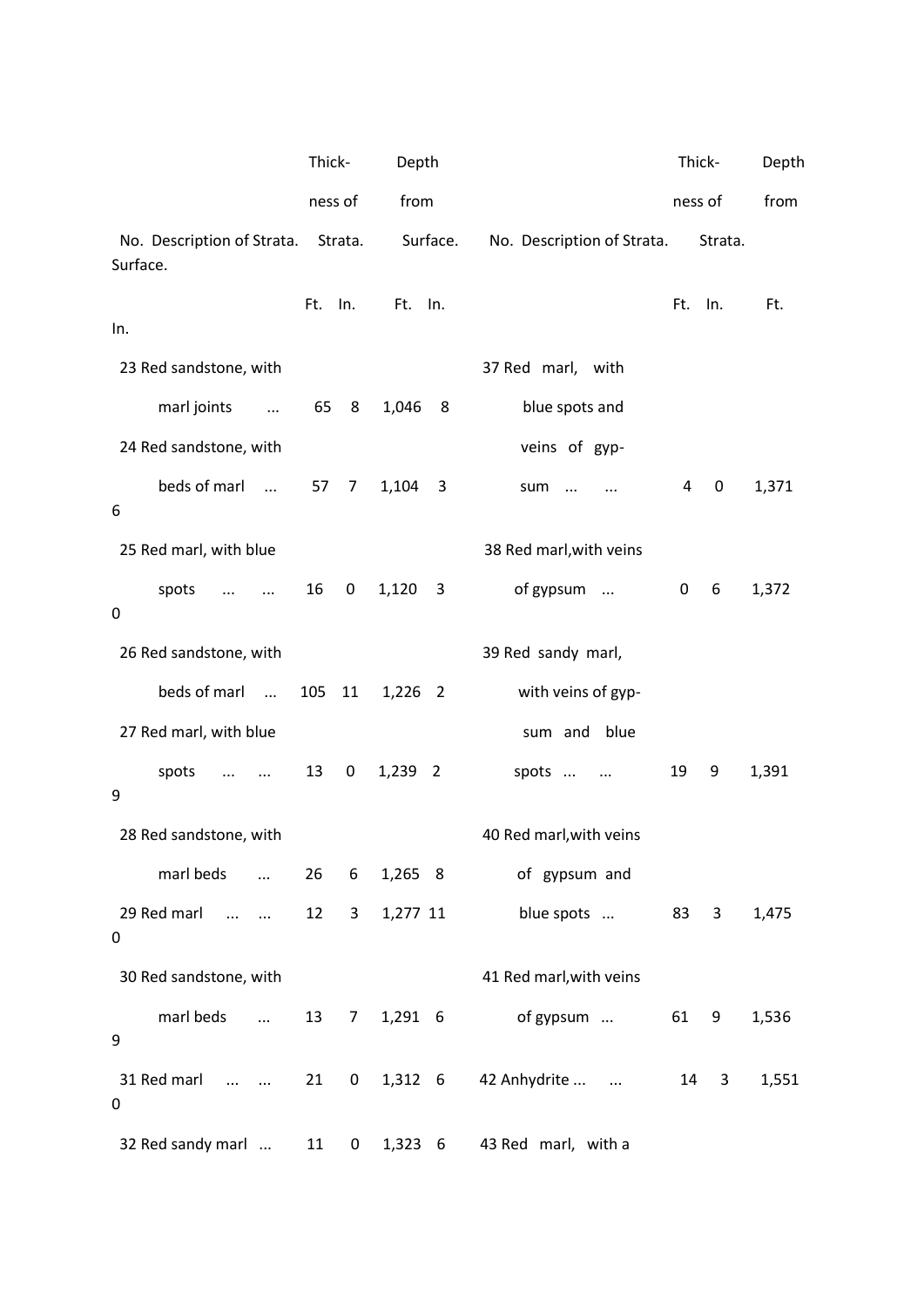| 33 Red sandstone<br>4                 | 7  | $\mathbf{0}$ | 1,330 6      | little salt                       | 11      | 4 | 1,562   |
|---------------------------------------|----|--------------|--------------|-----------------------------------|---------|---|---------|
| 34 Red sandy marl<br>0                | 3  | 0            | 1,333<br>- 6 | 44 Marl and salt                  | 25      | 8 | 1,588   |
| 35 Red sandy<br>marl,                 |    |              |              | <b>45 ROCK SALT</b><br>$\dddotsc$ | 48<br>0 |   | 1,636 0 |
| with blue spots<br>6                  |    |              |              | 46 Anhydrite<br>$\ddotsc$         | 41      | 6 | 1,677   |
| and gypsum joints                     | 21 | 0            | 1,354 6      | 47 SALT and anhydrite,            |         |   |         |
| 36 Red marl, with veins<br>3          |    |              |              | honeycombed                       | 12      | 9 | 1,690   |
| of gypsum<br>$\ldots$<br>$\mathbf{0}$ | 13 | 0            | 1,367 6      | 48 Anhydrite<br>$\cdots$          | 1       | 9 | 1,692   |

XX. — No.1 Diamond-boring (.875 inch hole) at South Bank Iron Works,Eston,by Mr John Vivian,for Messrs.Bolckow,Vaughan,and Company,Limited,1885

(now Cleveland Salt Company,Limited).

|                                        |                            | Thick-                  | Depth   |              |                                 | Thick-     |              | Depth   |                |
|----------------------------------------|----------------------------|-------------------------|---------|--------------|---------------------------------|------------|--------------|---------|----------------|
|                                        |                            | ness of                 | from    |              |                                 | ness of    |              | from    |                |
| No. Description of Strata.<br>Surface. |                            | Strata.                 |         | Surface.     | No. Description of Strata.      |            | Strata.      |         |                |
|                                        | Ft.                        | In.                     | Ft. In. |              |                                 | Ft. In.    |              | Ft. In. |                |
| 1 Made ground                          | $\dots$ 6                  | $\overline{\mathbf{0}}$ | 6       | $\mathbf 0$  | 17 Sandstone,<br>with           |            |              |         |                |
| 2 Sandy blue clay                      | $\ldots$ 10                | 0                       | 16      | 0            | thin beds of shale              | $11\quad0$ |              | 505     | $\mathbf 0$    |
| 3 Dark brown clay                      | 7<br>$\cdots$              | 0                       | 23      | 0            | 18 Red sandstone<br>$\dddotsc$  | 415 8      |              | 920 8   |                |
| 4 Soft red marl                        | $\overline{2}$<br>$\cdots$ | 0                       | 25      | 0            | 19 Red sandstone, with          |            |              |         |                |
| 5 Brown pinnel                         | $\mathbf{1}$<br>$\cdots$   | 0                       | 26      | $\mathbf{0}$ | thin beds of marl               | 39         | $\mathbf{0}$ | 959     | 8              |
| 6 Hard brown pinnel                    | 15                         | $\mathbf 0$             | 41      | 0            | 20 Red sandy marl<br>$\dddotsc$ | 8          | 6            | 968     | $\overline{2}$ |
| 7 Soft red marl<br>$\dddotsc$          | 6                          | 0                       | 47      | $\mathbf{0}$ | 21 Red sandstone<br>$\dddotsc$  | 29         | $\mathbf{0}$ | 997     | 2              |
| 8 Red marl<br>$\cdots$<br>$\ddotsc$    | 16                         | 10                      | 63      | - 10         | 22 Red sandy marl               | 4          |              | 2 1,001 | 4              |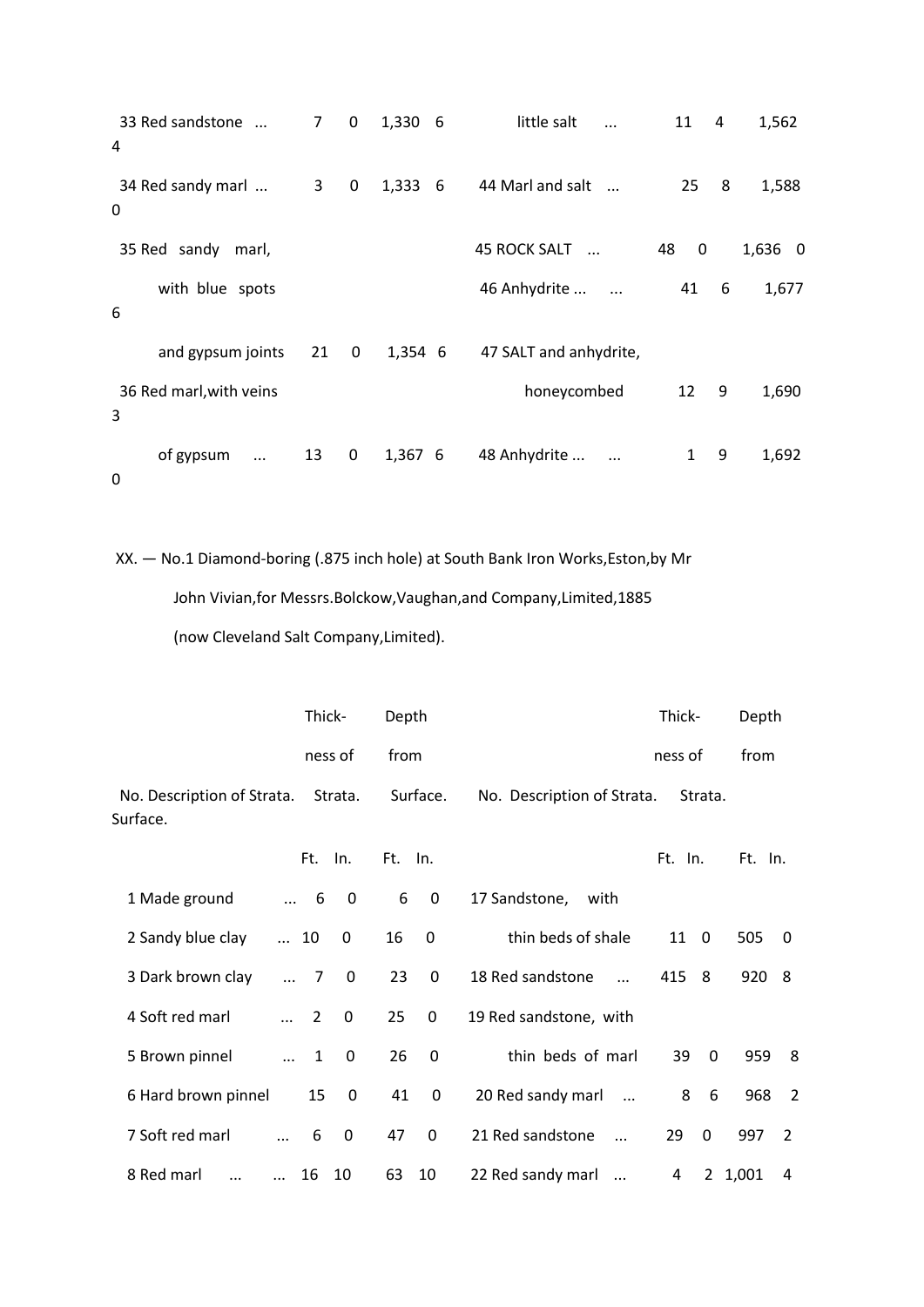| 9 Red and blue marl,    |             |     |              | 23 Red sandstone, with                   |                                       |
|-------------------------|-------------|-----|--------------|------------------------------------------|---------------------------------------|
| with veins of gyp-      |             |     |              | small beds of marl                       | 46<br>0, 1,047<br>- 4                 |
| 7<br>sum                | 0           | 70  | 10           | 24 Red marl<br>$\dddotsc$                | 8<br>6 1,055 10                       |
| 10 Red and blue marl,   |             |     |              | 25 Red sandstone, with                   |                                       |
| with veins of gyp-      |             |     |              | beds of marl<br>$\overline{\phantom{a}}$ | 6 1,090<br>34<br>4                    |
| 3<br>sum                | $\mathbf 0$ | 73  | 10           | 26 Red marl<br>$\dddotsc$                | 17<br>8 1,108<br>0                    |
| 11Red and blue marl     |             |     |              | 27 Red sandstone, with                   |                                       |
| with veins of gyp-      |             |     |              | veins of marl                            | 18<br>$0 \t1,126$<br>$\boldsymbol{0}$ |
| 21<br>sum               | 3           | 95  | $\mathbf{1}$ | 28 Red sandstone, with                   |                                       |
| 12 Red<br>marl, with    |             |     |              | beds of marl<br>$\cdots$                 | 120<br>7 1,246<br>7                   |
| veins of gyp-           |             |     |              | 29 Red marl, with beds                   |                                       |
| 46<br>sum               | 8           | 141 | 9            | of red sandstone                         | 21 11 1,268<br>6                      |
| 13 Red and blue marl,   |             |     |              | 30 Red sandstone, with                   |                                       |
| with veins of gyp-      |             |     |              | beds of marl                             | 14 6 1,283<br>0                       |
| 15<br>sum<br>$\ddotsc$  | 3           | 157 | 0            | 31 Red marl, with sand-                  |                                       |
| 14 Red and blue shale,  |             |     |              | stone<br>$\ddotsc$                       | 6 1,287<br>4<br>6                     |
| with veins of gyp-      |             |     |              | 32 Red marl<br>$\cdots$<br>$\ddotsc$     | 43<br>0, 1, 330<br>- 6                |
| 325<br>sum<br>$\cdots$  | 0           | 482 | 0            | 33 Red<br>sandy marl,                    |                                       |
| 15 Blue shaly sand-     |             |     |              | with veins of gyp-                       |                                       |
| stone<br>$\overline{2}$ | $\mathbf 0$ | 484 | $\mathbf 0$  | sum                                      | $0$ 1,336 6<br>6                      |
| 16 Red sandstone, with  |             |     |              | 34 Red sandy marl, with                  |                                       |
| thin beds of gyp-       |             |     |              | blue spots and                           |                                       |
| sum and shale<br>10     | 0           | 494 | 0            | veins of gypsum                          | 36 6 1,373 0                          |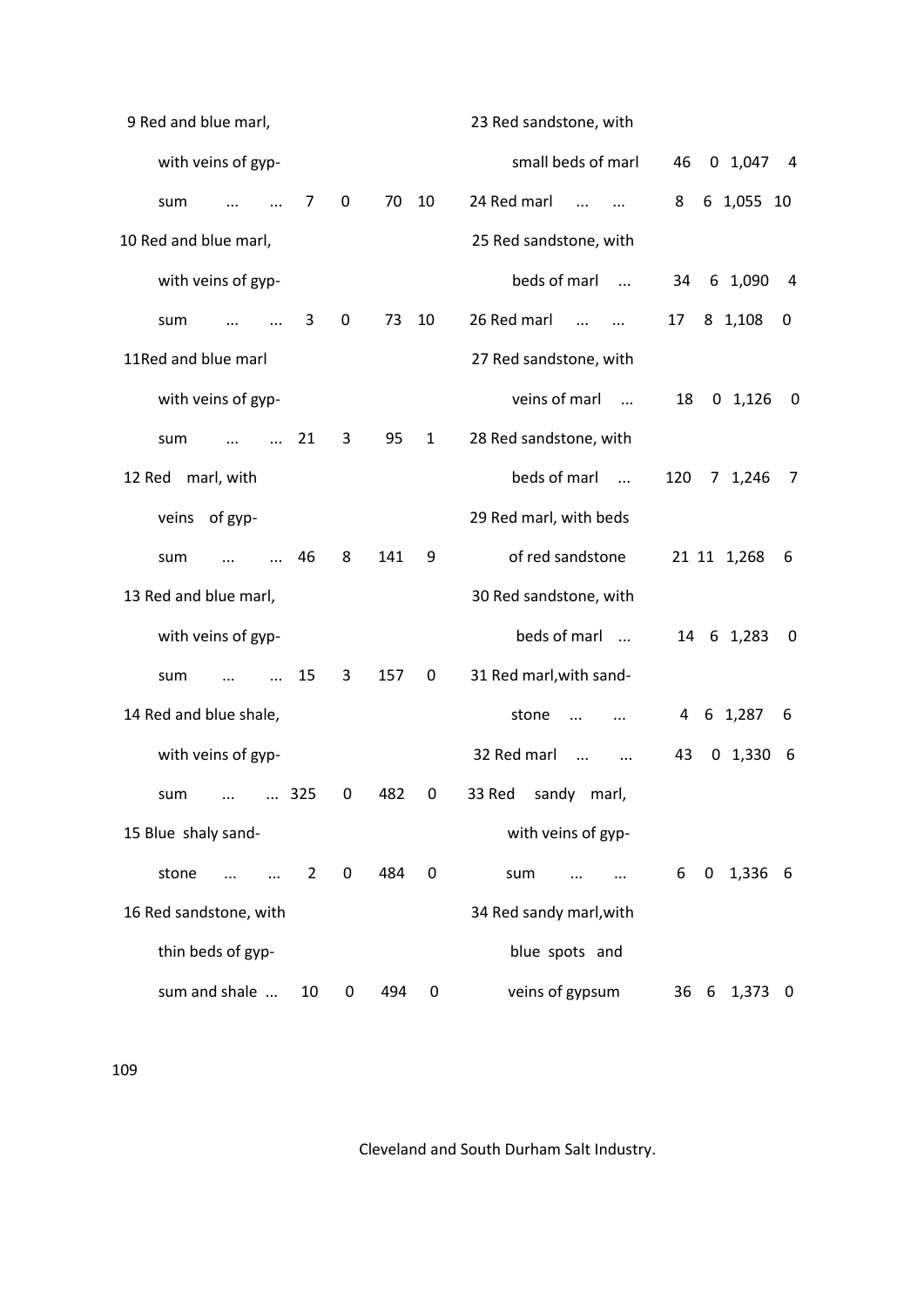|                                        | Thick-     | Depth            |                                 | Thick-            | Depth   |
|----------------------------------------|------------|------------------|---------------------------------|-------------------|---------|
|                                        | ness of    | from             |                                 | ness of           | from    |
| No. Description of Strata.<br>Surface. |            | Strata. Surface. | No. Description of Strata.      | Strata.           |         |
|                                        | Ft.<br>In. | Ft. In.          |                                 | Ft. In.           | Ft. In. |
| 35 Red sandy marl,                     |            |                  | 39 Hard white stone,            |                   |         |
| with thin veins of<br>6                |            |                  | anhydrite                       | 11 6              | 1,542   |
| gypsum   78                            |            |                  | 0 1,451 0 40 Red sandy<br>marl, |                   |         |
| 36 Red sandy marl,                     |            |                  | with salt                       | 21<br>$\mathbf 0$ | 1,563 6 |
| with veins of gyp-<br>9                |            |                  | 41 Red marl, with salt 6 3      |                   | 1,569   |
| blue<br>sum and                        |            |                  | 42 ROCK SALT                    | 81<br>$\mathbf 0$ | 1,650 9 |
| spots<br>$\sim$ 100 $\mu$              | 9<br>6     | $1,460$ 6        | 43 Hard white stone,            |                   |         |
| 37 Red sandy marl,                     |            |                  | with salt<br>$\cdots$           | 1 6               | 1,652 3 |
| with veins of gyp-<br>9                |            |                  | 44 Hard white stone,            | $1\quad 6$        | 1,653   |
| sum<br>$\sim$ $\sim$<br>$\cdots$       | 10         | $0$ 1,470 6      | 45 Hard stone and a             |                   |         |
| 38 Red sandy marl,                     |            |                  | little salt<br>$\sim$ $\sim$    | 18 0              | 1,671 9 |
| with<br>veins of                       |            |                  | 46 Hard white stone,            |                   |         |
| gypsum and blue                        |            |                  | with a little salt              |                   |         |
| spots<br>$\cdots$<br>$\dddotsc$<br>8.  | 60<br>6    | 1,531 0          | in it<br>$\cdots$<br>$\cdots$   | 7 1 1.5           | 1,679   |

XX1.—Diamond-boring (12-inch hole) on the Lackenby Foreshore Estate,by

Messrs.Mather and Platt,1889.

| Thick- Depth | Thick- Depth |
|--------------|--------------|
|--------------|--------------|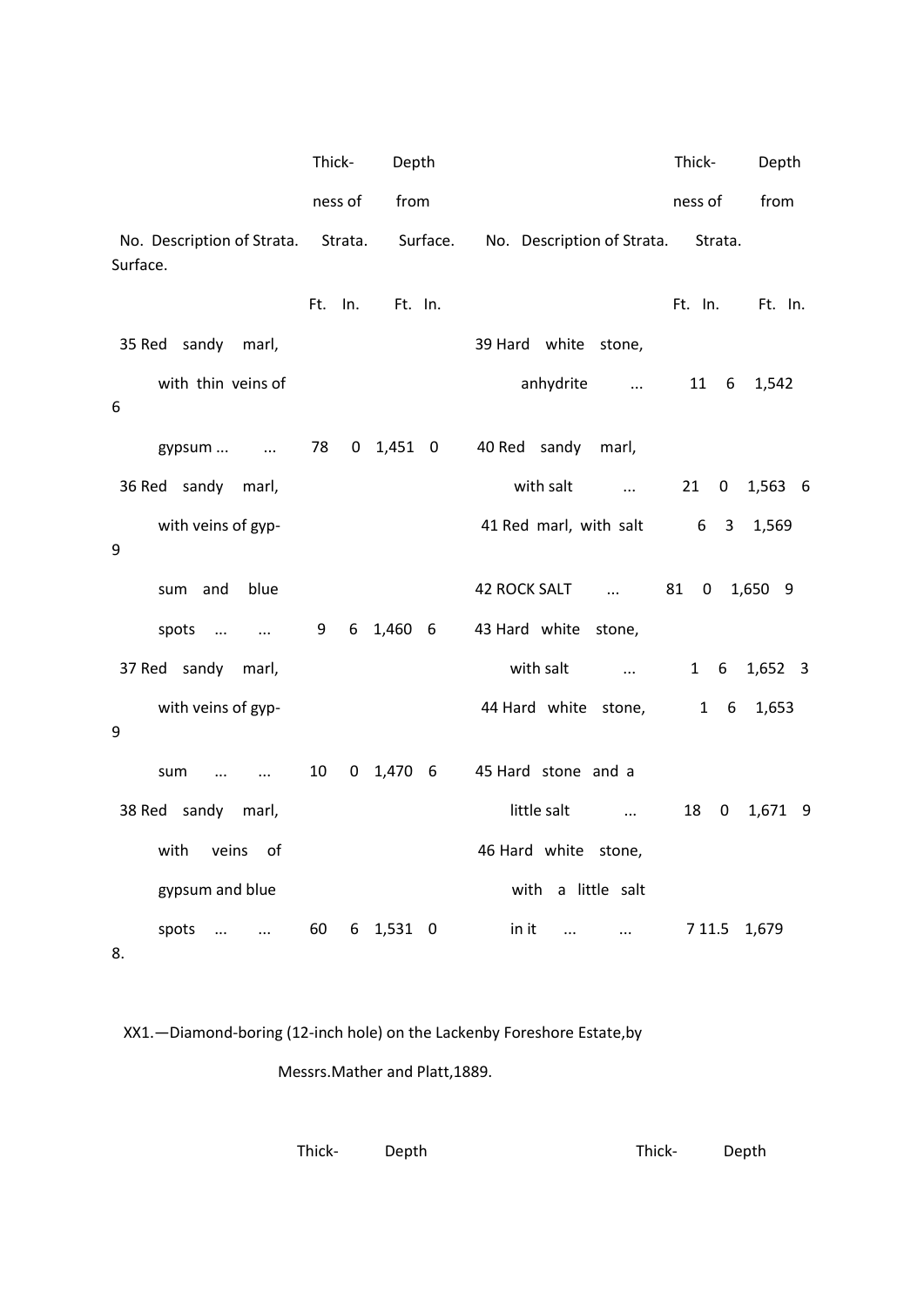|                                     | ness of     |             | from     |             | ness of<br>from                                                       |  |
|-------------------------------------|-------------|-------------|----------|-------------|-----------------------------------------------------------------------|--|
| No. Description of Strata. Strata.  |             |             | Surface. |             | No. Description of Strata. Strata.<br>Surface.                        |  |
|                                     | Ft. In.     |             | Ft. In.  |             | Ft.<br>Ft. In.<br>In.                                                 |  |
| 1 Clay and gravel                   | $\dots$ 13  | 0           | 13       | $\mathbf 0$ | 9 Red marl<br>217<br>$\mathbf{0}$<br>597 0                            |  |
| 2 Hard red clay and                 |             |             |          |             | 10 Red sandstone<br>598<br>1,195<br>0<br>- 0                          |  |
| a little gypsum  11 8               |             |             |          | 24 8        | 11 Red marl<br>$1,272$ 0<br>77<br>$\Omega$                            |  |
| 3 Red marl and thin                 |             |             |          |             | 12 Red marl and sand-                                                 |  |
| rock<br>$\cdots$                    | 62          | 4           | 87       | $\mathbf 0$ | stone beds<br>371<br>$\mathbf{0}$<br>$1,643$ 0                        |  |
| 4 Red marl and bed of               |             |             |          |             | 13 Hard white rock<br>20<br>0<br>$1,663$ 0                            |  |
| blue marl                           | 159         | 8           | 246      | - 8         | 14 Honeycomb marl<br>9<br>0<br>1,672 0                                |  |
| 5 Bed of hard rock<br>$\sim$ $\sim$ | 8           | 4           | 255      | 0           | 15 SALT and<br>marl,                                                  |  |
| 6 Blue and red marl  88             |             | $\Omega$    | 343      | 0           | mixed<br>1,685 0<br>13<br>0<br>$\cdots$ $\cdots$                      |  |
| 7 Dark red marl and                 |             |             |          |             | 16 ROCK<br>SALT,                                                      |  |
| blue stone<br>$\cdots$              | 30          | $\mathbf 0$ | 373      | 0           | clean<br>119<br>0<br>1,804 0<br>$\dddotsc$<br>$\dddotsc$              |  |
| 8 Hard blue stone<br>$\dddotsc$     | $7^{\circ}$ | $\mathbf 0$ | 380      | 0           | 17 White rock<br>1,806 0<br>$\overline{2}$<br>$\mathbf 0$<br>$\cdots$ |  |

XXII.—No.1 Diamond-boring at Port Clarence,by Mr.John Vivian,for Messrs.

# C.Allhusen and Sons.

|                         | Thick-          |      | Depth          | Thick-<br>Depth                                                                         |
|-------------------------|-----------------|------|----------------|-----------------------------------------------------------------------------------------|
|                         | ness of         | from |                | ness of<br>from                                                                         |
|                         |                 |      |                | No. Description of Strata. Strata. Surface. No. Description of Strata. Strata. Surface. |
|                         | Ft. In. Ft. In. |      |                | Ft. In.<br>- Ft. In.                                                                    |
| 1 Peat and muddy        |                 |      |                | 17 Red and grey sandy                                                                   |
| sand                    | 10 0            | 10   | $\overline{0}$ | shale, with gyp-                                                                        |
| 2 Dark muddy sand       | 6 0             |      | 16 0           | $29\quad 0$<br>173 0<br>sum                                                             |
| 3 Dark sand<br>$\ddots$ | 4 0             | 20   | $\overline{0}$ | 18 Grey sandy shale,                                                                    |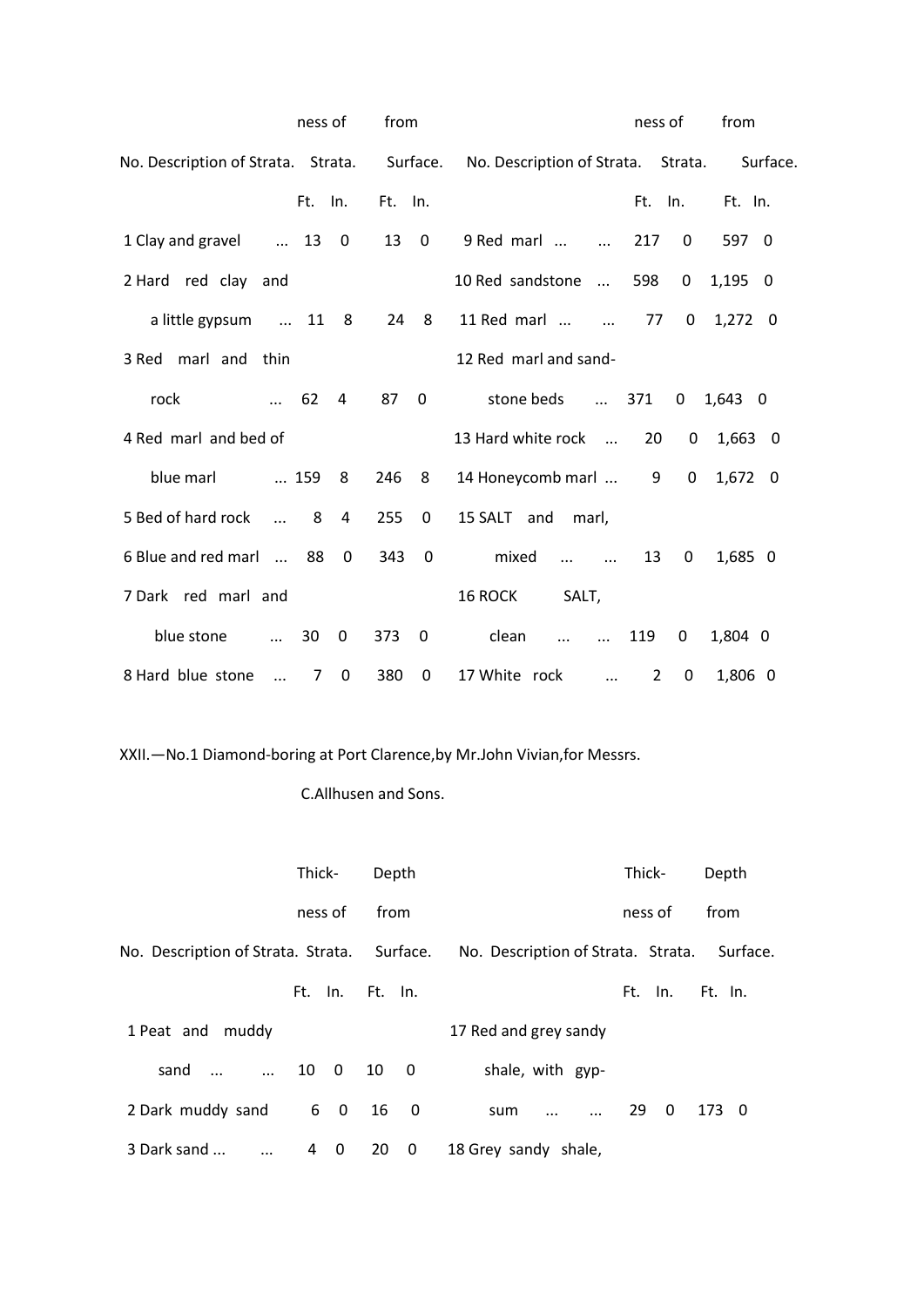| 4 Sand and gravel             | 4              | 0           | 24    | $\mathbf 0$ | with gypsum<br>$\dddotsc$      | 4            | 6              | 177<br>6   |
|-------------------------------|----------------|-------------|-------|-------------|--------------------------------|--------------|----------------|------------|
| 5 Dark sandy clay<br>$\ddots$ | $\overline{a}$ | 0           | 28    | $\pmb{0}$   | 19 Red and grey sandy          |              |                |            |
| 6 Sandy clay<br>$\ddotsc$     | 17             | 0           | 45    | 0           | shale, with gyp-               |              |                |            |
| 7 Running sand<br>$\ddotsc$   | 35             | 0           | 80    | 0           | sum                            | 3            | 0              | 180<br>- 6 |
| 8 Sand and gravel             | 4              | $\mathbf 0$ | 84    | $\mathbf 0$ | 20 Red shale<br>$\dddotsc$     | 17           | 0              | 197 6      |
| 9 Hard bound gravel           | 3              | 0           | 87    | 0           | 21Red and grey sandy           |              |                |            |
| 10 Strong red pinnel          | 7              | 0           | 94    | 0           | shale                          | 12           | 3              | 209 9      |
| 11 Grey sandy clay            | 1              | 0           | 95    | 0           | 22 Soft red sandstone          | 119          | 6              | 329 3      |
| 12 Red pinnel                 | 4              | $\mathbf 0$ | 99    | $\mathbf 0$ | 23 Red sandstone               | 193          | 9              | 523 0      |
| 13 Red and blue shale         | 17             | $\mathbf 0$ | 116   | 0           | 24 Red shale                   | 5            | 6              | 528 6      |
| 14 Red sandy shale,           |                |             |       |             | 25 Red sandstone<br>$\dddotsc$ | 33           | $\Omega$       | 561 6      |
| with gypsum                   | 18             | 0           | 134 0 |             | 26 Red shale, with beds        |              |                |            |
| 15 Red and grey sandy         |                |             |       |             | of sandstone                   | 5            | $\overline{0}$ | 566 6      |
| shale, with gypsum            | 3              | 6           | 137   | 6           | 27 Red sandstone               | 41           | $\mathbf{0}$   | 607 6      |
| 16 Grey sandy<br>shale,       |                |             |       |             | 28 Strong red shale            | $\mathbf{1}$ | 6              | 609 0      |
| with gypsum<br>$\ddotsc$      | 6              | 6           | 144   | 0           | 29 Red sandstone               | 4            | $\theta$       | 613 0      |

|                                                                                | Thick-  |                | Depth           |                |                    | Thick-  | Depth           |
|--------------------------------------------------------------------------------|---------|----------------|-----------------|----------------|--------------------|---------|-----------------|
|                                                                                | ness of |                | from            |                |                    | ness of | from            |
| No. Description of Strata. Strata. Surface. No. Description of Strata. Strata. |         |                |                 |                |                    |         | Surface.        |
|                                                                                |         |                | Ft. In. Ft. In. |                |                    |         | Ft. In. Ft. In. |
| 30 Strong red shale  5 0 618 0 55 Hard grey stone,                             |         |                |                 |                |                    |         |                 |
| 31 Red sandstone<br>$\dddotsc$                                                 | 34      | $\overline{0}$ | 652             | $\overline{0}$ | with thin veins of |         |                 |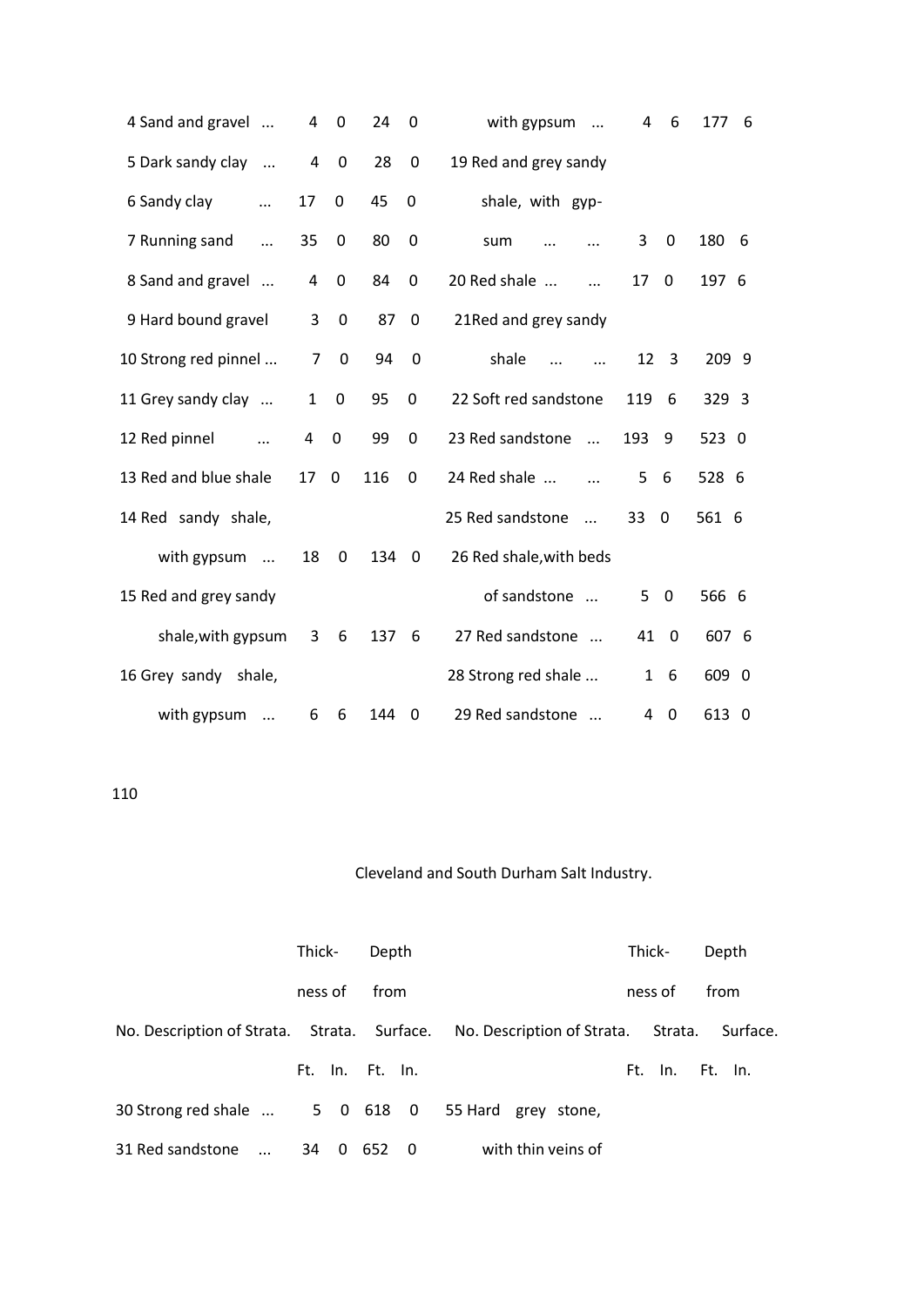| 32 Strong red shale           | 1            | 0        | 653        | 0                | gypsum<br>$\ldots$                            | 14 |                | 0, 1,067     | 6   |
|-------------------------------|--------------|----------|------------|------------------|-----------------------------------------------|----|----------------|--------------|-----|
| 33 Red sandstone<br>$\ddots$  | $\mathbf{1}$ | 0        | 654        | 0                | 56 Hard grey stone                            | 10 |                | 0, 1, 077    | 6   |
| 34 Strong red shale           | 11           | $\bf{0}$ | 665        | 0                | 57 Hard grey stone,                           |    |                |              |     |
| 35 Red shale, with beds       |              |          |            |                  | with gypsum                                   | 6  |                | 6 1,084      | 0   |
| of sandstone<br>$\cdots$      | 8            | 0        | 673        | 0                | 58 Grey stone, with                           |    |                |              |     |
| 36 Red sandstone<br>$\ddotsc$ | 17           | 0        | 690        | 0                | veins and spots of                            |    |                |              |     |
| 37 Red sandstone, with        |              |          |            |                  | gypsum                                        | 9  |                | 0, 1,093     | 0   |
| beds of shale                 | 61           | 0        | 751        | 0                | 59 Magnesium limestone                        |    |                |              |     |
| 38 Strong red shale           | 8            | 6        | 759        | 6                | and gypsum                                    | 4  |                | $0$ 1,097    | 0   |
| 39 Red sandstone<br>$\ddotsc$ | 29           | 6        | 789        | 0                | 60 Magnesium limestone 28                     |    |                | 0, 1, 125    | 0   |
| 40 Red shale<br>$\cdots$      | 9            | 6        | 798        | 6                | 61 Magnesium limestone,                       |    |                |              |     |
| 41 Red sandstone and          |              |          |            |                  | with gypsum                                   | 3  |                | $0$ 1,128    | 0   |
| shale<br>$\cdots$<br>$\ddots$ | 19           | 6        | 818        | 0                | 62 Magnesium limestone 33                     |    | 0              | 1,161        | 0   |
| 42 Strong red shale           | 10           | 0        | 828        | 0                | 63 Anhydrite                                  | 5  | 0              | 1,166        | 0   |
| 43 Strong red shale,          |              |          |            |                  | 64 White gypsum                               | 13 | 6              | 1,179        | - 6 |
| with light blue               |              |          |            |                  | 65 White rock                                 | 11 | $\mathbf{0}$   | 1,190 6      |     |
| spots<br>$\ddotsc$            | 6            | 6        | -834       | 6                | 66 Magnesium lime-                            |    |                |              |     |
| 44 Red sandstone, with        |              |          |            |                  | stone<br>$\cdots$<br>$\cdots$                 | 22 | 6              | 1,213        | 0   |
|                               |              |          |            |                  | light blue spots 5 0 839 6 67 Magnesium lime- |    |                |              |     |
| 45 Red shaly sand-            |              |          |            |                  | stone, with veins                             |    |                |              |     |
| stone<br>$\cdots$ $\cdots$    |              |          | 16 6 856 0 |                  | of gypsum                                     |    |                | 6 0 1,219 0  |     |
| 46 Red sandy shale  9 0 865   |              |          |            | $\boldsymbol{0}$ | 68 Magnesium lime-                            |    |                |              |     |
| 47 Red sandy shale,           |              |          |            |                  | stone<br>$\cdots$ $\cdots$                    |    |                | 11 0 1,230 0 |     |
| with, light blue              |              |          |            |                  | 69 Anhydrite                                  |    | 3 <sup>7</sup> | $0$ 1,233 0  |     |
| spots                         |              |          | 17 0 882 0 |                  | 70 Dark grey lime-                            |    |                |              |     |
| 48 Red sandstone, with        |              |          |            |                  | stone, with gyp-                              |    |                |              |     |
| red shale beds                | 22           |          | 0 904      | 0                | sum and black                                 |    |                |              |     |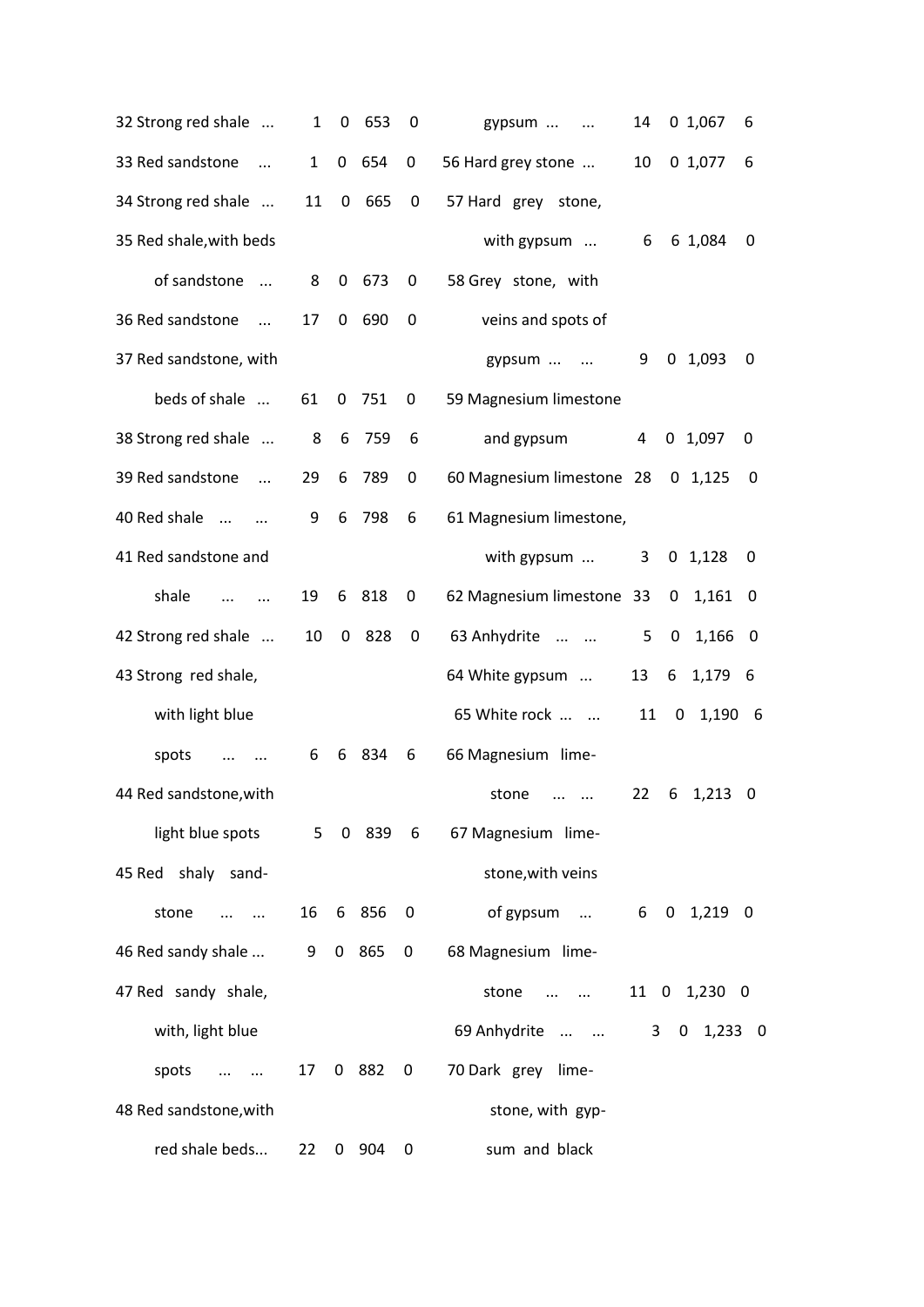| 49 Red<br>shale, with      |                   | joints             | 7            | $\mathbf{0}$ | 1,240<br>0             |
|----------------------------|-------------------|--------------------|--------------|--------------|------------------------|
| veins of gypsum            | 18<br>$0$ 922 $0$ | 71 Dark grey lime- |              |              |                        |
| 50 Red shale, with beds    |                   | stone              | 5            |              | $0 \quad 1,245$<br>- 0 |
| of sandstone               | 968 0<br>46 0     | 72 Anhydrite       | $\mathbf{1}$ | 0            | 1,246 0                |
| 51 Red shale, with         |                   | 73 Limestone, with |              |              |                        |
| small blue joints          |                   | gypsum             | 3            | $\mathbf{0}$ | 1,249<br>- 0           |
| and veins of               |                   | 74 Dark grey lime- |              |              |                        |
| gypsum                     | 60 6 1,028 6      | stone, with gyp-   |              |              |                        |
| 52 Red sandstone with      |                   | sum and black      |              |              |                        |
| veins of gypsum            | 0 1,040 6<br>12   | joints             | 5            | $\mathbf 0$  | $1,254$ 0              |
| 53 Red<br>and<br>grey      |                   | 75 Dark grey lime- |              |              |                        |
| shale and gypsum           |                   | stone              | 4            | 0            | $1,258$ 0              |
| mixed<br>$\cdots$ $\cdots$ | 0 1,052 6<br>12   | 76 Magnesium lime- |              |              |                        |
| 54 Gypsum<br>$\cdots$      | 1 0 1,053 6       | stone and gypsum   |              | $2 \quad 0$  | $1,260$ 0              |

XXIII. —No.1(or Eastern) Boring at Haverton Hill,for the South Durham Salt

Company,Limited (now Salt Union,Limited).

|                                             | Thick-                        | Depth                         |                                             | Thick-  |             | Depth   |          |
|---------------------------------------------|-------------------------------|-------------------------------|---------------------------------------------|---------|-------------|---------|----------|
|                                             | ness of                       | from                          |                                             | ness of |             | from    |          |
| No. Description of Strata. Strata. Surface. |                               |                               | No. Description of Strata. Strata. Surface. |         |             |         |          |
|                                             | Ft. In. Ft. In.               |                               |                                             | Ft. In. |             | Ft. In. |          |
| 1 Soil                                      | $1 \quad 0$                   | $1 \quad 0$                   | 9 Gravel and pinnel                         |         |             |         |          |
| 2 Yellow clay                               | $3 \quad 0$                   | 4 0                           | mixed                                       |         | $1\quad 5$  | 62 9    |          |
| 3 Blue clay                                 | $35 \quad 3$                  | 39 3                          | 10 Red sandstone                            | 31 9    |             | 94      | - 6      |
| 4 Brown sand                                | 0 <sub>9</sub>                | 40<br>$\overline{\mathbf{0}}$ | 11 Grey sandstone                           |         | $1 \quad 0$ | 95 6    |          |
| 5 Tough brown pinnel                        | 12<br>$\overline{\mathbf{0}}$ | 52 0                          | 12 Red sandstone                            | 35      | 6           | 131     | $\Omega$ |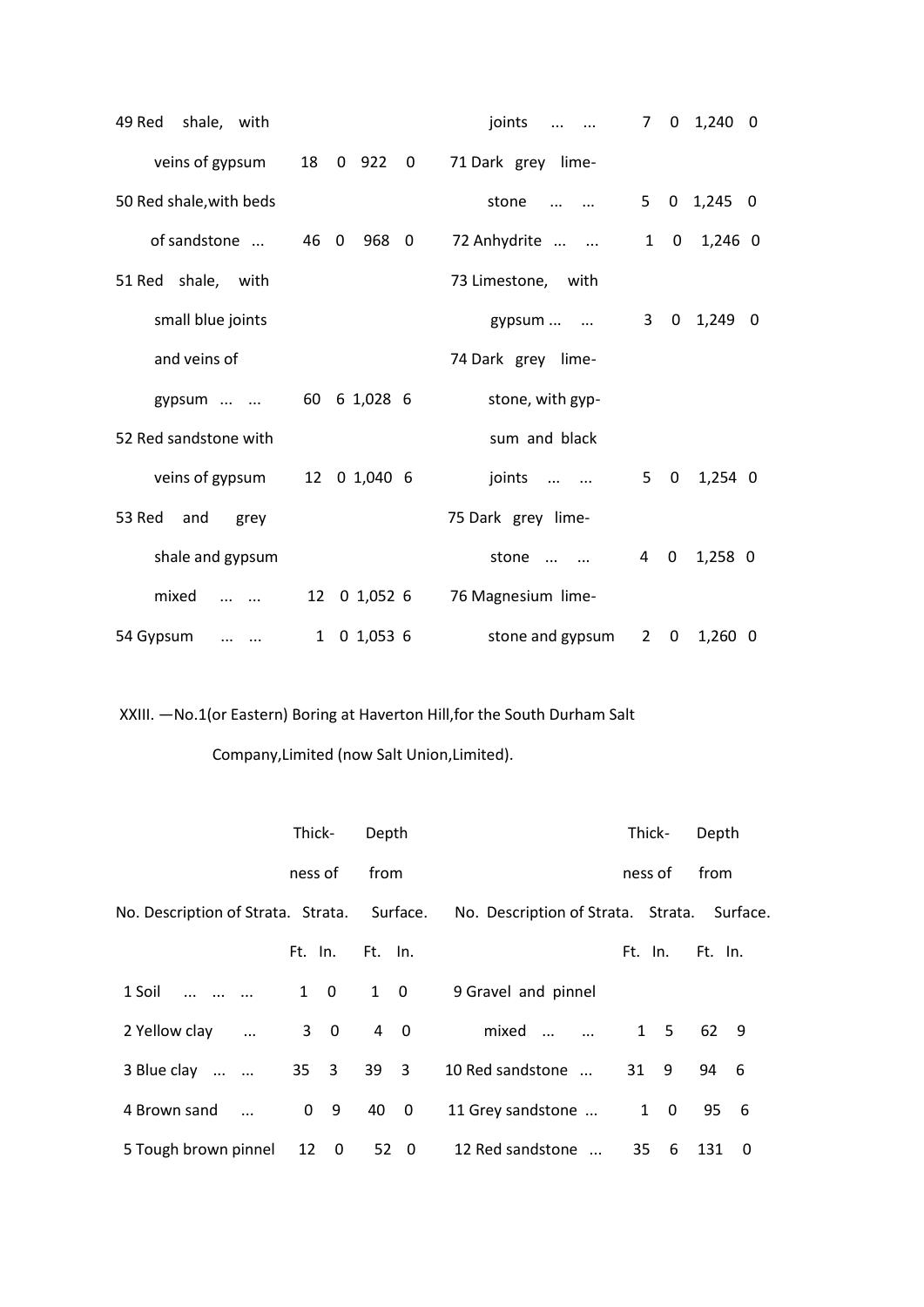| 6 Blue pinnel                 |      | 3 10 55 10 | 13 Red marl           |    |   | 1 0 132 0  |  |
|-------------------------------|------|------------|-----------------------|----|---|------------|--|
| 7 Brown sandy pinnel 2 8 58 6 |      |            | 14 Red sandstone      |    |   | 45 0 177 0 |  |
| 8 Hard bound gravel,          |      |            | 15 Red and grey sand- |    |   |            |  |
| with pinnel                   | 2 10 | 614        | stone                 | 10 | 0 | 187        |  |

|                                         | Thick-         |             | Depth   |                |                                             | Thick-         |              | Depth   |              |
|-----------------------------------------|----------------|-------------|---------|----------------|---------------------------------------------|----------------|--------------|---------|--------------|
|                                         | ness of        |             | from    |                |                                             | ness of        |              | from    |              |
| No. Description of Strata. Strata.      |                |             |         | Surface.       | No. Description of Strata. Strata.          |                |              |         | Surface.     |
|                                         | Ft. In.        |             | Ft. In. |                |                                             | Ft. In.        |              | Ft. In. |              |
| 16 Red sandstone<br>Red and grey sand-  | 13             | 0           | 200     | 0              | 45 Red marl, strong<br>46 Strong marl, with | $\overline{2}$ | 0            | 651     | 17<br>7      |
| stone<br>$\cdots$<br>$\dddotsc$         | 18             | 6           | 218     | 6              | gypsum<br>$\cdots$                          | 8              | 3            | 659 10  |              |
| 18 Red sandstone                        | 21             | 0           | 239     | 6              | 47 Strong marl<br>$\ddots$                  | 14             | 8            | 674     | 6            |
| 19 Red marl<br>$\cdots$                 | $\overline{2}$ | 6           | 242     | $\mathbf 0$    | 48 Red sandy marl                           | 22             | 10           | 697     | 4            |
| 20 Red sandstone                        | 28             | 6           | 270     | 6              | 49 Red marl, with long                      |                |              |         |              |
| 21 Red sandstone, with                  |                |             |         |                | vein of gypsum                              | 9              | 8            | 707     | 0            |
| marl joints<br>$\ldots$                 | 25             | 7           | 296     | $\mathbf{1}$   | 50 Red sandy marl                           | 9              | $\mathbf{1}$ | 716     | $\mathbf{1}$ |
| 22 Red sandstone                        | 25             | 7           | 321     | 8              | 51 Red marl with gyp-                       |                |              |         |              |
| 23 Red marl<br>$\overline{\phantom{a}}$ | $\mathbf{1}$   | 6           | 323     | $\overline{2}$ | sum joints<br>$\dddotsc$                    | 13             | 6            | 729     | 7            |
| 24 Red sandstone, very                  |                |             |         |                | 52 Red sandy marl                           | 3              | 0            | 732     | 7            |
| jointy<br>$\cdots$<br>$\sim$ $\sim$     | 8              | 6           | 331     | 8              | 53 Red marl, with veins                     |                |              |         |              |
| 25 Red sandstone                        | 37             | 0           | 368     | 8              | of gypsum<br>$\cdots$                       | 4              | 4            | 736 11  |              |
| 26 Red marl                             | 4              | $\mathbf 0$ | 372     | 8              | 54 Red marl                                 | 6              | $\mathbf 0$  | 742 11  |              |
| 27 Red<br>sandstone,                    |                |             |         |                | 55 Red marl,<br>with                        |                |              |         |              |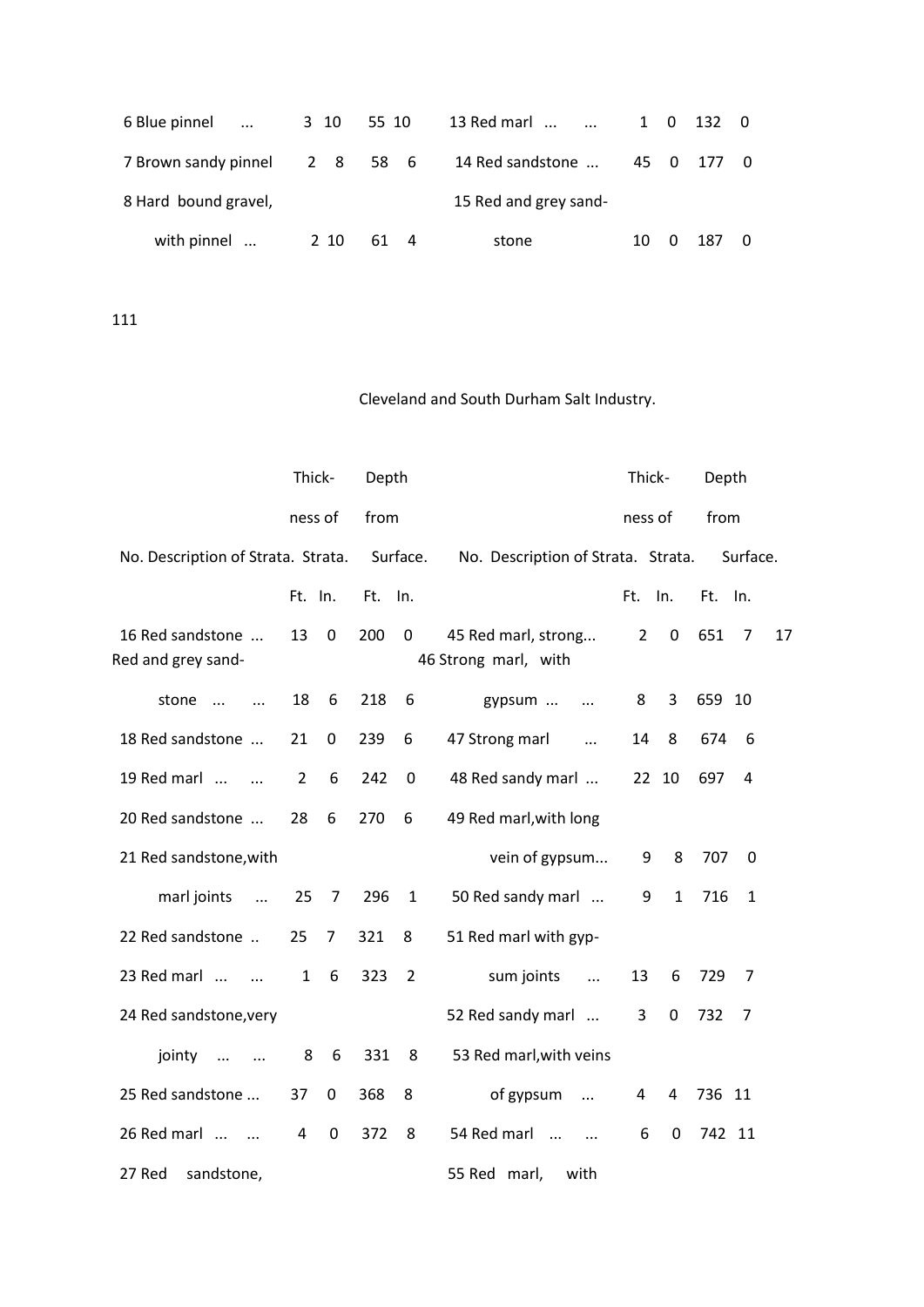| jointy<br>$\ddots$<br>$\ldots$          | 40             | 5              | 413    | 1              | large veins of                 |    |              |         |                |
|-----------------------------------------|----------------|----------------|--------|----------------|--------------------------------|----|--------------|---------|----------------|
| 28 Red marl<br>$\dddotsc$<br>$\dddotsc$ | 12             | 0              | 425    | 1              | gypsum<br>$\ddotsc$            | 24 | 6            | 767     | 5              |
| 29 Red sandstone, with                  |                |                |        |                | 56 Red sandy marl,             |    |              |         |                |
| marl joints                             | 11             | 6              | 436    | $\overline{7}$ | with<br>gypsum                 |    |              |         |                |
| 30 Red sandstone                        | 8              | 5              | 445    | $\mathbf 0$    | joints<br>$\cdots$<br>$\cdots$ | 22 | 11           | 790     | 4              |
| 31 Red sandstone, with                  |                |                |        |                | 57 Red marl, with gyp-         |    |              |         |                |
| marl joints<br>$\cdots$                 | 21             | 9              | 466    | 9              | sum                            | 56 | 5            | 846     | 9              |
| 32 Red sandstone                        | 22             | 5              | 489    | 2              | 58 Anhydrite<br>$\ddots$       | 9  | 6            | 856     | 3              |
| 33 Red sandstone, with                  |                |                |        |                | 59 Red marl, contain-          |    |              |         |                |
| marl joints                             | 11             | 0              | 500    | 2              | ing a little salt              | 11 | $\mathbf{1}$ | 867     | 4              |
| 34 Red marl                             | 8              | 0              | 508    | $\overline{2}$ | 60 Dark red marl,con-          |    |              |         |                |
| 35 Red sandstone                        | 33             | 5              | 541    | 7              | taining salt<br>$\ddots$       | 3  | 0            | 870     | 4              |
| 36 Red marl                             | 5              | 0              | 546    | 7              | 61 SALT                        | 86 | 6            | 956 10  |                |
| 37 Red sandstone                        | 19             | 8              | 566    | 3              | 62 SALT and gypsum             |    |              |         |                |
| 38 Red sandy marl                       | 22             | 4              | 588    | 7              | mixed<br>$\cdots$ $\cdots$     | 10 | 10           | 967     | 8              |
| 39 Red marl                             | 8              | 3              | 596    | 10             | 63 Gypsum, containing          |    |              |         |                |
| 40 Sandstone<br>$\dddotsc$              | $\overline{2}$ | 0              | 598    | 10             | salt<br>$\cdots$<br>$\cdots$   | 1  | 0            | 968     | 8              |
| 41 Sandy marl<br>$\ddotsc$              | 3              | 9              | 602    | 7              | 64 Gypsum                      | 5  | 0            | 973     | 8              |
| 42 Red sandy marl                       | 27             | $\overline{a}$ | 629 11 |                | 65 SALT                        | 8  | 10           | 982     | 6              |
| 43 Red sandstone                        | 5              | $\pmb{0}$      | 634 11 |                | 66 SALT and gypsum             | 16 | 8            | 999     | $\overline{2}$ |
| 44 Red marl<br>$\dddotsc$               | 14             | 8              | 649    | 7              | 67 Anhydrite                   | 7  |              | 2 1,006 | $\overline{a}$ |

XXIV.— No.4 (or Western) Boring at Haverton Hill,for the South Durham Salt

# Company,Limited (now Salt Union,Limited).

|  | Thick- Depth |      |                                                                                         | Thick- Depth |      |
|--|--------------|------|-----------------------------------------------------------------------------------------|--------------|------|
|  | ness of      | from |                                                                                         | ness of      | from |
|  |              |      | No. Description of Strata. Strata. Surface. No. Description of Strata. Strata. Surface. |              |      |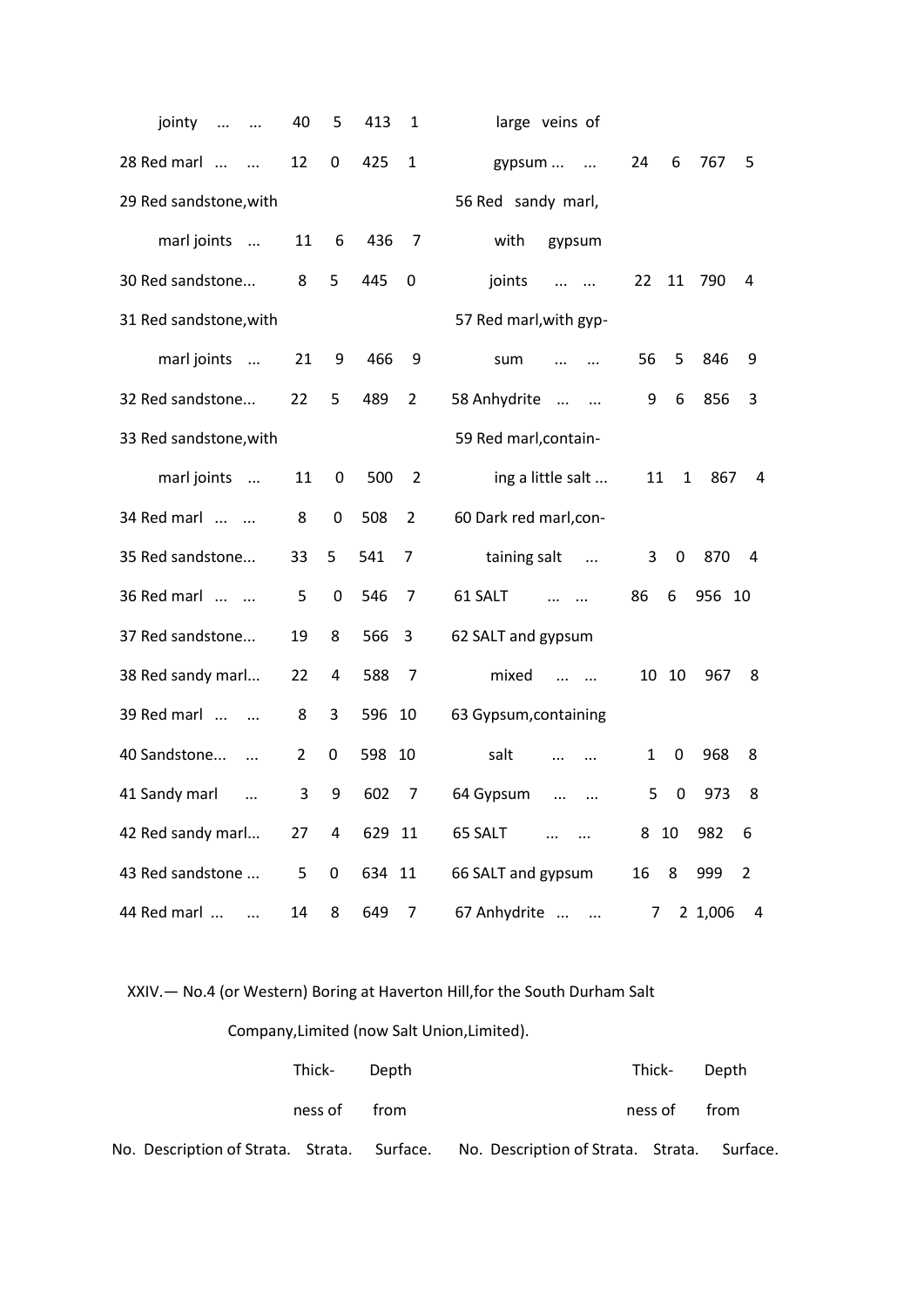|                              | Ft. In.        |              | Ft. In.      |              |                                   | Ft. In.        |             | Ft. In. |                |
|------------------------------|----------------|--------------|--------------|--------------|-----------------------------------|----------------|-------------|---------|----------------|
| $1$ Soil                     | $\mathbf{1}$   | 0            | $\mathbf{1}$ | $\mathbf 0$  | 14 Red sandstone                  | 34             | $\Omega$    | 351     | $\overline{2}$ |
| 2 Yellow clay<br>$\cdots$    | 4              | 0            | 5            | 0            | 15 Red marl                       | 9              | 6           | 360     | 8              |
| 3 Brown clay<br>$\cdots$     | 10             | 0            | 15           | 0            | 16 Red sandstone                  | 79             | 10          | 440     | 6              |
| 4 Brown clay and cob-        |                |              |              |              | 17 Red marl                       | $\mathbf{1}$   | 0           | 441     | 6              |
| bles                         | 17             | $\Omega$     | 32           | $\Omega$     | 18 Red sandstone                  | 70             | 6           | 512     | $\Omega$       |
| 5 Brown sand and clay        | 3              | $\mathbf{1}$ | 35           | $\mathbf{1}$ | 19 Red sandy marl                 | 64             | 6           | 576     | 6              |
| 6 Loamy sand<br>$\dddotsc$   | 12             | 5            | 47           | 6            | 20 Red marl                       | 72 10          |             | 649     | 4              |
| 7 Brown pinnel<br>$\sim$     | 15             | 0            | 62           | 6            | 21 Red marl, with veins           |                |             |         |                |
| 8 Yellow sandy clay          | $\mathbf{1}$   | 9            | 64           | 3            | of gypsum                         | 140            | 6           | 789 10  |                |
| 9 Brown pinnel<br>$\cdots$   | $\overline{4}$ | 9            | 69           | 0            | 22 Anhydrite<br>$\cdots$          | 6              | $\mathbf 0$ |         | 795 10         |
| 10 Red sandstone             | 160            | 6            | 229          | 6            | 23 Salty marl                     | 14             | 0           | 809 10  |                |
| 11 Red marl                  | 4              | 0            | 233          | 6            | 24 Red salty marl                 | $\overline{3}$ | $\mathbf 0$ | 812 10  |                |
| 12 Red sandstone             | 79             | 0            | 312          | 6            | <b>25 ROCK SALT</b><br>$\dddotsc$ | 104<br>6       | 917         |         | 4              |
| 13 Red marl<br>$\sim$ $\sim$ | 4              | 8            | 317          | 2            | 26 Gypsum<br>$\cdots$<br>$\cdots$ | $\overline{7}$ | 6           | 924 10  |                |

## Cleveland and South Durham Salt Industry.

XXV.—Diamond-boring at Westfeld,Haverton Hill,by Mr.John Vivian,for Mr.

George Dyson,May 30 to November 21,1885. (Now Westfield,Durham,

Salt Company,Limited).

| Thick- Depth                                                                            |  | Thick-  | Depth           |
|-----------------------------------------------------------------------------------------|--|---------|-----------------|
| ness of from                                                                            |  | ness of | from            |
| No. Description of Strata. Strata. Surface. No. Description of Strata. Strata. Surface. |  |         |                 |
| Ft. In. Ft. In.                                                                         |  |         | Ft. In. Ft. In. |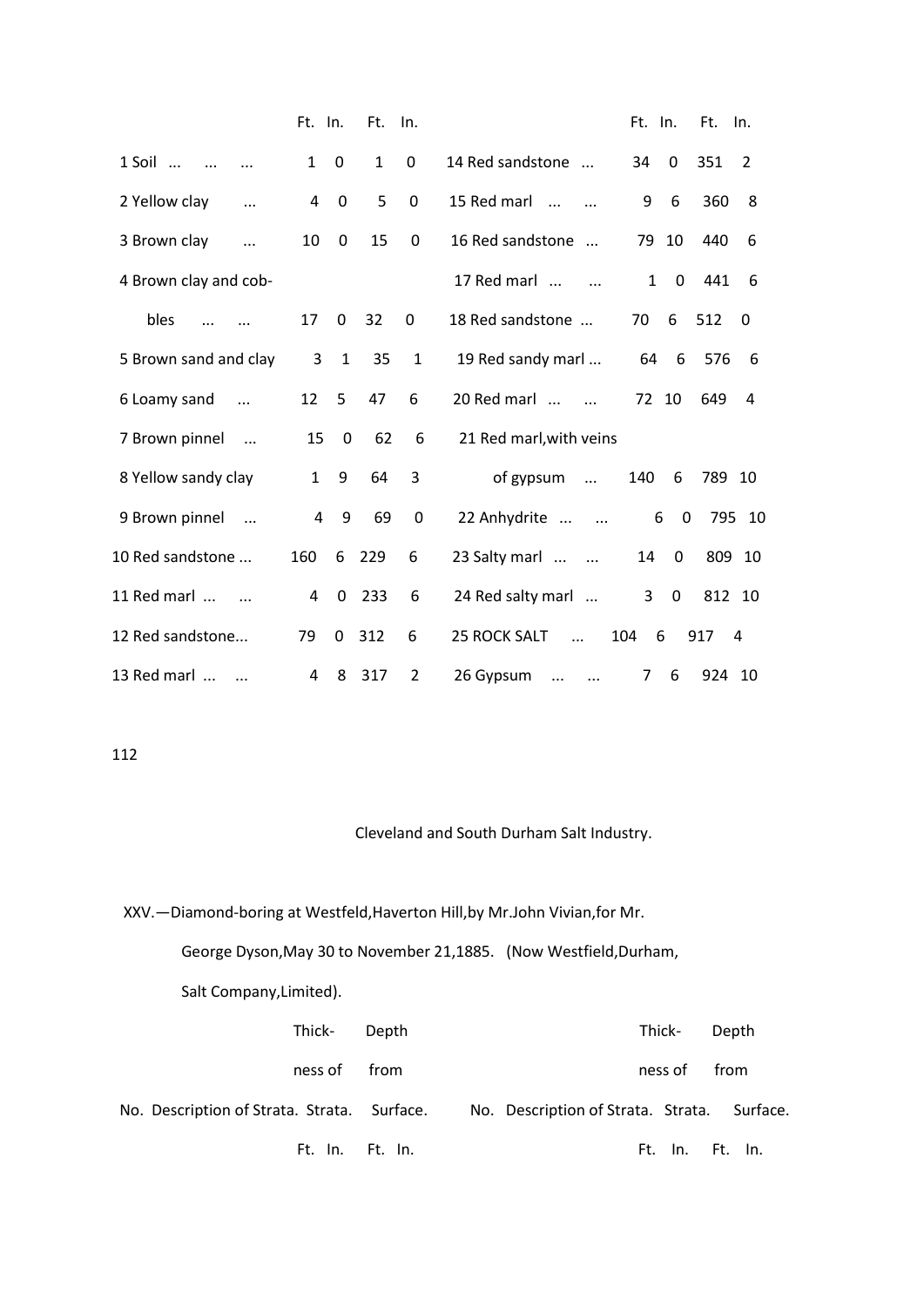| 1 Soil<br>$\ddotsc$                | 1               | 0           | 1     | 0                       | 488<br>35 Red marl<br>8<br>6<br>6<br>$\cdots$                          |  |
|------------------------------------|-----------------|-------------|-------|-------------------------|------------------------------------------------------------------------|--|
| 2 Yellow clay<br>$\ddotsc$         | $\overline{2}$  | 0           | 3     | 0                       | 36 Red sandstone<br>5<br>0<br>493<br>6<br>$\ddotsc$                    |  |
| 3 Brown clay<br>$\ddotsc$          | 8               | 6           | 11    | 6                       | 37 Red sandstone<br>15<br>6<br>509<br>$\ddotsc$<br>- 0                 |  |
| 4 Sand<br>$\dddotsc$<br>$\cdots$   | $\overline{2}$  | $\mathbf 0$ | 13    | 6                       | 38 Red marl<br>21<br>6<br>530 6<br>$\dddotsc$                          |  |
| 5 Hard red clay and                |                 |             |       |                         | 39 Sandy marl<br>8<br>6<br>539<br>$\overline{\phantom{0}}$<br>$\cdots$ |  |
| cobbles                            | 6               | 6           | 20    | $\mathbf 0$             | 40 Red marl<br>18<br>557<br>6<br>- 6<br>$\ddots$                       |  |
| 6 Sand<br>$\cdots$                 | 0               | 6           | 20    | 6                       | 41 Sandy marl, with                                                    |  |
| 7 Tough brown pinnel               | 8               | 6           |       | 290                     | veins of gypsum<br>18<br>0<br>575<br>- 6                               |  |
| 8 Sand<br>$\cdots$                 | 2               | 6           | 31    | - 6                     | 585 6<br>42 Red marl<br>10<br>0<br>$\dddotsc$                          |  |
| 9 Red clay<br>$\ddots$<br>$\cdots$ | $\mathbf{1}$    | 3           | 32    | 9                       | 43 Red marl, with veins                                                |  |
| 10 Sand<br>$\dddotsc$              | 11              | 3           | 44    | $\overline{\mathbf{0}}$ | of gypsum<br>25<br>0<br>610 6<br>$\dddotsc$                            |  |
| 11 Brown sandy clay                | $\mathbf{1}$    | $\mathbf 0$ | 45    | $\overline{\mathbf{0}}$ | 44 Red marl<br>19<br>0<br>629<br>- 6<br>$\dddotsc$                     |  |
| 12 Brown pinnel<br>$\sim$ $\sim$   | 3               | $\mathbf 0$ | 48    | - 0                     | 45 Red marl<br>8<br>637<br>0<br>- 6<br>$\ddots$                        |  |
| 13 Tough brown pinnel              | 9               | $\mathbf 0$ | 57    | $\overline{\mathbf{0}}$ | 46 Red marl, with veins                                                |  |
| 14 Rough sand and fine             |                 |             |       |                         | of gypsum<br>10<br>6<br>648<br>- 0<br>$\cdots$                         |  |
| gravel<br>$\ldots$                 | 3               | 6           | 60    | -6                      | 47 Red marl, with veins                                                |  |
| 15 Bound gravel<br>$\cdots$        | 0               | 6           | 61    | - 0                     | of gypsum<br>73<br>6<br>721 6<br>$\cdots$                              |  |
| 16 Hard bound gravel               | 3               | 8           | 64    | - 8                     | 48 Red<br>marl,<br>with                                                |  |
| 17 Red sandstone                   | 8               | 8           | 73 4  |                         | veins of gypsum<br>52<br>6<br>774 0                                    |  |
| 18 Red sandstone                   | 30 <sup>2</sup> | 5           | 103 9 |                         | $6\overline{6}$<br>49 Anhydrite<br>5<br>779 6                          |  |
| 19 Red sandstone, with             |                 |             |       |                         | 50 Red<br>marl, rather                                                 |  |
| veins of spar                      | 15              | 9           | 119 6 |                         | salty<br>782 6<br>0<br>3                                               |  |
| 20 White sandstone                 |                 | $5\quad 0$  |       | 124 6                   | $\mathbf 0$<br>51 Red salty marl<br>11<br>793 6                        |  |
| 21 Red sandstone                   | 69 11           |             | 194 5 |                         | 52 Red marl, contain-                                                  |  |
| 22 Red sandstone<br>$\dddotsc$     | 35              | 7           | 230 0 |                         | ing salt<br>796 0<br>$2^{\circ}$<br>-6                                 |  |
| 23 Soft red marl<br>$\cdots$       | 8               | $\mathbf 0$ | 238 0 |                         | 53 ROCK SALT<br>15<br>8<br>811 8<br>$\cdots$                           |  |
| 24 Red sandstone<br>$\dddotsc$     | 24              | 6           | 262 6 |                         | 54 ROCK SALT<br>9<br>812 5<br>0<br>$\dddotsc$                          |  |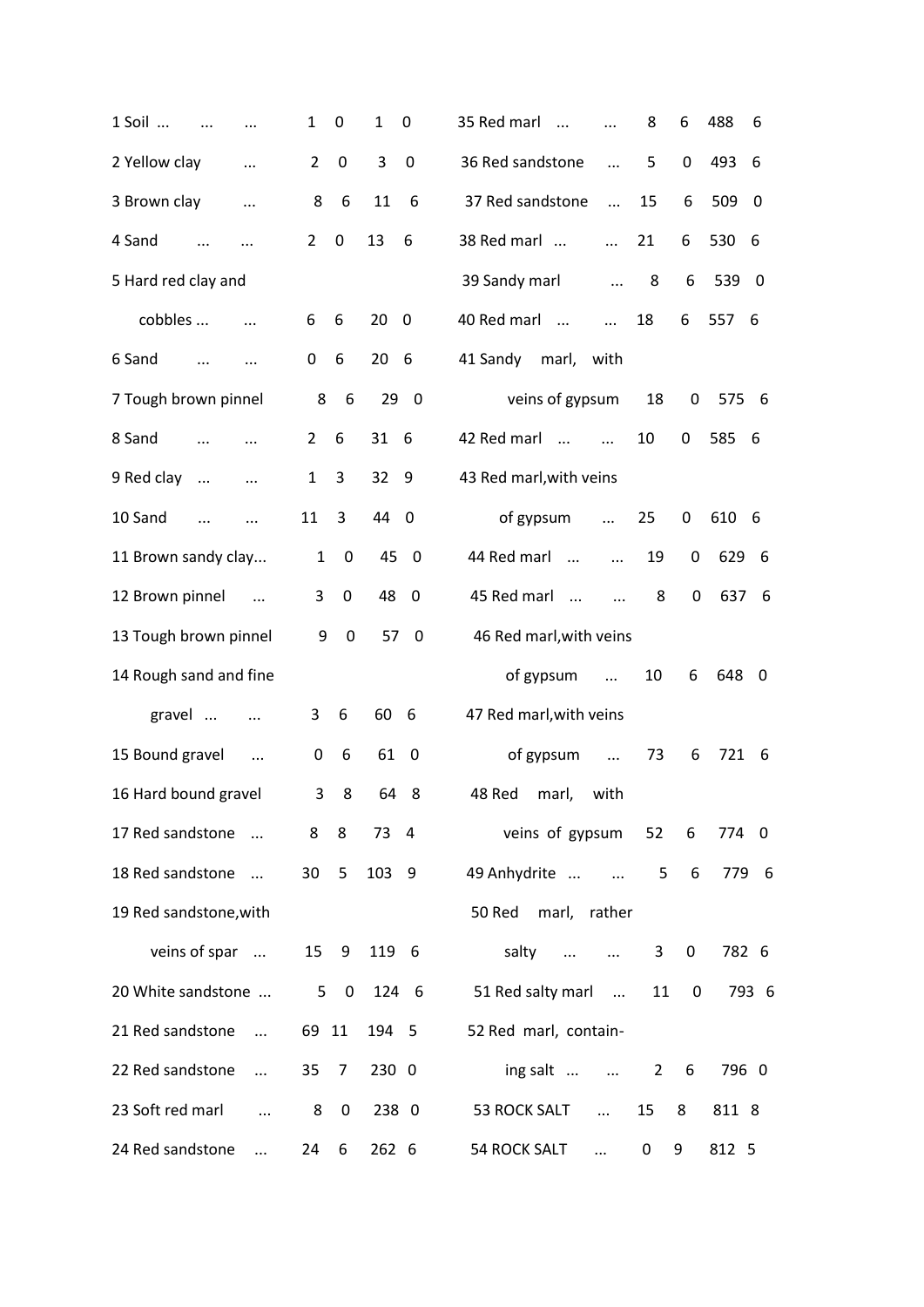| 25 Red sandstone |            | 54             | $\Omega$     | 316 6 |  | <b>55 ROCK SALT</b>   | $\ddotsc$  | 24    | 6              |              | 836 11 |       |  |
|------------------|------------|----------------|--------------|-------|--|-----------------------|------------|-------|----------------|--------------|--------|-------|--|
| 26 Red marl      |            | $\overline{4}$ | $\mathbf{0}$ | 3206  |  | <b>56 ROCK SALT</b>   | $\dddotsc$ | 53 10 |                |              | 890 9  |       |  |
| 27 Red sandstone | $\dddotsc$ | 11             | 6            | 332 0 |  | 57 ROCK SALT,         |            |       |                |              |        |       |  |
| 28 Red sandstone | $\ddotsc$  | 23             | 9            | 355 9 |  | mixed with gyp-       |            |       |                |              |        |       |  |
| 29 Sandy marl    |            | 8              | $\mathbf 0$  | 363 9 |  | sum                   |            |       | 6              | 0            | 896 9  |       |  |
| 30 Red marl      |            | 10             | 3            | 374 0 |  | 58 Gypsum and salt    |            |       | 0              | 6            | 897 3  |       |  |
| 31 Red sandstone |            | 20             | $\Omega$     | 394 0 |  | 59 Gypsum and salt    |            |       | $\overline{2}$ | $\Omega$     | 899 3  |       |  |
| 32 Red sandstone |            | 59             | 9            | 453 9 |  | 60 Gypsum, containing |            |       |                |              |        |       |  |
| 33 Red marl      |            | $\mathbf{3}$   | $\Omega$     | 456 9 |  | a little salt         |            |       |                | 8 11         |        | 908 2 |  |
| 34 Red sandstone |            | 23             | 3            | 480 0 |  | 61 Anhydrite          | $\ddotsc$  |       | 1              | $\mathbf{0}$ |        | 909 2 |  |

# XXVI.—Boring at Sandfield,Haverton Hill,1886.

|                                        |            | Thick-         |                | Depth        |             |                            |            | Thick-         |                | Depth   |          |
|----------------------------------------|------------|----------------|----------------|--------------|-------------|----------------------------|------------|----------------|----------------|---------|----------|
|                                        |            | ness of        |                | from         |             |                            |            | ness of        |                | from    |          |
| No. Description of Strata.             |            |                | Strata.        |              | Surface.    | No. Description of Strata. |            |                | Strata.        |         | Surface. |
|                                        |            | Ft. In.        |                | Ft.          | In.         |                            |            | Ft. In.        |                | Ft. In. |          |
| 1Soil                                  |            | $\mathbf{1}$   | 6              | $\mathbf{1}$ | 6           | 14 Red sandstone, with     |            |                |                |         |          |
| 2 Strong red clay                      | $\ddotsc$  | $\overline{a}$ | 6              | 6            | 0           | beds of marl               | $\dddotsc$ | 7              | 8              | 461 10  |          |
| 3 Brown sand                           | $\ddotsc$  | 30             | 4              | 36           | 4           | 15 Red marl                |            | 4              | 0              | 465 10  |          |
| 4 Dark sand                            |            | 11             | $\mathbf{1}$   | 47           | 5           | 16 Red sandy marl          | $\ddots$   | $\overline{2}$ | $\mathbf 0$    | 467 10  |          |
| 5 Brown clay                           | $\ddots$   | 3              | $\overline{4}$ | 50           | 9           | 17 Red sandstone           | $\dddotsc$ | 20             | $\overline{2}$ | 488     | 0        |
| 6 Brown pinnel and<br>19 Red sandstone | $\dddotsc$ |                | 17 8           | 526          | $\Omega$    | 18 Red marl<br>$\cdots$    |            | 20             | $\overline{4}$ | 508     | 4        |
| cobbles                                | $\ddotsc$  | 19             | 7              | 70           | 4           | 20 Red marl<br>$\dddotsc$  | $\cdots$   | 15             | - 6            | 541     | 6        |
| 7 Red sandstone                        | $\ddots$   | 145            | 8              | 216          | $\mathbf 0$ | 21 Red sandy marl          | $\ddotsc$  | 7              | 9              | 549     | 3        |
| 8 Red marl<br>$\cdots$                 |            | $\overline{2}$ | 0              | 218          | 0           | 22 Red sandstone           |            | 6              | $\overline{7}$ | 555     | 10       |
| 9 Red sandstone                        | .          | 82             | $\mathbf 0$    | 300          | 0           | 23 Red marl<br>$\cdots$    | $\cdots$   | 29             | 3              | 585     | 1        |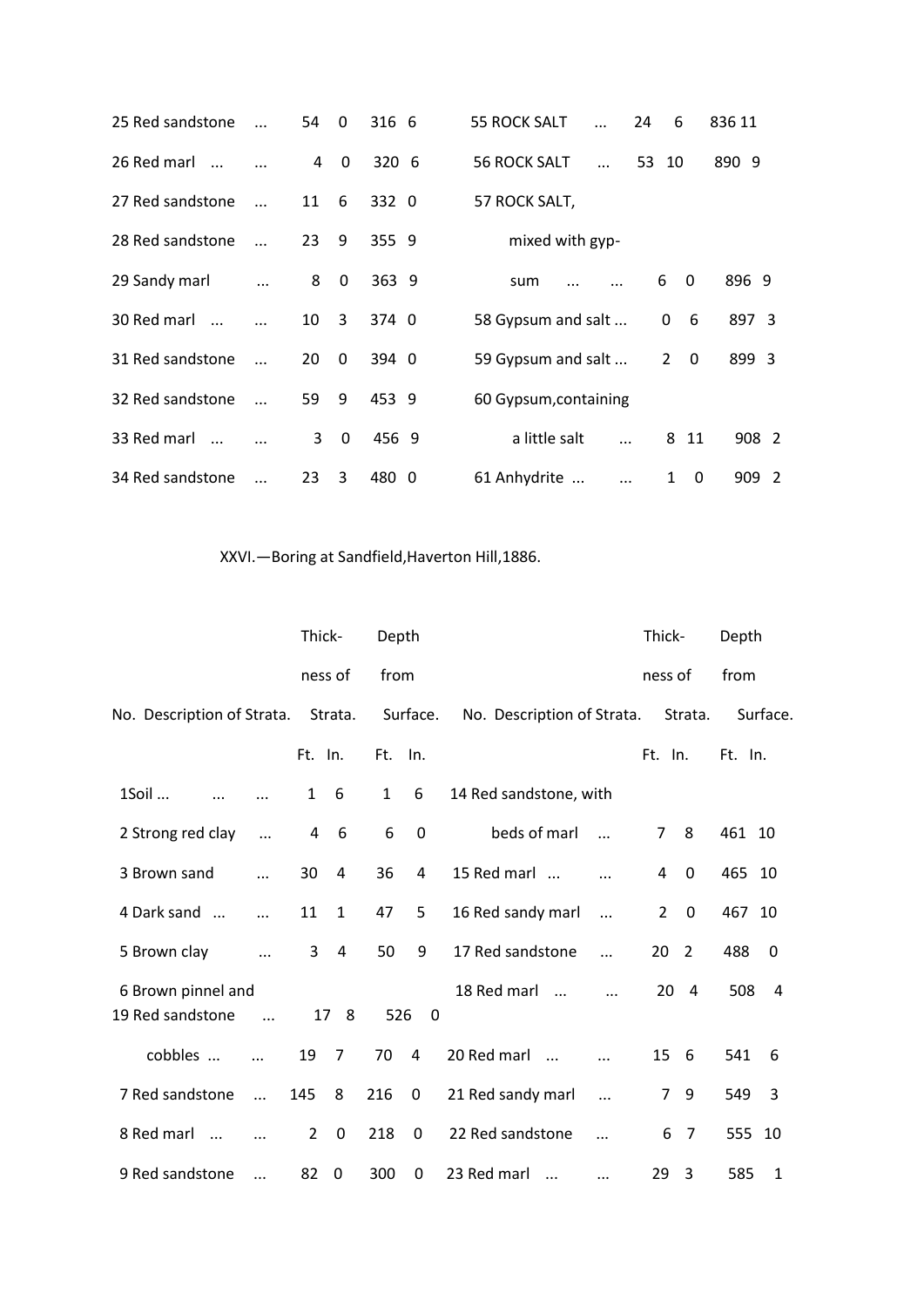|                               |  |  | 10 Red marl   3 0 303 0 24 Red marl, with             |       |
|-------------------------------|--|--|-------------------------------------------------------|-------|
|                               |  |  | 11 Red sandstone  38 7 341 7 sypsum joints  8 6 593 7 |       |
|                               |  |  | 12 Red marl   10 5 352 0 25 Red sandy marl  52 11     | 646 6 |
| 13 Red sandstone  102 2 454 2 |  |  |                                                       |       |

### Cleveland and South Durham Salt Industry.

|                                             | Thick-       |                               | Depth   |                         |                                                 | Thick-                       | Depth                    |
|---------------------------------------------|--------------|-------------------------------|---------|-------------------------|-------------------------------------------------|------------------------------|--------------------------|
|                                             | ness of      |                               | from    |                         |                                                 | ness of                      | from                     |
| No. Description of Strata. Strata. Surface. |              |                               |         |                         | No. Description of Strata. Strata.              |                              | Surface.                 |
|                                             | Ft.          | In.                           | Ft. In. |                         |                                                 | Ft. In.                      | Ft. In.                  |
| 26 Strong red marl,<br>with veins of gyp-   |              |                               |         |                         | 32 ROCK SALT<br>$\sim$<br>33 Anhydrite and rock | 80 10                        | 877 10                   |
| sum                                         | 38           | 9                             | 685     | 3                       | salt<br>$\dddotsc$                              | $\mathbf{1}$<br>6            | 879<br>4                 |
| 27 Red marl                                 | $\mathbf{1}$ | $\mathbf 0$                   | 686     | 3                       | <b>34 ROCK SALT</b>                             | $\mathbf{1}$<br>$\mathbf{0}$ | 880<br>$\overline{4}$    |
| 28 Red marl, with veins                     |              |                               |         |                         | 35 Anhydrite and salt                           | 4                            | $\mathbf{2}$<br>884<br>6 |
| of gypsum<br>$\dddotsc$                     |              | 84 3                          | 770     | 6                       | 36 Anhydrite,<br>- con-                         |                              |                          |
| 29 Anhydrite<br>$\ddots$                    | 9            | 6                             | 780     | $\overline{\mathbf{0}}$ | taining a little                                |                              |                          |
| 30 Red marl, salty                          |              | 12 0                          | 792     | $\boldsymbol{0}$        | salt<br>$\cdots$                                | 9<br>9                       | 894<br>3                 |
| 31 Decayed brown marl,                      |              |                               |         |                         | <b>37 ROCK SALT</b><br>$\cdots$                 | 0<br>6                       | 3<br>900                 |
| containing salt                             |              | 5 <sub>1</sub><br>$\mathbf 0$ |         | 797 0                   | 38 Anhydrite                                    | $\Omega$                     | 901<br>9<br>0            |

XXVII.—No.1 Diamond-boring at Haverton Hill,for Messrs.G.Tennant and

Partners,Limited (now United Alkali Company,Limited).

| Thick- Depth | Thick- Depth |  |
|--------------|--------------|--|
| ness of from | ness of from |  |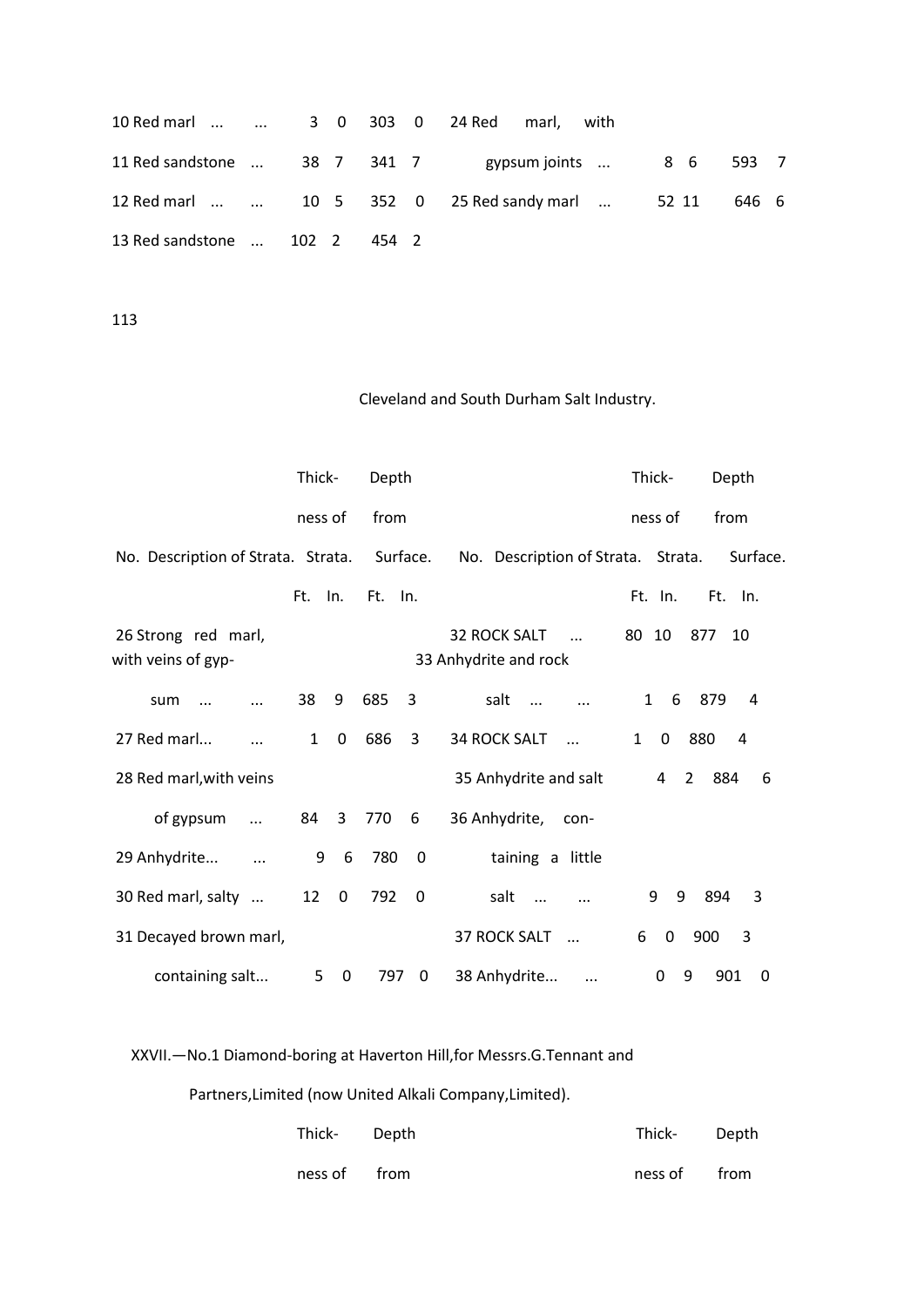| No. Description of Strata. Strata. |              |                         |                | Surface.  | No. Description of Strata. Strata. |              |                         |              | Surface. |
|------------------------------------|--------------|-------------------------|----------------|-----------|------------------------------------|--------------|-------------------------|--------------|----------|
|                                    | Ft.          | In.                     | Ft.            | In.       |                                    | Ft. In.      |                         | Ft. In.      |          |
| 1 Soil<br>$\cdots$                 | $\mathbf{1}$ | 6                       | 1              | 6         | 27 Red marl<br>$\dddotsc$          | 6            | 6                       | 596 11       |          |
| 2 Red sandy soil                   | 5            | 6                       | $\overline{7}$ | $\pmb{0}$ | 28 Red stone and beds              |              |                         |              |          |
| 3 Stiff dark muddy                 |              |                         |                |           | of marl<br>$\cdots$                | 18           | 9                       | 615          | 8        |
| clay<br>$\ddots$<br>$\cdots$       | 10           | 0                       | 17             | 0         | 29 Red marl<br>$\dddotsc$          | 19           | 0                       | 634          | 8        |
| 4 Stiff red clay<br>$\ddotsc$      | 17           | 0                       | 34             | 0         | 30 Red stone and beds              |              |                         |              |          |
| 5 Red clay and cobbles             | 3            | $\mathbf 0$             | 37             | 0         | of marl                            | 12 10        |                         | 647          | 6        |
| 6 Dark sand                        | $\Omega$     | 9                       | 37             | 9         | 31 Red stone                       | 3            | $\mathbf 0$             | 650          | 6        |
| 7 Brown sand                       | 16           | 7                       | 54             | 4         | 32 Red marl, with blue             |              |                         |              |          |
| 8 Brown sand, very                 |              |                         |                |           | joints<br>$\ldots$ $\ldots$        | 18           | $\overline{\mathbf{0}}$ | 668          | 6        |
| fine<br>$\dddotsc$                 | 5            | $\overline{2}$          | 59             | 6         | 33 Red sandstone                   | 5            | $\mathbf 0$             | 673          | 6        |
| 9 Brown sandy pinnel               |              |                         |                |           | 34 Red sandy marl                  | 20           | - 6                     | 694          | 0        |
| and gravel                         | 4            | 6                       | 64             | 0         | 35 Red marl, with veins            |              |                         |              |          |
| 10 Brown sandy clay                |              |                         |                |           | of gypsum<br>$\cdots$              | 84           | $\overline{0}$          | 778          | 0        |
| and cobbles                        | 7            | 0                       | 71             | 0         | 36 Red marl, with blue             |              |                         |              |          |
| 11 Cobbly pinnel                   | 9            | $\boldsymbol{0}$        | 80             | 0         | joints and veins                   |              |                         |              |          |
| 12 Sand and gravel                 | 3            | 3                       | 83             | 3         | of gypsum<br>$\dddotsc$            | 74 0         |                         | 852          | 0        |
| 13 Red sandstone                   | 93           | 5                       | 176            | 8         | 37 Red marl, with gyp-             |              |                         |              |          |
| 14 Grey sandstone                  | 8            | $\mathbf 0$             | 184            | 8         | sum                                | 42           | -6                      | 894          | 6        |
| 15 Red sandstone                   | 164          | 7                       | 349            | 3         | 38 Red marl                        | 0            | 9                       | 895          | 3        |
| 16 Red marl                        | 3            | $\overline{\mathbf{0}}$ | 352            | 3         | 39 Anhydrite                       | 9            | $\pmb{0}$               | 904          | 3        |
| 17 Red sandstone                   | 66 8         |                         | 418 11         |           | 40 Red marl, with salt             | $\mathbf{1}$ | $\mathbf 0$             | 905          | 3        |
| 18 Grey stone<br>$\ddotsc$         |              | 36                      | 422 5          |           | 41 Red marl, with veins            |              |                         |              |          |
| 19 Red marl<br>$\ddotsc$           |              | 30                      | 425 5          |           | of salt<br>$\ddots$                | 23           | 4                       | 928          | 7        |
| 20 Red sandstone                   | 37 0         |                         | 462 5          |           | 42 ROCK SALT                       | 72 11        |                         | 1,001<br>- 6 |          |
| 21 Red marl                        | 16 9         |                         | 479 2          |           | 43 Hard stone                      | 3            | $2^{\circ}$             | 1,004 8      |          |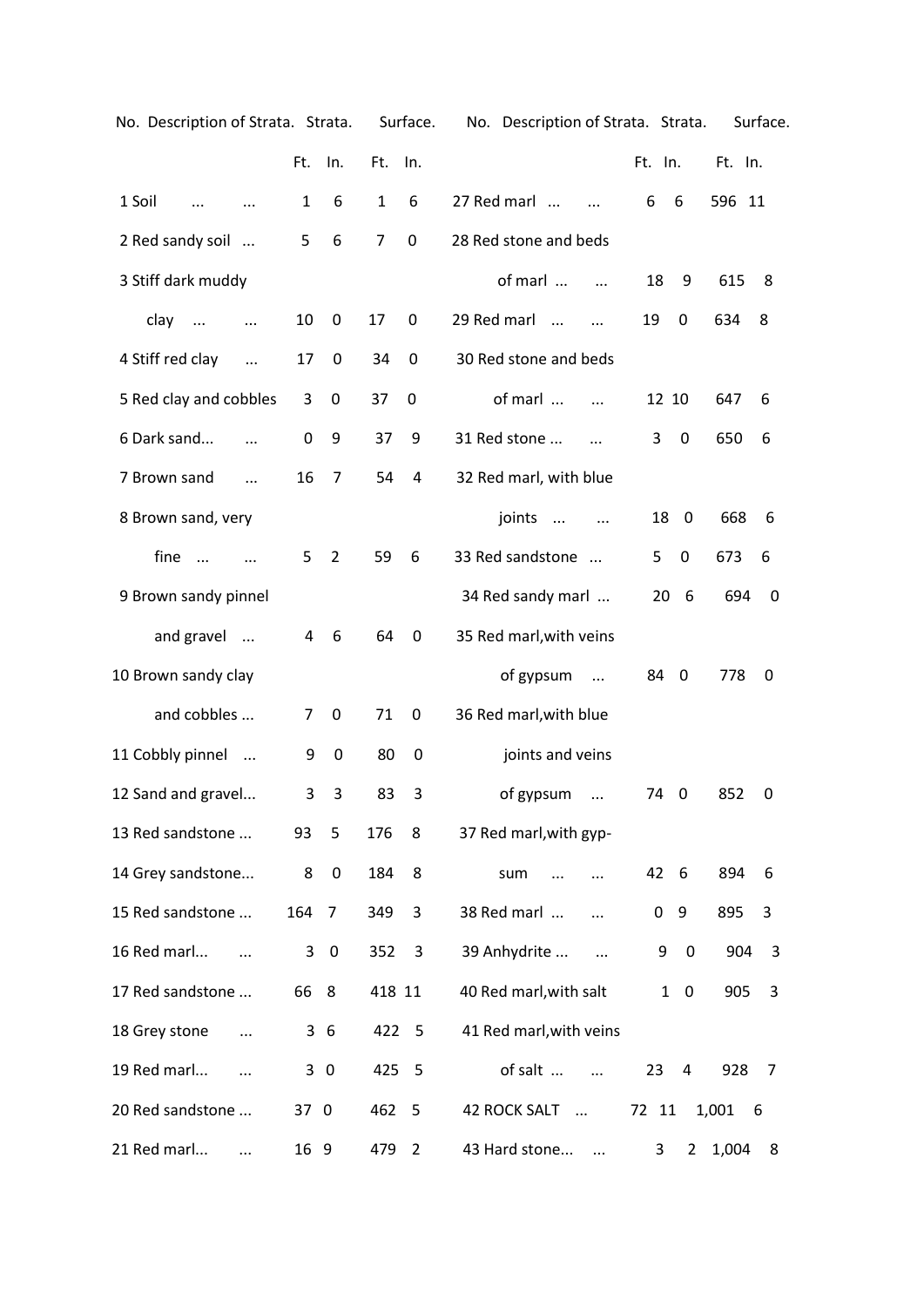| 22 Red sandstone  | 73 3        | 552 5 | 44 Hard stone, with       |             |    |             |                |
|-------------------|-------------|-------|---------------------------|-------------|----|-------------|----------------|
| 23 Red sandy marl | 93          | 561 8 | salt<br>$\cdots$ $\cdots$ | $2 \quad 8$ |    | 1.007 4     |                |
| 24 Red sandstone  | $24 \ 0$    | 585 8 | 45 ROCK SALT and          |             |    |             |                |
| 25 Red sandy marl | 29          | 588 5 | gypsum $\dots$ $\dots$    |             |    | 6 0 1,013 4 |                |
| 26 Red sandstone  | $2 \quad 0$ | 590 5 | 46 Hard blue stone        | 0           | 10 | 1.014       | $\overline{2}$ |

XXVIII.—No.8a Boring,by the American system,at Haverton Hill,for the United

Alkali Company,Limited (Messrs.G.Allhusen & Sons),completed

November 18,1891.

|                                             | Thick-  |                         | Depth  |                         |                                    | Thick-  |              | Depth         |  |
|---------------------------------------------|---------|-------------------------|--------|-------------------------|------------------------------------|---------|--------------|---------------|--|
|                                             | ness of |                         | from   |                         |                                    | ness of |              | from          |  |
| No. Description of Strata. Strata. Surface. |         |                         |        |                         | No. Description of Strata. Strata. |         |              | Surface.      |  |
|                                             | Ft. In. |                         | Ft. In |                         |                                    | Ft. In. |              | Ft. In.       |  |
| 1 Ordinary surface-                         |         |                         |        |                         | 8 Red marl                         | 332     | $\Omega$     | 732 0         |  |
| soil, etc.                                  | 5       | $\overline{\mathbf{0}}$ | 50     |                         | 9 Anhydrite<br>$\ddotsc$           | 9       | $\mathbf 0$  | 741 0         |  |
| 2 Blue clay                                 | 30      | 0                       | 35     | $\overline{\mathbf{0}}$ | 10 Rotten marl, con-               |         |              |               |  |
| 3 Sand and clay<br>$\dddotsc$               | 15      | $\mathbf 0$             | 500    |                         | taining salt                       | 25      | 0            | 766 0         |  |
| 4 Sand and gravel                           | 15      | $\mathbf 0$             | 65     | $\overline{\mathbf{0}}$ | 11 ROCK SALT<br>$\mathbf{u}$       | 42      | $\mathbf{0}$ | 808 0         |  |
| 5 Gravel                                    | 5       | 0                       | 70     | $\overline{\mathbf{0}}$ | 12 Light grey limestone            | 93      | 0            | 901 0         |  |
| 6 Soft sandstone                            | 5       | 0                       | 75     | $\overline{\mathbf{0}}$ | 13 Dark grey limestone             | 18      | $\mathbf 0$  | 919 0         |  |
| 7 Red sandstone<br>$\dddotsc$               | 325     | 0                       | 400    | 0                       | 14 Light grey limestone            |         |              | 313 0 1,232 0 |  |

114

Cleveland and South Durham Salt Industry.

Thick- Depth Thick- Depth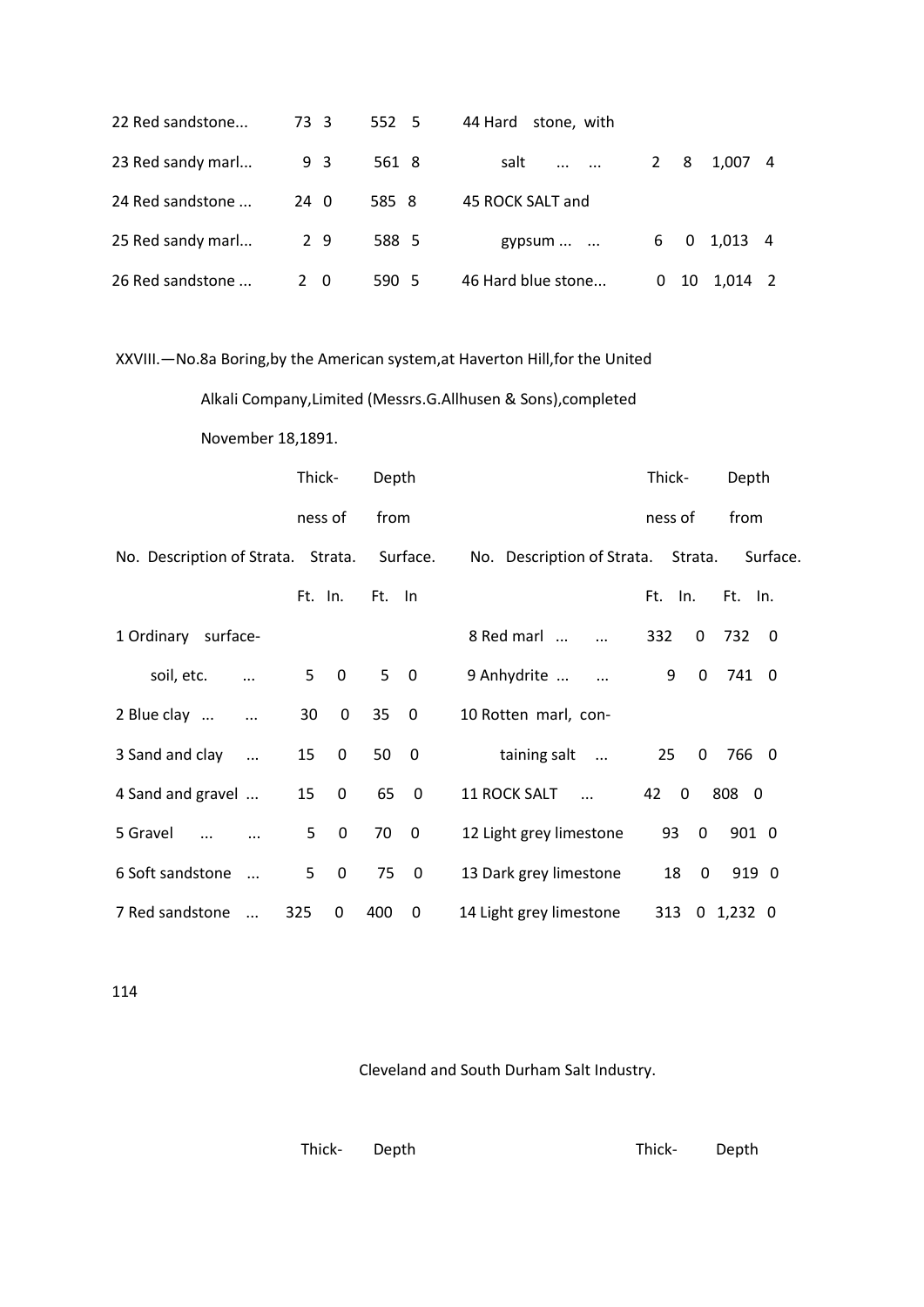|                                             |         | ness of<br>from |                          |                                    | ness of        |             | from           |   |
|---------------------------------------------|---------|-----------------|--------------------------|------------------------------------|----------------|-------------|----------------|---|
| No. Description of Strata. Strata. Surface. |         |                 |                          | No. Description of Strata. Strata. |                |             | Surface.       |   |
|                                             | Ft. In. | Ft. In.         |                          |                                    | Ft. In.        |             | Ft. In.        |   |
| 15 Dark grey limestone                      | 42      | 01,274          | 0                        | 45 Black shale and sand            | 13             |             | 01,862         | 0 |
| 16 Black and red shale                      | 41      | 01,315          | 0                        | 46 Shale<br>$\dddotsc$<br>$\cdots$ | 53             |             | 01,915<br>0    |   |
| 17 Sand and water, gas                      |         |                 |                          | 47 Grey limestone<br>$\mathbf{m}$  | 12             |             | 0, 1, 927<br>0 |   |
| bubbles                                     | 48      | 0, 1, 363       | 0                        | 48 Grey limestone, with            |                |             |                |   |
| 18 Black and red shale                      | 6       | 01,369          | 0                        | a little shale<br>$\dddotsc$       | 12             |             | 0, 1, 939      | 0 |
| 19 Grey limestone                           | 20      | 01,389          | 0                        | 49 Grey sandstone                  | 5 <sub>1</sub> |             | 01,944<br>0    |   |
| 20 Shale                                    | 18      | 0, 1, 407       | 0                        | 50 Shale and a little              |                |             |                |   |
| 21 Sticky substance, like                   |         |                 |                          | sand                               | 6              |             | $0$ 1,950<br>0 |   |
| fireclay<br>$\ddots$                        | 17      | 0,1,424         | 0                        | 51 COAL and a little gas           | $\overline{2}$ |             | $0$ 1,952<br>0 |   |
| 22 Dark limestone                           | 8       | 0 1,432         | 0                        | 52 Limestone                       | 6              | $\mathbf 0$ | 1,958          | 0 |
| 23 Sand<br>$\dddotsc$                       | 9       | 01,441          | 0                        | 53 Sandstone<br>$\cdots$           | 14             |             | $0$ 1,972<br>0 |   |
| 24 Sand and limestone                       | 18      | 0, 1,459        | 0                        | 54 Sandy shale and a               |                |             |                |   |
| 25 Sand                                     | 20      | 0, 1, 479       | 0                        | little gas*<br>$\cdots$            | $\mathbf{2}$   | 0           | 1,974 0        |   |
| 26 Shale and fireclay                       | 20      | 01,499          | 0                        | 55 Hard shale<br>$\ddots$          | 3              | 0           | 1,977 0        |   |
| 27 Fireclay<br>$\cdots$<br>$\ddots$         | 36      | $0$ 1,535       | 0                        | 56 Hard black shale                | 9              | 0           | 1,986          | 0 |
| 28 Shale<br>$\cdots$                        | 9       | $0 \t1,544$     | $\mathbf 0$              | 57 Grey sandstone                  | $2^{\circ}$    | $\mathbf 0$ | 1,988 0        |   |
| 29 Grey limestone  35 0 1,579               |         |                 | $\overline{\phantom{0}}$ | 58 Black shale<br>$\dddotsc$       | $\mathbf{2}$   | $\mathbf 0$ | 1,990 0        |   |
| 30 Black shale<br>$\cdots$                  | 18      | $0$ 1,597       | 0                        | 59 Grey micaceous sand-            |                |             |                |   |
| 31 Sandstone<br>$\ddots$                    | 7       | 0 1,604         | 0                        | sandstone<br>$\cdots$              | 8              | 0           | 1,998 0        |   |
| 32 Sandstone and shale                      | 11      | 0 1,615         | 0                        | 60 Black shale                     | 11             | $\mathbf 0$ | $2,009$ 0      |   |
| 33 Limestone and shale                      | 8       | $0\quad 1,623$  | $\overline{\mathbf{0}}$  | 61 Limestone                       | 26             | 0           | 2,035 0        |   |
| 34 Sandstone<br>$\dddotsc$                  | 30      | $0$ 1,653 0     |                          | 62 Grey micaceous sand-            |                |             |                |   |
| 35 Limestone<br>$\sim 100$ and              | 11      | $0$ 1,664 0     |                          | stone<br>$\sim$ $\sim$             | $7^{\circ}$    | 6           | 2,042 6        |   |
| 36 Light grey<br>sand-                      |         |                 |                          | 63 Grey micaceous sand-            |                |             |                |   |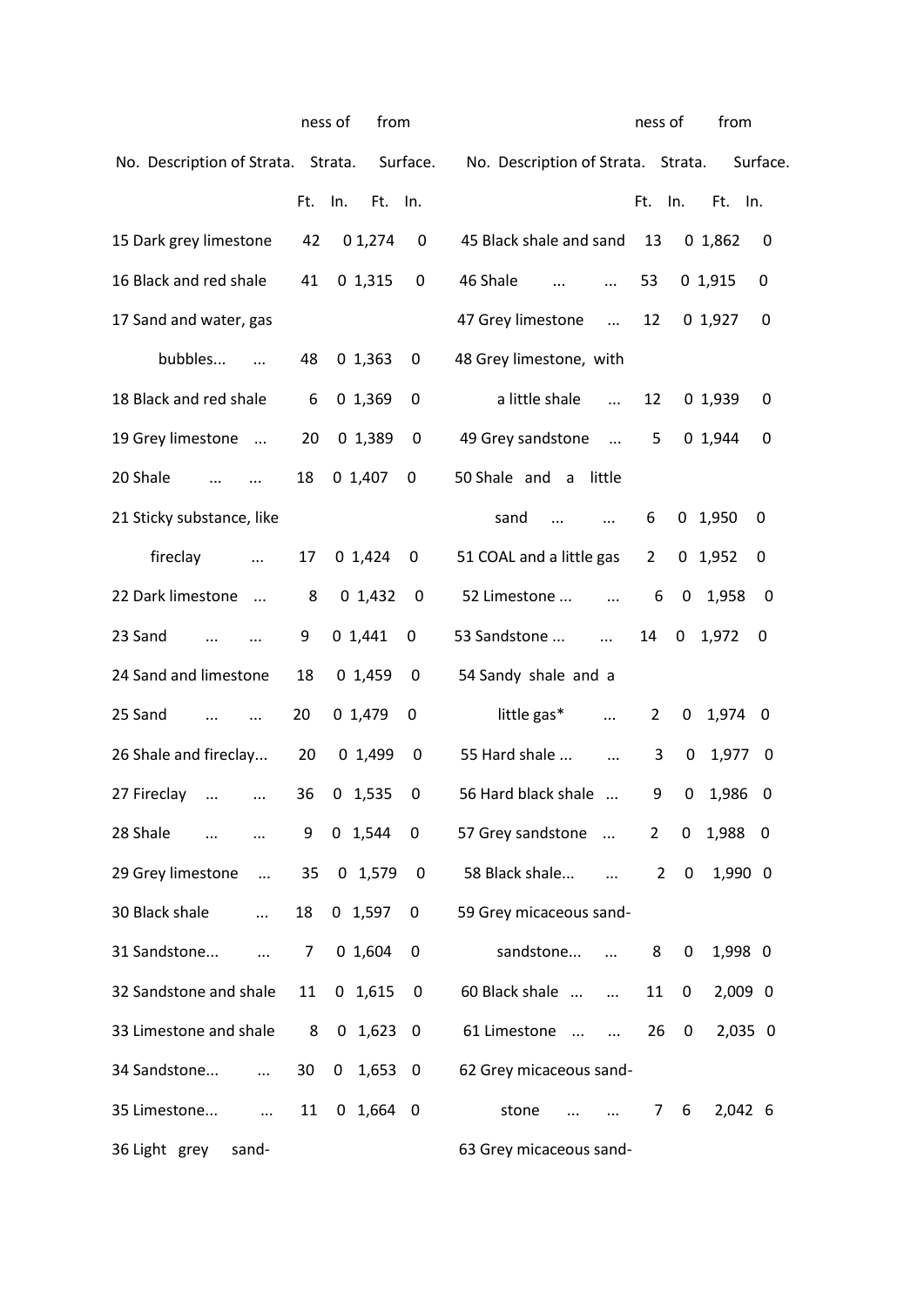| stone                 |            | 9  | $\mathbf{0}$ | 1,673           | - 0                     | stone, with<br>veins       |            |             |           |
|-----------------------|------------|----|--------------|-----------------|-------------------------|----------------------------|------------|-------------|-----------|
| 37 Dark sandstone and |            |    |              |                 |                         | of shale<br>$\sim$ $\sim$  | 32         | 0           | 2,074 6   |
| shale                 |            | 21 |              | 0 1,694 0       |                         | black<br>64 Hard<br>shale, |            |             |           |
| 38 Shale<br>$\ddotsc$ | $\cdots$   | 44 |              | $0\,1.738\,0$   |                         | with<br>veins<br>0f        |            |             |           |
| 39 Black shale        | $\dddotsc$ | 16 |              | $0 \t1.754 \t0$ |                         | sandstone                  | 6          | 0           | $2,080$ 6 |
| 40 Black shale        | $\dddotsc$ | 24 |              | 0, 1,778, 0     |                         | 65 Micaceous sandstone     | 9          | $\mathbf 0$ | 2,089 6   |
| 41 Limestone          | $\cdots$   | 16 |              | $0 \quad 1,794$ | - 0                     | 66 Hard shale              | 3          | 0           | 2,092 6   |
| 42 Grey sandstone     |            | 19 | 0            | 1,813           | $\overline{\mathbf{0}}$ | 67 Micaceous sandstone     | 8          | 0           | 2,100 6   |
| 43 Sandstone, mixed   |            |    |              |                 |                         | 68 Hard grey shale         | $3\quad 6$ |             | $2,104$ 0 |
| with shale            | $\ddotsc$  | 20 | $\mathbf{0}$ | 1,833 0         |                         | 69 Hard black shale        | 48         | $6^{\circ}$ | 2,152 6   |
| 44 Fine<br>sand,      | with       |    |              |                 |                         | 70 Dark sandy shale        |            | $3\quad 6$  | 2,156 0   |
| water                 | $\dddotsc$ | 16 | 0            | 1,849 0         |                         | 71 In hard black shale     | 17         | $\mathbf 0$ | 2,173 0   |

XXIX.—Boring at Stone Marsh or Sweethill,near Haverton Hill,1886.

|                                                | Thick-     |                 | Depth       |                         |                                             | Thick-         |                | Depth       |  |
|------------------------------------------------|------------|-----------------|-------------|-------------------------|---------------------------------------------|----------------|----------------|-------------|--|
|                                                |            | ness of         | from        |                         |                                             | ness of        |                | from        |  |
| No. Description of Strata. Strata. Surface.    |            |                 |             |                         | No. Description of Strata. Strata. Surface. |                |                |             |  |
|                                                |            | Ft. In. Ft. In. |             |                         |                                             |                | Ft. In.        | Ft. In.     |  |
| $\dots$ $\dots$ 1 0<br>1 Soil                  |            |                 | $1 \quad 0$ |                         | 18 Bound gravel                             |                | 6 6            | 100 6       |  |
| 2 Yellow clay   1 0 2 0                        |            |                 |             |                         | 19 Fine gravel                              | $\overline{4}$ | $\overline{3}$ | 104 9       |  |
| 3 Red clay   16 6                              |            |                 | 18          | 6                       | 20 Red sandstone  179                       |                | 3 <sup>7</sup> | 284 0       |  |
| 4 Brown pinnel  24 6                           |            |                 | 43          | $\mathbf{0}$            | 21 Red marl                                 |                | $2 \quad 9$    | 286 9       |  |
| 5 Red sandy pinnel  1 0                        |            |                 | 44          | $\overline{0}$          | 22 Red sandstone                            | <b>20</b>      |                | 3 307 0     |  |
| 6 Blue and sandy clay 10 0 54                  |            |                 |             | 0                       | 23 Sandy marl $\ldots$ 6                    |                |                | $0$ 313 $0$ |  |
| $\ldots$ 8 0 62<br>7 Red clay<br>$\sim$ $\sim$ |            |                 |             | $\mathbf 0$             | 24 Red marl                                 | $7^{\circ}$    | $\Omega$       | 3200        |  |
| 8 Sand and gravel  1 0                         |            |                 | 63          | $\overline{\mathbf{0}}$ | 25 Red sandstone                            | 78             | $\Omega$       | 398 0       |  |
| 9 Gravel<br>$\dddotsc$                         | $\cdots$ 2 | $\mathbf 0$     | 65          | 0                       | 26 Red sandy marl                           | 21             | $\mathbf{0}$   | 419 0       |  |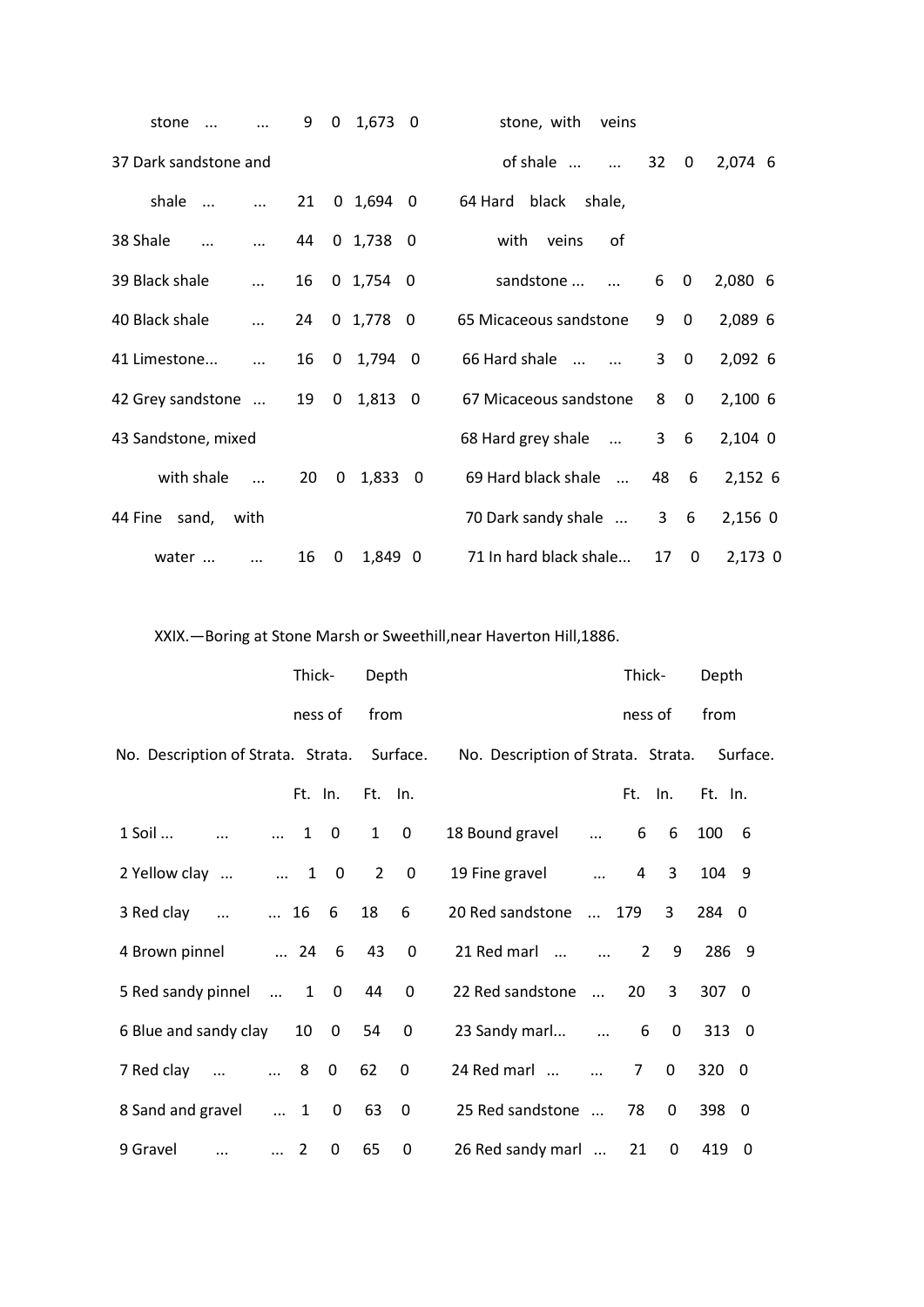| 10 Gravel and cobbles           |            | $2 \quad 6$    |              | 67  | 6                        | 27 Red marl<br>3<br>$\mathbf 0$<br>422 0                       |
|---------------------------------|------------|----------------|--------------|-----|--------------------------|----------------------------------------------------------------|
| 11 Sand and gravel              |            | $\ldots$ 3 6   |              | 71  | $\overline{\phantom{0}}$ | 28 Red sandstone<br>6<br>31<br>453 6                           |
| 12 Sand                         |            | $\ldots$ 2 0   |              | 73  | $\mathbf{0}$             | 29 Red marl<br>6<br>6<br>460 0                                 |
| 13 Gravel and cobbles           |            | $\overline{2}$ | $\mathbf{0}$ | 75  | $\overline{\mathbf{0}}$  | 30 Red sandstone, with                                         |
| 14 Bound gravel and             |            |                |              |     |                          | marl beds<br>15 3<br>475 3<br>$\cdots$                         |
| $\ldots$ $\ldots$ 5 0<br>pinnel |            |                |              | -80 | $\overline{\phantom{0}}$ | 31 Red marl, with red                                          |
| 15 Pinnel and gravel            |            | $\ldots$ 4 6   |              | 84  | - 6                      | sandstone beds<br>11 6<br>486 9                                |
| 16 Clayey sand                  |            |                | $\ldots$ 7 0 | 91  | 6                        | 32 Red marl, with blue                                         |
| 17 Pinnel and gravel            | $\cdots$ 2 |                | 6            | 94  | 0                        | 3<br>joints<br>494<br>$7^{\circ}$<br>0<br>$\cdots$<br>$\cdots$ |

\* Continued from this point by the diamond drill,August 25,1891.

115

# Cleveland and South Durham Salt Industry.

|                                             |               | Thick-      |   | Depth           |                         |                                    | Thick- |         | Depth   |          |
|---------------------------------------------|---------------|-------------|---|-----------------|-------------------------|------------------------------------|--------|---------|---------|----------|
|                                             |               | ness of     |   | from            |                         |                                    |        | ness of | from    |          |
| No. Description of Strata. Strata. Surface. |               |             |   |                 |                         | No. Description of Strata. Strata. |        |         |         | Surface. |
|                                             |               |             |   | Ft. In. Ft. In. |                         |                                    |        | Ft. In. | Ft. In. |          |
| 33 Red sandstone, with                      |               |             |   |                 |                         | 55 Magnesium limestone,            |        |         |         |          |
| marl beds                                   | $\dddotsc$    |             |   | 14 3 508        | $\overline{\mathbf{3}}$ | with gypsum joints 12 6            |        |         | 842 0   |          |
| 34 Red sandstone                            |               |             |   | 4 0 512         | 3                       | 56 Magnesium limestone 26 9        |        |         | 868     | 9        |
| 35 Red marl<br>$\mathbf{r}$                 | $\sim$ $\sim$ |             |   | 14 9 527        | $\mathbf 0$             | 57 Magnesium limestone,            |        |         |         |          |
| 36 Red marl, with red                       |               |             |   |                 |                         | with gypsum veins 17 7             |        |         | 886     | 4        |
| sandstone                                   |               | $3 \quad 3$ |   | 530 3           |                         | 58 Hard<br>blue<br>stone           |        |         |         |          |
| 37 Red marl<br>$\dddotsc$                   | $\ddotsc$     | 18          | 6 | 548             | 9                       | with veins of gyp-                 |        |         |         |          |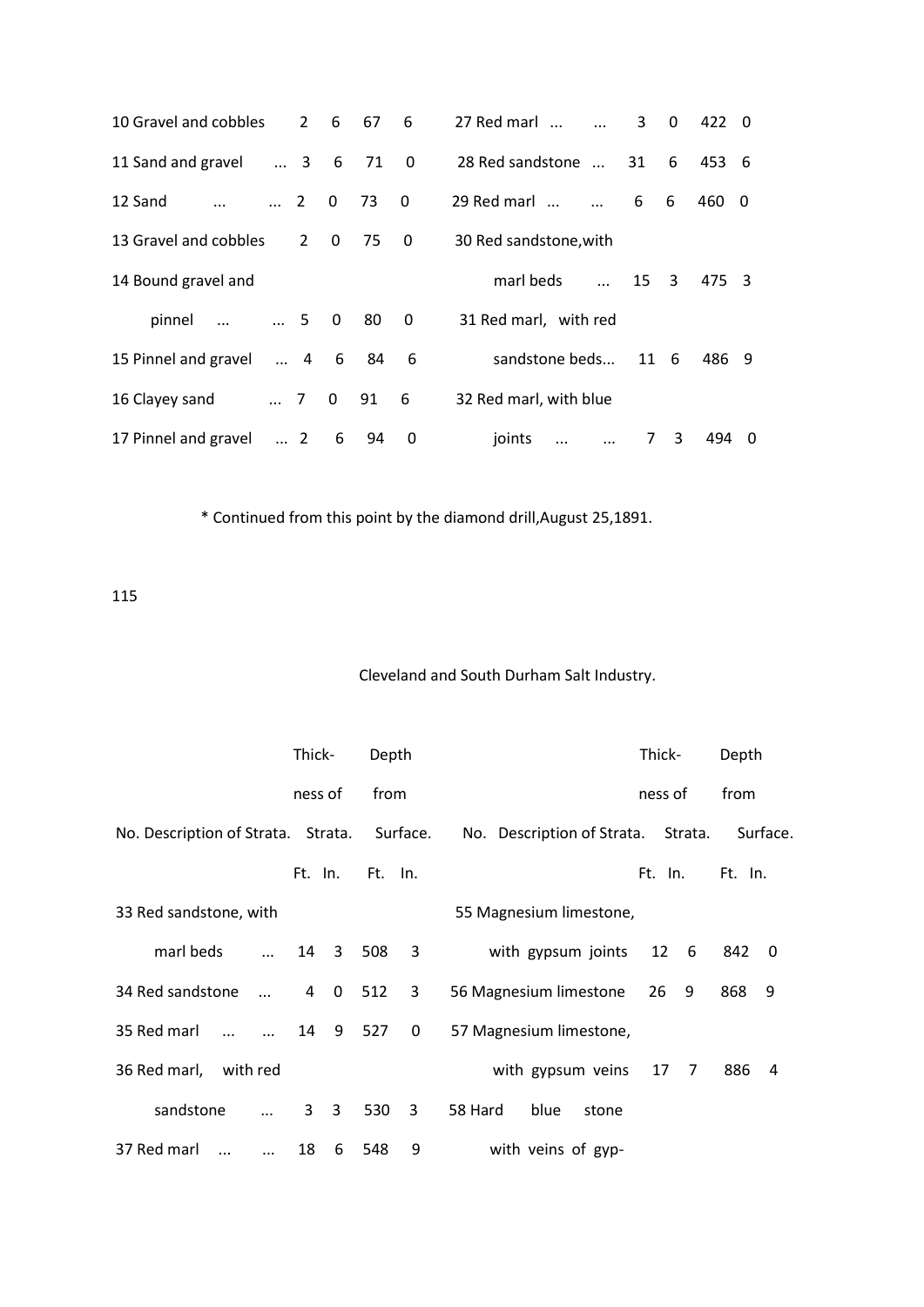| 38 Red marl, with blue                |                |                         |       |                         | sum                              | 5            | 8                             | 892    | 0           |
|---------------------------------------|----------------|-------------------------|-------|-------------------------|----------------------------------|--------------|-------------------------------|--------|-------------|
| joints<br>$\ddotsc$<br>$\cdots$       | 41             | 6                       | 590   | 3                       | 59 Red and blue marl,            |              |                               |        |             |
| 39 Red sandstone<br>$\dddotsc$        | $\overline{2}$ | 0                       | 592   | 3                       | with gypsum<br>$\ddotsc$         | $\mathbf{1}$ | 8                             | 893    | 8           |
| 40 Red marl, with blue                |                |                         |       |                         | 60 Hard blue and red             |              |                               |        |             |
| joints<br>$\cdots$                    | 9              | 6                       | 601   | 9                       | stone<br>$\cdots$                | $\mathbf 0$  | 8                             | 894    | 4           |
| 41 Red marl, with blue                |                |                         |       |                         | 61 Anhydrite<br>$\ddotsc$        | 3            | 8                             | 898    | 0           |
| joints and veins                      |                |                         |       |                         | 62 Red marl, with an-            |              |                               |        |             |
| of gypsum<br>$\ddots$                 | 62             | 3                       | 664   | 0                       | hydrite and gyp-                 |              |                               |        |             |
| 42 Red marl<br>$\cdots$<br>$\dddotsc$ | 15             | 0                       | 679   | 0                       | sum                              | 2 10         |                               | 900 10 |             |
| 43 Red marl, with veins               |                |                         |       |                         | 63 Anhyydrite, with red          |              |                               |        |             |
| of gypsum<br>$\ddots$                 | 61             | 0                       | 740   | 0                       | marl and gypsum                  |              |                               |        |             |
| 44 Red marl<br>$\sim$<br>$\cdots$     | 8              | 6                       | 748   | 6                       | veins<br>$\cdots$<br>$\ddotsc$   | 15 11        |                               | 915 11 |             |
| 45 Red marl,<br>with                  |                |                         |       |                         | 64 Anhydrite, and mag-           |              |                               |        |             |
| veins of gypsum                       | 7 <sup>7</sup> | 6                       | 756   | $\overline{\mathbf{0}}$ | nesian limestone                 | 14           | 8                             | 931    | 5           |
| 46 Anhydrite<br>$\sim$ $\sim$         | 9              | 0                       | 765   | $\boldsymbol{0}$        | 65 Magnesium limestone,          |              |                               |        |             |
| 47 Decayed red marl,                  |                |                         |       |                         | with gypsum veins                |              |                               |        |             |
| containing salt                       | 10             | 3                       | 775   | 3                       | blue<br>shale<br>and             |              |                               |        |             |
| 48 Red salty marl<br>$\dddotsc$       | $\mathbf{1}$   | 9                       | 777   | 0                       | joints<br>$\dddotsc$<br>$\cdots$ |              | 11 11                         | 943    | 4           |
| 49 Anhydrite                          | 7              | $\overline{\mathbf{0}}$ | 784   | $\overline{\mathbf{0}}$ | 66 Anhydrite                     | 3            | 4                             | 946    | 8           |
| 50 SALT and gypsum                    | 9              | $\mathbf 0$             | 793 0 |                         | 67 Magnesium limestone           |              |                               |        |             |
| 51 Anhydrite                          | 7              | $\boldsymbol{0}$        | 800   | $\overline{\mathbf{0}}$ | with gypsum veins                | 9            | 0                             | 955    | 8           |
| 52 Anhydrite,<br>with                 |                |                         |       |                         | 68 Anhydrite                     |              | $\mathbf 0$<br>$\overline{4}$ | 959    | 8           |
| black joints<br>$\ddots$              | 14             | 3                       | 814   | 3                       | 69 Anhydrite, with spots         |              |                               |        |             |
| 53 Anhydrite<br>$\cdots$              | $\overline{7}$ | 6                       | 821   | 9                       | of gypsum<br>$\cdots$            | 9            | $\mathbf{1}$                  | 968    | 9           |
| 54 Magnesian<br>lime-                 |                |                         |       |                         | 70 Magnesium limestone           |              |                               |        |             |
| stone                                 | 7              | 9                       | 829   | 6                       | with gypsum veins                | 31           | 3                             | 1,000  | $\mathbf 0$ |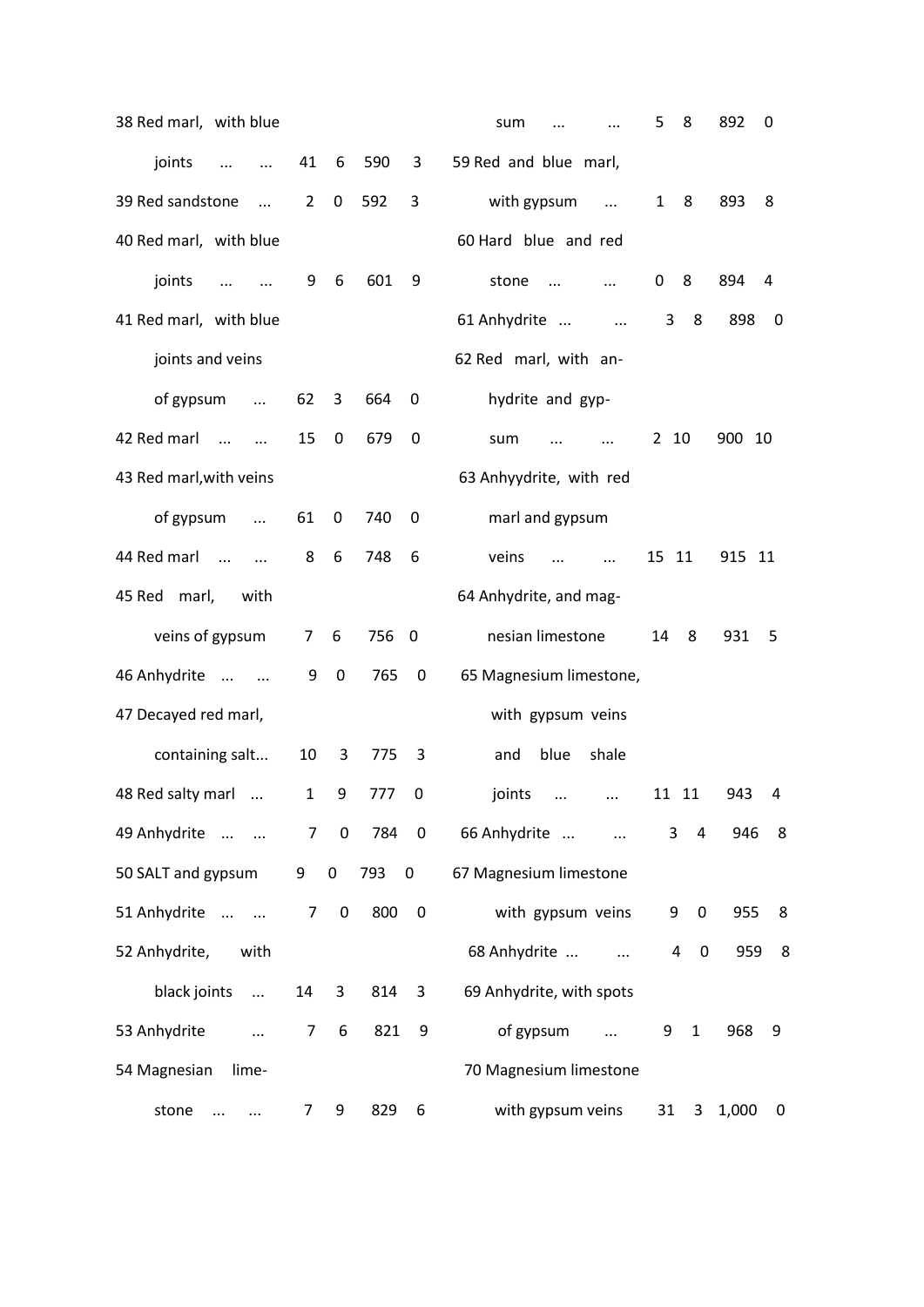XXX.—No.1Diamond-boring on the White House Estate,near Norton,

# by Mr.John Vivian,1889.

| Thick-Depth                |                                 |                                |                                    | Thick-                 | Depth                           |
|----------------------------|---------------------------------|--------------------------------|------------------------------------|------------------------|---------------------------------|
| ness of from               |                                 |                                |                                    | ness of                | from                            |
| No. Description of Strata. | Strata.                         | Surface.                       | No. Description of Strata. Strata. |                        | Surface.                        |
|                            | Ft. In.                         | Ft. In.                        |                                    | Ft. In.                | Ft. In.                         |
| 1 Brown sandy clay         | 8<br>0                          | 8<br>$\pmb{0}$                 | 18 Grey pinnel,<br>with            |                        |                                 |
| 2 Blue clay                | 7<br>$\mathbf 0$                | 15<br>0                        | cobbles<br>$\cdots$                | $\overline{2}$<br>0    | 89<br>6                         |
| 3 Red clay<br>$\ddotsc$    | 0<br>10                         | 25<br>$\mathbf 0$              | 19 Brown pinnel<br>$\ddotsc$       | 10<br>$\overline{2}$   | 92<br>4                         |
| 4 Stiff brown clay         | 21<br>0                         | 46<br>0                        | 20 Sandstone<br>$\cdots$           | 4<br>0                 | 92<br>8                         |
| 5 Muddy sand<br>$\sim$     | 0<br>2                          | 48<br>0                        | 21 Dark brown pinnel               | 13<br>4                | 106<br>0                        |
| 6 Brown sandy clay         | 2<br>$\Omega$                   | 50<br>0                        | 22 Dark red pinnel, with           |                        |                                 |
| 7 Grey pinnel, with        |                                 |                                | sandstone cobbles                  | 6<br>$\mathbf{1}$      | 107<br>6                        |
| stones                     | $\overline{2}$<br>0             | 52<br>$\boldsymbol{0}$         | 23 Grey pinnel                     | 0<br>7                 | 114<br>6                        |
| 8 Stiff brown clay,        |                                 |                                | 24 Dark red pinnel                 | $\mathbf 0$<br>6       | 115<br>0                        |
| with stones<br>$\cdots$    | 2<br>0                          | 54<br>0                        | 25 Red sandstone                   | 19<br>0                | 134<br>- 0                      |
| 9 Stiff brown clay         | 14<br>$\mathbf 0$               | 68<br>$\boldsymbol{0}$         | 26 Red sandy marl                  | 0<br>9                 | 143<br>0                        |
| 10 Sand<br>$\dddotsc$      | $\boldsymbol{0}$<br>1           | 69<br>0                        | 27 Red marl<br>$\cdots$            | $\mathbf{1}$<br>7      | 144<br>7                        |
| 11 Sandy clay<br>$\ddotsc$ | 1<br>0                          | 70<br>0                        | 28 Red sandstone                   | 9<br>4                 | 153<br>11                       |
| 12 Strong brown pinnel     | 7<br>$\mathbf 0$                | 77<br>0                        | 29 Red sandy marl                  | $\overline{2}$<br>0    | 155 11                          |
| 13 Strong brown clay       | $1 \quad 0$                     | 78<br>$\mathbf 0$              | 30 Red sandstone                   | $4\quad 2$             | 160<br>$\mathbf{1}$             |
| 14 Strong pinnel, with     |                                 |                                | 31 Red marl<br>$\ddotsc$           | 22<br>$\boldsymbol{0}$ | 182<br>$\overline{\phantom{a}}$ |
| cobbles                    | 6<br>$\pmb{0}$                  | 84<br>$\pmb{0}$                | 32 Red sandstone                   | 8<br>7 <sup>7</sup>    | 189<br>9                        |
| 15 Brown pinnel            | $1 \quad 0$                     | 85<br>$\overline{\phantom{0}}$ | 33 Red marl                        | $21 \quad 7$           | 211 4                           |
| 16 Sand                    | 6<br>$\mathbf{0}$               | 85<br>6                        | 34 Red marl, with blue             |                        |                                 |
| 17 Dark gravelly pinnel    | $2^{\circ}$<br>$\boldsymbol{0}$ | 87<br>6                        | joints<br>$\cdots$                 | 13<br>8                | 225<br>0                        |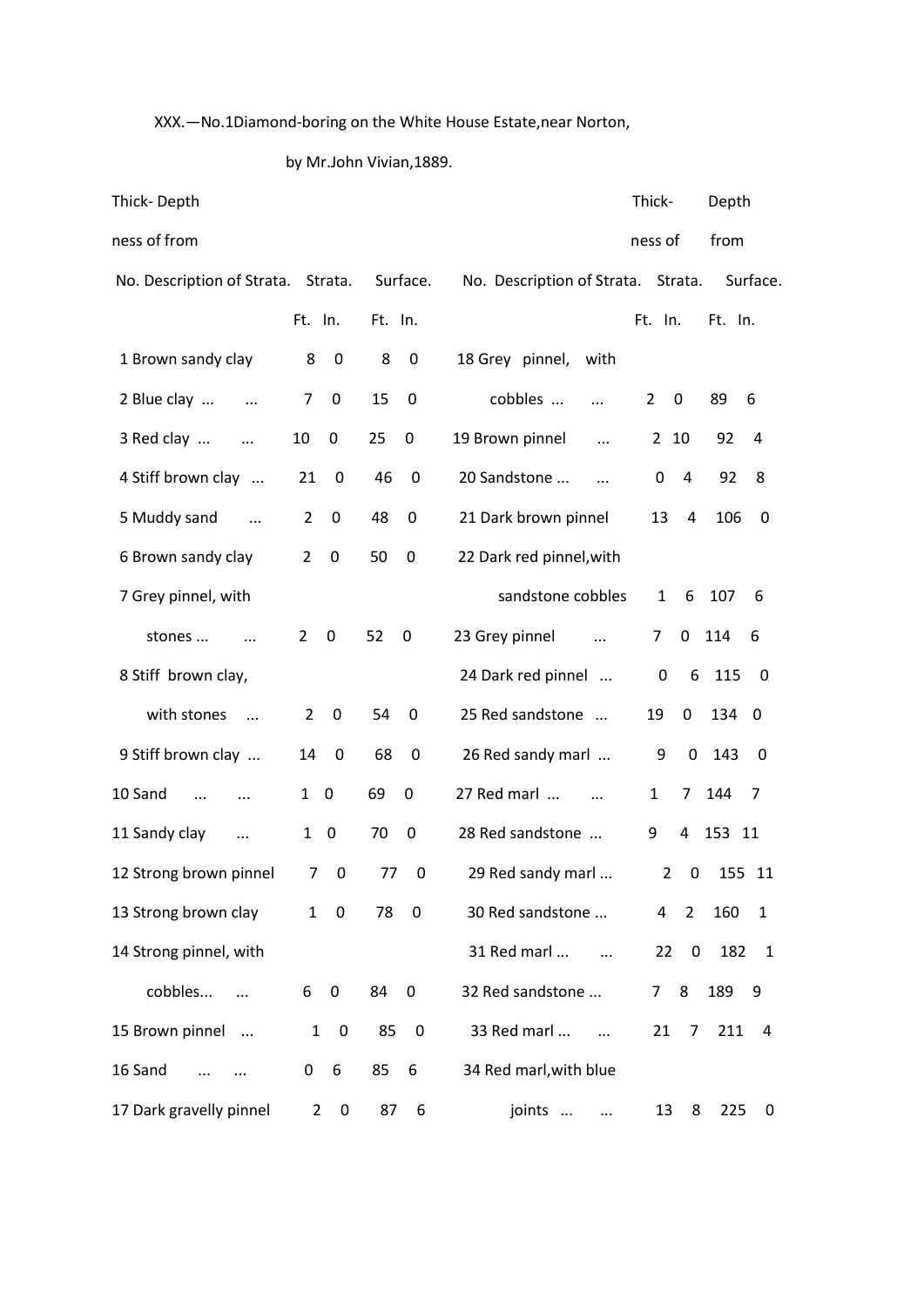Cleveland and South Durham Salt Industry.

|                                                       | Thick-               | Depth              | Thick-<br>Depth                                                            |
|-------------------------------------------------------|----------------------|--------------------|----------------------------------------------------------------------------|
|                                                       | ness of              | from               | from<br>ness of                                                            |
| No. Description of Strata. Strata.                    |                      | Surface.           | No. Description of Strata. Strata.<br>Surface.                             |
|                                                       | Ft. In.              | Ft. In.            | Ft.<br>In.<br>Ft. In.                                                      |
| 35 Red marl<br>$\cdots$<br>$\cdots$                   | 41 0                 | 266<br>0           | 73 Magnesium limestone,                                                    |
| 36 Red marl, with veins                               |                      |                    | broken<br>49<br>10<br>742 11<br>$\cdots$                                   |
| of gypsum<br>$\ldots$                                 | 8 <sup>3</sup>       | 274<br>3           | 74 Grey gritstone<br>4<br>9<br>747<br>8<br>$\ddotsc$                       |
| 37 Red marl<br>$\dddotsc$<br>$\overline{\phantom{a}}$ | 10<br>0              | 284<br>3           | 748<br>8<br>75 Grey sandstone<br>$\mathbf{1}$<br>0<br>$\dddotsc$           |
| 38 Red marl, with veins                               |                      |                    | 76 Magnesium limestone                                                     |
| of gypsum<br>$\ddotsc$                                | 12 5                 | 296<br>8           | broken<br>754<br>6<br>0<br>8<br>$\cdots$                                   |
| 39 Red marl<br>$\sim$ $\sim$<br>$\dddotsc$            | 22 <sub>2</sub>      | 318 10             | 77 Limestone<br>6<br>0<br>760<br>8<br>$\dddotsc$                           |
| 40 Red marl, with veins                               |                      |                    | 78 Dark blue shale<br>5<br>$\overline{2}$<br>765 10<br>$\dddotsc$          |
| of gypsum<br>$\sim$ $\sim$                            | 77 <sub>2</sub>      | 396<br>0           | 79 Light<br>grey<br>sand-                                                  |
| 41 Anhydrite<br>$\cdots$                              | $\pmb{0}$<br>10      | 406<br>$\mathbf 0$ | 8<br>$\overline{2}$<br>774<br>stone<br>0<br>$\cdots$<br>$\ddotsc$          |
| 42 Red marl, with veins                               |                      |                    | 80 Dark sandy shale<br>0<br>780<br>6<br>0                                  |
| of gypsum<br>$\ddots$                                 | 17<br>$\overline{2}$ | 423<br>2           | 81 Light<br>grey<br>sand-                                                  |
| 43 Anhydrite<br>$\ddotsc$                             | 9<br>17              | 440 11             | 3<br>7<br>787<br>3<br>stone<br>$\dddotsc$<br>$\dddotsc$                    |
| 44 Gypsum<br>$\ldots$<br>$\cdots$                     | 3<br>0               | 443 11             | 82 Dark sandy shale<br>9<br>9<br>797<br>0                                  |
| 45 Magnesian lime-                                    |                      |                    | 83 Dark shale<br>16<br>813<br>5<br>5                                       |
| stone, with veins                                     |                      |                    | 84 White sandstone<br>817<br>4<br>$\overline{0}$<br>5                      |
| of gypsum                                             | 13                   | 8 457 7            | 85 Light grey sand-                                                        |
| 46 Magnesian limestone 55 4 512 11                    |                      |                    | stone<br>824 7<br>$\overline{7}$<br>$\overline{2}$<br>$\cdots$<br>$\cdots$ |
| 47 Blue<br>shale, with                                |                      |                    | 86 Course light grey                                                       |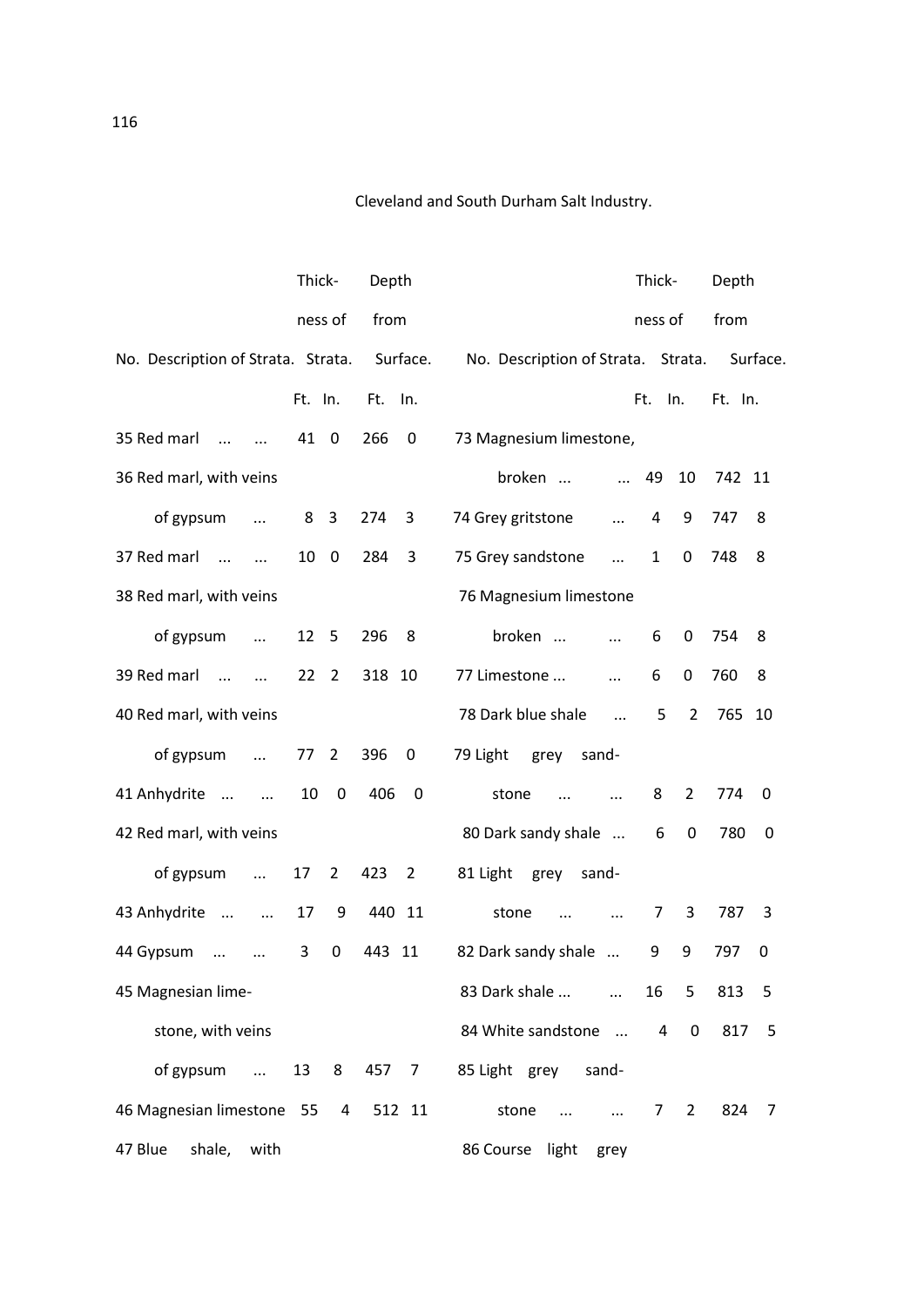| veins of gypsum                     | 11              | 11             | 524 10 |                | 828<br>3<br>11<br>stone<br>6<br>$\ddotsc$                                    |
|-------------------------------------|-----------------|----------------|--------|----------------|------------------------------------------------------------------------------|
| 48 Dark limestone and               |                 |                |        |                | $\overline{2}$<br>830<br>87 Dark shale<br>0<br>6<br>$\ddots$                 |
| gypsum                              | $\mathbf{1}$    | 0              | 525 10 |                | 88 Black shale,<br>with                                                      |
| 49 Blue shale and gyp-              |                 |                |        |                | bands and balls of                                                           |
| sum<br>$\ddotsc$                    | 3               | 0              | 528 10 |                | 23<br>ironstone<br>7<br>854<br>1<br>$\ddotsc$                                |
| 50 Anhydrite<br>$\dddotsc$          | 4               | 0              | 532 10 |                | 89 Black shale,<br>with                                                      |
| 51 Red and blue shale,              |                 |                |        |                | balls of ironstone<br>3<br>8<br>862<br>4                                     |
| with veins of gyp-                  |                 |                |        |                | 8<br>90 Black shale<br>10<br>873<br>0<br>$\dddotsc$                          |
| sum                                 | 5.              | 0              | 537 10 |                | 91 Black shale, with                                                         |
| 52 Anhydrite<br>$\sim$ $\sim$       | $\mathbf{1}$    | 0              | 538 10 |                | veins of gypsum<br>4<br>0<br>877<br>0                                        |
| 53 Red and blue shale               | $\overline{2}$  | $\overline{7}$ | 541    | 5              | 92 Dark<br>lime-<br>grey                                                     |
| 54 Anhydrite,<br>lime-              |                 |                |        |                | stone<br>3<br>7<br>890<br>7<br>$\cdots$<br>$\ddotsc$                         |
| stone, and red                      |                 |                |        |                | 93 Black shale<br>13<br>6<br>894<br>$\mathbf{1}$<br>$\cdots$                 |
| shale mixed<br>$\cdots$             | $\overline{2}$  | 9              | 544    | 2              | 94 Grey limestone<br>11<br>5<br>900<br>0<br>$\ddots$                         |
| 55 Anhydrite, with                  |                 |                |        |                | 95 Dark limestone<br>11<br>5<br>905 11<br>$\dddotsc$                         |
| brown shale joints                  | 21              | 5              | 565    | $\overline{7}$ | 96 Dark limestone, very                                                      |
| 56 Anhydrite                        | 10              | 0              | 575    | 7              | 8<br>912 7<br>jointy<br>6<br>$\cdots$<br>$\cdots$                            |
| 57 Anhydrite,<br>with               |                 |                |        |                | 97 Dark limestone<br>3<br>0<br>915 7<br>$\dddotsc$                           |
| black shale joints 2 5              |                 |                | 578 0  |                | 98 Dark grey sandy                                                           |
| 58 Magnesian limestone 13 11 591 11 |                 |                |        |                | shale<br>10<br>0<br>925 7<br>$\mathbf{u}$<br>$\cdots$                        |
| 59 Anhydrite,<br>with               |                 |                |        |                | 99 Black shale<br>942 4<br>16<br>9<br>$\cdots$                               |
| veins of gypsum                     |                 | $7\quad 0$     | 598 11 |                | 100 Grey sandstone<br>3<br>0<br>945 4<br>$\cdots$                            |
| 60 Anhydrite                        | 14              | 3              | 613    | $\overline{2}$ | 101 Black shale<br>$\overline{7}$<br>6<br>952 10<br>$\cdots$                 |
| 61 Anhydrite, contain-              |                 |                |        |                | 102 Grey sandstone<br>$\mathbf 0$<br>3<br>955 10<br>$\mathbf{m}$             |
| ing gypsum                          | 15 <sub>1</sub> | 10             | 629    | $\mathbf 0$    | 103 Black shale<br>963 10<br>8<br>0<br>$\mathbf{r}$ . The state $\mathbf{r}$ |
| 62 Blue marl                        | 8               | $\pmb{0}$      | 637    | $\mathbf 0$    | 104 Dark<br>grey sand-                                                       |
| 63 Anhydrite,<br>with               |                 |                |        |                | stone with black                                                             |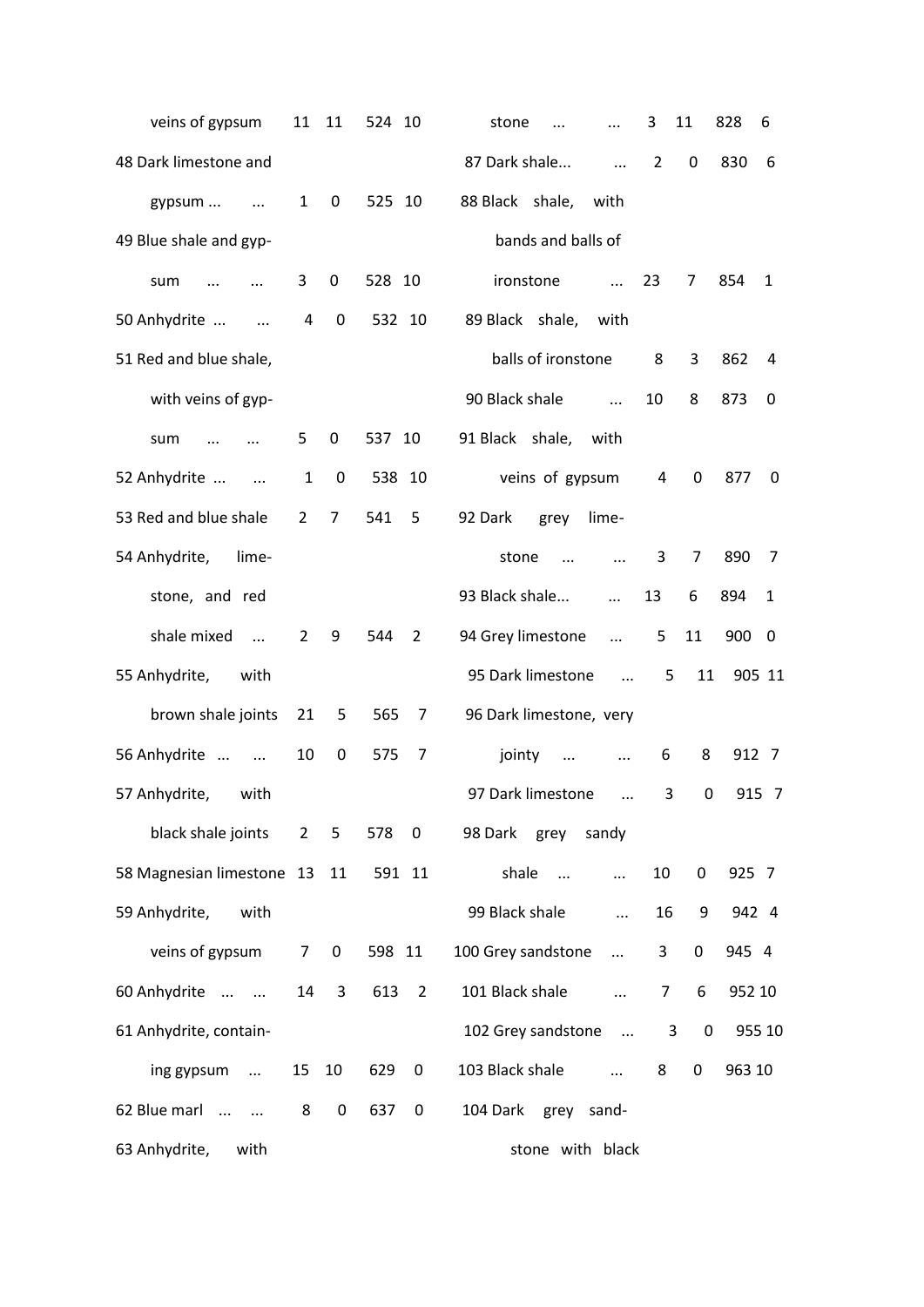| gypsum<br>$\sim$ $\sim$ | $\mathbf{1}$   | 6              | 638    | 6                       | joints<br>$\cdots$<br>$\ldots$ | 0              | 6        | 964 4        |
|-------------------------|----------------|----------------|--------|-------------------------|--------------------------------|----------------|----------|--------------|
| 64 Red marl, with       |                |                |        |                         | 105 Dark grey sand-            |                |          |              |
| veins of gypsum         | $\overline{7}$ | $\overline{7}$ | 646    | $\mathbf{1}$            | stone and black                |                |          |              |
| 65 Anhydrite,<br>with   |                |                |        |                         | shale mixed                    | 13             | $\Omega$ | 977 4        |
| gypsum<br>$\cdots$      | $\overline{2}$ | $\mathbf 0$    | 648    | $\mathbf{1}$            | 106 Coarse light grey          |                |          |              |
| 66 Red marl, with gyp-  |                |                |        |                         | sandstone<br>$\ddotsc$         | 18             | 0        | 995 4        |
| sum<br>$\cdots$         | 11             | 8              | 659    | 9                       | 107 Dark grey sandy            |                |          |              |
| 67 Red and blue marl,   |                |                |        |                         | shale<br>$\ddotsc$             | $\overline{2}$ | 8        | 998 0        |
| with gypsum             | 8              | 6              | 668    | $\overline{\mathbf{3}}$ | 108 Black shale, with          |                |          |              |
| 68 Anhydrite, contain-  |                |                |        |                         | iron nodules<br>$\cdots$       | 3              |          | 4 1,001 4    |
| ing spar                | $2^{\circ}$    | $\overline{2}$ | 670 5  |                         | 109 Dark grey sandy            |                |          |              |
| 69 Magnesian limestone, |                |                |        |                         | shale<br>$\dddotsc$            | $\mathbf{1}$   |          | 3 1,002 7    |
| containing spar         | 8              | 10             |        | 679 3                   | 110 Black shale, with          |                |          |              |
| 70 Red and blue marl    | 4              | 3              | 683    | - 6                     | iron nodules                   | 5              |          | 3 1,007 10   |
| 71 Red sandy gritstone  | 3              | 4              | 686 10 |                         | 111 Dark grey sandy            |                |          |              |
| 72 Red and blue marl    | 6              | 3              | 693    | 1                       | shale<br>$\ddotsc$             | 3              |          | $0$ 1,010 10 |

# 117

# Cleveland and South Durham Salt Industry.

|                                                         | Thick-  | Depth           |                                    | Thick-  | Depth  |
|---------------------------------------------------------|---------|-----------------|------------------------------------|---------|--------|
|                                                         | ness of | from            |                                    | ness of | from   |
| No. Description of Strata. Strata. Surface.<br>Surface. |         |                 | No. Description of Strata. Strata. |         |        |
|                                                         |         | Ft. In. Ft. In. |                                    | Ft. In. | Ft. n. |
| 112 Black shale, with                                   |         |                 | 117 Dark grey sandy                |         |        |
| dark limestone balls                                    | 16      | 0 1.026 10      | shale, with veins                  |         |        |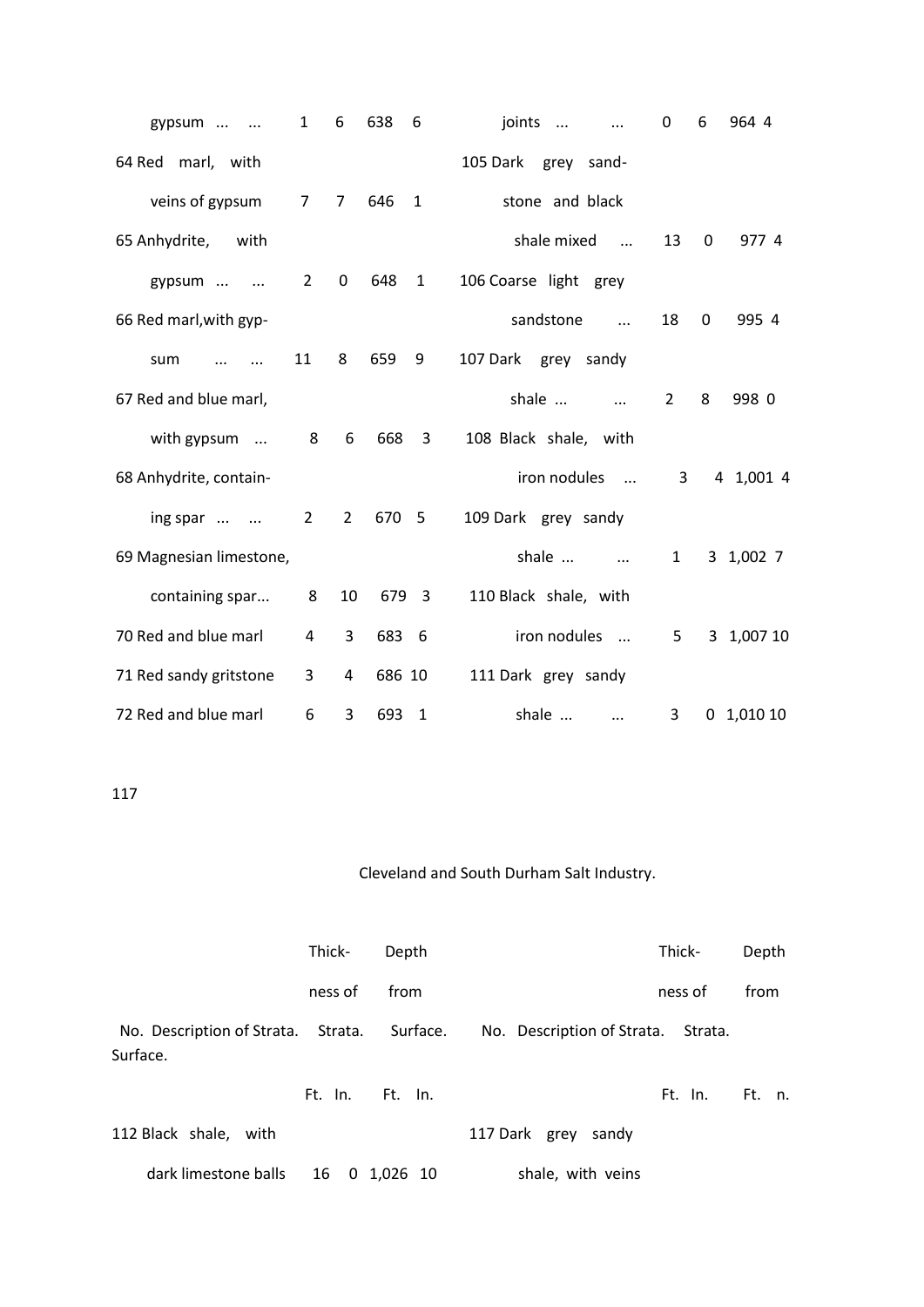| 113 Grey limestone  10 4 1,037 2 |  |  | of spar                 18     0   1,069     5                 |  |  |
|----------------------------------|--|--|----------------------------------------------------------------|--|--|
|                                  |  |  | 114 Black shale  1 1 1,038 3 118 Dark grey sandy               |  |  |
|                                  |  |  |                                                                |  |  |
|                                  |  |  | 116 Grey sandy shale  7 6 1,051 5 119 Black shale  1 1 1,079 6 |  |  |

# XXXI.—Boring at Kirklevington,about 2 miles south and east from Yarm,for

Lord Falkland,commenced in 1856,and continued during 1857 and 1858.

|                                    | Thick-       |             | Depth |                | Depth<br>Thick-                                                   |  |
|------------------------------------|--------------|-------------|-------|----------------|-------------------------------------------------------------------|--|
|                                    |              | ness of     | from  |                | from<br>ness of                                                   |  |
| No. Description of Strata. Strata. |              |             |       | Surface.       | No. Description of Strata. Strata.<br>Surface.                    |  |
|                                    | Ft.          | In.         | Ft.   | In.            | Ft.<br>In.<br>Ft. In.                                             |  |
| 1 Reddish clay<br>$\ddotsc$        | 27           | 0           | 27    | $\mathbf 0$    | 37 Magnesium limestone<br>6<br>$\mathbf 0$<br>548<br>- 2          |  |
| 2 Fine sand<br>$\ddotsc$           | 7            | 0           | 34    | $\mathbf 0$    | 38 Fake and clay<br>$\overline{2}$<br>3<br>550<br>-5<br>$\cdots$  |  |
| 3 Coarse sand<br>$\ddotsc$         | 4            | $\mathbf 0$ | 38    | 0              | 39 Magnesium limestone<br>6<br>551 11<br>1                        |  |
| 4 Fine sand<br>$\dddotsc$          | 10           | $\mathbf 0$ | 48    | $\mathbf 0$    | 40 Red fake and clay<br>$\mathbf{1}$<br>557<br>5<br>0             |  |
| 5 Reddish clay<br>$\ddotsc$        | 51           | 0           | 99    | $\mathbf 0$    | 41Red sandstone, hard<br>$\mathbf{1}$<br>566<br>9<br>$\mathbf{1}$ |  |
| 6 Yellow sandstone                 | 0            | 8           | 99    | 8              | 42 Red<br>sandstone, in                                           |  |
| 7 White sandstone,                 |              |             |       |                | bed<br>570 10<br>4<br>9<br>$\ddotsc$<br>$\cdots$                  |  |
| hard<br>$\ddotsc$<br>$\ddotsc$     | 0            | 9           | 100   | 5              | 43 Light red sandstone,                                           |  |
| 8 Sand and gravel                  | 4            | 0           | 104   | 5              | hard<br>0<br>4<br>574 10<br>$\cdots$<br>$\ddotsc$                 |  |
| 9 White sandstone                  | $\mathbf{1}$ | 6           | 105   | 11             | 44 Red sandstone, very                                            |  |
| 16 Sand and gravel                 | 3            | 3           | 109   | $\overline{2}$ | hard<br>$\mathbf{1}$<br>4<br>576 2<br>$\sim$ $\sim$<br>$\dddotsc$ |  |
| 11 Light bluish sand-              |              |             |       |                | 45 Red sandstone, and                                             |  |
| stone<br>$\cdots$<br>$\dddotsc$    | 119          | 10          | 229   | $\mathbf 0$    | beds of fake<br>4.5<br>582<br>6<br>6.5<br>$\dddotsc$              |  |
| 12 White sandstone,                |              |             |       |                | 46 Red<br>shale,<br>with                                          |  |
| extra hard<br>$\dddotsc$           | 0            | 11          | 229   | 11             | beds of red sand-                                                 |  |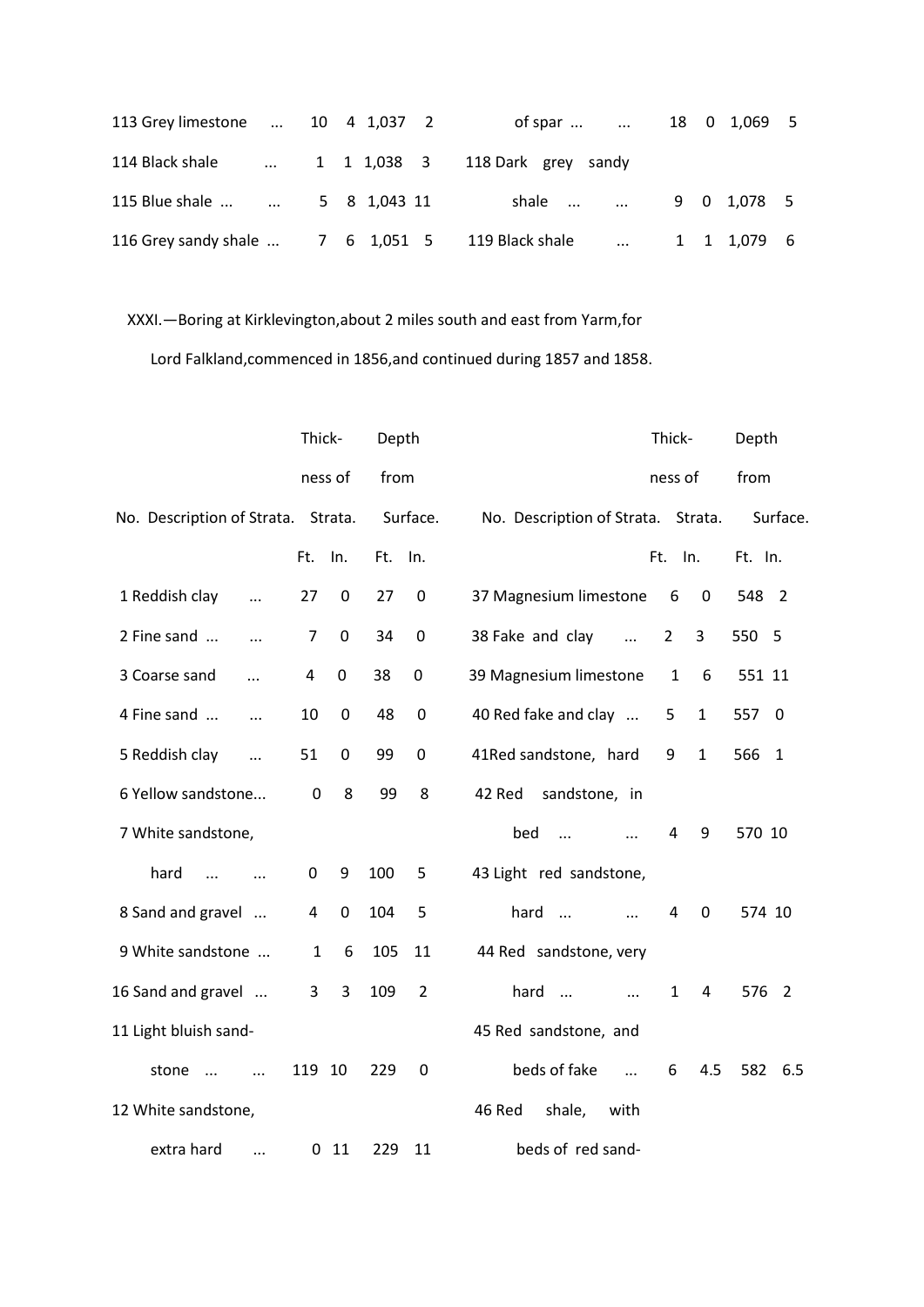| 13 Light fireclay<br>$\cdots$  | 1              | 5              | 231    | 4              | stone and threads             |    |             |       |     |
|--------------------------------|----------------|----------------|--------|----------------|-------------------------------|----|-------------|-------|-----|
| 14 Light fake* and fire-       |                |                |        |                | of grey metal stone           | 16 | 2.5         | 598 9 |     |
| clay<br>$\ddotsc$              | $\overline{2}$ | 6              | 233    | 10             | 47 Grey pyritic<br>sand-      |    |             |       |     |
| 15 Red sandstone in            |                |                |        |                | stone<br>$\cdots$<br>$\cdots$ | 1  | $\mathbf 0$ | 599   | 9   |
| bed<br>$\cdots$<br>$\ldots$    | 204            | 3              | 438    | $\mathbf{1}$   | 48 Red shale, with beds       |    |             |       |     |
| 16 Red fake and blae           | $\mathbf{1}$   | 0              | 439    | $\mathbf{1}$   | of hard red sand-             |    |             |       |     |
| 17 Red sandstone, hard         | $\mathbf{1}$   | $\mathbf{1}$   | 440    | 2              | stone<br>$\cdots$             | 24 | 3           | 624   | - 0 |
| 18 Red sandstone, softer       | 18             | 0              | 458    | $\overline{2}$ | 49 Gypsum,<br>called          |    |             |       |     |
| 19 Red fake and blae           | 0              | 3              | 458    | 5              | chalk or pipe clay            |    |             |       |     |
| 20 Red sandstone, extra        |                |                |        |                | by the workmen                | 0  | 9           | 624 9 |     |
| hard<br>$\cdots$<br>$\cdots$   | $\overline{2}$ | 3              | 460    | 8              | 50 Red shaly sandstone        | 6  | 9           | 631   | - 6 |
| 21 Red fake                    | 7              | 3              | 467    | 11             | 51 Red sandstone, with        |    |             |       |     |
| 22 Red sandstone, extra        |                |                |        |                | a shaly appear-               |    |             |       |     |
| hard                           | $\overline{2}$ | 6              | 470    | 5              | ance<br>$\ddots$<br>$\ddotsc$ | 20 | 6           | 652 0 |     |
| 23 Red fake<br>$\cdots$        | 7              | 8              | 478    | 1              | 52 Red<br>shaly-looking       |    |             |       |     |
| 24 Red sandstone<br>$\dddotsc$ | 4              | $\pmb{0}$      | 482    | 1              | sandstone, con-               |    |             |       |     |
| 25 Red fake                    | 4              | 8              | 486    | 9              | taining some gyp-             |    |             |       |     |
| 26 Red sandstone               | 2              | $\mathbf{1}$   | 488    | 10             | sum<br>$\cdots$<br>           | 20 | 0           | 672   | - 0 |
| 27 Red fake and clay           | $\overline{2}$ | 8              | 491    | 6              | 53 Red<br>sandstone,          |    |             |       |     |
| 28 Red sandstone               | 3              | 9              | 495    | 3              | nearly uniform in             |    |             |       |     |
| 29 Red clay                    | 0              | $\overline{7}$ | 495 10 |                | appearance, with              |    |             |       |     |
| 30 Light red sandstone         | $\mathbf{1}$   | 9              | 497    | $\overline{7}$ | a great quantity              |    |             |       |     |
| 31 Red sandstone, in           |                |                |        |                | of carbonate of               |    |             |       |     |
| bed                            | 13             | 9              | 511    | 4              | lime and white                |    |             |       |     |
| 32 Red sandstone, in           |                |                |        |                | masses of gypsum              | 17 | 6           | 689   | - 6 |
| bed                            | 3              | $\pmb{0}$      | 514    | 4              | 54 Red sandstone, with        |    |             |       |     |
| 33 Magnesian limestone         | 6              | 9              | 521    | $\mathbf{1}$   | a shaly appear-               |    |             |       |     |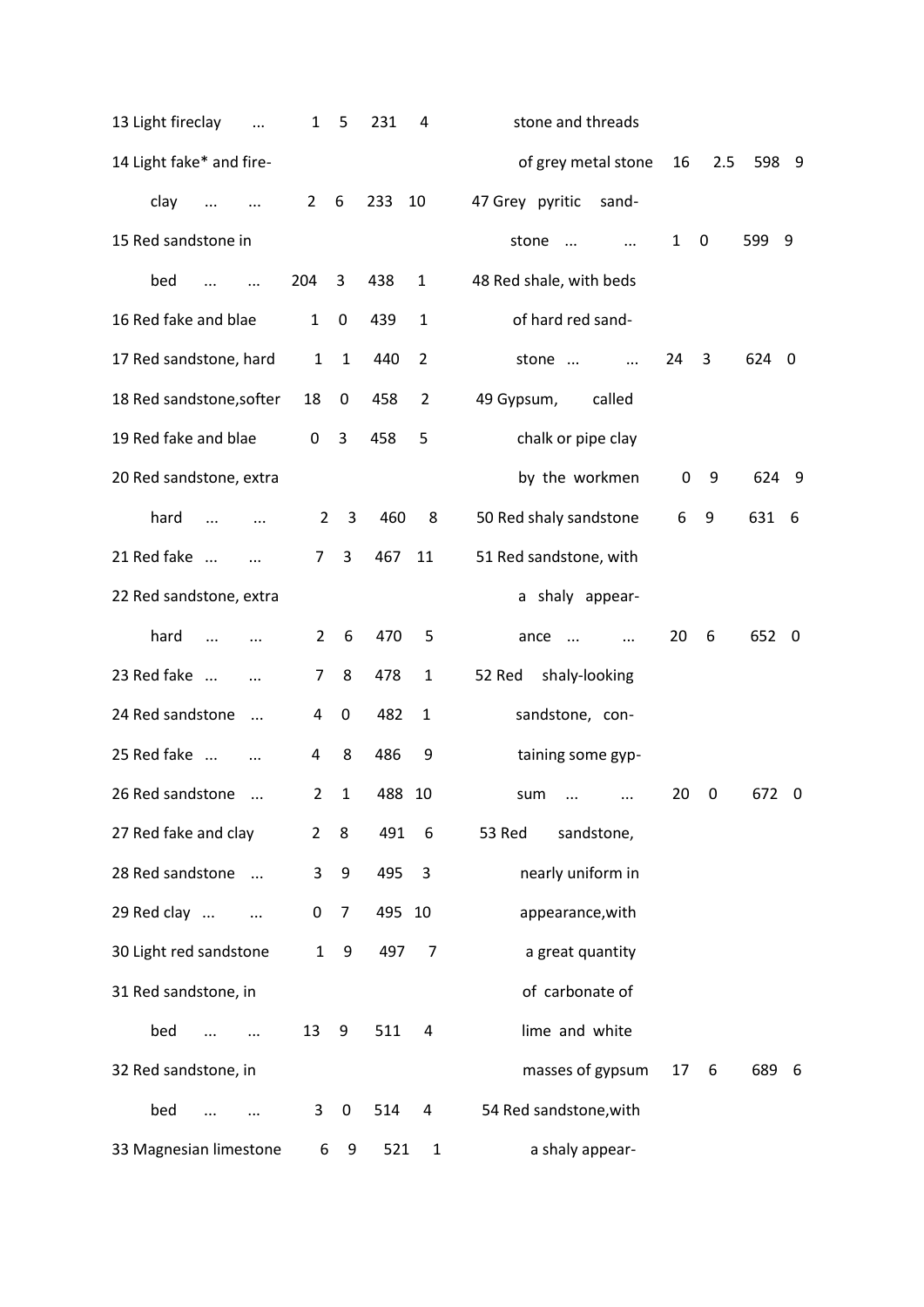| 34 Red fake          | $\cdots$ | 3 0 |     | 524       | ance, with gypsum       | 60   | 695 6 |  |
|----------------------|----------|-----|-----|-----------|-------------------------|------|-------|--|
| 35 Red fake and clay |          |     |     | 8 8 532 9 | 55 Red shaly sandstone, |      |       |  |
| 36 Red fireclay      | $\cdots$ |     | 9 5 | 542 2     | with gypsum             | 14 6 | 710 0 |  |

 \* "Fake" is a Scotch term for shale,and "Blae" for white post or sandstone. This boring was made by Glasgow men,hence the use of these terms.

# 118

# Cleveland and South Durham Salt Industry.

XXXII. No.2 Boring from the bottom of a well at Eston Low Farm,and about

1300 yards south of Eston Junction,for Messrs.Smith and Oakey.

|                                                | Thick-         |                  | Depth   |           |                             | Thick-       |         | Depth   |   |
|------------------------------------------------|----------------|------------------|---------|-----------|-----------------------------|--------------|---------|---------|---|
|                                                | ness of        |                  | from    |           |                             | ness of      |         | from    |   |
| No. Description of Strata. Strata.<br>Surface. |                |                  |         | Surface.  | No. Description of Strata.  |              | Strata. |         |   |
|                                                | Ft. In.        |                  | Ft. In. |           |                             | Ft.          | In.     | Ft. In. |   |
| 1 Well<br>$\dddotsc$                           | 25             | 0                | 25      | 0         | 14 Grey gypsum, mixed       |              |         |         |   |
| 2 Shale                                        | 3              | $\mathbf 0$      | 28      | $\pmb{0}$ | with white gyp-             |              |         |         |   |
| 3 Soft dark grey shale,                        |                |                  |         |           | sum<br>$\cdots$<br>$\cdots$ | $\Omega$     | 4       | 116     | 3 |
| with water<br>$\dddotsc$                       | $\overline{2}$ | 6                | 30      | 6         | 15 Red gypsum, mixed        |              |         |         |   |
| 4 Grey shale<br>$\cdots$                       | 16             | 6                | 47      | 0         | with white gyp-             |              |         |         |   |
| 5 Blue shale<br>$\cdots$                       | 4              | $\mathbf 0$      | 51      | 0         | sum<br>$\cdots$             | $\mathbf{1}$ | 0       | 117     | 3 |
| 6 Blue shale<br>$\ddotsc$                      | 18             | $\boldsymbol{0}$ | 69      | $\pmb{0}$ | 16 White gypsum,<br>- a     |              |         |         |   |
| 7 Blue shale<br>$\ddotsc$                      | 7              | $\mathbf 0$      | 76      | 0         | little mixed<br>$\dddotsc$  | $\mathbf{1}$ | 0       | 118     | 3 |
| 8 Dark grey shale<br>$\ddots$                  | 20             | $\mathbf 0$      | 96      | 0         | 17 Red gypsum, mixed        |              |         |         |   |
| 9 Light shale<br>$\cdots$                      | 14             | 8                | 110     | 8         | with white<br>gyp-          |              |         |         |   |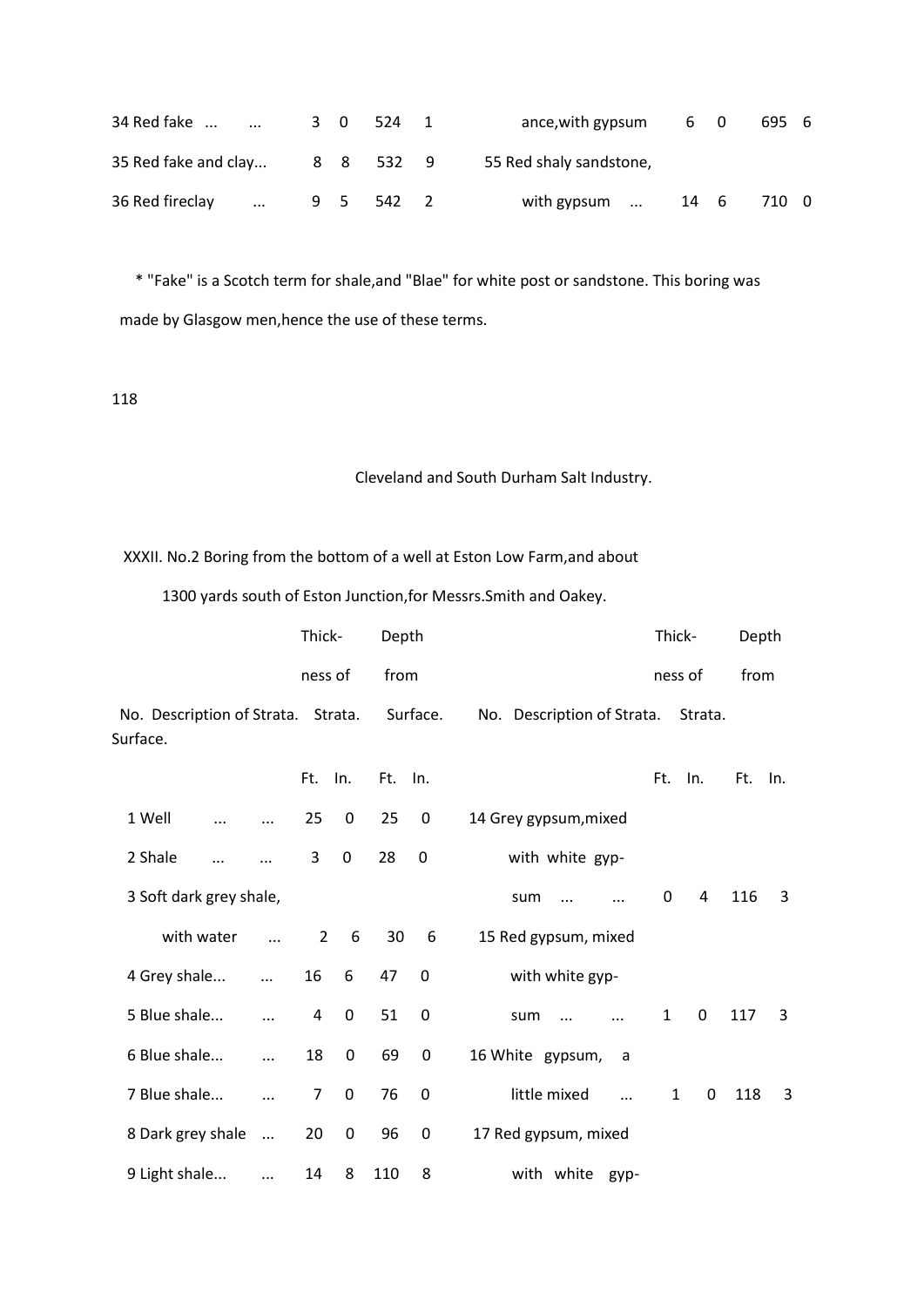| 10 Dark red shale<br>$\dddotsc$ |              | $0$ 11         | 111 | -7             | sum<br>$\cdots$             | $\overline{2}$ | 6 | 120<br>9   |
|---------------------------------|--------------|----------------|-----|----------------|-----------------------------|----------------|---|------------|
| 11 Red gypsum<br>$\cdots$       | $2^{\circ}$  | $\overline{0}$ | 113 | $\overline{7}$ | 18 Solid white<br>gyp-      |                |   |            |
| 12 Grey gypsum, mixed           |              |                |     |                | sum<br>$\ddotsc$            | 0              | 6 | 121<br>3   |
| with white gyp-                 |              |                |     |                | 19 Red gypsum, with         |                |   |            |
| sum<br>$\cdots$                 | $\mathbf{1}$ | 8              | 115 | 3              | much white gyp-             |                |   |            |
| 13 Red gypsum, mixed            |              |                |     |                | sum<br>$\cdots$<br>$\cdots$ | 0              | 8 | 121 11     |
| with white gyp-                 |              |                |     |                | 20 White gypsum<br>$\ddots$ | 6              | 6 | 128<br>- 5 |
| sum<br>$\cdots$                 | 0            | 8              | 115 | 11             |                             |                |   |            |

# XXXIII.—Boring on West Coatham Farm,Kirkleatham Estate,near Redcar,for

Messrs.W.Bullen and Partners. (Long. 1° 5' 28" W., lat. 54\* 36' 31" N.)

|                                         | Thick-                        | Depth                              | Thick-<br>Depth                                                                         |  |
|-----------------------------------------|-------------------------------|------------------------------------|-----------------------------------------------------------------------------------------|--|
|                                         | ness of                       | from                               | from<br>ness of                                                                         |  |
|                                         |                               |                                    | No. Description of Strata. Strata. Surface. No. Description of Strata. Strata. Surface. |  |
|                                         | Ft.<br>In.                    | Ft. In.                            | Ft. In.<br>Ft.<br>In.                                                                   |  |
| $1$ Clay<br>$\dddotsc$<br>$\sim$ $\sim$ | 6<br>$\mathbf 0$              | 6<br>$\mathbf 0$                   | 13 Red and white mot-                                                                   |  |
| 2 Blue shale, with dog-                 |                               |                                    | tled, white<br>and                                                                      |  |
| ger band<br>$\cdots$                    | 75<br>$\mathbf{0}$            | 81<br>0                            | blue<br>mottled                                                                         |  |
| 3 Nodular band<br>$\dddotsc$            | $6^{\circ}$<br>$\mathbf{1}$   | 82<br>6                            | 12 <sup>2</sup><br>186 0<br>post<br>$\overline{\mathbf{0}}$<br>$\cdots$<br>$\cdots$     |  |
| 4 Blue shale<br>$\dddotsc$              | 8<br>$\mathbf{1}$             | 84<br>$\overline{2}$               | 14 Dark blue<br>shale,                                                                  |  |
| 5 Nodular band<br>$\cdots$              | $\mathbf 0$<br>$\overline{2}$ | 86<br>$\overline{2}$               | with whin<br>gir-                                                                       |  |
| 6 Blue shale<br>$\dddotsc$              | 6                             | $4\overline{ }$<br>92<br>6         | dles<br>19<br>0<br>205 0<br>$\dddotsc$<br>$\dddotsc$                                    |  |
| 7 Nodular band<br>$\cdots$              | 6<br>$\mathbf{1}$             | 94<br>$\overline{\mathbf{0}}$      | 15 White shale!<br>18<br>$\mathbf 0$<br>2230<br>$\mathbf{r}$                            |  |
| 8 Blue shale<br>$\dddotsc$              | 21                            | $0$ 115<br>$\mathbf 0$             | 16 Red marl, mixed                                                                      |  |
| 9 Bastard grey post  5                  |                               | $0$ 120<br>$\overline{\mathbf{0}}$ | with gypsum<br>86<br>309 0<br>$\overline{\mathbf{0}}$<br>$\mathbf{r}$ and $\mathbf{r}$  |  |
| 10 Blue shale,<br>with                  |                               |                                    | 17 Strong band<br>0<br>$\overline{2}$<br>309<br>$\overline{2}$<br>$\dddotsc$            |  |
| hard band<br>$\dddotsc$                 | 33                            | $0$ 153<br>0                       | 23<br>332<br>18 Red marl<br>0<br>$\overline{2}$<br>$\cdots$                             |  |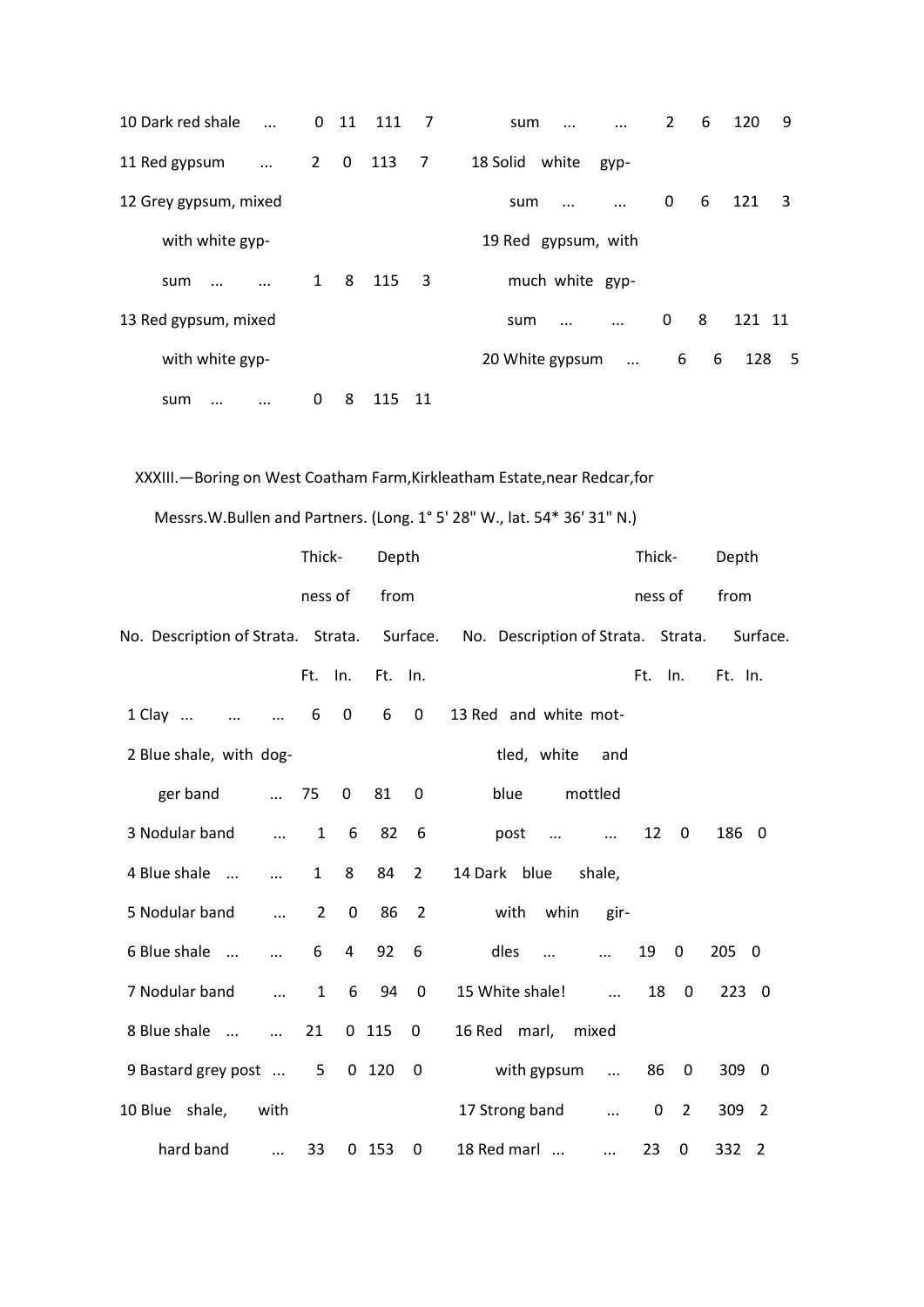| 11 Dark shale, with sul-            | 19 Strong band          | $\cdots$     |  | $0 \t3 \t332 \t5$ |  |
|-------------------------------------|-------------------------|--------------|--|-------------------|--|
| phur and hard                       | 20 Strong red marl  7 0 |              |  | 339 5             |  |
| $\ldots$ 12 0 165 0<br>band         | 21 White gypsum         | $\ldots$ 1 4 |  | 340 9             |  |
| 12 White and grey post,             | 22 Red marl             | $\ldots$ 0 9 |  | 341 6             |  |
| with water*<br>9<br>0<br>$\dddotsc$ | -174<br>0               |              |  |                   |  |

XXXIV.—Boring on West Coatham Farm,Kirkleatham Estate,near Redcar,

for Mr.Slate. (Long. 1° 5' 28" W., lat. 54° 36' 45" N.)

|                                 | Thick-              | Depth    |                                    | Thick-                      | Depth                |
|---------------------------------|---------------------|----------|------------------------------------|-----------------------------|----------------------|
|                                 | ness of             | from     |                                    | ness of                     | from                 |
| No. Description of Strata.      | Strata.             | Surface. | No. Description of Strata. Strata. |                             | Surface.             |
|                                 | Ft. In.             | Ft. In.  |                                    | Ft. In.                     | Ft. In.              |
| 1 Soil<br>$\ddotsc$             | 0<br>6              | 0<br>6   | 6 Soft slaty metal<br>$\dddotsc$   | 0<br>4                      | 22<br>$\overline{4}$ |
| 2 Clay<br>$\cdots$<br>$\ddotsc$ | 6<br>$\mathbf 0$    | 6<br>6   | 7 Hard grey post<br>$\cdots$       | $\boldsymbol{0}$<br>4       | 22 8                 |
| 3 Cashy partings,<br>sul-       |                     |          | 8 Soft slaty metal<br>$\cdots$     | 9<br>$\mathbf 0$            | 31 8                 |
| phurous<br>$\dddotsc$           | $\overline{a}$<br>0 | 10<br>6  | 9 Hard grey post<br>$\ddots$       | 8<br>$\mathbf 0$            | 32<br>$\overline{4}$ |
| 4 Blue post and whin,           |                     |          | 10 Soft light grey post            | 12<br>$\mathbf 0$           | 44 4                 |
| with white metal                |                     |          | 11 Blue slaty metal                | 3<br>6                      | 47 10                |
| partings and salt               |                     |          | 12 COAL<br>$\dddotsc$<br>$\cdots$  | 10<br>0                     | 48<br>8              |
| water                           | 6<br>$\mathbf{1}$   | 8<br>4   | 13 Dark blue<br>metal,             |                             |                      |
| 5 Blue, grey, and blac          |                     |          | coaly and slaty                    | 12<br>0                     | 60<br>8              |
| metal, with slaty               |                     |          | 14 JET<br>$\dddotsc$<br>$\cdots$   | $\mathbf{1}$<br>$\mathbf 0$ | 60<br>9              |
| white<br>girdles,               |                     |          | 15 White post and blue             |                             |                      |
| without<br>water                | 10<br>0             | 18<br>4  | metal<br>$\cdots$                  | 3<br>0                      | 63<br>9              |

 \* A feeder of salt water was met with in the stone which proved to be local,and was supposed to be

the same salt water or brine spring found in sinking Slate's Pit.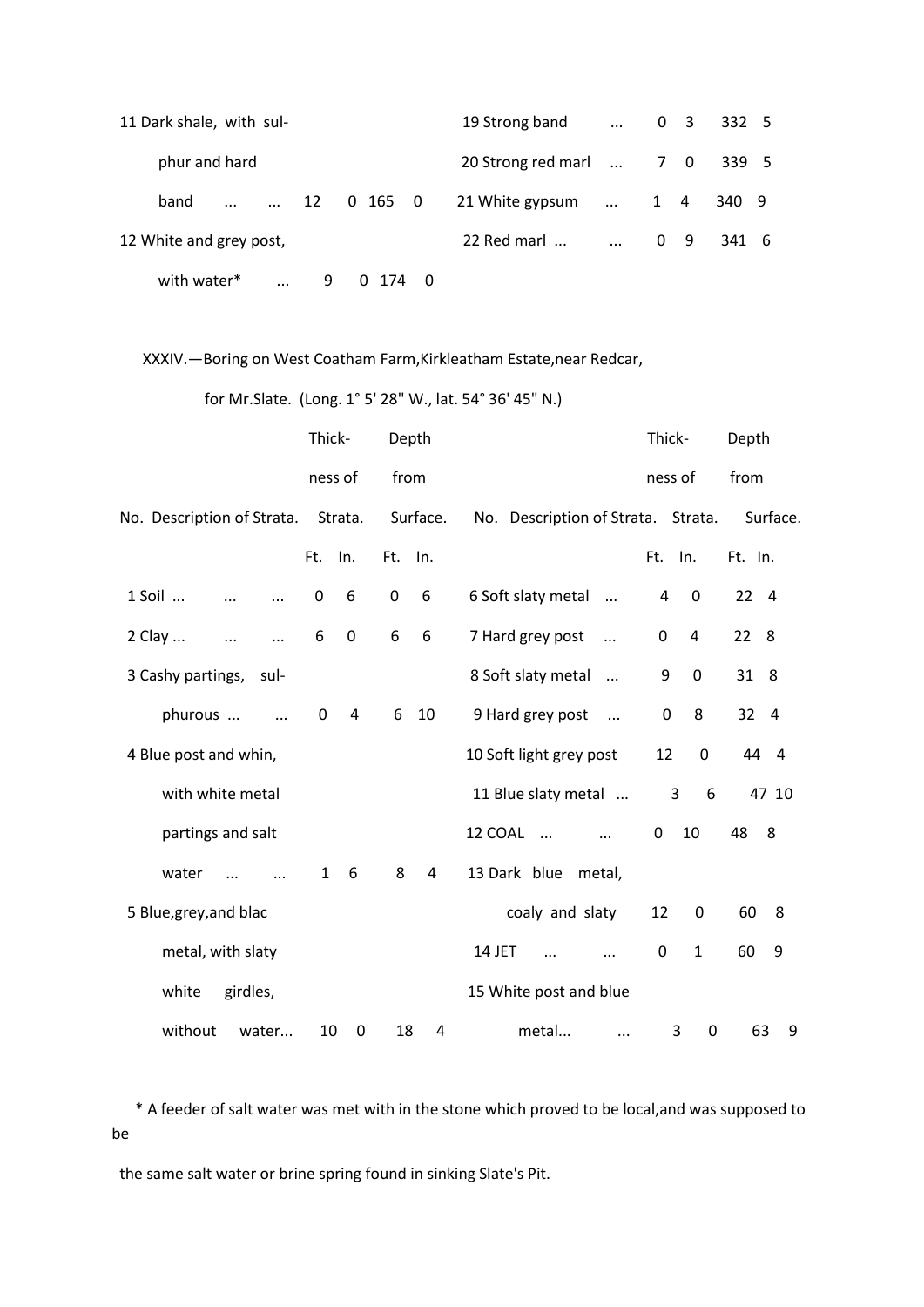! Bottom of the Lower Lias shale and top of the New Red Sandstone.

# 119

# Cleveland and South Durham Salt Industry.

|                                             | Thick-                         | Depth                         | Thick-<br>Depth                                                       |
|---------------------------------------------|--------------------------------|-------------------------------|-----------------------------------------------------------------------|
|                                             | ness of                        | from                          | from<br>ness of                                                       |
| No. Description of Strata. Strata. Surface. |                                |                               | No. Description of Strata. Strata.<br>Surface.                        |
|                                             | Ft. In.                        | Ft. In.                       | Ft. In.<br>Ft. In.                                                    |
| 16 Dark blue metal<br>$\sim$ $\sim$ $\sim$  | $\mathbf 0$<br>6               | 69<br>9                       | 33 White post and grey                                                |
| blue<br>17 Dark<br>metal,                   |                                |                               | metal<br>0<br>115<br>$\overline{2}$<br>0<br>$\mathbf{m} = \mathbf{m}$ |
| coaly<br>$\ldots$ 2                         | 6                              | 72<br>3                       | 34 Strong brown and                                                   |
| 18 Grey metal,<br>with                      |                                |                               | white post and                                                        |
| white and<br>grey                           |                                |                               | metal<br>$\mathbf{1}$<br>3<br>116<br>3<br>$\cdots$<br>$\sim$ $\sim$   |
| post<br>$\cdots$                            | 3<br>$\boldsymbol{0}$          | 75<br>$\overline{\mathbf{3}}$ | 35 Strong white and                                                   |
| 19 Blue metal<br>$\ddots$                   | 6<br>3                         | 78<br>9                       | 117<br>grey post<br>$\mathbf{0}$<br>10<br>$\mathbf{1}$<br>$\cdots$    |
| 20 Hard band, coaly                         | $\pmb{0}$<br>$\overline{a}$    | 79<br>$\mathbf{1}$            | 36 Blue metal with                                                    |
| 21 Fireclay<br>$\ddots$                     | 3<br>0                         | 82<br>$\mathbf{1}$            | white post to-                                                        |
| 22 Blue metal<br>$\ldots$                   | 8<br>4                         | 86<br>9                       | wards top<br>0<br>120<br>3<br>1<br>$\sim$ $\sim$                      |
| 23 Strong white post                        | $\mathbf 0$<br>6               | 87<br>3                       | 37 Blue metal, with                                                   |
| 24 Dark metal stone                         |                                |                               | white post and                                                        |
| and ironstone                               | $\overline{2}$<br>0            | 87<br>5                       | 10<br>121 11<br>mica<br>1                                             |
| 25 Strong post and iron-                    |                                |                               | 38 Blue metal and metal                                               |
| stone                                       |                                | 0 11 88 4                     | 6<br>125 5<br>stone<br>3 <sup>7</sup>                                 |
| 26 Slaty metal, with                        |                                |                               | 39 Grey metal and hard                                                |
| Coal<br>$\cdots$<br>$\cdots$                | $\mathbf{1}$<br>$\overline{2}$ | 89 6                          | girdles<br>3 <sup>7</sup><br>3<br>128 8                               |
| 27 COAL<br>$\ldots$                         | 3 <sup>7</sup><br>$\mathbf{1}$ | 90<br>9                       | 40 Brown & grey metal,                                                |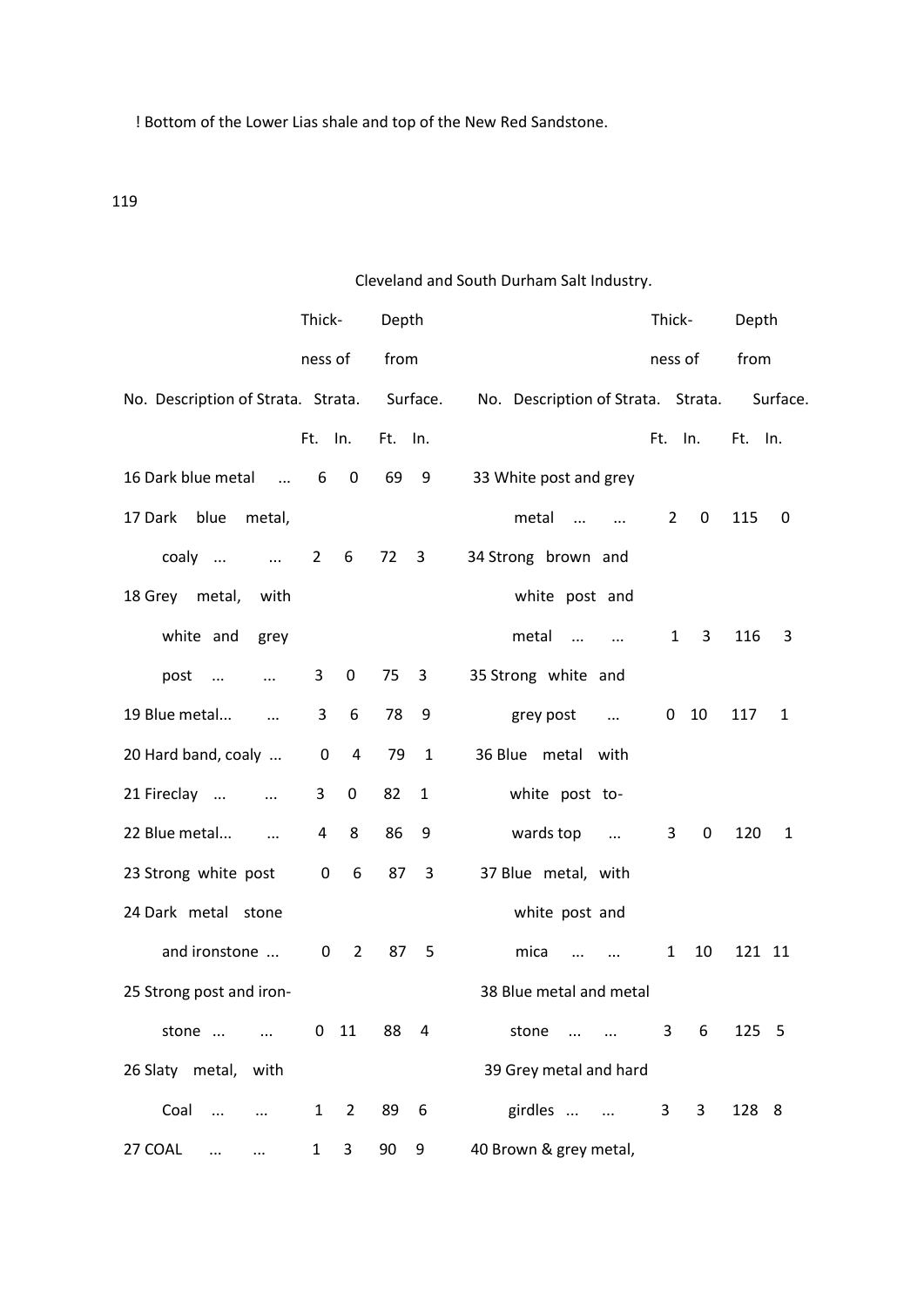| 28 Clay<br>$\cdots$<br>$\ddotsc$ | $0 \t 9 \t 91 \t 6$           | metal stone, white                          |                     |
|----------------------------------|-------------------------------|---------------------------------------------|---------------------|
| 29 Blue metal                    | 10<br>6 102<br>$\overline{0}$ | post and whin                               |                     |
| 30 Dark blue slaty metal         | 6<br>6<br>108 6               | girdles<br>$\mathbf{1}$<br>- 6<br>$\cdots$  | 130<br><sup>2</sup> |
| 31 Grey metal, and               |                               | 41 Blue metal and metal                     |                     |
| white post<br>$\dddotsc$         | 2 6 111 0                     | 3<br>- 0<br>stone<br>$\cdots$<br>$\dddotsc$ | 133 2               |
| 32 Grey metal<br>$\cdots$        | 113<br>2<br>- 0<br>0          | 2<br>42 Blue metal<br>- 6<br>$\dddotsc$     | 135 8               |

XXXV.—No.1 Diamond-boring on the Elstob Estate,for the Earl of Eldon,

commenced on May 29,1873,and stopped on March 4,1874.

|                                        | Thick-                        | Depth              |                  |                                 | Thick-         |             | Depth   |             |
|----------------------------------------|-------------------------------|--------------------|------------------|---------------------------------|----------------|-------------|---------|-------------|
|                                        | ness of                       | from               |                  |                                 | ness of        |             | from    |             |
| No. Description of Strata.<br>Surface. | Strata.                       |                    | Surface.         | No. Description of Strata.      |                | Strata.     |         |             |
|                                        | Ft. In.                       | Ft.                | In.              |                                 | Ft. In.        |             | Ft. In. |             |
| 1 Lime and sand<br>$\dddotsc$          | $\mathbf 0$<br>3              | 3                  | $\mathbf 0$      | 30 Hard limestone<br>$\ddotsc$  | 4              | $\mathbf 0$ | 382     | 0           |
| 2 Sand, clay, and gravel               | 31<br>0                       | 34                 | $\boldsymbol{0}$ | 31 Strong dark shale            | 17             | 0           | 399     | 0           |
| 3 Quicksand<br>$\cdots$                | $\mathbf 0$<br>29             | 63                 | $\boldsymbol{0}$ | 32 Sandstone and shale          | 11             | 0           | 410     | 0           |
| 4 Boulder clay<br>and                  |                               |                    |                  | 33 Hard sandstone<br>$\dddotsc$ | $\mathbf{1}$   | $\mathbf 0$ | 411     | $\Omega$    |
| stones<br>$\ddotsc$                    | 18<br>$\mathbf 0$             | 81                 | $\mathbf 0$      | shale<br>34 Hard<br>and         |                |             |         |             |
| 5 Sand<br>$\dddotsc$<br>$\cdots$       | $\overline{2}$<br>$\mathbf 0$ | 83                 | 0                | spar<br>$\dddotsc$<br>$\cdots$  | $\overline{2}$ | $\mathbf 0$ | 413     | 0           |
| 6 Quicksand<br>$\ddotsc$               | 6<br>$\mathbf 0$              | 89                 | $\mathbf 0$      | 35 Strong dark shale            | 5              | $\mathbf 0$ | 418     | 0           |
| 7 Boulder clay<br>$\ddotsc$            | $\mathbf 0$<br>$\overline{2}$ | 91                 | $\mathbf 0$      | 36 Strong dark shale            |                |             |         |             |
| 8 Sandy clay<br>                       | 4<br>$\mathbf 0$              | 95                 | $\mathbf 0$      | full of spar<br>$\cdots$        | $\overline{7}$ | 0           | 425     | 0           |
| 9 Quicksand<br>$\cdots$                | 8<br>0                        | 103                | 0                | 37 Strong shale<br>$\dddotsc$   | 8              | $\mathbf 0$ | 433     | 0           |
| 10 Boulder clay<br>$\ddotsc$           | 43<br>6                       | 146                | 6                | 38 Soft shale and fire-         |                |             |         |             |
| 11 Soft magnesian lime-                |                               |                    |                  | clay<br>$\dddotsc$<br>$\cdots$  | $\overline{2}$ | 0           | 435     | 0           |
| stone<br>$\ddotsc$                     | 134<br>- 6                    | 281                | $\mathbf 0$      | 39 Hard red sandstone           | 6              | $\mathbf 0$ | 441     | $\mathbf 0$ |
| 12 Hard limestone<br>$\dddotsc$        | 19                            | 300<br>$\mathbf 0$ | $\mathbf 0$      | 40 Soft dark shale and          |                |             |         |             |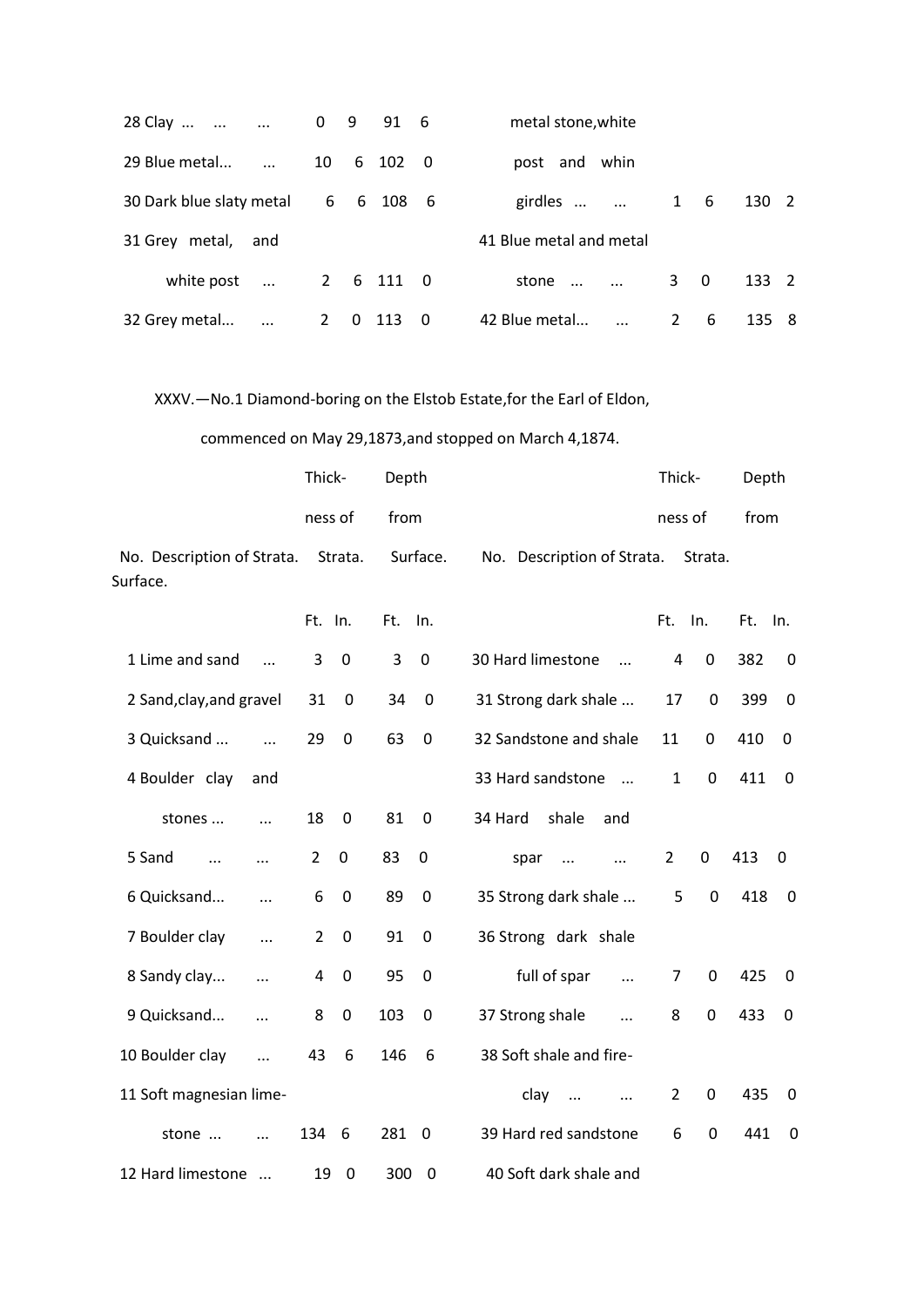| 13 Sandstone and lime-       |                               |                                | sandstone<br>12<br>$\ddotsc$                       | $\mathbf 0$      | 453<br>0                       |
|------------------------------|-------------------------------|--------------------------------|----------------------------------------------------|------------------|--------------------------------|
| stone<br>$\dddotsc$          | 40                            | 304 0                          | 41 Soft dark shale<br>$\mathbf{1}$<br>$\dddotsc$   | $\mathbf 0$      | 454<br>$\Omega$                |
| 14 Grey limestone            | 5<br>$\mathbf 0$              | 309<br>- 0                     | 42 Strong sandstone<br>3                           | 0                | 457<br>0                       |
| 15 Fireclay<br>$\sim$ $\sim$ | $\mathbf 0$<br>$\overline{2}$ | 311 0                          | 43 Hard purple sand-                               |                  |                                |
| 16 Grey limestone            | $\mathbf 0$<br>$\mathbf{1}$   | 312<br>- 0                     | 7<br>stone<br>$\dddotsc$                           | 0                | 464<br>0                       |
| 17 Light blue limestone      | 3<br>$\overline{0}$           | 315<br>$\overline{0}$          | 44 Soft sandstone, with                            |                  |                                |
| 18 Red shaly limestone       | $\overline{7}$<br>$\mathbf 0$ | 322<br>- 0                     | shale bands<br>54<br>$\cdots$                      | 0                | 518<br>0                       |
| 19 Shaly limestone           | $\mathbf 0$<br>$\mathbf{1}$   | 323<br>- 0                     | 45 Hard blue limestone<br>44                       | 0                | 562<br>0                       |
| 20 Hard limestone            | 19<br>- 0                     | 342 0                          | 46 Sandstone,<br>with                              |                  |                                |
| 21 Red sandstone             | 5<br>$\overline{0}$           | 347 0                          | bands of shale<br>102                              | 0                | 664<br>0                       |
| 22 Red sandstone and         |                               |                                | 47 Dark shale and spar<br>42                       | 0                | 706<br>0                       |
| shale<br>$\cdots$            | 5<br>$\overline{0}$           | 352 0                          | 48 Light blue limestone<br>16                      | 0                | 722<br>0                       |
| 23 White sandstone           | 8<br>$\overline{0}$           | 360 0                          | 49 White sandstone<br>25                           | 0                | 747<br>0                       |
| 24 Soft dark shale           | $\overline{0}$<br>6           | 366<br>$\overline{\mathbf{0}}$ | 50 Soft dark shale<br>$\overline{2}$<br>$\dddotsc$ | $\mathbf 0$      | 749<br>0                       |
| 25 Sandstone and spar        | 5<br>$\overline{0}$           | 371<br>$\overline{\mathbf{0}}$ | 51 COAL, soft<br>0<br>$\dddotsc$                   | 3                | 749<br>3                       |
| 26 Soft dark shale           | 24                            | 373 4                          | 52 Sandstone,<br>with                              |                  |                                |
| 27 Sandstone and spar        | 8<br>$2^{\circ}$              | 376<br>- 0                     | bands of shale<br>139                              | 9                | 889<br>$\overline{\mathbf{0}}$ |
| 28 Soft dark shale           | $\mathbf 0$<br>$\mathbf{1}$   | 377<br>- 0                     | 53 Light blue limestone<br>$\mathbf{1}$            | $\boldsymbol{0}$ | 890 0                          |
| 29 Fireclay<br>$\cdots$      | 0<br>1                        | 378<br>0                       | 54 Hard limestone<br>2<br>$\dddotsc$               | 10               | 892 10                         |

120

Cleveland and South Durham Salt Industry.

Report on Elstob Boring.

 The result of the experiment by boring at Elstob,to a depth approaching 900 feet,is to establish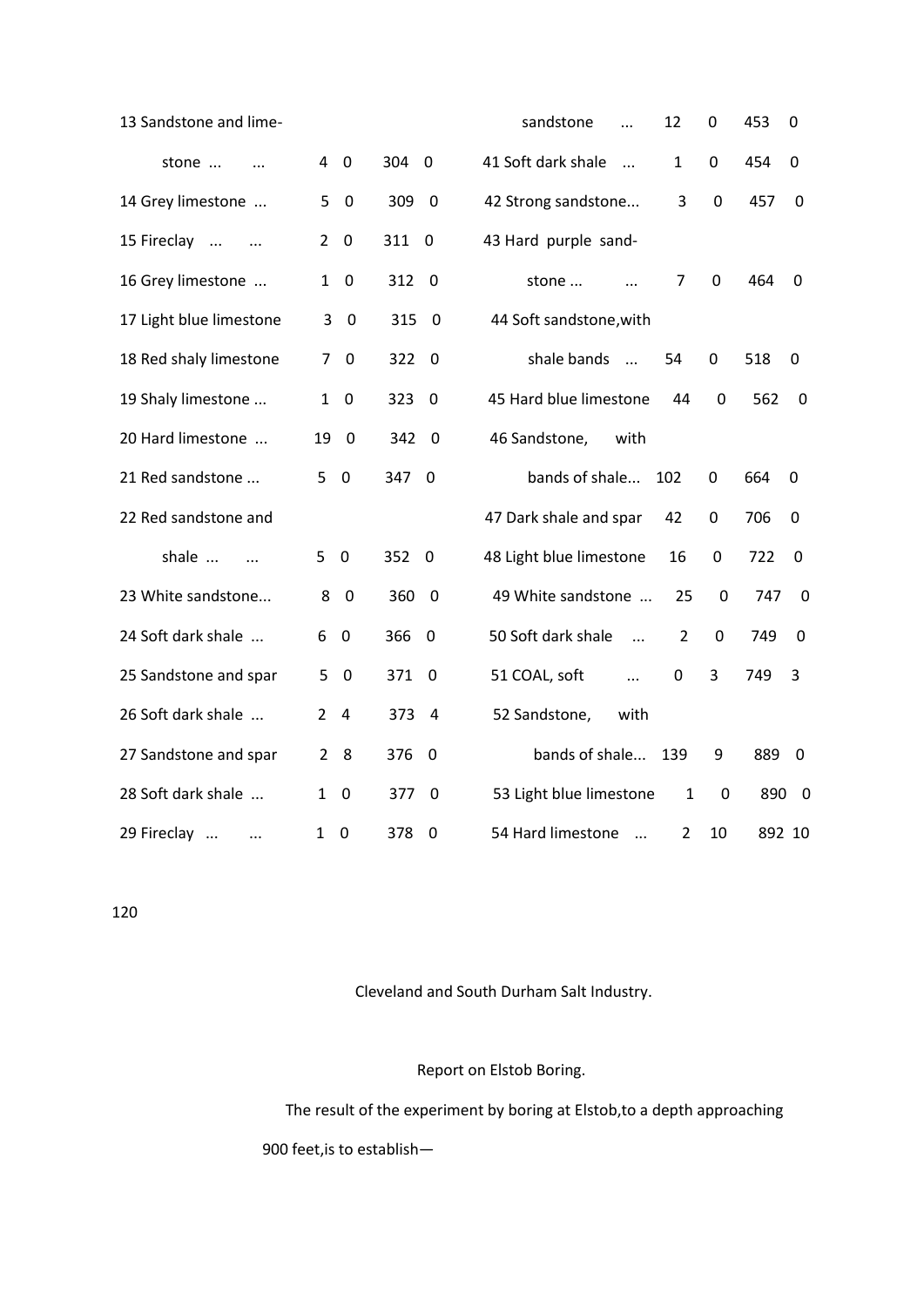Ft. In.

| First, an unusual thickness of Pleistocene deposits (boulder clay)  146 6     |  |
|-------------------------------------------------------------------------------|--|
| Secondly, the absence of all Triassic (New Red) deposits                      |  |
| Thirdly, a considerable thickness of Magnesian Limestone   195 6              |  |
| Fourthly, a considerable thickness of Permian (red or purple sandstone        |  |
|                                                                               |  |
|                                                                               |  |
| Making of this upper series    464 0                                          |  |
|                                                                               |  |
| Then follows a quite different group of strata, consisting of white and       |  |
| grey sandstones, grey and dark shales, and blue or blueish lime-              |  |
| stones, altogether at the date reported<br>428 10                             |  |
|                                                                               |  |
| In this series, which in a large sense is Carboniferous, three limestone beds |  |

occur,

enclosed

 at intervals,from the top to No.2, 54 feet ; between No.1 and No.2, 144 feet ; between No.2 and No.3, 167 feet ; and below the second is a bed of coal

in shale.

| Surface.       | ----------- | Thickness |   |
|----------------|-------------|-----------|---|
| Pleistocene--- |             | Ft. In.   |   |
| Boulder clay   | $\cdots$    | 146       | 6 |
|                |             |           |   |
|                |             |           |   |

Permian---

Magnesium Limestone... ... 195 6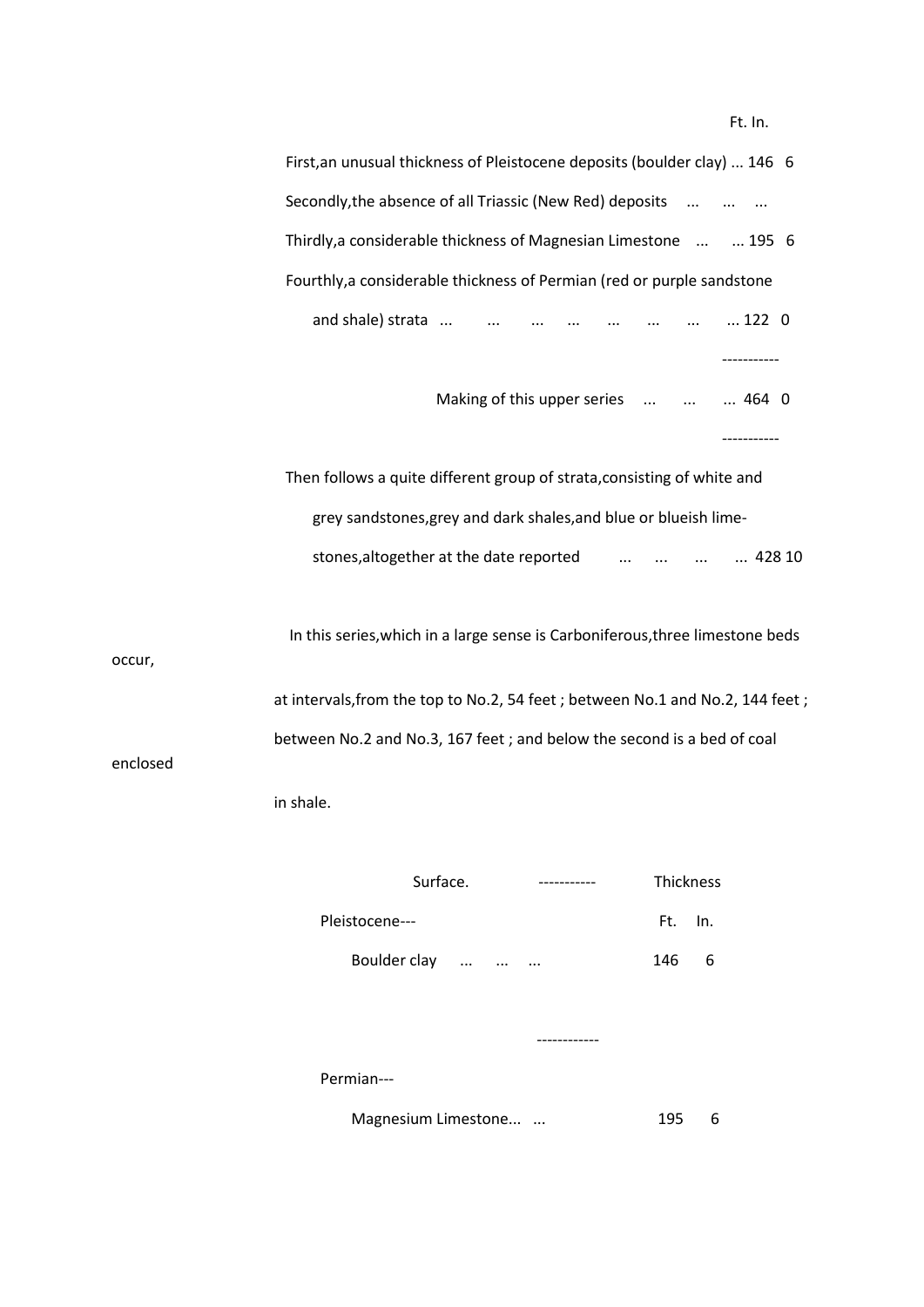| Red (purple) sandstone and shale     |     |              |
|--------------------------------------|-----|--------------|
| Carboniferous System below Millstone | 122 | $\Omega$     |
| Grit (Yoredale Rocks)---             |     |              |
|                                      |     |              |
| White sandstone and shale            | 54  | <sup>0</sup> |
|                                      |     |              |
| 1. Blue limestone<br>                | 44  | n            |
| --------------                       |     |              |

Grey sandstone and shale 144 0

|                                       | ----------- |    |              |
|---------------------------------------|-------------|----|--------------|
| 11. Blue limestone                    |             | 16 | 0            |
|                                       | ----------- |    |              |
| Sandstone                             | $\ddotsc$   | 25 | <sup>0</sup> |
|                                       | ----------- |    |              |
| Shale enclosing coal<br>$\sim$ $\sim$ |             | 4  | $\mathbf{U}$ |
|                                       | ----------  |    |              |

Sandstone and shale... ... 138 0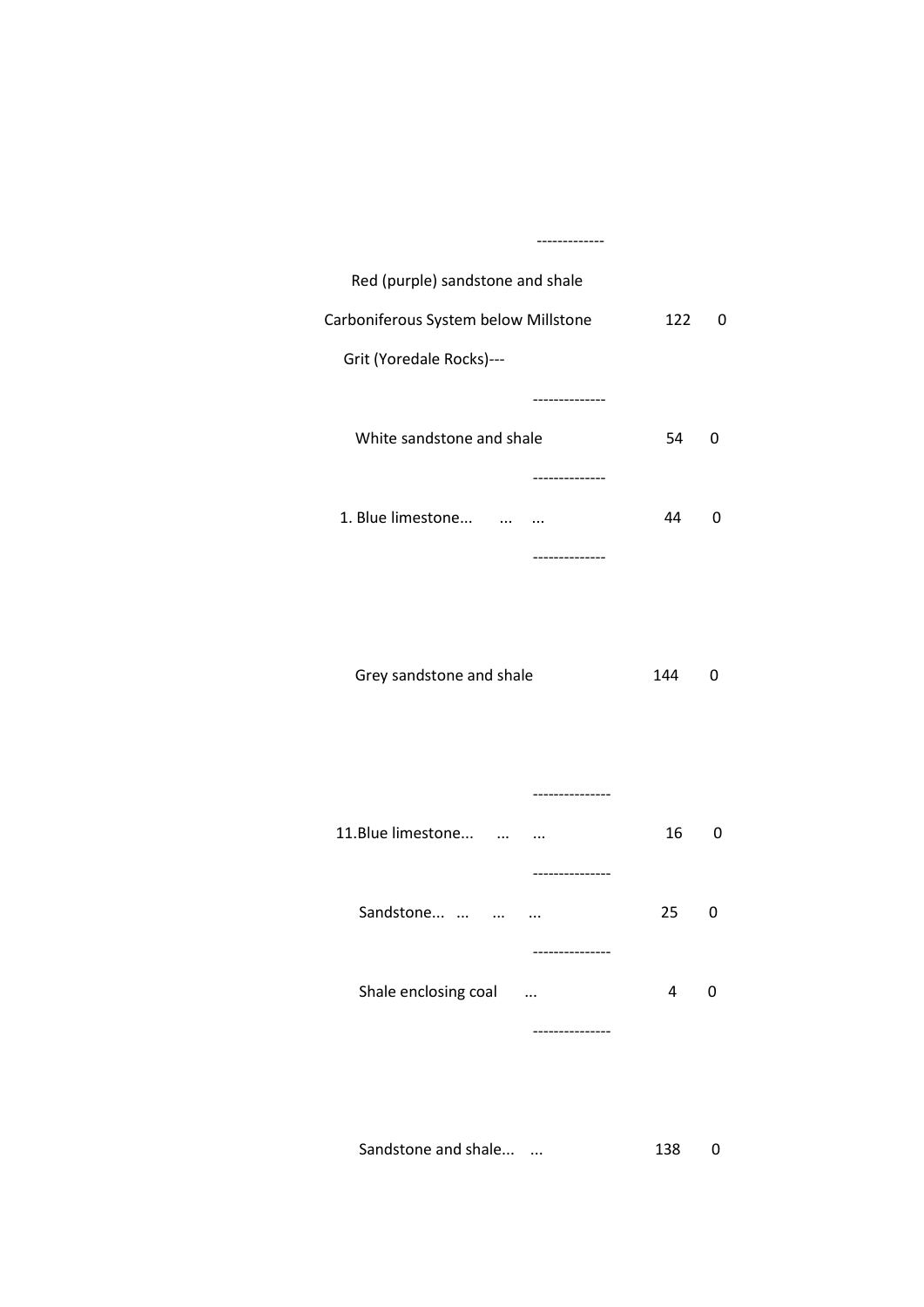111. Blue limestone... ... ... ... not penetrated

 $\Box$  Fig 1.

|            | This coal is said to be about 3 inches thick, and to be enclosed in shale about |
|------------|---------------------------------------------------------------------------------|
|            | 3 feet 9 inches thick.                                                          |
| limestone  | On considering Fig.1 with attention, and examining the specimens of             |
|            | from the three beds named, I arrive at the conclusion that the whole series of  |
| sandstones | strata, penetrated to about 430 feet below the Permian (red and purple)         |
| Limestone  | and shales, belong to the Yoredale Rocks (upper part of the Mountain            |
|            |                                                                                 |

----------------

121

Cleveland and South Durham Salt Industry.

series). The composition of the limestones,taken by themselves,would be quite enough to prove their affinity to some part of the Mountain Limestone series ; and the succession of the beds,well considered in relation to the well-known sections in the mining dales lying to the westward (Weardale,Tynedale,Teesdale, etc.),leads to the probability that they belong to the Yoredale series,above the thick Scar limestones.

 Adopting this conclusion as positive,I have to advise,in this first report,that the boring operations be discontinued at Elstob. By continuing the process,similar strata,and among them thin coal-seams would be found ; but in this part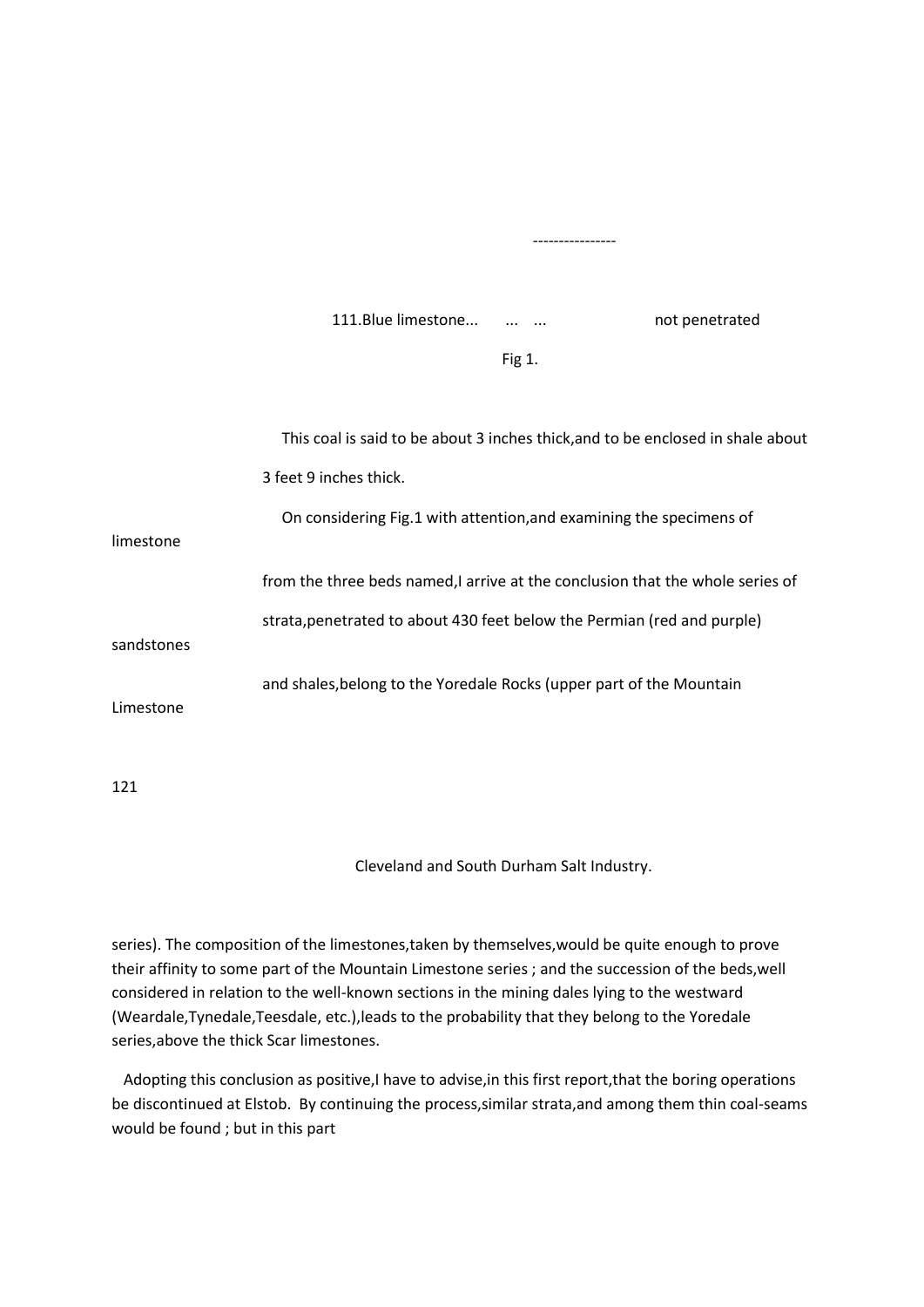of the Carboniferous range the limestone seams,as they may be termed,have no practical value,though farther to the north they are worked to profit.

 What is already proved is of great importance in regard to any further steps which may be advisable,on which I shall be prepared to report after seeing selections from the other cores brought up in the boring,and considering the plans

and other means of judging which you will be able to supply.

John Phillips,

 April 4,1874. Oxford.

To John Johnson,Esq.,

Newcastle-upon-Tyne.

XXXVI.— No.2 Diamond-boring on the White House Estate,near Norton.

|                                                | Thick-         |                         | Depth           |                         |                            | Thick-  |             | Depth |     |
|------------------------------------------------|----------------|-------------------------|-----------------|-------------------------|----------------------------|---------|-------------|-------|-----|
|                                                |                | ness of                 | from            |                         |                            | ness of |             | from  |     |
| No. Description of Strata. Strata.<br>Surface. |                |                         |                 | Surface.                | No. Description of Strata. |         | Strata.     |       |     |
|                                                |                | Ft. In.                 | Ft. In.         |                         |                            | Ft. In. |             | Ft.   | In. |
| 1 Soil                                         | $\mathbf{1}$   | $\overline{0}$          | $\mathbf{1}$    | 0                       | 28 Red sandy sand-         |         |             |       |     |
| 2 Red sandy clay<br>$\ddots$                   | $\overline{4}$ | $\overline{\mathbf{0}}$ | 5               | $\overline{\mathbf{0}}$ | stone<br>$\cdots$          | 21      | 3           | 291   | -6  |
| 3 Blue clay<br>$\ddots$                        | 15             | $\overline{2}$          | 20 <sub>2</sub> |                         | 29 Red marl, with gyp-     |         |             |       |     |
| 4 Sand                                         | $\mathbf{1}$   | 4                       | 21              | $6\overline{6}$         | sum and blue               |         |             |       |     |
| 5 Sand and gravel                              |                | $1\quad 6$              |                 | 230                     | joints                     |         | $1 \quad 7$ | 293   | 1   |
| 6 Sand                                         | 5              | $\mathbf{1}$            | 28 1            |                         | 30 Red marl, with blue     |         |             |       |     |
| 7 Red clay<br>$\ldots$                         |                | 15 5                    | 43 6            |                         | joints and gyp-            |         |             |       |     |
| 8 Dark brown sandy                             |                |                         |                 |                         | sum<br>$\cdots$<br>        | 6       | 0           | 299   | 1   |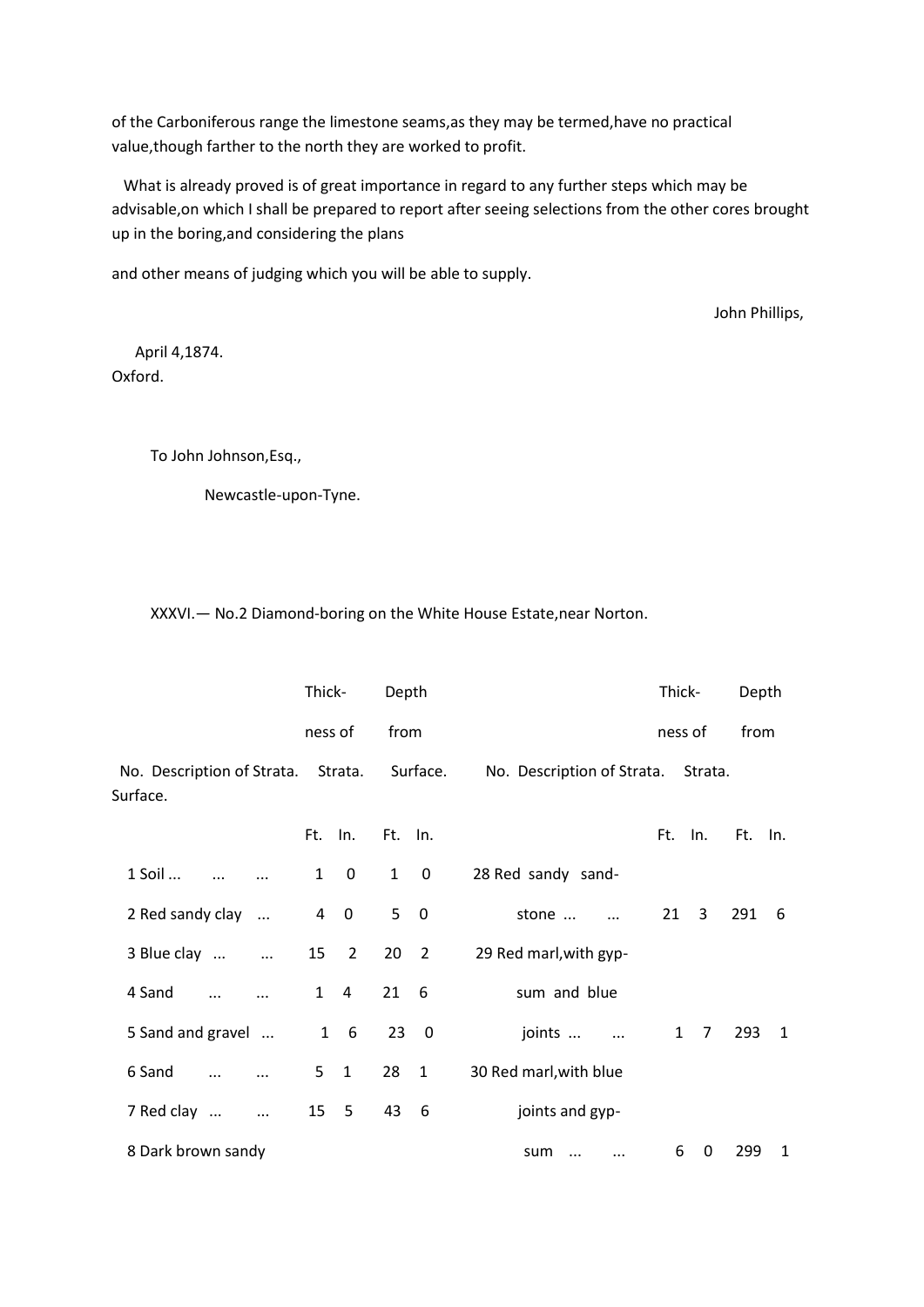| clay<br>$\cdots$                 | 30             | 3                | 73<br>9               | 31 Red<br>marl, with          |                                |                       |
|----------------------------------|----------------|------------------|-----------------------|-------------------------------|--------------------------------|-----------------------|
| 9 Soft brown<br>clay,            |                |                  |                       | veins of gypsum               | 13<br>8                        | 312<br>9              |
| mixed with sand                  | 4              | $\mathbf 0$      | 77<br>9               | 32 Red marl, with blue        |                                |                       |
| 10 Brown pinnel<br>$\cdots$      | 16             | $\mathbf{1}$     | 93 10                 | joints and gyp-               |                                |                       |
| 11 Red loamy sand                | 4              | 0                | 97 10                 | sum<br>$\ddots$<br>$\ddotsc$  | 11<br>$\overline{\phantom{0}}$ | 323<br>9              |
| 12 Brown pinnel<br>$\ddots$      | 5              | 10               | 103<br>8              | 33 Red<br>marl,<br>with       |                                |                       |
| 13 Grey sandstone                | 0              | 3                | 103 11                | veins of gypsum               | 49 5                           | 373<br>$\overline{2}$ |
| 14 Brown pinnel<br>$\sim$ $\sim$ | 10             | 11               | 114 10                | 34 Red marl, with blue        |                                |                       |
| 15 Grey loamy sand               | $\overline{2}$ | $\mathbf 0$      | 116 10                | joints<br>$\ddotsc$           | 11 0                           | 384 2                 |
| 16 Dark brown pinnel             | $\overline{2}$ | 11               | 119<br>9              | 35 Red marl, with blue        |                                |                       |
| 17 Dark brown pinnel             |                |                  |                       | spots                         | 17<br>1                        | 401 3                 |
| and cobbles                      | 14             | 9                | 134<br>6              | 36 Red sandy marl             | 10<br>$\overline{7}$           | 411 10                |
| 18 Red sandstone                 | 24             | 8                | 159<br>$\overline{2}$ | 37 Red marl, with             |                                |                       |
| 19 Red marl                      | $\mathbf{1}$   | $\boldsymbol{0}$ | 160<br>$\overline{2}$ | veins of gypsum               | 6<br>0                         | 417 10                |
| 20 Red sandstone                 | 23             | 10               | 184<br>0              | 38 Anhydrite<br>$\sim$ $\sim$ | $\overline{3}$<br>6            | 424<br>$\overline{1}$ |
| 21 Red marl                      | 14             | 7                | 198<br>7              | 39 Red marl, with blue        |                                |                       |
| 22 Red sandstone                 | 9              | $\overline{2}$   | 207<br>9              | spots and gypsum              | 3<br>0                         | 427<br>$\mathbf{1}$   |
| 23 Red marl                      | 7              | 0                | 214<br>9              | 40 Red marl, with gyp-        |                                |                       |
| 24 Red sandstone                 | 3              | 6                | 218<br>3              | sum (compact)                 | 16<br>8                        | 443<br>- 9            |
| 25 Red sandy marl                | 40             | 0                | 258<br>3              | 41 Anhydrite                  | 20 <sub>6</sub>                | 464 3                 |
| 26 Red sandstone                 | 5              | 6                | 263<br>9              | 42 Magnesian<br>lime-         |                                |                       |
| 27 Red sandy marl                | 6              | 6                | 3<br>270              | stone<br>$\cdots$<br>         | 55<br>9                        | 520<br>$\overline{0}$ |

----------------

122

Referance to followring pages 122, 123, 124.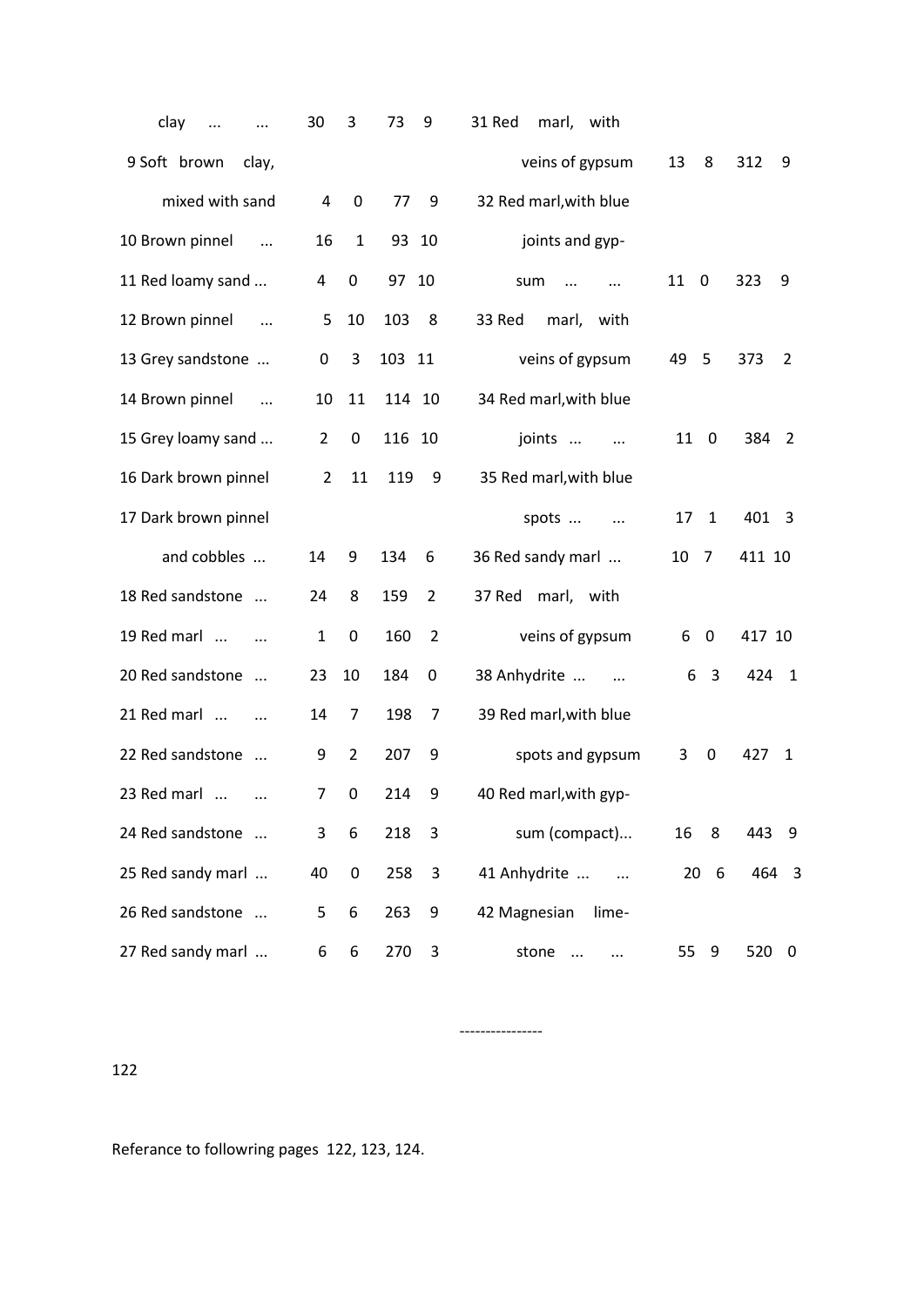On page 122 APPENDIX B.---Abstracts of sections of Boreholes and Brine-wells in Cleveland and South Durham.

See library for image.

## 123

On page 123 APPENDIX B.---Abstracts of Sections of Boreholes and Brine-wells in Cleveland and South Durham.---

Continued.

See library for image.

### 124

On page 124 APPENDIX B.---Abstracts of Sections of Boreholes and Brine-wells in Cleveland and South Durham.---

Continued.

See library for image.

Referance to followring pages.

To illustrate Mr John Marley's Paper on "The Cleveland & South Durham Salt Industry".

Vol.1 Plate LIV.

Also Vol. XXXIX Plate XXV.

See library for image.

Blank page.

To illustrate Mr John Marley's Paper on "The Cleveland & South Durham Salt Industry".

Vol.1 Plate LV.

Also Vol. XXXIX. Plate XXVI.

See library for image.

Blank page.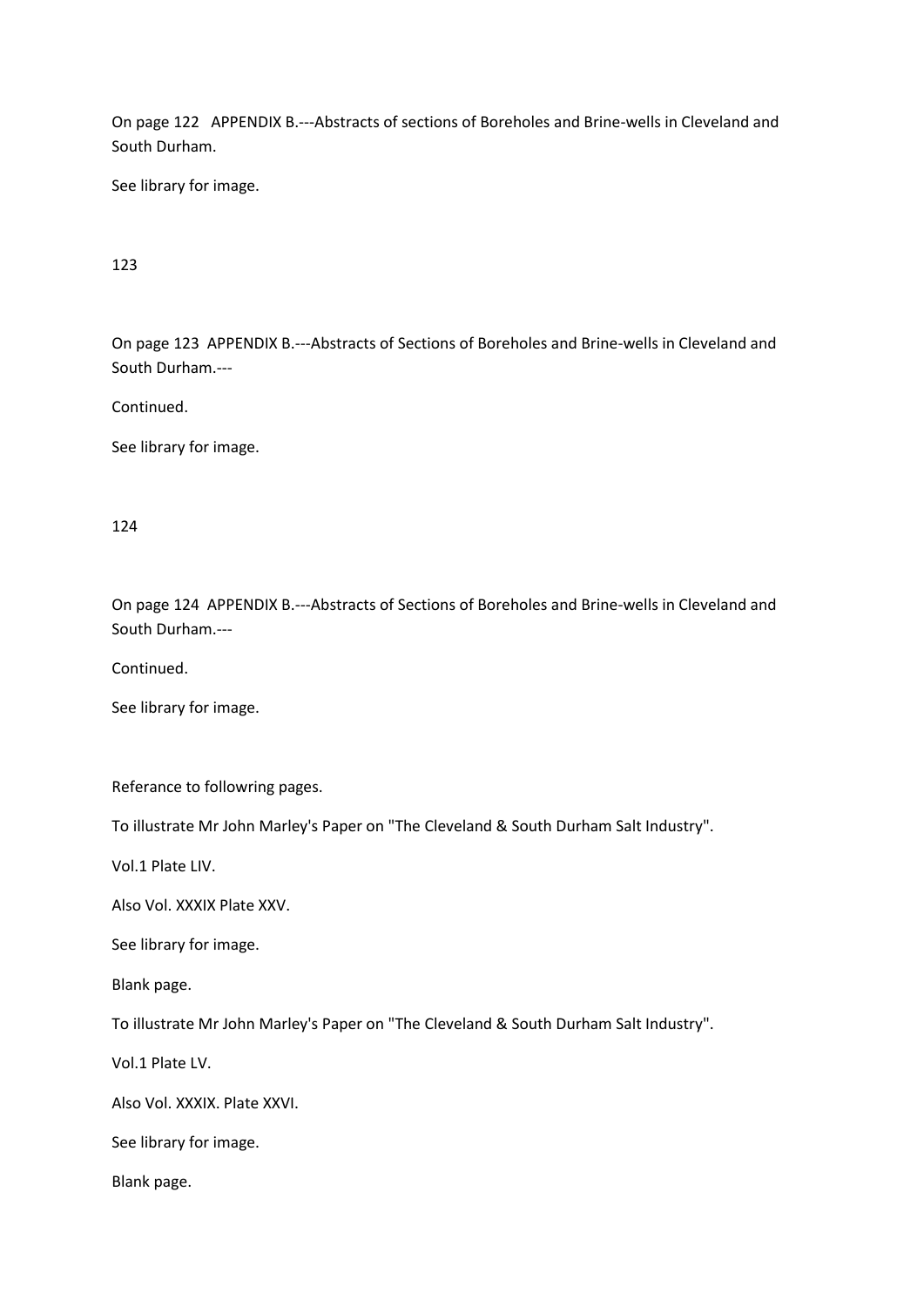### Discussion—Cleveland and South Durham Salt Industry.

The Chairman invited comments on the paper,which,however,would be open again for discussion.

 Mr.Thos.Bell suggested that when the paper was again discussed an enlarged map should be hung on the wall showing the position of the various boreholes,together with a section showing the position of the different beds bored through. A paper by Mr.T.W.Stuart had been alluded to,and he thought if that gentlemen could be induced either to read that paper or give them some extracts to accompany this one,the different boring-machines being treated of,it would be very interesting ; if,however,these machines were mentioned,care should be taken to omit none.

There was a dispute among geologists in the district as to whether the Red Sandstone underlaid the Lias.

Prof.Lebour—There is no reason to think it does not.

 Mr.Thos.Bell.—Could it be proved? He had had some discussion at a meeting of the Manchester Geological Society on the point ; they said it was so,but he had given them some notes on the Lackenby Hole to show that it did not. It might ; but had any gentleman ever met with a case where it overlapped? The object,however,of his rising was not to ask these questions so much as to propose a vote of thanks to Mr.Marley for his paper.

 Mr.J.B.Simpson said he had much pleasure in seconding the vote of thanks to Mr.Marley. The paper was a very interesting one,and when it was in the hands of the members they would be better able to consider the points upon which they now required more definite information.

 Prof.Lebour,in answer to Mr.Bell,said that with regard to the red beds beneath the Lias,unless they actually bored beneath the Lias he did not think they could absolutely prove it,but there was no reason to doubt that the red beds

continued in that direction,though one could not tell. That red beds occur in other districts was of course well known. In the Bristol district,for instance,the Lias was to be seen above and the red beds below. That the red beds fell out somewhere to the south there was no doubt ; the probability was that the Lias rested on some of the older beds,but he did not see how it could be proved in the North of England except by boring. It was not to be supposed that where they had a considerable thickness of these beds of red sandstone there would be a thinning out immediately.

 The Chairman said they would all agree in passing this vote of thanks. They would also ask Professor Lebour—even if Mr.Marley was not able to attend to it—to make some arrangements for a plan and sections in a conspicuous form for the next meeting,something like Mr.Simpson's well known coal sections.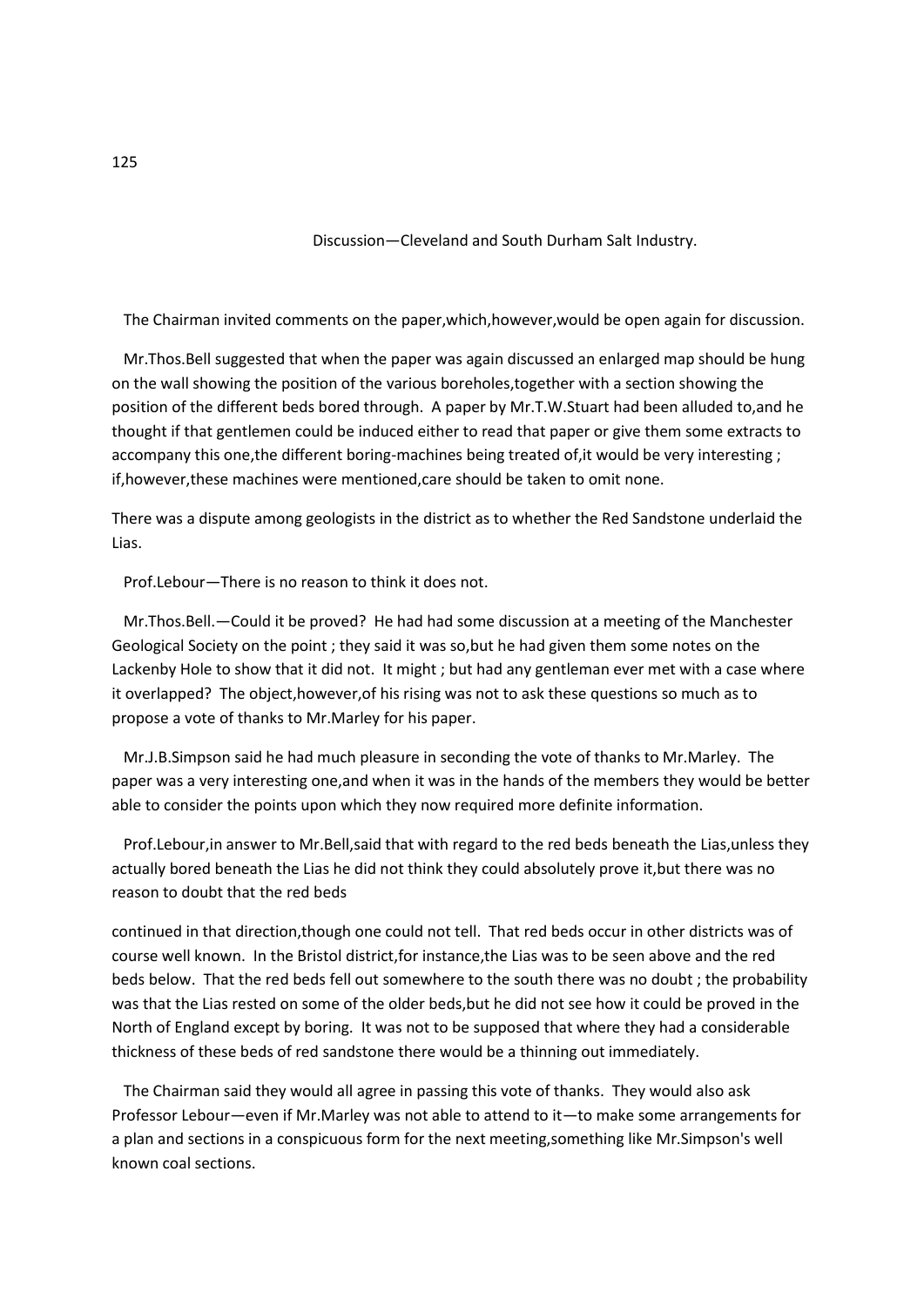The Chairman said he would not offer any further observations—-rather reserving till the adjourned discussion anything he might have to say ; but he would allude to the extensive discoveries in recent times of valuable salt-beds in other districts than the Tees—among which was that on the West coast near Fleetwood,where,at 100 yards depth,the top of a salt-bed was reached,which had been sunk through and proved to be 100 yards thick. This would be likely to prove a strong competitor with this district.

The vote of thanks was carried with acclamation.

### ELECTION OF OFFICERS.

----------------------

The Scrutineers submitted the list of officers for the ensuing year as follows:—

President.

Wm.Cochrane,Esq.,Grainger Street West,Newcastle-upon-Tyne.

126

# Election of Officers.

#### Vice-Presidents.

|          | William Armstrong, Sen., Esq., Pelaw | G.May, Esq., Harton Colliery, South  |
|----------|--------------------------------------|--------------------------------------|
|          | House, Chester-le-Street.            | Shields.                             |
|          | T.J.Bewick, Esq., Suffolk House,     | J.B.Simpson, Esq., Hedgefield House, |
|          | Laurence Pountney Hill, London,      | Blaydon-upon-Tyne.                   |
|          | E.C.                                 | James Willis, Esq., 14, Portland     |
| Terrace, |                                      |                                      |
|          | Wm.Lishman, Esq., Bunker Hill, Fence | Newcastle-upon-Tyne.                 |
|          | Houses.                              |                                      |

Council,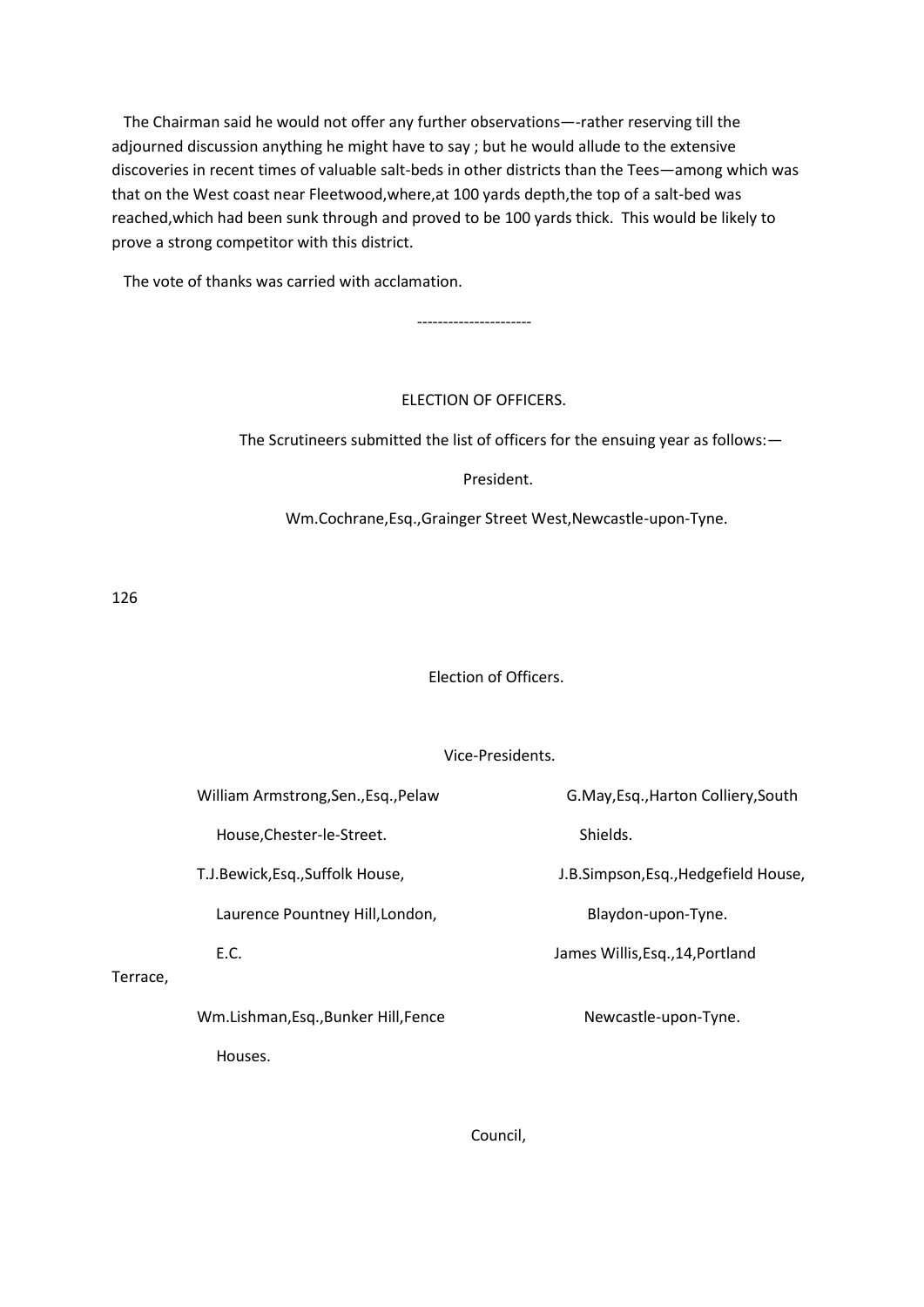Henry Armstrong,Esq.,Chester-le- T.Heppell,Esq.,Leafield House,Birtley, Street. Chester-le-Street. Wm.Armstrong,Jun.,Esq.,Wingate, The H.Lawrence,Esq.,Grange Iron Works, Co.Durham. Durham. T.W.Asquith,Esq.,Harperley,Lintz Prof.J.H.Merivale,2,Victoria Villas, Green,Newcastle-upon-Tyne. Newcastle-upon-Tyne. Emerson Bainbridge,Esq.,Nunnery M.W.Parrington,Esq.,Wearmouth Colliery Offices, Sheffield. The Colliery, Sunderland. T.W.Benson,Esq.,11, Newgate Street, A. M.Potter, Esq., Shire Moor Colliery, Newcastle-upon-Tyne. Earsdon,Newcastle-upon-Tyne. R.F.Boyd,Esq.,Houghton-le-Spring, T.H.M.Stratton,Esq.,Cramlington Fence Houses, Co.Durham. The mass of the House, Northumberland. M.Walton Brown,Esq.,3,Summerhill J.G.Weeks,Esq.,Bedlington,R.S.O., Terrace, Newcastle-upon-Tyne. Northumberland. Sir B.C.Browne, Westacres, Benwell, The R.L.Weeks, Esq., Willington, Co. Newcastle-upon-Tyne. The control of the Durham. T.E.Forster,Esq.,North Jesmond, W.O.Wood,Esq.,South Hetton,Sun-

Newcastle-upon-Tyne. The control of the derland.

--------------------------

 Mr.A.L.Steavenson said he had much pleasure in congratulating their new President ; he hoped he might have many years of health and strength to enjoy a successful presidentship.

 Mr.Cochrane said he felt very proud of the honour which the members had done him,and he assured them that he would do his best to add to the success of the Institute. He felt a little nervous about taking the presidency under any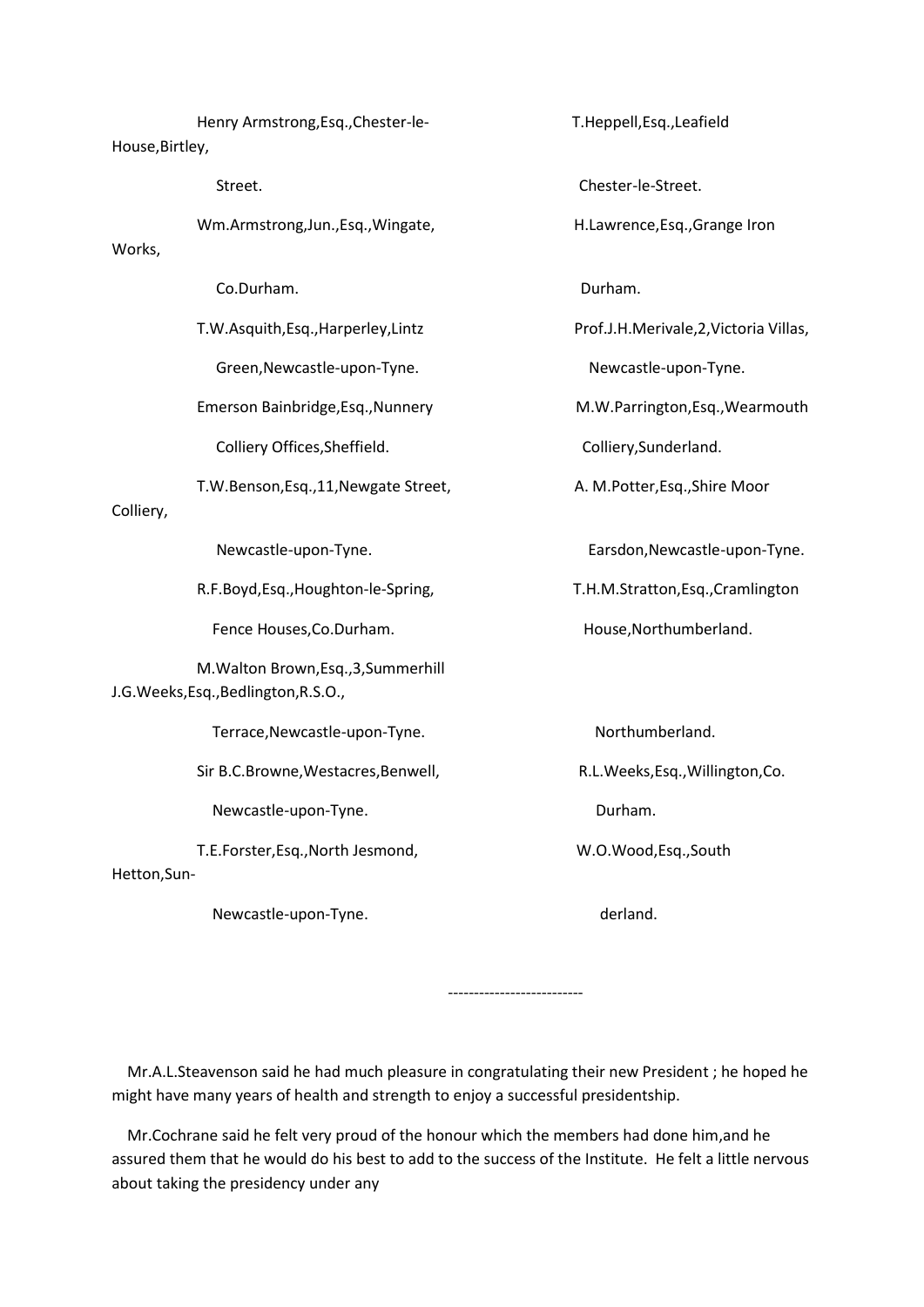circumstances,and it looked as if he were afraid of the position when he told them that he was going away for a time ; he hoped,however,when he came back that he would have good health to enable him to devote his energies to their interests. The Institute would not suffer by his absence,for he knew he could rely on the band of Past-Presidents who were ready to support him,and without whose assistance and that of the Council he could not undertake the work. He felt certain that under the circumstances,and knowing that he had gone away for his health's sake,they would conduct the affairs of the Institute,in his absence,as well,and perhaps better,than he could have done. He thanked them cordially.

 Mr.J.B.Simpson said there was one duty they must not overlook. There was an old proverb that it was better to be off with the old love before they were on with the new ; and they ought not to part to-day without emphasizing their thanks

to Mr.Marley for the manner in which he had conducted the affairs of the Institute

127

Proceedings.

for the past two years,their sympathy with him in his illness,and the hope that he might be soon recovered and able to come amongst them again. They all knew that Mr.Marley had thrown his whole heart into the work of the Mining Institute,and they ought therefore to convey to him in some manner their appreciation of the very able manner in which he had conducted their proceedings.

 Mr.Cochrane could only say that taking the chair after Mr.Marley was one of the serious things he had to face. Mr. Marley had unreservedly devoted his time and attention to the interests of the Institute,lie had done all that a President could be expected to do,and he thought the members would admit that the Institute had prospered in consequence. He would be happy to convey to Mr.Marley personally and by letter the kind expressions to which Mr.Simpson had given utterance,and the manner in which these had been received. He was very pleased to second Mr.Simpson's motion.

The vote of thanks to the retiring President was heartily adopted.

---------------------

 Mr.Jas.Willis proposed a vote of thanks to the Scrutineers. The task of these gentlemen was an unwelcome one, and occupied considerable time which they might have spent much more pleasurably in listening to the interesting papers and discussions.

Mr.Simpson seconded the proposal,which was unanimously approved.

----------------------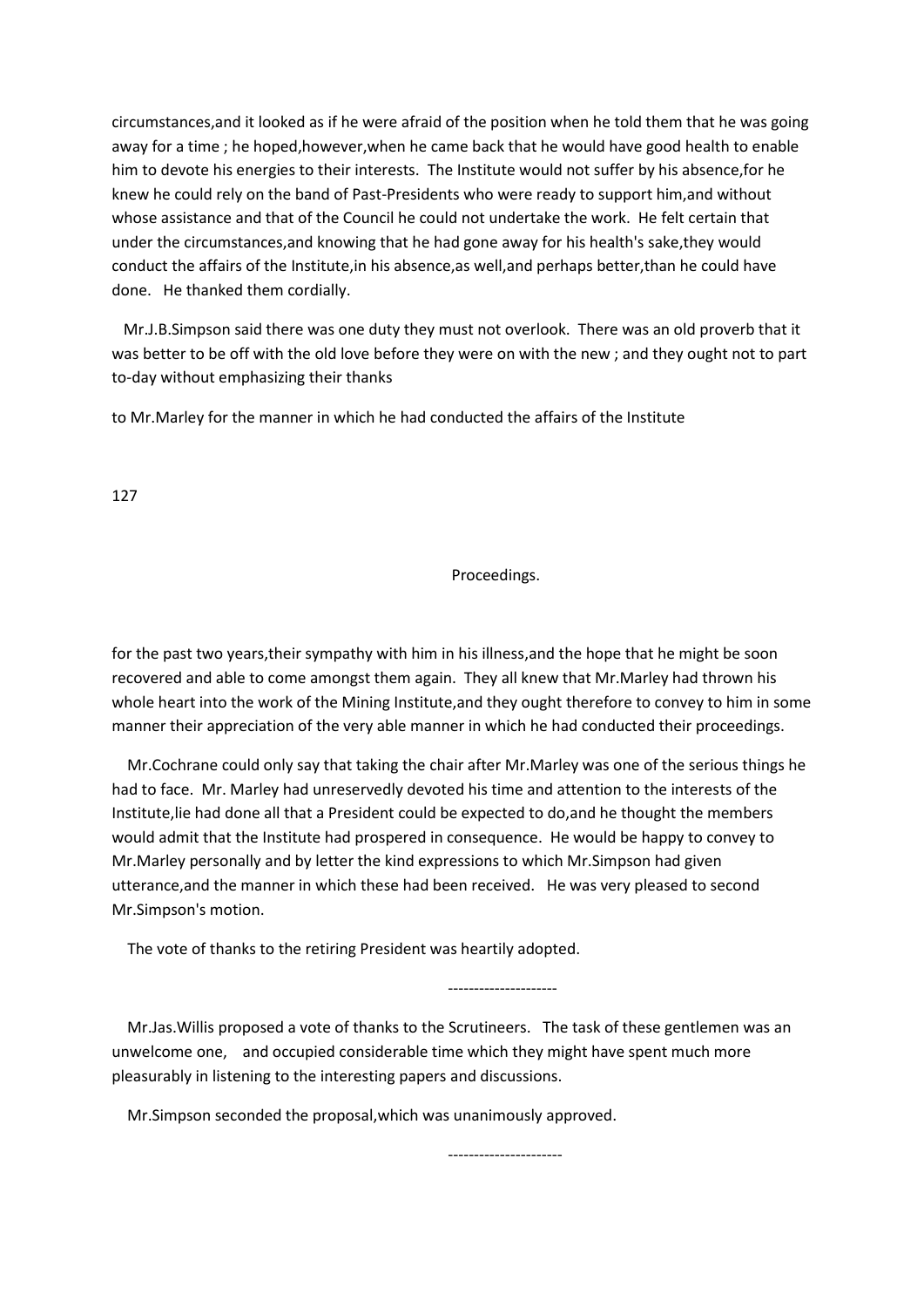### LECTURE THEATRE.

 The President said that before closing the meeting he would call the attention of the members to the arrangements in connexion with the lecture theatre. They could now see from the window the white glazed bricks of the passage which

enclosed the new ground they held from the railway company. The only drawback to this acquisition was that it would be dark when the railway company's buildings were completed. The only natural light they would have in the lecture

theatre would be from the end windows. The question of lighting by electricity or some other mode would,however, come before the Council in due course. He would also like to call attention to an adjoining room,in which the whole of their stock of Proceedings had been very conveniently arranged by Mr.Gosman. Although the stock had been put there at some little cost,he thought they would all agree that the manner in which it was now stored was very efficient,and they could obtain information at any moment as to the volumes in hand.

Mr.Bell asked if the Council had agreed to the railway company closing the side windows?

 The President explained that the Institute never had any right of light in that direction ; they had always paid an acknowledgment of 5s. a year for it,and now that the railway company had purchased the adjoining property they had

power to build close to the windows.

 The President announced that the next meeting of the Federated Institution would take place at Nottingham,on the 24th and 25th of September,when he hoped many members from the North of England would attend. There would be every inducement,for the colliery owners there were taking the matter up strenuously. He was sorry he would not be there himself ; but he hoped the meeting would be—as it promised to be—a success,and that the members would enjoy it thoroughly.

The meeting then concluded.

---------------------------

------------------------

128

Barometer,Thermometer,Etc.,Readings,1889.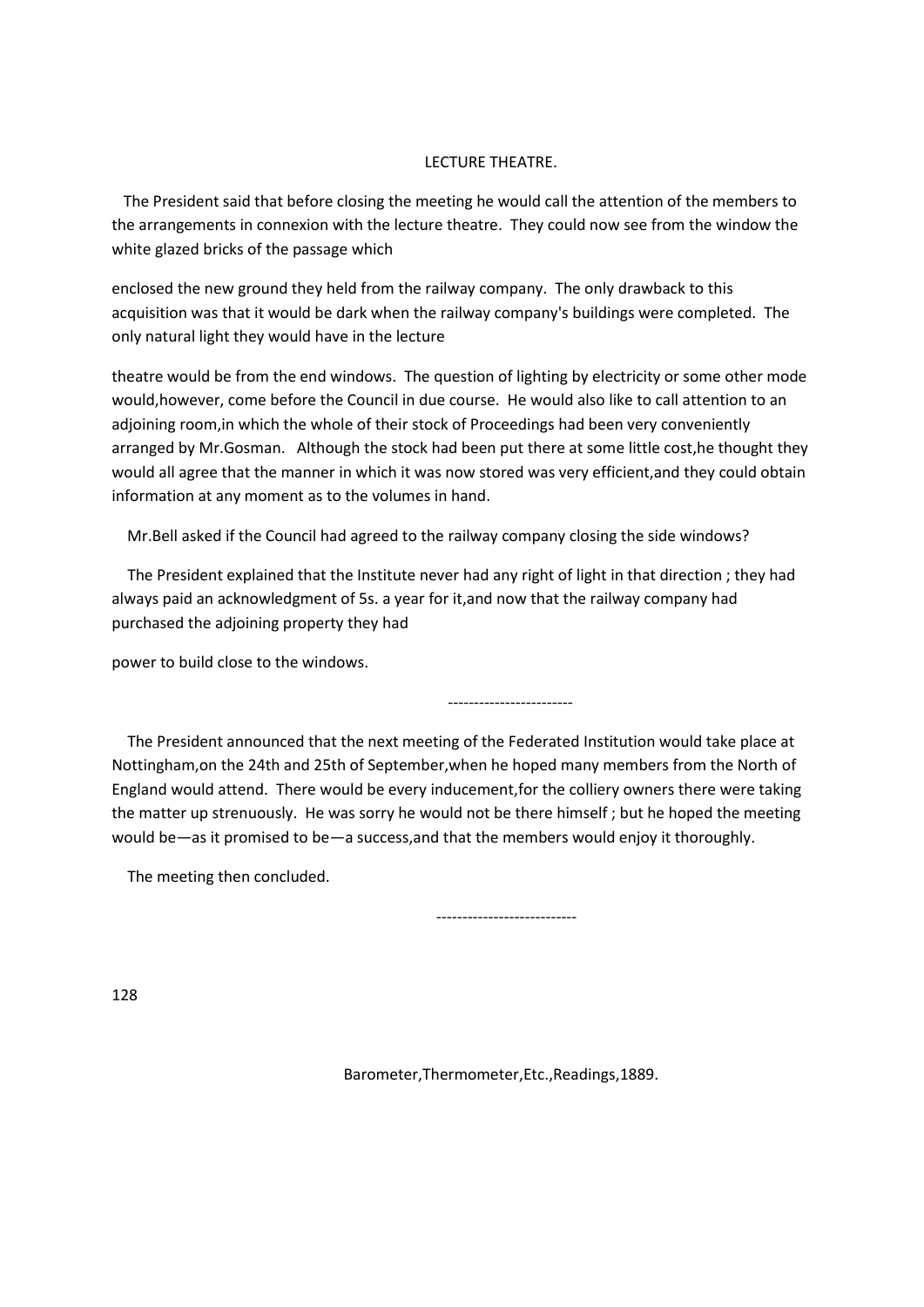APPENDICES.

I.—Barometer,Thermometer,Etc.,Headings for the Year 1889.

-----------------------------

------------------------------

By M.Walton Brown.

-------------------------------

The barometer,thermometer,etc.,readings have been supplied by permission of the authorities of the Glasgow and Kew Observatories,and give some idea of the variations of temperature and of atmospheric pressure in the intervening districts in which the mining operations of this country are chiefly carried on.

 The barometer at Kew is 34 feet,and at Glasgow is 180 feet,above sea-level. The barometer readings at Glasgow have been reduced to 32 feet above sea-level by the addition of .150 inch to each reading,and the barometer readings at both Observatories are reduced to 32 degs.Fahr.

 The fatal explosions in collieries are obtained from the annual reports of H.M.Inspectors of Mines,and are printed upon the diagrams recording the Meteorological Observations.

129

Referance to page 129 Barometer,Thermometer,etc.,readings,1889. for January,1889.at Kew. and Glasgow. for Febuary,1889.at Kew. and Glasgow.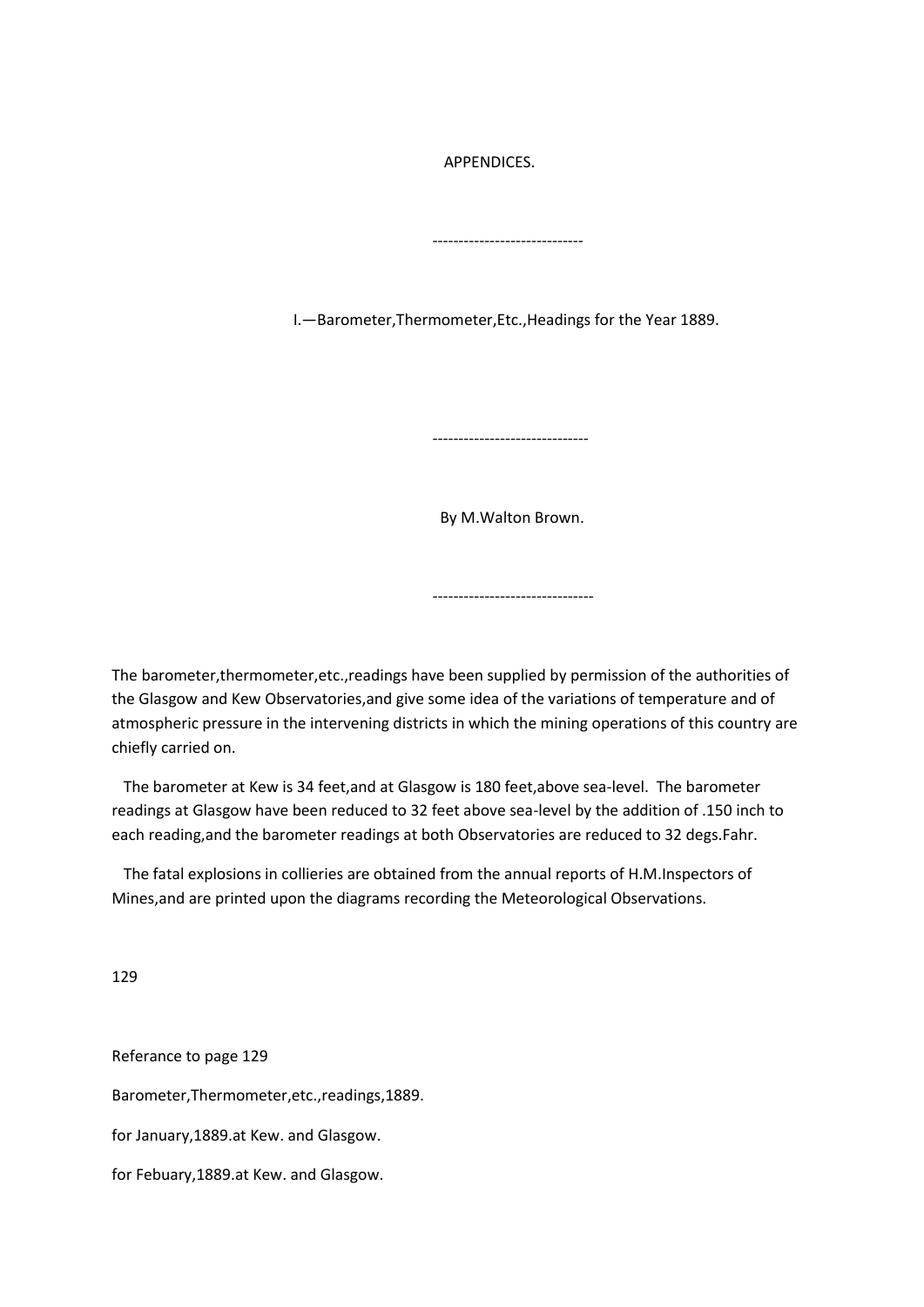see library for image.

## 130

Referance to page 130 Barometer,Thermometer,etc.,readings,1889. for March,1889. at Kew. and Glasgow. for April,1889. at Kew. and Glasgow.

see library for image.

### 131

Referance to page 131 Barometer,Thermometer,etc.,readings,1889. for May,1889. at Kew. and Glasgow. for June,1889. at Kew and Glasgow. see library for image.

### 132

Referance to page 132 Barometer,Thermometer,etc.,readings,1889. for July,1889. at Kew and Glasgow. for August,1889 at Kew and Glasgow. see library for image.

133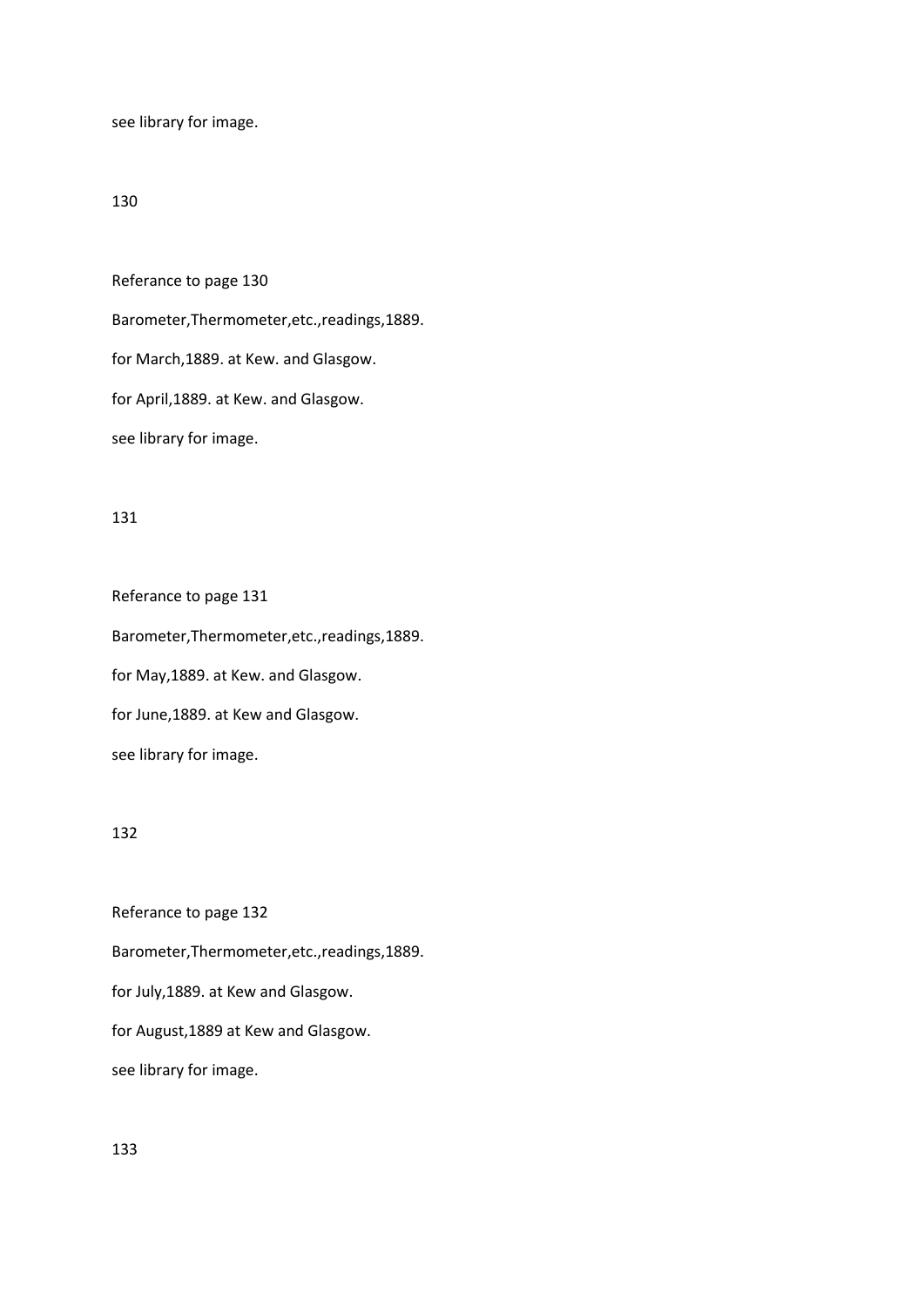Referance to page 133 Barometer,Thermometer,etc.,readings,1889. for September,1889. at Kew and Glasgow. for October,1889. at Kew and Glasgow. see library for image.

### 134

Referance to page 134

Barometer,Thermometer,etc.,readings,1889.

for November,1889. at Kew and Glasgow.

for December,1889 at Kew and Glasgow.

see library for image.

Referance to following pages.

Diagram shewing the height of the Barometer,the Maxima & Minima temperatures & the direction of the

wind at the Observatories of Kew & Glasgow together with the explosions of firedamp in England & Scotland.

Appendix Vol. I. Plate I.

also Appendix Vol. XXXIX. Plate I.

see library for image.

Blank page.

Diagram shewing the height of the Barometer,the Maxima & Minima temperatures & the direction of the

wind at the Observatories of Kew & Glasgow together with the explosions of firedamp in England & Scotland.

Appendix Vol.I. Plate II.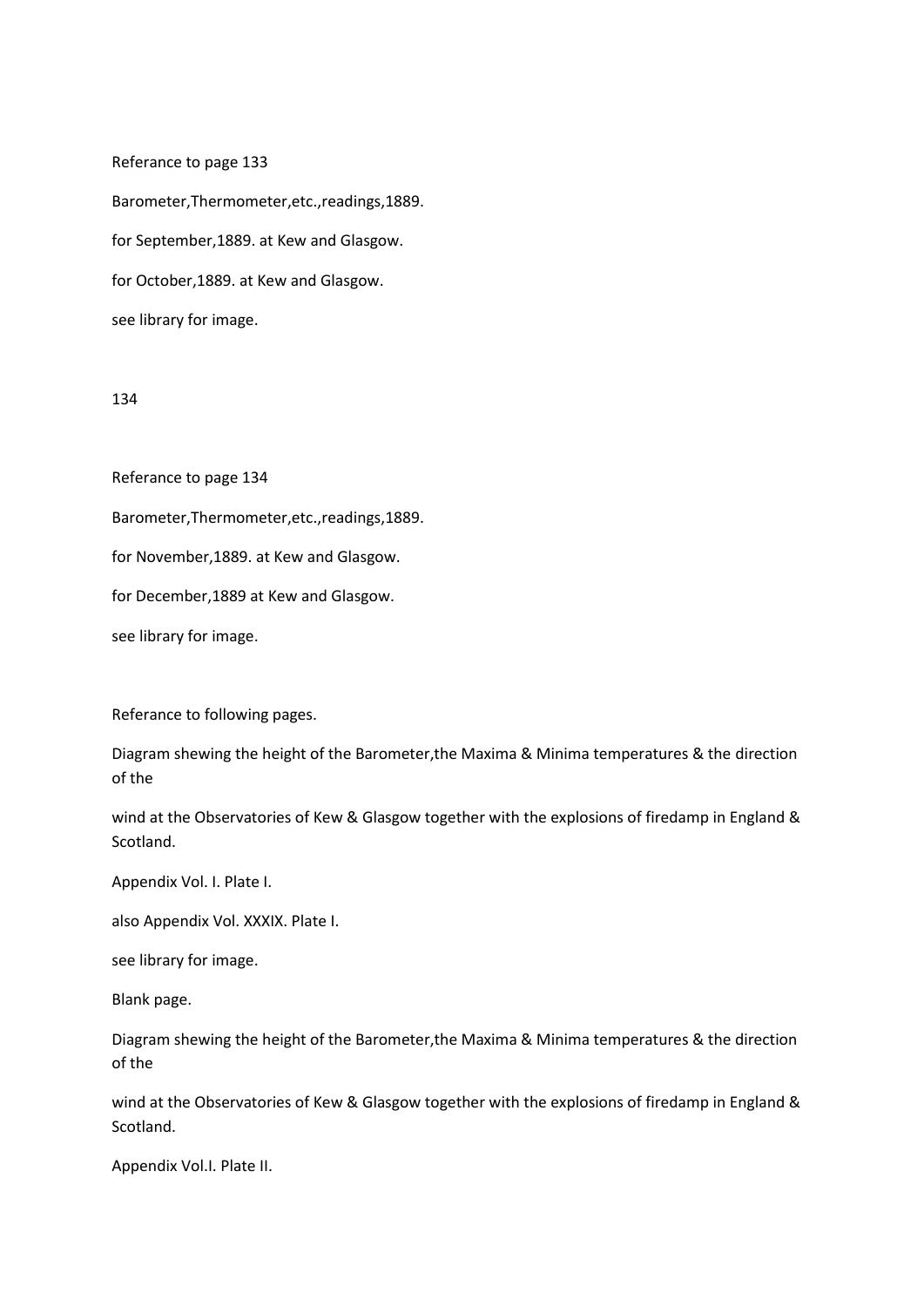also Appendix Vol XXXIX. Plate II.

see library for image.

Blank page.

Diagram shewing the height of the Barometer,the Maxima & Minima temperatures & the direction of the

wind at the Observatories of Kew & Glasgow together with the explosions of firedamp in England & Scotland.

Appendix Vol.I. Plate III.

also Appendix Vol.XXXIX. Plate III.

see library for image.

Blank page.

Diagram shewing the height of the Barometer,the Maxima & Minima temperatures & the direction of the

wind at the Observatories of Kew & Glasgow together with the explosions of firedamp in England & Scotland.

Appendix Vol.I. Plate IV.

also Appendix Vol.XXXIV. Plate IV.

Blank page.

135

Notes of Foreign Papers.

-----------------------------

 III.—NOTES OF PAPERS ON THE WORKING OF MINES,METALLURGY, ETC.,FROM THE TRANSACTIONS OF FOREIGN SOCIETIES AND

FOREIGN PUBLICATIONS.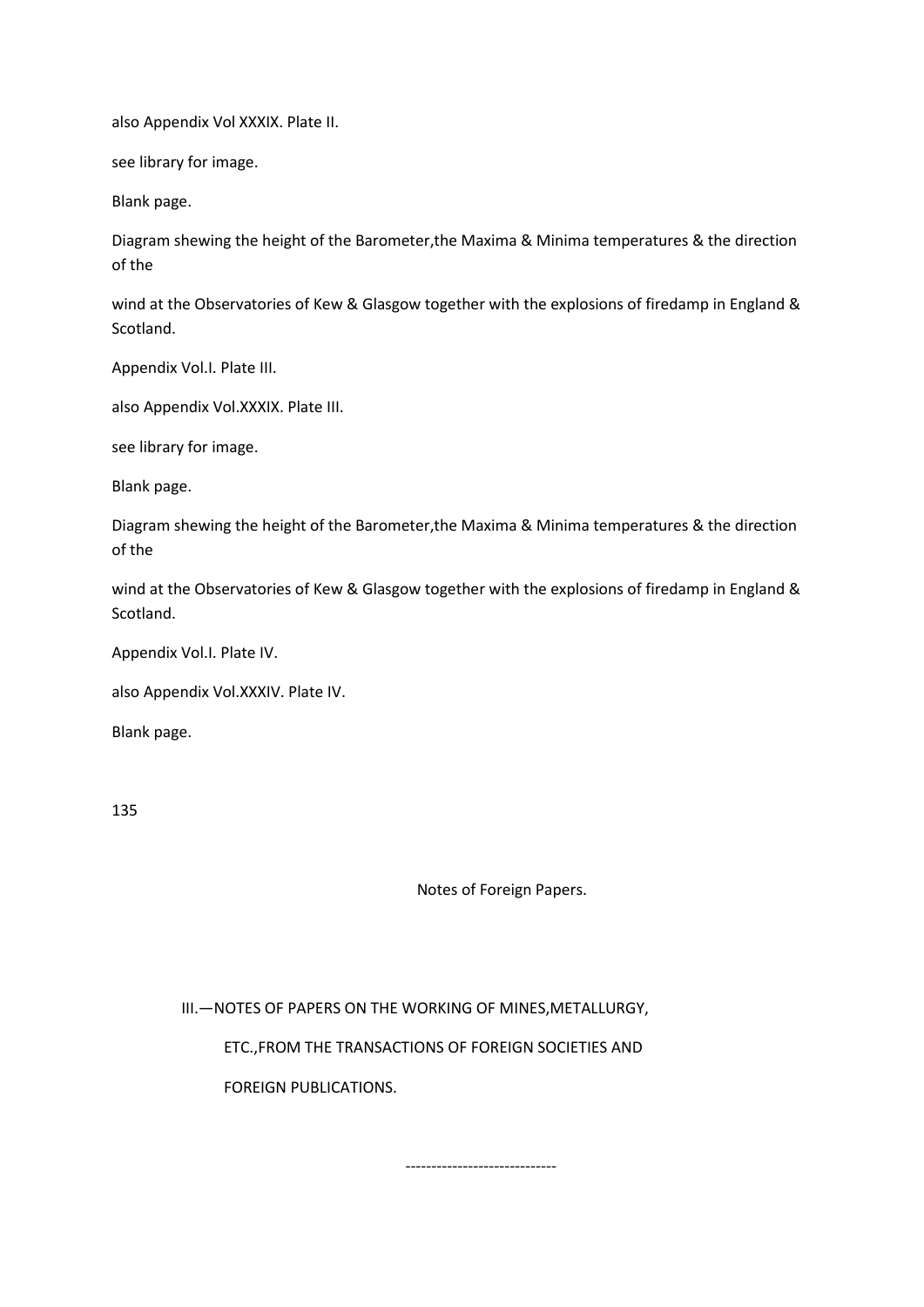### A HAND DIAMOND ROCK-BORING MACHINE.

Schwedische Diamantbohrmaschine fur Handbetrieb des "Svenska Diamantberg-

borrnings-Aktiebolag" in Stockholm. By E.Gad. Berg- und Huetten-

maennische Zeitung, Vol. xlviii., pp. 451-454. One figure.

 Mr.A.Craelius has recently invented a hand boring machine formed on the model of the American power drills, except as regards the advance motion,and its weight reduced to about 14 cwt.,including 164 feet of bore-rods, force-pump and accessories. The boring crown is 1.38 inches outside and .94 inch inside diameter,giving a core of from .865 to .905 inch. Eight diamonds of .75 to .8 carats are fitted into it in the usual manner. The core-tube, screwed on to the diamond crown,is 3 feet 3 inches long. The bore-rods are made of 4 feet 11 inches lengths

of iron pipes of 1.30 inches outer and .98 inch inner diameter. A force-pump supplies water to the boring crown through an india-rubber tube at the rate of 1.10 gallons per minute. The boring spindle,into which the bore-rod fitted,is

rotated with wheel gearing by handles,the iron stand resembling that of a hand winch in size and appearance. By hand the new machine can be driven at about 60 or 70 revolutions per minute against the 200 to 400 obtainable by power. The advance motion is obtained by a weighted lever,and the power is doubled by a pulley,a rope being led from the end of the lever over a pulley on the bore-rod to an eye on the iron frame. For shallow depths three workmen are required,and for deeper holes five workmen,in addition to a skilled foreman. The greatest speed attained with the new machine is 34 feet in 24 hours. The work becomes difficult and costly as the depth increases. With workmen's wages at Is. 6d. per shift,the cost varies from 40s. to 50s. per fathom. The system is considered suitable for borings up to about 38 fathoms in any desired direction either in the mine or from the surface. A. R. L.

#### THE CONDITIONS OF FORMATION OF LIGNITE.

Alte Funde auf der Saalburg und die Lignitbildung. Von F.Seeland. Oesterr-

-----------------------------------------

Zeitschr.f. Berg- u. Huttenwesen,1891,Vol.xxxix.,p.247.

 The author has examined oak timber found in the remains of the Roman castellum of Saalburg,built on the Eastern Taunus in 17 b.c.,destroyed in 282 a.d. This timber was used as lining for wells or cisterns (? for the baths) which were sunk about 30 feet below ground,and was thus long subjected to moderate pressure at the ordinary earth temperature. It is now mostly converted into a sort of lignite comparable with that of Koflach.  $O.S.E.$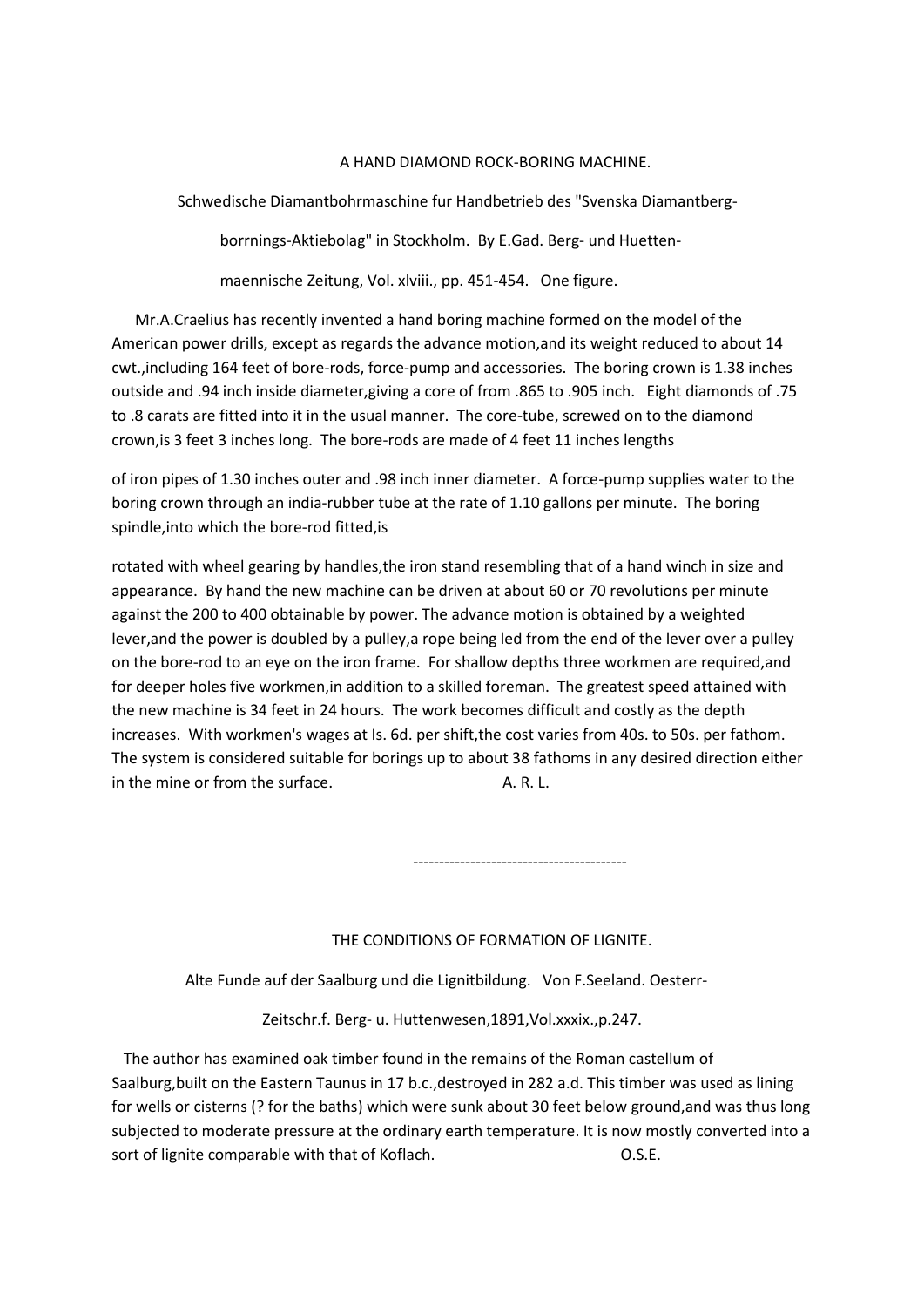#### THE ORIGIN OF COAL.

Des diverses theories emises sur le mode de formation de la houille et d'une conclu-

sion que l'on peut en tirer. By A.Cocheteux. Annales de la Soc.Geol.

de Belgique,1885-86,Vol.xiii.,Bulletin, pp. clxix-clxxiii.

---------------------------------------------

 After a brief recapitulation of the various theories extant on the formation of coal,the author enumerates his own conclusions with regard to the Belgian coalfield,as follows:—

1.—The Carboniferous Limestone is a deep sea formation.

2.—The soil of Belgium was slowly rising during the deposition of the

Lower Coal-measures,and of equivalent strata without coal.

136

#### Notes of Papers in Foreign

 3.—During the deposition of the Belgian coal-seams,the land slowly subsided again. The dunes heaped up by the wind had formed a salt-lake,in which the sediment,brought down by the streams from the Ardenne and Brabant hills was deposited ; the continual flow of fresh water sweetened the lake,and made the growth of vegetation possible ; then the set broke in again,and the preceding series of events was repeated many times over.

 4.—A second time the land rose during the Upper Coal-measure and Permian age.

 The author maintains that the above statements have been confirmed by his own observations in the collieries ; and he intends to embody his theory in a more detailed work. O.S.E.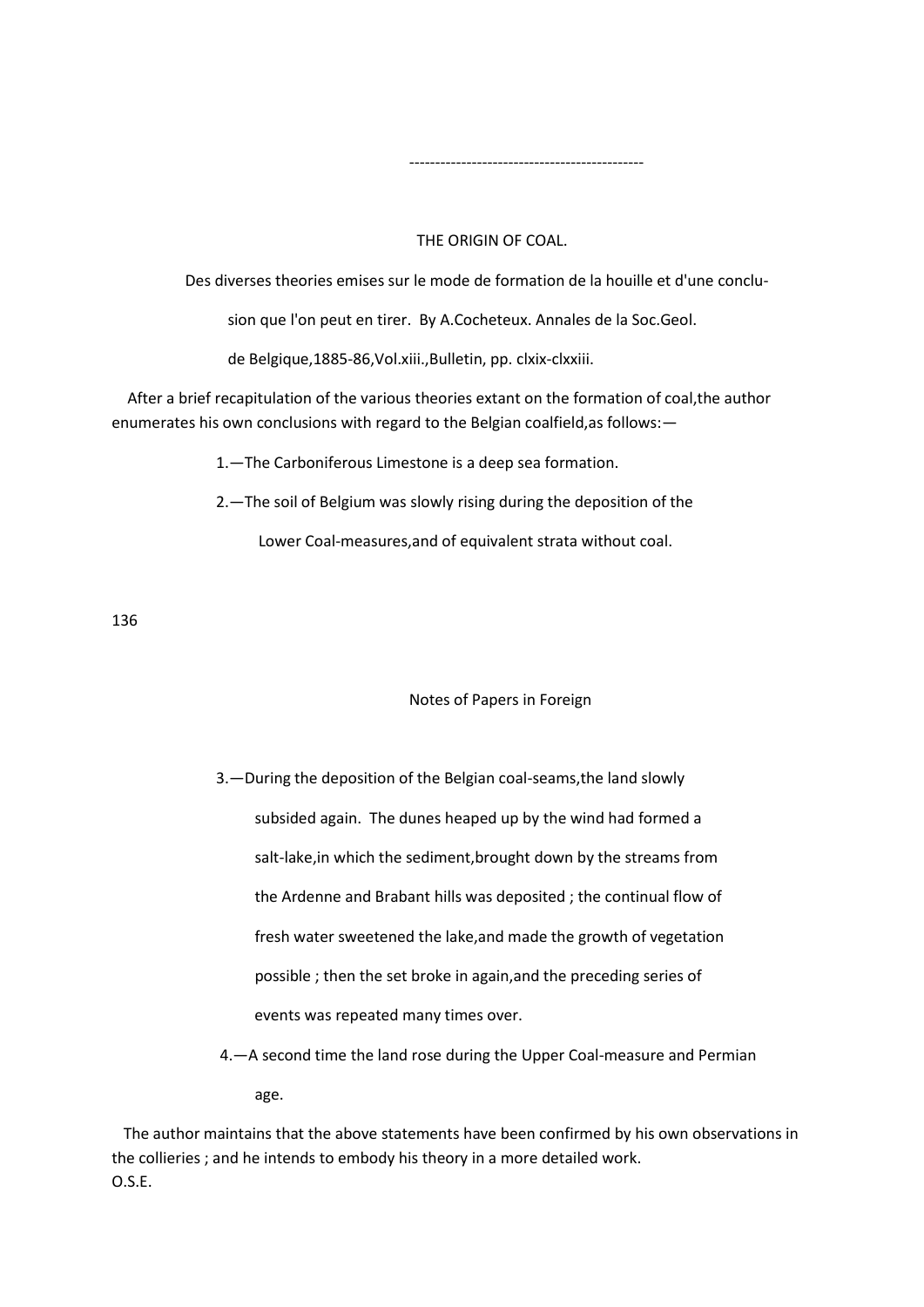### THE COAL DEPOSITS IN THE INDWE BASIN AND STORMBERG

#### RANGE OF MOUNTAINS [CAPE OF GOOD HOPE].

Report by W.Galloway,and presented to the Legislature of the Colony.52 pages

#### and 5 Plates.

 This report on the Indwe coal-mines gives details as to the area of the deposit,quality of the coal,best means of working,and estimated value to the colony.

----------------------------------

M.W.B.

------------------------------------

#### THE ADAMS BEE-HIVE OVEN.

Coke-burning Simplified. By Frank M. McKelvey The Colliery Engineer,

(Scranton,U.S.A.),1890,Vol. x., p.130-131,and three figures.

 The ordinary bee-hive oven is fitted with a portable oven bottom,worked by an hydraulic ram,and removable with its contents from the oven upon a four-wheeled carriage.

 The movable bottom of the oven is built up of wrought-iron,of circular shape. The oven is built of the same diameter as an ordinary oven,but of greater height,to the extent of 3 feet,and is fitted with a door whose width is equal to the diameter of the oven.

The hydraulic ram is placed in the centre of the oven,and has a stroke of 3 feet.

 The oven bottom is placed upon a small carriage,and pushed along a track until it is in the oven and directly over the hydraulic ram. The ram is then raised until the oven bottom presses against a shoulder built around the oven. When the bottom is in position,supports are dropped to keep it secure. The ram is withdrawn,the carriage removed from the oven,and the doors closed.

The oven is then charged and burnt off in the ordinary way.

 In withdrawing the coke,the doors are opened,the carriage run under the oven bottom,the ram raised until the supports are withdrawn,and the oven bottom and coke is then lowered on to the carriage,which is run out of the oven. The coke is watered,and a chain placed round in it,and the mass dragged off the oven bottom.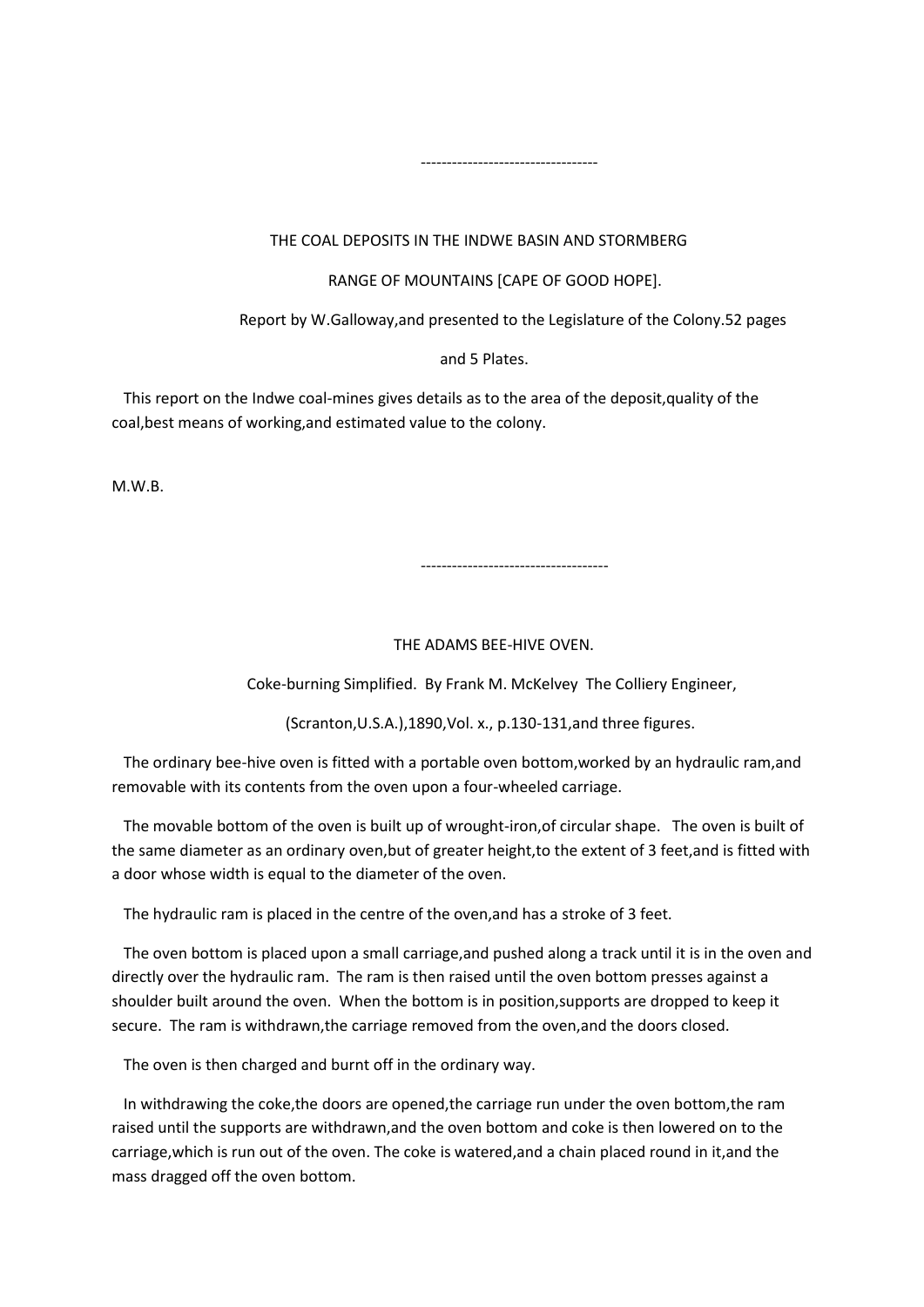M.W.B.

# THE ADAMS IMPROVED BEE-HIVE COKE-OVEN.

--------------------------------------------

By John Fulton. The Colliery Engineer,1890,Vol.xi., pp.8 and 9,and

three figures.

 An Adams oven has been erected by the Cambria Iron Company,near Dunbar,and its produce is of good quality.

A charge of 6.25 tons of coal produced 4 tons of coke,and the Adams oven was drawn 3.5 times per week ; it was drawn easily in .15 hour at a net cost of 3.12d. per ton ; while the ordinary oven,with the same load of coal and produce of coke is drawn 3 times per week,was drawn in 3 hours at a cost of 10.44d. per ton.

137

### Transactions and Periodicals.

----------- ------------

 The cost of a battery of 100 ovens of the ordinary bee-hive oven,producing 60,000 tons of coke per annum,may be calculated as under:—

100 ovens ... ... ... each £50 ... £5,000

----------

Annual charges—

| Interest at 10 per cent.       |          | $\cdots$   |                    | $£500 = 2.00d.$ per ton. |                |
|--------------------------------|----------|------------|--------------------|--------------------------|----------------|
| Repairs and renewals, each £2  |          |            | $200 =$            | .80d.                    | $\overline{v}$ |
| Loading ovens                  | $\cdots$ | $\cdots$   | $240 = 0.96d$ .    |                          | $\overline{v}$ |
| Levelling<br>$\cdots$ $\cdots$ | $\cdots$ | $\cdots$   | $480 = 1.92d$ .    |                          | $\overline{u}$ |
| Drawing, 60,000 tons           |          | $\dddotsc$ | $2,610 = 10.44d$ . |                          | "              |
|                                |          |            |                    |                          |                |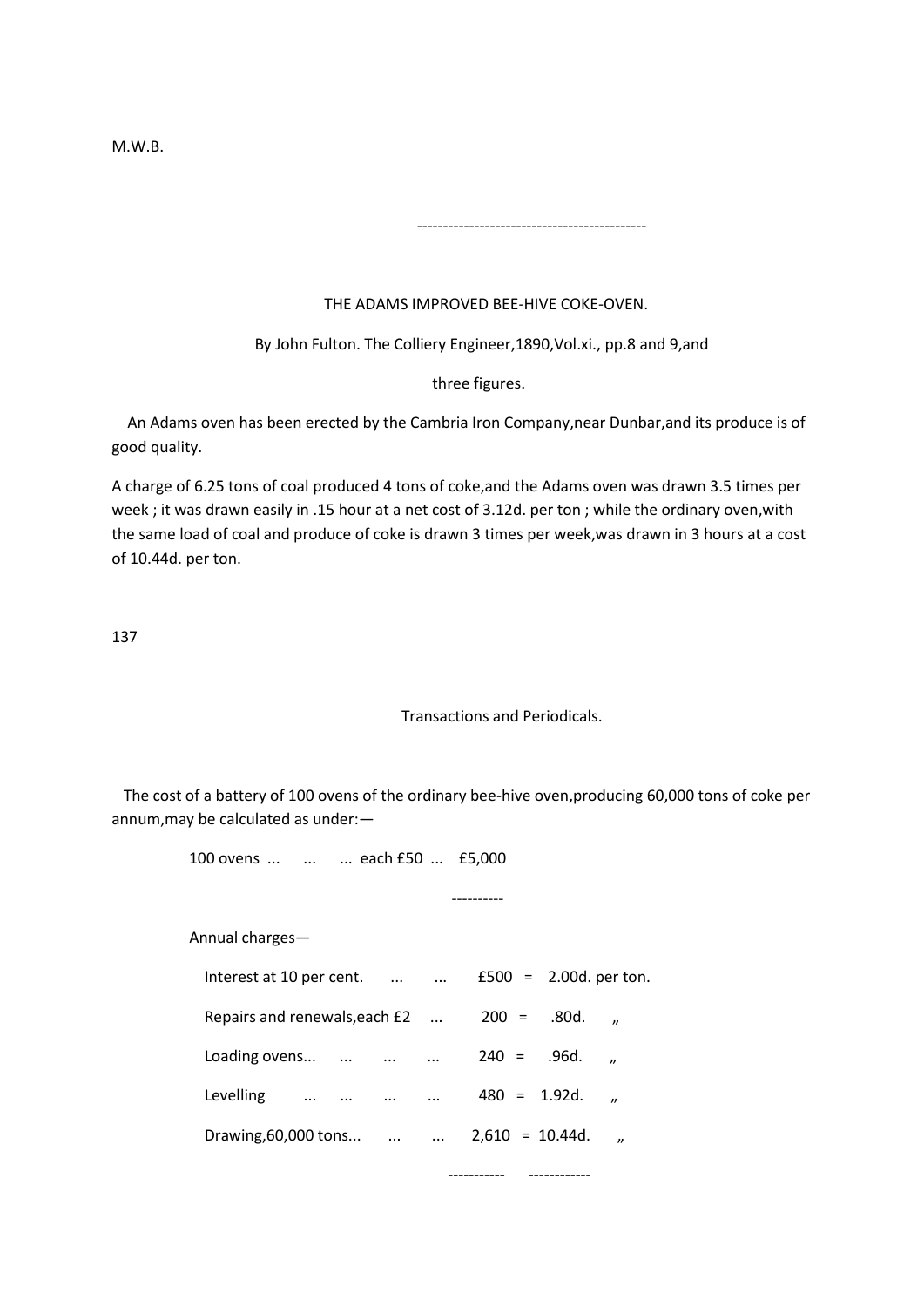Total ... ... £4,030 = 16.12d. "

----------- ------------

 The same quantity of coke would be produced by 85 Adams ovens,the cost of which would be:—

85 ovens ... ... ... each £100 ... £8,500

-----------

Annual charges—

| Interest at 10 per cent.                        |                          |                 |  |                 | $£850 = 3.40d.$ per ton. |
|-------------------------------------------------|--------------------------|-----------------|--|-----------------|--------------------------|
| Repairs and renewals, each $£3$ $255 = 1.02d$ . |                          |                 |  |                 | $\boldsymbol{\eta}$      |
| Loading ovens                                   |                          |                 |  | $255 = 1.02d$ . | $\boldsymbol{v}$         |
| Levelling                                       |                          |                 |  | $510 = 2.04d$ . | $\overline{\phantom{a}}$ |
| Drawing, 60,000 tons                            |                          |                 |  | $780 = 3.12d$ . | $\boldsymbol{\eta}$      |
|                                                 |                          |                 |  |                 |                          |
|                                                 | Total   £2,650 = 10.60d. |                 |  |                 | $\boldsymbol{v}$         |
|                                                 |                          |                 |  |                 |                          |
|                                                 |                          |                 |  |                 | M.W.B.                   |
|                                                 |                          | --------------- |  |                 |                          |

COPPER MINING IN SPAIN (HUELVA).

L'Industrie du Cuivre dans la Region d'Huelva (Rio-Tinto,San Domingos,etc.).

By L.De Launay.Annales des Mines,1889,Ser.8,Vol.xvi,,pp.427--516,

and Plates X.,XL,XII.

 The copper industry has existed many years at Huelva,on the south frontiers of Spain and Portugal,and the names of Rio-Tinto,Tharsis,etc.,are become world renowned. These mines are very interesting owing to their antiquity,the nature of their outcrops,the mode of working by quarry systems,the ingenious methods employed in the economical extraction of the copper from so poor a mineral,etc.and these details are all exhaustively described in this memoir.

M.W.B.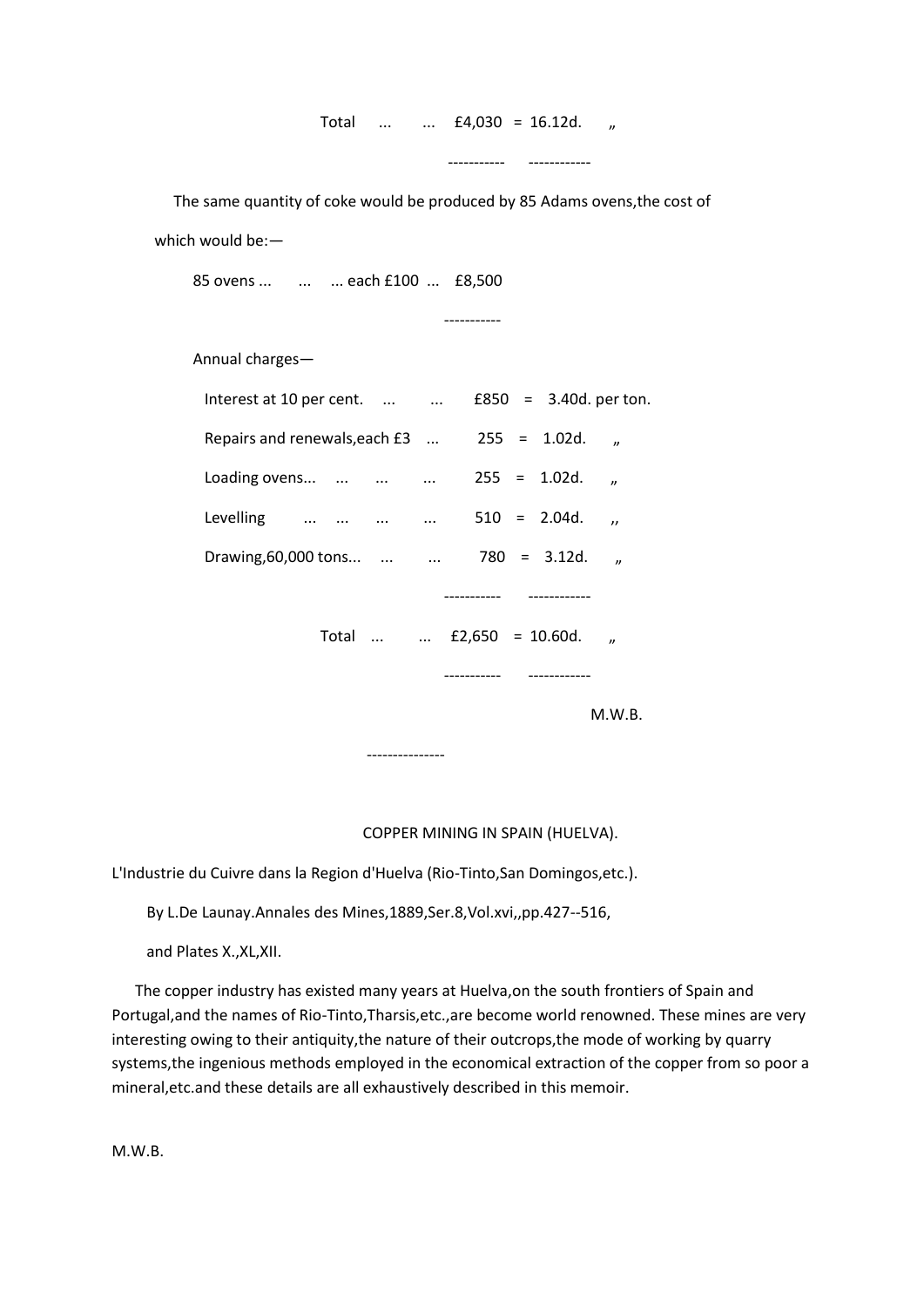## A CYLINDRICAL DAM.

Note sur la Plate-cuve du Puits No.1 des Mines de Sel et Salines de Saint-Nicholas-

Varangeville. Bulletin de la Societe de L'Industrie Minerale,Third Series,

Vol.i.,1887,pp.1268--70. Plate 27,Figs. 4--9.

-----------------

 Owing to subsidences of the old workings in the vicinity of the No.1pit,in the eleventh bed of rock salt,at a depth of 525 feet,an influx of brine was found in the roof of the old workings at a depth of 275 feet in the fourth bed.

 These feeders,small at first,quickly increased and threatened to flood not only the old workings but also the new workings,recently commenced around No.2 pit,sunk about 1,050 feet to the east of No.1pit,the two pits being connected by a level in the eleventh bed.

 The company therefore decided to fix in the No.1pit,between the level of the workings of the eleventh bed and that of the workings in the fourth bed,a dam to keep back the water of the old pits,as well as the feeders leaking from the

tubbing above the fourth seam.

 The figures show the position and details of the dam,which consists of 35 segments of metal weighing about 59 tons.

 The shaft was filled below the level of the thill of the sixth bed of salt at a depth of 370 feet. A timber scaffold was laid at this point,covered by about 11 feet of concrete,and the centres for the dam were placed above the concrete.

The dam is in the form of a cylindrical arch, with a radius of about 12 feet, the chord or width being 14.5 feet,and the length 17.5 feet. It consists of seven sections,each containing five hollow cast-iron blocks,or voussoirs,the faces of whose joints

138

Notes of Papers in Foreign

are planed,and before being bolted together are brushed over with a thin coating of mastic and linseed oil. The four surfaces,between the four abutments of the arch,in the sixth bed of salt were covered with sheets of india-rubber. The centres were removed before the central key block was placed in position and wedged with copper.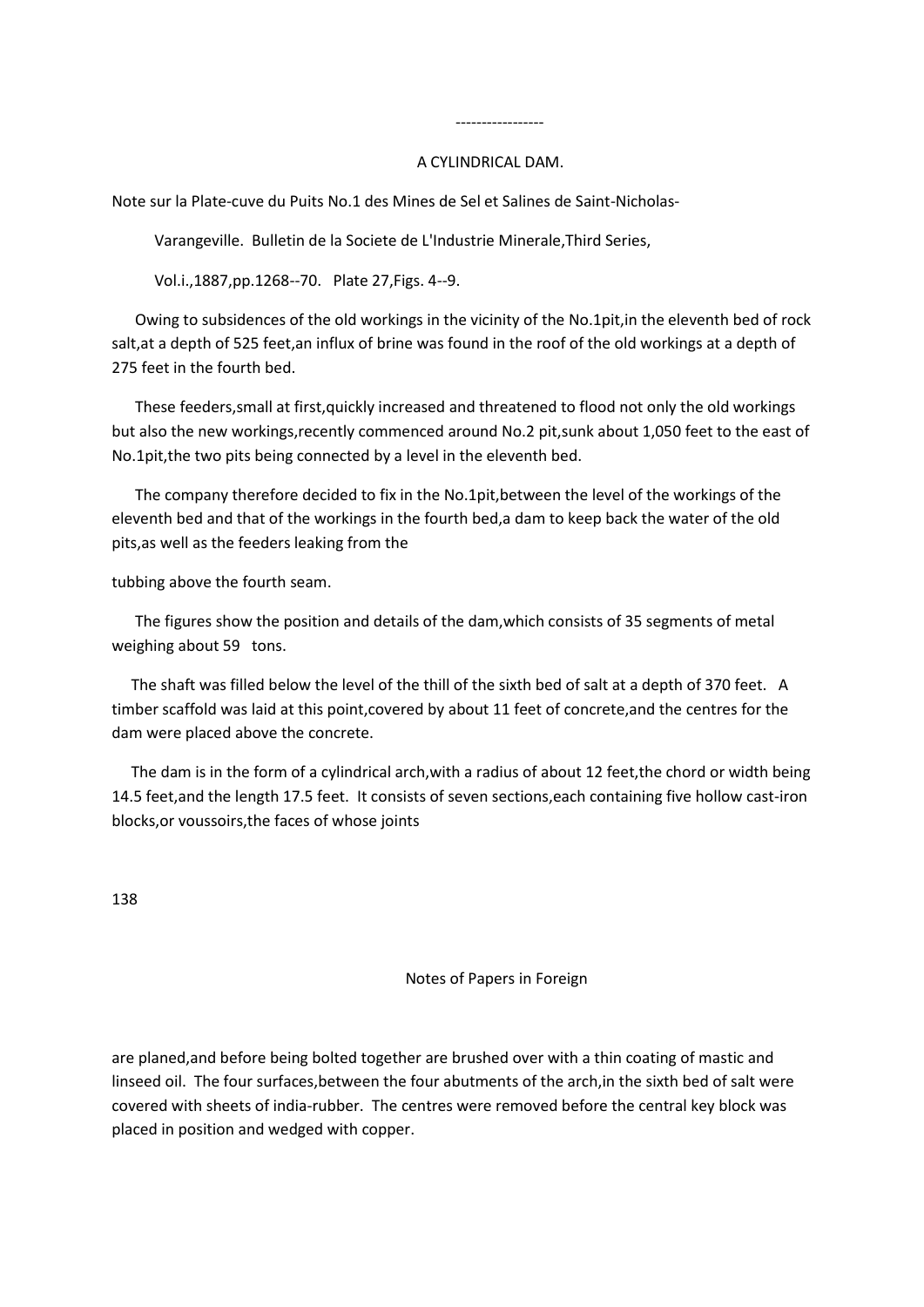The dam was covered with a bed of quick setting cement about 2.5 feet thick. The concrete was applied in thin beds of 1 to 2 yards area,about 3 inches thick in the middle and thinned towards the edges. Very little water was used with the cement applied to the sides of the pit in the rock salt,with which it united very fairly. The concrete was formed of one part of washed river sand and one part of Vassy cement,of which 17 tons were used.

The concrete is covered with about 33 feet of good clay,carefully pugged with saturated brine.

 The sides of the pit were carefully dressed by the pick in order to remove any rock loosened by contact with air or water.

 The work cost about £2,200. M.W.B.

------------------------------------

# PERMEABILITY OF CEMENTS.

Results of Experiments made to determine the Permeability of Cements and Cement

Mortars. By G.W.Hyde and W.J.Smith,condensed by L.M.Haupt.

Journal of the Franklin Institute,1889,Vol 128,pp.199--207. One figure.

 The specimens,3 inches thick,were tested by means of four pipes,3 inches in diameter,joined to a 3-inches pipe,through which the pressure was communicated from a hand-pump,and maintained throughout the series at 75, 100,and 200 pounds per square inch respectively for three hours.

 The experiments embraced six series,and the discharge of water through the samples was as follows:—

| No.   |         |          |                                                                         |
|-------|---------|----------|-------------------------------------------------------------------------|
| of    |         |          |                                                                         |
|       |         |          |                                                                         |
| Sam-  | 75 lbs. | 100 lbs. | 200 lbs.                                                                |
| ples. |         |          |                                                                         |
|       |         |          |                                                                         |
|       |         |          |                                                                         |
|       |         |          |                                                                         |
|       |         |          | Pressure per Square Inch.<br>Water passed per Square Inch per 24 Hours. |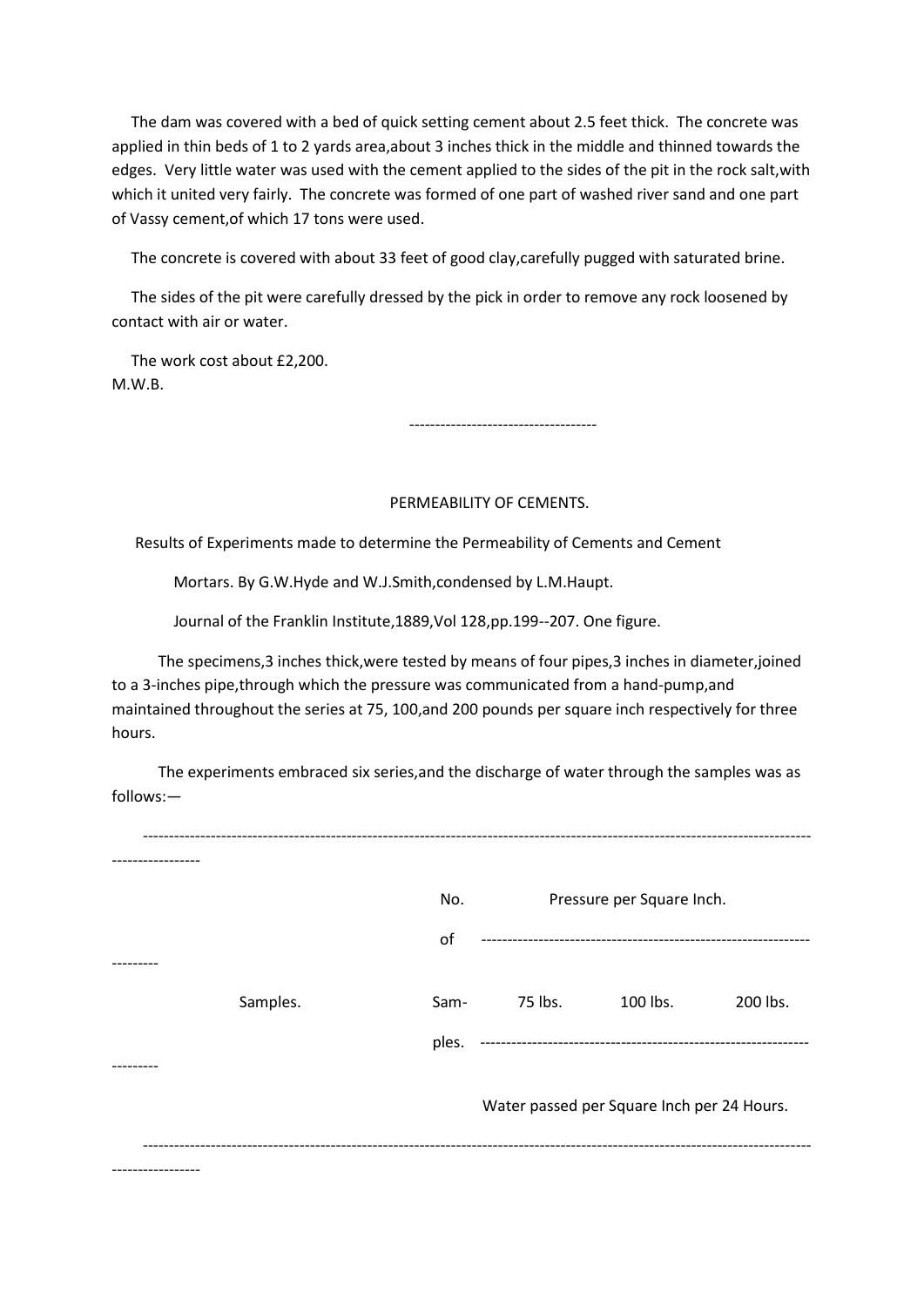| Min.    |                                      |          |                                   |          |                 | Max.                                                    | Min. | Max.                                                            | Min. | Max.                                    |       |
|---------|--------------------------------------|----------|-----------------------------------|----------|-----------------|---------------------------------------------------------|------|-----------------------------------------------------------------|------|-----------------------------------------|-------|
|         |                                      |          |                                   |          |                 |                                                         |      |                                                                 |      | Quarts. Quarts. Quarts. Quarts. Quarts. |       |
| Quarts. |                                      |          |                                   |          |                 |                                                         |      |                                                                 |      |                                         |       |
| .040    | Neat cement, after setting 7 days    |          |                                   |          | $5\overline{)}$ | .091                                                    |      | .092<br>$\begin{array}{ccc} - & - & - \\ - & - & - \end{array}$ | .006 | .267                                    |       |
|         | Do.                                  | do.      |                                   | 28 do.   | $\mathbf{1}$    | $\sim$ $\sim$ $\sim$ $\sim$ $\sim$ $\sim$ $\sim$ $\sim$ |      | $.034$ ----                                                     | .052 | $---$                                   | .158  |
|         | Cement mortar, 1 to 1, after setting |          |                                   |          |                 |                                                         |      |                                                                 |      |                                         |       |
|         |                                      | 7 days   |                                   |          | 3               |                                                         |      |                                                                 |      | 12.397 1.503 17.096 2.336 36.207 6.323  |       |
|         | Cement mortar, 1 to 2, after setting |          |                                   |          |                 |                                                         |      |                                                                 |      |                                         |       |
|         |                                      | 7 days   |                                   |          | 5               |                                                         |      | 42.546 2.107 52.554 3.310 101.268                               |      |                                         |       |
| 10.508  |                                      |          |                                   |          |                 |                                                         |      |                                                                 |      |                                         |       |
|         | Cement mortar, 1 to 1, after setting |          |                                   |          |                 |                                                         |      |                                                                 |      |                                         |       |
|         | 28 days                              | $\cdots$ | the company of the company of the | $\cdots$ | 3               | 1.704                                                   |      | .328 2.482 .551                                                 |      | 4.471                                   | 1.413 |
|         | Cement mortar, 1 to 2, after setting |          |                                   |          |                 |                                                         |      |                                                                 |      |                                         |       |
| 6.616   | 28 days                              | $\cdots$ | $\cdots$                          | $\cdots$ | 5               |                                                         |      | 34.006 1.941 13.815 3.012 31.482                                |      |                                         |       |
|         |                                      |          |                                   |          |                 |                                                         |      |                                                                 |      |                                         |       |
|         |                                      |          |                                   |          |                 |                                                         |      |                                                                 |      |                                         |       |

M.W.B.

### GRISOUTITE.

----------------------

Experiences faites sur la Grisoutite,les 25 April et 23 Mai,1889,au Charbonnage

des Produits,a Flenu. By E.Larmoyeux. Revue Universelle des Mines.

1889,Vol.viii,,pp.239--255,and Plate 11.

 The experiments were made in an old boiler about 48 feet long and 59 inches diameter,and .39 inch thick.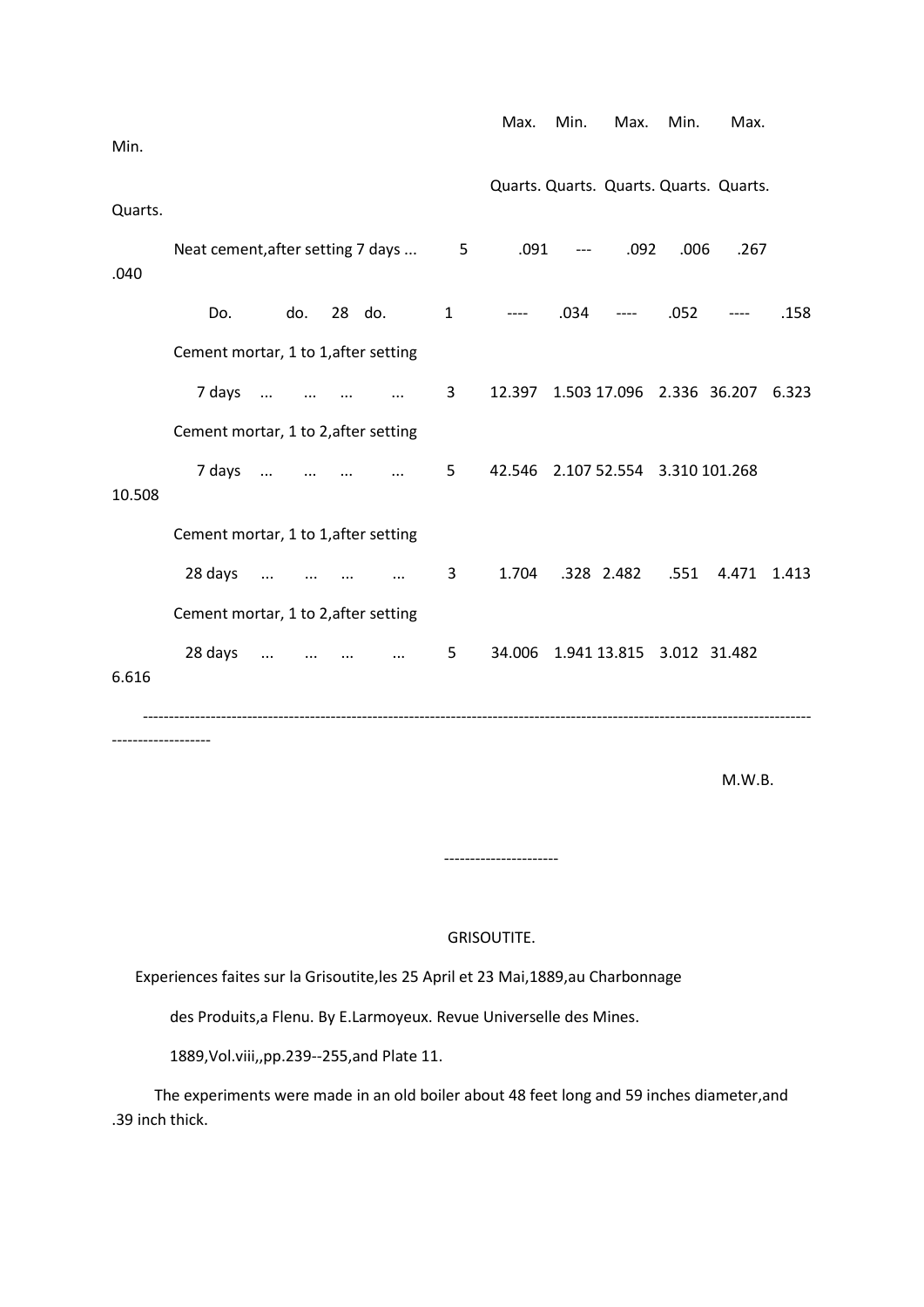It was closed at one end with masonry containing the cannon,27.5 inches long and 15.75 inches diameter,the shot-hole being 2.125 inches diameter and 19.75 inches long. The boiler was fitted with 14 windows,6 of which

were closed with glass .75 inch thick. There were 3 valves,near the closed end of the boiler.

139

Transactions and Periodicals.

 A meter was used to measure the gas. 7.71 grains detonators (triple) and 15.43 grains detonators (quintuple) were used on the first and second days' trials respectively.

A coil,heated by steam,was placed in the closed end of the boiler.

 Coal-dust was spread upon a plank placed 6 inches below the orifice of the shot holes,so that the gases of the explosive should be thrown upon the dust.

 In 11 experiments the end of the boiler was open,but in the remainder an iron ring |\_\_| was riveted to a wing in the boiler,to which a sheet of waxed paper could be attached by means of an india-rubber band,during each experiment. By this means a closed space of about 280 cubic feet was formed,fitted with 6 windows closed with thick glass. The gas was introduced by an iron pipe into the bottom of the boiler,near the cannon,and was mixed with the air by means of an iron plate,swung to and fro,by an external lever. The valves rested upon india-rubber seats. All joints were carefully luted with thin clay. The glass windows were replaced by waxed paper on the second day.

 It is with great difficulty that the gas was introduced without escape,and that a mixture of exact composition was obtained.

 The explosions increased in violence as the proportion of coal-gas was increased,and for the same proportion,as the temperature increased. Explosions of gas are produced with 10 per cent.mixtures.

 A short interval separated the appearance of flame at the end of the tube and that of the fumes and dust.

The results of the experiments may be tabulated as under:—

-----------------------------------------------------------------------------------------------------------------------

Percentage of Coal-gas.

Name of Explosive. ------------------------------------------------------------------------------------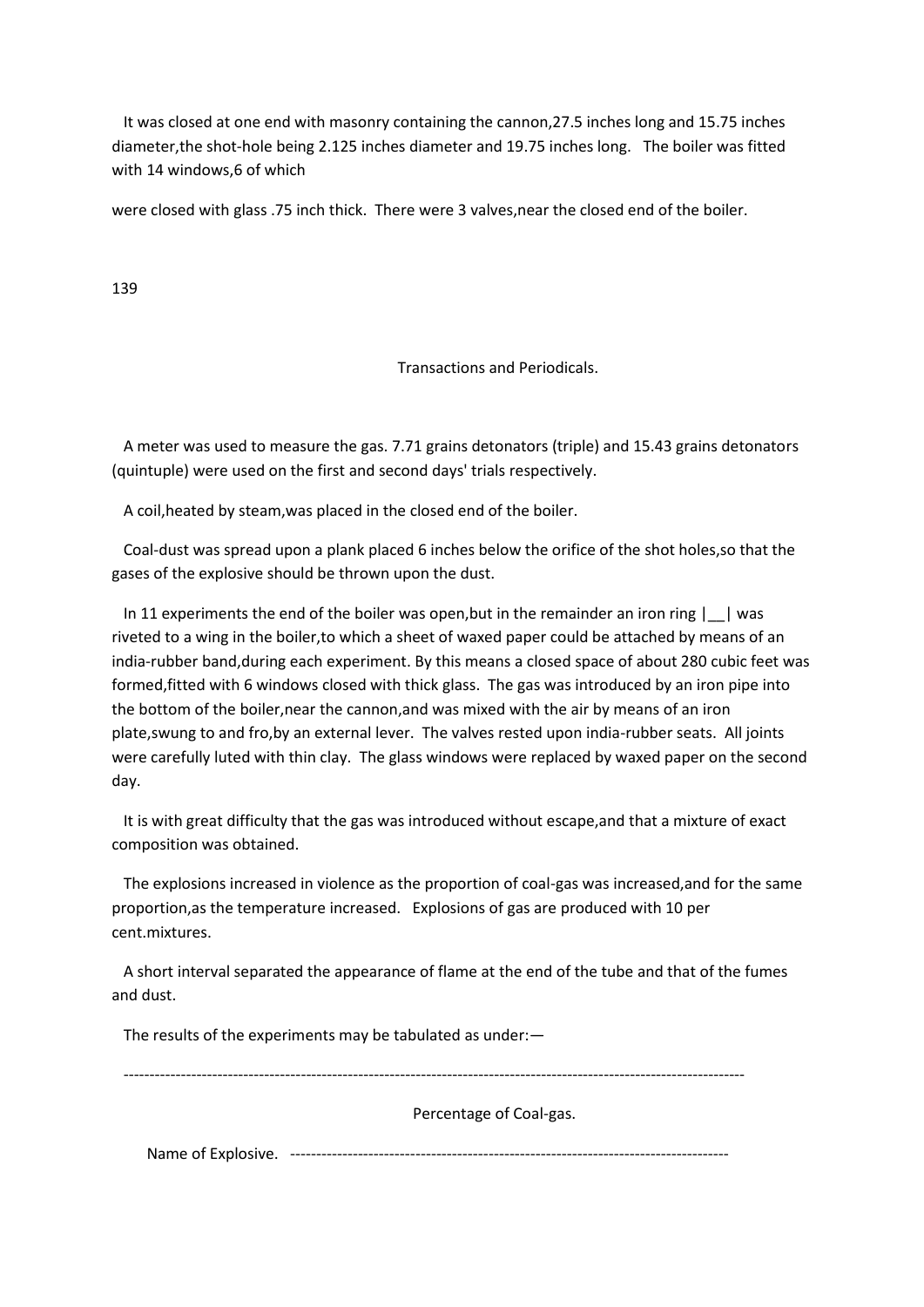|                                          |              |   |    | Stemmed with Coal-dust.                                                                                         | Stemmed with Clay.       |                |     |
|------------------------------------------|--------------|---|----|-----------------------------------------------------------------------------------------------------------------|--------------------------|----------------|-----|
|                                          | $\mathbf{0}$ | 6 |    | 10 12 0 6                                                                                                       |                          | 10 15          |     |
| Compressed powder 12 --- --- --- --- --- |              |   |    |                                                                                                                 | <b>Contract Contract</b> | $\overline{2}$ |     |
| Gelatine-dynamite  I                     |              |   |    | المساور المساور المساور المساور المساور المساور المساور المساور المساور المساور المساور المساور المساور المساور |                          |                |     |
| Blasting gelatine  --- --- I ---         |              |   |    |                                                                                                                 |                          |                |     |
| Forcite    13       ---                  |              |   |    |                                                                                                                 | N ---                    | N3             | -II |
| N4*<br>Grisoutite                        |              | N | N2 |                                                                                                                 | N2 --- ---               | N              | N!  |
|                                          |              |   |    |                                                                                                                 |                          |                |     |

 I signifies ignition,and N non-ignition of the explosive mixtures,the small figures 2,3,4 indicating the number of experiments. \*Crusts of coke found in the boiler. Coal-dust was placed in the boiler,in all the experiments except the two marked !.

 It will be seen that all the explosives stemmed with coal-dust,gas being absent,produced flame except grisoutite. Forcite,stemmed with clay,gas being absent,did not produce flame.

 In experiments with explosives care should be taken to distinguish the flame of the explosive,of the coal-gas,and of the coal-dust,which occur in rapid succession.

 In all the experiments the mechanical effects produced by the explosive with coal-dust were very little more than when stemmed with clay,and much less than produced by the explosive with coalgas.

 It is not surprising that coal,a combustible,should ignite in prolonged contact with the very hot gases produced by the detonation of an explosive and make a slight addition to the mechanical effects owing to the heat developed during its

combustion.

 The non-explosibility of coal-dust seems demonstrated by the appearance of flames exempt from sparks at the end of the tube followed by black clouds of smoke and dust ; without dust they were accompanied by flame. M.W.B.

----------------------------------

THE CHALON-GUERIN GELATINIZED WATER-STEMMING.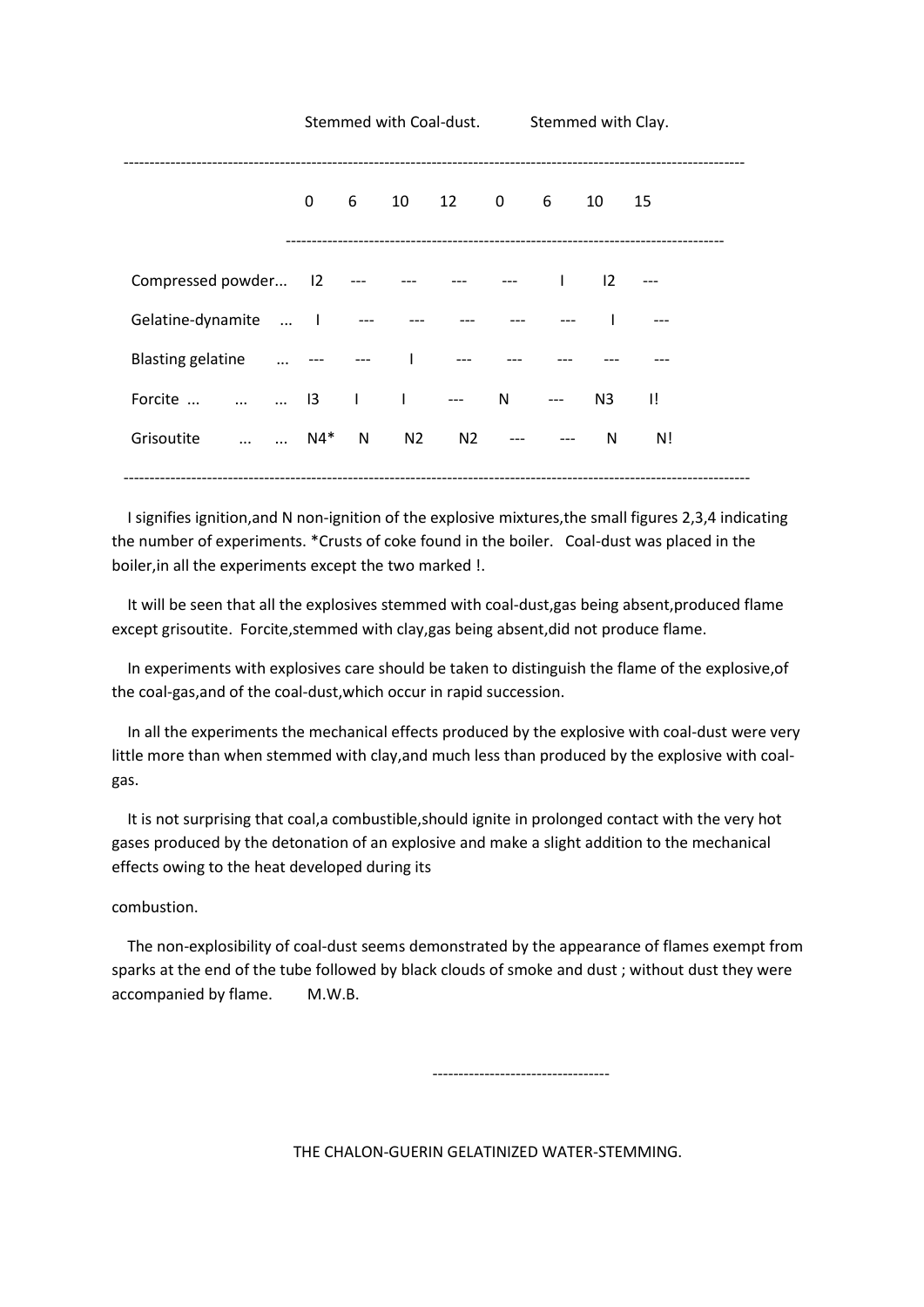Grisoutite et l'Eau gelatinisee. By Messrs.V.Watteyne and E.Larmoyeux.

Revue Universelle des Mines,1889,Vol.viii.,pp.256--269.

Messrs.Chalon and Guerin use water in a gelatinous form,in small cylinders.

These cylinders contain 98 per cent,of water and 2 per cent,of gelatinous matter procured from seaweed.

140

#### Notes of Papers in Foreign

 It is placed at the end of a shot-hole somewhat larger in diameter than the cartridges,which are pushed in with the beater,so as to penetrate into and be surrounded by the gelatinous matter. One or more pieces of the gelatinized stemming is then pushed in,and the operation completed with clay stemming.

 Trials have been made with this stemming in the mine and in the dark,and it may be presumed that the absence of the slightest glimmer would allow of the statement being made that no explosion would occur in the presence of an explosive mixture.

The following table contains the results of various trials:—

|       | Explosive used. Length          |         |                           |    |                |                 | Length of Glimmer or Flame observed. |      |                                           |      |  |
|-------|---------------------------------|---------|---------------------------|----|----------------|-----------------|--------------------------------------|------|-------------------------------------------|------|--|
|       | ------------------------------- |         | οf                        |    |                |                 |                                      |      |                                           |      |  |
| Name. |                                 |         | Clay<br>Weight. Stemming. |    |                |                 |                                      |      | Weight in Ounces of Gelatinized Stemming. |      |  |
|       |                                 |         |                           |    |                |                 | Nil. 8.4 11.3 14.1 16.9              |      | 19.0 21.1                                 | 29.6 |  |
|       |                                 |         |                           |    |                |                 |                                      |      |                                           |      |  |
|       |                                 | Ounces. | Inches.                   |    | Ins. Ins. Ins. | $\mathsf{Ins.}$ | Ins.                                 | Ins. | Ins.                                      | Ins. |  |
|       | Grisoutite  6.6                 |         | 12 to 20                  | 20 |                |                 |                                      |      |                                           |      |  |
|       |                                 | 10.1    | 12 to 20                  | 40 |                |                 |                                      |      |                                           |      |  |
|       |                                 | 12.7    | 8                         |    |                |                 |                                      | ?    |                                           |      |  |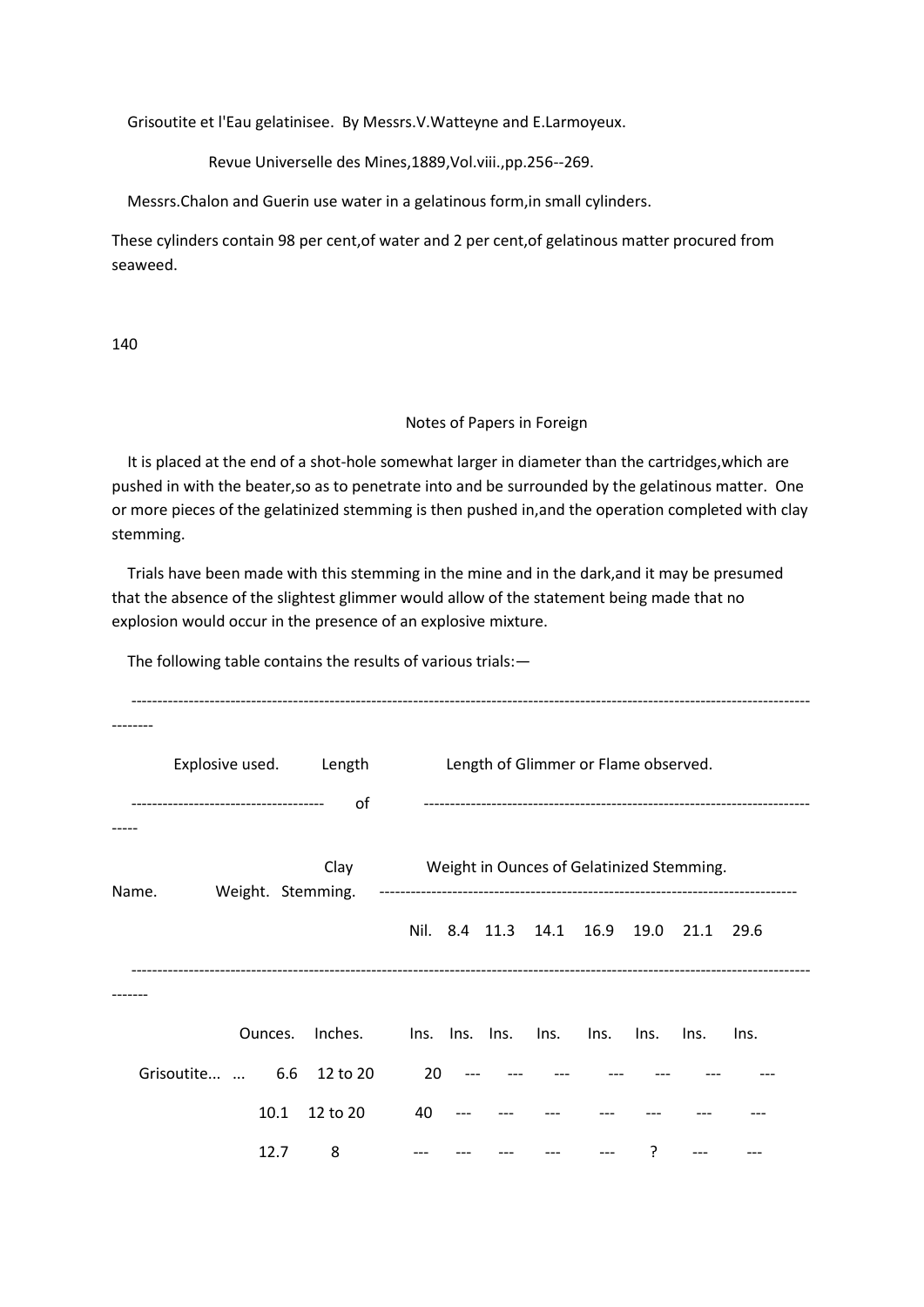|                                      | 13.1    | 12 to 20                | 40        |       |    |    |    |    |   |      |
|--------------------------------------|---------|-------------------------|-----------|-------|----|----|----|----|---|------|
|                                      | 16.4    | $\bf 8$                 | 26        |       |    |    |    |    |   |      |
|                                      | 19.7    | 16 to 20                | 24        | $---$ |    |    |    |    | 6 | Nil. |
|                                      | 19.8    | 8                       | 26        |       |    |    |    |    |   |      |
|                                      |         |                         |           |       |    |    |    |    |   |      |
| Forcite<br>$\sim 10^{11}$ km $^{-1}$ | 6.3     | 8                       |           |       |    |    |    | 26 |   |      |
|                                      | 9.5     | 8                       |           |       |    | 26 |    |    |   |      |
|                                      |         |                         |           |       |    |    |    |    |   |      |
| Blasting-gelatine 5.3                |         | $\overline{\mathbf{3}}$ | $- - 120$ |       |    |    |    |    |   |      |
|                                      | $6.0\,$ | 12 to 20                | $---$     | 40    | 40 | 40 |    |    |   |      |
|                                      | 8.2     | 30                      | 120       | ---   |    |    |    |    |   |      |
|                                      | 9.0     | 8                       |           |       |    |    | 26 | 26 |   |      |
|                                      | 10.6    | 16 to 20                |           |       |    |    |    |    | ? |      |

---------

 It is evident that impressions are subject to errors,which may be reduced by the number of witnesses.

 The table shows that actual safety is not secured under any of the conditions given ; with one exception,glimmers of light were seen in all the experiments.

Grisoutite has about one-third of the power of blasting-gelatine or forcite.

 It will be seen that grisoutite alone is similar to forcite or blasting-gelatine,with the gelatinized stemming in point of safety.

Although the Chalon-Guerin stemming is not difficult to use,it is more difficult than grisoutite.

 The cost of a charge of grisoutite is a little more than a charge of blasting-gelatine or other explosive,with the addition of the safety stemming.

 The gelatinous matter costs 5s. 6d. per pound,and boiled with fifty times its weight of water cools into a gelatinous mass,which is easily cast into little cylinders of suitable dimensions.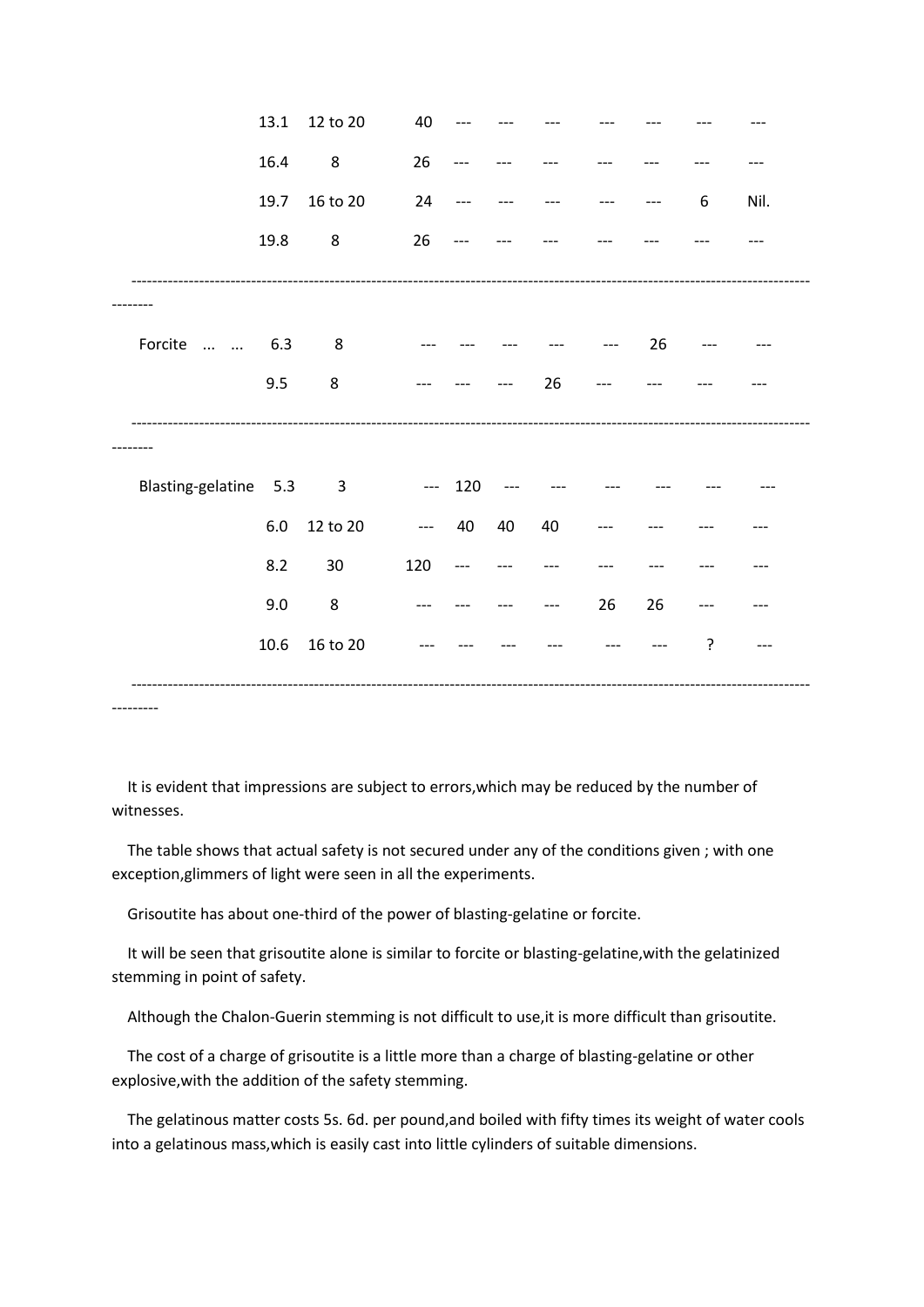A charge of 10.5 ounces of blasting-gelatine requires 18 ounces of Chalon-Guerin stemming,hence—

|                                     |  | Blasting-gelatine $\ldots$ 10.5 ounces at 1s. 3d. per pound = 9.84d. |  |                   |  |         |  |  |
|-------------------------------------|--|----------------------------------------------------------------------|--|-------------------|--|---------|--|--|
| Stemming   18 , at 1.5d. , = 1.68d. |  |                                                                      |  |                   |  |         |  |  |
|                                     |  |                                                                      |  |                   |  |         |  |  |
|                                     |  | Total                                                                |  | $\cdots$ $\cdots$ |  | 11.52d. |  |  |
|                                     |  |                                                                      |  |                   |  |         |  |  |

20 ounces of grisoutite would be required, costing, at 1s. per pound, Is. 4d., or a difference of 4.5d. in favour of the Chalon-Guerin stemming.

 The writers suggest that instantaneous dry plates should be used. The camera being turned towards the orifice of the shot-hole,the cover would be removed as soon as all lights had been removed. The shot would be fired,and the glimmer would be faithfully recorded on the plates. The records would be fixed and could be reproduced to any extent,and the copies could be compared and discussed at leisure.

M.W.B.

141

Transactions and Periodicals.

#### DYNAMITE AND GRISOUTITE.

Note sur de Nouvelles Experiences faites sur la Grisoutite. By E.Braive.

Revue Universelle des Mines,etc.,1889,Vol.v.,pp.67--86.

 The following experiments have been made at Schlebeisch,with grisoutite,with the apparatus as described in

Vol.xxxviii.,Abstracts,p.26,of the Transactions of the North of England Institute of Mining and Mechanical Engineers:—

 1,2,3.—Experiments were made in the absence of gas and dust. Dynamite (2.65 ounces),gelatine dynamite

(2.65 ounces),and grisoutite (7.95 ounces) were fired. In the first and second explosions flames were distinctly seen. No flame was seen with grisoutite,only a white cloud and water vapour.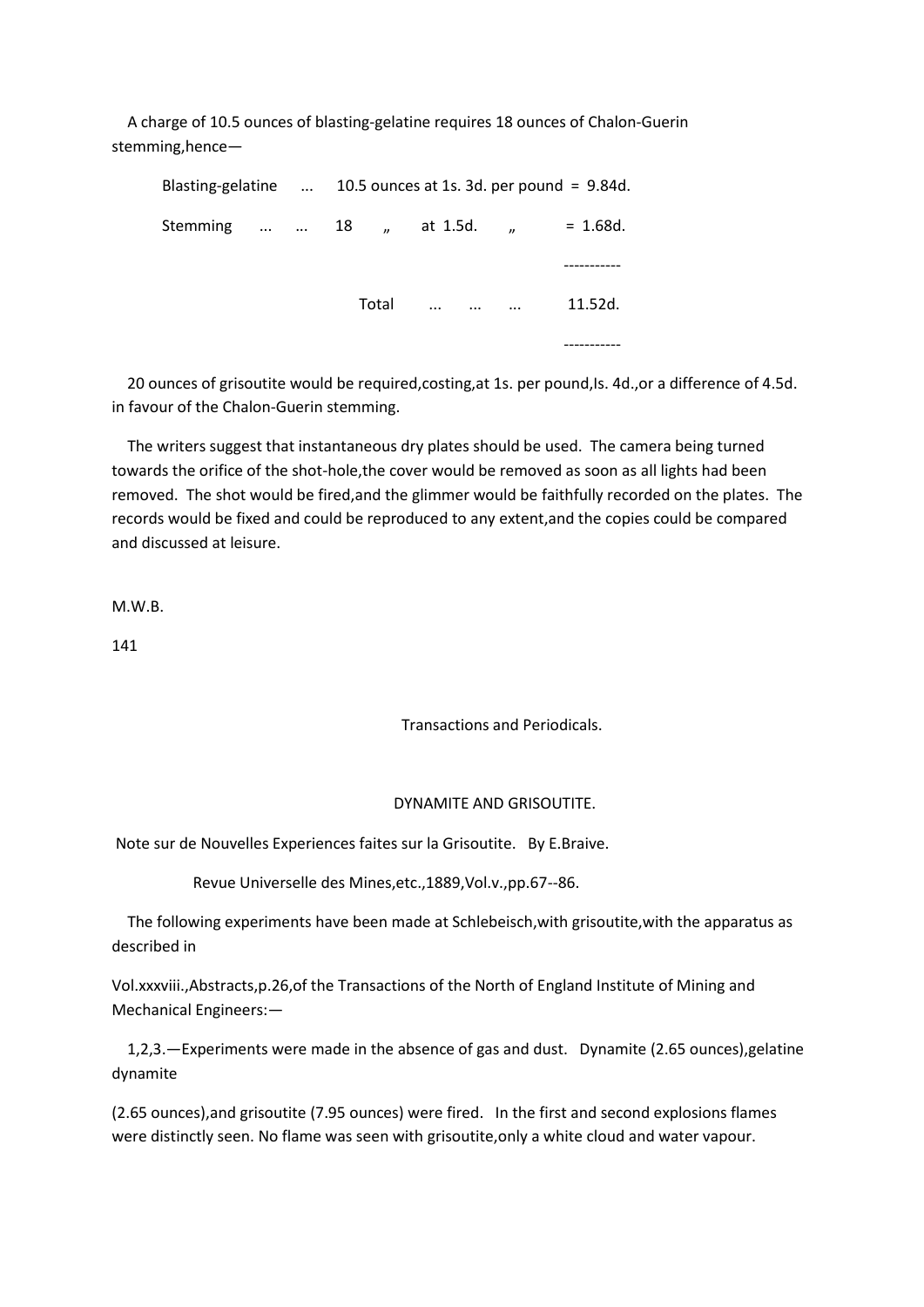4.—Dynamite : two cartridges (5.30 ounces) ; dry and finely screened coal-dust from Agrappe (4.41 pounds),no gas. Result,flames without explosion.

 5.—Dynamite : 2.65 ounces enclosed in 4.41 pounds of coal-dust from Agrappe ; 8 per cent,of gas ; temperature, 73 degs.Fahr. Result,explosion of gas rather than coal-dust.

 6.—Dynamite : 5.30 ounces with 4.41 pounds of dust from a New-Iserlohn ; 8 per cent. of gas ; temperature,86 degs.Fahr. Result,much more violent explosion ; flames 13 feet high.

 7.—Grisoutite : 8.82 ounces with about 4.41 pounds of the same dust as used in No.6 ; 8 per cent. of gas ; temperature,86 degs.Fahr. Result,neither flame nor explosion.

 8.—Dynamite : 5.30 ounces ; 4.41 pounds of dust from Boule ; 12 per cent. of gas ; temperature,86 degs.Fahr. Result,very violent explosion,flames many feet high and burning for some seconds at the orifice of the cylinder ; many buttons and crusts of coke in the interior of the apparatus.

 9.---Grisoutite : 8.82 ounces ; 12 per cent. of gas ; temperature,84 degs.Fahr ; coal-dust from Boule. Result,neither flame nor explosion.

 10.—Dynamite : 8.82 ounces ; 4 per cent. of gas ; Boule dust ; temperature,86 degs.Fahr. Result, long flames, heavy explosion.

 11.—Grisoutite : 8.82 ounces ; 16 per cent. of gas ; Boule dust ; temperature,86 degs.Fahr. Result,no explosion and no flame.

 12.—Dynamite : 5.30 ounces ; 12 per cent. of gas ; Agrappe dust ; temperature,84 degs.Fahr. Result,very sharp explosion,very high flames,the sheet-iron cylinder destroyed.

 13.—Grisoutite : 8.82 ounces ; 12 per cent. of gas ; Agrappe dust ; temperature,93 degs.Fahr. Result,explosion.

 14.—Grisoutite : 8.82 ounces ; 12 per cent. of gas ; Agrappe dust ; temperature,86 degs.Fahr. Result, neither flame nor explosion.

15.—Grisoutite : same conditions as the preceding,with similar result.

16.—Grisoutite : the same.

17.—Grisoutite : same conditions, except temperature,95 degs.Fahr. Result,explosion.

 18.—Grisoutite : 8.82 ounces ; 4.41 pounds of Agrappe dust ; temperature,95 degs.Fahr. A stemming of about 4.8 inches of crystallized salt was placed above the cartridge in the hole,and the dust was spread in the ordinary manner. Result,neither flame nor explosion.

19.—Grisoutite : same conditions as above,with same result.

 20.—Grisoutite : modified with extra salt ; 7.05 ounces ; Agrappe dust ; 12 per cent. of gas ; temperature,95 degs. Fahr. Result,neither flame nor explosion.

21.—Grisoutite : with extra salt ; same conditions as above,with same result.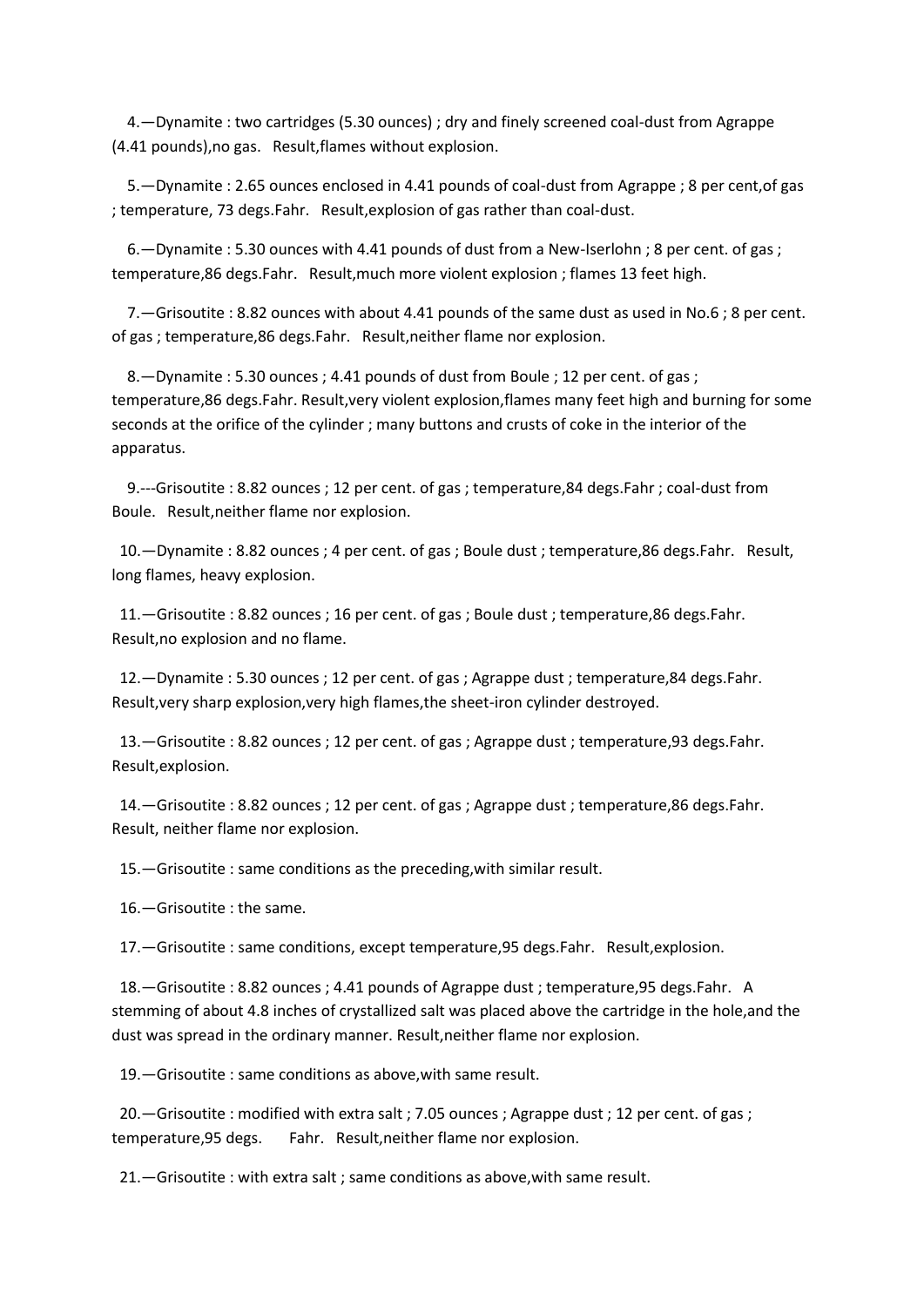22.—Grisoutite : the same.

 Grisoutite has been tried in the mine for blasting coal and stone. It is very suitable for coal,as it does not break it small,and is similar,if not superior,to powder in its effects. In ordinary stone,grisoutite has sufficient effect in a hole

.90 inch diameter. Its power is said to be double that of compressed powder.

M.W.B.

--------------------------

# NOTES ON PETRAGITE.

Mitteilungen uber den neuen Sprengstoff "Petragit." By Dr.Muck. Gluckauf.

1889,Vol.xxv.,pp. 433---435.

 The new explosive,petragite,is prepared as follows:—A quantity of specially prepared molasses is nitrified by the admixture of sulphuric and nitric acids in the same proportions as are used in the preparation of nitro-glycerine. The nitrated

142

Notes of papers in Foreign

molasses are then washed,first in cold and then in warm water (with a little ammonia) to remove any free acid. The water is easily poured off and a quantity of wood-dust or powdered wood added,containing 52 per cent,of nitre. This

mixture,when thoroughly dried,is petragite,containing equal quantities of nitrated oil of molasses and wood-dust.

The following advantages are claimed for petragite as compared with dynamite:—

(1) it does not freeze ; (2) its production is absolutely safe ; (3) it is cheaper and equally effective ; and (4) it is unaffected by concussions or by contact between metals.

 Compared with roburite and other explosives free from nitro-glycerine (1) it is much cheaper ; (2) it keeps better, being free from hygroscopic substances ; and (3) it is more homogeneous,containing only one kind of solid matter.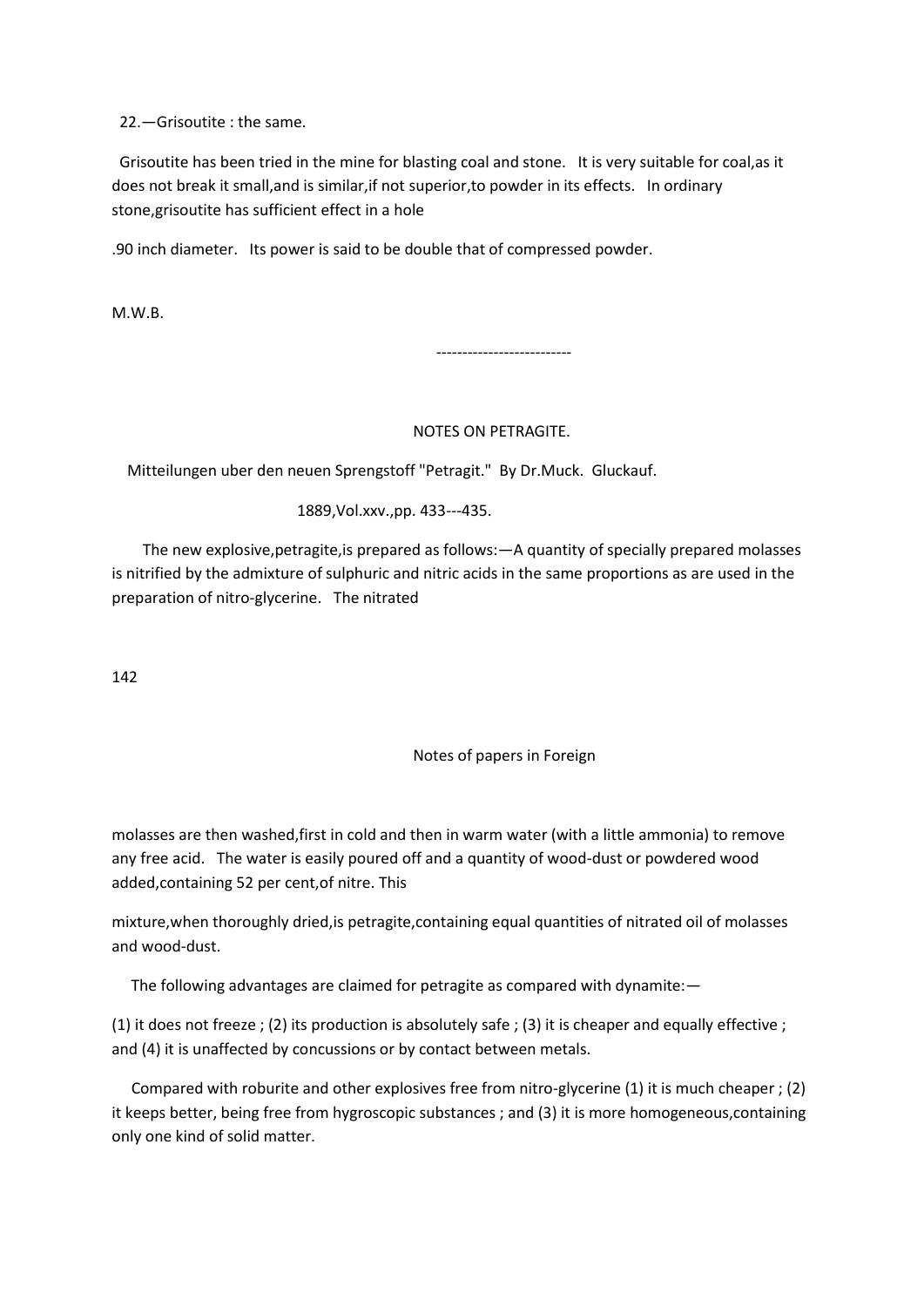It is found in practice to act with good effect in coal and rock,exploding with less shock than dynamite,and with a quieter action,more like gunpowder. No appearance of flame was noticed after the shots were fired,and the gases given off were non-injurious. A. N.

------------------------------

#### THE BOILERS EXPLOSION AT FRIEDENSHUTTE.

Une Explosion de 22 Chaudieres a Vapeur aux hauts Fourneaux de Friedenshutte

(Haute-Silesie.) By — Olroy. 1889,Series 8,Vol.xv.,pp.5---60 and Plate V.

 This accident has been already described in the Transactions of the North of England Institute of Mining and Mechanical Engineers,Vol.xxxviii.,Abstracts,p.25. Full details are given of the accident.

 The Silesian Boiler Inspection Association state that the bad quality of the plates of the twenty oldest boilers,which singularly facilitated the rents from rivet to rivet,was the preponderating cause of the extent of the disaster. Such defective material was wholly unsuitable for a batttery of boilers working twenty-four hours daily for many years. They think that boilers Nos.4 and 15 were destroyed by steam pressure,that No.6 failed under the effects of an explosion of flue gases and steam pressure,and that the remainder have been thrown and displaced by the external action of the explosion of flue gases and by lateral shocks from the adjacent boilers.

 The Silesian Branch of the German Society of Engineers attribute the explosion to the bad quality of the plates,and consider that the determinate cause was want of water.

 The German Society of Metallurgists consider that one of the boilers may have exploded first owing to the bad rivets,plates,want of water,etc.,and to have caused the destruction of the others in succession by the fracture of the main steam-pipe. They declare that the explosion should not be attributed to the flue gases.

 The General Committee of the Prussian Boiler Inspection Associations are of opinion that by an unhappy combination of circumstances an explosive mixture of flue gases and air was formed in the flues and became suddenly ignited. The explosion of gases produced local fractures,etc.,in the boilers,which (owing to their length,their mode of construction,and the bad quality of the plates) were readily extended,and finally the boilers themselves exploded.

 Mr.Olroy is of opinion that the catastrophe must not be attributed to external action upon the boilers,that is by the explosion of a mixture of flue gases and air accumulated in the flues. It was probably due to the bad condition of the boilers,constructed of inferior plates and want of proper repairs,and the explosion of one boiler would successively cause the destruction or displacement of all the others,owing to lateral shocks and the sharp fall of pressure in their interior.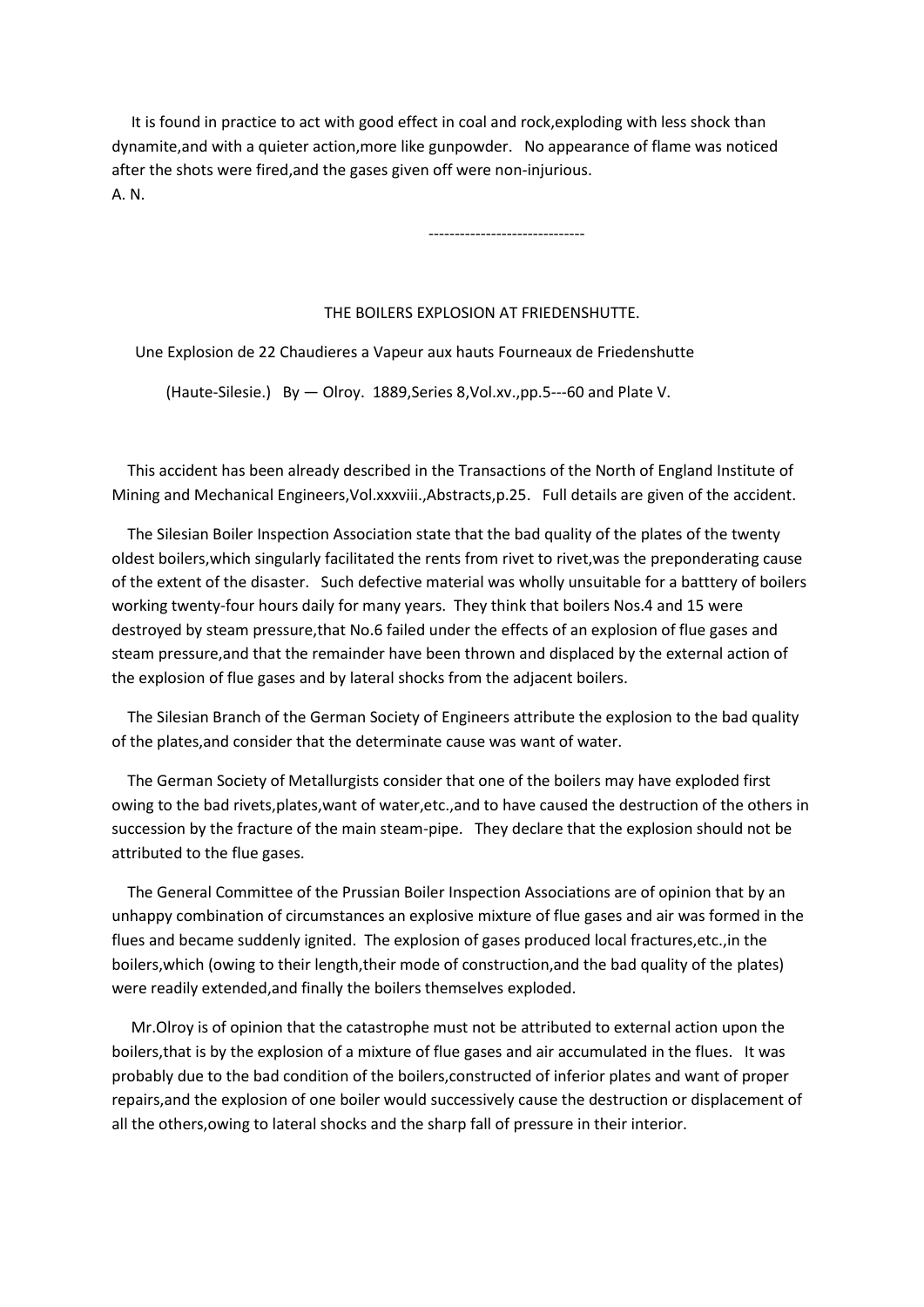M.W.B.

# THE VERPILLEUX COLLIERY EXPLOSION (ST.ETIENNE).

Le Catastrophe du Puits Verpilleux,a Saint-Etienne. Le Genie Civil,1889,

-------------------------------

Vol.xv.,pp.219,325.

L'Explosion de Grisou du Puits Verpilleux. By A.Evrard. Le Genie Civil,

Vol.xv.,pp.264---268,and three figures.

 No.13 Seam,15 feet thick,was being worked at a depth of about 1,300 feet by longwall in two sections of about

7.5 feet,the goaf being carefully packed with material sent down from bank as required.

143

Transactions and Periodicals.

 The explosion occurred about 11.50 a.m. on July 3,1889,in either No.5 or 6 district at the face. The flames,hot gases,irrespirable gases,and air driven by the expansion had extended in three principal directions—to the downcast pit and to the two upcast pits. Fires were found at several points.

 Charred coal and crusts of coke were found on the timber in Nos.5 and 6 districts,and attained a maximum,at a certain radius beyond which it gradually decreased in all directions.

 Notwithstanding the fact that the Jabin Pit explosion of some years ago was and is attributed to coal-dust,the cause of this explosion is attributed to fire-damp. It is thought that the gas came off very rapidly,and fouled a large and rapid

current of air. This sudden issue is attributed to a slipping of the rocks and coal on a line of fault.

 An earthquake occurred at 3 a.m. of the same day near the colliery and in the Pyrenees,and may have caused the slip.

 It is difficult to define the mode of ignition,but it could not be an opened lamp as they are locked electrically. Matches had been found on workmen before the accident,and it is suggested that some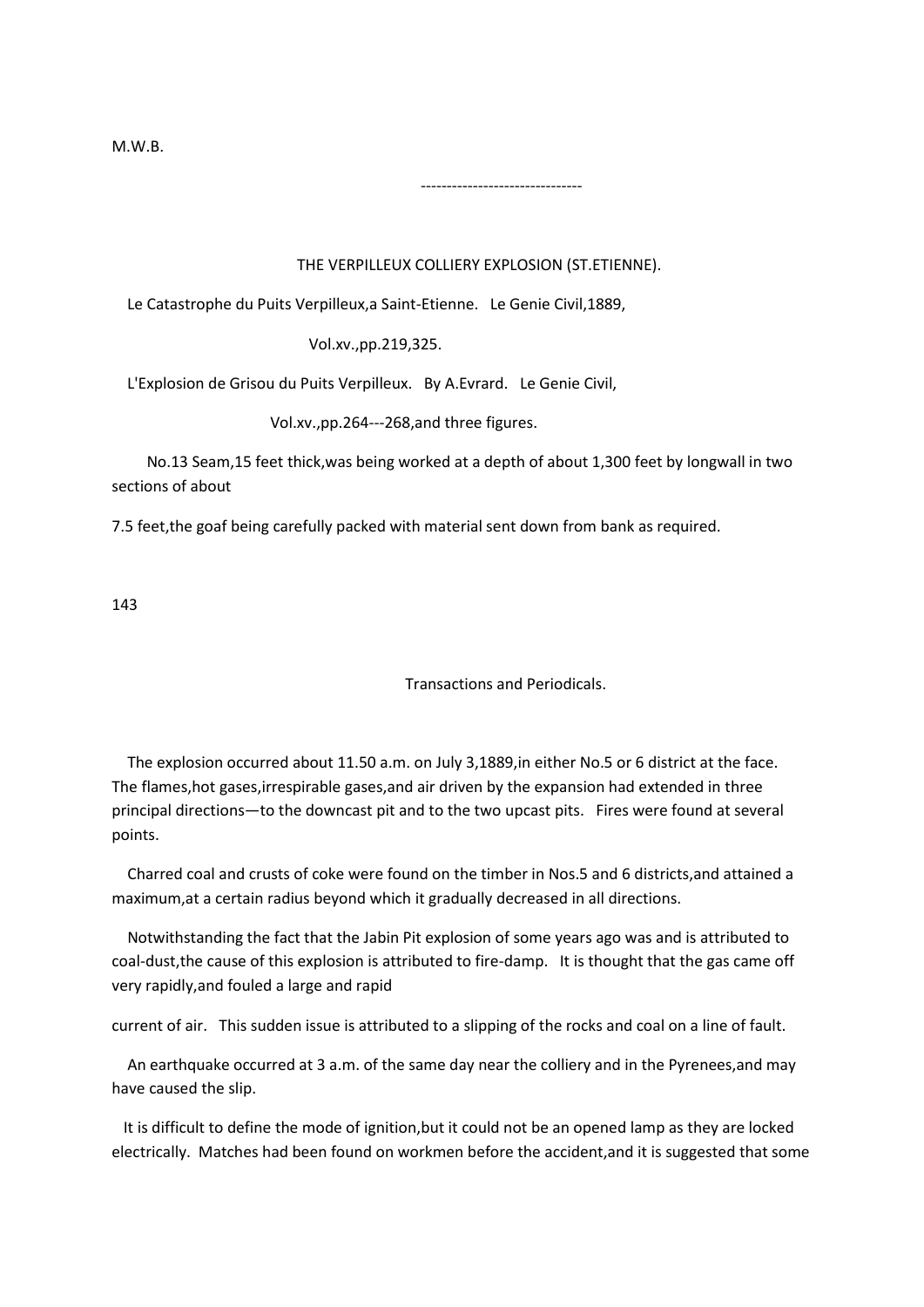may have fired spontaneously or from a blow. All the Marsaut lamps were found to be perfect after the accident. It is not considered probable that the gas was ignited from the spark of a pick.

M.W.B.

-----------------------------------------

# THE CARBONIFEROUS CONGLOMERATE OF MONS.

Le poudingue houiller (2eme notice). By J.Faly. Annales de la Soc.Geoloq. de

-------------------------------------------

Belgique,1885---86,Vol.xiii. Memoires,pp.183---196.

 A detailed account is given of the occurrence of a Lower Carboniferous conglomerate in the Mons coal-field. Above this conglomerate there are 600 to 700 feet feet of beds (sandstones and shales) either barren of coal or containing only unworkable seams,and above these again are the Coal-measures proper.

O.S.E.

# NOTES ON THE TOPOGRAPHY AND GEOLOGY OF THE CERRO DE

PASCO,PERU.

 By A.D. Hodges,Jun.,M.E.,Boston,Mass. Transactions of the American Institute of Mining Engineers,1887---88,Vol. xvi.,pp.729---752. Three maps and one section.

A description of the geology,topography,climate,and industrial resources of the region.

 The mining district of Peru is described as a belt of mountainous country running nearly the entire length of the Republic. It comprises the two ranges of the Andes,and the high table-lands between them.

 To the east of this belt are the plains and valleys of the Amazon and its tributaries ; to the west a narrow strip of coast from 20 to 50 miles broad. In this latter district are found salt,petroleum,enormous quantities of nitrate of soda,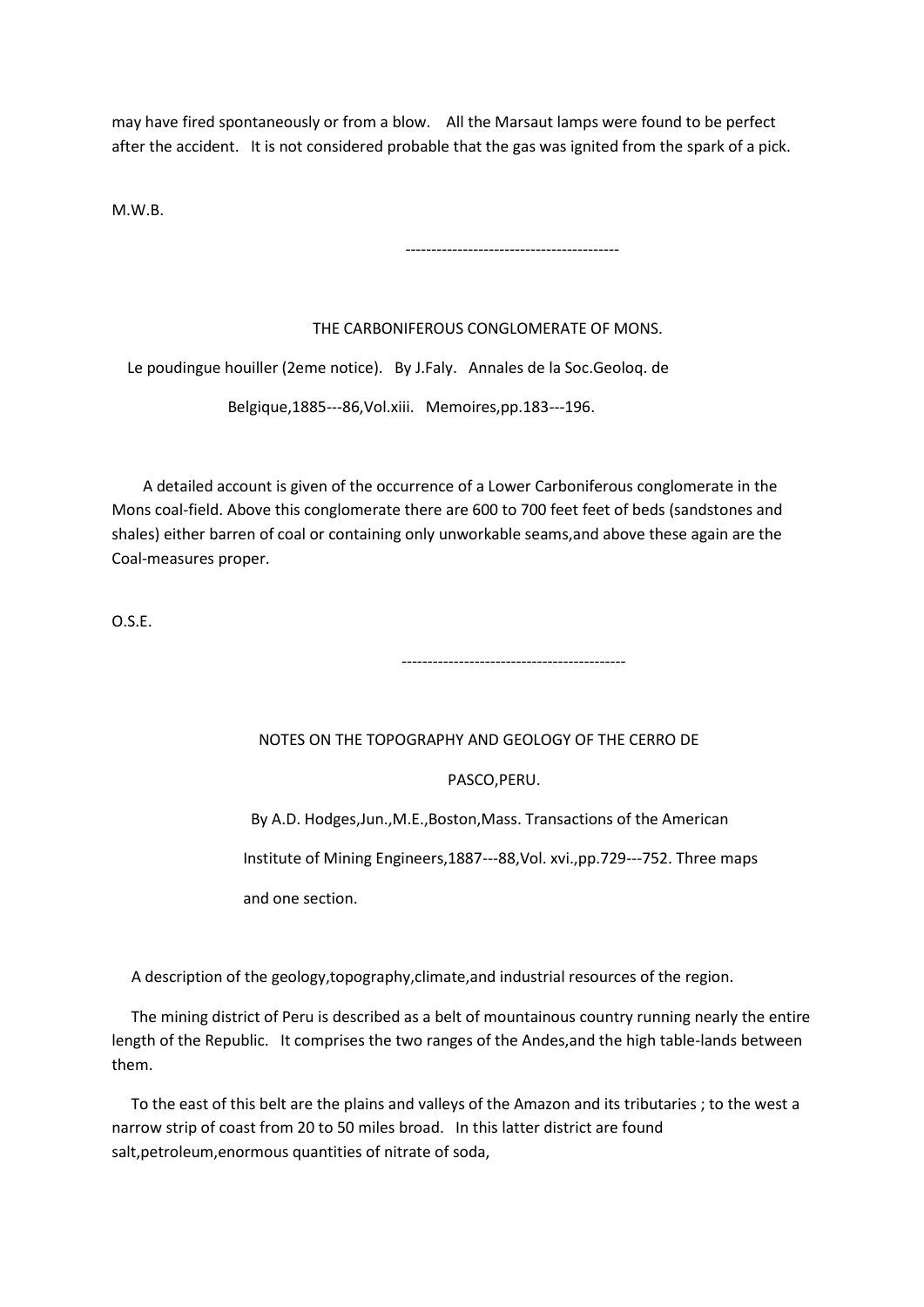silver in a few localities,copper,and other minerals.

 The mining belt has an average elevation of 15,000 to 16,000 feet. It contains valuable mineral deposits in all parts. Gold,silver,quicksilver,lead,and copper are found ; salt and coal occur in many places ; iron is also said to exist.

 The Cerro de Pasco—the portion of the district specially described in the paper—lies to the north of Lake Junin or Chinchaicocha. This latter lies in a plateau encircled by the Cordilleras of the Andes,which unite to form the Knot of Pasco (Nudo de Pasco).

 At the extreme north of the plateau an irregular circle of hills forms the basin of the Cerro. It is a series of small terraced plains,with a low central ridge,on which the town and the greater number of the mines are located. This central

ridge is about 1.5 miles long,.75 mile broad,and is the "Cerro de Pasco."

 The town is situated on the backbone and eastern slope of the ridge,while a series of immense quarries,or open cuts,called Tagos,or Tagos abiertos,occupy the western slope.

144

#### Notes of Papers in Foreign

 Mines have been worked over all parts of the ridge ; many of the openings of the same occur in the yards and streets of the town.

 The altitude of the town is some 14,000 feet above the sea ; the population is from 7,000 to 8,000.

 A railway running to Sachafamilia,7 miles distant,connects the mines with various amalgamating works to the south.

 The social accommodations and mining appliances are described as rough and primitive for the most part.

Mining operations carried on unsystematically for 250 years have resulted in the formation of the immense open cuts or tajos by the caving of the mines. These passing into and through the town limits have destroyed many buildings and threaten others.

 As to the climate of the Cerro,its reputed terrible nature is said to be unfounded. No extremes of heat or cold occur,and from August,1886,to March,1887,the temperature ranged from 28 degs. to 64 degs.Fahr. Lowest point

recorded 10 degs.Fahr. during night.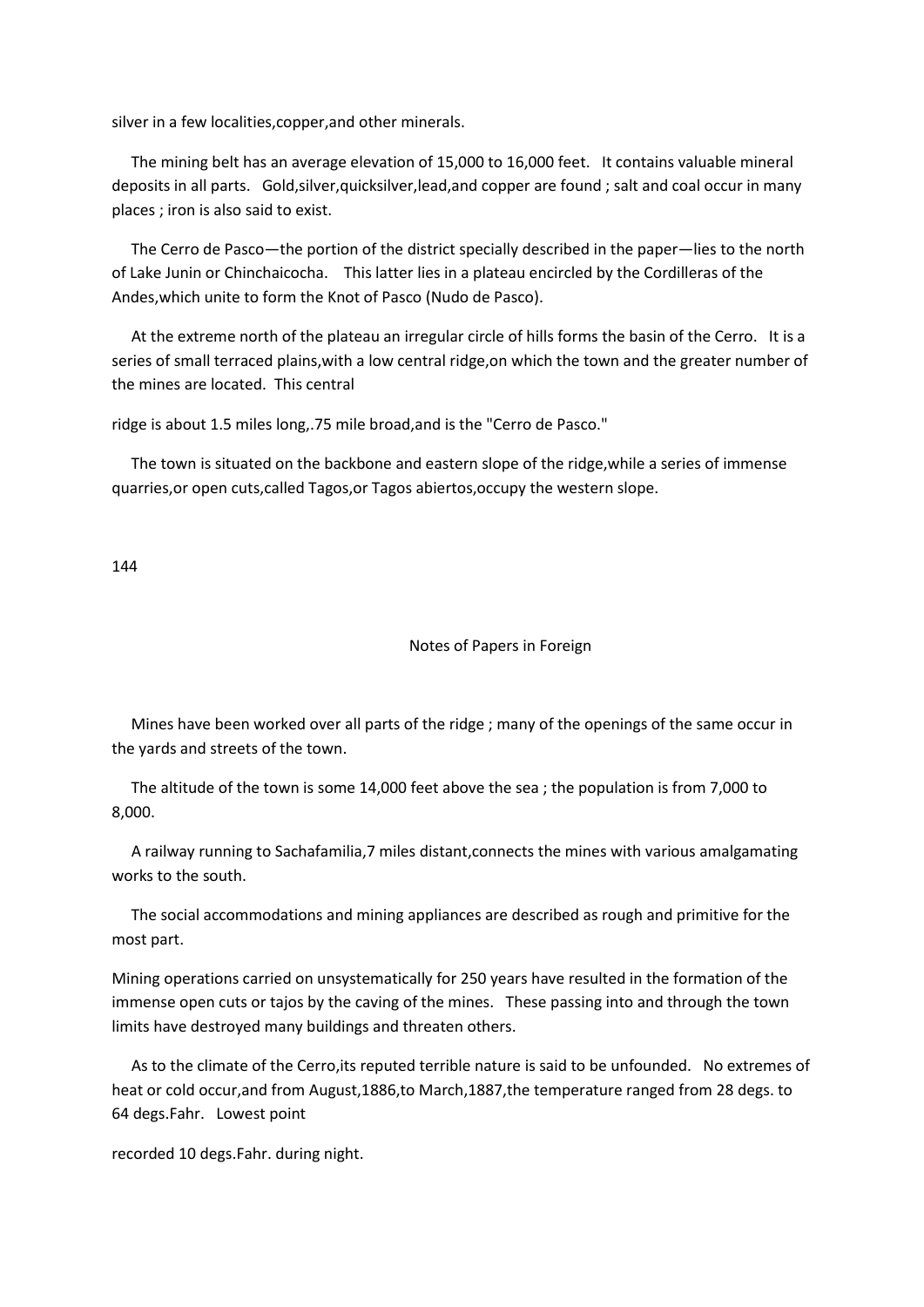July,August,and September are the coldest,and from December to March the warmest months. Hailstorms,snow, and rain are liable to occur any time,and especially during certain seasons. It is exceptional,however,to have more than 2 inches of snow on the ground,or more than a mere skin of ice on the pools,and both disappear quickly under the sun.

Rains are prevalent from November to March.

 The air is tonic and bracing,but owing to its thinness new-comers are subject to shortness of breath. There is very little wind.

 Finally,it is concluded that the climate of Cerro is unusually wholesome for those with proper conveniences of life, but is trying to some constitutions.

 At distances of from 8 to 10 miles,in almost any direction,a soft and pleasant climate can be reached by descending one of the steep ravines.

The climate is too cold for agricultural crops,but plenty of grass for sheep and cattle is produced.

 The estimated grinding capacity of all the amalgamating works (haciendos) in the vicinity of the Cerro is 185,000 tons yearly. Many of these,however,are seldom or never used,and some are falling into ruins.

The rocks of the mining belt are of Jurassic and Cretaceous age.

 In and around the basin of the Cerro,limestone conglomerates,limestones,andesites,slates,sandstones,and the argentiferous formation are found.

 The limestone conglomerate caps the hills forming the western boundary of the basin ; the limestones form the hills on the north and east,and partly on south. Veins,some of which have been worked,occur in the limestone.

 Next the limestones come nearly vertical slates,and then eruptive masses and dykes of andesite containing fragments of sedimentary rocks. These latter are frequently much altered in the neighbourhood of the igneous rocks.

 The argentiferous formation occurs between the limestones on the east and the andesite on the west. It forms the surface of the central ridge on which the town is built. The same has long been a geological puzzle. For convenience it is divided into (1) surface deposits,or ground above the waterlevel ; and (2) deep deposits,or ground below the same.

 (1) Consists of a highly metamorphosed and greatly oxidized material of constantly varying structure,colour,and composition. Over a large portion of the town ridge it is a hard,compact,reddish or brownish,and very quartzose cap of varying thickness.

 Below this the formation is softer and more decomposed ; sometimes of fragments of all sizes,loose or cemented together.

 It is of all degrees of hardness and structure : earthy masses,soft clays,sugary sands,hard grey quartzite,porous matter like scoria,and rotten slate occur in a confused mixture. The smaller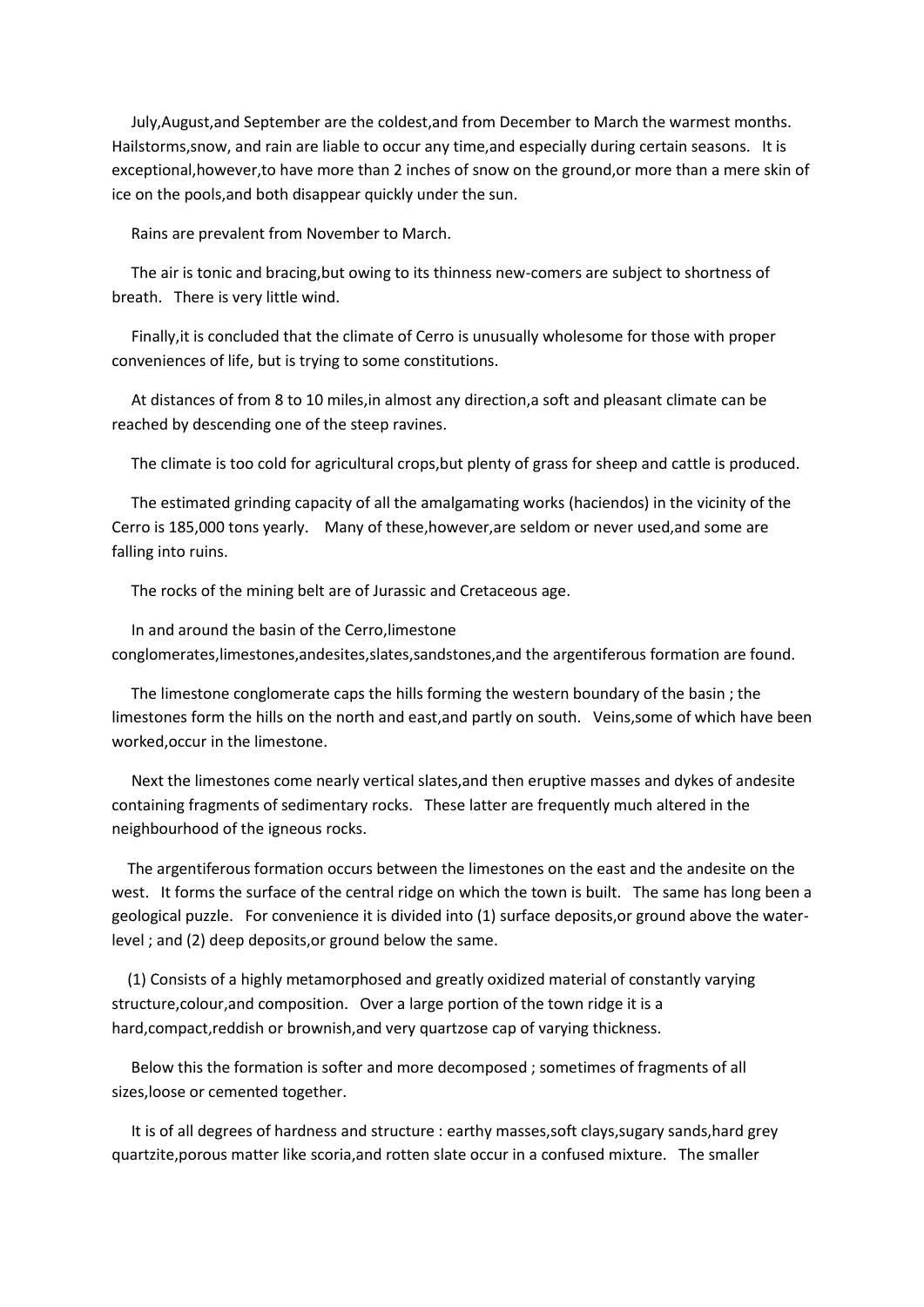fragments are often arranged so as to present a slaty appearance. It is always very siliceous,and everywhere contains at least traces of silver.

 Decomposition does not always proceed gradually from the surface downwards ; very hard and very soft rocks often adjoin.

 In some parts the silver is uniformly distributed,and in others in pockets. The metal is rarely visible,even with a glass,and when it is it occurs in native scales associated with quartz.

The following is an analysis of the surface ore;—

145

# Transactions and Periodicals.

Per Cent.

| Silica                          |            |            |           |              | $\cdots$  | 72.00                |
|---------------------------------|------------|------------|-----------|--------------|-----------|----------------------|
| Alumina                         |            | $\cdots$   | $\cdots$  |              |           | 6.50                 |
| Iron peroxide                   |            | $\ddotsc$  | $\ddotsc$ | $\ddotsc$    | $\cdots$  | 13.50                |
| Iron protoxide                  |            | $\dddotsc$ | $\ddotsc$ | $\cdots$     | $\cdots$  | 0.50                 |
| Iron sulphide                   |            | $\ddotsc$  | $\cdots$  | $\cdots$     | $\ddotsc$ | 2.00                 |
| Lead carbonate                  |            |            |           | $\cdots$     |           | 1.25                 |
| Lime (and magnesia) carbonate   |            |            |           | $\mathbf{u}$ | $\ddots$  | 1.50                 |
| Manganese peroxide              |            |            | $\ddots$  | $\dddotsc$   | $\cdots$  | 0.55                 |
| Zinc (combination undetermined) |            |            |           |              | $\cdots$  | 0.40                 |
| Copper                          | $\cdots$   |            | $\cdots$  | $\ddotsc$    |           | 0.05                 |
| Arsenic                         | $\cdots$   | $\cdots$   | $\cdots$  | $\ldots$     | $\ddotsc$ | trace                |
| Antimony                        | $\ldots$ . | $\ldots$   | $\cdots$  |              |           | 0.25                 |
| Sulphur                         | $\cdots$   | $\cdots$   | $\ddotsc$ |              | $\cdots$  | 0.30                 |
| Silver                          | $\cdots$   | $\cdots$   | $\ldots$  |              |           | from traces upwards. |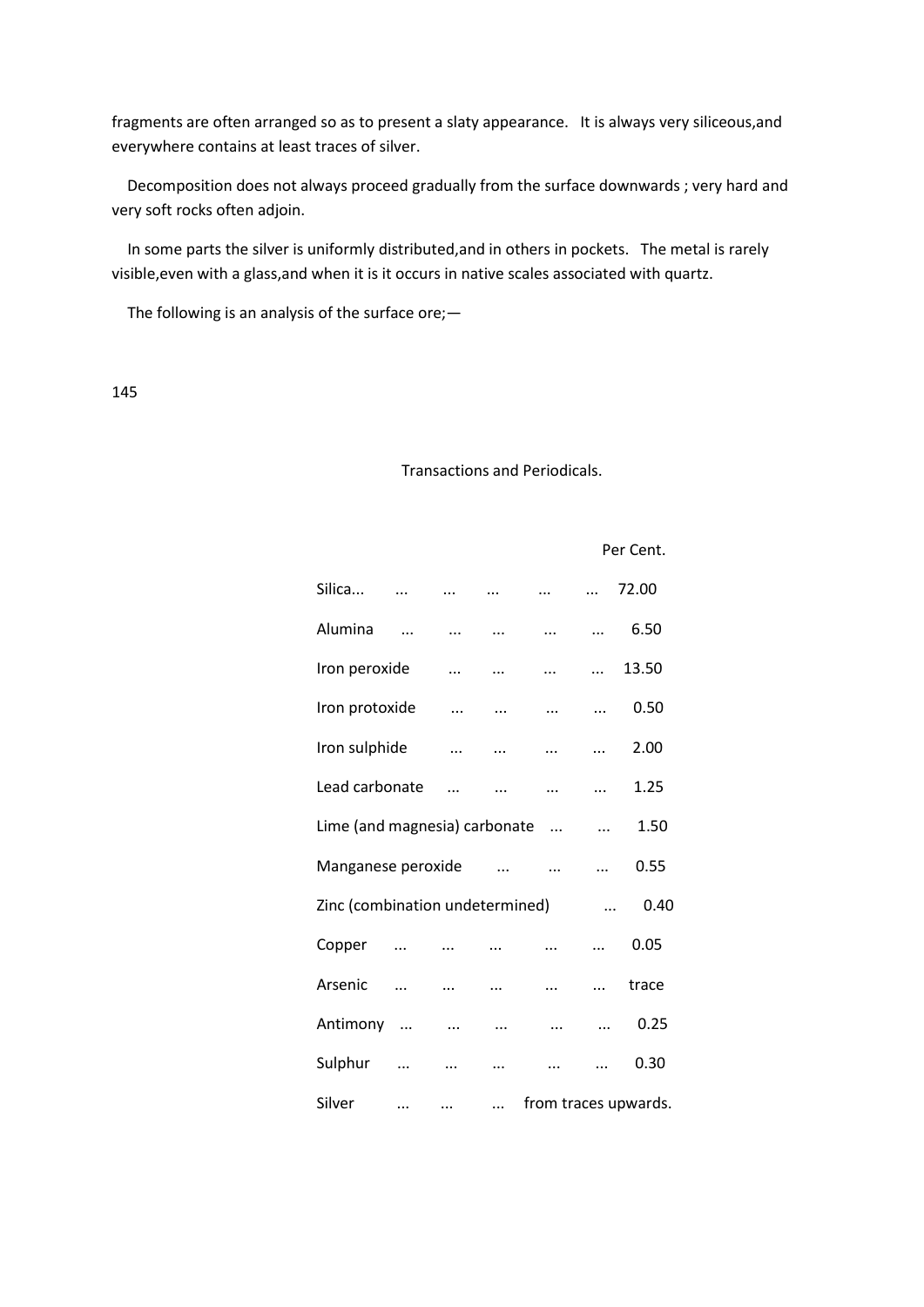Below the water-level the rocks are very much less altered,but still metamorphosed to a considerable extent. Sulphides of silver,copper,and iron are common to both divisions and to the veins in the limestone.

|             |                             |           |           |           |            | Per Cent.  |
|-------------|-----------------------------|-----------|-----------|-----------|------------|------------|
| Silica, etc | $\sim$ $\sim$ $\sim$ $\sim$ |           | $\cdots$  | $\ddots$  | $\cdots$   | 40.05      |
| Iron        | $\cdots$                    | $\ddotsc$ | $\cdots$  | $\ddotsc$ | $\cdots$   | 26.63      |
| Copper      | $\ddotsc$                   | $\cdots$  | $\cdots$  | $\cdots$  | $\ddotsc$  | 2.73       |
| Nickel      | $\cdots$                    | $\ddotsc$ | $\cdots$  | $\ddotsc$ | $\cdots$   | trace      |
| Silver      | $\cdots$                    | $\cdots$  | $\cdots$  | $\ddotsc$ | $\cdots$   | 0.13       |
| Sulphur     | $\ddotsc$                   | $\ddotsc$ | $\cdots$  | $\ddotsc$ |            | $$ 26.55   |
| Antimony    | $\ddotsc$                   | $\ddotsc$ | $\cdots$  | $\cdots$  | $\dddotsc$ | 2.40       |
| Arsenic     | $\cdots$                    | $\ddotsc$ | $\ddotsc$ | $\cdots$  | $\ddotsc$  | trace      |
| Moisture    | $\dddotsc$                  | $\cdots$  | $\cdots$  | $\cdots$  | $\dddotsc$ | 0.95       |
|             |                             |           |           |           |            | ---------- |
|             |                             |           |           |           |            | 99.44      |
|             |                             |           |           |           |            | ---------- |

The following is an analysis of a hard pyritic ore from the deeper deposits :-

Gold occurs in the merest traces,and thallium has been detected in the bullion.

 The argentiferous deposit is considered to be in part metamorphosed sandstone,and in part altered clay slate and limestone. The original strata having been repeatedly tilted and altered by ejections of siliceous and metalliferous matter from below accompanying the eruptions of andesite have produced the existing formation. G.W.B.

-----------------------------

NOTES ON THE GEOLOGY OF THE DE KAAP TRANSVAAL GOLD-

FIELDS.

By W.H.FURLONGS. The Engineering and Mining Journal (New York),1890,

Vol.xlix.,pp.287-291. One figure and one plan.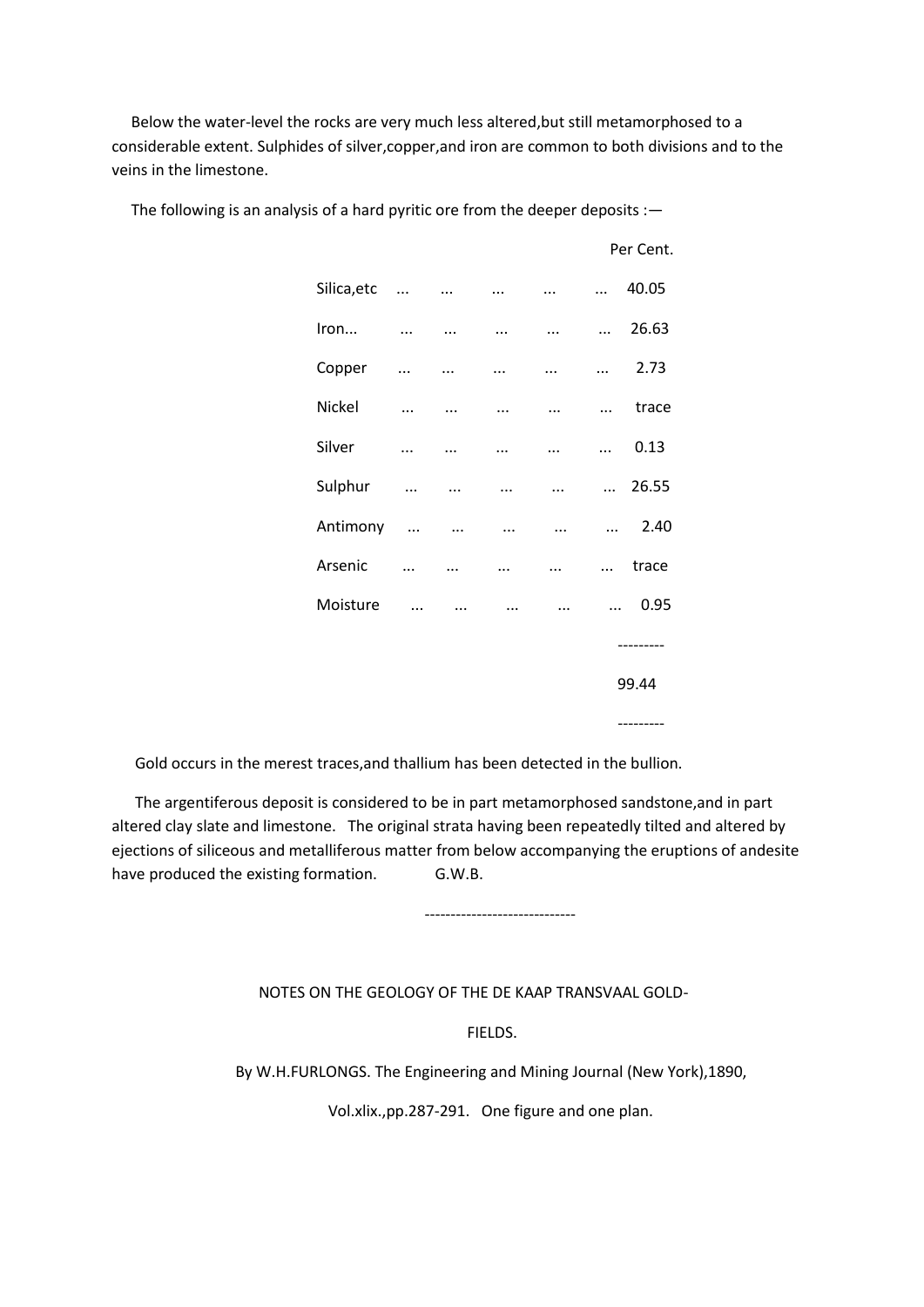This paper contains a geological description ot the district as a whole.

 White or light red granite covers an extensive area,and is sometimes found decomposed to considerable depths. Taking the large granite area upon the south-eastern edge of which Barberton is built,as a centre,the auriferous deposits are found on three sides among the hills. The rocks of these hills are highly inclined,with a strike tangential to the edge of the granite basin,and dipping away from it at angles varying from 60 degs. to 90 degs.

 The northern hills are composed of a narrow belt of schistose rocks ; on the west those rocks are true schists, talcose,hornblendic,and chloritic ; on the east they are argillaceous,and become true shales ; on the south are,as a whole,shales,usually argillaceous,and sometimes hornblendic and chloritic.

Beds of sandstone and conglomerate are found on the south side.

Dioritic dykes are found,frequently decomposed into an unctuous red clay at the surface.

 A most remarkable feature is the absence of lime and the large preponderance of silica,generally as quartz,found in and among the shales and schists,and penetrating the crevices,cracks,and pores of the eruptive rocks.

 Many of these quartz deposits are auriferous,of irregular and roughly lenticular shape,found laying at intervals along the axis of their strike.

146

#### Notes of Papers in Foreign

 The other deposits of auriferous quartz take the form of veins,which extend for considerable distances along the line of strike.

 Both these deposits are found continuous for the limited depths attained up to the present time. The associated minerals are all sulphides,and consist usually of pyrite or pyrrhotite,rarely of chalcopyrite and arsenopyrite. Galenite has been found in a few places,and sphalerite never.

 These sulphides often contain 5 ounces of gold per ton ; 30 to 50 ounces are not uncommon,and 760 ounces have been found in one sample.

 Many argillaceous beds contain payable amounts of gold ; the beds of conglomerate are frequently impregnated with pyrite,and with gold up to one ounce per ton. M.W.B.

----------------------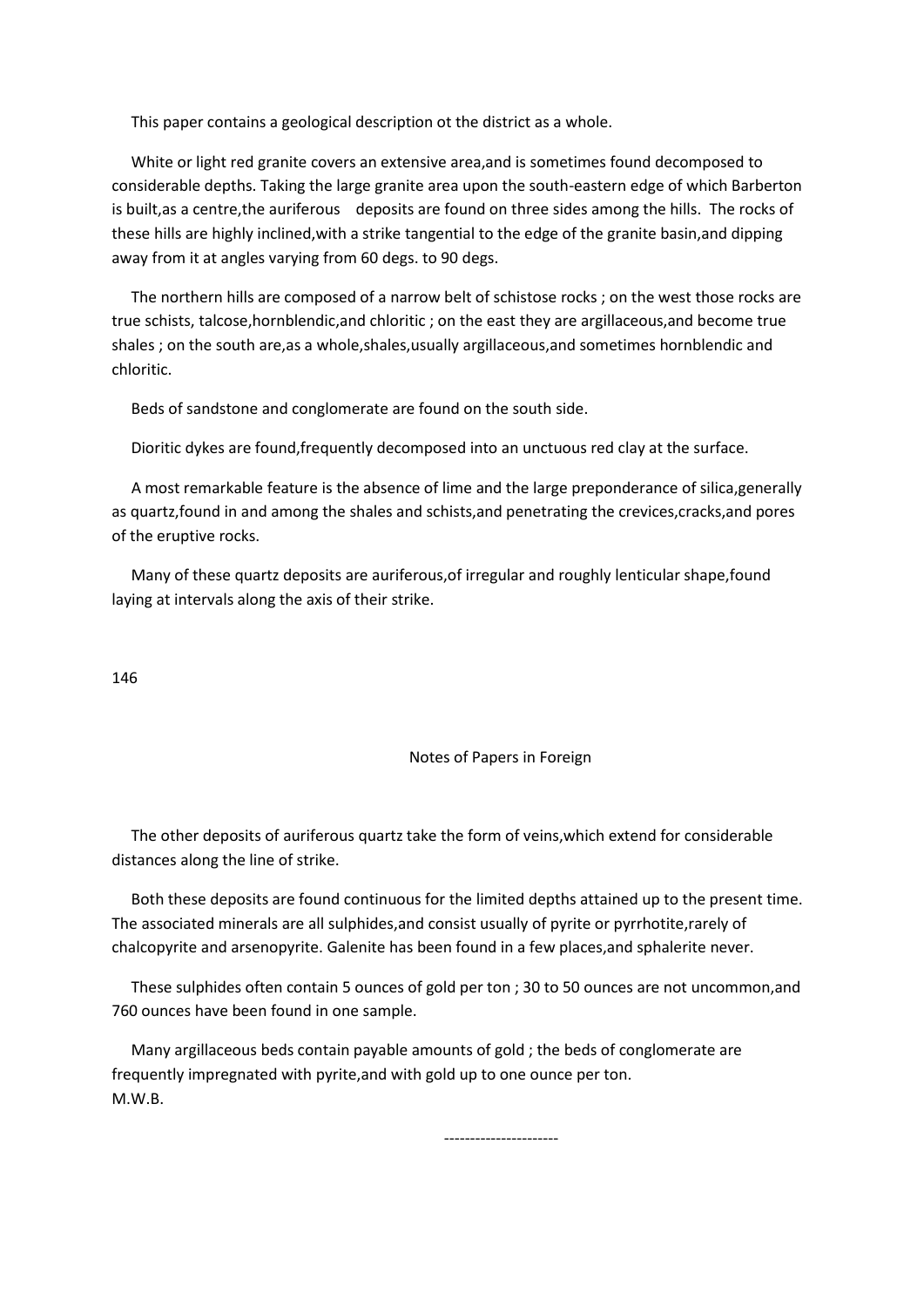## THE GOLD-MINES OF OURO PRETO (BRAZIL).

Ouro Preto et les mines d'Or (Bresil).By Paul Ferrand.Le Genie Civil,

1890,Vol.xvi.,pp.285-288,303,304,325-327,338-340,355-357,374-376,

389-390,421-423,and 22 figures ; Vol.xvii.,pp.8-10,21-23.

Historical.—In 1572 the existence of gold was rumoured in Ouro Preto,and

proof was found in 1693. Mines were opened in various parts of the district. The miners,chiefly slaves,increased to 80,000 about 1750,but decreased to 6,000 in 1820. Their objection to mining,the heavy imposts and taxes,gradually reduced the mining to its minimum.

 At present only six companies are working : Saint John del Rey Mining Co. (Morro Velho and Cuiaba mines),

Santa Barbara Mining Co. (Pari mines),Pitangui Mining Co.,Dom Pedro North del Rey Mining Co. (Machine),

Ouro Preto Mining Co. (Passagem,Raposos,Espirito Santo,and Borges mines),and Society des Mines d'Or de Faria.

Geology.—The rocks are distinguished in order of superposition as under:—

I.—Gneiss,mica-schists.

II.—Micaceous schists,schistose quartzites,argillaceous schists,"itabirites."

III.—Compact quartzites,sandstones.

The itabirites are a mixture of schistose quartz and specular iron ore.

The gold ores are found in veins and alluvial deposits.

 The veins are either quartz with auriferous pyrites,or auriferous quartz. The pyrites veins are only found in the lower rocks,following the lines of stratification forming bed veins. The quartz veins are found at various horizons in the rocks. In the argillaceous schists a series of parallel veins are usually found,and the schists are impregnated with gold for limited distances.

 In the friable itabirites,jacotingas,which are traversed by quartz veins,there are impregnations of gold to such distances that they are frequently taken for distinct deposits from the veins with which they are intimately connected.

The alluvial deposits are found in the valleys,and were formerly extensively worked.

 Mining.—The methods and tools used in the working of the alluvium deposits of the river beds,edges,and surface deposits,and friable and decomposed rocks,are fully described and illustrated. M.W.B.

-----------------------------------------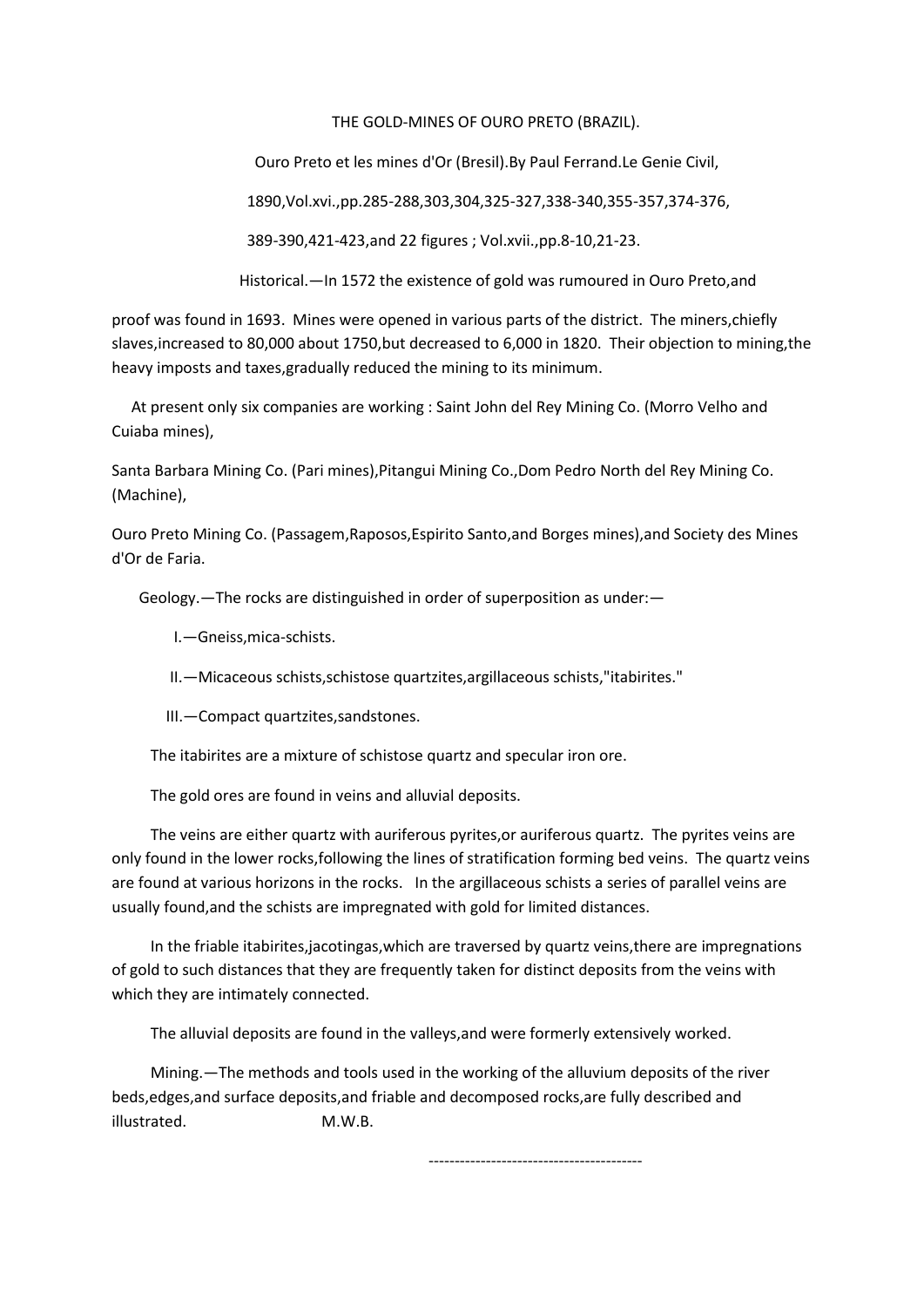#### GOLD-WASHING AND DREDGING IN NEW ZEALAND.

Engineering and Mining Journal,1890,Vol.I.,p.510.

 Between the rocky bluffs,on the west and south coasts of the Middle Island,are low beaches consisting of the disintegrated bluff,the nearer the bluff the coarser the material,and on the west coast this is mixed with a quantity of drift wood.

 The gold is found in layers of black titanic iron sand,inclining from the sea at an angle of 30 degs.,or varying according to the depth of the wave that caused withdrawal of the lighter sand.

 Numbers of men (hutters) are employed on these beaches (beach-combing). A high wind causes the sea to make a high beach of sand and stone,and succeeding tides gradually wash down the lighter particles,leaving the gold or part of it mixed with the heavier sand.

 The beach-comber uses a box about 4 feet long and 2 feet wide,with an amalgamated copper plate at one end,and a trough,4 feet by 2 feet by 2 feet,with handles

147

Transactions and Periodicals.

at one end and a barrow wheel at the other. He wheels his plant from patch to patch,and ascertains the payable ground with a long-handled shovel.

 The trough is placed at right angles to the box,with the copper plate resting on the edge of the trough,and the box is inclined to the trough at an angle of 1 in 6. Another box,holding about 3 cubic feet of sand,is placed at the upper end, forming a hopper wherein the material is to be treated. The trough is half-filled with sea water,then the water is lifted from the trough to the hopper,and carries back part of the wash in its descent. When all the wash is out of the hopper the tailings are shovelled out of the trough,and the operation renewed. A large proportion of the gold is thus saved on a flat 2 feet square.

 Dredging was introduced in the year 1887 by Mr.B.Smith. He used a Ball centrifugal pump,threebladed,20 inches diameter,with suction end enlarged to double area. This was placed on a pontoon 10 feet by 30 feet,and 3.5 feet deep. The pump was driven by a compound engine with two cylinders,5 inches and 9 inches diameter and 14 inches stroke. A vertical boiler was used,5 feet by 2.5 feet,with twelve 3-inches tubes. The pontoon was fitted with a crane, fitted with a Wild grab,to lift large stones and drift wood.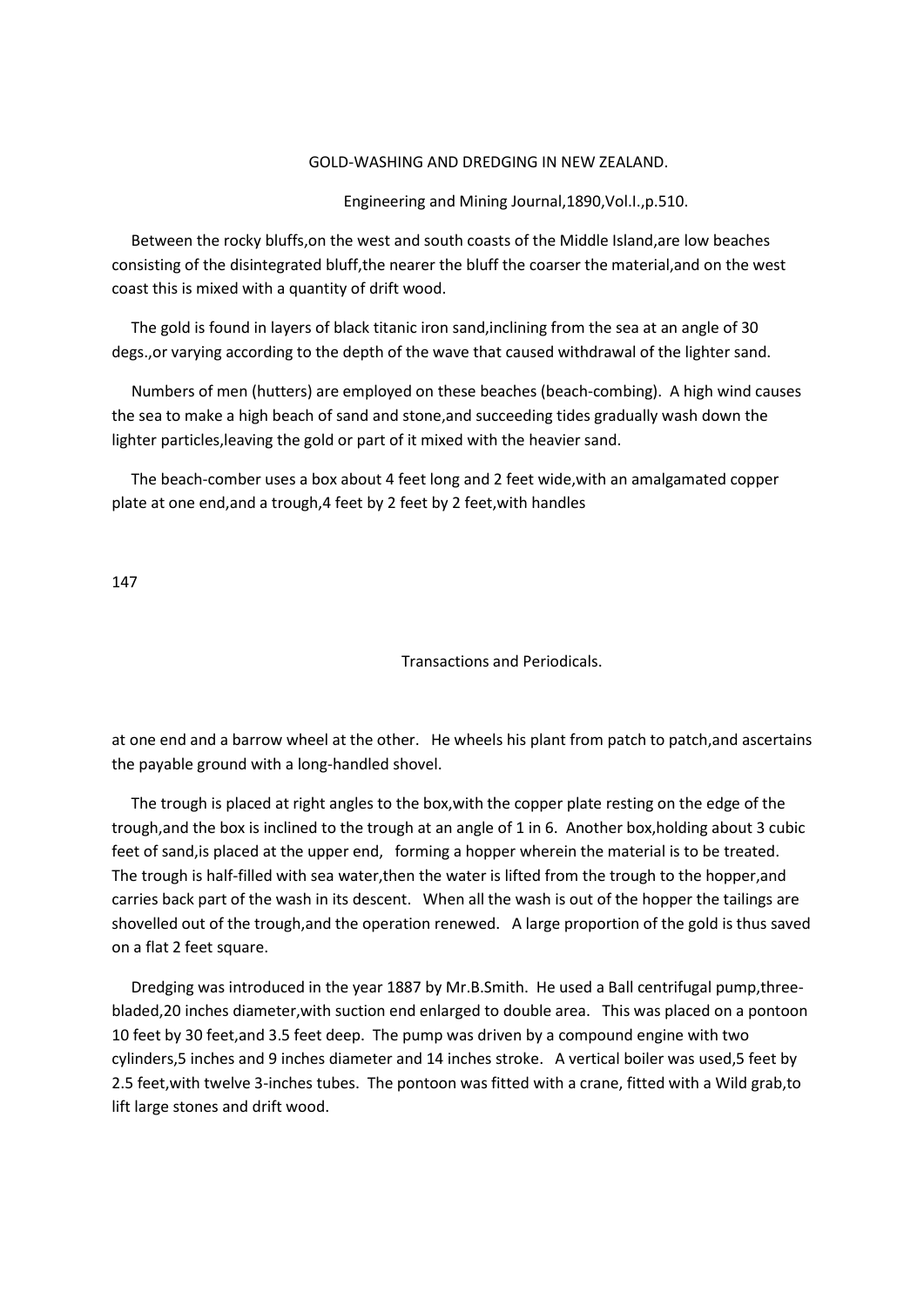Mr.Wellman uses a centrifugal pump,and does not enlarge the suction end,but places a loose sleeve outside the suction,with an opening equal to the area of the suction between the pipes. This machine is doing very good work.

 The beachers usually have a lagoon or creek in close proximity to the beach,where the dredgers get water ; in other cases the water is led into ditches.

Bucket and ladder dredges have been tried,without financial success,on beaches.

 In rivers,buckets and ladders have been more successful,being driven by side wheels,by the river current,thus saving fuel and attendance.

 The deposits have a short existence although some have yielded prodigiously for a few months. M.W.B.

-----------------------------------------------

### THE AMBER INDUSTRY IN EAST PRUSSIA.

## Bernstein und Bernstein-Gewinnung. Dr.Richard Klebs. Zur Guten Stunde,

#### Vol.v.,No.19.

 At the beginning of the Eocene period thick forests of a gigantic species of fir tree,the Pinites succinifer,covered the north-east provinces of Germany and the southern bed of the Baltic,then dry. Their rosin has been preserved in the form of amber in a stratum of so-called "blue earth,"consisting of the soil in which the forest grew,mixed with the detritus of the succeeding glacial period. At a some what later epoch similar trees grew here and there in the forests, which produced the brown coal-seams,and in these latter also amber occurs in small quantities. The peninsula of Samland,near Konigsberg,was a part of the Tertiary or Eocene formation which escaped the devastation of the glacial epoch,and is the home of amber. The erosive action of the waters of the Baltic has partly laid bare the blue earth,and the coast between Danzig and Memel has been for centuries the seat of the amber industry.

 In times past amber was fished from the sea. Its specific gravity being small,lumps of it,entangled in floating seaweed,were washed on shore by the north and north-west storms,and the right of fishing for it with a kind of shrimping net from boats was let to the different villages on the coast.

 About twenty years ago the Konigsberg firm of Messrs.Stantien & Becker,in whose hands almost the whole industry now lies,successfully employed divers to search the sea-bed further from the shore. The principal seats of these operations were the villages of Bruesterort and Palmnicken,the blue earth near the latter places forming a bank 16.5 feet thick,in about 8 fathoms of water,and at from half a mile to a mile from the shore. After a time the loose pieces of amber were nearly all gathered and the diving was discontinued,but the same firm continued to win amber from the seabed in the Kurische Haff,and at a place further north,near the village of Schwarzort,by dredging. The bottom of the Haff was dredged to a depth of about 33 feet,at first with good results,but here also the supply in time became exhausted.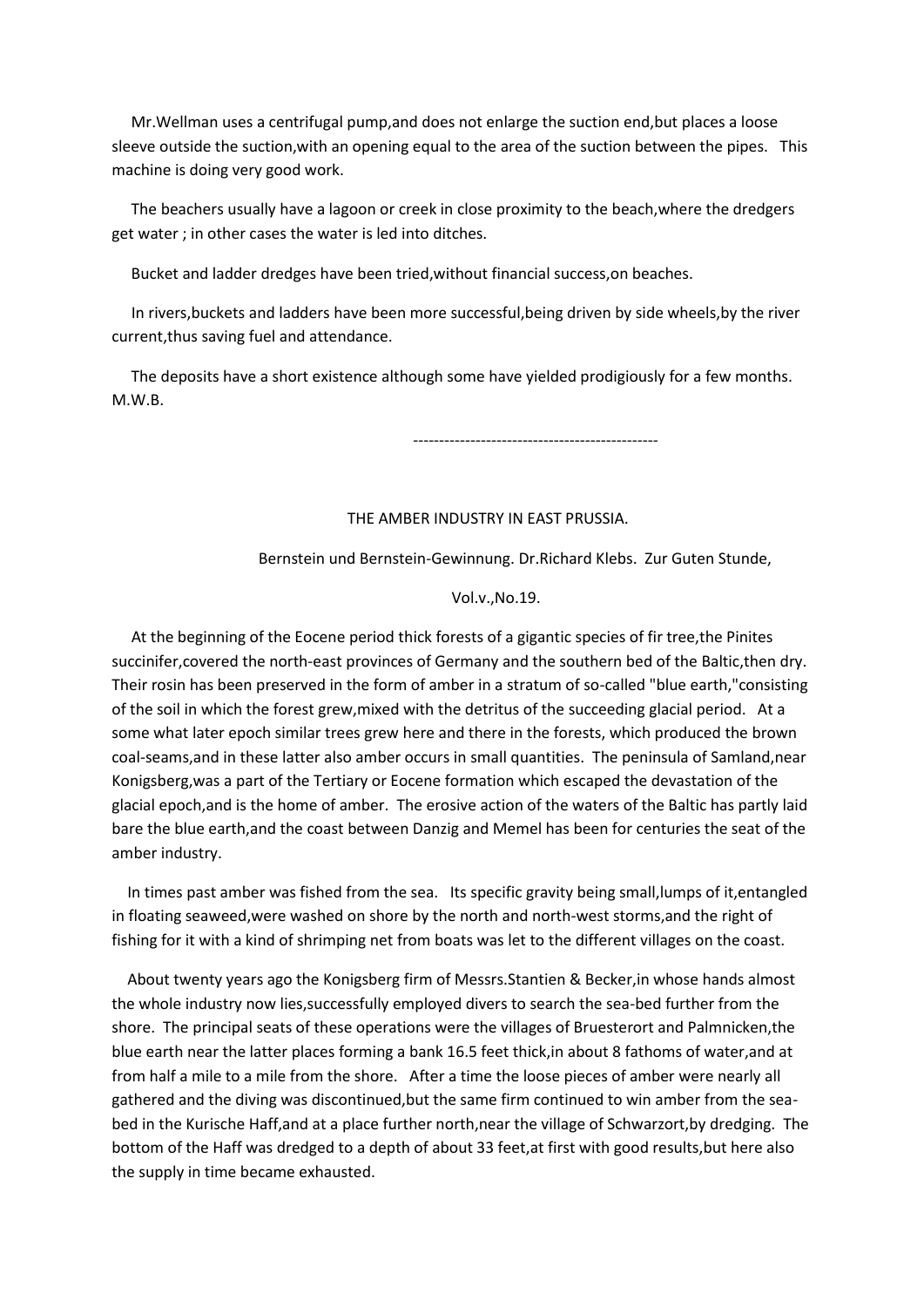In 1872,Messrs.Stantien & Becker began mining operations at Palmnicken,and were the first in successfully working the blue earth underground. Previously attempted sinkings had been frustrated by the large quantities of water met with in the overlying strata of sand and glacial debris.

148

#### Notes of Papers in Foreign

 At an earlier date the blue earth was reached by quarrying,and the 22 fathoms of overlying strata were,at great expense,dug out and thrown into the sea. One of these quarries was now turned to good account. A drift was cut in the blue earth to a point below the intended shaft,and the water met with in sinking was let off downwards, through it, and into the quarry, to be there pumped out. On the shaft being finished,and the water in the sand stratum dammed back, the drift became unnecessary and was closed. The mine was then worked in the ordinary manner,and it now has passages of a total length of some 150 miles. In the year 1890 it employed 1,550 workmen and 100 officials,with engines of 1,300 horse-power,using about 1,200 tons of coal. The annual output was 117,000 cubic yards of blue earth,yielding 200 tons of amber,worth about £90,000.

 The blue earth is mined and sent to bank very much as coal is worked. The larger pieces of amber are picked out at the face and collected in bags,at bank the earth is teemed into a large tank and softened with jets of water,and the mass thus dissolved is run off in long perforated troughs. The sandy earth falls through the holes in the trough and the lighter amber remains on the surface and is picked out with spoon-shaped nets.

 The amber collected from the troughs and at the face is put into revolving barrels and washed with water and sand until its coating of earth is removed. It is then sent to the sorting hall in Konigsberg,and,according to size,shape, quality,etc.,is divided for the market into nearly 100 different varieties,the shades of colouring being very varied,and variously appreciated in different countries. In general,the flat pieces are manufactured into articles for smoking,the round pieces into beads and other ornaments,and the smaller pieces are used for the preparation of varnish. In the year 1890 these three classes of manufactured articles represented values of about £108,000,£7,750,and £9,500 respectively. A.R.L.

-----------------------------------------

#### FIRELESS MINE LOCOMOTIVE.

Sur l'Application de la Locomotive a vapeur sans Foyer au Transport des Wagons

dans l'lnterieur des Mines de Charbon. By Camille Rolland. Revue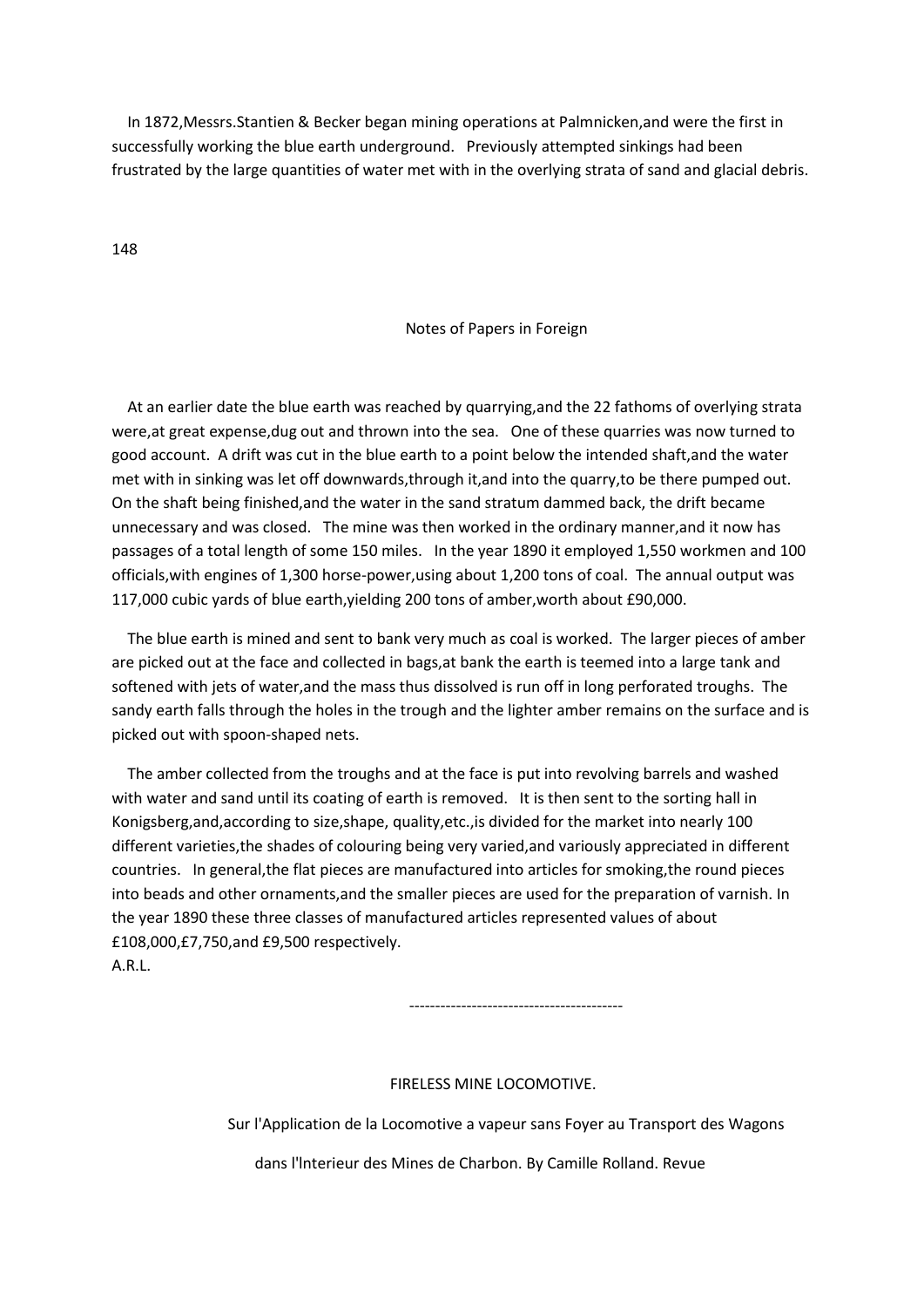#### Universelle des mines,etc.,1889,Vol.viii.,pp.229-238,and Plate 10.

 The locomotive consists of a receiver containing water heated to 400 degs.Fahr.,corresponding to a pressure of about 16 atmospheres ; the heating of the water being affected by steam from boilers upon the surface. The receiver has a capacity of about 20 cubic feet,which allows of a journey of 2 to 2.5 miles. The sides frames are ---! shaped iron plates,fitted with round buffer end plates.

 There are two pairs of driving wheels,which are coupled together and to the crank shaft. There are two cylinders placed between the ---! frames, and vertically over the internal cranked shaft. The driver's cab is convenient.

 It is 6 horse-power at a speed of 400 feet per minute,that of a horse being from 150 to 200 feet per minute.

It weighs about 6,500 lbs.,in working condition. All the mechanism can be readily examined and repaired,being placed externally. It is not more than 32.25 inches wide,for a 24-inches gauge,and the length about 10 feet. The exhaust is made at either end,at the will of the driver.

From 50 to 60 lbs.of steam are exhausted per mile,and aids in laying dust.

The heat given off is less than that of the equivalent (6) number of horses and drivers which it can replace.

In case of derailment,owing to its lightness,one man with proper tools can replace it.

 The cylinders are 4.5 inches diameter,and 7 inches stroke. The wheels are 17.75 inches diameter,and the axles 39.5 inches apart. The maximum pressure of steam is 100 lbs.per square inch,and a maximum pressure of 1,660 lbs.upon each piston.

The first cost of a plant for a length of 1,970 feet at a depth of 1,970 feet is:—

| Two locomotives, one in reserve                             |          |          | $\dddotsc$ | $\ddotsc$ |  | £350 0 0 |
|-------------------------------------------------------------|----------|----------|------------|-----------|--|----------|
| Boiler with 350 square feet of heating surface and fittings |          |          |            |           |  | 83 0 0   |
| Pipes, 2 inches diameter, for 1,970 feet                    |          |          |            |           |  | 75 0 0   |
| Covering of pipes                                           |          |          |            |           |  | 75 0 0   |
| Water-pipe                                                  |          |          |            |           |  | 42 0 0   |
| Contingencies                                               | $\cdots$ | $\cdots$ |            |           |  | 25 0 0   |
|                                                             |          |          |            |           |  |          |

-----------------

#### £650 0 0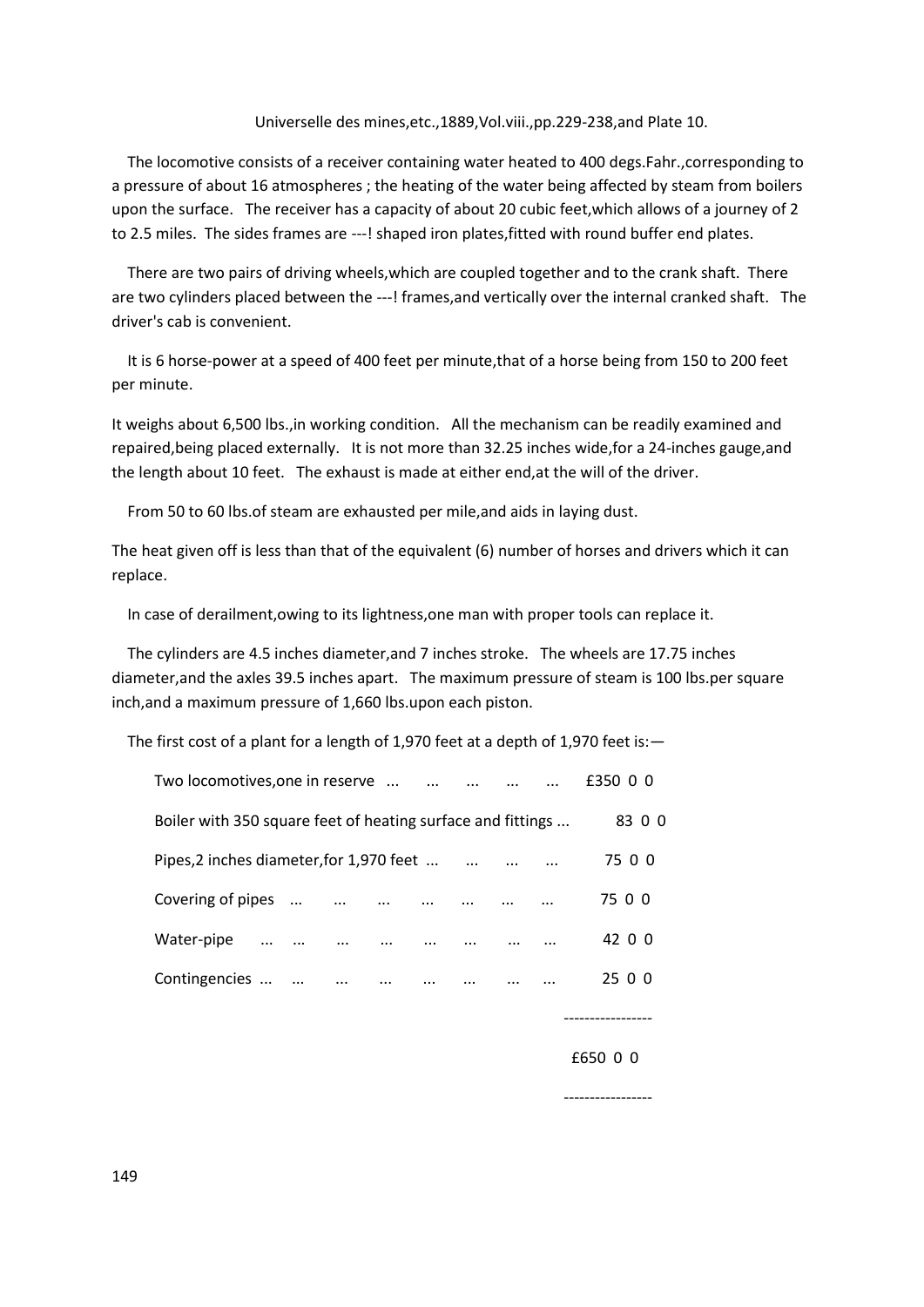# Transactions and Periodicals.

## The cost of transport for 1,970 feet will be:—

| Two enginemen at 2s. 11d. for 300 days $\dots$ $\dots$ $\dots$ |  |            |               |                                   |                                         |          | $\cdots$ | £87 10 0 |
|----------------------------------------------------------------|--|------------|---------------|-----------------------------------|-----------------------------------------|----------|----------|----------|
| Coal                                                           |  |            |               |                                   |                                         |          | $\cdots$ | 21 0 0   |
| Oil, etc                                                       |  |            |               |                                   |                                         |          |          | 6 10 0   |
| Maintenance and repairs                                        |  | $\dddotsc$ | $\sim$ $\sim$ | <b>Contract Contract Contract</b> | $\Delta\Delta\omega$ and $\Delta\omega$ | $\cdots$ | $\cdots$ | 25 0 0   |
| Interest and redemption of capital, 10 per cent.               |  |            |               |                                   |                                         |          | $\cdots$ | 6500     |
|                                                                |  |            |               |                                   |                                         |          |          |          |

£205 0 0

----------------

----------------

The same work by horses would cost:—

Feeding six horses,repairs to harness,redemption,365 days

| at $2s.6d.$                                                                    | $\cdots$ |  |  | $\cdots$ | £273 15 0 |
|--------------------------------------------------------------------------------|----------|--|--|----------|-----------|
| Five drivers, 300 days at 1s. 8d. $\ldots$ $\ldots$ $\ldots$ $\ldots$ $\ldots$ |          |  |  |          | 125 0 0   |
| Two horse-keepers, 365 days at 1s. 8d.                                         |          |  |  |          | 60 16 8   |
|                                                                                |          |  |  |          |           |

£459 11 8

-----------------

The saving being about £40 per animal replaced.

For a distance of 3,280 feet, requiring 10 horses, the cost would be: -

| Ten horses, $365$ days at $2s.6d.$     | $\cdots$ | $\cdots$ | $\cdots$ | $\cdots$ | £456 5 0 |  |
|----------------------------------------|----------|----------|----------|----------|----------|--|
| Eight drivers, 300 days at 1s. 8d.     | $\cdots$ | $\cdots$ | $\cdots$ | $\cdots$ | 200 0 0  |  |
| Two horse-keepers, 365 days at 2s. 1d. |          | $\cdots$ | $\cdots$ | $\cdots$ | 76 0 10  |  |

£732 5 10

------------------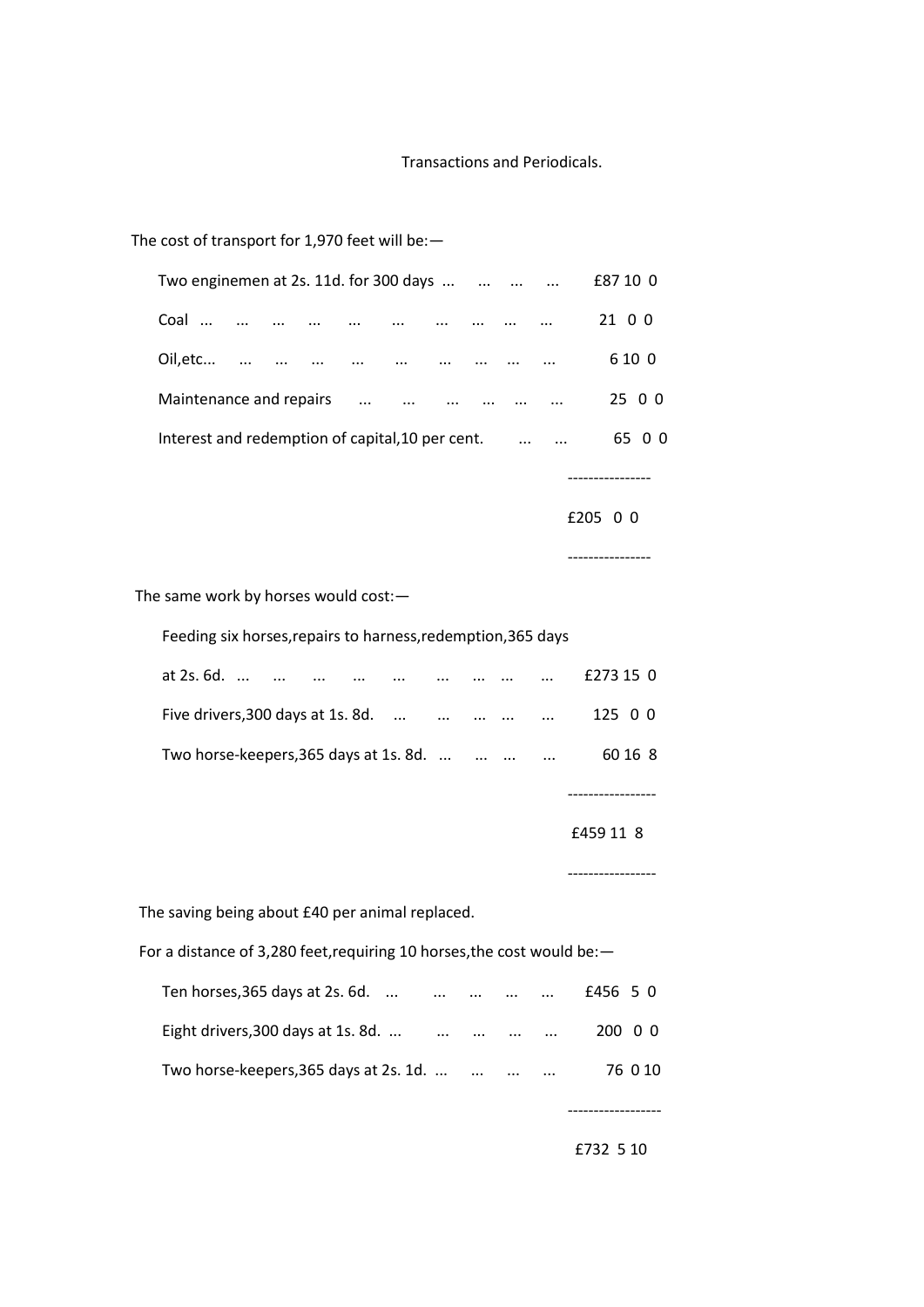The two locomotives being still sufficient for the work,and allowing that the cost may be £220,there is a saving of at least £50 per horse replaced.

------------------

M.W.B.

--------------------------------------

# TRANSMISSION OF POWER THROUGH A BOREHOLE.

By Wm.Hall. The Colliery Engineer (U.S.),1889,Vol.ix.,p.173.

 The north slope in the Spring Hill Colliery (Nova Scotia) will ultimately be driven for a distance of 2,050 feet,dipping about 18 inches per yard ; at present it has been driven about 800 feet.

 A borehole 4 inches in diameter has been put down from the surface to a depth of about 600 feet,cutting the line of the north slope,at about 1,300 feet from the top. An engine and boiler are placed near the hole,and a rope is taken down the borehole,which will be used to haul the coals from the dip in extending the north slope,in advance,for a further distance of 750 feet. The coals from these workings is conveyed temporarily to the surface,through a level drift to the west slope (at the aforenamed depth of 600 feet),through which it is hoisted to the surface.

M.W.B.

----------------------------------------

# IRON IN MEXICO.

By Richard E.Chism. The Engineering and Mining Journal (New York),

Vol.xlvi.,1888,pp.391-392.

The total production of iron in Mexico may be estimated as under:—

**Tons.** The contract of the contract of the contract of the contract of the contract of the contract of the contract of the contract of the contract of the contract of the contract of the contract of the contract of the co

| Durango  |            |            |                       | $\cdots$ | 7,200 |
|----------|------------|------------|-----------------------|----------|-------|
| Hidalgo  | $\cdots$   |            | التبدي المتداب التبدي |          | 5,000 |
| Jalisco  | $\dddotsc$ | $\cdots$   | $\cdots$              | $\cdots$ | 600   |
| Oaxaca   | $\dddotsc$ | $\dddotsc$ | $\cdots$              | $\cdots$ | 450   |
| Guerrero | $\ddotsc$  | $\cdots$   | $\cdots$              | $\cdots$ | 200   |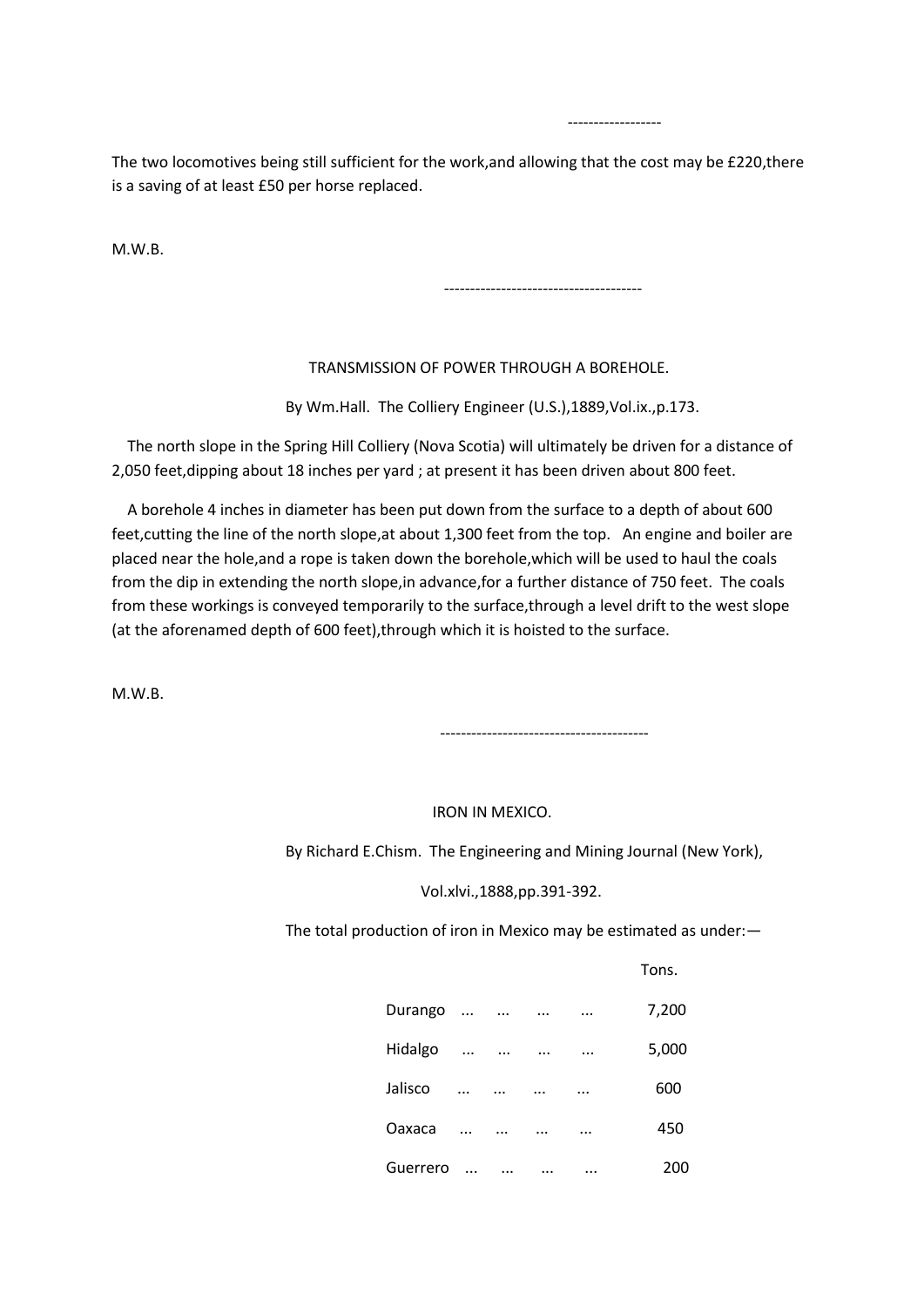| Other provinces |  | 100     |
|-----------------|--|---------|
|                 |  | ------- |
|                 |  | 13,550  |
|                 |  | ------  |

About 4,500 tons are sold as castings and the remainder is wrought into bars for smiths'use.

 The most important deposit of ore is the "Iron Mountain,"near the city of Durango. It is an immense hill,1 mile long, .334 mile wide,and rising at the highest points to 450 or 650 feet above the surrounding plain. The ore in situ is estimated at 250,000,000 tons,and is all oxides,yielding about 50 per cent,of iron in the blast furnace,and is reasonably free from phosphorus and sulphur,

150

Notes of Foreign Papers.

 The next deposit of ore in importance is that of Zimapan,in the state of Hidalgo. These ores are chiefly magnetic oxides,with 30 to 80 per cent. of iron,and very low in sulphur and phosphorus. There are six blast furnaces,four of which are in operation. The ore is worked open-cast at a cost of about 2s. per ton.

 In the state of Jalisco,the chief ores found are haematites,with an average of 65 per cent. of iron. There are two blast furnaces. The fuel used is charcoal,costing about 20s. per ton ; mining costs from 2s. to 3s. per ton.

 In the state of Oaxaca extensive deposits of haematite and magnetite are worked in several places.

 Other deposits of ore are found,of haematite near Salome Botello Station,on the National Railroad,about 80 miles south of Laredo,in Texas ; near Monclova,on the International Railroad,about 50 miles west of the last-mentioned deposit ; in the cantons of Matamoros,Galeana,and Jimenez,in Chihuahua ; in the district of Leon,in the state of Guanajuato ; and near the city of Culiacan, in the state of Sinaloa. M.W.B.

-------------------------------------

# RULES FOR VALUATION OF IRON ORES.

By S.B.Patterson. Engineering and Mining Journal (New York),1889,Vol.

xlviii.,p.201.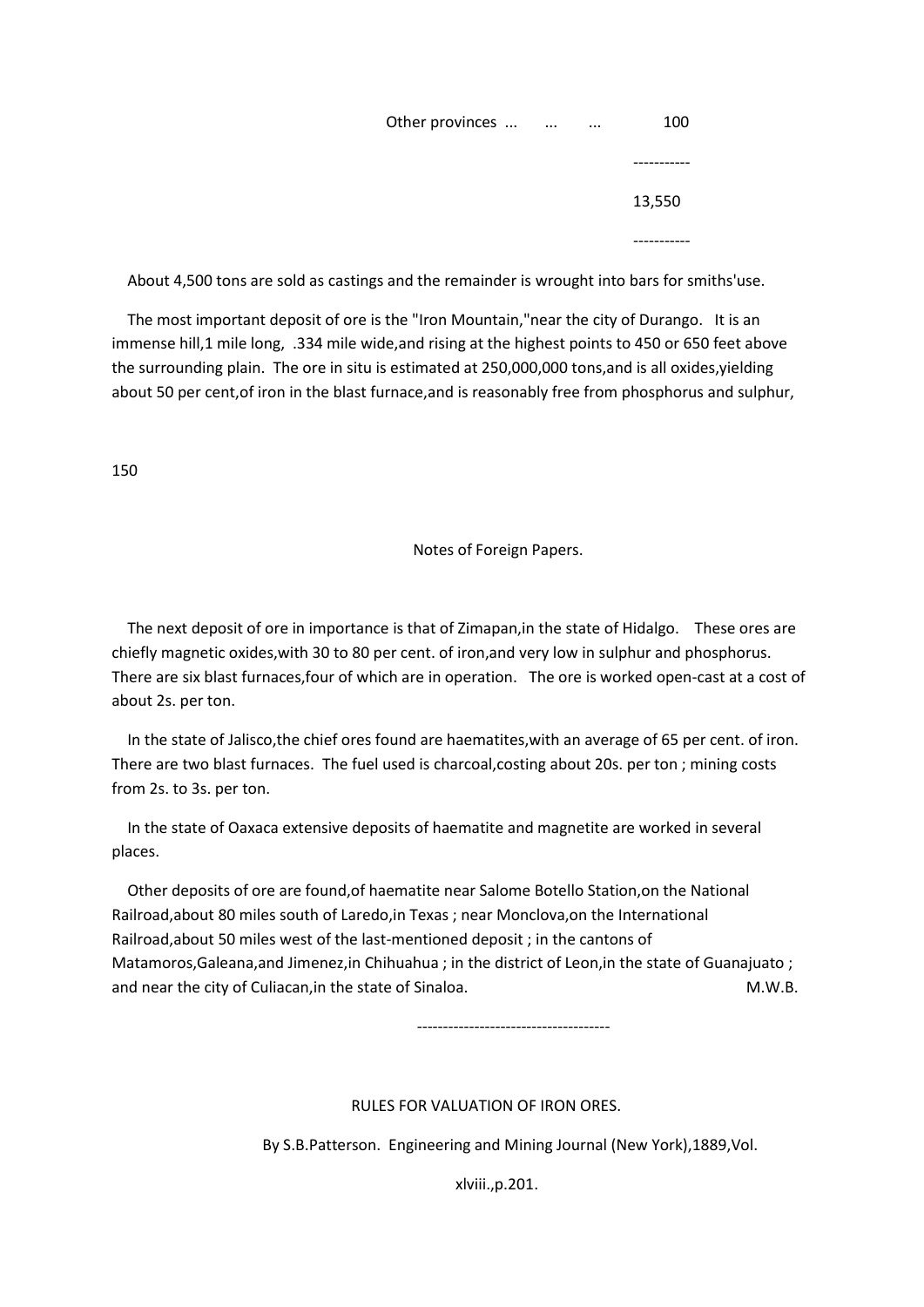Rules for determining the relative values of iron ores containing the ordinary constituents:—

1.—Metallic Iron.—

(a) Base,less than 40 per cent,per unit iron.

40 per cent,to 44 per cent.,inclusive,add .25 cent per unit.

| 45 | $\boldsymbol{\eta}$ | 49 | $\boldsymbol{\eta}$ | $\prime$                    | .5                                   | $^{\prime}$             |  |
|----|---------------------|----|---------------------|-----------------------------|--------------------------------------|-------------------------|--|
| 50 | $\overline{v}$      | 54 | $\boldsymbol{\eta}$ | $\overline{\boldsymbol{v}}$ | .75                                  | $\overline{\mathbf{z}}$ |  |
| 55 | $\overline{ }$      | 59 | $\overline{v}$      | $\overline{U}$              | 1.00                                 | $^{\prime}$             |  |
| 60 | $\overline{u}$      | 64 | $\boldsymbol{\eta}$ | $\overline{\phantom{a}}$    |                                      | 1.25 cents per unit.    |  |
| 65 | $\mathbf{r}$        |    |                     |                             | and upwards, add 1.5 cents per unit. |                         |  |

No fractions of 1 per cent. to be counted.

(b) Taking unroasted magnetites as 100 ; calculate red haematites as 110 ;

and brown haematites as 115.

2.—Phosphorus.—Deduct for passing Bessemer limit 25 cents per ton,and 1 cent

per ton additional for every one-hundredth of 1 per cent.

- 3.—Sulphur.—Deduct 1 cent for every 2 one-hundredths of 1 per cent.
- 4.—Silica.—Offset by bases in following ratio:—

Lime.—1 per cent. offsets 1 per cent. silica.

Magnesia.—1 per cent. offsets 1.5 per cent. silica.

For excess of silica above bases,as above calculated,deduct 5 cents for

every 1 per cent.

5.—Alumina.—In doubt as to its position.

6.—Fine Ore.—Proportion of fine ore to coarse ore has,in some cases,a bearing

on the relative values. The contraction of the relative values.

--------------------------------------

#### LATERAL EFFECTS OF FALLS IN MINES.

La Propogation laterale des Mouvements d'Effondrement dans les Mines. By —